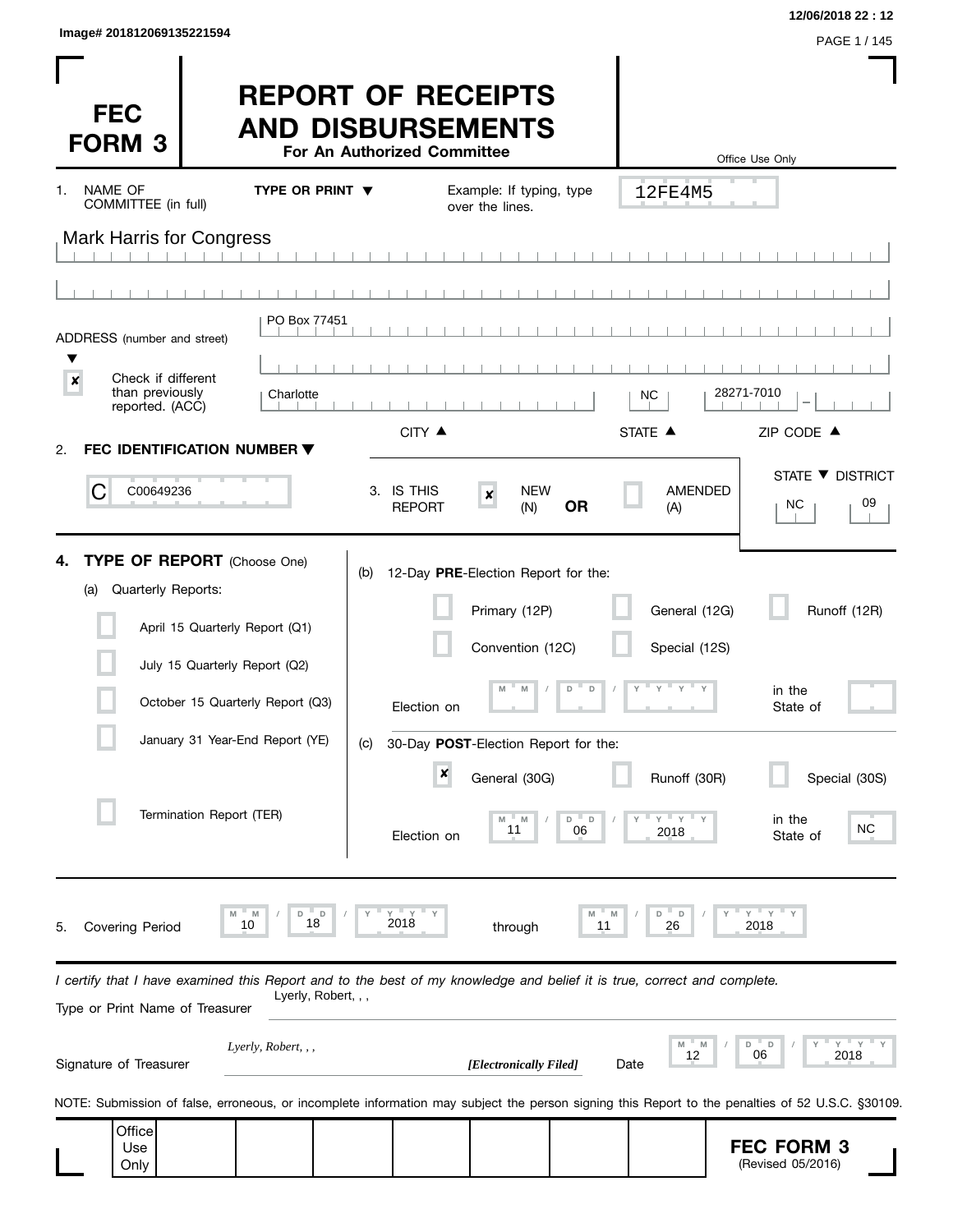**SUMMARY PAGE** of Receipts and Disbursements

**This Period**

 $\frac{2700.00}{27.5}$  ,  $\frac{5800.0}{27.5}$  ,  $\frac{5800.0}{27.5}$  ,  $\frac{5800.0}{27.5}$  ,  $\frac{5800.0}{27.5}$ 

2700.00 5800.00

304676.84 1996680.95

0.00 200.00

421339.22 2570796.49

 $304676.84$  .  $1996680.9$ 

, , . , , .

FEC **Form 3** (Revised 05/2016) **PAGE 2** / 145

**COLUMN B Election Cycle-to-Date**

## **M M / D D / Y Y Y Y M M / D D / Y Y Y Y COLUMN A** Report Covering the Period: From: 10 18 2018 To: Write or Type Committee Name Mark Harris for Congress Image# 201812069135221595<br>
FEC Form 3 (Revised 05/2016) of Receipts and Disbursements<br>
Write or Type Committee Name<br>
Mark Harris for Congress<br>
Report Covering the Period: From: Mark 10 18 2018<br>
PAGE 2 / 145<br>
PAGE 2 / 145<br>

6. Net Contributions (other than loans)

(b) Total Contribution Refunds

- $307376.84$   $2002480.9$  (a) Total Contributions (other than loans) (from Line 11(e)) .... 307376.84 2002480.95
- (c) Net Contributions (other than loans) (subtract Line 6(b) from Line 6(a)) ......

(from Line 20(d)) ..................................

#### 7. Net Operating Expenditures

- $421339.22$   $2570996.4$  , , . , , . (a) Total Operating Expenditures (from Line 17) ...................................... (b) Total Offsets to Operating 421339.22 2570996.49
	- (c) Net Operating Expenditures (subtract Line 7(b) from Line 7(a)) ......

Expenditures (from Line 14)................

8. Cash on Hand at Close of Reporting Period (from Line 27).................

### 9. Debts and Obligations Owed **TO** the Committee (Itemize all on Schedule C and/or Schedule D) ................

10. Debts and Obligations Owed **BY** the Committee (Itemize all on Schedule C and/or Schedule D) ................

# $\frac{61344.16}{2}$

 $\frac{12600.32}{2}$ 

 $\sim$  0.0

0.00

### **For further information contact:**

Federal Election Commission 999 E Street, NW Washington, DC 20463

Toll Free 800-424-9530 Local 202-694-1100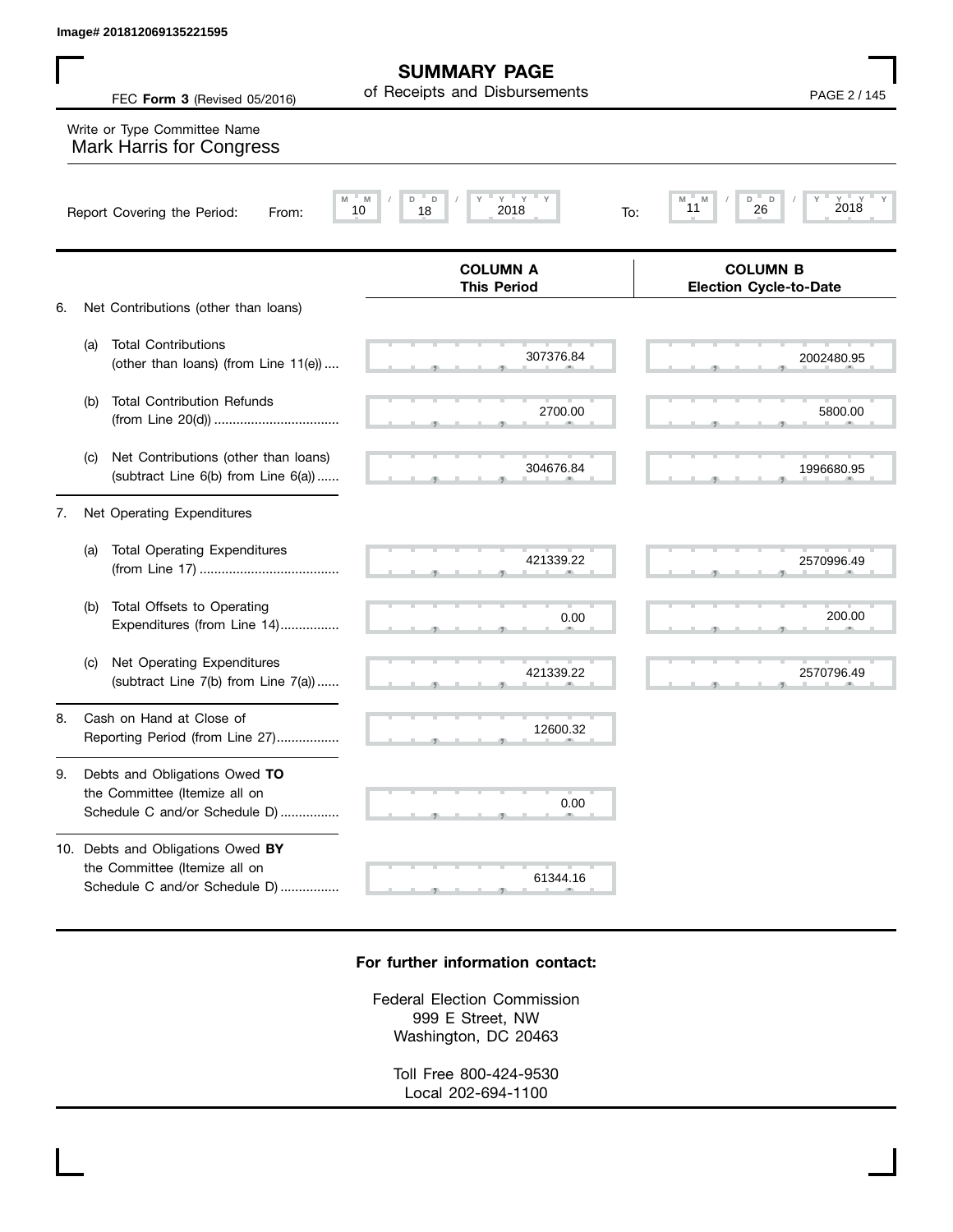### **POST-ELECTION DETAILED SUMMARY PAGE**

Report of Receipts and Disbursements

• If the candidate participated in the general election, use this form for the 30-day Post-General report.

• If the candidate did NOT participate in the general election, use this form for the Year-end report covering through December 31 of the election year (due on January 31).

This form is used in lieu of filling out Line Numbers 6 through 7 on Page 2 (Summary Page) and Pages 3 and 4 (the Detailed Summary Page) for the last report filed by a candidate during the current election cycle.

Write or Type Committee Name

### Mark Harris for Congress

**FEC Form 3** (Revised 07/05)

| <b>COLUMN C</b><br><b>Total for</b><br>$D$ $\Box$ $D$<br>$Y - I - Y - I - Y - I - Y$<br>2018<br>07<br>(date after general election)<br>through<br>$D - D$<br>Y I Y<br>т<br>2018<br>26<br>(last day of reporting period)<br>18450.00 |
|-------------------------------------------------------------------------------------------------------------------------------------------------------------------------------------------------------------------------------------|
|                                                                                                                                                                                                                                     |
|                                                                                                                                                                                                                                     |
|                                                                                                                                                                                                                                     |
|                                                                                                                                                                                                                                     |
| 1045.00                                                                                                                                                                                                                             |
| 19495.00                                                                                                                                                                                                                            |
| 500.00                                                                                                                                                                                                                              |
|                                                                                                                                                                                                                                     |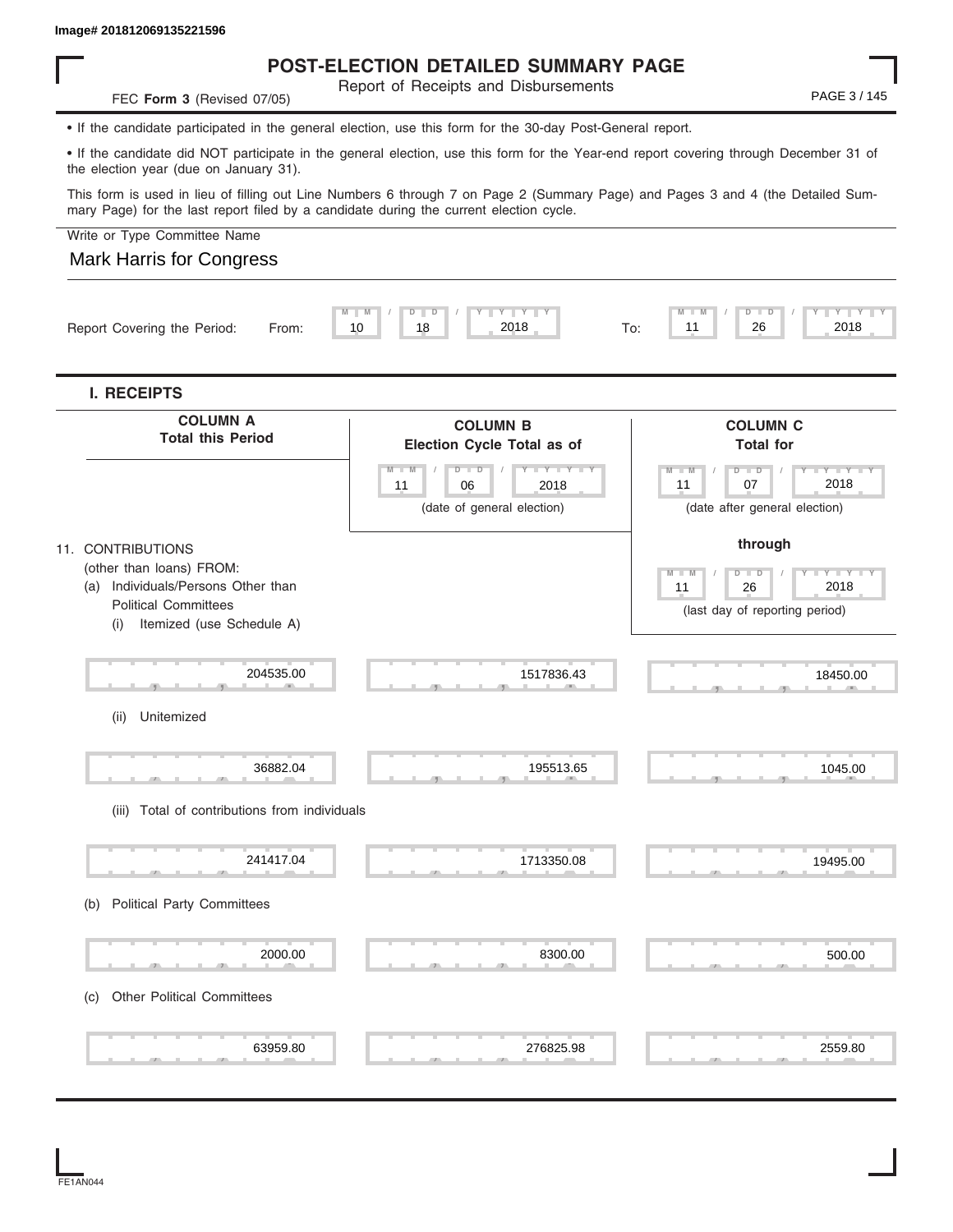**Image# 201812069135221597**

| <b>POST-ELECTION DETAILED SUMMARY PAGE</b> |  |
|--------------------------------------------|--|
|--------------------------------------------|--|

Report of Receipts and Disbursements

| FEC Form 3 (Revised 1/01)                                                           | report of receipts and pispursements                                                                    | PAGE 4 / 145                                                                                                                         |
|-------------------------------------------------------------------------------------|---------------------------------------------------------------------------------------------------------|--------------------------------------------------------------------------------------------------------------------------------------|
| <b>COLUMN A</b><br><b>Total this Period</b>                                         | <b>COLUMN B</b><br>Election Cycle Total as of *<br>(date of general election)<br>* See page 5 for date) | <b>COLUMN C</b><br>Total for * (date after general election)<br>through * (last day of reporting period)<br>(* See page 5 for dates) |
| The Candidate<br>(d)                                                                |                                                                                                         |                                                                                                                                      |
| т<br>0.00                                                                           | 4004.89                                                                                                 | 0.00                                                                                                                                 |
| (e) TOTAL CONTRIBUTIONS (other than loans) (add Lines 11(a)(iii), (b), (c) and (d)) |                                                                                                         |                                                                                                                                      |
| 307376.84                                                                           | 2002480.95                                                                                              | 22554.80                                                                                                                             |
| 12. TRANSFERS FROM OTHER AUTHORIZED COMMITTEES                                      |                                                                                                         |                                                                                                                                      |
| 0.00                                                                                | 125275.00                                                                                               | 0.00                                                                                                                                 |
| 13. LOANS:<br>(a) Made or Guaranteed by the Candidate                               |                                                                                                         |                                                                                                                                      |
| 0.00                                                                                | 0.00                                                                                                    | 0.00                                                                                                                                 |
| All Other Loans<br>(b)                                                              |                                                                                                         |                                                                                                                                      |
| 0.00                                                                                | 0.00                                                                                                    | 0.00                                                                                                                                 |
| (c) TOTAL LOANS (add Lines 13(a) and (b))                                           |                                                                                                         |                                                                                                                                      |
| 0.00                                                                                | 0.00                                                                                                    | 0.00                                                                                                                                 |
| 14. OFFSETS TO OPERATING EXPENDITURES (Refunds, rebates, etc.)                      |                                                                                                         |                                                                                                                                      |
| 0.00                                                                                | 200.00                                                                                                  | 0.00                                                                                                                                 |
| 15. OTHER RECEIPTS (Dividends, Interest, etc.)                                      |                                                                                                         |                                                                                                                                      |
| 0.00                                                                                | 0.00                                                                                                    | 0.00                                                                                                                                 |
| 16. TOTAL RECEIPTS (add 11(e), 12, 13(c), 14 and 15)                                |                                                                                                         |                                                                                                                                      |
| 307376.84                                                                           | 2127955.95                                                                                              | 22554.80                                                                                                                             |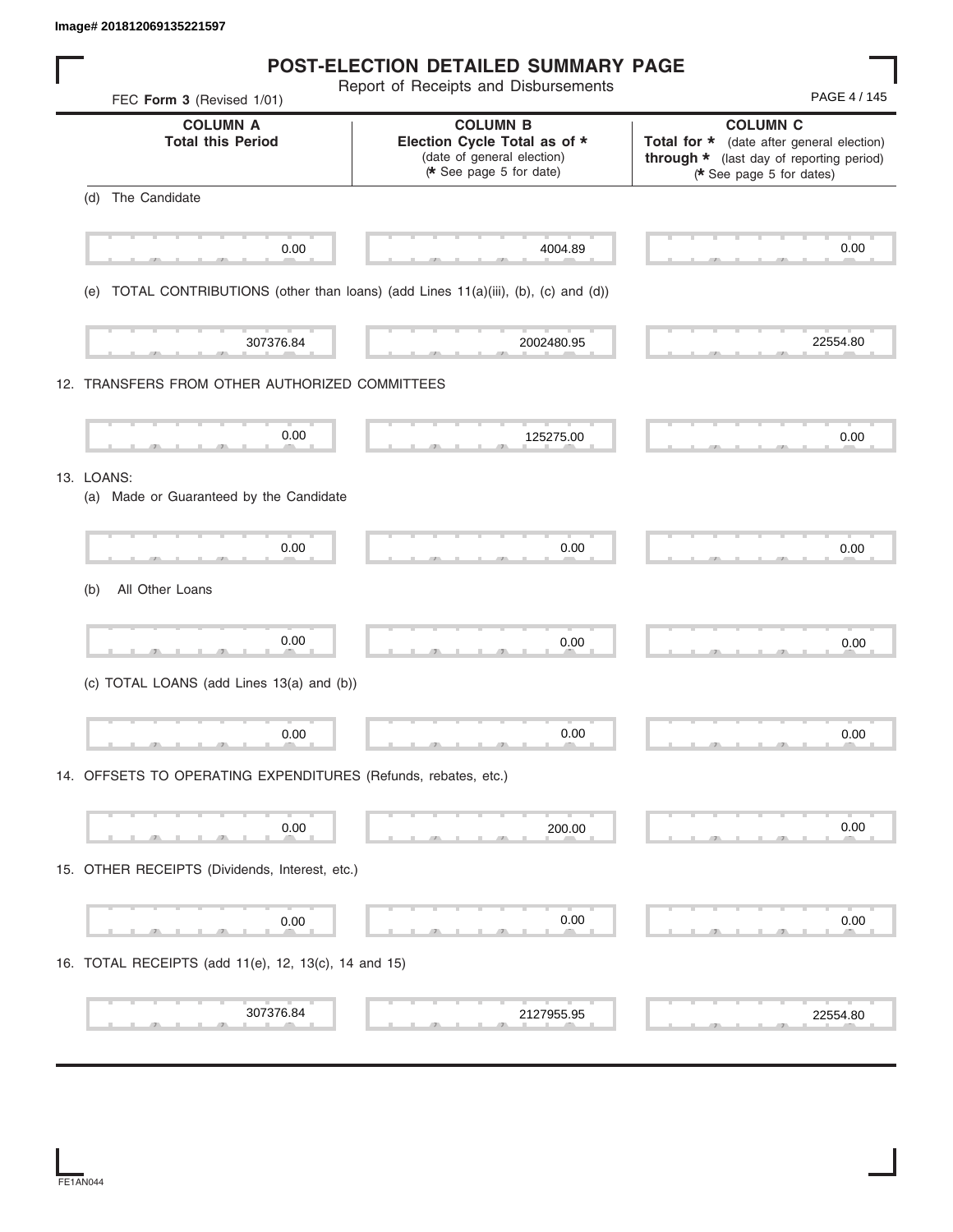| Image# 201812069135221598                                                                   |                                                                                                          |                                                                                                                                      |
|---------------------------------------------------------------------------------------------|----------------------------------------------------------------------------------------------------------|--------------------------------------------------------------------------------------------------------------------------------------|
|                                                                                             | <b>POST-ELECTION DETAILED SUMMARY PAGE</b>                                                               |                                                                                                                                      |
| FEC Form 3 (Revised 1/01)                                                                   | Report of Receipts and Disbursements                                                                     | PAGE 5 / 145                                                                                                                         |
| Write or Type Committee Name                                                                |                                                                                                          |                                                                                                                                      |
| <b>Mark Harris for Congress</b>                                                             |                                                                                                          |                                                                                                                                      |
| 10<br>Report Covering the Period:<br>From:                                                  | Y I Y I<br>D<br>D<br>2018<br>18                                                                          | Y I Y I<br>D<br>D<br>2018<br>26<br>11<br>To:                                                                                         |
| <b>II. DISBURSEMENTS</b>                                                                    |                                                                                                          |                                                                                                                                      |
| <b>COLUMN A</b><br><b>Total this Period</b>                                                 | <b>COLUMN B</b><br>Election Cycle Total as of *<br>(date of general election)<br>(* See page 5 for date) | <b>COLUMN C</b><br>Total for * (date after general election)<br>through * (last day of reporting period)<br>(* See page 5 for dates) |
| 17. OPERATING EXPENDITURES                                                                  |                                                                                                          |                                                                                                                                      |
| 421339.22                                                                                   | 2570996.49                                                                                               | 86747.59                                                                                                                             |
| 18. TRANSFERS TO OTHER AUTHORIZED COMMITTEES                                                |                                                                                                          |                                                                                                                                      |
| 0.00                                                                                        | 0.00                                                                                                     | 0.00                                                                                                                                 |
| 19. LOAN REPAYMENTS:<br>(a) Of Loans Made or Guaranteed by the Candidate                    |                                                                                                          |                                                                                                                                      |
| 0.00                                                                                        | 0.00                                                                                                     | 0.00                                                                                                                                 |
| Of All Other Loans<br>(b)                                                                   |                                                                                                          |                                                                                                                                      |
| 0.00                                                                                        | 0.00                                                                                                     | 0.00                                                                                                                                 |
| (c) TOTAL LOAN REPAYMENTS (add Lines 19(a) and 19(b))                                       |                                                                                                          |                                                                                                                                      |
| 0.00                                                                                        | 0.00                                                                                                     | 0.00                                                                                                                                 |
| 20. REFUNDS OF CONTRIBUTIONS TO:<br>(a) Individuals/Persons Other Than Political Committees |                                                                                                          |                                                                                                                                      |
| 2700.00                                                                                     | 5800.00                                                                                                  | 0.00                                                                                                                                 |
| <b>Political Party Committees</b><br>(b)                                                    |                                                                                                          |                                                                                                                                      |
| 0.00                                                                                        | 0.00                                                                                                     | 0.00                                                                                                                                 |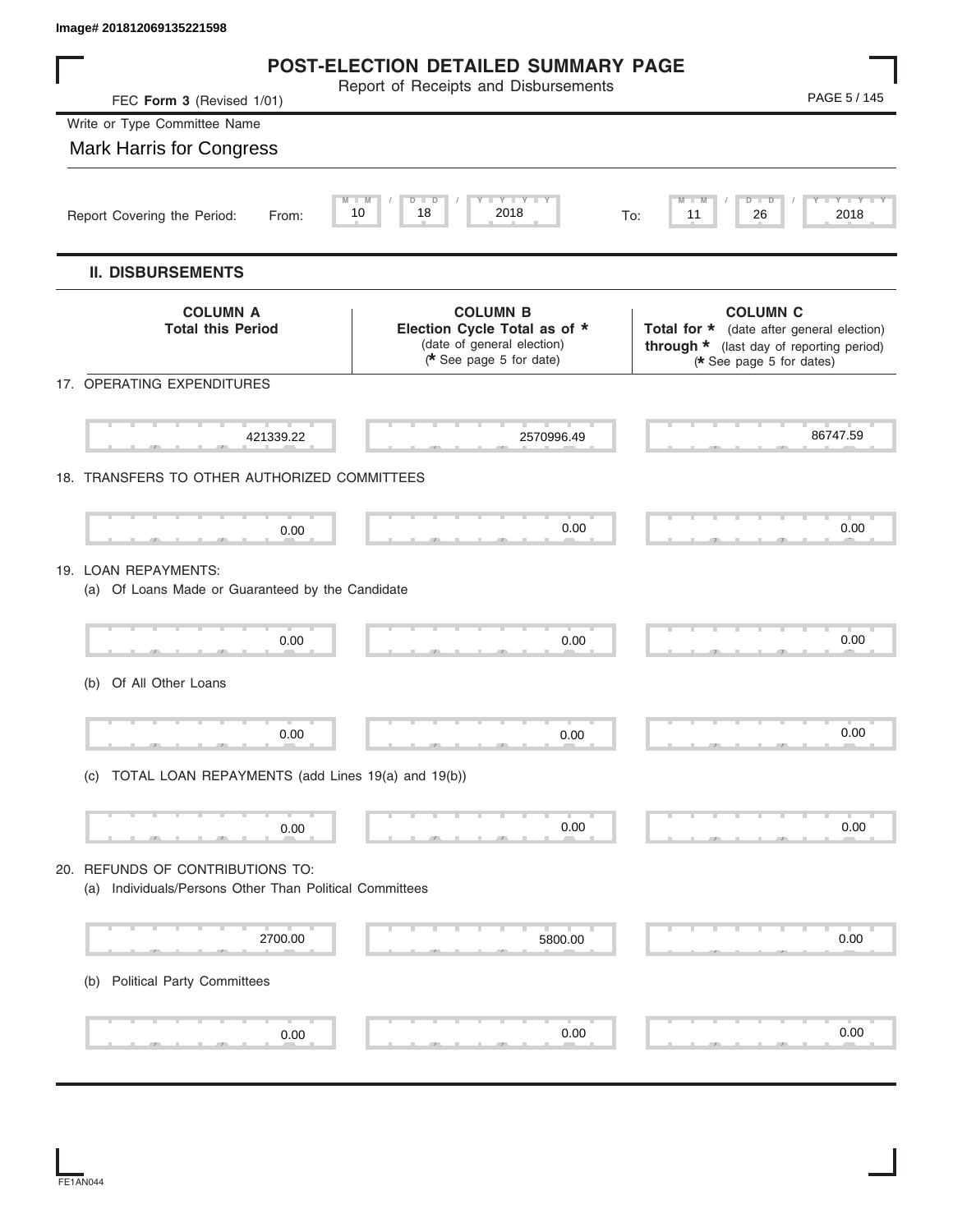|                                                                  | <b>POST-ELECTION DETAILED SUMMARY PAGE</b><br>Report of Receipts and Disbursements                                            |                                                                                                                                      |
|------------------------------------------------------------------|-------------------------------------------------------------------------------------------------------------------------------|--------------------------------------------------------------------------------------------------------------------------------------|
| FEC Form 3 (Revised 1/01)                                        |                                                                                                                               | PAGE 6 / 145                                                                                                                         |
| <b>COLUMN A</b><br><b>Total this Period</b>                      | <b>COLUMN B</b><br>Election Cycle Total as of *<br>(date of general election)<br>* See page 5 for date)                       | <b>COLUMN C</b><br>Total for * (date after general election)<br>through * (last day of reporting period)<br>(* See page 5 for dates) |
| Other Political Committees (such as PACs)<br>(C)                 |                                                                                                                               |                                                                                                                                      |
| 0.00                                                             | 0.00                                                                                                                          | 0.00                                                                                                                                 |
| TOTAL CONTRIBUTION REFUNDS (add Lines 20(a), (b) and (c))<br>(d) |                                                                                                                               |                                                                                                                                      |
| 2700.00                                                          | 5800.00                                                                                                                       | 0.00                                                                                                                                 |
| 21. OTHER DISBURSEMENTS                                          |                                                                                                                               |                                                                                                                                      |
| 0.00                                                             | 2180.08                                                                                                                       | 0.00                                                                                                                                 |
| 22. TOTAL DISBURSEMENTS (add Lines 17, 18, 19(c), 20(d) and 21)  |                                                                                                                               |                                                                                                                                      |
|                                                                  |                                                                                                                               |                                                                                                                                      |
| 424039.22<br>III. NET CONTRIBUTIONS (OTHER THAN LOANS)           | 2578976.57                                                                                                                    | 86747.59                                                                                                                             |
| 304676.84                                                        | (Note: Substitute in lieu of Line #6 of Summary Page for this report only; subtract Line 20(d) from Line 11(e))<br>1996680.95 | 22554.80                                                                                                                             |
| IV. NET OPERATING EXPENDITURES                                   |                                                                                                                               |                                                                                                                                      |
|                                                                  | (Note: Substitute in lieu of Line #7 of Summary Page for this report only; subtract Line 14 from Line 17)                     |                                                                                                                                      |
| 421339.22                                                        | 2570796.49                                                                                                                    | 86747.59                                                                                                                             |
|                                                                  | <b>V. CASH SUMMARY</b>                                                                                                        |                                                                                                                                      |
|                                                                  |                                                                                                                               | 129262.70                                                                                                                            |
| 23. CASH ON HAND AT BEGINNING OF REPORTING PERIOD                |                                                                                                                               | 307376.84                                                                                                                            |
|                                                                  |                                                                                                                               | 436639.54                                                                                                                            |
| 25.                                                              |                                                                                                                               | 424039.22                                                                                                                            |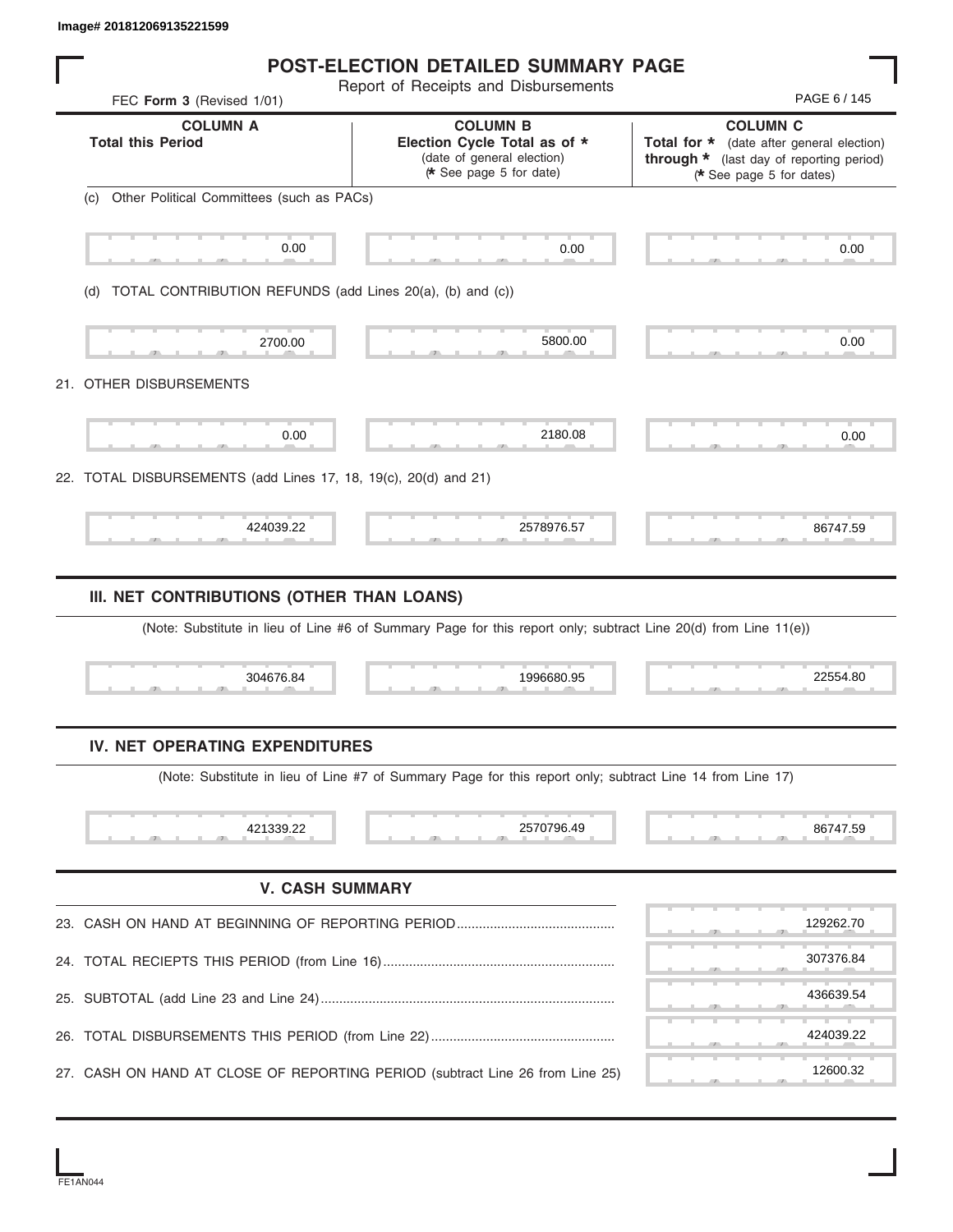| <b>SCHEDULE A (FEC Form 3)</b> |                                                                                                                                            | Use separate schedule(s) | <b>PAGE</b><br>7<br>OF<br>FOR LINE NUMBER:<br>145<br>(check only one) |                                                                                                                                           |  |
|--------------------------------|--------------------------------------------------------------------------------------------------------------------------------------------|--------------------------|-----------------------------------------------------------------------|-------------------------------------------------------------------------------------------------------------------------------------------|--|
|                                | <b>ITEMIZED RECEIPTS</b>                                                                                                                   |                          | for each category of the                                              | $\pmb{\times}$                                                                                                                            |  |
|                                |                                                                                                                                            |                          | Detailed Summary Page                                                 | 11a<br>11 <sub>b</sub><br>11c<br>11d                                                                                                      |  |
|                                |                                                                                                                                            |                          |                                                                       | 12<br>13a<br>13 <sub>b</sub><br>14<br>15                                                                                                  |  |
|                                | or for commercial purposes, other than using the name and address of any political committee to solicit contributions from such committee. |                          |                                                                       | Any information copied from such Reports and Statements may not be sold or used by any person for the purpose of soliciting contributions |  |
|                                | NAME OF COMMITTEE (In Full)                                                                                                                |                          |                                                                       |                                                                                                                                           |  |
|                                | <b>Mark Harris for Congress</b>                                                                                                            |                          |                                                                       |                                                                                                                                           |  |
| А.                             | Full Name (Last, First, Middle Initial)<br>Adelson, Miriam, , ,                                                                            |                          |                                                                       | Date of Receipt                                                                                                                           |  |
|                                | Mailing Address 410 S. Rampart Blvd<br>Ste 440                                                                                             |                          |                                                                       | $M - M$<br>$D$ $D$<br>$T - Y = T - Y$<br>11<br>2018<br>01                                                                                 |  |
|                                | City                                                                                                                                       | State                    | Zip Code                                                              | Transaction ID: A37C7B29F1ED743F3B2A                                                                                                      |  |
|                                | Las Vegas                                                                                                                                  | <b>NV</b>                | 89145                                                                 |                                                                                                                                           |  |
|                                | FEC ID number of contributing<br>federal political committee.                                                                              | С                        |                                                                       | Amount of Each Receipt this Period                                                                                                        |  |
|                                | Name of Employer                                                                                                                           | Occupation               |                                                                       | 2700.00                                                                                                                                   |  |
|                                | self                                                                                                                                       | physician                |                                                                       |                                                                                                                                           |  |
|                                | Receipt For: 2018                                                                                                                          |                          | Election Cycle-to-Date                                                | Memo Item                                                                                                                                 |  |
|                                | x<br>Primary<br>General                                                                                                                    |                          |                                                                       |                                                                                                                                           |  |
|                                | Other (specify) $\blacktriangledown$                                                                                                       |                          | 2700.00                                                               |                                                                                                                                           |  |
| В.                             | Full Name (Last, First, Middle Initial)<br>Adelson, Sheldon, , ,                                                                           |                          |                                                                       | Date of Receipt                                                                                                                           |  |
|                                | Mailing Address 410 S. Rampart Blvd<br><b>Ste 440</b>                                                                                      |                          |                                                                       | $Y = Y + Y$<br>D<br>$\Box$<br>$-M$<br>01<br>2018<br>11                                                                                    |  |
|                                | City                                                                                                                                       | State                    | Zip Code                                                              | Transaction ID: AC84A3F277FCE4C87903                                                                                                      |  |
|                                | Las Vegas                                                                                                                                  | <b>NV</b>                | 89145-5749                                                            |                                                                                                                                           |  |
|                                | FEC ID number of contributing<br>federal political committee.                                                                              | С                        |                                                                       | Amount of Each Receipt this Period                                                                                                        |  |
|                                | Name of Employer                                                                                                                           | Occupation               |                                                                       | 2700.00                                                                                                                                   |  |
|                                | Sands Corporation                                                                                                                          | CEO                      |                                                                       |                                                                                                                                           |  |
|                                | Receipt For: 2018                                                                                                                          |                          | Election Cycle-to-Date                                                | Memo Item                                                                                                                                 |  |
|                                | Primary<br>x<br>General                                                                                                                    |                          |                                                                       |                                                                                                                                           |  |
|                                | Other (specify) $\blacktriangledown$                                                                                                       |                          | 2700.00                                                               |                                                                                                                                           |  |
|                                | Full Name (Last, First, Middle Initial)<br>Alexander, Amanda, , ,                                                                          |                          |                                                                       | Date of Receipt                                                                                                                           |  |
| C.                             | Mailing Address 1024 Muirfield Dr                                                                                                          |                          |                                                                       |                                                                                                                                           |  |
|                                |                                                                                                                                            |                          |                                                                       | $M - M$<br>$Y - Y - Y$<br>$D$ $D$<br>10<br>23<br>2018                                                                                     |  |
|                                | City                                                                                                                                       | State                    | Zip Code                                                              | Transaction ID: A530C60E10DF34D6A8D7                                                                                                      |  |
|                                | <b>MOORESVILLE</b>                                                                                                                         | NC.                      | 28115                                                                 |                                                                                                                                           |  |
|                                | FEC ID number of contributing<br>С<br>federal political committee.                                                                         |                          |                                                                       | Amount of Each Receipt this Period                                                                                                        |  |
|                                | Name of Employer                                                                                                                           | Occupation               |                                                                       | 250.00                                                                                                                                    |  |
|                                | retired                                                                                                                                    | retired                  |                                                                       |                                                                                                                                           |  |
|                                | Receipt For: 2018                                                                                                                          |                          | Election Cycle-to-Date                                                | Memo Item                                                                                                                                 |  |
|                                | Primary<br>x<br>General                                                                                                                    |                          |                                                                       |                                                                                                                                           |  |
|                                | Other (specify) $\blacktriangledown$                                                                                                       |                          | 250.00                                                                |                                                                                                                                           |  |
|                                |                                                                                                                                            |                          |                                                                       | 5650.00                                                                                                                                   |  |
|                                |                                                                                                                                            |                          |                                                                       |                                                                                                                                           |  |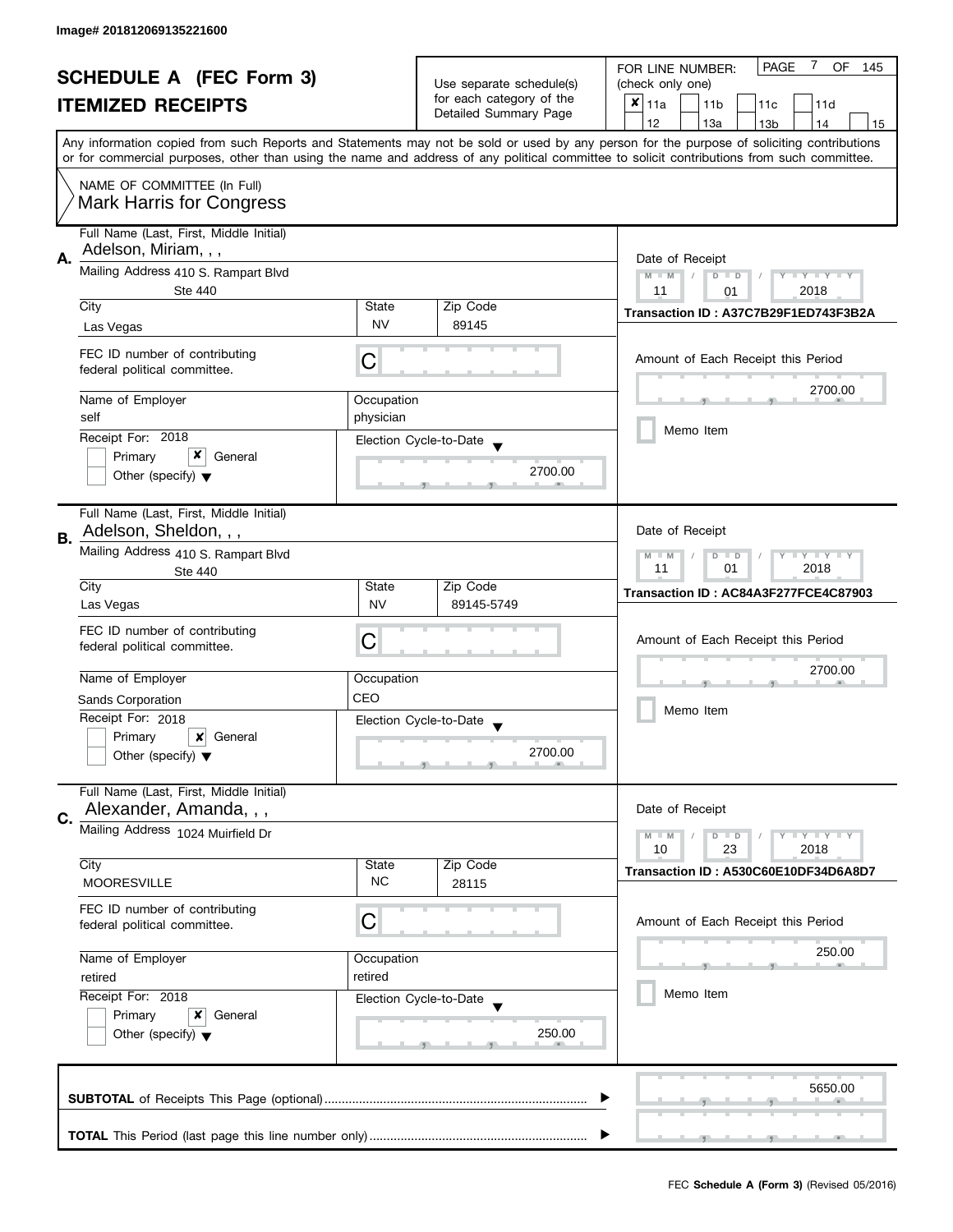|    | <b>SCHEDULE A (FEC Form 3)</b>                                 |                 | Use separate schedule(s)                           | 8<br><b>PAGE</b><br>OF<br>FOR LINE NUMBER:<br>145                                                                                                                                                                                                                                       |  |  |
|----|----------------------------------------------------------------|-----------------|----------------------------------------------------|-----------------------------------------------------------------------------------------------------------------------------------------------------------------------------------------------------------------------------------------------------------------------------------------|--|--|
|    |                                                                |                 |                                                    | (check only one)                                                                                                                                                                                                                                                                        |  |  |
|    | <b>ITEMIZED RECEIPTS</b>                                       |                 | for each category of the<br>Detailed Summary Page  | ×<br>11a<br>11 <sub>b</sub><br>11c<br>11d                                                                                                                                                                                                                                               |  |  |
|    |                                                                |                 |                                                    | 12<br>13a<br>13 <sub>b</sub><br>14<br>15                                                                                                                                                                                                                                                |  |  |
|    |                                                                |                 |                                                    | Any information copied from such Reports and Statements may not be sold or used by any person for the purpose of soliciting contributions<br>or for commercial purposes, other than using the name and address of any political committee to solicit contributions from such committee. |  |  |
|    |                                                                |                 |                                                    |                                                                                                                                                                                                                                                                                         |  |  |
|    | NAME OF COMMITTEE (In Full)<br><b>Mark Harris for Congress</b> |                 |                                                    |                                                                                                                                                                                                                                                                                         |  |  |
|    | Full Name (Last, First, Middle Initial)                        |                 |                                                    |                                                                                                                                                                                                                                                                                         |  |  |
| Α. | Altamore Carusi, Susan, , ,                                    | Date of Receipt |                                                    |                                                                                                                                                                                                                                                                                         |  |  |
|    | Mailing Address PO Box 203                                     |                 |                                                    | $M - M$<br>$Y - Y - Y - Y - Y$<br>$D$ $D$                                                                                                                                                                                                                                               |  |  |
|    | City                                                           | State           | Zip Code                                           | 2018<br>10<br>20                                                                                                                                                                                                                                                                        |  |  |
|    |                                                                | <b>NY</b>       | 11765                                              | Transaction ID: A7114C1B410234D6CBED                                                                                                                                                                                                                                                    |  |  |
|    | Mill Neck                                                      |                 |                                                    |                                                                                                                                                                                                                                                                                         |  |  |
|    | FEC ID number of contributing<br>federal political committee.  | C               |                                                    | Amount of Each Receipt this Period                                                                                                                                                                                                                                                      |  |  |
|    | Name of Employer                                               | Occupation      |                                                    | 1000.00                                                                                                                                                                                                                                                                                 |  |  |
|    | none                                                           | <b>ATTORNEY</b> |                                                    |                                                                                                                                                                                                                                                                                         |  |  |
|    | Receipt For: 2018                                              |                 |                                                    | Memo Item                                                                                                                                                                                                                                                                               |  |  |
|    | x<br>Primary<br>General                                        |                 | Election Cycle-to-Date                             |                                                                                                                                                                                                                                                                                         |  |  |
|    | Other (specify) $\blacktriangledown$                           |                 | 1000.00                                            |                                                                                                                                                                                                                                                                                         |  |  |
|    |                                                                |                 |                                                    |                                                                                                                                                                                                                                                                                         |  |  |
|    | Full Name (Last, First, Middle Initial)                        |                 |                                                    |                                                                                                                                                                                                                                                                                         |  |  |
| В. | Arp, Anne, , ,                                                 |                 |                                                    | Date of Receipt                                                                                                                                                                                                                                                                         |  |  |
|    | Mailing Address 523 Baucom Deese Road                          |                 |                                                    | Y LY LY<br>$M - M$<br>D<br>$\Box$                                                                                                                                                                                                                                                       |  |  |
|    |                                                                | State           | Zip Code                                           | 23<br>2018<br>10                                                                                                                                                                                                                                                                        |  |  |
|    | City<br>Monroe                                                 | <b>NC</b>       | 28110-8781                                         | Transaction ID: AE76F1F094EEF43AC910                                                                                                                                                                                                                                                    |  |  |
|    |                                                                |                 |                                                    |                                                                                                                                                                                                                                                                                         |  |  |
|    | FEC ID number of contributing<br>federal political committee.  | С               |                                                    | Amount of Each Receipt this Period                                                                                                                                                                                                                                                      |  |  |
|    |                                                                |                 |                                                    |                                                                                                                                                                                                                                                                                         |  |  |
|    | Name of Employer                                               | Occupation      |                                                    | 50.00                                                                                                                                                                                                                                                                                   |  |  |
|    | self                                                           | Housewife       |                                                    |                                                                                                                                                                                                                                                                                         |  |  |
|    | Receipt For: 2018                                              |                 | Election Cycle-to-Date<br>$\overline{\phantom{a}}$ | Memo Item                                                                                                                                                                                                                                                                               |  |  |
|    | Primary<br>x<br>General                                        |                 |                                                    |                                                                                                                                                                                                                                                                                         |  |  |
|    | Other (specify) $\blacktriangledown$                           |                 | 1050.00                                            |                                                                                                                                                                                                                                                                                         |  |  |
|    | Full Name (Last, First, Middle Initial)                        |                 |                                                    |                                                                                                                                                                                                                                                                                         |  |  |
| C. | Austin, Robert, , ,                                            |                 |                                                    | Date of Receipt                                                                                                                                                                                                                                                                         |  |  |
|    | Mailing Address P.O. Box 461344                                |                 |                                                    | <b>LYLYLY</b><br>$M - M$<br>$D$ $D$                                                                                                                                                                                                                                                     |  |  |
|    | City                                                           | State           | Zip Code                                           | 10<br>20<br>2018                                                                                                                                                                                                                                                                        |  |  |
|    | Garland                                                        | TX              | 75046                                              | Transaction ID: A87783ED36F6449B0B3B                                                                                                                                                                                                                                                    |  |  |
|    | FEC ID number of contributing                                  |                 |                                                    |                                                                                                                                                                                                                                                                                         |  |  |
|    | federal political committee.                                   | С               |                                                    | Amount of Each Receipt this Period                                                                                                                                                                                                                                                      |  |  |
|    |                                                                |                 |                                                    |                                                                                                                                                                                                                                                                                         |  |  |
|    | Name of Employer                                               | Occupation      |                                                    | 2700.00                                                                                                                                                                                                                                                                                 |  |  |
|    | Unaka Co., Inc.                                                | businessman     |                                                    |                                                                                                                                                                                                                                                                                         |  |  |
|    | Receipt For: 2018                                              |                 | Election Cycle-to-Date                             | Memo Item                                                                                                                                                                                                                                                                               |  |  |
|    | Primary<br>x<br>General                                        |                 |                                                    |                                                                                                                                                                                                                                                                                         |  |  |
|    | Other (specify) $\blacktriangledown$                           |                 | 2700.00                                            |                                                                                                                                                                                                                                                                                         |  |  |
|    |                                                                |                 |                                                    |                                                                                                                                                                                                                                                                                         |  |  |
|    |                                                                |                 |                                                    | 3750.00                                                                                                                                                                                                                                                                                 |  |  |
|    |                                                                |                 |                                                    |                                                                                                                                                                                                                                                                                         |  |  |
|    |                                                                |                 |                                                    |                                                                                                                                                                                                                                                                                         |  |  |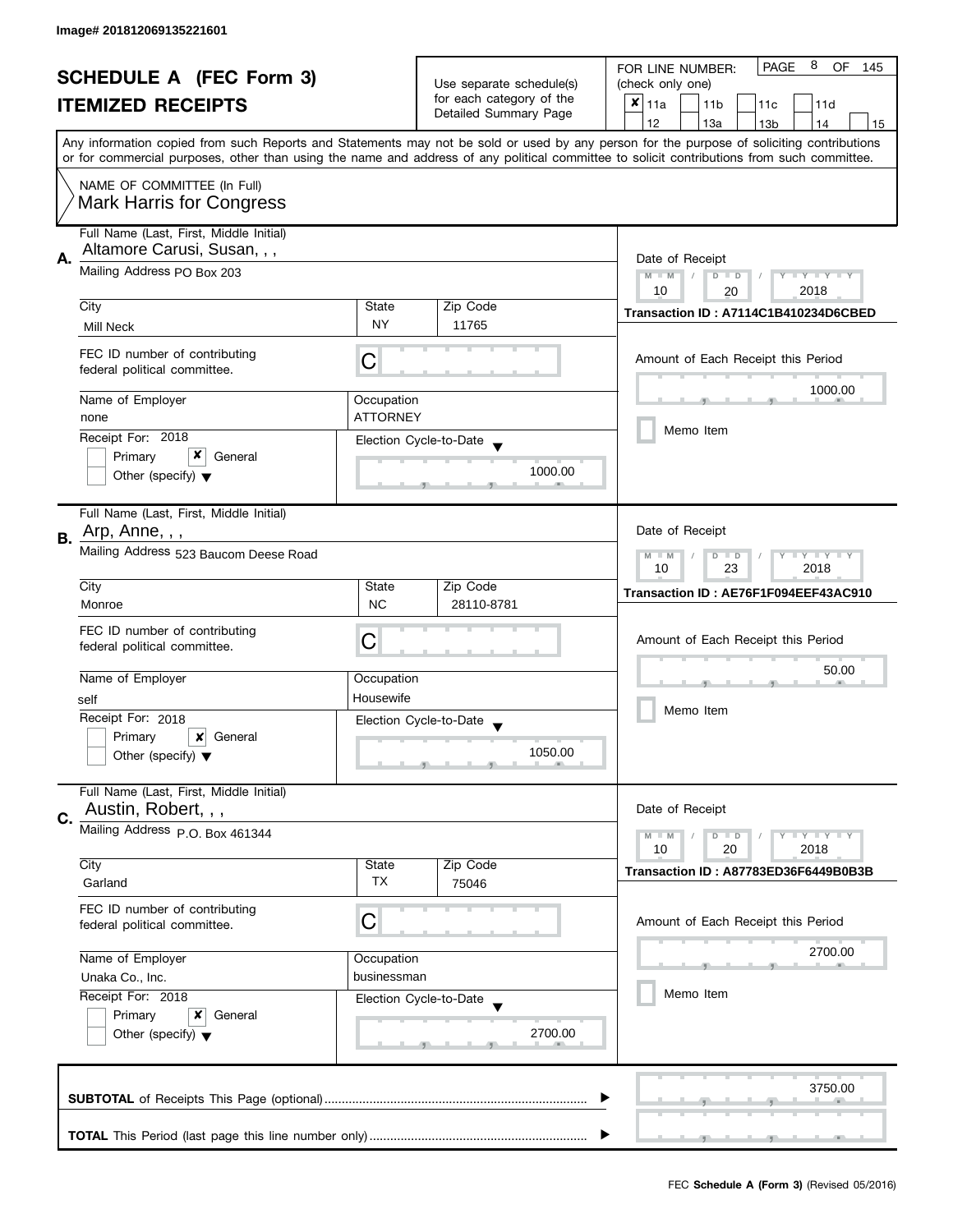| <b>SCHEDULE A (FEC Form 3)</b> |                                                      |                          | 9<br><b>PAGE</b><br>OF<br>FOR LINE NUMBER:<br>145 |                                                                                                                                            |  |
|--------------------------------|------------------------------------------------------|--------------------------|---------------------------------------------------|--------------------------------------------------------------------------------------------------------------------------------------------|--|
|                                |                                                      | Use separate schedule(s) | (check only one)                                  |                                                                                                                                            |  |
|                                | <b>ITEMIZED RECEIPTS</b>                             |                          | for each category of the                          | $x _{11a}$<br>11 <sub>b</sub><br>11c<br>11d                                                                                                |  |
|                                |                                                      |                          | Detailed Summary Page                             | 12<br>13a<br>13 <sub>b</sub><br>14<br>15                                                                                                   |  |
|                                |                                                      |                          |                                                   | Any information copied from such Reports and Statements may not be sold or used by any person for the purpose of soliciting contributions  |  |
|                                |                                                      |                          |                                                   | or for commercial purposes, other than using the name and address of any political committee to solicit contributions from such committee. |  |
|                                | NAME OF COMMITTEE (In Full)                          |                          |                                                   |                                                                                                                                            |  |
|                                | <b>Mark Harris for Congress</b>                      |                          |                                                   |                                                                                                                                            |  |
|                                |                                                      |                          |                                                   |                                                                                                                                            |  |
|                                | Full Name (Last, First, Middle Initial)              |                          |                                                   |                                                                                                                                            |  |
| Α.                             | Austin, Roger, , ,                                   | Date of Receipt          |                                                   |                                                                                                                                            |  |
|                                | Mailing Address PO Box 217                           |                          |                                                   | $M - M$<br>$T - Y = Y - T Y$<br>$D$ $D$<br>Ÿ.                                                                                              |  |
|                                |                                                      |                          |                                                   | 10<br>2018<br>21                                                                                                                           |  |
|                                | City                                                 | State                    | Zip Code                                          | Transaction ID: A53610F8B50B041E2B6D                                                                                                       |  |
|                                | Marshville                                           | <b>NC</b>                | 28103-0217                                        |                                                                                                                                            |  |
|                                | FEC ID number of contributing                        |                          |                                                   | Amount of Each Receipt this Period                                                                                                         |  |
|                                | federal political committee.                         | C                        |                                                   |                                                                                                                                            |  |
|                                |                                                      |                          |                                                   | 1000.00                                                                                                                                    |  |
|                                | Name of Employer<br>Century 21 Real Estate           | Occupation               |                                                   |                                                                                                                                            |  |
|                                |                                                      | real estate broker       |                                                   | Memo Item                                                                                                                                  |  |
|                                | Receipt For: 2018                                    |                          | Election Cycle-to-Date                            |                                                                                                                                            |  |
|                                | x<br>Primary<br>General                              |                          | 1000.00                                           |                                                                                                                                            |  |
|                                | Other (specify) $\blacktriangledown$                 |                          |                                                   |                                                                                                                                            |  |
|                                |                                                      |                          |                                                   |                                                                                                                                            |  |
|                                | Full Name (Last, First, Middle Initial)              |                          |                                                   |                                                                                                                                            |  |
| В.                             | Austin, Wade, , ,                                    |                          |                                                   | Date of Receipt                                                                                                                            |  |
|                                | Mailing Address 2033 Stedwick Place                  |                          |                                                   | Y LY LY<br>$M - M$<br>$\overline{D}$<br>$\Box$                                                                                             |  |
|                                | City                                                 | State                    | Zip Code                                          | 31<br>2018<br>10                                                                                                                           |  |
|                                | Charlotte                                            | <b>NC</b>                | 28211-4920                                        | <b>Transaction ID: AFF49840E33834E78894</b>                                                                                                |  |
|                                |                                                      |                          |                                                   |                                                                                                                                            |  |
|                                | FEC ID number of contributing                        | C                        |                                                   | Amount of Each Receipt this Period                                                                                                         |  |
|                                | federal political committee.                         |                          |                                                   |                                                                                                                                            |  |
|                                | Name of Employer                                     | Occupation               |                                                   | 200.00                                                                                                                                     |  |
|                                |                                                      | consultant               |                                                   | Memo Item                                                                                                                                  |  |
|                                | Carolinas Investment Consulting<br>Receipt For: 2018 |                          |                                                   |                                                                                                                                            |  |
|                                | Primary<br>$\boldsymbol{x}$<br>General               |                          | Election Cycle-to-Date                            |                                                                                                                                            |  |
|                                | Other (specify) $\blacktriangledown$                 |                          | 325.00                                            |                                                                                                                                            |  |
|                                |                                                      |                          |                                                   |                                                                                                                                            |  |
|                                | Full Name (Last, First, Middle Initial)              |                          |                                                   |                                                                                                                                            |  |
|                                | Babcock, James, , ,                                  |                          |                                                   | Date of Receipt                                                                                                                            |  |
| C.                             | Mailing Address 1144 Constantine Place               |                          |                                                   | Y LY LY<br>$M - M$<br>$D$ $D$                                                                                                              |  |
|                                |                                                      |                          |                                                   | 31<br>2018<br>10                                                                                                                           |  |
|                                | City                                                 | State                    | Zip Code                                          | Transaction ID: ACCC936C5F74B47D0BD0                                                                                                       |  |
|                                | Kernersville                                         | <b>NC</b>                | 27284-3494                                        |                                                                                                                                            |  |
|                                | FEC ID number of contributing                        |                          |                                                   |                                                                                                                                            |  |
|                                | federal political committee.                         | С                        |                                                   | Amount of Each Receipt this Period                                                                                                         |  |
|                                |                                                      |                          |                                                   |                                                                                                                                            |  |
|                                | Name of Employer                                     | Occupation               |                                                   | 1000.00                                                                                                                                    |  |
|                                | <b>Stay Alert Safety</b>                             | CEO                      |                                                   |                                                                                                                                            |  |
|                                | Receipt For: 2018                                    |                          | Election Cycle-to-Date                            | Memo Item                                                                                                                                  |  |
|                                | Primary<br>General<br>x                              |                          |                                                   |                                                                                                                                            |  |
|                                | Other (specify) $\blacktriangledown$                 |                          | 2000.00                                           |                                                                                                                                            |  |
|                                |                                                      |                          |                                                   |                                                                                                                                            |  |
|                                |                                                      |                          |                                                   |                                                                                                                                            |  |
|                                |                                                      |                          |                                                   | 2200.00                                                                                                                                    |  |
|                                |                                                      |                          |                                                   |                                                                                                                                            |  |
|                                |                                                      |                          |                                                   |                                                                                                                                            |  |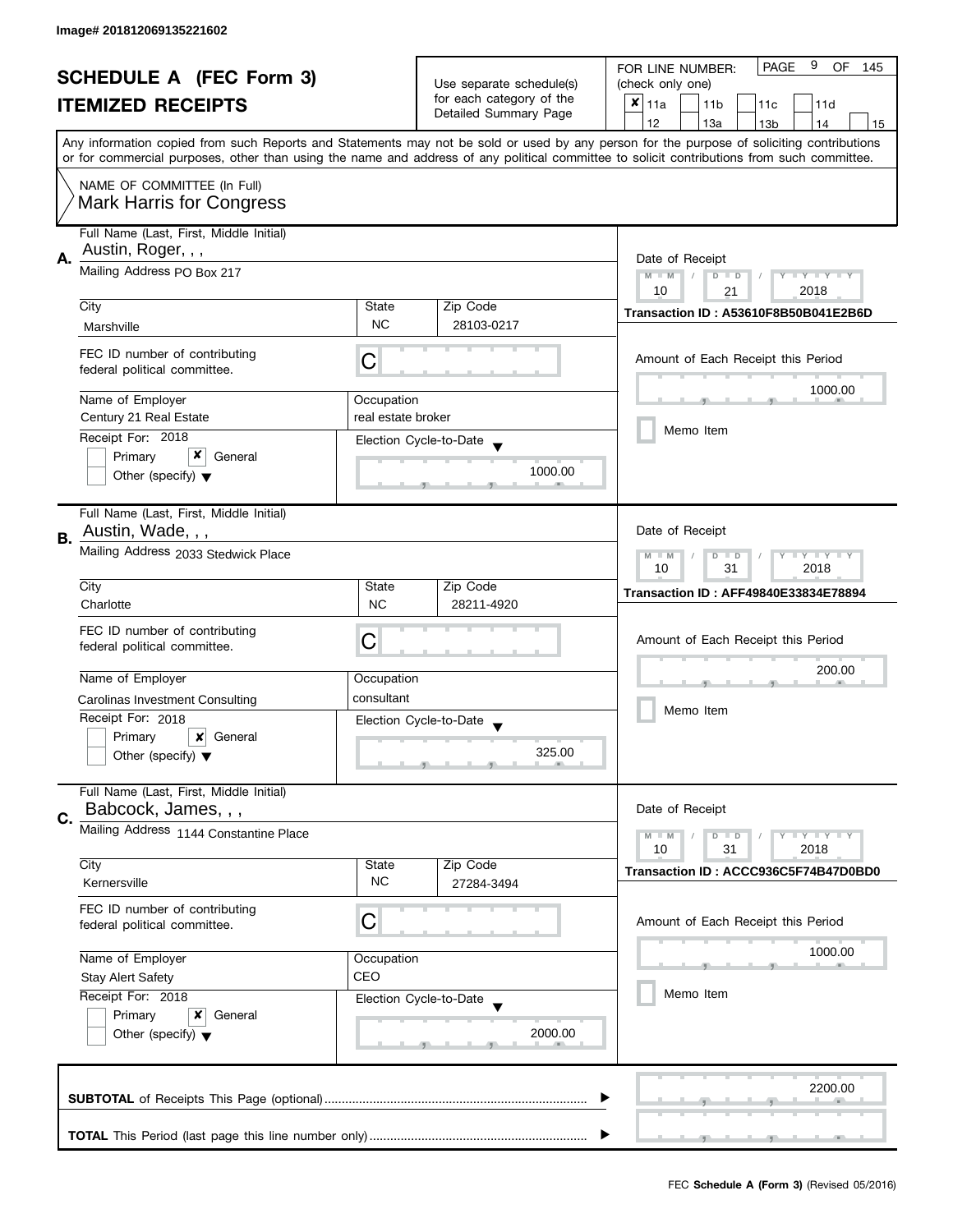|                                |                                                                       |                          | 10<br><b>PAGE</b><br>OF<br>FOR LINE NUMBER:<br>145 |                                                                                                                                            |  |
|--------------------------------|-----------------------------------------------------------------------|--------------------------|----------------------------------------------------|--------------------------------------------------------------------------------------------------------------------------------------------|--|
| <b>SCHEDULE A (FEC Form 3)</b> |                                                                       | Use separate schedule(s) | (check only one)                                   |                                                                                                                                            |  |
|                                | <b>ITEMIZED RECEIPTS</b>                                              |                          | for each category of the                           | $x _{11a}$<br>11 <sub>b</sub><br>11c<br>11d                                                                                                |  |
|                                |                                                                       |                          | Detailed Summary Page                              | 12<br>13a<br>14<br>13 <sub>b</sub><br>15                                                                                                   |  |
|                                |                                                                       |                          |                                                    | Any information copied from such Reports and Statements may not be sold or used by any person for the purpose of soliciting contributions  |  |
|                                |                                                                       |                          |                                                    | or for commercial purposes, other than using the name and address of any political committee to solicit contributions from such committee. |  |
|                                | NAME OF COMMITTEE (In Full)                                           |                          |                                                    |                                                                                                                                            |  |
|                                | <b>Mark Harris for Congress</b>                                       |                          |                                                    |                                                                                                                                            |  |
|                                | Full Name (Last, First, Middle Initial)                               |                          |                                                    |                                                                                                                                            |  |
|                                | Baker, Leslie, , ,                                                    |                          |                                                    |                                                                                                                                            |  |
| А.                             | Mailing Address 2034 Buena Vista Road                                 | Date of Receipt          |                                                    |                                                                                                                                            |  |
|                                |                                                                       |                          |                                                    | $M - M$<br>Y TY TY TY<br>$D$ $D$<br>10<br>2018<br>18                                                                                       |  |
|                                | City                                                                  | State                    | Zip Code                                           | Transaction ID: A8C353FB8DF9C47E1873                                                                                                       |  |
|                                | <b>Winston Salem</b>                                                  | <b>NC</b>                | 27104-2306                                         |                                                                                                                                            |  |
|                                |                                                                       |                          |                                                    |                                                                                                                                            |  |
|                                | FEC ID number of contributing<br>federal political committee.         | C                        |                                                    | Amount of Each Receipt this Period                                                                                                         |  |
|                                |                                                                       |                          |                                                    | 2700.00                                                                                                                                    |  |
|                                | Name of Employer                                                      | Occupation               |                                                    |                                                                                                                                            |  |
|                                | self                                                                  | art dealer               |                                                    | Memo Item                                                                                                                                  |  |
|                                | Receipt For: 2018                                                     |                          | Election Cycle-to-Date                             |                                                                                                                                            |  |
|                                | x<br>Primary<br>General                                               |                          | 2700.00                                            |                                                                                                                                            |  |
|                                | Other (specify) $\blacktriangledown$                                  |                          |                                                    |                                                                                                                                            |  |
|                                |                                                                       |                          |                                                    |                                                                                                                                            |  |
|                                | Full Name (Last, First, Middle Initial)<br>Bancroft, Christopher, , , |                          |                                                    | Date of Receipt                                                                                                                            |  |
| В.                             |                                                                       |                          |                                                    |                                                                                                                                            |  |
|                                | Mailing Address 9121 David Fort Rd                                    |                          |                                                    | $Y = Y + Y$<br>D<br>$\Box$<br>$M - M$<br>30<br>10<br>2018                                                                                  |  |
|                                | City                                                                  | State                    | Zip Code                                           |                                                                                                                                            |  |
|                                | Argyle                                                                | <b>TX</b>                | 76226-2954                                         | Transaction ID: A08F65CBAC1B8452CB89                                                                                                       |  |
|                                |                                                                       |                          |                                                    |                                                                                                                                            |  |
|                                | FEC ID number of contributing<br>federal political committee.         | С                        |                                                    | Amount of Each Receipt this Period                                                                                                         |  |
|                                |                                                                       |                          |                                                    |                                                                                                                                            |  |
|                                | Name of Employer                                                      | Occupation               |                                                    | 2700.00<br>Memo Item                                                                                                                       |  |
|                                | <b>Bancroft Operations</b>                                            | owner                    |                                                    |                                                                                                                                            |  |
|                                | Receipt For: 2018                                                     |                          | Election Cycle-to-Date                             |                                                                                                                                            |  |
|                                | Primary<br>×<br>General                                               |                          |                                                    |                                                                                                                                            |  |
|                                | Other (specify) $\blacktriangledown$                                  |                          | 2700.00                                            |                                                                                                                                            |  |
|                                | Full Name (Last, First, Middle Initial)                               |                          |                                                    |                                                                                                                                            |  |
|                                | Baucom, Clancy, , ,                                                   |                          |                                                    | Date of Receipt                                                                                                                            |  |
| C.                             | Mailing Address 5820 Lawyer's Road                                    |                          |                                                    |                                                                                                                                            |  |
|                                |                                                                       |                          |                                                    | $Y = Y = Y$<br>$M - M$<br>$D$ $D$<br>02<br>2018<br>11                                                                                      |  |
|                                | City                                                                  | State                    | Zip Code                                           | <b>Transaction ID: ACAF35018D2914694A28</b>                                                                                                |  |
|                                | Marshville                                                            | <b>NC</b>                | 28103-7022                                         |                                                                                                                                            |  |
|                                | FEC ID number of contributing                                         |                          |                                                    |                                                                                                                                            |  |
|                                | federal political committee.                                          | С                        |                                                    | Amount of Each Receipt this Period                                                                                                         |  |
|                                |                                                                       |                          |                                                    | 1100.00                                                                                                                                    |  |
|                                | Name of Employer                                                      | Occupation               |                                                    |                                                                                                                                            |  |
|                                | self                                                                  | nursery owner            |                                                    | Memo Item                                                                                                                                  |  |
|                                | Receipt For: 2018                                                     |                          | Election Cycle-to-Date                             |                                                                                                                                            |  |
|                                | Primary<br>x<br>General<br>Other (specify) $\blacktriangledown$       |                          | 4350.00                                            |                                                                                                                                            |  |
|                                |                                                                       |                          |                                                    |                                                                                                                                            |  |
|                                |                                                                       |                          |                                                    |                                                                                                                                            |  |
|                                |                                                                       |                          |                                                    | 6500.00                                                                                                                                    |  |
|                                |                                                                       |                          |                                                    |                                                                                                                                            |  |
|                                |                                                                       |                          |                                                    |                                                                                                                                            |  |
|                                |                                                                       |                          |                                                    |                                                                                                                                            |  |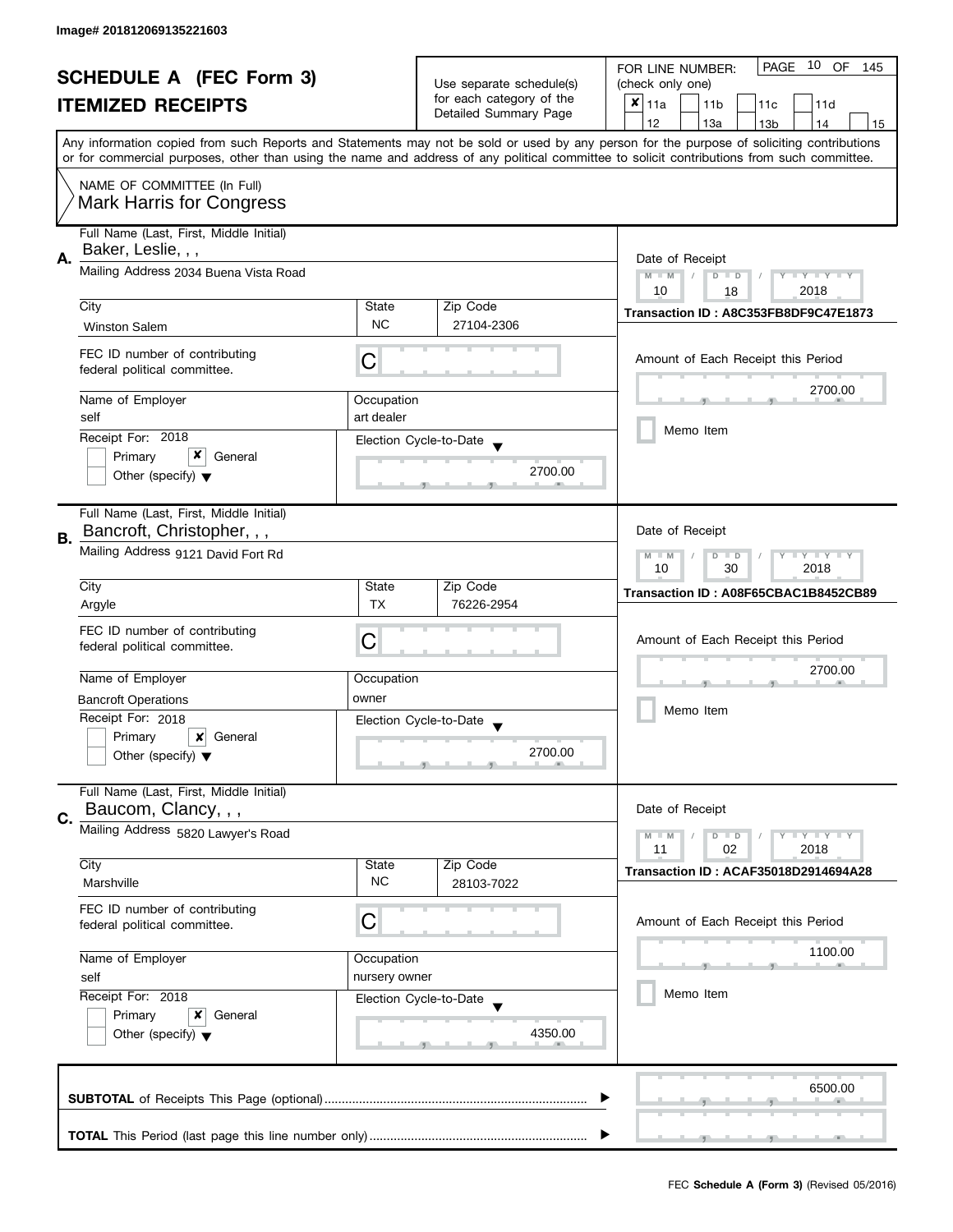| <b>SCHEDULE A (FEC Form 3)</b> |                                                                |                                                      | PAGE<br>11 OF<br>FOR LINE NUMBER:<br>145 |                                                                                                                                                                                                                                                                                         |  |  |
|--------------------------------|----------------------------------------------------------------|------------------------------------------------------|------------------------------------------|-----------------------------------------------------------------------------------------------------------------------------------------------------------------------------------------------------------------------------------------------------------------------------------------|--|--|
|                                |                                                                | Use separate schedule(s)<br>for each category of the | (check only one)                         |                                                                                                                                                                                                                                                                                         |  |  |
|                                | <b>ITEMIZED RECEIPTS</b>                                       |                                                      | Detailed Summary Page                    | $x _{11a}$<br>11 <sub>b</sub><br>11c<br>11d                                                                                                                                                                                                                                             |  |  |
|                                |                                                                |                                                      |                                          | 12<br>13a<br>14<br>13 <sub>b</sub><br>15                                                                                                                                                                                                                                                |  |  |
|                                |                                                                |                                                      |                                          | Any information copied from such Reports and Statements may not be sold or used by any person for the purpose of soliciting contributions<br>or for commercial purposes, other than using the name and address of any political committee to solicit contributions from such committee. |  |  |
|                                | NAME OF COMMITTEE (In Full)                                    |                                                      |                                          |                                                                                                                                                                                                                                                                                         |  |  |
|                                | <b>Mark Harris for Congress</b>                                |                                                      |                                          |                                                                                                                                                                                                                                                                                         |  |  |
|                                | Full Name (Last, First, Middle Initial)<br>Beckert, Jason, , , |                                                      |                                          |                                                                                                                                                                                                                                                                                         |  |  |
| А.                             | Mailing Address 1108 Mapesbury Lane                            | Date of Receipt<br>$M - M$<br>Y TY TY TY             |                                          |                                                                                                                                                                                                                                                                                         |  |  |
|                                |                                                                |                                                      |                                          | $D$ $D$<br>10<br>2018<br>25                                                                                                                                                                                                                                                             |  |  |
|                                | City                                                           | State                                                | Zip Code                                 | Transaction ID: A5C87BB7170FB4FDEB0B                                                                                                                                                                                                                                                    |  |  |
|                                | Waxhaw                                                         | <b>NC</b>                                            | 28173                                    |                                                                                                                                                                                                                                                                                         |  |  |
|                                | FEC ID number of contributing                                  |                                                      |                                          |                                                                                                                                                                                                                                                                                         |  |  |
|                                | federal political committee.                                   | С                                                    |                                          | Amount of Each Receipt this Period                                                                                                                                                                                                                                                      |  |  |
|                                | Name of Employer                                               | Occupation                                           |                                          | 250.00                                                                                                                                                                                                                                                                                  |  |  |
|                                | Merrill Lynch                                                  | Advisor                                              |                                          |                                                                                                                                                                                                                                                                                         |  |  |
|                                | Receipt For: 2018                                              |                                                      | Election Cycle-to-Date                   | Memo Item                                                                                                                                                                                                                                                                               |  |  |
|                                | x<br>Primary<br>General                                        |                                                      |                                          |                                                                                                                                                                                                                                                                                         |  |  |
|                                | Other (specify) $\blacktriangledown$                           |                                                      | 500.00                                   |                                                                                                                                                                                                                                                                                         |  |  |
|                                |                                                                |                                                      |                                          |                                                                                                                                                                                                                                                                                         |  |  |
|                                | Full Name (Last, First, Middle Initial)                        |                                                      |                                          |                                                                                                                                                                                                                                                                                         |  |  |
| В.                             | Benham, Jason, , ,                                             |                                                      |                                          | Date of Receipt<br>$Y = Y + Y$<br>$M - M$                                                                                                                                                                                                                                               |  |  |
|                                | Mailing Address 1122 Riding Trail Ln                           |                                                      |                                          |                                                                                                                                                                                                                                                                                         |  |  |
|                                | City                                                           | State                                                | Zip Code                                 | 2018<br>10<br>30<br>Transaction ID: AC5DBE72813C24A88BC2                                                                                                                                                                                                                                |  |  |
|                                | Concord                                                        | <b>NC</b>                                            | 28027-7497                               |                                                                                                                                                                                                                                                                                         |  |  |
|                                | FEC ID number of contributing                                  |                                                      |                                          |                                                                                                                                                                                                                                                                                         |  |  |
|                                | federal political committee.                                   | С                                                    |                                          | Amount of Each Receipt this Period                                                                                                                                                                                                                                                      |  |  |
|                                | Name of Employer                                               | Occupation                                           |                                          | 500.00                                                                                                                                                                                                                                                                                  |  |  |
|                                | self                                                           | <b>Real Estate</b>                                   |                                          | Memo Item                                                                                                                                                                                                                                                                               |  |  |
|                                | Receipt For: 2018                                              |                                                      | Election Cycle-to-Date                   |                                                                                                                                                                                                                                                                                         |  |  |
|                                | Primary<br>×<br>General                                        |                                                      |                                          |                                                                                                                                                                                                                                                                                         |  |  |
|                                | Other (specify) $\blacktriangledown$                           |                                                      | 500.00                                   |                                                                                                                                                                                                                                                                                         |  |  |
|                                |                                                                |                                                      |                                          |                                                                                                                                                                                                                                                                                         |  |  |
|                                | Full Name (Last, First, Middle Initial)                        |                                                      |                                          |                                                                                                                                                                                                                                                                                         |  |  |
| C.                             | Bennett, Brenda, , ,                                           |                                                      |                                          | Date of Receipt                                                                                                                                                                                                                                                                         |  |  |
|                                | Mailing Address 2203 Bleckley Court                            |                                                      |                                          | $Y = Y + Y$<br>$M - M$<br>$D$ $D$<br>10<br>18<br>2018                                                                                                                                                                                                                                   |  |  |
|                                | City                                                           | State                                                | Zip Code                                 | Transaction ID: AEC0A2FE8FCC34FE0AC3                                                                                                                                                                                                                                                    |  |  |
|                                | Charlotte                                                      | <b>NC</b>                                            | 28270-1742                               |                                                                                                                                                                                                                                                                                         |  |  |
|                                | FEC ID number of contributing                                  |                                                      |                                          |                                                                                                                                                                                                                                                                                         |  |  |
|                                | federal political committee.                                   | C                                                    |                                          | Amount of Each Receipt this Period                                                                                                                                                                                                                                                      |  |  |
|                                | Name of Employer                                               | Occupation                                           |                                          | 200.00                                                                                                                                                                                                                                                                                  |  |  |
|                                | <b>Cadrillion Capital</b>                                      | Office admin.                                        |                                          |                                                                                                                                                                                                                                                                                         |  |  |
|                                | Receipt For: 2018                                              |                                                      | Election Cycle-to-Date                   | Memo Item                                                                                                                                                                                                                                                                               |  |  |
|                                | Primary<br>x<br>General                                        |                                                      |                                          |                                                                                                                                                                                                                                                                                         |  |  |
|                                | Other (specify) $\blacktriangledown$                           |                                                      | 300.00                                   |                                                                                                                                                                                                                                                                                         |  |  |
|                                |                                                                |                                                      |                                          |                                                                                                                                                                                                                                                                                         |  |  |
|                                |                                                                |                                                      |                                          |                                                                                                                                                                                                                                                                                         |  |  |
|                                |                                                                |                                                      |                                          | 950.00                                                                                                                                                                                                                                                                                  |  |  |
|                                |                                                                |                                                      |                                          |                                                                                                                                                                                                                                                                                         |  |  |
|                                |                                                                |                                                      |                                          |                                                                                                                                                                                                                                                                                         |  |  |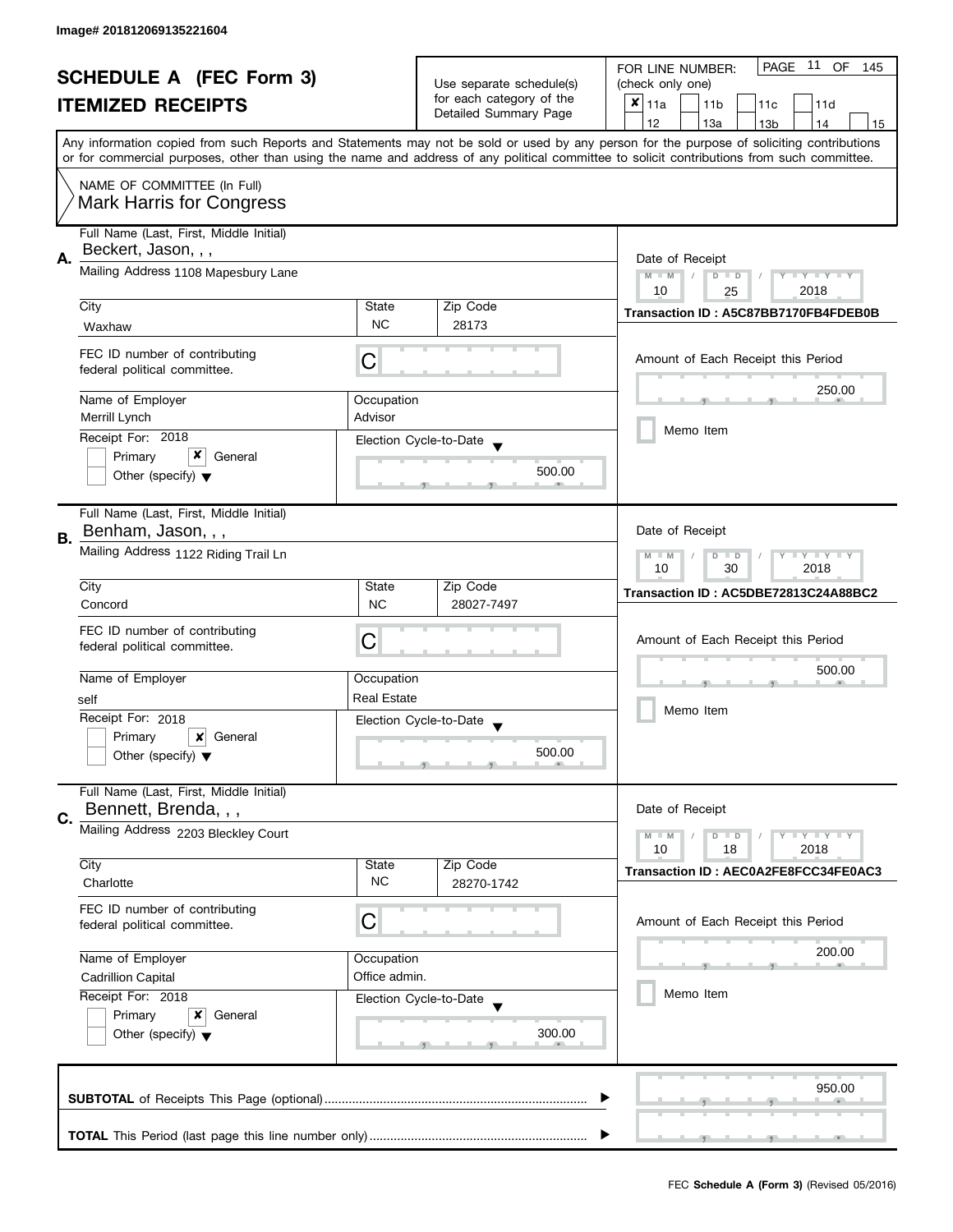| <b>SCHEDULE A (FEC Form 3)</b><br><b>ITEMIZED RECEIPTS</b> |                                                                       | Use separate schedule(s)                                                         | 12 OF<br>PAGE<br>FOR LINE NUMBER:<br>145  |                                                                                                                                                                                                                                                                                         |
|------------------------------------------------------------|-----------------------------------------------------------------------|----------------------------------------------------------------------------------|-------------------------------------------|-----------------------------------------------------------------------------------------------------------------------------------------------------------------------------------------------------------------------------------------------------------------------------------------|
|                                                            |                                                                       |                                                                                  | (check only one)                          |                                                                                                                                                                                                                                                                                         |
|                                                            |                                                                       | for each category of the<br>Detailed Summary Page                                | ×<br>11a<br>11 <sub>b</sub><br>11c<br>11d |                                                                                                                                                                                                                                                                                         |
|                                                            |                                                                       |                                                                                  |                                           | 12<br>13a<br>13 <sub>b</sub><br>14<br>15                                                                                                                                                                                                                                                |
|                                                            |                                                                       |                                                                                  |                                           | Any information copied from such Reports and Statements may not be sold or used by any person for the purpose of soliciting contributions<br>or for commercial purposes, other than using the name and address of any political committee to solicit contributions from such committee. |
|                                                            | NAME OF COMMITTEE (In Full)                                           |                                                                                  |                                           |                                                                                                                                                                                                                                                                                         |
|                                                            | <b>Mark Harris for Congress</b>                                       |                                                                                  |                                           |                                                                                                                                                                                                                                                                                         |
|                                                            | Full Name (Last, First, Middle Initial)<br>Biggs, Murchison, , ,      |                                                                                  |                                           |                                                                                                                                                                                                                                                                                         |
| А.                                                         | Mailing Address 703 Sibley Road                                       | Date of Receipt<br>$M - M$<br>$Y - Y - Y - Y - Y$<br>$D$ $D$<br>2018<br>10<br>23 |                                           |                                                                                                                                                                                                                                                                                         |
|                                                            | City                                                                  | State                                                                            | Zip Code                                  |                                                                                                                                                                                                                                                                                         |
|                                                            | Lumberton                                                             | <b>NC</b>                                                                        | 28358-9496                                | Transaction ID: ADBF3ECC9AAD74C10A99                                                                                                                                                                                                                                                    |
|                                                            |                                                                       |                                                                                  |                                           |                                                                                                                                                                                                                                                                                         |
|                                                            | FEC ID number of contributing<br>federal political committee.         | С                                                                                |                                           | Amount of Each Receipt this Period                                                                                                                                                                                                                                                      |
|                                                            | Name of Employer                                                      | Occupation                                                                       |                                           | 300.00                                                                                                                                                                                                                                                                                  |
|                                                            | KM Buss, Inc.                                                         | Accountant                                                                       |                                           |                                                                                                                                                                                                                                                                                         |
|                                                            | Receipt For: 2018                                                     |                                                                                  | Election Cycle-to-Date                    | Memo Item                                                                                                                                                                                                                                                                               |
|                                                            | x<br>Primary<br>General                                               |                                                                                  |                                           |                                                                                                                                                                                                                                                                                         |
|                                                            | Other (specify) $\blacktriangledown$                                  |                                                                                  | 300.00                                    |                                                                                                                                                                                                                                                                                         |
|                                                            | Full Name (Last, First, Middle Initial)                               |                                                                                  |                                           |                                                                                                                                                                                                                                                                                         |
|                                                            | Black, Victoria, , ,                                                  |                                                                                  |                                           | Date of Receipt                                                                                                                                                                                                                                                                         |
| В.                                                         | Mailing Address 15068 Fm 766                                          |                                                                                  |                                           |                                                                                                                                                                                                                                                                                         |
|                                                            |                                                                       |                                                                                  |                                           | $Y = Y + Y$<br>$M - M$<br>D<br>$\blacksquare$<br>24<br>2018<br>10                                                                                                                                                                                                                       |
|                                                            | City                                                                  | State                                                                            | Zip Code                                  |                                                                                                                                                                                                                                                                                         |
|                                                            | Gonzales                                                              | <b>TX</b>                                                                        | 78629-9113                                | Transaction ID: AFD66FF7B23514274A0E                                                                                                                                                                                                                                                    |
|                                                            |                                                                       |                                                                                  |                                           |                                                                                                                                                                                                                                                                                         |
|                                                            | FEC ID number of contributing<br>federal political committee.         | C                                                                                |                                           | Amount of Each Receipt this Period                                                                                                                                                                                                                                                      |
|                                                            |                                                                       |                                                                                  |                                           |                                                                                                                                                                                                                                                                                         |
|                                                            | Name of Employer                                                      | Occupation                                                                       |                                           | 1000.00                                                                                                                                                                                                                                                                                 |
|                                                            | self                                                                  | shopkeeper                                                                       |                                           |                                                                                                                                                                                                                                                                                         |
|                                                            | Receipt For: 2018                                                     |                                                                                  | Election Cycle-to-Date                    | Memo Item                                                                                                                                                                                                                                                                               |
|                                                            | Primary<br>×<br>General                                               |                                                                                  | $\overline{\mathbf{v}}$                   | earmarked club for growth                                                                                                                                                                                                                                                               |
|                                                            | Other (specify) $\blacktriangledown$                                  |                                                                                  | 1000.00                                   |                                                                                                                                                                                                                                                                                         |
|                                                            |                                                                       |                                                                                  |                                           |                                                                                                                                                                                                                                                                                         |
|                                                            | Full Name (Last, First, Middle Initial)<br><b>Club For Growth PAC</b> |                                                                                  |                                           | Date of Receipt                                                                                                                                                                                                                                                                         |
| C.                                                         | Mailing Address 2001 L St NW                                          |                                                                                  |                                           |                                                                                                                                                                                                                                                                                         |
|                                                            |                                                                       |                                                                                  |                                           | $Y = Y = Y$<br>$M - M$<br>$D$ $D$<br>10<br>24<br>2018                                                                                                                                                                                                                                   |
|                                                            | Ste 600<br>City                                                       | State                                                                            | Zip Code                                  |                                                                                                                                                                                                                                                                                         |
|                                                            | Washington                                                            | DC                                                                               | 20036-4967                                | Transaction ID: AD753F1F8E9D546ADB45                                                                                                                                                                                                                                                    |
|                                                            | FEC ID number of contributing                                         | C                                                                                | C00487470                                 | Amount of Each Receipt this Period                                                                                                                                                                                                                                                      |
|                                                            | federal political committee.                                          |                                                                                  |                                           |                                                                                                                                                                                                                                                                                         |
|                                                            | Name of Employer                                                      | Occupation                                                                       |                                           | 9871.00                                                                                                                                                                                                                                                                                 |
|                                                            |                                                                       |                                                                                  |                                           |                                                                                                                                                                                                                                                                                         |
|                                                            | Receipt For: 2018                                                     |                                                                                  | Election Cycle-to-Date                    | ×<br>Memo Item                                                                                                                                                                                                                                                                          |
|                                                            | Primary<br>x<br>General                                               |                                                                                  |                                           | Intermediary                                                                                                                                                                                                                                                                            |
|                                                            | Other (specify) $\blacktriangledown$                                  |                                                                                  | 111037.37                                 | Total Earmarked through conduit. PAC limit not                                                                                                                                                                                                                                          |
|                                                            |                                                                       |                                                                                  |                                           | affected.                                                                                                                                                                                                                                                                               |
|                                                            |                                                                       |                                                                                  |                                           | 1300.00                                                                                                                                                                                                                                                                                 |
|                                                            |                                                                       |                                                                                  |                                           |                                                                                                                                                                                                                                                                                         |
|                                                            |                                                                       |                                                                                  |                                           |                                                                                                                                                                                                                                                                                         |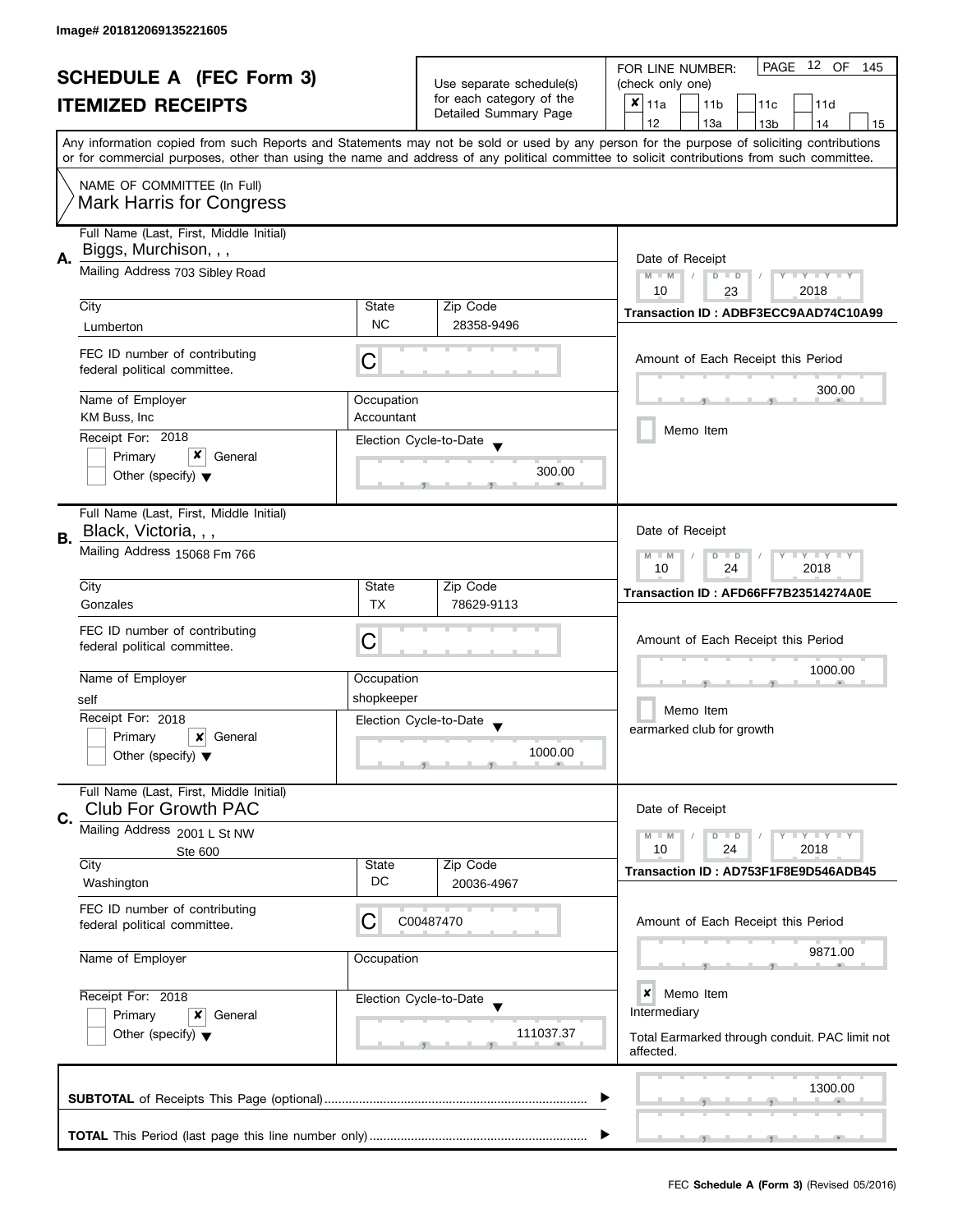| <b>SCHEDULE A (FEC Form 3)</b> |                                                                  |                                                                              |                                                   | PAGE 13 OF<br>FOR LINE NUMBER:<br>145                                                                                                                                                                                                                                                   |  |  |
|--------------------------------|------------------------------------------------------------------|------------------------------------------------------------------------------|---------------------------------------------------|-----------------------------------------------------------------------------------------------------------------------------------------------------------------------------------------------------------------------------------------------------------------------------------------|--|--|
| <b>ITEMIZED RECEIPTS</b>       |                                                                  |                                                                              | Use separate schedule(s)                          | (check only one)                                                                                                                                                                                                                                                                        |  |  |
|                                |                                                                  |                                                                              | for each category of the<br>Detailed Summary Page | $x _{11a}$<br>11 <sub>b</sub><br>11c<br>11d                                                                                                                                                                                                                                             |  |  |
|                                |                                                                  |                                                                              |                                                   | 12<br>13a<br>14<br>13 <sub>b</sub><br>15                                                                                                                                                                                                                                                |  |  |
|                                |                                                                  |                                                                              |                                                   | Any information copied from such Reports and Statements may not be sold or used by any person for the purpose of soliciting contributions<br>or for commercial purposes, other than using the name and address of any political committee to solicit contributions from such committee. |  |  |
|                                | NAME OF COMMITTEE (In Full)                                      |                                                                              |                                                   |                                                                                                                                                                                                                                                                                         |  |  |
|                                | <b>Mark Harris for Congress</b>                                  |                                                                              |                                                   |                                                                                                                                                                                                                                                                                         |  |  |
|                                | Full Name (Last, First, Middle Initial)<br>Blevins, Charles, , , |                                                                              |                                                   |                                                                                                                                                                                                                                                                                         |  |  |
| А.                             | Mailing Address 15705 June Washam Road                           | Date of Receipt<br>$Y - Y - Y - Y$<br>$M - M$<br>$D$ $D$<br>2018<br>11<br>02 |                                                   |                                                                                                                                                                                                                                                                                         |  |  |
|                                | City                                                             | State                                                                        | Zip Code                                          |                                                                                                                                                                                                                                                                                         |  |  |
|                                | Davidson                                                         | <b>NC</b>                                                                    | 28036                                             | <b>Transaction ID: A8525FCD9E3444212871</b>                                                                                                                                                                                                                                             |  |  |
|                                |                                                                  |                                                                              |                                                   |                                                                                                                                                                                                                                                                                         |  |  |
|                                | FEC ID number of contributing<br>federal political committee.    | C                                                                            |                                                   | Amount of Each Receipt this Period                                                                                                                                                                                                                                                      |  |  |
|                                | Name of Employer<br>Mr.                                          | Occupation<br>Mr.                                                            |                                                   | 1000.00                                                                                                                                                                                                                                                                                 |  |  |
|                                | Receipt For: 2018                                                |                                                                              | Election Cycle-to-Date                            | Memo Item                                                                                                                                                                                                                                                                               |  |  |
|                                | x<br>Primary<br>General                                          |                                                                              |                                                   |                                                                                                                                                                                                                                                                                         |  |  |
|                                | Other (specify) $\blacktriangledown$                             |                                                                              | 1000.00                                           |                                                                                                                                                                                                                                                                                         |  |  |
|                                | Full Name (Last, First, Middle Initial)                          |                                                                              |                                                   |                                                                                                                                                                                                                                                                                         |  |  |
| В.                             | Blong, Mary, , ,                                                 |                                                                              |                                                   | Date of Receipt                                                                                                                                                                                                                                                                         |  |  |
|                                | Mailing Address 1911 Kilmonack Ln                                | Y LY LY<br>$M - M$<br>$\overline{D}$<br>$\Box$<br>31<br>2018<br>10           |                                                   |                                                                                                                                                                                                                                                                                         |  |  |
|                                | City                                                             | State                                                                        | Zip Code                                          | <b>Transaction ID: ABB9B76663D984276848</b>                                                                                                                                                                                                                                             |  |  |
|                                | Charlotte                                                        | <b>NC</b>                                                                    | 28270-9779                                        |                                                                                                                                                                                                                                                                                         |  |  |
|                                | FEC ID number of contributing                                    |                                                                              |                                                   |                                                                                                                                                                                                                                                                                         |  |  |
|                                | federal political committee.                                     | С                                                                            |                                                   | Amount of Each Receipt this Period                                                                                                                                                                                                                                                      |  |  |
|                                |                                                                  |                                                                              |                                                   | 100.00                                                                                                                                                                                                                                                                                  |  |  |
|                                | Name of Employer                                                 | Occupation                                                                   |                                                   |                                                                                                                                                                                                                                                                                         |  |  |
|                                | none                                                             | Domestic engineer                                                            |                                                   | Memo Item                                                                                                                                                                                                                                                                               |  |  |
|                                | Receipt For: 2018                                                |                                                                              | Election Cycle-to-Date                            |                                                                                                                                                                                                                                                                                         |  |  |
|                                | Primary<br>×<br>General                                          |                                                                              |                                                   |                                                                                                                                                                                                                                                                                         |  |  |
|                                | Other (specify) $\blacktriangledown$                             |                                                                              | 550.00                                            |                                                                                                                                                                                                                                                                                         |  |  |
|                                | Full Name (Last, First, Middle Initial)                          |                                                                              |                                                   |                                                                                                                                                                                                                                                                                         |  |  |
| C.                             | Bodwell, Ken, , ,                                                |                                                                              |                                                   | Date of Receipt                                                                                                                                                                                                                                                                         |  |  |
|                                | Mailing Address 203 Mattridge Road                               |                                                                              |                                                   | Y LY LY<br>$M - M$<br>$D$ $D$                                                                                                                                                                                                                                                           |  |  |
|                                | City                                                             | State                                                                        | Zip Code                                          | 10<br>31<br>2018                                                                                                                                                                                                                                                                        |  |  |
|                                | Matthews                                                         | <b>NC</b>                                                                    | 28105-6535                                        | Transaction ID: AAA20DCC123F3453AA0A                                                                                                                                                                                                                                                    |  |  |
|                                | FEC ID number of contributing                                    |                                                                              |                                                   |                                                                                                                                                                                                                                                                                         |  |  |
|                                | federal political committee.                                     | С                                                                            |                                                   | Amount of Each Receipt this Period                                                                                                                                                                                                                                                      |  |  |
|                                | Name of Employer                                                 | Occupation                                                                   |                                                   | 50.00                                                                                                                                                                                                                                                                                   |  |  |
|                                | retired<br>retired                                               |                                                                              |                                                   |                                                                                                                                                                                                                                                                                         |  |  |
|                                | Receipt For: 2018                                                |                                                                              | Election Cycle-to-Date                            | Memo Item                                                                                                                                                                                                                                                                               |  |  |
|                                | Primary<br>x<br>General                                          |                                                                              |                                                   |                                                                                                                                                                                                                                                                                         |  |  |
|                                | Other (specify) $\blacktriangledown$                             |                                                                              | 450.00                                            |                                                                                                                                                                                                                                                                                         |  |  |
|                                |                                                                  |                                                                              |                                                   |                                                                                                                                                                                                                                                                                         |  |  |
|                                |                                                                  |                                                                              |                                                   | 1150.00                                                                                                                                                                                                                                                                                 |  |  |
|                                |                                                                  |                                                                              |                                                   |                                                                                                                                                                                                                                                                                         |  |  |
|                                |                                                                  |                                                                              |                                                   |                                                                                                                                                                                                                                                                                         |  |  |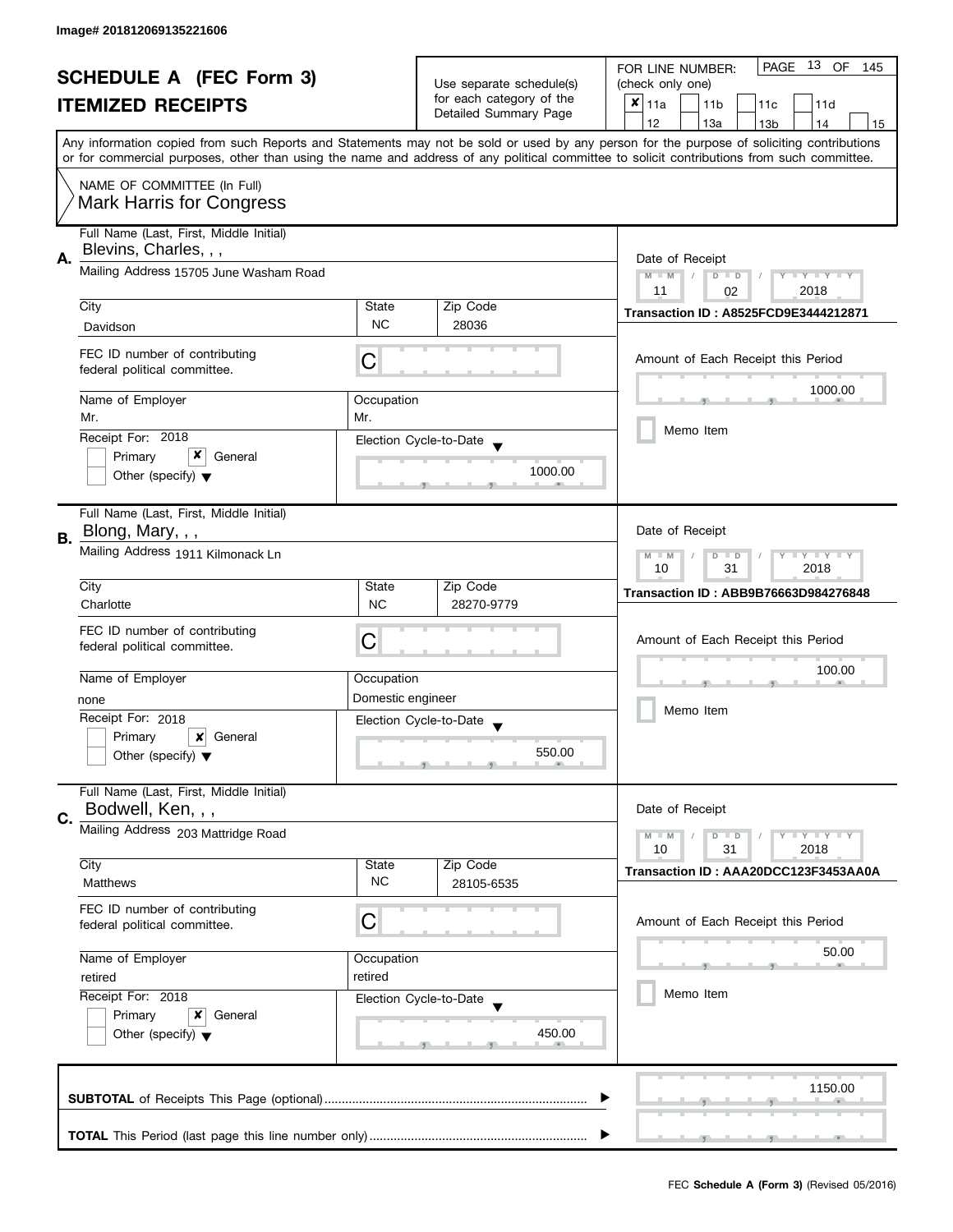| <b>SCHEDULE A (FEC Form 3)</b> |                                                                   |                                                                         | 14 OF<br><b>PAGE</b><br>FOR LINE NUMBER:<br>145    |                                                                                                                                                                                                                                                                                         |  |
|--------------------------------|-------------------------------------------------------------------|-------------------------------------------------------------------------|----------------------------------------------------|-----------------------------------------------------------------------------------------------------------------------------------------------------------------------------------------------------------------------------------------------------------------------------------------|--|
|                                |                                                                   |                                                                         | Use separate schedule(s)                           | (check only one)                                                                                                                                                                                                                                                                        |  |
|                                | <b>ITEMIZED RECEIPTS</b>                                          |                                                                         | for each category of the                           | $x _{11a}$<br>11 <sub>b</sub><br>11d<br>11c                                                                                                                                                                                                                                             |  |
|                                |                                                                   |                                                                         | Detailed Summary Page                              | 12<br>13a<br>13 <sub>b</sub><br>14<br>15                                                                                                                                                                                                                                                |  |
|                                |                                                                   |                                                                         |                                                    | Any information copied from such Reports and Statements may not be sold or used by any person for the purpose of soliciting contributions<br>or for commercial purposes, other than using the name and address of any political committee to solicit contributions from such committee. |  |
|                                |                                                                   |                                                                         |                                                    |                                                                                                                                                                                                                                                                                         |  |
|                                | NAME OF COMMITTEE (In Full)<br><b>Mark Harris for Congress</b>    |                                                                         |                                                    |                                                                                                                                                                                                                                                                                         |  |
| А.                             | Full Name (Last, First, Middle Initial)<br>Bohnsack, Richard, , , |                                                                         |                                                    |                                                                                                                                                                                                                                                                                         |  |
|                                | Mailing Address 5900 Rockwell Drive                               | Date of Receipt<br>Y TY TY TY<br>$M - M$<br>$D$ $D$<br>2018<br>11<br>01 |                                                    |                                                                                                                                                                                                                                                                                         |  |
|                                | City                                                              | State                                                                   | Zip Code                                           | Transaction ID: A3BA716B473AD4962BC5                                                                                                                                                                                                                                                    |  |
|                                | <b>Indian Trail</b>                                               | <b>NC</b>                                                               | 28079-8653                                         |                                                                                                                                                                                                                                                                                         |  |
|                                | FEC ID number of contributing<br>federal political committee.     | С                                                                       |                                                    | Amount of Each Receipt this Period                                                                                                                                                                                                                                                      |  |
|                                | Name of Employer                                                  | Occupation                                                              |                                                    | 100.00                                                                                                                                                                                                                                                                                  |  |
|                                | self                                                              | Driver                                                                  |                                                    |                                                                                                                                                                                                                                                                                         |  |
|                                | Receipt For: 2018                                                 |                                                                         |                                                    | Memo Item                                                                                                                                                                                                                                                                               |  |
|                                | x<br>Primary<br>General                                           |                                                                         | Election Cycle-to-Date                             |                                                                                                                                                                                                                                                                                         |  |
|                                | Other (specify) $\blacktriangledown$                              |                                                                         | 600.00                                             |                                                                                                                                                                                                                                                                                         |  |
|                                | Full Name (Last, First, Middle Initial)                           |                                                                         |                                                    |                                                                                                                                                                                                                                                                                         |  |
|                                | Box, Jane, , ,                                                    |                                                                         |                                                    | Date of Receipt                                                                                                                                                                                                                                                                         |  |
| В.                             | Mailing Address 5614 Laurium Rd.                                  |                                                                         |                                                    | $Y - Y - Y - Y - Y$<br>$M - M$<br>$D$ $D$<br>29<br>2018<br>10                                                                                                                                                                                                                           |  |
|                                | City                                                              | State                                                                   | Zip Code                                           | Transaction ID: AC186BA9CBBBD48B5988                                                                                                                                                                                                                                                    |  |
|                                | Charlotte                                                         | <b>NC</b>                                                               | 28226-5610                                         |                                                                                                                                                                                                                                                                                         |  |
|                                |                                                                   |                                                                         |                                                    |                                                                                                                                                                                                                                                                                         |  |
|                                | FEC ID number of contributing<br>federal political committee.     | С                                                                       |                                                    | Amount of Each Receipt this Period                                                                                                                                                                                                                                                      |  |
|                                |                                                                   |                                                                         |                                                    |                                                                                                                                                                                                                                                                                         |  |
|                                | Name of Employer                                                  | Occupation                                                              |                                                    | 300.00                                                                                                                                                                                                                                                                                  |  |
|                                | retired                                                           | physician                                                               |                                                    |                                                                                                                                                                                                                                                                                         |  |
|                                | Receipt For: 2018                                                 |                                                                         |                                                    | Memo Item                                                                                                                                                                                                                                                                               |  |
|                                |                                                                   |                                                                         | Election Cycle-to-Date<br>$\overline{\phantom{a}}$ |                                                                                                                                                                                                                                                                                         |  |
|                                | Primary<br>×<br>General                                           |                                                                         | 300.00                                             |                                                                                                                                                                                                                                                                                         |  |
|                                | Other (specify) $\blacktriangledown$                              |                                                                         |                                                    |                                                                                                                                                                                                                                                                                         |  |
| C.                             | Full Name (Last, First, Middle Initial)<br>Box, Patrick, , ,      |                                                                         |                                                    | Date of Receipt                                                                                                                                                                                                                                                                         |  |
|                                | Mailing Address 5614 Laurium Rd                                   |                                                                         |                                                    | <b>LYLYLY</b><br>$M - M$<br>$D$ $D$<br>10<br>29<br>2018                                                                                                                                                                                                                                 |  |
|                                | City                                                              | State                                                                   | Zip Code                                           |                                                                                                                                                                                                                                                                                         |  |
|                                | Charlotte                                                         | <b>NC</b>                                                               | 28226-5610                                         | Transaction ID: ABCC1A68CC1634309BE6                                                                                                                                                                                                                                                    |  |
|                                | FEC ID number of contributing<br>federal political committee.     | С                                                                       |                                                    | Amount of Each Receipt this Period                                                                                                                                                                                                                                                      |  |
|                                | Name of Employer                                                  | Occupation                                                              |                                                    | 500.00                                                                                                                                                                                                                                                                                  |  |
|                                | retired                                                           | retired                                                                 |                                                    |                                                                                                                                                                                                                                                                                         |  |
|                                | Receipt For: 2018<br>Election Cycle-to-Date                       |                                                                         |                                                    | Memo Item                                                                                                                                                                                                                                                                               |  |
|                                |                                                                   |                                                                         |                                                    |                                                                                                                                                                                                                                                                                         |  |
|                                | Primary<br>x<br>General                                           |                                                                         |                                                    |                                                                                                                                                                                                                                                                                         |  |
|                                | Other (specify) $\blacktriangledown$                              |                                                                         | 500.00                                             |                                                                                                                                                                                                                                                                                         |  |
|                                |                                                                   |                                                                         |                                                    | 900.00                                                                                                                                                                                                                                                                                  |  |
|                                |                                                                   |                                                                         |                                                    |                                                                                                                                                                                                                                                                                         |  |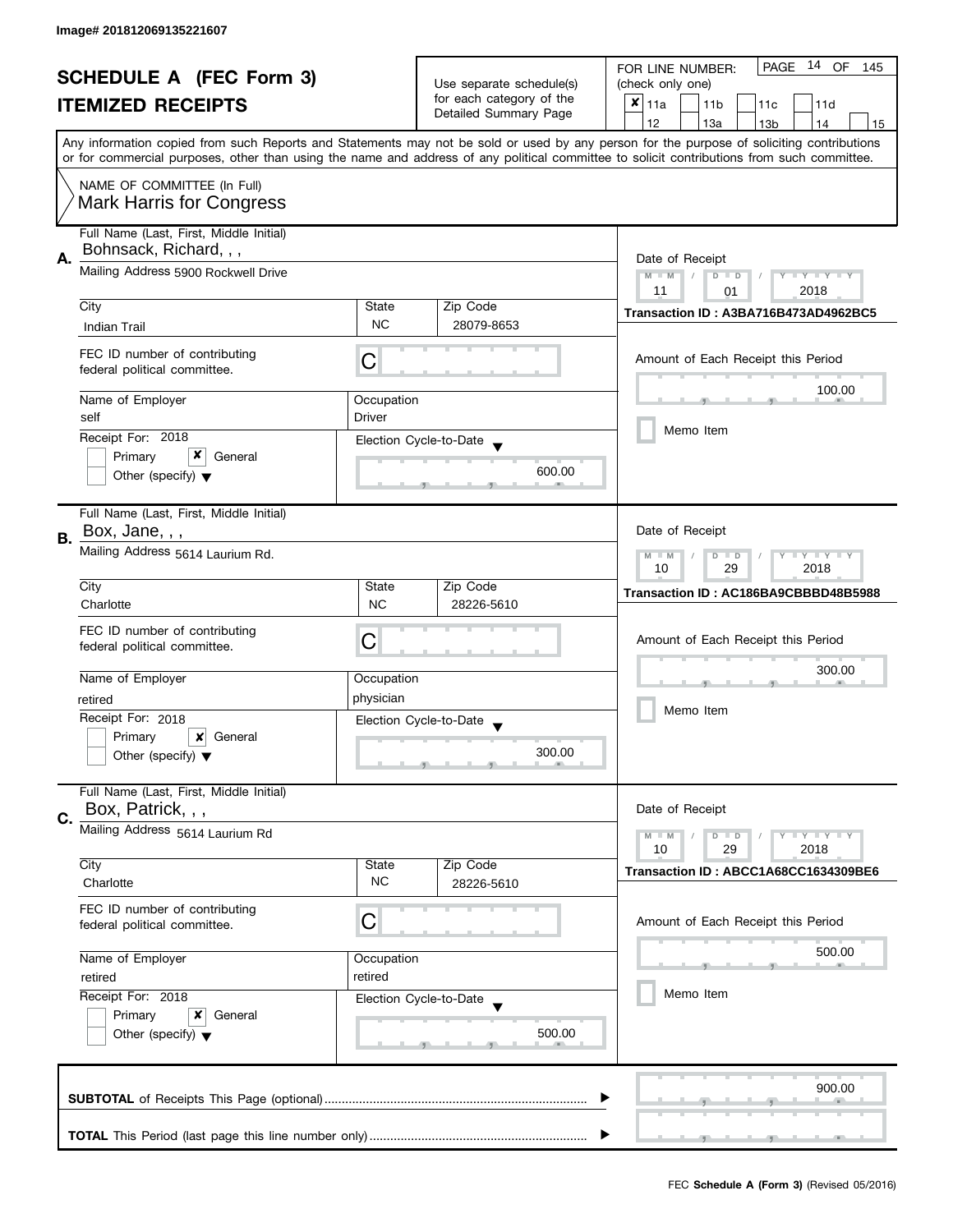| <b>SCHEDULE A (FEC Form 3)</b> |                                                                                                                                            |                          | PAGE<br>15 OF<br>FOR LINE NUMBER:<br>145 |                                                                                                                                           |  |
|--------------------------------|--------------------------------------------------------------------------------------------------------------------------------------------|--------------------------|------------------------------------------|-------------------------------------------------------------------------------------------------------------------------------------------|--|
|                                |                                                                                                                                            | Use separate schedule(s) | (check only one)                         |                                                                                                                                           |  |
|                                | <b>ITEMIZED RECEIPTS</b>                                                                                                                   |                          | for each category of the                 | $x _{11a}$<br>11 <sub>b</sub><br>11c<br>11d                                                                                               |  |
|                                |                                                                                                                                            |                          | Detailed Summary Page                    | 12<br>13a<br>14<br>13 <sub>b</sub><br>15                                                                                                  |  |
|                                |                                                                                                                                            |                          |                                          | Any information copied from such Reports and Statements may not be sold or used by any person for the purpose of soliciting contributions |  |
|                                | or for commercial purposes, other than using the name and address of any political committee to solicit contributions from such committee. |                          |                                          |                                                                                                                                           |  |
|                                | NAME OF COMMITTEE (In Full)                                                                                                                |                          |                                          |                                                                                                                                           |  |
|                                | Mark Harris for Congress                                                                                                                   |                          |                                          |                                                                                                                                           |  |
|                                | Full Name (Last, First, Middle Initial)                                                                                                    |                          |                                          |                                                                                                                                           |  |
|                                | Boyd, Julia, , ,                                                                                                                           |                          |                                          |                                                                                                                                           |  |
| Α.                             | Mailing Address 2400 Summerlake Road                                                                                                       |                          |                                          | Date of Receipt<br>$M - M$<br>$Y - Y - Y - Y - Y$<br>$D$ $D$                                                                              |  |
|                                |                                                                                                                                            |                          |                                          | 10<br>2018<br>31                                                                                                                          |  |
|                                | City                                                                                                                                       | State                    | Zip Code                                 | Transaction ID: A4AE1B6DAB8A34D94BD2                                                                                                      |  |
|                                | Charlotte                                                                                                                                  | <b>NC</b>                | 28226-5625                               |                                                                                                                                           |  |
|                                | FEC ID number of contributing                                                                                                              |                          |                                          |                                                                                                                                           |  |
|                                | federal political committee.                                                                                                               | С                        |                                          | Amount of Each Receipt this Period                                                                                                        |  |
|                                |                                                                                                                                            |                          |                                          | 500.00                                                                                                                                    |  |
|                                | Name of Employer<br>n/a                                                                                                                    | Occupation<br>N/A        |                                          |                                                                                                                                           |  |
|                                | Receipt For: 2018                                                                                                                          |                          |                                          | Memo Item                                                                                                                                 |  |
|                                | x<br>Primary<br>General                                                                                                                    |                          | Election Cycle-to-Date                   |                                                                                                                                           |  |
|                                | Other (specify) $\blacktriangledown$                                                                                                       |                          | 2500.00                                  |                                                                                                                                           |  |
|                                |                                                                                                                                            |                          |                                          |                                                                                                                                           |  |
|                                | Full Name (Last, First, Middle Initial)                                                                                                    |                          |                                          |                                                                                                                                           |  |
| В.                             | Breeden, David, , ,                                                                                                                        |                          |                                          | Date of Receipt                                                                                                                           |  |
|                                | Mailing Address 12321 Ingleside Dr                                                                                                         |                          | <b>LY LY LY</b><br>$M - M$<br>$D$ $D$    |                                                                                                                                           |  |
|                                |                                                                                                                                            |                          |                                          |                                                                                                                                           |  |
|                                | City                                                                                                                                       | State                    | Zip Code                                 | Transaction ID: A39C01258F7124D798F7                                                                                                      |  |
|                                | Laurinburg                                                                                                                                 | <b>NC</b>                | 28352-2424                               |                                                                                                                                           |  |
|                                | FEC ID number of contributing                                                                                                              |                          |                                          | Amount of Each Receipt this Period                                                                                                        |  |
|                                | federal political committee.                                                                                                               | С                        |                                          |                                                                                                                                           |  |
|                                | Name of Employer                                                                                                                           | Occupation               |                                          | 500.00                                                                                                                                    |  |
|                                | Ritch Breeden and Company                                                                                                                  | <b>CPA</b>               |                                          |                                                                                                                                           |  |
|                                | Receipt For: 2018                                                                                                                          |                          |                                          | Memo Item                                                                                                                                 |  |
|                                | Primary<br>$\boldsymbol{\mathsf{x}}$<br>General                                                                                            |                          | Election Cycle-to-Date                   |                                                                                                                                           |  |
|                                | Other (specify) $\blacktriangledown$                                                                                                       |                          | 2750.00                                  |                                                                                                                                           |  |
|                                |                                                                                                                                            |                          |                                          |                                                                                                                                           |  |
|                                | Full Name (Last, First, Middle Initial)                                                                                                    |                          |                                          |                                                                                                                                           |  |
| C.                             | Bridge, Martha, , ,                                                                                                                        |                          |                                          | Date of Receipt                                                                                                                           |  |
|                                | Mailing Address PO Box 30875                                                                                                               |                          |                                          | $- Y - Y - Y$<br>$M - M$<br>$D$ $D$                                                                                                       |  |
|                                | City                                                                                                                                       | State                    | Zip Code                                 | 10<br>31<br>2018                                                                                                                          |  |
|                                | Charlotte                                                                                                                                  | <b>NC</b>                | 28230-0875                               | Transaction ID: AD31DB88D80574DC3A88                                                                                                      |  |
|                                |                                                                                                                                            |                          |                                          |                                                                                                                                           |  |
|                                | FEC ID number of contributing<br>federal political committee.                                                                              | С                        |                                          | Amount of Each Receipt this Period                                                                                                        |  |
|                                |                                                                                                                                            |                          |                                          |                                                                                                                                           |  |
|                                | Name of Employer                                                                                                                           | Occupation               |                                          | 700.00                                                                                                                                    |  |
|                                | retired<br>retired                                                                                                                         |                          |                                          |                                                                                                                                           |  |
|                                | Receipt For: 2018                                                                                                                          |                          | Election Cycle-to-Date                   | Memo Item                                                                                                                                 |  |
|                                | Primary<br>x<br>General                                                                                                                    |                          |                                          |                                                                                                                                           |  |
|                                | Other (specify) $\blacktriangledown$                                                                                                       |                          | 5400.00                                  |                                                                                                                                           |  |
|                                |                                                                                                                                            |                          |                                          |                                                                                                                                           |  |
|                                |                                                                                                                                            |                          |                                          | 1700.00                                                                                                                                   |  |
|                                |                                                                                                                                            |                          |                                          |                                                                                                                                           |  |
|                                |                                                                                                                                            |                          |                                          |                                                                                                                                           |  |
|                                |                                                                                                                                            |                          |                                          |                                                                                                                                           |  |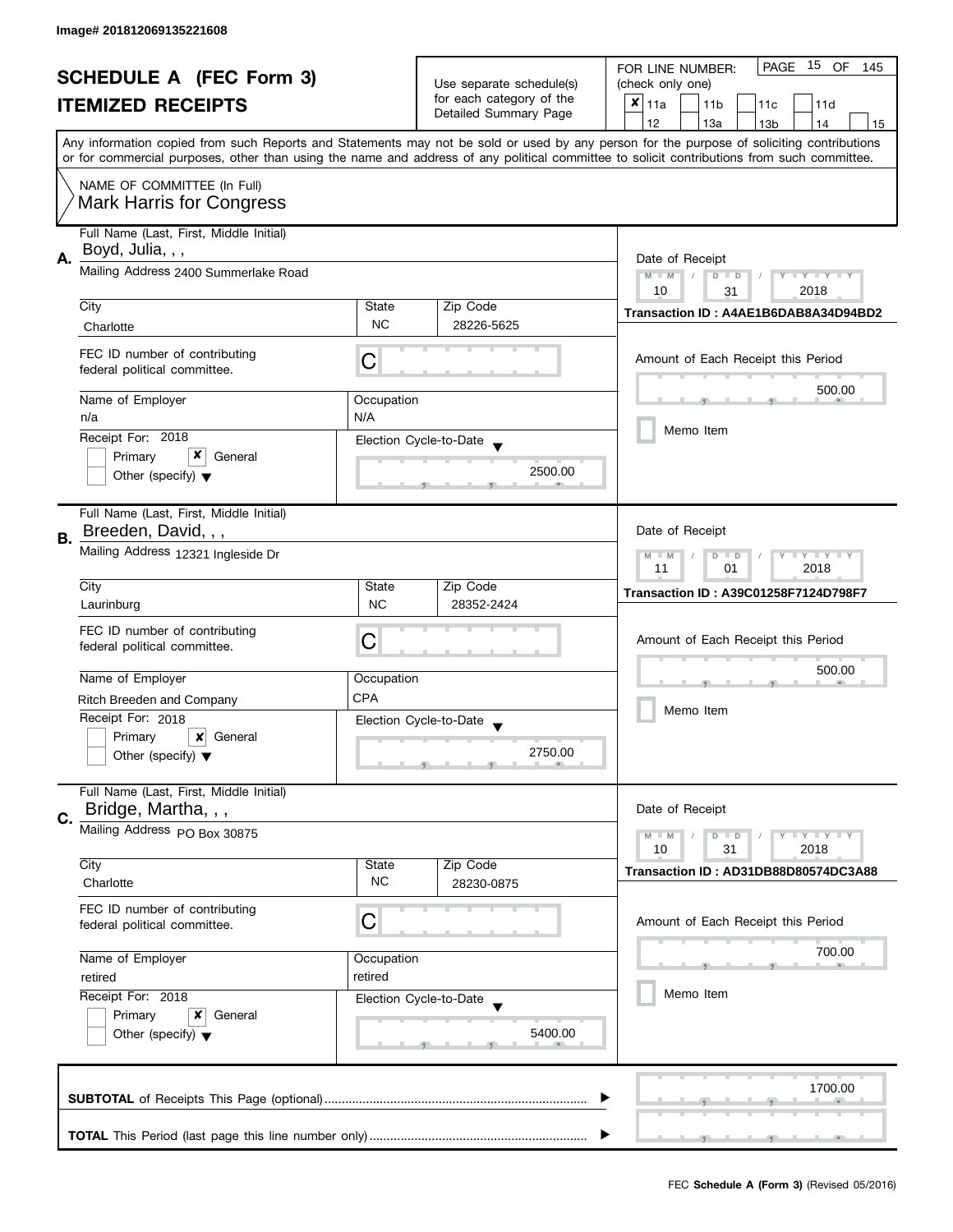| <b>SCHEDULE A (FEC Form 3)</b><br><b>ITEMIZED RECEIPTS</b> |                                                                                     | Use separate schedule(s)<br>for each category of the      | 16 OF<br>PAGE<br>FOR LINE NUMBER:<br>145                |                                                                                                                                            |  |
|------------------------------------------------------------|-------------------------------------------------------------------------------------|-----------------------------------------------------------|---------------------------------------------------------|--------------------------------------------------------------------------------------------------------------------------------------------|--|
|                                                            |                                                                                     |                                                           | (check only one)                                        |                                                                                                                                            |  |
|                                                            |                                                                                     |                                                           | $x _{11a}$<br>11 <sub>b</sub><br>11 <sub>c</sub><br>11d |                                                                                                                                            |  |
|                                                            |                                                                                     |                                                           | Detailed Summary Page                                   | 12<br>13a<br>13 <sub>b</sub><br>14<br>15                                                                                                   |  |
|                                                            |                                                                                     |                                                           |                                                         | Any information copied from such Reports and Statements may not be sold or used by any person for the purpose of soliciting contributions  |  |
|                                                            |                                                                                     |                                                           |                                                         | or for commercial purposes, other than using the name and address of any political committee to solicit contributions from such committee. |  |
|                                                            | NAME OF COMMITTEE (In Full)                                                         |                                                           |                                                         |                                                                                                                                            |  |
|                                                            | <b>Mark Harris for Congress</b>                                                     |                                                           |                                                         |                                                                                                                                            |  |
|                                                            |                                                                                     |                                                           |                                                         |                                                                                                                                            |  |
|                                                            | Full Name (Last, First, Middle Initial)<br>Bridge, Peter, , ,                       |                                                           |                                                         |                                                                                                                                            |  |
| А.                                                         |                                                                                     | Date of Receipt                                           |                                                         |                                                                                                                                            |  |
|                                                            | Mailing Address PO Box 30875                                                        |                                                           |                                                         | $M - M$<br>$Y - Y - Y - Y - Y$<br>$\overline{D}$<br>$\Box$                                                                                 |  |
|                                                            | City                                                                                | State                                                     | Zip Code                                                | 10<br>2018<br>31                                                                                                                           |  |
|                                                            |                                                                                     | <b>NC</b>                                                 | 28230-0875                                              | Transaction ID: AFA8EB047B27E4799A3A                                                                                                       |  |
|                                                            | Charlotte                                                                           |                                                           |                                                         |                                                                                                                                            |  |
|                                                            | FEC ID number of contributing                                                       | С                                                         |                                                         | Amount of Each Receipt this Period                                                                                                         |  |
|                                                            | federal political committee.                                                        |                                                           |                                                         |                                                                                                                                            |  |
|                                                            | Name of Employer                                                                    | Occupation                                                |                                                         | 2700.00                                                                                                                                    |  |
|                                                            | retired                                                                             | retired                                                   |                                                         |                                                                                                                                            |  |
|                                                            | Receipt For: 2018                                                                   |                                                           |                                                         | Memo Item                                                                                                                                  |  |
|                                                            | x<br>Primary<br>General                                                             |                                                           | Election Cycle-to-Date                                  |                                                                                                                                            |  |
|                                                            | Other (specify) $\blacktriangledown$                                                |                                                           | 5400.00                                                 |                                                                                                                                            |  |
|                                                            |                                                                                     |                                                           |                                                         |                                                                                                                                            |  |
|                                                            | Full Name (Last, First, Middle Initial)                                             |                                                           |                                                         |                                                                                                                                            |  |
|                                                            | Browder, Arden, , ,                                                                 |                                                           |                                                         | Date of Receipt                                                                                                                            |  |
| В.                                                         | Mailing Address 124 Deerfield Dr                                                    |                                                           |                                                         |                                                                                                                                            |  |
|                                                            |                                                                                     | $Y = Y = Y$<br>$M - M$<br>D<br>$\Box$<br>03<br>2018<br>11 |                                                         |                                                                                                                                            |  |
|                                                            | City                                                                                | State                                                     | Zip Code                                                |                                                                                                                                            |  |
|                                                            | King                                                                                | <b>NC</b>                                                 | 27021-9235                                              | Transaction ID: AAC638D0B82984697A2B                                                                                                       |  |
|                                                            |                                                                                     |                                                           |                                                         |                                                                                                                                            |  |
|                                                            | FEC ID number of contributing<br>federal political committee.                       | С                                                         |                                                         | Amount of Each Receipt this Period                                                                                                         |  |
|                                                            |                                                                                     |                                                           |                                                         |                                                                                                                                            |  |
|                                                            | Name of Employer                                                                    | Occupation                                                |                                                         | 1000.00                                                                                                                                    |  |
|                                                            | retired                                                                             | retired                                                   |                                                         |                                                                                                                                            |  |
|                                                            | Receipt For: 2018                                                                   |                                                           | Election Cycle-to-Date                                  | Memo Item                                                                                                                                  |  |
|                                                            | Primary<br>$\boldsymbol{\mathsf{x}}$<br>General                                     |                                                           |                                                         |                                                                                                                                            |  |
|                                                            | Other (specify) $\blacktriangledown$                                                |                                                           | 3000.00                                                 |                                                                                                                                            |  |
|                                                            |                                                                                     |                                                           |                                                         |                                                                                                                                            |  |
|                                                            | Full Name (Last, First, Middle Initial)                                             |                                                           |                                                         |                                                                                                                                            |  |
| C.                                                         | Broyhill, Ed, , ,                                                                   |                                                           |                                                         | Date of Receipt                                                                                                                            |  |
|                                                            | Mailing Address 525 N Hawthorne Rd                                                  |                                                           |                                                         | $Y = Y = Y$<br>$M - M$<br>D<br>$\Box$                                                                                                      |  |
|                                                            |                                                                                     |                                                           |                                                         | 10<br>31<br>2018                                                                                                                           |  |
|                                                            | City                                                                                | State                                                     | Zip Code                                                | Transaction ID: A496AC7459B0B47E4981                                                                                                       |  |
|                                                            | Winston-Salem                                                                       | <b>NC</b>                                                 | 27104                                                   |                                                                                                                                            |  |
|                                                            | FEC ID number of contributing                                                       |                                                           |                                                         |                                                                                                                                            |  |
|                                                            | federal political committee.                                                        | C                                                         |                                                         | Amount of Each Receipt this Period                                                                                                         |  |
|                                                            | Name of Employer<br>Occupation<br><b>Managing Partner</b><br>Anvil Venture Group LP |                                                           |                                                         | 1500.00                                                                                                                                    |  |
|                                                            |                                                                                     |                                                           |                                                         |                                                                                                                                            |  |
|                                                            |                                                                                     |                                                           |                                                         | Memo Item                                                                                                                                  |  |
|                                                            | Receipt For: 2018                                                                   |                                                           | Election Cycle-to-Date                                  |                                                                                                                                            |  |
|                                                            | Primary<br>General<br>x                                                             |                                                           |                                                         |                                                                                                                                            |  |
|                                                            | Other (specify) $\blacktriangledown$                                                |                                                           | 1500.00                                                 |                                                                                                                                            |  |
|                                                            |                                                                                     |                                                           |                                                         |                                                                                                                                            |  |
|                                                            |                                                                                     |                                                           |                                                         |                                                                                                                                            |  |
|                                                            |                                                                                     |                                                           |                                                         | 5200.00                                                                                                                                    |  |
|                                                            |                                                                                     |                                                           |                                                         |                                                                                                                                            |  |
|                                                            |                                                                                     |                                                           |                                                         |                                                                                                                                            |  |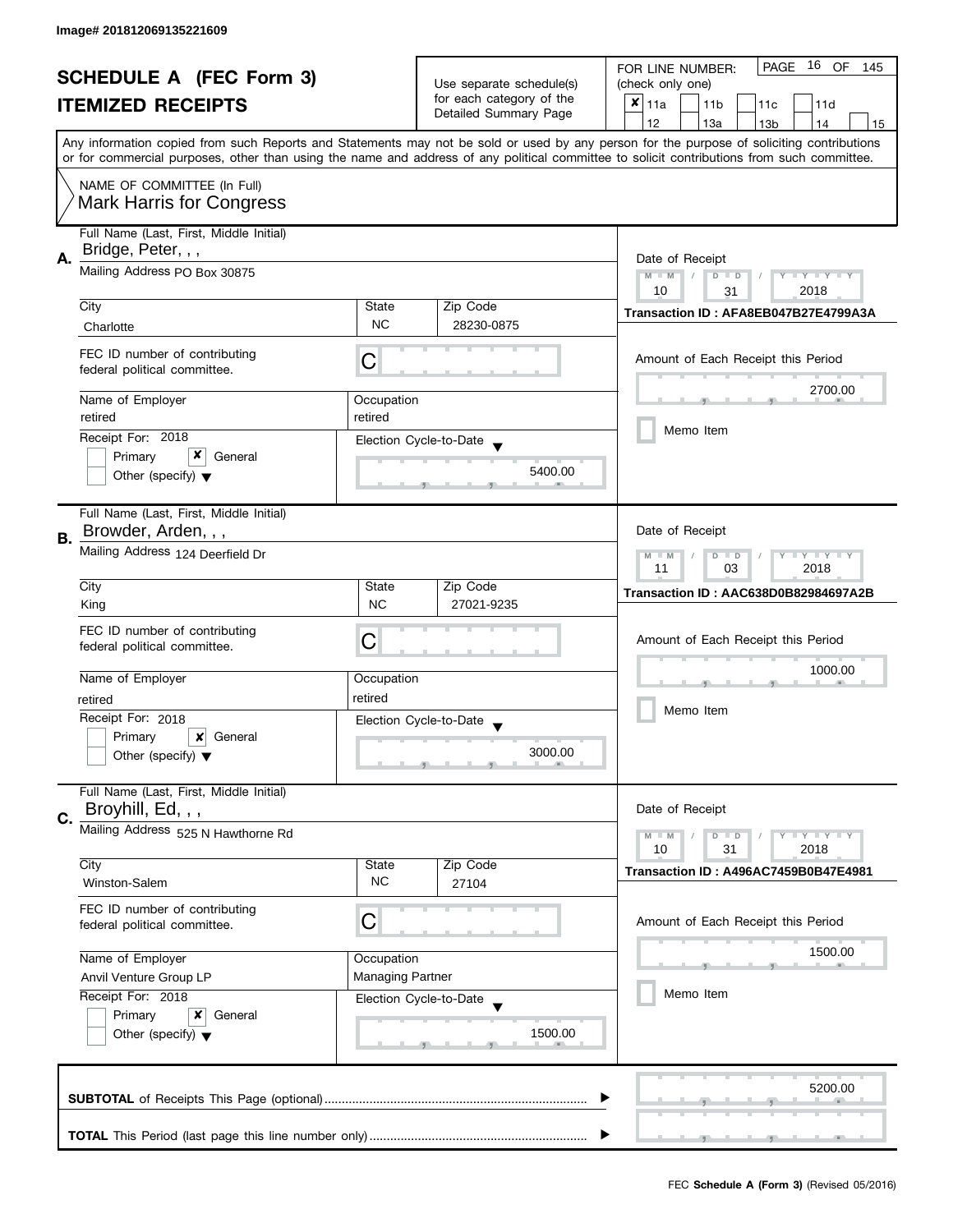| <b>SCHEDULE A (FEC Form 3)</b><br><b>ITEMIZED RECEIPTS</b> |                                                                       |                                                                       | 17 OF<br><b>PAGE</b><br>FOR LINE NUMBER:<br>145 |                                                                                                                                                                                                                                                                                         |  |
|------------------------------------------------------------|-----------------------------------------------------------------------|-----------------------------------------------------------------------|-------------------------------------------------|-----------------------------------------------------------------------------------------------------------------------------------------------------------------------------------------------------------------------------------------------------------------------------------------|--|
|                                                            |                                                                       | Use separate schedule(s)                                              | (check only one)                                |                                                                                                                                                                                                                                                                                         |  |
|                                                            |                                                                       | for each category of the<br>Detailed Summary Page                     | $x _{11a}$<br>11 <sub>b</sub><br>11c<br>11d     |                                                                                                                                                                                                                                                                                         |  |
|                                                            |                                                                       |                                                                       |                                                 | 12<br>13a<br>13 <sub>b</sub><br>14<br>15                                                                                                                                                                                                                                                |  |
|                                                            |                                                                       |                                                                       |                                                 | Any information copied from such Reports and Statements may not be sold or used by any person for the purpose of soliciting contributions<br>or for commercial purposes, other than using the name and address of any political committee to solicit contributions from such committee. |  |
|                                                            | NAME OF COMMITTEE (In Full)                                           |                                                                       |                                                 |                                                                                                                                                                                                                                                                                         |  |
|                                                            | <b>Mark Harris for Congress</b>                                       |                                                                       |                                                 |                                                                                                                                                                                                                                                                                         |  |
| А.                                                         | Full Name (Last, First, Middle Initial)<br>Bryan, John, , ,           |                                                                       |                                                 | Date of Receipt                                                                                                                                                                                                                                                                         |  |
|                                                            | Mailing Address 9451 Southwest Barbur Blvd                            | Y TY TY TY<br>$M - M$<br>$D$ $D$<br>2018<br>10<br>24                  |                                                 |                                                                                                                                                                                                                                                                                         |  |
|                                                            | City                                                                  | State                                                                 | Zip Code                                        | Transaction ID: A7CB5BC26D3A74F55A6A                                                                                                                                                                                                                                                    |  |
|                                                            | Portland                                                              | <b>OR</b>                                                             | 97219-5416                                      |                                                                                                                                                                                                                                                                                         |  |
|                                                            | FEC ID number of contributing<br>federal political committee.         | С                                                                     |                                                 | Amount of Each Receipt this Period                                                                                                                                                                                                                                                      |  |
|                                                            | Name of Employer                                                      | Occupation                                                            |                                                 | 2700.00                                                                                                                                                                                                                                                                                 |  |
|                                                            | retired                                                               | investor                                                              |                                                 |                                                                                                                                                                                                                                                                                         |  |
|                                                            | Receipt For: 2018                                                     |                                                                       | Election Cycle-to-Date                          | Memo Item                                                                                                                                                                                                                                                                               |  |
|                                                            | x<br>Primary<br>General                                               |                                                                       |                                                 | earmarked club for growth                                                                                                                                                                                                                                                               |  |
|                                                            | Other (specify) $\blacktriangledown$                                  |                                                                       | 2700.00                                         |                                                                                                                                                                                                                                                                                         |  |
| В.                                                         | Full Name (Last, First, Middle Initial)<br><b>Club For Growth PAC</b> |                                                                       |                                                 | Date of Receipt                                                                                                                                                                                                                                                                         |  |
|                                                            | Mailing Address 2001 L St NW<br>Ste 600                               | $T$ $Y$ $T$ $Y$ $T$ $Y$<br>$M - M$<br>$\Box$<br>D<br>24<br>10<br>2018 |                                                 |                                                                                                                                                                                                                                                                                         |  |
|                                                            | City                                                                  | State                                                                 | Zip Code                                        | Transaction ID: ABA9F928EFEBB4DEDA21                                                                                                                                                                                                                                                    |  |
|                                                            | Washington                                                            | DC                                                                    | 20036-4967                                      |                                                                                                                                                                                                                                                                                         |  |
|                                                            | FEC ID number of contributing<br>federal political committee.         | С                                                                     | C00487470                                       | Amount of Each Receipt this Period                                                                                                                                                                                                                                                      |  |
|                                                            | Name of Employer                                                      | Occupation                                                            |                                                 | 9871.00                                                                                                                                                                                                                                                                                 |  |
|                                                            |                                                                       |                                                                       |                                                 |                                                                                                                                                                                                                                                                                         |  |
|                                                            | Receipt For: 2018                                                     |                                                                       | Election Cycle-to-Date<br>$\blacktriangledown$  | Memo Item<br>×                                                                                                                                                                                                                                                                          |  |
|                                                            | Primary<br>×<br>General                                               |                                                                       |                                                 | Intermediary                                                                                                                                                                                                                                                                            |  |
|                                                            | Other (specify) $\blacktriangledown$                                  |                                                                       | 111037.37                                       | Total Earmarked through conduit. PAC limit not<br>affected.                                                                                                                                                                                                                             |  |
| C.                                                         | Full Name (Last, First, Middle Initial)<br>Buchwald, Maureen, , ,     |                                                                       |                                                 | Date of Receipt                                                                                                                                                                                                                                                                         |  |
|                                                            | Mailing Address 17156 Glen Road                                       |                                                                       |                                                 | <b>LEY LEY LEY</b><br>$M - M$<br>$D$ $D$<br>10<br>02<br>2018                                                                                                                                                                                                                            |  |
|                                                            | City                                                                  | State                                                                 | Zip Code                                        | Transaction ID: A096993931D7F488C887                                                                                                                                                                                                                                                    |  |
|                                                            | Mount Vernon                                                          | OH                                                                    | 43050                                           |                                                                                                                                                                                                                                                                                         |  |
|                                                            | FEC ID number of contributing<br>federal political committee.         | C                                                                     |                                                 | Amount of Each Receipt this Period                                                                                                                                                                                                                                                      |  |
|                                                            | Name of Employer                                                      | Occupation                                                            |                                                 | 1000.00                                                                                                                                                                                                                                                                                 |  |
|                                                            | retired                                                               | retired                                                               |                                                 |                                                                                                                                                                                                                                                                                         |  |
|                                                            | Receipt For: 2018                                                     |                                                                       | Election Cycle-to-Date                          | Memo Item                                                                                                                                                                                                                                                                               |  |
|                                                            | Primary<br>x<br>General                                               |                                                                       |                                                 | earmarked club for growth                                                                                                                                                                                                                                                               |  |
|                                                            | Other (specify) $\blacktriangledown$                                  |                                                                       | 1000.00                                         |                                                                                                                                                                                                                                                                                         |  |
|                                                            |                                                                       |                                                                       |                                                 | 3700.00                                                                                                                                                                                                                                                                                 |  |
|                                                            |                                                                       |                                                                       |                                                 |                                                                                                                                                                                                                                                                                         |  |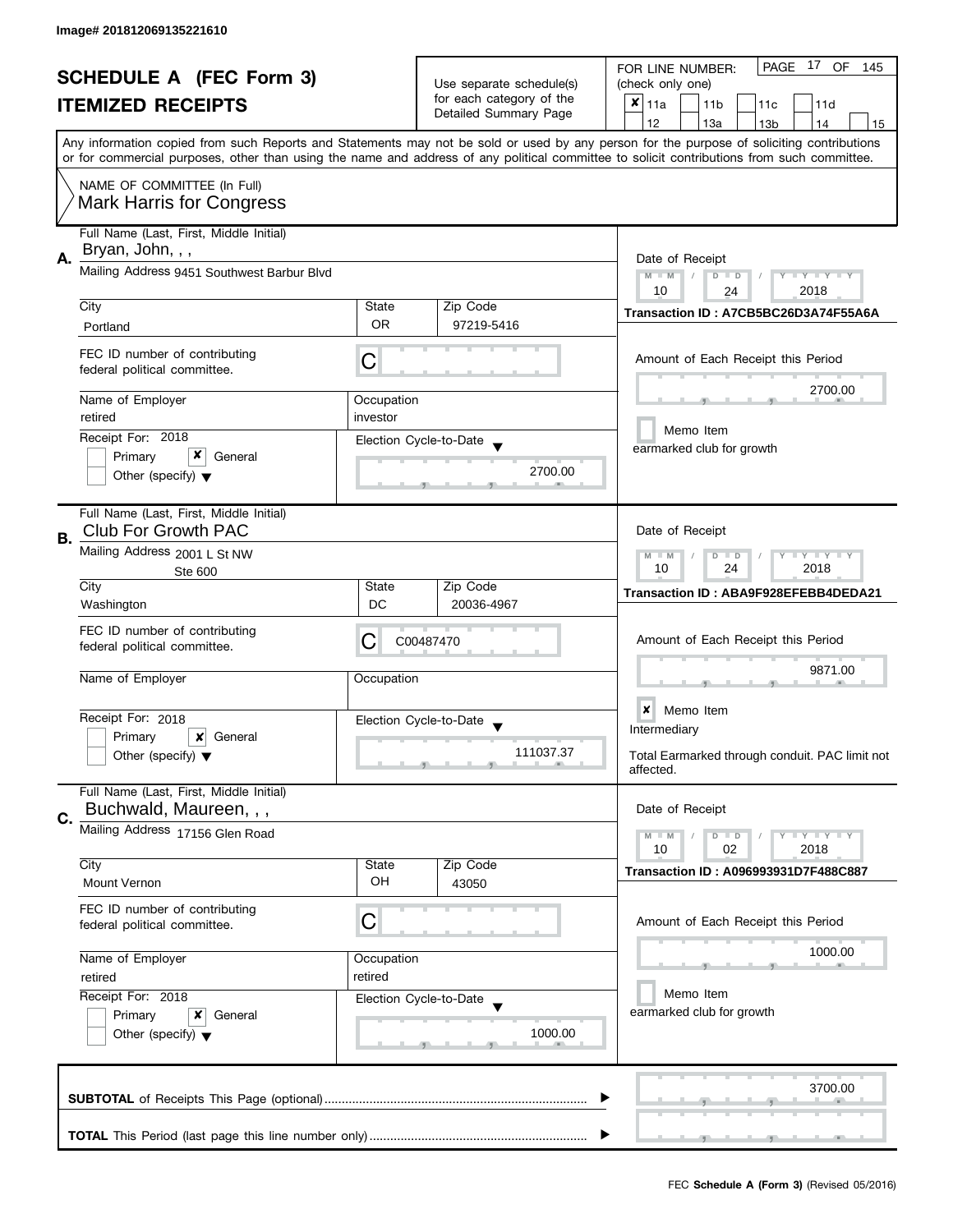| <b>SCHEDULE A (FEC Form 3)</b><br><b>ITEMIZED RECEIPTS</b> |                                                                                      |                                                               | Use separate schedule(s)<br>for each category of the | PAGE 18 OF<br>FOR LINE NUMBER:<br>145<br>(check only one)<br>×<br>11a<br>11 <sub>b</sub><br>11c<br>11d                                                                                                                                                                                  |  |  |
|------------------------------------------------------------|--------------------------------------------------------------------------------------|---------------------------------------------------------------|------------------------------------------------------|-----------------------------------------------------------------------------------------------------------------------------------------------------------------------------------------------------------------------------------------------------------------------------------------|--|--|
|                                                            |                                                                                      |                                                               | Detailed Summary Page                                | 12<br>13a<br>13 <sub>b</sub><br>14<br>15                                                                                                                                                                                                                                                |  |  |
|                                                            |                                                                                      |                                                               |                                                      | Any information copied from such Reports and Statements may not be sold or used by any person for the purpose of soliciting contributions<br>or for commercial purposes, other than using the name and address of any political committee to solicit contributions from such committee. |  |  |
|                                                            | NAME OF COMMITTEE (In Full)<br><b>Mark Harris for Congress</b>                       |                                                               |                                                      |                                                                                                                                                                                                                                                                                         |  |  |
| А.                                                         | Full Name (Last, First, Middle Initial)<br>Club For Growth PAC                       |                                                               |                                                      | Date of Receipt                                                                                                                                                                                                                                                                         |  |  |
|                                                            | Mailing Address 2001 L St NW<br><b>Ste 600</b>                                       | $M - M$<br>Y TY TY TY<br>$D$ $D$<br>10<br>2018<br>20          |                                                      |                                                                                                                                                                                                                                                                                         |  |  |
|                                                            | City<br>Washington                                                                   | State<br>DC                                                   | Zip Code<br>20036-4967                               | Transaction ID: A4702F75B01874E4FBD2                                                                                                                                                                                                                                                    |  |  |
|                                                            | FEC ID number of contributing<br>federal political committee.                        | С                                                             | C00487470                                            | Amount of Each Receipt this Period                                                                                                                                                                                                                                                      |  |  |
|                                                            | Name of Employer                                                                     | Occupation                                                    |                                                      | 6546.00                                                                                                                                                                                                                                                                                 |  |  |
|                                                            | Receipt For: 2018                                                                    |                                                               | Election Cycle-to-Date                               | <b>x</b> Memo Item<br>Intermediary                                                                                                                                                                                                                                                      |  |  |
|                                                            | x<br>Primary<br>General<br>Other (specify) $\blacktriangledown$                      |                                                               | 111037.37                                            | Total Earmarked through conduit. PAC limit not<br>affected.                                                                                                                                                                                                                             |  |  |
| В.                                                         | Full Name (Last, First, Middle Initial)<br>Burrows, Burges, , ,                      |                                                               |                                                      | Date of Receipt                                                                                                                                                                                                                                                                         |  |  |
|                                                            | Mailing Address 5732 Maylin Ln                                                       | $T - Y = T - Y$<br>$M - M$<br>D<br>$\Box$<br>10<br>30<br>2018 |                                                      |                                                                                                                                                                                                                                                                                         |  |  |
|                                                            | City                                                                                 | State                                                         | Zip Code                                             | Transaction ID: AB697A4DCE0CD4B6B823                                                                                                                                                                                                                                                    |  |  |
|                                                            | Charlotte                                                                            | <b>NC</b>                                                     | 28210-6436                                           |                                                                                                                                                                                                                                                                                         |  |  |
|                                                            | FEC ID number of contributing<br>federal political committee.                        | C                                                             |                                                      | Amount of Each Receipt this Period<br>250.00                                                                                                                                                                                                                                            |  |  |
|                                                            | Name of Employer                                                                     | Occupation                                                    |                                                      |                                                                                                                                                                                                                                                                                         |  |  |
|                                                            | <b>Bank of America</b><br>Receipt For: 2018                                          | Banking                                                       |                                                      | Memo Item                                                                                                                                                                                                                                                                               |  |  |
|                                                            | Primary<br>x<br>General                                                              |                                                               | Election Cycle-to-Date<br>$\overline{\mathbf{v}}$    |                                                                                                                                                                                                                                                                                         |  |  |
|                                                            | Other (specify) $\blacktriangledown$                                                 |                                                               | 3850.00                                              |                                                                                                                                                                                                                                                                                         |  |  |
|                                                            | Full Name (Last, First, Middle Initial)<br>Byrd, Larry, , ,                          |                                                               |                                                      | Date of Receipt                                                                                                                                                                                                                                                                         |  |  |
| C.                                                         | Mailing Address 375 Starlight Dr                                                     |                                                               |                                                      | $T - Y = T - Y$<br>$M - M$<br>$D$ $D$                                                                                                                                                                                                                                                   |  |  |
|                                                            | City                                                                                 | State                                                         | Zip Code                                             | 11<br>02<br>2018                                                                                                                                                                                                                                                                        |  |  |
|                                                            | <b>Fort Mill</b>                                                                     | <b>SC</b>                                                     | 29715-8397                                           | Transaction ID: AB0AB2F7EA86C4D7B9BF                                                                                                                                                                                                                                                    |  |  |
|                                                            | FEC ID number of contributing<br>federal political committee.                        | C                                                             |                                                      | Amount of Each Receipt this Period                                                                                                                                                                                                                                                      |  |  |
|                                                            | Name of Employer                                                                     | Occupation                                                    |                                                      | 200.00                                                                                                                                                                                                                                                                                  |  |  |
|                                                            | retired                                                                              | retired                                                       |                                                      |                                                                                                                                                                                                                                                                                         |  |  |
|                                                            | Receipt For: 2018<br>Primary<br>x<br>General<br>Other (specify) $\blacktriangledown$ |                                                               | Election Cycle-to-Date<br>1300.00                    | Memo Item                                                                                                                                                                                                                                                                               |  |  |
|                                                            |                                                                                      |                                                               |                                                      | 450.00                                                                                                                                                                                                                                                                                  |  |  |
|                                                            |                                                                                      |                                                               |                                                      |                                                                                                                                                                                                                                                                                         |  |  |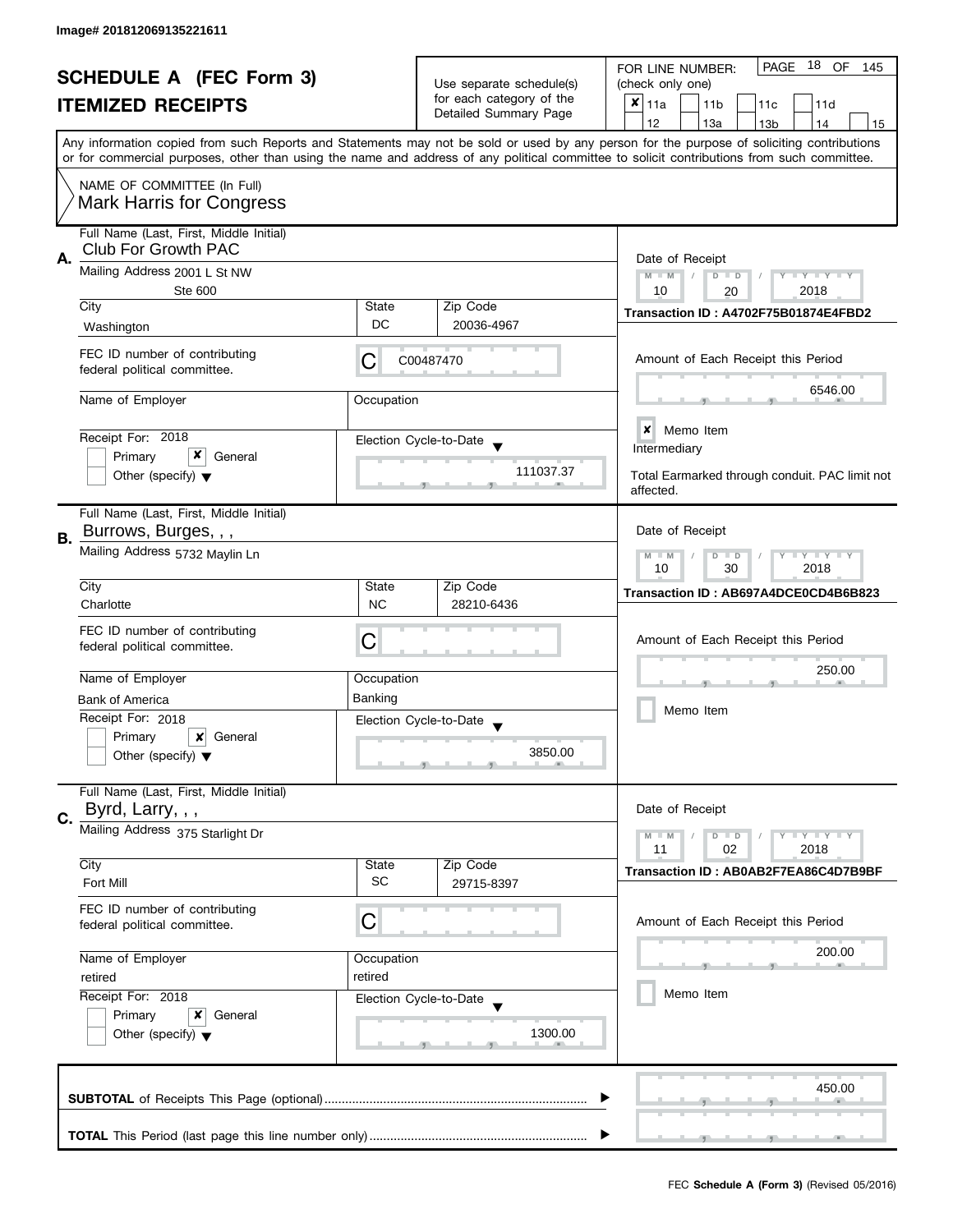|    | <b>SCHEDULE A (FEC Form 3)</b><br><b>ITEMIZED RECEIPTS</b>                                                 |                           | Use separate schedule(s)<br>for each category of the<br>Detailed Summary Page | PAGE 19 OF<br>145<br>FOR LINE NUMBER:<br>(check only one)<br>×<br>11a<br>11 <sub>b</sub><br>11c<br>11d<br>12<br>13a<br>14<br>13 <sub>b</sub><br>15                                                                                                                                      |
|----|------------------------------------------------------------------------------------------------------------|---------------------------|-------------------------------------------------------------------------------|-----------------------------------------------------------------------------------------------------------------------------------------------------------------------------------------------------------------------------------------------------------------------------------------|
|    |                                                                                                            |                           |                                                                               | Any information copied from such Reports and Statements may not be sold or used by any person for the purpose of soliciting contributions<br>or for commercial purposes, other than using the name and address of any political committee to solicit contributions from such committee. |
|    | NAME OF COMMITTEE (In Full)<br>Mark Harris for Congress                                                    |                           |                                                                               |                                                                                                                                                                                                                                                                                         |
| Α. | Full Name (Last, First, Middle Initial)<br>Campanaro, Robert, F,,<br>Mailing Address 2607 Chesterfield Ave |                           |                                                                               | Date of Receipt<br>$M - M$<br>$Y - Y - Y - Y - Y$<br>$D$ $D$                                                                                                                                                                                                                            |
|    |                                                                                                            |                           |                                                                               | 10<br>2018<br>24                                                                                                                                                                                                                                                                        |
|    | City<br><b>Baltimore</b>                                                                                   | State<br><b>MD</b>        | Zip Code<br>21213-1106                                                        | Transaction ID: A7501263B079E4FE7BD8                                                                                                                                                                                                                                                    |
|    | FEC ID number of contributing<br>federal political committee.                                              | C                         |                                                                               | Amount of Each Receipt this Period                                                                                                                                                                                                                                                      |
|    | Name of Employer                                                                                           | Occupation                |                                                                               | 2700.00                                                                                                                                                                                                                                                                                 |
|    | retired                                                                                                    | management                |                                                                               |                                                                                                                                                                                                                                                                                         |
|    | Receipt For: 2018                                                                                          |                           | Election Cycle-to-Date                                                        | Memo Item<br>Earmarked (Non-Directed) through Club For Growth                                                                                                                                                                                                                           |
|    | x<br>Primary<br>General<br>Other (specify) $\blacktriangledown$                                            |                           | 2700.00                                                                       | PAC                                                                                                                                                                                                                                                                                     |
| В. | Full Name (Last, First, Middle Initial)<br><b>Club For Growth PAC</b>                                      |                           |                                                                               | Date of Receipt                                                                                                                                                                                                                                                                         |
|    | Mailing Address 2001 L St NW<br>Ste 600                                                                    |                           |                                                                               | $Y - Y - Y - Y - Y$<br>$M - M$<br>$D$ $D$<br>10<br>24<br>2018                                                                                                                                                                                                                           |
|    | City                                                                                                       | State                     | Zip Code                                                                      | Transaction ID: A4A22F2C19C2C4FFB8B7                                                                                                                                                                                                                                                    |
|    | Washington                                                                                                 | DC                        | 20036-4967                                                                    |                                                                                                                                                                                                                                                                                         |
|    | FEC ID number of contributing<br>federal political committee.                                              | С                         | C00487470                                                                     | Amount of Each Receipt this Period                                                                                                                                                                                                                                                      |
|    | Name of Employer                                                                                           | Occupation                |                                                                               | 9871.00                                                                                                                                                                                                                                                                                 |
|    | Receipt For: 2018                                                                                          |                           |                                                                               | ×<br>Memo Item                                                                                                                                                                                                                                                                          |
|    | Primary<br>$\boldsymbol{x}$<br>General                                                                     |                           | Election Cycle-to-Date                                                        | Intermediary                                                                                                                                                                                                                                                                            |
|    | Other (specify) $\blacktriangledown$                                                                       |                           | 111037.37                                                                     | Total Earmarked through conduit. PAC limit not<br>affected.                                                                                                                                                                                                                             |
| C. | Full Name (Last, First, Middle Initial)<br>Cannon, Anita, , ,                                              |                           |                                                                               | Date of Receipt                                                                                                                                                                                                                                                                         |
|    | Mailing Address PO Box 1210                                                                                |                           |                                                                               | $Y - Y - Y - Y - Y$<br>$M - M$<br>$D$ $D$<br>11<br>07<br>2018                                                                                                                                                                                                                           |
|    | City<br>Concord                                                                                            | <b>State</b><br><b>NC</b> | Zip Code<br>28026-1210                                                        | Transaction ID: AF371784E72BA498EA32                                                                                                                                                                                                                                                    |
|    | FEC ID number of contributing<br>federal political committee.                                              | C                         |                                                                               | Amount of Each Receipt this Period                                                                                                                                                                                                                                                      |
|    | Name of Employer                                                                                           | Occupation                |                                                                               | 2700.00                                                                                                                                                                                                                                                                                 |
|    | self                                                                                                       | homemaker                 |                                                                               |                                                                                                                                                                                                                                                                                         |
|    | Receipt For: 2018<br>Primary<br>x<br>General<br>Other (specify) $\blacktriangledown$                       |                           | Election Cycle-to-Date<br>2700.00                                             | Memo Item                                                                                                                                                                                                                                                                               |
|    |                                                                                                            |                           |                                                                               | 5400.00                                                                                                                                                                                                                                                                                 |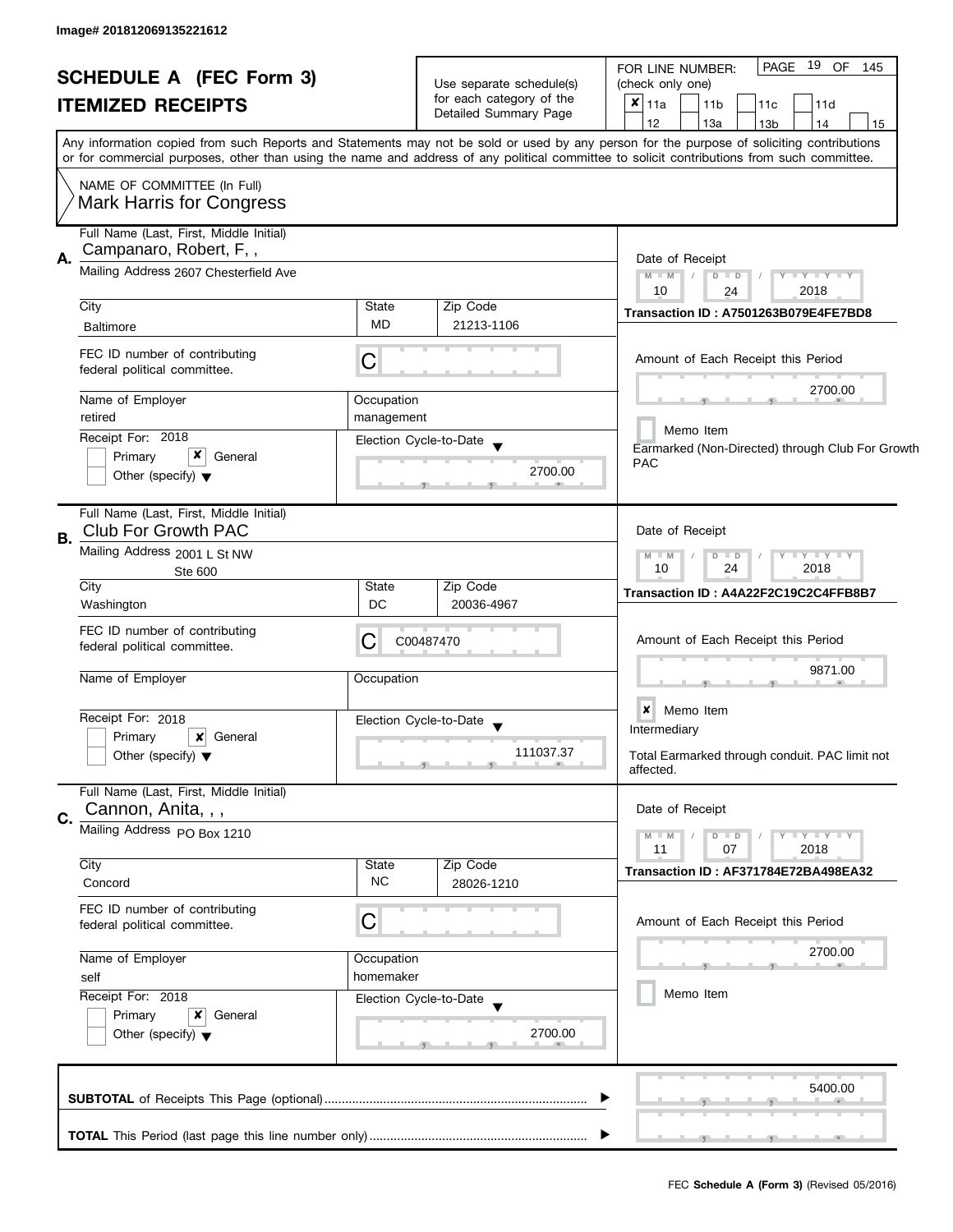| <b>SCHEDULE A (FEC Form 3)</b> |                                                                                                                                            |                                                             | PAGE 20 OF<br>FOR LINE NUMBER:<br>145 |                                                                                                                                           |  |  |
|--------------------------------|--------------------------------------------------------------------------------------------------------------------------------------------|-------------------------------------------------------------|---------------------------------------|-------------------------------------------------------------------------------------------------------------------------------------------|--|--|
|                                |                                                                                                                                            | Use separate schedule(s)<br>for each category of the        | (check only one)                      |                                                                                                                                           |  |  |
|                                | <b>ITEMIZED RECEIPTS</b>                                                                                                                   |                                                             | Detailed Summary Page                 | $x _{11a}$<br>11 <sub>b</sub><br>11c<br>11d                                                                                               |  |  |
|                                |                                                                                                                                            |                                                             |                                       | 12<br>13a<br>14<br>13 <sub>b</sub><br>15                                                                                                  |  |  |
|                                | or for commercial purposes, other than using the name and address of any political committee to solicit contributions from such committee. |                                                             |                                       | Any information copied from such Reports and Statements may not be sold or used by any person for the purpose of soliciting contributions |  |  |
|                                | NAME OF COMMITTEE (In Full)                                                                                                                |                                                             |                                       |                                                                                                                                           |  |  |
|                                | <b>Mark Harris for Congress</b>                                                                                                            |                                                             |                                       |                                                                                                                                           |  |  |
|                                | Full Name (Last, First, Middle Initial)                                                                                                    |                                                             |                                       |                                                                                                                                           |  |  |
| А.                             | Cappar, Joseph, , ,                                                                                                                        |                                                             |                                       | Date of Receipt                                                                                                                           |  |  |
|                                | Mailing Address 147 Catino Farms Ln                                                                                                        | Y TY TY TY<br>$M - M$<br>$D$ $D$<br>2018<br>10<br>24        |                                       |                                                                                                                                           |  |  |
|                                | City                                                                                                                                       | State                                                       | Zip Code                              |                                                                                                                                           |  |  |
|                                | Jacksonville                                                                                                                               | <b>NC</b>                                                   | 28546-4001                            | Transaction ID: AA4B736DDF3A1487599A                                                                                                      |  |  |
|                                |                                                                                                                                            |                                                             |                                       |                                                                                                                                           |  |  |
|                                | FEC ID number of contributing<br>federal political committee.                                                                              | С                                                           |                                       | Amount of Each Receipt this Period                                                                                                        |  |  |
|                                | Name of Employer                                                                                                                           | Occupation                                                  |                                       | 100.00                                                                                                                                    |  |  |
|                                | New River Baptist Association                                                                                                              | minister                                                    |                                       |                                                                                                                                           |  |  |
|                                | Receipt For: 2018                                                                                                                          |                                                             | Election Cycle-to-Date                | Memo Item                                                                                                                                 |  |  |
|                                | x<br>Primary<br>General                                                                                                                    |                                                             |                                       |                                                                                                                                           |  |  |
|                                | Other (specify) $\blacktriangledown$                                                                                                       |                                                             | 425.00                                |                                                                                                                                           |  |  |
|                                | Full Name (Last, First, Middle Initial)                                                                                                    |                                                             |                                       |                                                                                                                                           |  |  |
|                                | Carter, Sandra, M.,,                                                                                                                       |                                                             |                                       | Date of Receipt                                                                                                                           |  |  |
| В.                             | Mailing Address 201 Sterling Ln                                                                                                            | <b>LYLYLY</b><br>$M - M$<br>D<br>$\Box$<br>2018<br>10<br>31 |                                       |                                                                                                                                           |  |  |
|                                | City                                                                                                                                       | State                                                       | Zip Code                              |                                                                                                                                           |  |  |
|                                | Laurinburg                                                                                                                                 | <b>NC</b>                                                   | 28352-5598                            | Transaction ID: A6914DB85CED64A4FB3F                                                                                                      |  |  |
|                                |                                                                                                                                            |                                                             |                                       |                                                                                                                                           |  |  |
|                                | FEC ID number of contributing<br>federal political committee.                                                                              | C                                                           |                                       | Amount of Each Receipt this Period                                                                                                        |  |  |
|                                |                                                                                                                                            |                                                             |                                       |                                                                                                                                           |  |  |
|                                | Name of Employer                                                                                                                           | Occupation                                                  |                                       | 2700.00                                                                                                                                   |  |  |
|                                | homemaker                                                                                                                                  | homemaker                                                   |                                       |                                                                                                                                           |  |  |
|                                | Receipt For: 2018                                                                                                                          |                                                             | Election Cycle-to-Date                | Memo Item                                                                                                                                 |  |  |
|                                | Primary<br>General<br>x                                                                                                                    |                                                             |                                       |                                                                                                                                           |  |  |
|                                | Other (specify) $\blacktriangledown$                                                                                                       |                                                             | 5400.00                               |                                                                                                                                           |  |  |
|                                | Full Name (Last, First, Middle Initial)                                                                                                    |                                                             |                                       |                                                                                                                                           |  |  |
| C.                             | Casey, Samuel, , ,                                                                                                                         |                                                             |                                       | Date of Receipt                                                                                                                           |  |  |
|                                | Mailing Address 1428 Torrens Drive                                                                                                         |                                                             |                                       | $\bot$ $\gamma$ $\bot$ $\gamma$ $\bot$ $\gamma$<br>$M - M$<br>$D$ $D$                                                                     |  |  |
|                                | City                                                                                                                                       | State                                                       | Zip Code                              | 10<br>25<br>2018                                                                                                                          |  |  |
|                                | Monroe                                                                                                                                     | <b>NC</b>                                                   | 28110-0014                            | Transaction ID: A31623F375F57418488F                                                                                                      |  |  |
|                                | FEC ID number of contributing                                                                                                              | С                                                           |                                       | Amount of Each Receipt this Period                                                                                                        |  |  |
|                                | federal political committee.                                                                                                               |                                                             |                                       |                                                                                                                                           |  |  |
|                                | Name of Employer                                                                                                                           | Occupation                                                  |                                       | 400.00                                                                                                                                    |  |  |
|                                | retired                                                                                                                                    | retired                                                     |                                       |                                                                                                                                           |  |  |
|                                | Receipt For: 2018                                                                                                                          |                                                             | Election Cycle-to-Date                | Memo Item                                                                                                                                 |  |  |
|                                | Primary<br>x<br>General                                                                                                                    |                                                             |                                       |                                                                                                                                           |  |  |
|                                | Other (specify) $\blacktriangledown$                                                                                                       |                                                             | 500.00                                |                                                                                                                                           |  |  |
|                                |                                                                                                                                            |                                                             |                                       | 3200.00                                                                                                                                   |  |  |
|                                |                                                                                                                                            |                                                             |                                       |                                                                                                                                           |  |  |
|                                |                                                                                                                                            |                                                             |                                       |                                                                                                                                           |  |  |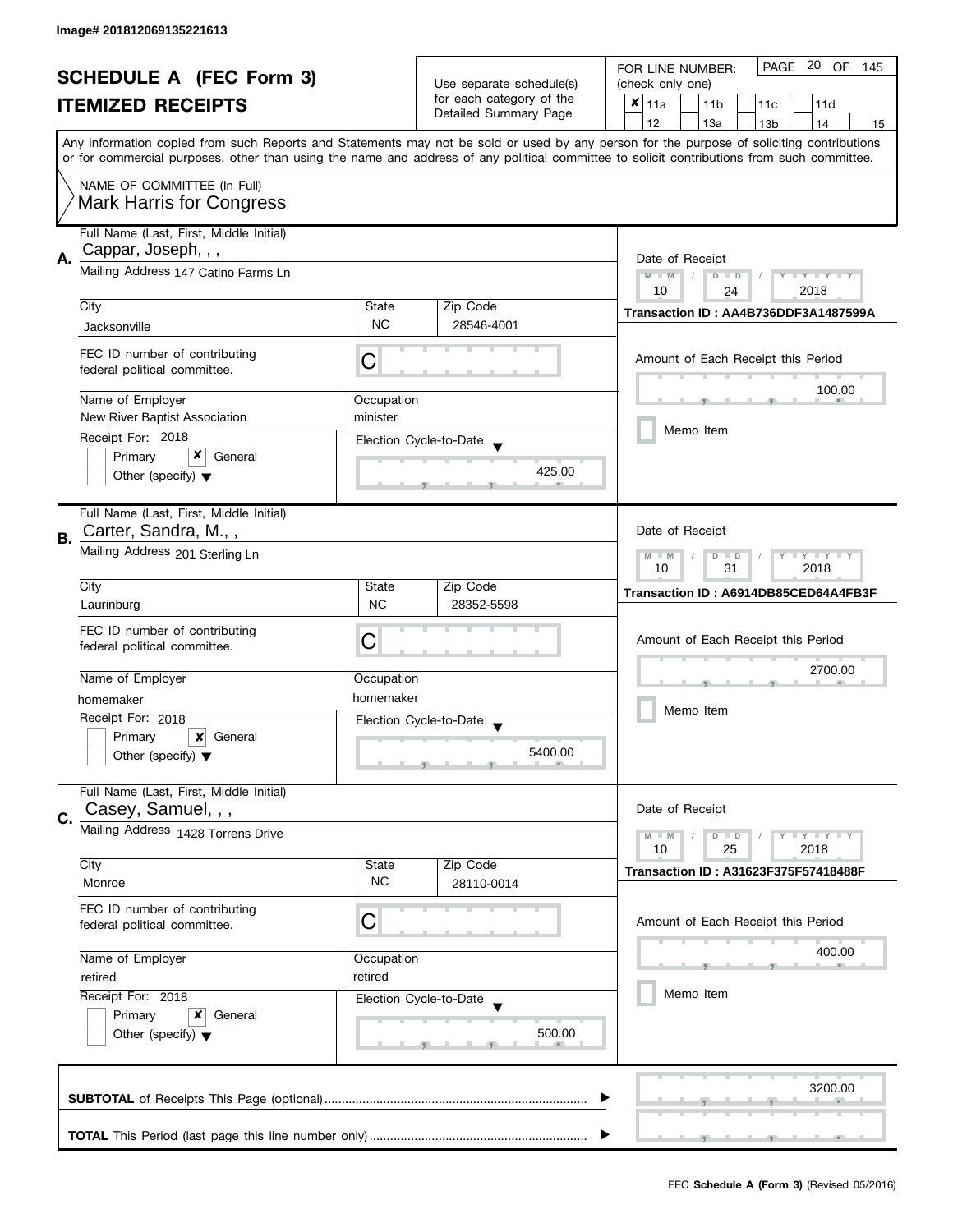| <b>SCHEDULE A (FEC Form 3)</b> |                                         |                                   | PAGE 21<br>OF<br>FOR LINE NUMBER:<br>145 |                                                                                                                                            |  |  |
|--------------------------------|-----------------------------------------|-----------------------------------|------------------------------------------|--------------------------------------------------------------------------------------------------------------------------------------------|--|--|
|                                |                                         |                                   | Use separate schedule(s)                 | (check only one)                                                                                                                           |  |  |
|                                | <b>ITEMIZED RECEIPTS</b>                |                                   | for each category of the                 | $x _{11a}$<br>11 <sub>b</sub><br>11c<br>11d                                                                                                |  |  |
|                                |                                         |                                   | Detailed Summary Page                    | 12<br>13a<br>14<br>13 <sub>b</sub><br>15                                                                                                   |  |  |
|                                |                                         |                                   |                                          | Any information copied from such Reports and Statements may not be sold or used by any person for the purpose of soliciting contributions  |  |  |
|                                |                                         |                                   |                                          | or for commercial purposes, other than using the name and address of any political committee to solicit contributions from such committee. |  |  |
|                                | NAME OF COMMITTEE (In Full)             |                                   |                                          |                                                                                                                                            |  |  |
|                                |                                         |                                   |                                          |                                                                                                                                            |  |  |
|                                | <b>Mark Harris for Congress</b>         |                                   |                                          |                                                                                                                                            |  |  |
|                                | Full Name (Last, First, Middle Initial) |                                   |                                          |                                                                                                                                            |  |  |
|                                | cash, Anonymous, , ,                    |                                   |                                          |                                                                                                                                            |  |  |
| А.                             | Mailing Address no address              |                                   |                                          | Date of Receipt                                                                                                                            |  |  |
|                                |                                         |                                   |                                          | Y TY TY TY<br>$M - M$<br>$D$ $D$<br>2018<br>10<br>19                                                                                       |  |  |
|                                | City                                    | State                             | Zip Code                                 |                                                                                                                                            |  |  |
|                                | None                                    | <b>NC</b>                         | <b>NONEE</b>                             | <b>Transaction ID: AF213646311704DA4B4E</b>                                                                                                |  |  |
|                                |                                         |                                   |                                          |                                                                                                                                            |  |  |
|                                | FEC ID number of contributing           | С                                 |                                          | Amount of Each Receipt this Period                                                                                                         |  |  |
|                                | federal political committee.            |                                   |                                          |                                                                                                                                            |  |  |
|                                | Name of Employer                        |                                   |                                          | 10.00                                                                                                                                      |  |  |
|                                | no employment                           | Occupation<br>no employment       |                                          |                                                                                                                                            |  |  |
|                                |                                         |                                   |                                          | Memo Item                                                                                                                                  |  |  |
|                                | Receipt For: 2018                       |                                   | Election Cycle-to-Date                   |                                                                                                                                            |  |  |
|                                | x<br>Primary<br>General                 |                                   | 763.00                                   |                                                                                                                                            |  |  |
|                                | Other (specify) $\blacktriangledown$    |                                   |                                          |                                                                                                                                            |  |  |
|                                |                                         |                                   |                                          |                                                                                                                                            |  |  |
|                                | Full Name (Last, First, Middle Initial) |                                   |                                          | Date of Receipt                                                                                                                            |  |  |
| В.                             | cash, Anonymous, , ,                    |                                   |                                          |                                                                                                                                            |  |  |
|                                | Mailing Address no address              | Y LY LY<br>$M - M$<br>D<br>$\Box$ |                                          |                                                                                                                                            |  |  |
|                                |                                         |                                   |                                          | 10<br>29<br>2018                                                                                                                           |  |  |
|                                | City                                    | State                             | Zip Code                                 | Transaction ID: A63CB579EA0044AFD9F7                                                                                                       |  |  |
|                                | None                                    | <b>NC</b>                         | <b>NONEE</b>                             |                                                                                                                                            |  |  |
|                                | FEC ID number of contributing           |                                   |                                          |                                                                                                                                            |  |  |
|                                | federal political committee.            | C                                 |                                          | Amount of Each Receipt this Period                                                                                                         |  |  |
|                                |                                         |                                   |                                          | 50.00                                                                                                                                      |  |  |
|                                | Name of Employer                        | Occupation                        |                                          |                                                                                                                                            |  |  |
|                                | no employment                           | no employment                     |                                          | Memo Item                                                                                                                                  |  |  |
|                                | Receipt For: 2018                       |                                   | Election Cycle-to-Date                   |                                                                                                                                            |  |  |
|                                | Primary<br>General<br>x                 |                                   |                                          |                                                                                                                                            |  |  |
|                                | Other (specify) $\blacktriangledown$    |                                   | 813.00                                   |                                                                                                                                            |  |  |
|                                |                                         |                                   |                                          |                                                                                                                                            |  |  |
|                                | Full Name (Last, First, Middle Initial) |                                   |                                          |                                                                                                                                            |  |  |
| C.                             | Casperson, Carolina, , ,                |                                   |                                          | Date of Receipt                                                                                                                            |  |  |
|                                | Mailing Address 100 Saint Paul St       |                                   |                                          | $\bot$ $\gamma$ $\bot$ $\gamma$ $\bot$ $\gamma$<br>$M - M$<br>$D$ $D$                                                                      |  |  |
|                                |                                         |                                   |                                          | 10<br>31<br>2018                                                                                                                           |  |  |
|                                | City                                    | State                             | Zip Code                                 | Transaction ID: A7C755657115D4CCFA4E                                                                                                       |  |  |
|                                | Denver                                  | CO                                | 80206-5105                               |                                                                                                                                            |  |  |
|                                | FEC ID number of contributing           |                                   |                                          |                                                                                                                                            |  |  |
|                                | federal political committee.            | С                                 |                                          | Amount of Each Receipt this Period                                                                                                         |  |  |
|                                |                                         |                                   |                                          | 25.00                                                                                                                                      |  |  |
|                                | Name of Employer                        | Occupation                        |                                          |                                                                                                                                            |  |  |
|                                | Self                                    | musician                          |                                          |                                                                                                                                            |  |  |
|                                | Receipt For: 2018                       |                                   | Election Cycle-to-Date                   | Memo Item                                                                                                                                  |  |  |
|                                | Primary<br>x<br>General                 |                                   |                                          |                                                                                                                                            |  |  |
|                                | Other (specify) $\blacktriangledown$    |                                   | 215.00                                   |                                                                                                                                            |  |  |
|                                |                                         |                                   |                                          |                                                                                                                                            |  |  |
|                                |                                         |                                   |                                          |                                                                                                                                            |  |  |
|                                |                                         |                                   |                                          | 85.00                                                                                                                                      |  |  |
|                                |                                         |                                   |                                          |                                                                                                                                            |  |  |
|                                |                                         |                                   |                                          |                                                                                                                                            |  |  |
|                                |                                         |                                   |                                          |                                                                                                                                            |  |  |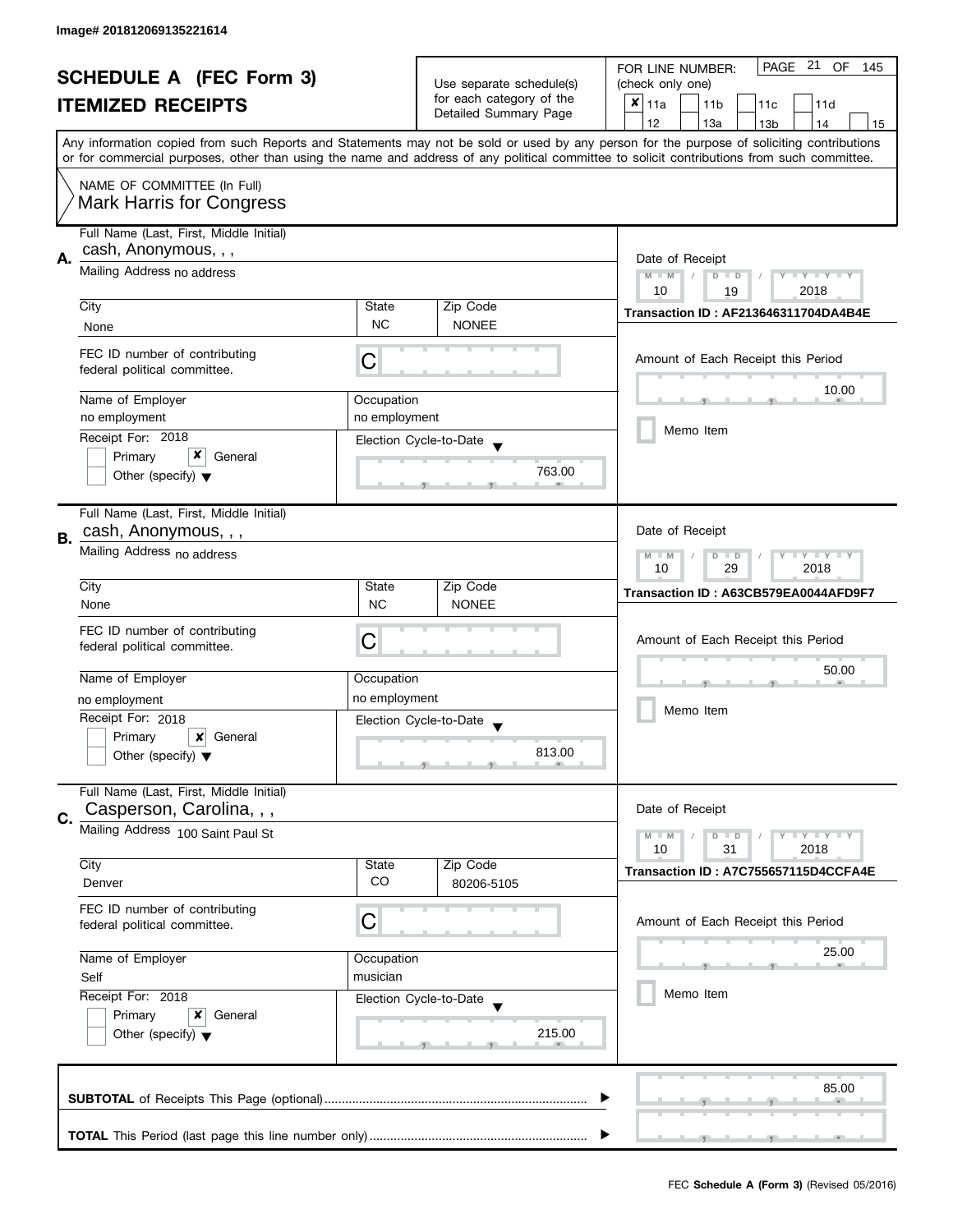| <b>SCHEDULE A (FEC Form 3)</b> |                                                               |                                                                             | PAGE 22 OF<br>FOR LINE NUMBER:<br>145 |                                                                                                                                                                                                                                                                                         |  |
|--------------------------------|---------------------------------------------------------------|-----------------------------------------------------------------------------|---------------------------------------|-----------------------------------------------------------------------------------------------------------------------------------------------------------------------------------------------------------------------------------------------------------------------------------------|--|
|                                |                                                               | Use separate schedule(s)<br>for each category of the                        | (check only one)                      |                                                                                                                                                                                                                                                                                         |  |
|                                | <b>ITEMIZED RECEIPTS</b>                                      |                                                                             | Detailed Summary Page                 | $x _{11a}$<br>11 <sub>b</sub><br>11c<br>11d                                                                                                                                                                                                                                             |  |
|                                |                                                               |                                                                             |                                       | 12<br>13a<br>13 <sub>b</sub><br>14<br>15                                                                                                                                                                                                                                                |  |
|                                |                                                               |                                                                             |                                       | Any information copied from such Reports and Statements may not be sold or used by any person for the purpose of soliciting contributions<br>or for commercial purposes, other than using the name and address of any political committee to solicit contributions from such committee. |  |
|                                | NAME OF COMMITTEE (In Full)                                   |                                                                             |                                       |                                                                                                                                                                                                                                                                                         |  |
|                                | <b>Mark Harris for Congress</b>                               |                                                                             |                                       |                                                                                                                                                                                                                                                                                         |  |
|                                | Full Name (Last, First, Middle Initial)                       |                                                                             |                                       |                                                                                                                                                                                                                                                                                         |  |
| А.                             | Cato, John, , ,                                               |                                                                             |                                       | Date of Receipt                                                                                                                                                                                                                                                                         |  |
|                                | Mailing Address 8100 Denmark Rd                               | $M - M$<br>$\sqrt{2}$<br>$Y - Y - Y - Y - Y$<br>$D$ $D$<br>2018<br>11<br>07 |                                       |                                                                                                                                                                                                                                                                                         |  |
|                                | City                                                          | State                                                                       | Zip Code                              | Transaction ID: A8EEDDC8F9C714381B61                                                                                                                                                                                                                                                    |  |
|                                | Charlotte                                                     | <b>NC</b>                                                                   | 28273-5979                            |                                                                                                                                                                                                                                                                                         |  |
|                                | FEC ID number of contributing<br>federal political committee. | С                                                                           |                                       | Amount of Each Receipt this Period                                                                                                                                                                                                                                                      |  |
|                                | Name of Employer                                              | Occupation                                                                  |                                       | 2700.00                                                                                                                                                                                                                                                                                 |  |
|                                | Cato Corporation                                              | CEO                                                                         |                                       |                                                                                                                                                                                                                                                                                         |  |
|                                | Receipt For: 2018                                             |                                                                             | Election Cycle-to-Date                | Memo Item                                                                                                                                                                                                                                                                               |  |
|                                | x<br>Primary<br>General                                       |                                                                             |                                       |                                                                                                                                                                                                                                                                                         |  |
|                                | Other (specify) $\blacktriangledown$                          |                                                                             | 2700.00                               |                                                                                                                                                                                                                                                                                         |  |
|                                | Full Name (Last, First, Middle Initial)                       |                                                                             |                                       |                                                                                                                                                                                                                                                                                         |  |
| В.                             | Chiles, Emily, , ,                                            |                                                                             |                                       | Date of Receipt                                                                                                                                                                                                                                                                         |  |
|                                | Mailing Address 3309 Moreland Ct                              | $Y = Y + Y$<br>$M - M$<br>D<br>$\Box$<br>31<br>2018<br>10                   |                                       |                                                                                                                                                                                                                                                                                         |  |
|                                | City                                                          | State                                                                       | Zip Code                              | Transaction ID: ACF6C6223B42F489ABC8                                                                                                                                                                                                                                                    |  |
|                                | Fort Mill                                                     | <b>SC</b>                                                                   | 29715-8328                            |                                                                                                                                                                                                                                                                                         |  |
|                                | FEC ID number of contributing                                 |                                                                             |                                       | Amount of Each Receipt this Period                                                                                                                                                                                                                                                      |  |
|                                | federal political committee.                                  | С                                                                           |                                       |                                                                                                                                                                                                                                                                                         |  |
|                                | Name of Employer                                              | Occupation                                                                  |                                       | 1000.00                                                                                                                                                                                                                                                                                 |  |
|                                | retired                                                       | retired                                                                     |                                       |                                                                                                                                                                                                                                                                                         |  |
|                                | Receipt For: 2018                                             |                                                                             |                                       | Memo Item                                                                                                                                                                                                                                                                               |  |
|                                | Primary<br>×<br>General                                       |                                                                             | Election Cycle-to-Date                |                                                                                                                                                                                                                                                                                         |  |
|                                | Other (specify) $\blacktriangledown$                          |                                                                             | 1500.00                               |                                                                                                                                                                                                                                                                                         |  |
|                                | Full Name (Last, First, Middle Initial)                       |                                                                             |                                       |                                                                                                                                                                                                                                                                                         |  |
| C.                             | Clair, Richard, St.,,                                         |                                                                             |                                       | Date of Receipt                                                                                                                                                                                                                                                                         |  |
|                                | Mailing Address 123 Calle Bello                               |                                                                             |                                       | Y LY LY<br>$M - M$<br>$D$ $D$<br>10<br>29<br>2018                                                                                                                                                                                                                                       |  |
|                                | City                                                          | State                                                                       | Zip Code                              | Transaction ID: A1DCA4E40B8E94336893                                                                                                                                                                                                                                                    |  |
|                                | Santa Barbara                                                 | СA                                                                          | 93108-1806                            |                                                                                                                                                                                                                                                                                         |  |
|                                | FEC ID number of contributing<br>federal political committee. | С                                                                           |                                       | Amount of Each Receipt this Period                                                                                                                                                                                                                                                      |  |
|                                |                                                               |                                                                             |                                       | 1000.00                                                                                                                                                                                                                                                                                 |  |
|                                | Name of Employer                                              | Occupation                                                                  |                                       |                                                                                                                                                                                                                                                                                         |  |
|                                | RICHARD P ST CLAIR PC                                         | attorney                                                                    |                                       | Memo Item                                                                                                                                                                                                                                                                               |  |
|                                | Receipt For: 2018<br>Primary<br>General<br>x                  |                                                                             | Election Cycle-to-Date                | earmarked House Freedom Fund                                                                                                                                                                                                                                                            |  |
|                                | Other (specify) $\blacktriangledown$                          |                                                                             | 1000.00                               |                                                                                                                                                                                                                                                                                         |  |
|                                |                                                               |                                                                             |                                       |                                                                                                                                                                                                                                                                                         |  |
|                                |                                                               |                                                                             |                                       | 4700.00                                                                                                                                                                                                                                                                                 |  |
|                                |                                                               |                                                                             |                                       |                                                                                                                                                                                                                                                                                         |  |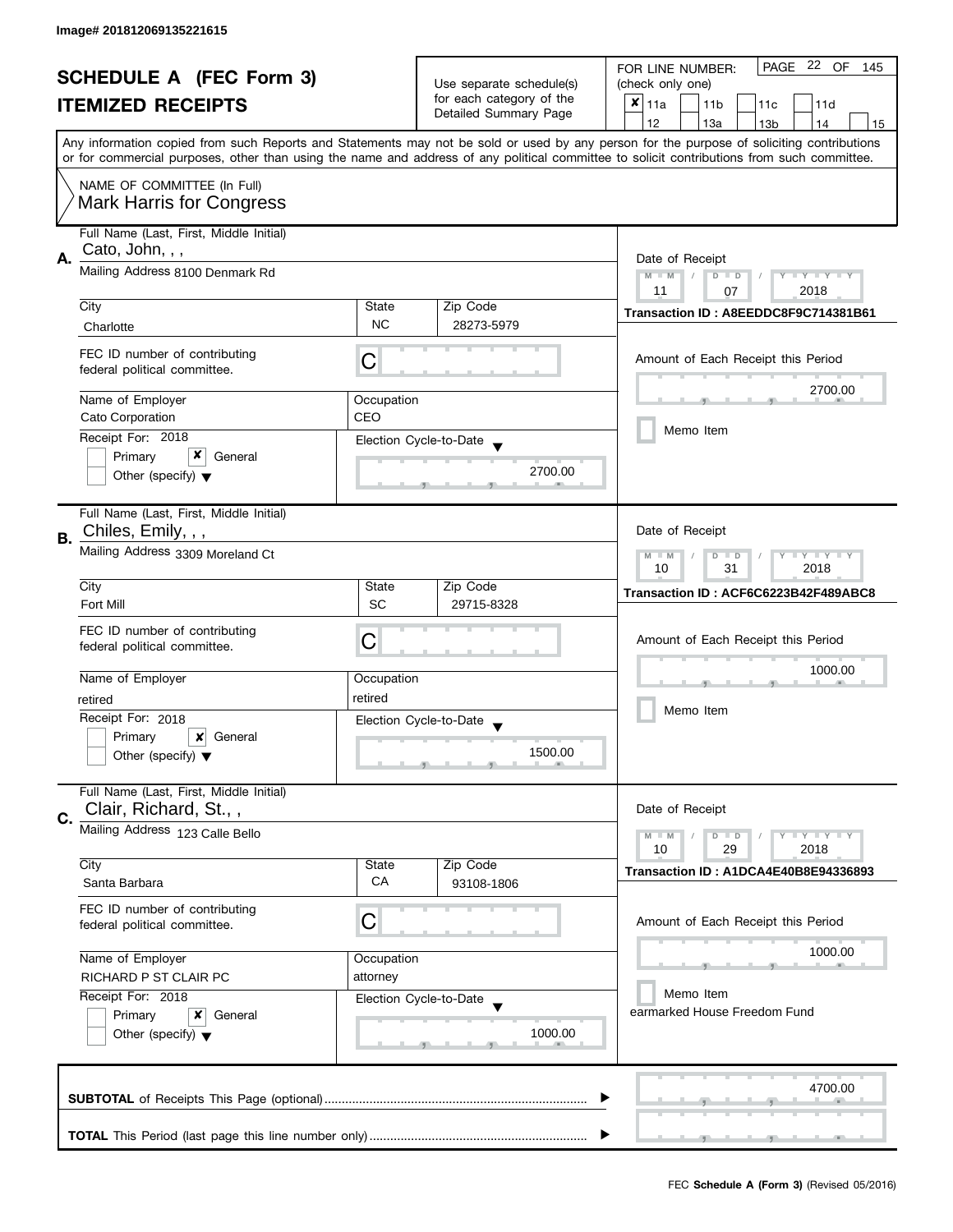| <b>SCHEDULE A (FEC Form 3)</b> |                                                                      |                                                                                  |                                                           | PAGE 23 OF<br>FOR LINE NUMBER:<br>145                                                                                                                                                                                                                                                   |  |
|--------------------------------|----------------------------------------------------------------------|----------------------------------------------------------------------------------|-----------------------------------------------------------|-----------------------------------------------------------------------------------------------------------------------------------------------------------------------------------------------------------------------------------------------------------------------------------------|--|
|                                |                                                                      |                                                                                  | Use separate schedule(s)                                  | (check only one)                                                                                                                                                                                                                                                                        |  |
|                                | <b>ITEMIZED RECEIPTS</b>                                             |                                                                                  | for each category of the<br>Detailed Summary Page         | ×<br>11a<br>11 <sub>b</sub><br>11c<br>11d                                                                                                                                                                                                                                               |  |
|                                |                                                                      |                                                                                  |                                                           | 12<br>13a<br>13 <sub>b</sub><br>14<br>15                                                                                                                                                                                                                                                |  |
|                                |                                                                      |                                                                                  |                                                           | Any information copied from such Reports and Statements may not be sold or used by any person for the purpose of soliciting contributions<br>or for commercial purposes, other than using the name and address of any political committee to solicit contributions from such committee. |  |
|                                |                                                                      |                                                                                  |                                                           |                                                                                                                                                                                                                                                                                         |  |
|                                | NAME OF COMMITTEE (In Full)<br><b>Mark Harris for Congress</b>       |                                                                                  |                                                           |                                                                                                                                                                                                                                                                                         |  |
| А.                             | Full Name (Last, First, Middle Initial)<br><b>House Freedom Fund</b> |                                                                                  |                                                           |                                                                                                                                                                                                                                                                                         |  |
|                                | Mailing Address PO Box 1948                                          | Date of Receipt<br>$M - M$<br>$Y - Y - Y - Y - Y$<br>$D$ $D$<br>2018<br>10<br>29 |                                                           |                                                                                                                                                                                                                                                                                         |  |
|                                | City                                                                 | State                                                                            | Zip Code                                                  | Transaction ID: A905ECEB62B1F4DD1BA7                                                                                                                                                                                                                                                    |  |
|                                | Alexandria                                                           | VA                                                                               | 22313-1948                                                |                                                                                                                                                                                                                                                                                         |  |
|                                | FEC ID number of contributing<br>federal political committee.        | C                                                                                | C00552851                                                 | Amount of Each Receipt this Period                                                                                                                                                                                                                                                      |  |
|                                | Name of Employer                                                     | Occupation                                                                       |                                                           | 24912.00                                                                                                                                                                                                                                                                                |  |
|                                | Receipt For: 2018                                                    |                                                                                  | Election Cycle-to-Date                                    | <b>x</b> Memo Item                                                                                                                                                                                                                                                                      |  |
|                                | x<br>Primary<br>General                                              |                                                                                  |                                                           | Intermediary                                                                                                                                                                                                                                                                            |  |
|                                | Other (specify) $\blacktriangledown$                                 |                                                                                  | 110031.00                                                 | Total Earmarked through conduit. PAC limit not<br>affected.                                                                                                                                                                                                                             |  |
| В.                             | Full Name (Last, First, Middle Initial)<br>Cohen, Norman, , ,        |                                                                                  |                                                           | Date of Receipt                                                                                                                                                                                                                                                                         |  |
|                                | Mailing Address 735 Mossy Creek Lane                                 |                                                                                  | $T - Y = T - Y$<br>$M - M$<br>$D$ $D$<br>25<br>2018<br>10 |                                                                                                                                                                                                                                                                                         |  |
|                                | City                                                                 | State                                                                            | Zip Code                                                  | Transaction ID: AB3B30669928549CBB9C                                                                                                                                                                                                                                                    |  |
|                                | <b>Banner Elk</b>                                                    | <b>NC</b>                                                                        | 28604                                                     |                                                                                                                                                                                                                                                                                         |  |
|                                | FEC ID number of contributing                                        |                                                                                  |                                                           |                                                                                                                                                                                                                                                                                         |  |
|                                | federal political committee.                                         | С                                                                                |                                                           | Amount of Each Receipt this Period                                                                                                                                                                                                                                                      |  |
|                                |                                                                      |                                                                                  |                                                           | 500.00                                                                                                                                                                                                                                                                                  |  |
|                                | Name of Employer                                                     | Occupation                                                                       |                                                           |                                                                                                                                                                                                                                                                                         |  |
|                                | retired                                                              | retired                                                                          |                                                           | Memo Item                                                                                                                                                                                                                                                                               |  |
|                                | Receipt For: 2018                                                    |                                                                                  | Election Cycle-to-Date<br>$\overline{\mathbf{v}}$         |                                                                                                                                                                                                                                                                                         |  |
|                                | Primary<br>×<br>General                                              |                                                                                  | 500.00                                                    |                                                                                                                                                                                                                                                                                         |  |
|                                | Other (specify) $\blacktriangledown$                                 |                                                                                  |                                                           |                                                                                                                                                                                                                                                                                         |  |
|                                | Full Name (Last, First, Middle Initial)<br>Cook, Roy, , ,            |                                                                                  |                                                           | Date of Receipt                                                                                                                                                                                                                                                                         |  |
| C.                             | Mailing Address 300 W. 5th Street                                    |                                                                                  |                                                           | <b>LY LY LY</b><br>$M - M$<br>$D$ $D$                                                                                                                                                                                                                                                   |  |
|                                | <b>Unit 429</b>                                                      |                                                                                  |                                                           | 10<br>20<br>2018                                                                                                                                                                                                                                                                        |  |
|                                | City                                                                 | State                                                                            | Zip Code                                                  | Transaction ID: A20F309E540A44C1993C                                                                                                                                                                                                                                                    |  |
|                                | Charlotte                                                            | <b>NC</b>                                                                        | 28202-1535                                                |                                                                                                                                                                                                                                                                                         |  |
|                                | FEC ID number of contributing<br>federal political committee.        | C                                                                                |                                                           | Amount of Each Receipt this Period                                                                                                                                                                                                                                                      |  |
|                                | Name of Employer                                                     | Occupation                                                                       |                                                           | 500.00                                                                                                                                                                                                                                                                                  |  |
|                                | Information Requested                                                |                                                                                  | <b>Information Requested</b>                              |                                                                                                                                                                                                                                                                                         |  |
|                                | Receipt For: 2018                                                    |                                                                                  | Election Cycle-to-Date                                    | Memo Item                                                                                                                                                                                                                                                                               |  |
|                                | Primary<br>×<br>General                                              |                                                                                  |                                                           | earmarked club for growth                                                                                                                                                                                                                                                               |  |
|                                | Other (specify) $\blacktriangledown$                                 |                                                                                  | 500.00                                                    |                                                                                                                                                                                                                                                                                         |  |
|                                |                                                                      |                                                                                  |                                                           | 1000.00                                                                                                                                                                                                                                                                                 |  |
|                                |                                                                      |                                                                                  |                                                           |                                                                                                                                                                                                                                                                                         |  |
|                                |                                                                      |                                                                                  |                                                           |                                                                                                                                                                                                                                                                                         |  |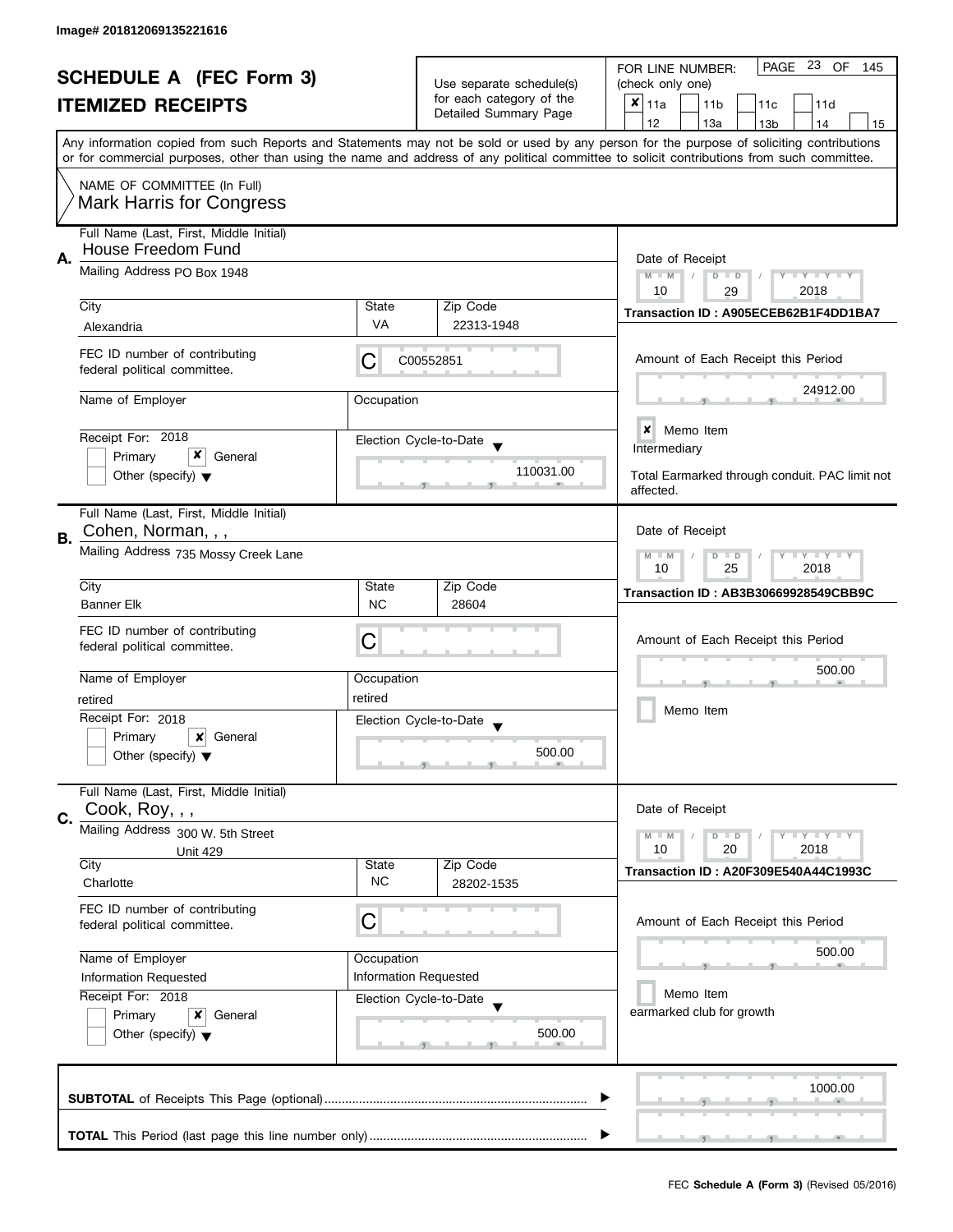| <b>SCHEDULE A (FEC Form 3)</b> |                                                                                                             |                                                             | PAGE 24 OF<br>FOR LINE NUMBER:<br>145                                         |                                                                                                                                                                                                                                                                                         |  |
|--------------------------------|-------------------------------------------------------------------------------------------------------------|-------------------------------------------------------------|-------------------------------------------------------------------------------|-----------------------------------------------------------------------------------------------------------------------------------------------------------------------------------------------------------------------------------------------------------------------------------------|--|
|                                |                                                                                                             |                                                             | Use separate schedule(s)<br>for each category of the<br>Detailed Summary Page | (check only one)                                                                                                                                                                                                                                                                        |  |
|                                | <b>ITEMIZED RECEIPTS</b>                                                                                    |                                                             |                                                                               | ×<br>11a<br>11 <sub>b</sub><br>11c<br>11d                                                                                                                                                                                                                                               |  |
|                                |                                                                                                             |                                                             |                                                                               | 12<br>13a<br>13 <sub>b</sub><br>14<br>15                                                                                                                                                                                                                                                |  |
|                                |                                                                                                             |                                                             |                                                                               | Any information copied from such Reports and Statements may not be sold or used by any person for the purpose of soliciting contributions<br>or for commercial purposes, other than using the name and address of any political committee to solicit contributions from such committee. |  |
|                                | NAME OF COMMITTEE (In Full)<br><b>Mark Harris for Congress</b>                                              |                                                             |                                                                               |                                                                                                                                                                                                                                                                                         |  |
|                                | Full Name (Last, First, Middle Initial)<br>Club For Growth PAC                                              |                                                             |                                                                               |                                                                                                                                                                                                                                                                                         |  |
| А.                             | Mailing Address 2001 L St NW                                                                                |                                                             |                                                                               | Date of Receipt<br>$M - M$<br>$Y - Y - Y - Y - Y$<br>$D$ $D$                                                                                                                                                                                                                            |  |
|                                | <b>Ste 600</b>                                                                                              |                                                             |                                                                               | 2018<br>10<br>20                                                                                                                                                                                                                                                                        |  |
|                                | City                                                                                                        | State                                                       | Zip Code                                                                      | Transaction ID: AE27969EF5C0C4BD48CB                                                                                                                                                                                                                                                    |  |
|                                | Washington                                                                                                  | DC                                                          | 20036-4967                                                                    |                                                                                                                                                                                                                                                                                         |  |
|                                | FEC ID number of contributing<br>federal political committee.                                               | C                                                           | C00487470                                                                     | Amount of Each Receipt this Period                                                                                                                                                                                                                                                      |  |
|                                | Name of Employer                                                                                            | Occupation                                                  |                                                                               | 6546.00                                                                                                                                                                                                                                                                                 |  |
|                                | Receipt For: 2018                                                                                           |                                                             | Election Cycle-to-Date                                                        | <b>x</b> Memo Item<br>Intermediary                                                                                                                                                                                                                                                      |  |
|                                | x<br>Primary<br>General                                                                                     |                                                             |                                                                               |                                                                                                                                                                                                                                                                                         |  |
|                                | Other (specify) $\blacktriangledown$                                                                        |                                                             | 111037.37                                                                     | Total Earmarked through conduit. PAC limit not<br>affected.                                                                                                                                                                                                                             |  |
|                                | Full Name (Last, First, Middle Initial)                                                                     |                                                             |                                                                               | Date of Receipt                                                                                                                                                                                                                                                                         |  |
| В.                             | Council, Evan, R.,,                                                                                         |                                                             |                                                                               |                                                                                                                                                                                                                                                                                         |  |
|                                | Mailing Address 10215 Stonemede Ln                                                                          | <b>LYLYLY</b><br>$M - M$<br>D<br>$\Box$<br>31<br>2018<br>10 |                                                                               |                                                                                                                                                                                                                                                                                         |  |
|                                | City<br><b>Matthews</b>                                                                                     | State<br><b>NC</b>                                          | Zip Code<br>28105-7643                                                        | Transaction ID: AB01FF0CE286946FC9B2                                                                                                                                                                                                                                                    |  |
|                                |                                                                                                             |                                                             |                                                                               |                                                                                                                                                                                                                                                                                         |  |
|                                | FEC ID number of contributing<br>federal political committee.                                               | C                                                           |                                                                               | Amount of Each Receipt this Period                                                                                                                                                                                                                                                      |  |
|                                |                                                                                                             |                                                             |                                                                               |                                                                                                                                                                                                                                                                                         |  |
|                                | Name of Employer                                                                                            | Occupation                                                  |                                                                               | 50.00                                                                                                                                                                                                                                                                                   |  |
|                                | Landrum                                                                                                     | <b>General Contractor</b>                                   |                                                                               | Memo Item                                                                                                                                                                                                                                                                               |  |
|                                | Receipt For: 2018                                                                                           |                                                             | Election Cycle-to-Date<br>$\overline{\mathbf{v}}$                             |                                                                                                                                                                                                                                                                                         |  |
|                                | Primary<br>×<br>General                                                                                     |                                                             |                                                                               |                                                                                                                                                                                                                                                                                         |  |
|                                | Other (specify) $\blacktriangledown$                                                                        |                                                             | 3150.00                                                                       |                                                                                                                                                                                                                                                                                         |  |
|                                | Full Name (Last, First, Middle Initial)                                                                     |                                                             |                                                                               |                                                                                                                                                                                                                                                                                         |  |
| C.                             | Covington, Phil, , ,                                                                                        |                                                             |                                                                               | Date of Receipt                                                                                                                                                                                                                                                                         |  |
|                                | Mailing Address 9404 Machado Drive                                                                          |                                                             |                                                                               | <b>LY LY LY</b><br>$M - M$<br>$D$ $D$                                                                                                                                                                                                                                                   |  |
|                                | City                                                                                                        | State                                                       | Zip Code                                                                      | 10<br>31<br>2018                                                                                                                                                                                                                                                                        |  |
|                                | <b>Indian Trail</b>                                                                                         | <b>NC</b>                                                   | 28079-7717                                                                    | Transaction ID: AFA37AD519A374B4EA26                                                                                                                                                                                                                                                    |  |
|                                | FEC ID number of contributing<br>federal political committee.                                               | C                                                           |                                                                               | Amount of Each Receipt this Period                                                                                                                                                                                                                                                      |  |
|                                | Name of Employer                                                                                            | Occupation                                                  |                                                                               | 300.00                                                                                                                                                                                                                                                                                  |  |
|                                | President<br><b>MCM Marketing</b><br>Receipt For: 2018<br>Election Cycle-to-Date<br>Primary<br>x<br>General |                                                             |                                                                               |                                                                                                                                                                                                                                                                                         |  |
|                                |                                                                                                             |                                                             |                                                                               | Memo Item                                                                                                                                                                                                                                                                               |  |
|                                |                                                                                                             |                                                             |                                                                               |                                                                                                                                                                                                                                                                                         |  |
|                                | Other (specify) $\blacktriangledown$                                                                        |                                                             | 400.00                                                                        |                                                                                                                                                                                                                                                                                         |  |
|                                |                                                                                                             |                                                             |                                                                               | 350.00                                                                                                                                                                                                                                                                                  |  |
|                                |                                                                                                             |                                                             |                                                                               |                                                                                                                                                                                                                                                                                         |  |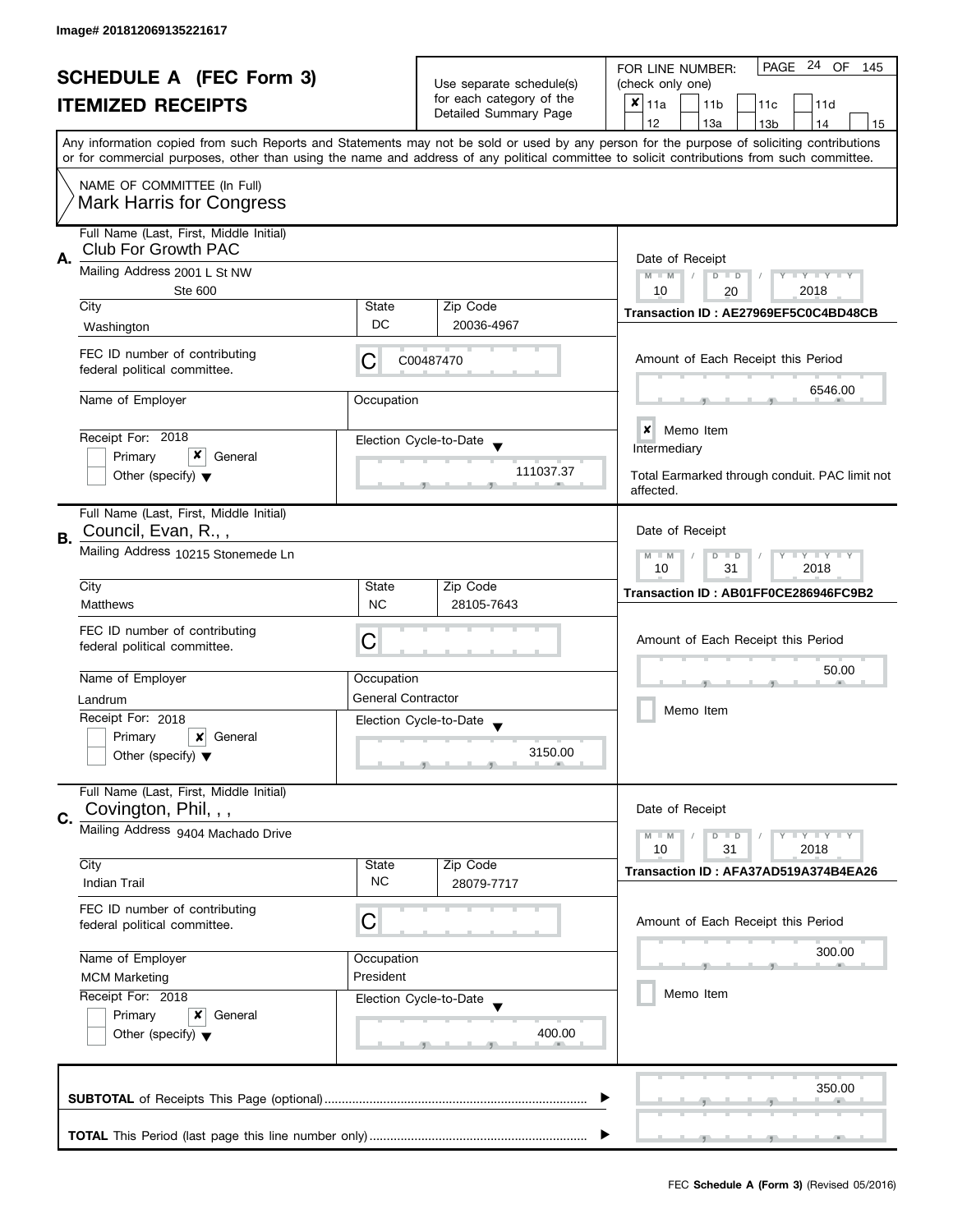| <b>SCHEDULE A (FEC Form 3)</b> |                                                                                                     |                          | PAGE 25 OF<br>FOR LINE NUMBER:<br>145 |                                                                                                                                            |  |
|--------------------------------|-----------------------------------------------------------------------------------------------------|--------------------------|---------------------------------------|--------------------------------------------------------------------------------------------------------------------------------------------|--|
|                                |                                                                                                     | Use separate schedule(s) | (check only one)                      |                                                                                                                                            |  |
|                                | <b>ITEMIZED RECEIPTS</b>                                                                            |                          | for each category of the              | $x _{11a}$<br>11 <sub>b</sub><br>11c<br>11d                                                                                                |  |
|                                |                                                                                                     |                          | Detailed Summary Page                 | 12<br>13a<br>13 <sub>b</sub><br>14<br>15                                                                                                   |  |
|                                |                                                                                                     |                          |                                       | Any information copied from such Reports and Statements may not be sold or used by any person for the purpose of soliciting contributions  |  |
|                                |                                                                                                     |                          |                                       | or for commercial purposes, other than using the name and address of any political committee to solicit contributions from such committee. |  |
|                                | NAME OF COMMITTEE (In Full)                                                                         |                          |                                       |                                                                                                                                            |  |
|                                | <b>Mark Harris for Congress</b>                                                                     |                          |                                       |                                                                                                                                            |  |
|                                | Full Name (Last, First, Middle Initial)                                                             |                          |                                       |                                                                                                                                            |  |
|                                | Coward, Steve, , ,                                                                                  |                          |                                       |                                                                                                                                            |  |
| Α.                             | Mailing Address 225 Nelson Rd                                                                       | Date of Receipt          |                                       |                                                                                                                                            |  |
|                                |                                                                                                     |                          |                                       | $M - M$<br>$T - Y = Y + Y$<br>$D$ $D$<br>Y<br>10<br>2018<br>31                                                                             |  |
|                                | City                                                                                                | State                    | Zip Code                              |                                                                                                                                            |  |
|                                | Matthews                                                                                            | <b>NC</b>                | 28104-6089                            | Transaction ID: A03EE74D900A047A18DA                                                                                                       |  |
|                                |                                                                                                     |                          |                                       |                                                                                                                                            |  |
|                                | FEC ID number of contributing<br>federal political committee.                                       | C                        |                                       | Amount of Each Receipt this Period                                                                                                         |  |
|                                |                                                                                                     |                          |                                       | 500.00                                                                                                                                     |  |
|                                | Name of Employer                                                                                    | Occupation               |                                       |                                                                                                                                            |  |
|                                | Selective                                                                                           | manager                  |                                       | Memo Item                                                                                                                                  |  |
|                                | Receipt For: 2018                                                                                   |                          | Election Cycle-to-Date                |                                                                                                                                            |  |
|                                | x<br>Primary<br>General                                                                             |                          | 3000.00                               |                                                                                                                                            |  |
|                                | Other (specify) $\blacktriangledown$                                                                |                          |                                       |                                                                                                                                            |  |
|                                | Full Name (Last, First, Middle Initial)                                                             |                          |                                       |                                                                                                                                            |  |
|                                | Currie, Neill and Linda, , ,                                                                        |                          |                                       | Date of Receipt                                                                                                                            |  |
| В.                             | Mailing Address 500 Bay Drive                                                                       |                          |                                       | Y LY LY<br>$M - M$<br>$\overline{D}$<br>$\Box$                                                                                             |  |
|                                |                                                                                                     | 24<br>2018<br>10         |                                       |                                                                                                                                            |  |
|                                | City                                                                                                | State                    | Zip Code                              | Transaction ID: A0A6173157DC0435E8D0                                                                                                       |  |
|                                | Vero Beach                                                                                          | <b>FL</b>                | 32963                                 |                                                                                                                                            |  |
|                                | FEC ID number of contributing                                                                       |                          |                                       |                                                                                                                                            |  |
|                                | federal political committee.                                                                        | С                        |                                       | Amount of Each Receipt this Period                                                                                                         |  |
|                                | Name of Employer                                                                                    | Occupation               |                                       | 1000.00                                                                                                                                    |  |
|                                | retired                                                                                             | retired                  |                                       |                                                                                                                                            |  |
|                                | Receipt For: 2018                                                                                   |                          |                                       | Memo Item                                                                                                                                  |  |
|                                | Primary<br>$\boldsymbol{x}$<br>General                                                              |                          | Election Cycle-to-Date                |                                                                                                                                            |  |
|                                | Other (specify) $\blacktriangledown$                                                                |                          | 1000.00                               |                                                                                                                                            |  |
|                                |                                                                                                     |                          |                                       |                                                                                                                                            |  |
|                                | Full Name (Last, First, Middle Initial)                                                             |                          |                                       |                                                                                                                                            |  |
| C.                             | Danner, Thomas, , ,                                                                                 |                          |                                       | Date of Receipt                                                                                                                            |  |
|                                | Mailing Address 4952 Ritchie Road                                                                   |                          |                                       | $Y = Y = Y$<br>$M - M$<br>$D$ $D$                                                                                                          |  |
|                                | City                                                                                                | State                    | Zip Code                              | 25<br>2018<br>10                                                                                                                           |  |
|                                | Lincolnton                                                                                          | <b>NC</b>                | 28092-9583                            | Transaction ID: AF4BABC398B5E4AE9AE6                                                                                                       |  |
|                                | FEC ID number of contributing                                                                       |                          |                                       |                                                                                                                                            |  |
|                                | federal political committee.                                                                        | С                        |                                       | Amount of Each Receipt this Period                                                                                                         |  |
|                                |                                                                                                     |                          |                                       |                                                                                                                                            |  |
|                                | Name of Employer<br>Occupation<br>retired<br>retired<br>Receipt For: 2018<br>Election Cycle-to-Date |                          |                                       | 50.00                                                                                                                                      |  |
|                                |                                                                                                     |                          |                                       |                                                                                                                                            |  |
|                                |                                                                                                     |                          |                                       | Memo Item                                                                                                                                  |  |
|                                | Primary<br>General<br>x                                                                             |                          | 250.00                                |                                                                                                                                            |  |
|                                | Other (specify) $\blacktriangledown$                                                                |                          |                                       |                                                                                                                                            |  |
|                                |                                                                                                     |                          |                                       |                                                                                                                                            |  |
|                                |                                                                                                     |                          |                                       | 1550.00                                                                                                                                    |  |
|                                |                                                                                                     |                          |                                       |                                                                                                                                            |  |
|                                |                                                                                                     |                          |                                       |                                                                                                                                            |  |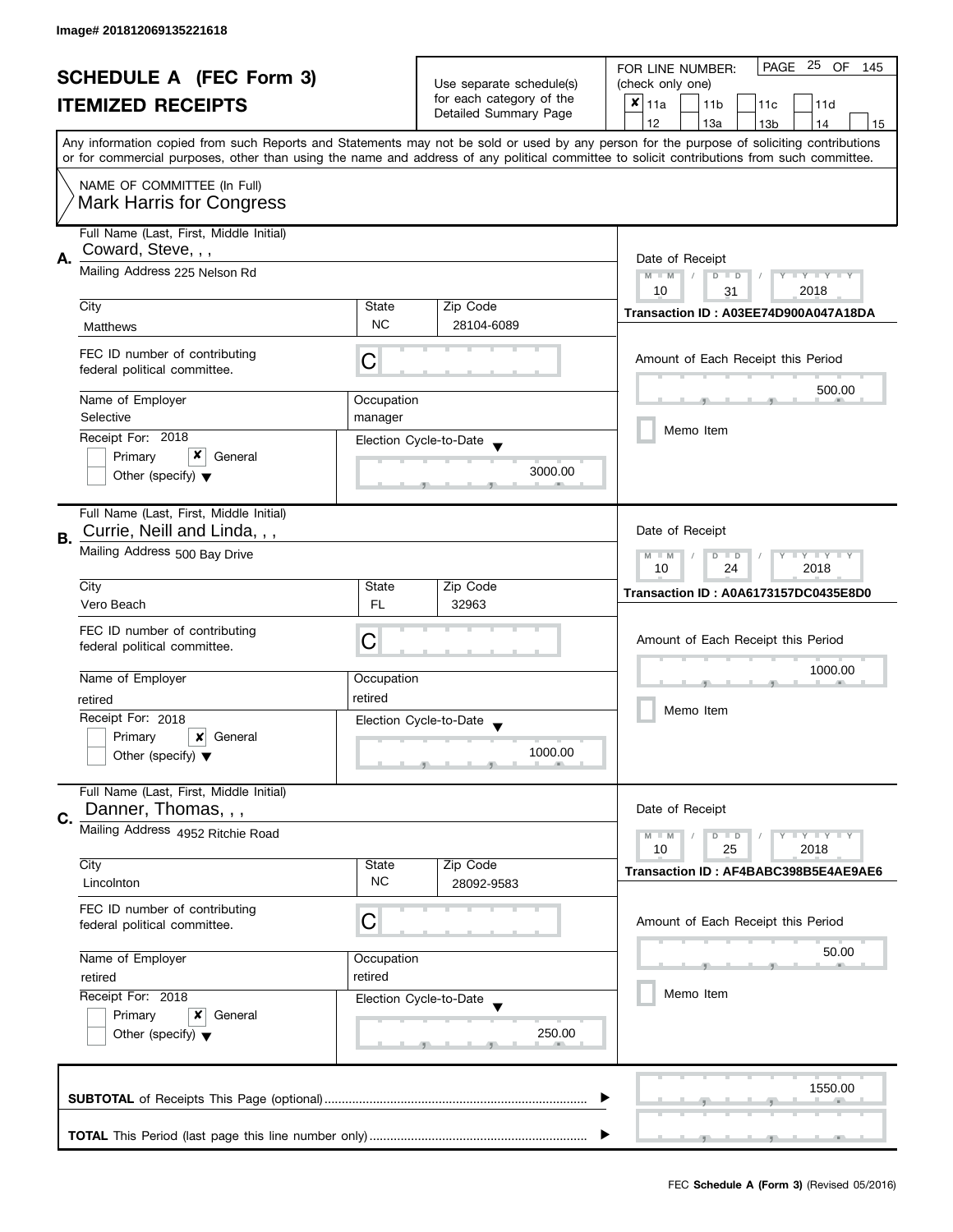| <b>SCHEDULE A (FEC Form 3)</b> |                                                                                               |                                                      | PAGE 26 OF<br>FOR LINE NUMBER:<br>145<br>(check only one) |                                                                                                                                                                                                                                                                                         |  |
|--------------------------------|-----------------------------------------------------------------------------------------------|------------------------------------------------------|-----------------------------------------------------------|-----------------------------------------------------------------------------------------------------------------------------------------------------------------------------------------------------------------------------------------------------------------------------------------|--|
|                                |                                                                                               | Use separate schedule(s)<br>for each category of the |                                                           |                                                                                                                                                                                                                                                                                         |  |
|                                | <b>ITEMIZED RECEIPTS</b>                                                                      |                                                      | Detailed Summary Page                                     | $x _{11a}$<br>11 <sub>b</sub><br>11c<br>11d                                                                                                                                                                                                                                             |  |
|                                |                                                                                               |                                                      |                                                           | 12<br>13a<br>14<br>13 <sub>b</sub><br>15                                                                                                                                                                                                                                                |  |
|                                |                                                                                               |                                                      |                                                           | Any information copied from such Reports and Statements may not be sold or used by any person for the purpose of soliciting contributions<br>or for commercial purposes, other than using the name and address of any political committee to solicit contributions from such committee. |  |
|                                | NAME OF COMMITTEE (In Full)                                                                   |                                                      |                                                           |                                                                                                                                                                                                                                                                                         |  |
|                                | <b>Mark Harris for Congress</b>                                                               |                                                      |                                                           |                                                                                                                                                                                                                                                                                         |  |
|                                | Full Name (Last, First, Middle Initial)<br>DeBruhl, Joseph, , ,                               |                                                      |                                                           |                                                                                                                                                                                                                                                                                         |  |
| Α.                             | Mailing Address 10521 Olde Irongate Ln                                                        |                                                      |                                                           | Date of Receipt                                                                                                                                                                                                                                                                         |  |
|                                |                                                                                               |                                                      |                                                           | $M - M$<br>Y TY TY TY<br>$D$ $D$<br>10<br>2018<br>31                                                                                                                                                                                                                                    |  |
|                                | City                                                                                          | State                                                | Zip Code                                                  |                                                                                                                                                                                                                                                                                         |  |
|                                | Mint Hill                                                                                     | <b>NC</b>                                            | 28227-9453                                                | Transaction ID: A9C5BDFFE9BBF47CA97C                                                                                                                                                                                                                                                    |  |
|                                |                                                                                               |                                                      |                                                           |                                                                                                                                                                                                                                                                                         |  |
|                                | FEC ID number of contributing<br>federal political committee.                                 | С                                                    |                                                           | Amount of Each Receipt this Period                                                                                                                                                                                                                                                      |  |
|                                |                                                                                               |                                                      |                                                           | 50.00                                                                                                                                                                                                                                                                                   |  |
|                                | Name of Employer                                                                              | Occupation                                           |                                                           |                                                                                                                                                                                                                                                                                         |  |
|                                | retired                                                                                       | retired                                              |                                                           | Memo Item                                                                                                                                                                                                                                                                               |  |
|                                | Receipt For: 2018                                                                             |                                                      | Election Cycle-to-Date                                    |                                                                                                                                                                                                                                                                                         |  |
|                                | x<br>Primary<br>General                                                                       |                                                      |                                                           |                                                                                                                                                                                                                                                                                         |  |
|                                | Other (specify) $\blacktriangledown$                                                          |                                                      | 325.00                                                    |                                                                                                                                                                                                                                                                                         |  |
|                                | Full Name (Last, First, Middle Initial)                                                       |                                                      |                                                           |                                                                                                                                                                                                                                                                                         |  |
| <b>B.</b>                      | Dewey, Steele, , ,                                                                            |                                                      |                                                           | Date of Receipt                                                                                                                                                                                                                                                                         |  |
|                                | Mailing Address 610 East Morehead Street                                                      |                                                      |                                                           | <b>LYLYLY</b><br>$M - M$<br>D<br>$\Box$                                                                                                                                                                                                                                                 |  |
|                                | Suite 100                                                                                     |                                                      |                                                           | 27<br>2018<br>10                                                                                                                                                                                                                                                                        |  |
|                                | City                                                                                          | State                                                | Zip Code                                                  | Transaction ID: A864BE31B06B74B24AD9                                                                                                                                                                                                                                                    |  |
|                                | Charlotte                                                                                     | <b>NC</b>                                            | 28202                                                     |                                                                                                                                                                                                                                                                                         |  |
|                                | FEC ID number of contributing                                                                 |                                                      |                                                           |                                                                                                                                                                                                                                                                                         |  |
|                                | federal political committee.                                                                  | C                                                    |                                                           | Amount of Each Receipt this Period                                                                                                                                                                                                                                                      |  |
|                                |                                                                                               |                                                      |                                                           | 1000.00                                                                                                                                                                                                                                                                                 |  |
|                                | Name of Employer                                                                              | Occupation                                           |                                                           |                                                                                                                                                                                                                                                                                         |  |
|                                | <b>Aston Properties</b>                                                                       | Chairman                                             |                                                           | Memo Item                                                                                                                                                                                                                                                                               |  |
|                                | Receipt For: 2018                                                                             |                                                      | Election Cycle-to-Date                                    |                                                                                                                                                                                                                                                                                         |  |
|                                | Primary<br>×<br>General                                                                       |                                                      | 1500.00                                                   |                                                                                                                                                                                                                                                                                         |  |
|                                | Other (specify) $\blacktriangledown$                                                          |                                                      |                                                           |                                                                                                                                                                                                                                                                                         |  |
|                                | Full Name (Last, First, Middle Initial)<br>Diefenthal, Edward, , ,                            |                                                      |                                                           | Date of Receipt                                                                                                                                                                                                                                                                         |  |
| C.                             | Mailing Address 131 Airline Drive                                                             |                                                      |                                                           |                                                                                                                                                                                                                                                                                         |  |
|                                |                                                                                               |                                                      |                                                           | $Y = Y = Y$<br>$M - M$<br>$D$ $D$<br>11<br>01<br>2018                                                                                                                                                                                                                                   |  |
|                                | Ste 202<br>City                                                                               | State                                                | Zip Code                                                  |                                                                                                                                                                                                                                                                                         |  |
|                                | Metairie                                                                                      | LA                                                   | 70001-6265                                                | Transaction ID: A0AD75C4B5A5342619EB                                                                                                                                                                                                                                                    |  |
|                                | FEC ID number of contributing                                                                 |                                                      |                                                           |                                                                                                                                                                                                                                                                                         |  |
|                                | federal political committee.                                                                  | C                                                    |                                                           | Amount of Each Receipt this Period                                                                                                                                                                                                                                                      |  |
|                                |                                                                                               |                                                      |                                                           | 2700.00                                                                                                                                                                                                                                                                                 |  |
|                                | Name of Employer                                                                              | Occupation<br>CEO                                    |                                                           |                                                                                                                                                                                                                                                                                         |  |
|                                | Woodbine Group, LLC<br>Receipt For: 2018<br>Election Cycle-to-Date<br>Primary<br>x<br>General |                                                      |                                                           | Memo Item                                                                                                                                                                                                                                                                               |  |
|                                |                                                                                               |                                                      |                                                           |                                                                                                                                                                                                                                                                                         |  |
|                                | Other (specify) $\blacktriangledown$                                                          |                                                      | 2700.00                                                   |                                                                                                                                                                                                                                                                                         |  |
|                                |                                                                                               |                                                      |                                                           |                                                                                                                                                                                                                                                                                         |  |
|                                |                                                                                               |                                                      |                                                           |                                                                                                                                                                                                                                                                                         |  |
|                                |                                                                                               |                                                      |                                                           | 3750.00                                                                                                                                                                                                                                                                                 |  |
|                                |                                                                                               |                                                      |                                                           |                                                                                                                                                                                                                                                                                         |  |
|                                |                                                                                               |                                                      |                                                           |                                                                                                                                                                                                                                                                                         |  |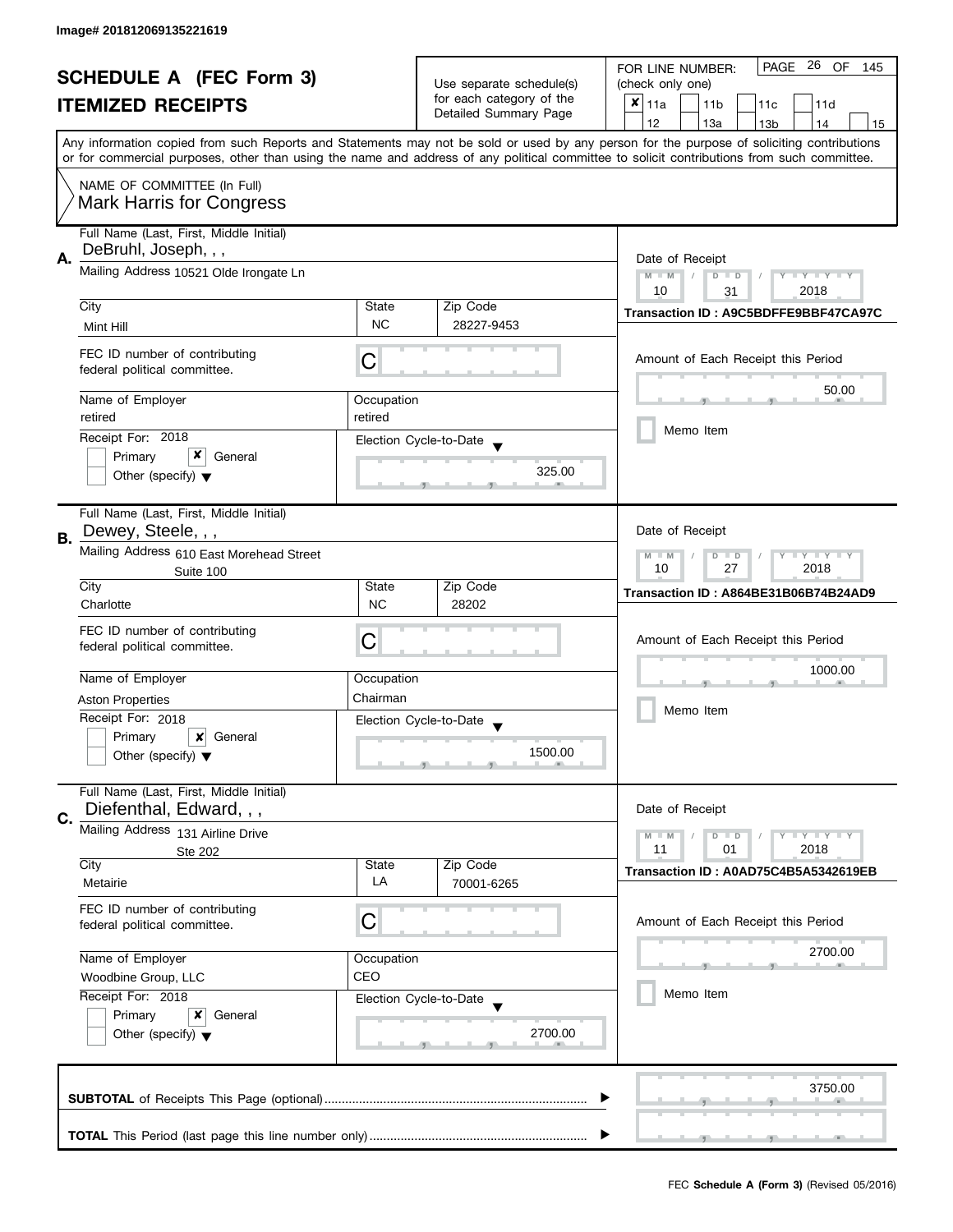|    | <b>SCHEDULE A (FEC Form 3)</b><br><b>ITEMIZED RECEIPTS</b>                           |                                                                                               | Use separate schedule(s)<br>for each category of the<br>Detailed Summary Page | PAGE 27 OF<br>FOR LINE NUMBER:<br>145<br>(check only one)<br>×<br>11a<br>11 <sub>b</sub><br>11c<br>11d                                                                                                                                                                                                                              |
|----|--------------------------------------------------------------------------------------|-----------------------------------------------------------------------------------------------|-------------------------------------------------------------------------------|-------------------------------------------------------------------------------------------------------------------------------------------------------------------------------------------------------------------------------------------------------------------------------------------------------------------------------------|
|    |                                                                                      |                                                                                               |                                                                               | 12<br>13a<br>13 <sub>b</sub><br>14<br>15<br>Any information copied from such Reports and Statements may not be sold or used by any person for the purpose of soliciting contributions<br>or for commercial purposes, other than using the name and address of any political committee to solicit contributions from such committee. |
|    | NAME OF COMMITTEE (In Full)<br><b>Mark Harris for Congress</b>                       |                                                                                               |                                                                               |                                                                                                                                                                                                                                                                                                                                     |
| Α. | Full Name (Last, First, Middle Initial)<br>Disher, Bobby, G.,,                       | Date of Receipt                                                                               |                                                                               |                                                                                                                                                                                                                                                                                                                                     |
|    | Mailing Address 306 Bowen Lake Dr                                                    | $M - M$<br>$T - Y = T - Y$<br>$D$ $D$<br>11<br>2018<br>01                                     |                                                                               |                                                                                                                                                                                                                                                                                                                                     |
|    | City<br>Kernersville                                                                 | State<br><b>NC</b>                                                                            | Zip Code<br>27284-6009                                                        | Transaction ID: A877072C6E1BD4196B4E                                                                                                                                                                                                                                                                                                |
|    | FEC ID number of contributing<br>federal political committee.                        | С                                                                                             |                                                                               | Amount of Each Receipt this Period                                                                                                                                                                                                                                                                                                  |
|    | Name of Employer                                                                     | Occupation                                                                                    |                                                                               | 250.00                                                                                                                                                                                                                                                                                                                              |
|    | self employed<br>Receipt For: 2018                                                   | Self Employed                                                                                 |                                                                               | Memo Item                                                                                                                                                                                                                                                                                                                           |
|    | Primary<br>General<br>Other (specify) $\blacktriangledown$                           |                                                                                               | Election Cycle-to-Date<br>250.00                                              |                                                                                                                                                                                                                                                                                                                                     |
| В. | Full Name (Last, First, Middle Initial)<br>Dlugash, Alan, , ,                        |                                                                                               |                                                                               | Date of Receipt                                                                                                                                                                                                                                                                                                                     |
|    | Mailing Address 767 3rd Ave<br>Rm. 3600                                              | $\bot$ $\gamma$ $\bot$ $\gamma$ $\bot$ $\gamma$<br>$M - M$<br>D<br>$\Box$<br>02<br>2018<br>11 |                                                                               |                                                                                                                                                                                                                                                                                                                                     |
|    | City                                                                                 | State                                                                                         | Zip Code                                                                      | Transaction ID: AE571331B00024CB08AB                                                                                                                                                                                                                                                                                                |
|    | New York<br>FEC ID number of contributing<br>federal political committee.            | <b>NY</b><br>С                                                                                | 10017-2079                                                                    | Amount of Each Receipt this Period                                                                                                                                                                                                                                                                                                  |
|    | Name of Employer                                                                     | Occupation                                                                                    |                                                                               | 500.00                                                                                                                                                                                                                                                                                                                              |
|    | Marks Paneth and Shron LLP                                                           | <b>CPA</b>                                                                                    |                                                                               | Memo Item                                                                                                                                                                                                                                                                                                                           |
|    | Receipt For: 2018<br>Primary<br>×<br>General<br>Other (specify) $\blacktriangledown$ |                                                                                               | Election Cycle-to-Date<br>$\blacktriangledown$<br>500.00                      | earmarked club for growth                                                                                                                                                                                                                                                                                                           |
|    | Full Name (Last, First, Middle Initial)<br><b>Club For Growth PAC</b>                |                                                                                               |                                                                               | Date of Receipt                                                                                                                                                                                                                                                                                                                     |
| C. | Mailing Address 2001 L St NW                                                         |                                                                                               | $\bot$ $\gamma$ $\bot$ $\gamma$ $\bot$ $\gamma$<br>$M - M$<br>$D$ $D$         |                                                                                                                                                                                                                                                                                                                                     |
|    | Ste 600<br>City<br>Washington                                                        | State<br>DC                                                                                   | Zip Code<br>20036-4967                                                        | 11<br>02<br>2018<br>Transaction ID: AFF8730A62F5D4E3DB7B                                                                                                                                                                                                                                                                            |
|    | FEC ID number of contributing<br>federal political committee.                        | С                                                                                             | C00487470                                                                     | Amount of Each Receipt this Period                                                                                                                                                                                                                                                                                                  |
|    | Name of Employer                                                                     | Occupation                                                                                    |                                                                               | 4627.00                                                                                                                                                                                                                                                                                                                             |
|    | Receipt For: 2018<br>Primary<br>x<br>General                                         |                                                                                               | Election Cycle-to-Date                                                        | ×<br>Memo Item<br>Intermediary                                                                                                                                                                                                                                                                                                      |
|    | Other (specify) $\blacktriangledown$                                                 |                                                                                               | 111037.37                                                                     | Total Earmarked through conduit. PAC limit not<br>affected.                                                                                                                                                                                                                                                                         |
|    |                                                                                      |                                                                                               |                                                                               | 750.00                                                                                                                                                                                                                                                                                                                              |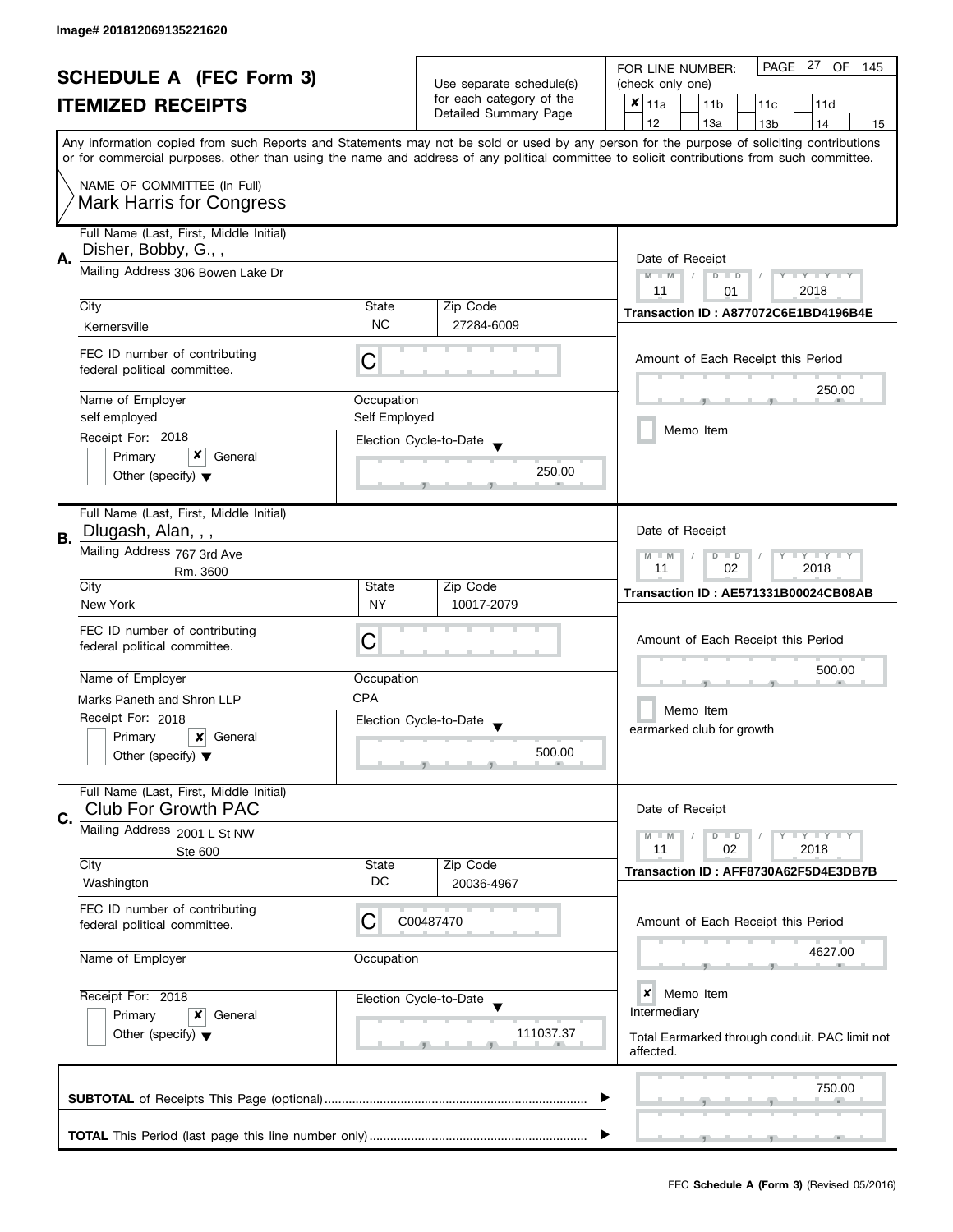| <b>SCHEDULE A (FEC Form 3)</b><br><b>ITEMIZED RECEIPTS</b> |                                                                                                                                                            | Use separate schedule(s)<br>for each category of the                        | PAGE 28 OF<br>FOR LINE NUMBER:<br>145<br>(check only one) |                                                                                                                                            |  |  |
|------------------------------------------------------------|------------------------------------------------------------------------------------------------------------------------------------------------------------|-----------------------------------------------------------------------------|-----------------------------------------------------------|--------------------------------------------------------------------------------------------------------------------------------------------|--|--|
|                                                            |                                                                                                                                                            |                                                                             | $x _{11a}$<br>11 <sub>b</sub><br>11c<br>11d               |                                                                                                                                            |  |  |
|                                                            |                                                                                                                                                            |                                                                             | Detailed Summary Page                                     | 12<br>13a<br>13 <sub>b</sub><br>14<br>15                                                                                                   |  |  |
|                                                            |                                                                                                                                                            |                                                                             |                                                           | Any information copied from such Reports and Statements may not be sold or used by any person for the purpose of soliciting contributions  |  |  |
|                                                            |                                                                                                                                                            |                                                                             |                                                           | or for commercial purposes, other than using the name and address of any political committee to solicit contributions from such committee. |  |  |
|                                                            | NAME OF COMMITTEE (In Full)                                                                                                                                |                                                                             |                                                           |                                                                                                                                            |  |  |
|                                                            | <b>Mark Harris for Congress</b>                                                                                                                            |                                                                             |                                                           |                                                                                                                                            |  |  |
|                                                            | Full Name (Last, First, Middle Initial)                                                                                                                    |                                                                             |                                                           |                                                                                                                                            |  |  |
| А.                                                         | Doddridge, William, , ,<br>Mailing Address 13562 Islewood Drive                                                                                            |                                                                             |                                                           | Date of Receipt                                                                                                                            |  |  |
|                                                            |                                                                                                                                                            | $M - M$<br>$\sqrt{2}$<br>$D$ $D$<br>$Y - Y - Y - Y - Y$<br>10<br>2018<br>26 |                                                           |                                                                                                                                            |  |  |
|                                                            | City                                                                                                                                                       | State                                                                       | Zip Code                                                  | Transaction ID: AF84CE60886FE4853B21                                                                                                       |  |  |
|                                                            | Anacortes                                                                                                                                                  | <b>WA</b>                                                                   | 98221-8597                                                |                                                                                                                                            |  |  |
|                                                            | FEC ID number of contributing                                                                                                                              |                                                                             |                                                           | Amount of Each Receipt this Period                                                                                                         |  |  |
|                                                            | federal political committee.                                                                                                                               | С                                                                           |                                                           |                                                                                                                                            |  |  |
|                                                            | Name of Employer                                                                                                                                           | Occupation                                                                  |                                                           | 2000.00                                                                                                                                    |  |  |
|                                                            | Goldenwest Diamond                                                                                                                                         | CEO                                                                         |                                                           | Memo Item                                                                                                                                  |  |  |
|                                                            | Receipt For: 2018                                                                                                                                          |                                                                             | Election Cycle-to-Date                                    |                                                                                                                                            |  |  |
|                                                            | x<br>Primary<br>General<br>Other (specify) $\blacktriangledown$                                                                                            |                                                                             | 2000.00                                                   |                                                                                                                                            |  |  |
|                                                            |                                                                                                                                                            |                                                                             |                                                           |                                                                                                                                            |  |  |
|                                                            | Full Name (Last, First, Middle Initial)                                                                                                                    |                                                                             |                                                           |                                                                                                                                            |  |  |
| В.                                                         | Dowd, Frank, , ,                                                                                                                                           |                                                                             |                                                           | Date of Receipt                                                                                                                            |  |  |
|                                                            | Mailing Address 1219 Scotland Avenue                                                                                                                       |                                                                             |                                                           | $\Box$ $\Upsilon$ $\Box$ $\Upsilon$ $\Upsilon$ $\Upsilon$<br>$M - M$<br>$\overline{D}$<br>$\Box$<br>2018<br>11<br>12                       |  |  |
|                                                            | City                                                                                                                                                       | State                                                                       | Zip Code                                                  | Transaction ID: A408F0136A5EF4897B45                                                                                                       |  |  |
|                                                            | Charlotte                                                                                                                                                  | <b>NC</b>                                                                   | 28207-2570                                                |                                                                                                                                            |  |  |
|                                                            | FEC ID number of contributing                                                                                                                              | С                                                                           |                                                           | Amount of Each Receipt this Period                                                                                                         |  |  |
|                                                            | federal political committee.                                                                                                                               |                                                                             |                                                           |                                                                                                                                            |  |  |
|                                                            | Name of Employer                                                                                                                                           | Occupation                                                                  |                                                           | 1000.00                                                                                                                                    |  |  |
|                                                            | Charlotte Pipe and Foundry                                                                                                                                 | CEO                                                                         |                                                           | Memo Item                                                                                                                                  |  |  |
|                                                            | Receipt For: 2018                                                                                                                                          |                                                                             | Election Cycle-to-Date                                    |                                                                                                                                            |  |  |
|                                                            | ×<br>Primary<br>General                                                                                                                                    |                                                                             | 1000.00                                                   |                                                                                                                                            |  |  |
|                                                            | Other (specify) $\blacktriangledown$                                                                                                                       |                                                                             |                                                           |                                                                                                                                            |  |  |
|                                                            | Full Name (Last, First, Middle Initial)                                                                                                                    |                                                                             |                                                           |                                                                                                                                            |  |  |
| C.                                                         | Drye, Phillip, , ,                                                                                                                                         |                                                                             |                                                           | Date of Receipt                                                                                                                            |  |  |
|                                                            | Mailing Address 7346 Cobble Creek Drive                                                                                                                    |                                                                             |                                                           | $M - M$<br>$Y - Y - Y$<br>D<br>$\blacksquare$<br>10<br>31<br>2018                                                                          |  |  |
|                                                            | City                                                                                                                                                       | State                                                                       | Zip Code                                                  |                                                                                                                                            |  |  |
|                                                            | Matthews                                                                                                                                                   | <b>NC</b>                                                                   | 28104-8642                                                | Transaction ID: A308A09C3CAEB47C1ADF                                                                                                       |  |  |
|                                                            | FEC ID number of contributing                                                                                                                              |                                                                             |                                                           |                                                                                                                                            |  |  |
|                                                            | federal political committee.                                                                                                                               | C                                                                           |                                                           | Amount of Each Receipt this Period                                                                                                         |  |  |
|                                                            | Name of Employer                                                                                                                                           | Occupation                                                                  |                                                           | 10.00                                                                                                                                      |  |  |
|                                                            | VP Loan Officer<br><b>Hometrust Bank</b><br>Receipt For: 2018<br>Election Cycle-to-Date<br>Primary<br>x<br>General<br>Other (specify) $\blacktriangledown$ |                                                                             |                                                           |                                                                                                                                            |  |  |
|                                                            |                                                                                                                                                            |                                                                             |                                                           | Memo Item                                                                                                                                  |  |  |
|                                                            |                                                                                                                                                            |                                                                             |                                                           |                                                                                                                                            |  |  |
|                                                            |                                                                                                                                                            |                                                                             | 260.00                                                    |                                                                                                                                            |  |  |
|                                                            |                                                                                                                                                            |                                                                             |                                                           |                                                                                                                                            |  |  |
|                                                            |                                                                                                                                                            |                                                                             |                                                           | 3010.00                                                                                                                                    |  |  |
|                                                            |                                                                                                                                                            |                                                                             |                                                           |                                                                                                                                            |  |  |
|                                                            |                                                                                                                                                            |                                                                             |                                                           |                                                                                                                                            |  |  |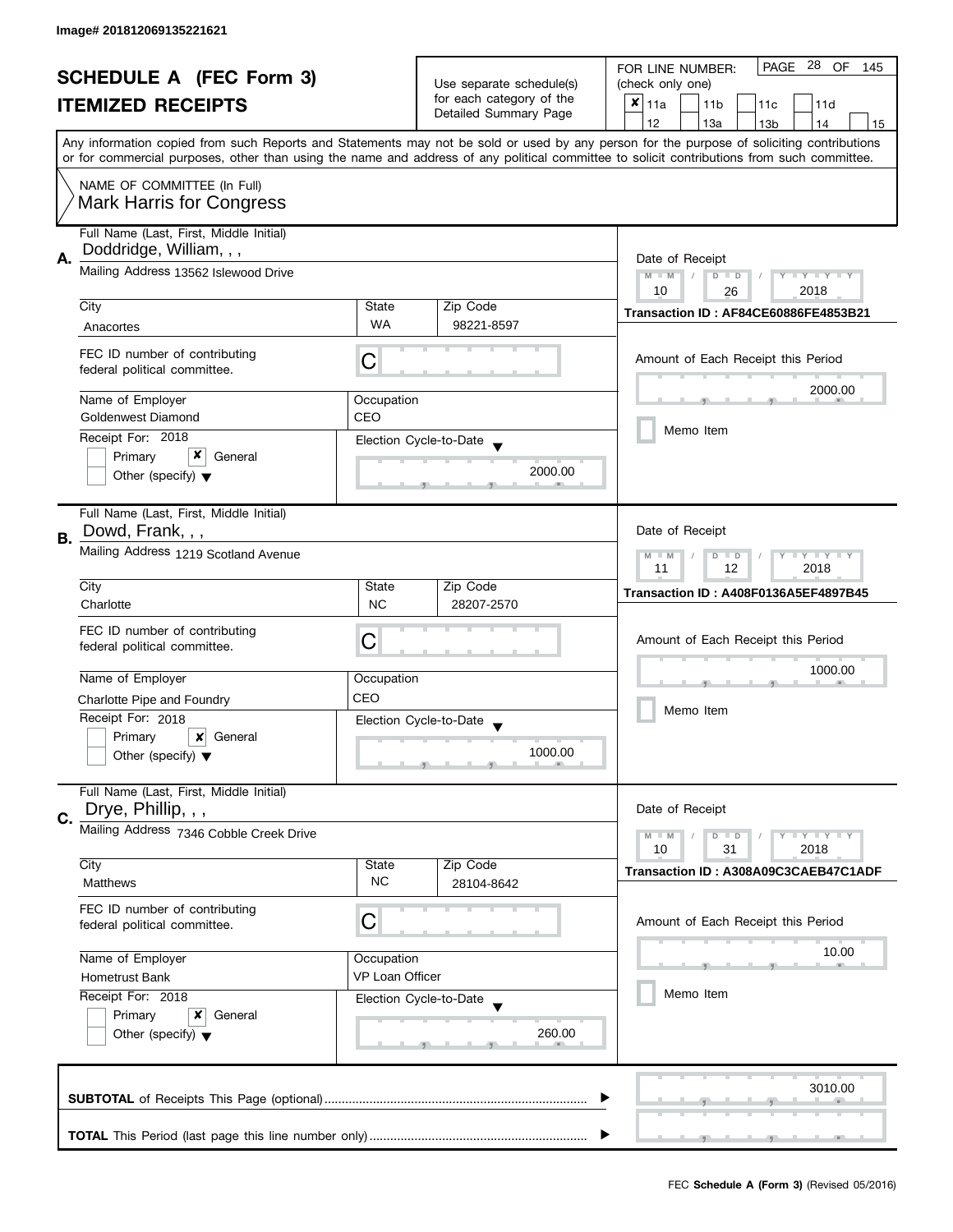| <b>SCHEDULE A (FEC Form 3)</b> |                                                                                                                                            |                          | PAGE 29 OF<br>FOR LINE NUMBER:<br>145 |                                                                                                                                            |  |
|--------------------------------|--------------------------------------------------------------------------------------------------------------------------------------------|--------------------------|---------------------------------------|--------------------------------------------------------------------------------------------------------------------------------------------|--|
|                                |                                                                                                                                            | Use separate schedule(s) | (check only one)                      |                                                                                                                                            |  |
|                                | <b>ITEMIZED RECEIPTS</b>                                                                                                                   |                          | for each category of the              | $x _{11a}$<br>11 <sub>b</sub><br>11c<br>11d                                                                                                |  |
|                                |                                                                                                                                            |                          | Detailed Summary Page                 | 12<br>13a<br>13 <sub>b</sub><br>14<br>15                                                                                                   |  |
|                                |                                                                                                                                            |                          |                                       | Any information copied from such Reports and Statements may not be sold or used by any person for the purpose of soliciting contributions  |  |
|                                |                                                                                                                                            |                          |                                       | or for commercial purposes, other than using the name and address of any political committee to solicit contributions from such committee. |  |
|                                | NAME OF COMMITTEE (In Full)                                                                                                                |                          |                                       |                                                                                                                                            |  |
|                                | <b>Mark Harris for Congress</b>                                                                                                            |                          |                                       |                                                                                                                                            |  |
|                                | Full Name (Last, First, Middle Initial)                                                                                                    |                          |                                       |                                                                                                                                            |  |
|                                | Dunbar, Wade, , ,                                                                                                                          |                          |                                       |                                                                                                                                            |  |
| Α.                             | Mailing Address PO 568                                                                                                                     | Date of Receipt          |                                       |                                                                                                                                            |  |
|                                |                                                                                                                                            |                          |                                       | $M - M$<br>$T - Y = T - Y$<br>$D$ $D$<br>Y<br>2018<br>11                                                                                   |  |
|                                | City                                                                                                                                       | State                    | Zip Code                              | 01                                                                                                                                         |  |
|                                | Laurinburg                                                                                                                                 | <b>NC</b>                | 28353                                 | Transaction ID: A120A7D8F1406443FAAF                                                                                                       |  |
|                                |                                                                                                                                            |                          |                                       |                                                                                                                                            |  |
|                                | FEC ID number of contributing                                                                                                              | C                        |                                       | Amount of Each Receipt this Period                                                                                                         |  |
|                                | federal political committee.                                                                                                               |                          |                                       |                                                                                                                                            |  |
|                                | Name of Employer                                                                                                                           | Occupation               |                                       | 2000.00                                                                                                                                    |  |
|                                | <b>DUNBAR</b>                                                                                                                              | sales                    |                                       |                                                                                                                                            |  |
|                                | Receipt For: 2018                                                                                                                          |                          | Election Cycle-to-Date                | Memo Item                                                                                                                                  |  |
|                                | x<br>Primary<br>General                                                                                                                    |                          |                                       |                                                                                                                                            |  |
|                                | Other (specify) $\blacktriangledown$                                                                                                       |                          | 4700.00                               |                                                                                                                                            |  |
|                                |                                                                                                                                            |                          |                                       |                                                                                                                                            |  |
|                                | Full Name (Last, First, Middle Initial)                                                                                                    |                          |                                       |                                                                                                                                            |  |
| В.                             | Easterling, Pamela, , ,                                                                                                                    |                          |                                       | Date of Receipt                                                                                                                            |  |
|                                | Mailing Address 174 E. V. Hogan Drive                                                                                                      |                          |                                       | Y LY LY<br>$M - M$<br>$\overline{D}$<br>$\Box$                                                                                             |  |
|                                |                                                                                                                                            | 23<br>2018<br>10         |                                       |                                                                                                                                            |  |
|                                | City                                                                                                                                       | State                    | Zip Code                              | Transaction ID: AF1441EEC53EA4E58AF7                                                                                                       |  |
|                                | Rockingham                                                                                                                                 | <b>NC</b>                | 28379-8510                            |                                                                                                                                            |  |
|                                | FEC ID number of contributing                                                                                                              | C                        |                                       | Amount of Each Receipt this Period                                                                                                         |  |
|                                | federal political committee.                                                                                                               |                          |                                       |                                                                                                                                            |  |
|                                | Name of Employer                                                                                                                           | Occupation               |                                       | 1000.00                                                                                                                                    |  |
|                                | Sandhills Alternative Academy                                                                                                              | director                 |                                       |                                                                                                                                            |  |
|                                | Receipt For: 2018                                                                                                                          |                          | Election Cycle-to-Date                | Memo Item                                                                                                                                  |  |
|                                | Primary<br>$\boldsymbol{x}$<br>General                                                                                                     |                          |                                       |                                                                                                                                            |  |
|                                | Other (specify) $\blacktriangledown$                                                                                                       |                          | 1000.00                               |                                                                                                                                            |  |
|                                |                                                                                                                                            |                          |                                       |                                                                                                                                            |  |
|                                | Full Name (Last, First, Middle Initial)                                                                                                    |                          |                                       |                                                                                                                                            |  |
| C.                             | Elmore, Donna, , ,                                                                                                                         |                          |                                       | Date of Receipt                                                                                                                            |  |
|                                | Mailing Address 3218 Woodlea Dr                                                                                                            |                          |                                       | Y LY LY<br>$M - M$<br>$D$ $D$                                                                                                              |  |
|                                |                                                                                                                                            |                          |                                       | 31<br>2018<br>10                                                                                                                           |  |
|                                | City<br>Greensboro                                                                                                                         | State<br><b>NC</b>       | Zip Code<br>27406-5236                | <b>Transaction ID: AFF8256C84426406B8B3</b>                                                                                                |  |
|                                |                                                                                                                                            |                          |                                       |                                                                                                                                            |  |
|                                | FEC ID number of contributing                                                                                                              | С                        |                                       | Amount of Each Receipt this Period                                                                                                         |  |
|                                | federal political committee.                                                                                                               |                          |                                       |                                                                                                                                            |  |
|                                | Name of Employer<br>Occupation<br>paralegal<br>The Elderlaw Firm<br>Receipt For: 2018<br>Election Cycle-to-Date<br>Primary<br>General<br>x |                          |                                       | 100.00                                                                                                                                     |  |
|                                |                                                                                                                                            |                          |                                       |                                                                                                                                            |  |
|                                |                                                                                                                                            |                          |                                       | Memo Item                                                                                                                                  |  |
|                                |                                                                                                                                            |                          |                                       |                                                                                                                                            |  |
|                                | Other (specify) $\blacktriangledown$                                                                                                       |                          | 400.00                                |                                                                                                                                            |  |
|                                |                                                                                                                                            |                          |                                       |                                                                                                                                            |  |
|                                |                                                                                                                                            |                          |                                       |                                                                                                                                            |  |
|                                |                                                                                                                                            |                          |                                       | 3100.00                                                                                                                                    |  |
|                                |                                                                                                                                            |                          |                                       |                                                                                                                                            |  |
|                                |                                                                                                                                            |                          |                                       |                                                                                                                                            |  |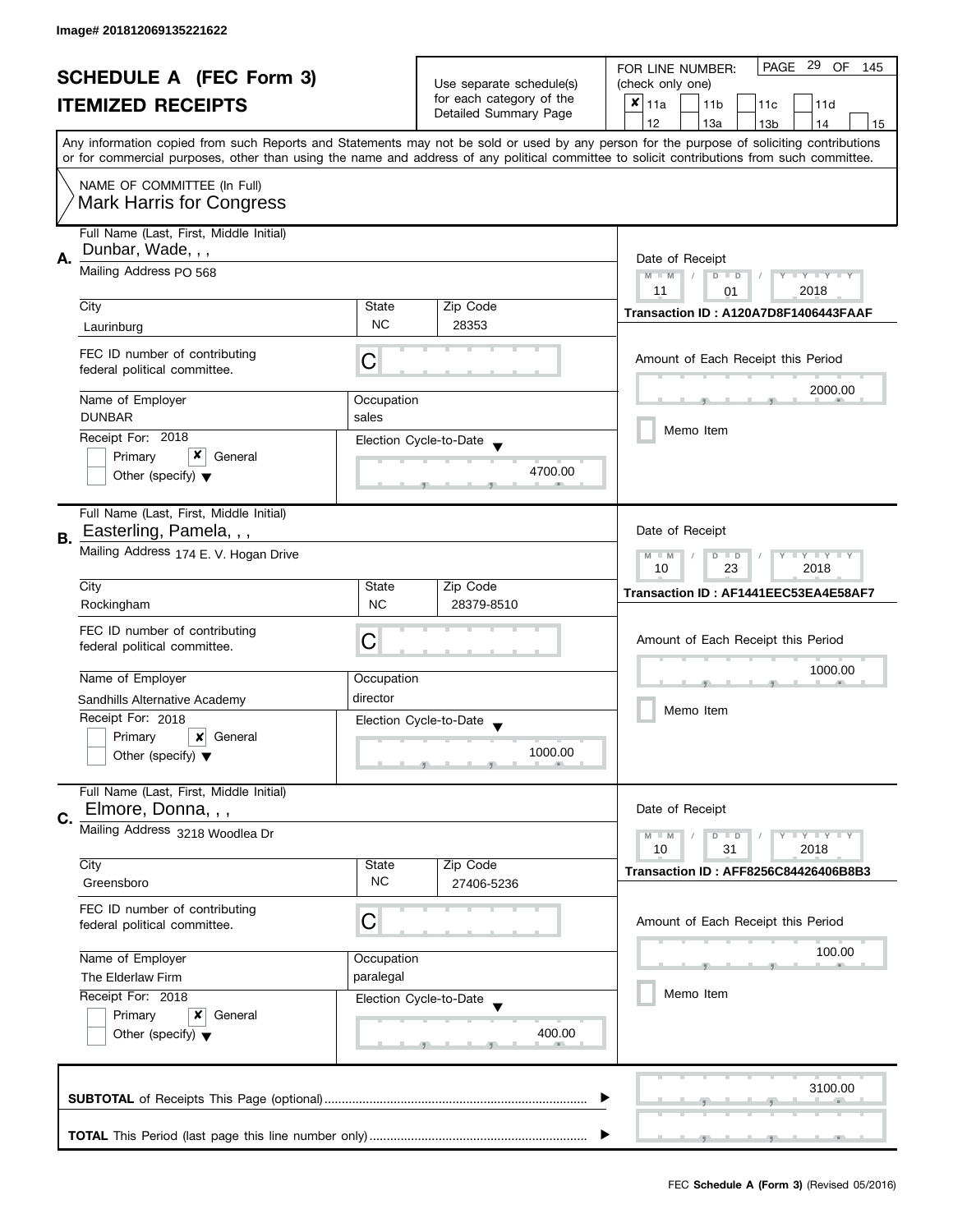| <b>SCHEDULE A (FEC Form 3)</b> |                                                                |                          | - 30<br>PAGE<br>OF<br>FOR LINE NUMBER:<br>145     |                                                                                                                                                                                                                                                                                         |  |
|--------------------------------|----------------------------------------------------------------|--------------------------|---------------------------------------------------|-----------------------------------------------------------------------------------------------------------------------------------------------------------------------------------------------------------------------------------------------------------------------------------------|--|
|                                |                                                                | Use separate schedule(s) | (check only one)                                  |                                                                                                                                                                                                                                                                                         |  |
|                                | <b>ITEMIZED RECEIPTS</b>                                       |                          | for each category of the<br>Detailed Summary Page | $x _{11a}$<br>11 <sub>b</sub><br>11c<br>11d                                                                                                                                                                                                                                             |  |
|                                |                                                                |                          |                                                   | 12<br>13a<br>14<br>13 <sub>b</sub><br>15                                                                                                                                                                                                                                                |  |
|                                |                                                                |                          |                                                   | Any information copied from such Reports and Statements may not be sold or used by any person for the purpose of soliciting contributions<br>or for commercial purposes, other than using the name and address of any political committee to solicit contributions from such committee. |  |
|                                |                                                                |                          |                                                   |                                                                                                                                                                                                                                                                                         |  |
|                                | NAME OF COMMITTEE (In Full)<br><b>Mark Harris for Congress</b> |                          |                                                   |                                                                                                                                                                                                                                                                                         |  |
|                                | Full Name (Last, First, Middle Initial)                        |                          |                                                   |                                                                                                                                                                                                                                                                                         |  |
|                                | Epstein, Jeffrey, , ,                                          |                          |                                                   |                                                                                                                                                                                                                                                                                         |  |
| Α.                             | Mailing Address P. O. Box 473460                               |                          |                                                   | Date of Receipt                                                                                                                                                                                                                                                                         |  |
|                                |                                                                |                          |                                                   | Y TY TY TY<br>$M - M$<br>$D$ $D$<br>2018<br>11                                                                                                                                                                                                                                          |  |
|                                | City                                                           | State                    | Zip Code                                          | 04                                                                                                                                                                                                                                                                                      |  |
|                                |                                                                | <b>NC</b>                | 28247-3460                                        | Transaction ID: A0F7850BEF2784723AE1                                                                                                                                                                                                                                                    |  |
|                                | Charlotte                                                      |                          |                                                   |                                                                                                                                                                                                                                                                                         |  |
|                                | FEC ID number of contributing<br>federal political committee.  | С                        |                                                   | Amount of Each Receipt this Period                                                                                                                                                                                                                                                      |  |
|                                | Name of Employer                                               | Occupation               |                                                   | 150.00                                                                                                                                                                                                                                                                                  |  |
|                                | self employed                                                  | <b>Real Estate</b>       |                                                   |                                                                                                                                                                                                                                                                                         |  |
|                                | Receipt For: 2018                                              |                          |                                                   | Memo Item                                                                                                                                                                                                                                                                               |  |
|                                | x<br>General                                                   |                          | Election Cycle-to-Date                            |                                                                                                                                                                                                                                                                                         |  |
|                                | Primary<br>Other (specify) $\blacktriangledown$                |                          | 650.00                                            |                                                                                                                                                                                                                                                                                         |  |
|                                |                                                                |                          |                                                   |                                                                                                                                                                                                                                                                                         |  |
|                                | Full Name (Last, First, Middle Initial)                        |                          |                                                   |                                                                                                                                                                                                                                                                                         |  |
| В.                             | Fields, Julie, , ,                                             |                          |                                                   | Date of Receipt                                                                                                                                                                                                                                                                         |  |
|                                | Mailing Address 2210 Roswell Ave.                              |                          |                                                   |                                                                                                                                                                                                                                                                                         |  |
|                                | 403                                                            |                          |                                                   | <b>LYLYLY</b><br>$M - M$<br>D<br>$\Box$<br>11<br>07<br>2018                                                                                                                                                                                                                             |  |
|                                | City                                                           | State                    | Zip Code                                          | Transaction ID: AA03D0DA70D7F413BAAC                                                                                                                                                                                                                                                    |  |
|                                | Charlotte                                                      | <b>NC</b>                | 28207-3707                                        |                                                                                                                                                                                                                                                                                         |  |
|                                | FEC ID number of contributing                                  |                          |                                                   |                                                                                                                                                                                                                                                                                         |  |
|                                | federal political committee.                                   | C                        |                                                   | Amount of Each Receipt this Period                                                                                                                                                                                                                                                      |  |
|                                |                                                                |                          |                                                   |                                                                                                                                                                                                                                                                                         |  |
|                                | Name of Employer                                               | Occupation               |                                                   | 700.00                                                                                                                                                                                                                                                                                  |  |
|                                | retired                                                        | retired                  |                                                   |                                                                                                                                                                                                                                                                                         |  |
|                                | Receipt For: 2018                                              |                          | Election Cycle-to-Date                            | Memo Item                                                                                                                                                                                                                                                                               |  |
|                                | Primary<br>×<br>General                                        |                          |                                                   |                                                                                                                                                                                                                                                                                         |  |
|                                | Other (specify) $\blacktriangledown$                           |                          | 700.00                                            |                                                                                                                                                                                                                                                                                         |  |
|                                |                                                                |                          |                                                   |                                                                                                                                                                                                                                                                                         |  |
|                                | Full Name (Last, First, Middle Initial)                        |                          |                                                   |                                                                                                                                                                                                                                                                                         |  |
| C.                             | Foy, Bob, , ,                                                  |                          |                                                   | Date of Receipt                                                                                                                                                                                                                                                                         |  |
|                                | Mailing Address 119 Christy Ln                                 |                          |                                                   | <b>LYLYLY</b><br>$M - M$<br>$D$ $D$                                                                                                                                                                                                                                                     |  |
|                                | City                                                           | State                    | Zip Code                                          | 10<br>19<br>2018                                                                                                                                                                                                                                                                        |  |
|                                | Mooresville                                                    | <b>NC</b>                | 28117-8997                                        | Transaction ID: ADFB9496D0BA946AABA9                                                                                                                                                                                                                                                    |  |
|                                |                                                                |                          |                                                   |                                                                                                                                                                                                                                                                                         |  |
|                                | FEC ID number of contributing                                  | C                        |                                                   | Amount of Each Receipt this Period                                                                                                                                                                                                                                                      |  |
|                                | federal political committee.                                   |                          |                                                   |                                                                                                                                                                                                                                                                                         |  |
|                                | Name of Employer                                               | Occupation               |                                                   | 50.00                                                                                                                                                                                                                                                                                   |  |
|                                | retired                                                        | retired                  |                                                   |                                                                                                                                                                                                                                                                                         |  |
|                                | Receipt For: 2018<br>Election Cycle-to-Date                    |                          |                                                   | Memo Item                                                                                                                                                                                                                                                                               |  |
|                                |                                                                |                          |                                                   |                                                                                                                                                                                                                                                                                         |  |
|                                | Primary<br>General<br>x                                        |                          |                                                   |                                                                                                                                                                                                                                                                                         |  |
|                                | Other (specify) $\blacktriangledown$                           |                          | 575.00                                            |                                                                                                                                                                                                                                                                                         |  |
|                                |                                                                |                          |                                                   |                                                                                                                                                                                                                                                                                         |  |
|                                |                                                                |                          |                                                   | 900.00                                                                                                                                                                                                                                                                                  |  |
|                                |                                                                |                          |                                                   |                                                                                                                                                                                                                                                                                         |  |
|                                |                                                                |                          |                                                   |                                                                                                                                                                                                                                                                                         |  |
|                                |                                                                |                          |                                                   |                                                                                                                                                                                                                                                                                         |  |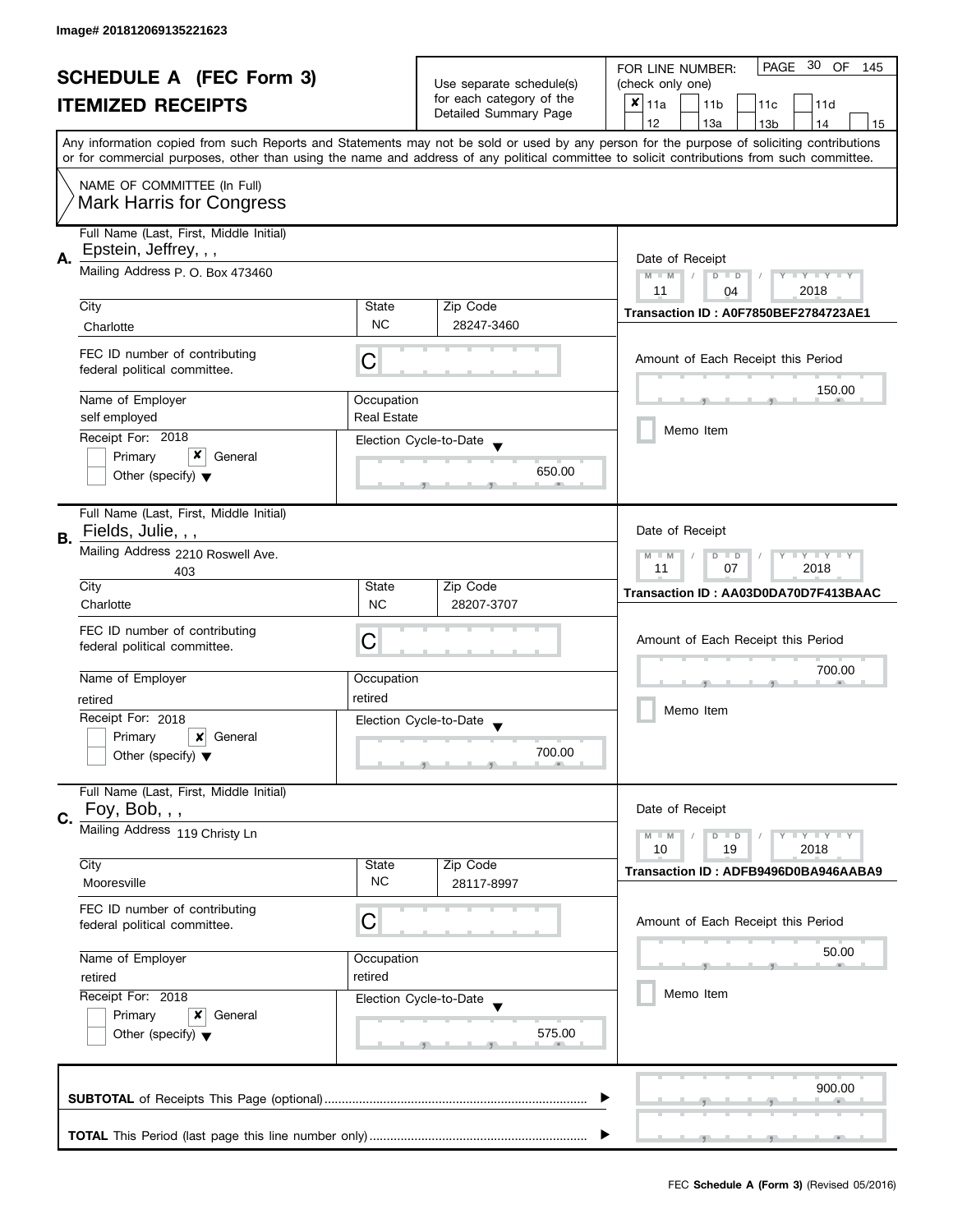| <b>SCHEDULE A (FEC Form 3)</b><br><b>ITEMIZED RECEIPTS</b> |                                             | Use separate schedule(s)                            | PAGE 31 OF<br>FOR LINE NUMBER:<br>145       |                                                                                                                                            |  |
|------------------------------------------------------------|---------------------------------------------|-----------------------------------------------------|---------------------------------------------|--------------------------------------------------------------------------------------------------------------------------------------------|--|
|                                                            |                                             |                                                     | (check only one)                            |                                                                                                                                            |  |
|                                                            |                                             | for each category of the                            | $x _{11a}$<br>11 <sub>b</sub><br>11c<br>11d |                                                                                                                                            |  |
|                                                            |                                             |                                                     | Detailed Summary Page                       | 12<br>13a<br>14<br>13 <sub>b</sub><br>15                                                                                                   |  |
|                                                            |                                             |                                                     |                                             | Any information copied from such Reports and Statements may not be sold or used by any person for the purpose of soliciting contributions  |  |
|                                                            |                                             |                                                     |                                             | or for commercial purposes, other than using the name and address of any political committee to solicit contributions from such committee. |  |
|                                                            | NAME OF COMMITTEE (In Full)                 |                                                     |                                             |                                                                                                                                            |  |
|                                                            | <b>Mark Harris for Congress</b>             |                                                     |                                             |                                                                                                                                            |  |
|                                                            |                                             |                                                     |                                             |                                                                                                                                            |  |
|                                                            | Full Name (Last, First, Middle Initial)     |                                                     |                                             |                                                                                                                                            |  |
|                                                            | Foy, Bob, $, ,$                             |                                                     |                                             |                                                                                                                                            |  |
| Α.                                                         | Mailing Address 119 Christy Ln              | Date of Receipt<br>Y TY TY TY<br>$M - M$<br>$D$ $D$ |                                             |                                                                                                                                            |  |
|                                                            |                                             |                                                     |                                             | 2018<br>11<br>05                                                                                                                           |  |
|                                                            | City                                        | State                                               | Zip Code                                    |                                                                                                                                            |  |
|                                                            | Mooresville                                 | <b>NC</b>                                           | 28117-8997                                  | Transaction ID: AB2769CFAF3714C25BB7                                                                                                       |  |
|                                                            |                                             |                                                     |                                             |                                                                                                                                            |  |
|                                                            | FEC ID number of contributing               | С                                                   |                                             | Amount of Each Receipt this Period                                                                                                         |  |
|                                                            | federal political committee.                |                                                     |                                             |                                                                                                                                            |  |
|                                                            | Name of Employer                            |                                                     |                                             | 50.00                                                                                                                                      |  |
|                                                            | retired                                     | Occupation<br>retired                               |                                             |                                                                                                                                            |  |
|                                                            |                                             |                                                     |                                             | Memo Item                                                                                                                                  |  |
|                                                            | Receipt For: 2018                           |                                                     | Election Cycle-to-Date                      |                                                                                                                                            |  |
|                                                            | x<br>Primary<br>General                     |                                                     |                                             |                                                                                                                                            |  |
|                                                            | Other (specify) $\blacktriangledown$        |                                                     | 625.00                                      |                                                                                                                                            |  |
|                                                            |                                             |                                                     |                                             |                                                                                                                                            |  |
|                                                            | Full Name (Last, First, Middle Initial)     |                                                     |                                             |                                                                                                                                            |  |
| В.                                                         | Furr, Joyce, , ,                            |                                                     |                                             | Date of Receipt                                                                                                                            |  |
|                                                            | Mailing Address 12431 Lawyers Rd            |                                                     |                                             | <b>LY LY LY</b><br>$M - M$<br>$D$ $D$                                                                                                      |  |
|                                                            |                                             | 11<br>05<br>2018                                    |                                             |                                                                                                                                            |  |
|                                                            | City                                        | State                                               | Zip Code                                    | Transaction ID: AB88867D3C7FA4226835                                                                                                       |  |
|                                                            | Mint Hill                                   | <b>NC</b>                                           | 28227-4556                                  |                                                                                                                                            |  |
|                                                            | FEC ID number of contributing               |                                                     |                                             |                                                                                                                                            |  |
|                                                            | federal political committee.                | С                                                   |                                             | Amount of Each Receipt this Period                                                                                                         |  |
|                                                            |                                             |                                                     |                                             |                                                                                                                                            |  |
|                                                            | Name of Employer                            | Occupation                                          |                                             | 2700.00                                                                                                                                    |  |
|                                                            | retired                                     | retired                                             |                                             |                                                                                                                                            |  |
|                                                            | Receipt For: 2018                           |                                                     | Election Cycle-to-Date                      | Memo Item                                                                                                                                  |  |
|                                                            | Primary<br>×<br>General                     |                                                     |                                             |                                                                                                                                            |  |
|                                                            | Other (specify) $\blacktriangledown$        |                                                     | 5400.00                                     |                                                                                                                                            |  |
|                                                            |                                             |                                                     |                                             |                                                                                                                                            |  |
|                                                            | Full Name (Last, First, Middle Initial)     |                                                     |                                             |                                                                                                                                            |  |
|                                                            | Furr, Larry, , ,                            |                                                     |                                             | Date of Receipt                                                                                                                            |  |
| C.                                                         | Mailing Address 12431 Lawyers Rd            |                                                     |                                             |                                                                                                                                            |  |
|                                                            |                                             |                                                     |                                             | $T - Y = T - Y$<br>$M - M$<br>$D$ $D$<br>11<br>05<br>2018                                                                                  |  |
|                                                            | City                                        | State                                               | Zip Code                                    |                                                                                                                                            |  |
|                                                            | Mint Hill                                   | <b>NC</b>                                           | 28227-4556                                  | Transaction ID: ADDA121BCC1654327A75                                                                                                       |  |
|                                                            |                                             |                                                     |                                             |                                                                                                                                            |  |
|                                                            | FEC ID number of contributing               | C                                                   |                                             | Amount of Each Receipt this Period                                                                                                         |  |
|                                                            | federal political committee.                |                                                     |                                             |                                                                                                                                            |  |
|                                                            | Name of Employer                            | Occupation                                          |                                             | 1700.00                                                                                                                                    |  |
|                                                            | 1948                                        | 1948                                                |                                             |                                                                                                                                            |  |
|                                                            | Receipt For: 2018<br>Election Cycle-to-Date |                                                     |                                             | Memo Item                                                                                                                                  |  |
|                                                            |                                             |                                                     |                                             |                                                                                                                                            |  |
|                                                            | Primary<br>x<br>General                     |                                                     |                                             |                                                                                                                                            |  |
|                                                            | Other (specify) $\blacktriangledown$        |                                                     | 5400.00                                     |                                                                                                                                            |  |
|                                                            |                                             |                                                     |                                             |                                                                                                                                            |  |
|                                                            |                                             |                                                     |                                             |                                                                                                                                            |  |
|                                                            |                                             |                                                     |                                             | 4450.00                                                                                                                                    |  |
|                                                            |                                             |                                                     |                                             |                                                                                                                                            |  |
|                                                            |                                             |                                                     |                                             |                                                                                                                                            |  |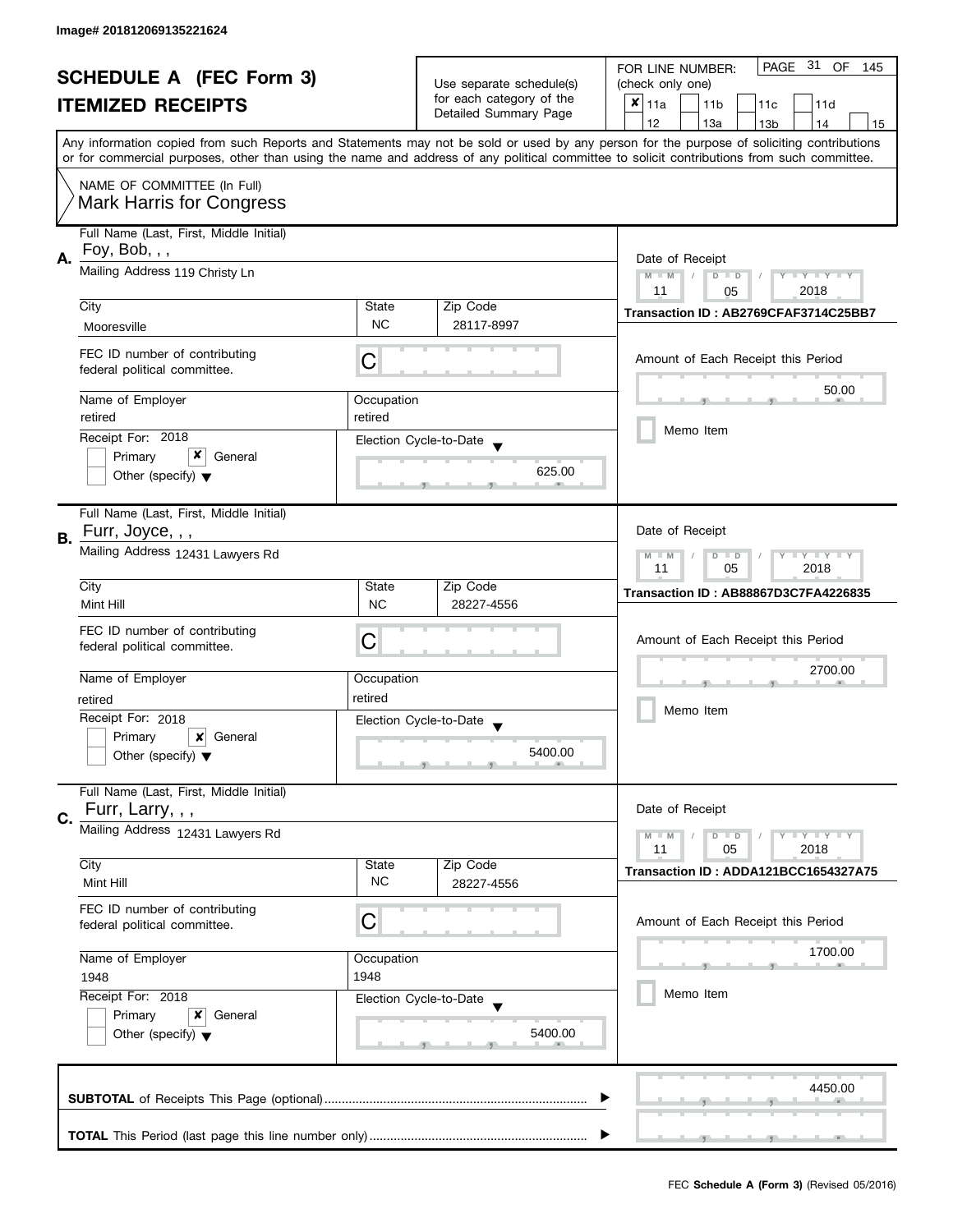| <b>SCHEDULE A (FEC Form 3)</b> |                                                                                                         |                                                      | 32 OF<br>PAGE<br>FOR LINE NUMBER:<br>145          |                                                                                                                                                                                                                                                                                         |
|--------------------------------|---------------------------------------------------------------------------------------------------------|------------------------------------------------------|---------------------------------------------------|-----------------------------------------------------------------------------------------------------------------------------------------------------------------------------------------------------------------------------------------------------------------------------------------|
|                                |                                                                                                         | Use separate schedule(s)<br>for each category of the | (check only one)                                  |                                                                                                                                                                                                                                                                                         |
|                                | <b>ITEMIZED RECEIPTS</b>                                                                                |                                                      | Detailed Summary Page                             | $x _{11a}$<br>11 <sub>b</sub><br>11d<br>11c                                                                                                                                                                                                                                             |
|                                |                                                                                                         |                                                      |                                                   | 12<br>13a<br>13 <sub>b</sub><br>14<br>15                                                                                                                                                                                                                                                |
|                                |                                                                                                         |                                                      |                                                   | Any information copied from such Reports and Statements may not be sold or used by any person for the purpose of soliciting contributions<br>or for commercial purposes, other than using the name and address of any political committee to solicit contributions from such committee. |
|                                | NAME OF COMMITTEE (In Full)                                                                             |                                                      |                                                   |                                                                                                                                                                                                                                                                                         |
|                                | <b>Mark Harris for Congress</b>                                                                         |                                                      |                                                   |                                                                                                                                                                                                                                                                                         |
|                                | Full Name (Last, First, Middle Initial)<br>Gaines, William, Lee, , Jr.                                  |                                                      |                                                   |                                                                                                                                                                                                                                                                                         |
| А.                             | Mailing Address 6 Bowen Mill Rd.                                                                        | Date of Receipt<br>Y TY TY TY<br>$M - M$<br>$D$ $D$  |                                                   |                                                                                                                                                                                                                                                                                         |
|                                |                                                                                                         |                                                      | Zip Code                                          | 2018<br>11<br>02                                                                                                                                                                                                                                                                        |
|                                | City                                                                                                    | State<br>MD                                          | 21212-1053                                        | Transaction ID: AA21D75ECEE754578A8E                                                                                                                                                                                                                                                    |
|                                | <b>Baltimore</b>                                                                                        |                                                      |                                                   |                                                                                                                                                                                                                                                                                         |
|                                | FEC ID number of contributing<br>federal political committee.                                           | С                                                    |                                                   | Amount of Each Receipt this Period                                                                                                                                                                                                                                                      |
|                                | Name of Employer                                                                                        | Occupation                                           |                                                   | 1000.00                                                                                                                                                                                                                                                                                 |
|                                | Gaines and Company                                                                                      | Contractor                                           |                                                   |                                                                                                                                                                                                                                                                                         |
|                                | Receipt For: 2018                                                                                       |                                                      |                                                   | Memo Item                                                                                                                                                                                                                                                                               |
|                                | x<br>Primary<br>General                                                                                 |                                                      | Election Cycle-to-Date                            | earmarked club for growth                                                                                                                                                                                                                                                               |
|                                | Other (specify) $\blacktriangledown$                                                                    |                                                      | 1000.00                                           |                                                                                                                                                                                                                                                                                         |
|                                |                                                                                                         |                                                      |                                                   |                                                                                                                                                                                                                                                                                         |
| В.                             | Full Name (Last, First, Middle Initial)<br><b>Club For Growth PAC</b>                                   |                                                      |                                                   | Date of Receipt                                                                                                                                                                                                                                                                         |
|                                | Mailing Address 2001 L St NW                                                                            |                                                      |                                                   | $Y = Y + Y$<br>$M - M$<br>$D$ $D$<br>T                                                                                                                                                                                                                                                  |
|                                | Ste 600                                                                                                 |                                                      |                                                   | 02<br>2018<br>11                                                                                                                                                                                                                                                                        |
|                                | City                                                                                                    | State                                                | Zip Code                                          | Transaction ID: A0332DE619C8B440FB0D                                                                                                                                                                                                                                                    |
|                                | Washington                                                                                              | DC                                                   | 20036-4967                                        |                                                                                                                                                                                                                                                                                         |
|                                | FEC ID number of contributing                                                                           |                                                      |                                                   |                                                                                                                                                                                                                                                                                         |
|                                | federal political committee.                                                                            | С                                                    | C00487470                                         | Amount of Each Receipt this Period                                                                                                                                                                                                                                                      |
|                                | Name of Employer                                                                                        | Occupation                                           |                                                   | 4627.00                                                                                                                                                                                                                                                                                 |
|                                |                                                                                                         |                                                      |                                                   |                                                                                                                                                                                                                                                                                         |
|                                | Receipt For: 2018                                                                                       |                                                      |                                                   | ×<br>Memo Item                                                                                                                                                                                                                                                                          |
|                                | Primary<br>×<br>General                                                                                 |                                                      | Election Cycle-to-Date<br>$\overline{\mathbf{v}}$ | Intermediary                                                                                                                                                                                                                                                                            |
|                                | Other (specify) $\blacktriangledown$                                                                    |                                                      | 111037.37                                         | Total Earmarked through conduit. PAC limit not                                                                                                                                                                                                                                          |
|                                |                                                                                                         |                                                      |                                                   | affected.                                                                                                                                                                                                                                                                               |
|                                | Full Name (Last, First, Middle Initial)<br>Gaither, Elizabeth, , ,                                      |                                                      |                                                   | Date of Receipt                                                                                                                                                                                                                                                                         |
| C.                             | Mailing Address 446 Harris Farm Rd                                                                      |                                                      |                                                   |                                                                                                                                                                                                                                                                                         |
|                                |                                                                                                         |                                                      |                                                   | $T - Y = T - Y$<br>$M - M$<br>$D$ $D$<br>11<br>07<br>2018                                                                                                                                                                                                                               |
|                                | City                                                                                                    | State                                                | Zip Code                                          | Transaction ID: A2694013C5A5548F2AA8                                                                                                                                                                                                                                                    |
|                                | Hickory                                                                                                 | <b>NC</b>                                            | 28602                                             |                                                                                                                                                                                                                                                                                         |
|                                | FEC ID number of contributing                                                                           |                                                      |                                                   |                                                                                                                                                                                                                                                                                         |
|                                | federal political committee.                                                                            | C                                                    |                                                   | Amount of Each Receipt this Period                                                                                                                                                                                                                                                      |
|                                |                                                                                                         |                                                      |                                                   | 500.00                                                                                                                                                                                                                                                                                  |
|                                | Name of Employer                                                                                        | Occupation                                           |                                                   |                                                                                                                                                                                                                                                                                         |
|                                | CAO<br>United Beverages of NC<br>Receipt For: 2018<br>Election Cycle-to-Date<br>Primary<br>×<br>General |                                                      |                                                   | Memo Item                                                                                                                                                                                                                                                                               |
|                                |                                                                                                         |                                                      |                                                   |                                                                                                                                                                                                                                                                                         |
|                                | Other (specify) $\blacktriangledown$                                                                    |                                                      | 500.00                                            |                                                                                                                                                                                                                                                                                         |
|                                |                                                                                                         |                                                      |                                                   |                                                                                                                                                                                                                                                                                         |
|                                |                                                                                                         |                                                      |                                                   |                                                                                                                                                                                                                                                                                         |
|                                |                                                                                                         |                                                      |                                                   | 1500.00                                                                                                                                                                                                                                                                                 |
|                                |                                                                                                         |                                                      |                                                   |                                                                                                                                                                                                                                                                                         |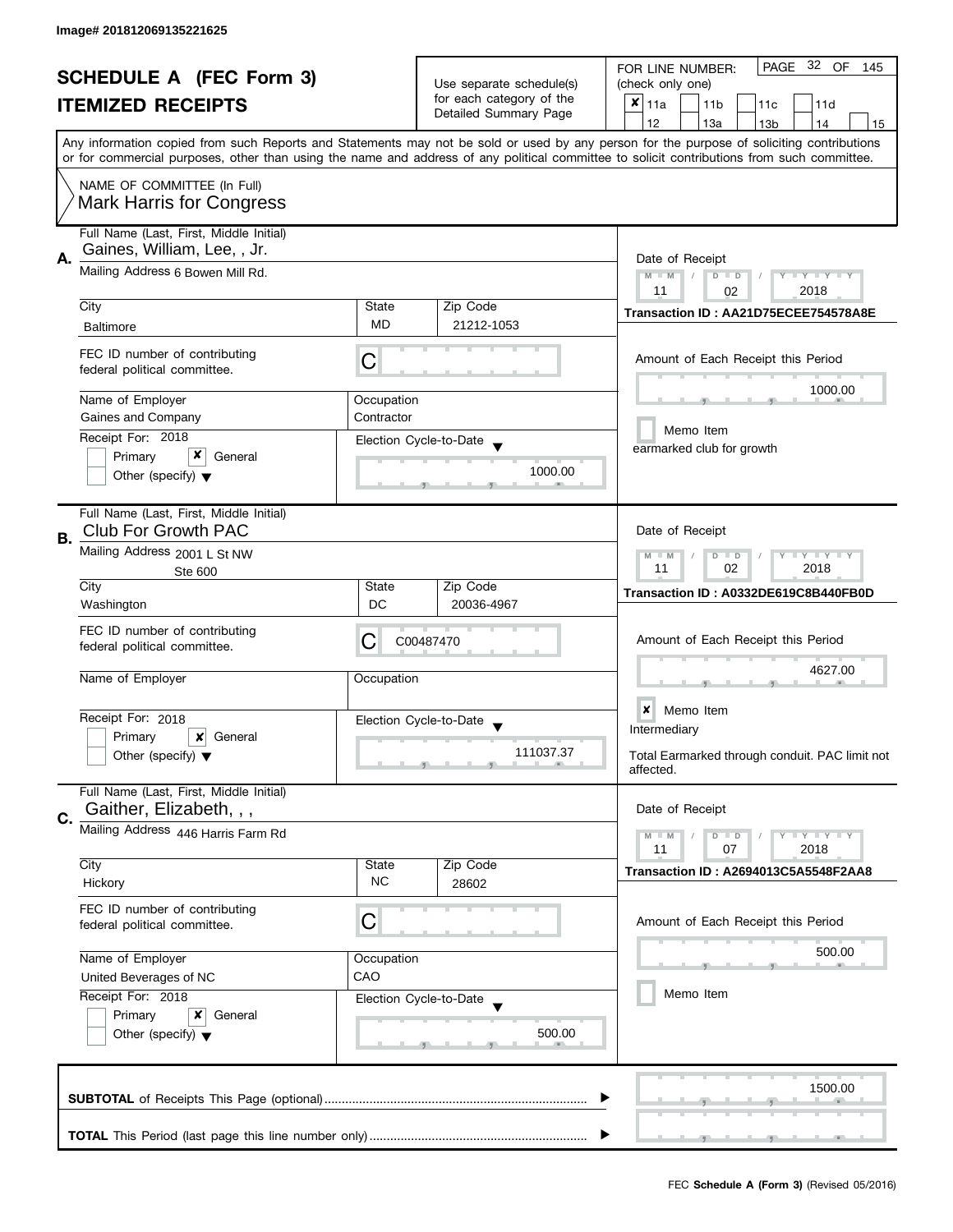| <b>SCHEDULE A (FEC Form 3)</b> |                                                                                                                                                    | Use separate schedule(s)                                  | PAGE 33<br>OF<br>FOR LINE NUMBER:<br>145 |                                                                                                                                            |  |
|--------------------------------|----------------------------------------------------------------------------------------------------------------------------------------------------|-----------------------------------------------------------|------------------------------------------|--------------------------------------------------------------------------------------------------------------------------------------------|--|
|                                |                                                                                                                                                    |                                                           | (check only one)                         |                                                                                                                                            |  |
|                                | <b>ITEMIZED RECEIPTS</b>                                                                                                                           |                                                           | for each category of the                 | $x _{11a}$<br>11 <sub>b</sub><br>11 <sub>c</sub><br>11d                                                                                    |  |
|                                |                                                                                                                                                    |                                                           | Detailed Summary Page                    | 12<br>13a<br>13 <sub>b</sub><br>14<br>15                                                                                                   |  |
|                                |                                                                                                                                                    |                                                           |                                          | Any information copied from such Reports and Statements may not be sold or used by any person for the purpose of soliciting contributions  |  |
|                                |                                                                                                                                                    |                                                           |                                          | or for commercial purposes, other than using the name and address of any political committee to solicit contributions from such committee. |  |
|                                | NAME OF COMMITTEE (In Full)                                                                                                                        |                                                           |                                          |                                                                                                                                            |  |
|                                | <b>Mark Harris for Congress</b>                                                                                                                    |                                                           |                                          |                                                                                                                                            |  |
|                                |                                                                                                                                                    |                                                           |                                          |                                                                                                                                            |  |
|                                | Full Name (Last, First, Middle Initial)                                                                                                            |                                                           |                                          |                                                                                                                                            |  |
| Α.                             | Gamble, Kathryn, , ,                                                                                                                               | Date of Receipt                                           |                                          |                                                                                                                                            |  |
|                                | Mailing Address 459 West Belden Avenue, Chicago, I                                                                                                 |                                                           |                                          | $M - M$<br>Y I Y I Y I Y<br>$\overline{D}$<br>$\Box$                                                                                       |  |
|                                |                                                                                                                                                    |                                                           |                                          | 10<br>2018<br>20                                                                                                                           |  |
|                                | City                                                                                                                                               | State                                                     | Zip Code                                 | Transaction ID: ABC227E0F3A384203B4C                                                                                                       |  |
|                                | Chicago                                                                                                                                            | IL.                                                       | 60614                                    |                                                                                                                                            |  |
|                                | FEC ID number of contributing                                                                                                                      |                                                           |                                          |                                                                                                                                            |  |
|                                | federal political committee.                                                                                                                       | C                                                         |                                          | Amount of Each Receipt this Period                                                                                                         |  |
|                                |                                                                                                                                                    |                                                           |                                          | 2700.00                                                                                                                                    |  |
|                                | Name of Employer                                                                                                                                   | Occupation                                                |                                          |                                                                                                                                            |  |
|                                | Lincoln Park Zoo                                                                                                                                   | veterinarian                                              |                                          |                                                                                                                                            |  |
|                                | Receipt For: 2018                                                                                                                                  |                                                           | Election Cycle-to-Date                   | Memo Item                                                                                                                                  |  |
|                                | x<br>Primary<br>General                                                                                                                            |                                                           |                                          |                                                                                                                                            |  |
|                                | Other (specify) $\blacktriangledown$                                                                                                               |                                                           | 2700.00                                  |                                                                                                                                            |  |
|                                |                                                                                                                                                    |                                                           |                                          |                                                                                                                                            |  |
|                                | Full Name (Last, First, Middle Initial)                                                                                                            |                                                           |                                          |                                                                                                                                            |  |
|                                | Gandy, Phil, , ,                                                                                                                                   |                                                           |                                          | Date of Receipt                                                                                                                            |  |
| <b>B.</b>                      | Mailing Address 21210 Captiva Court                                                                                                                |                                                           |                                          |                                                                                                                                            |  |
|                                |                                                                                                                                                    | $Y = Y = Y$<br>$M - M$<br>D<br>$\Box$<br>22<br>2018<br>10 |                                          |                                                                                                                                            |  |
|                                | City                                                                                                                                               | State                                                     | Zip Code                                 |                                                                                                                                            |  |
|                                | Cornelius                                                                                                                                          | <b>NC</b>                                                 | 28031-6842                               | Transaction ID: AE57B9A79E76D40EB8EB                                                                                                       |  |
|                                |                                                                                                                                                    |                                                           |                                          |                                                                                                                                            |  |
|                                | FEC ID number of contributing                                                                                                                      | С                                                         |                                          | Amount of Each Receipt this Period                                                                                                         |  |
|                                | federal political committee.                                                                                                                       |                                                           |                                          |                                                                                                                                            |  |
|                                | Name of Employer                                                                                                                                   | Occupation                                                |                                          | 1000.00                                                                                                                                    |  |
|                                | Information Requested                                                                                                                              |                                                           | <b>Information Requested</b>             |                                                                                                                                            |  |
|                                | Receipt For: 2018                                                                                                                                  |                                                           |                                          | Memo Item                                                                                                                                  |  |
|                                | Primary<br>$\boldsymbol{x}$<br>General                                                                                                             |                                                           | Election Cycle-to-Date                   |                                                                                                                                            |  |
|                                | Other (specify) $\blacktriangledown$                                                                                                               |                                                           | 1000.00                                  |                                                                                                                                            |  |
|                                |                                                                                                                                                    |                                                           |                                          |                                                                                                                                            |  |
|                                | Full Name (Last, First, Middle Initial)                                                                                                            |                                                           |                                          |                                                                                                                                            |  |
|                                | Gatrell, Matthew, Bryant,,                                                                                                                         |                                                           |                                          | Date of Receipt                                                                                                                            |  |
| C.                             | Mailing Address 2821 Arcadia Ave                                                                                                                   |                                                           |                                          |                                                                                                                                            |  |
|                                |                                                                                                                                                    |                                                           |                                          | $Y = Y = Y$<br>$M - M$<br>$D$ $D$<br>02<br>2018<br>11                                                                                      |  |
|                                | City                                                                                                                                               | State                                                     | Zip Code                                 |                                                                                                                                            |  |
|                                | Charlotte                                                                                                                                          | <b>NC</b>                                                 | 28209-1707                               | <b>Transaction ID: A31386E7A93AF4425B16</b>                                                                                                |  |
|                                |                                                                                                                                                    |                                                           |                                          |                                                                                                                                            |  |
|                                | FEC ID number of contributing                                                                                                                      | C                                                         |                                          | Amount of Each Receipt this Period                                                                                                         |  |
|                                | federal political committee.                                                                                                                       |                                                           |                                          |                                                                                                                                            |  |
|                                | Name of Employer<br>Occupation<br><b>ATTORNEY</b><br>King & Spalding LLP<br>Receipt For: 2018<br>Election Cycle-to-Date<br>Primary<br>x<br>General |                                                           |                                          | 500.00                                                                                                                                     |  |
|                                |                                                                                                                                                    |                                                           |                                          |                                                                                                                                            |  |
|                                |                                                                                                                                                    |                                                           |                                          | Memo Item                                                                                                                                  |  |
|                                |                                                                                                                                                    |                                                           |                                          |                                                                                                                                            |  |
|                                | Other (specify) $\blacktriangledown$                                                                                                               |                                                           | 2250.00                                  |                                                                                                                                            |  |
|                                |                                                                                                                                                    |                                                           |                                          |                                                                                                                                            |  |
|                                |                                                                                                                                                    |                                                           |                                          |                                                                                                                                            |  |
|                                |                                                                                                                                                    |                                                           |                                          | 4200.00                                                                                                                                    |  |
|                                |                                                                                                                                                    |                                                           |                                          |                                                                                                                                            |  |
|                                |                                                                                                                                                    |                                                           |                                          |                                                                                                                                            |  |
|                                |                                                                                                                                                    |                                                           |                                          |                                                                                                                                            |  |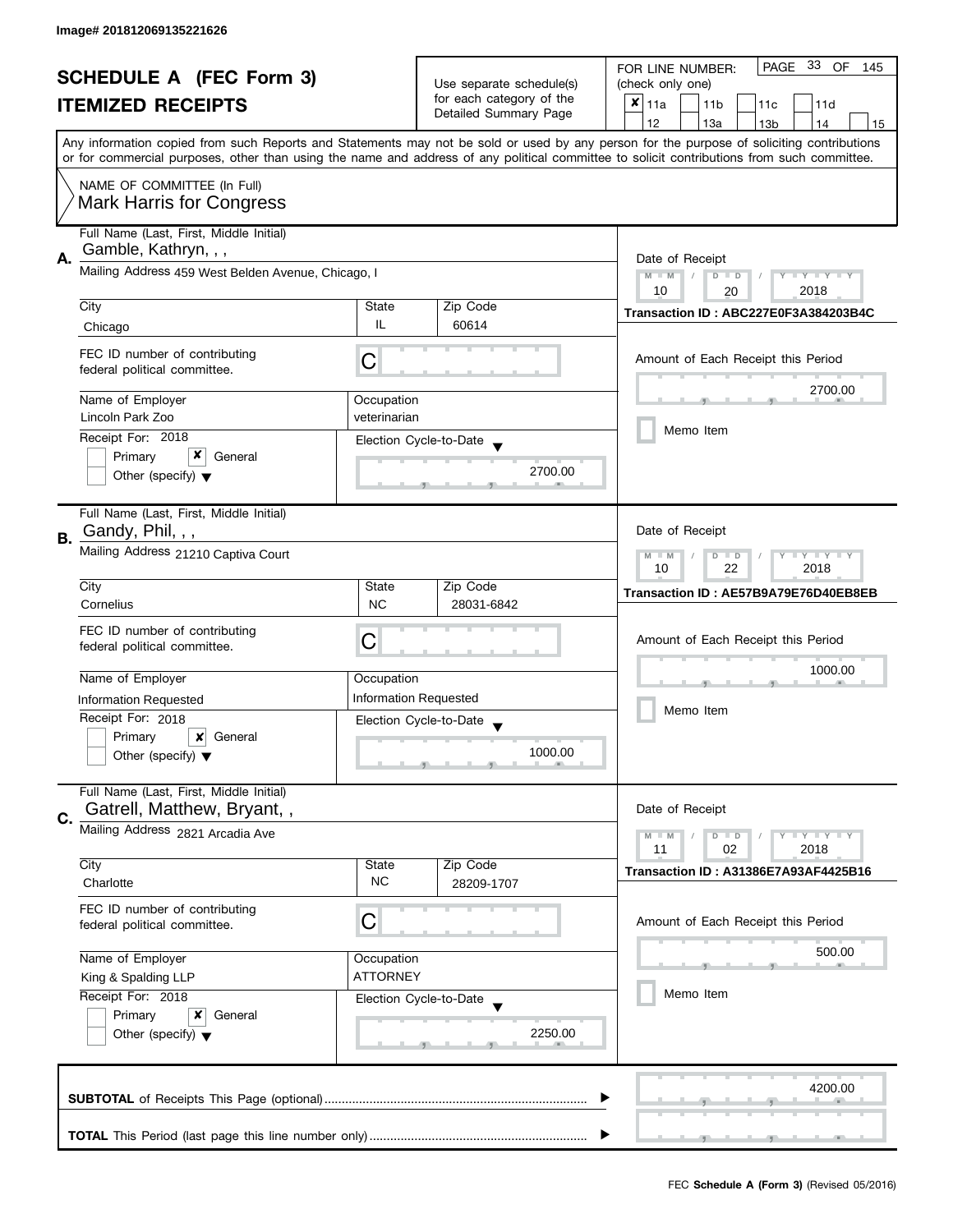| <b>SCHEDULE A (FEC Form 3)</b> |                                                                                               | Use separate schedule(s)                                                         | PAGE 34 OF<br>FOR LINE NUMBER:<br>145             |                                                                                                                                                                                                                                                                                         |  |
|--------------------------------|-----------------------------------------------------------------------------------------------|----------------------------------------------------------------------------------|---------------------------------------------------|-----------------------------------------------------------------------------------------------------------------------------------------------------------------------------------------------------------------------------------------------------------------------------------------|--|
|                                |                                                                                               |                                                                                  | (check only one)                                  |                                                                                                                                                                                                                                                                                         |  |
|                                | <b>ITEMIZED RECEIPTS</b>                                                                      |                                                                                  | for each category of the<br>Detailed Summary Page | ×<br>11a<br>11 <sub>b</sub><br>11c<br>11d                                                                                                                                                                                                                                               |  |
|                                |                                                                                               |                                                                                  |                                                   | 12<br>13a<br>13 <sub>b</sub><br>14<br>15                                                                                                                                                                                                                                                |  |
|                                |                                                                                               |                                                                                  |                                                   | Any information copied from such Reports and Statements may not be sold or used by any person for the purpose of soliciting contributions<br>or for commercial purposes, other than using the name and address of any political committee to solicit contributions from such committee. |  |
|                                | NAME OF COMMITTEE (In Full)<br><b>Mark Harris for Congress</b>                                |                                                                                  |                                                   |                                                                                                                                                                                                                                                                                         |  |
|                                | Full Name (Last, First, Middle Initial)<br>George, Myron, , ,                                 |                                                                                  |                                                   |                                                                                                                                                                                                                                                                                         |  |
| А.                             | Mailing Address 802 Emerald Bay Drive                                                         | Date of Receipt<br>$M - M$<br>$Y - Y - Y - Y - Y$<br>$D$ $D$<br>2018<br>11<br>01 |                                                   |                                                                                                                                                                                                                                                                                         |  |
|                                | City                                                                                          | State                                                                            | Zip Code                                          |                                                                                                                                                                                                                                                                                         |  |
|                                | Salisbury                                                                                     | <b>NC</b>                                                                        | 28146-1593                                        | Transaction ID: AE8D99588E29043FA8D2                                                                                                                                                                                                                                                    |  |
|                                | FEC ID number of contributing<br>federal political committee.                                 | С                                                                                |                                                   | Amount of Each Receipt this Period                                                                                                                                                                                                                                                      |  |
|                                | Name of Employer                                                                              | Occupation                                                                       |                                                   | 100.00                                                                                                                                                                                                                                                                                  |  |
|                                | retired                                                                                       | retired                                                                          |                                                   |                                                                                                                                                                                                                                                                                         |  |
|                                | Receipt For: 2018                                                                             |                                                                                  | Election Cycle-to-Date                            | Memo Item                                                                                                                                                                                                                                                                               |  |
|                                | x<br>Primary<br>General                                                                       |                                                                                  |                                                   |                                                                                                                                                                                                                                                                                         |  |
|                                | Other (specify) $\blacktriangledown$                                                          |                                                                                  | 2800.00                                           |                                                                                                                                                                                                                                                                                         |  |
| В.                             | Full Name (Last, First, Middle Initial)<br>George, Norman, , ,                                |                                                                                  |                                                   | Date of Receipt                                                                                                                                                                                                                                                                         |  |
|                                | Mailing Address 5733 Laurium Rd                                                               | $T - Y = T - Y$<br>$M - M$<br>$D$ $D$<br>18<br>2018<br>10                        |                                                   |                                                                                                                                                                                                                                                                                         |  |
|                                | City                                                                                          | State                                                                            | Zip Code                                          | Transaction ID: A961A0A114EB0407CBEE                                                                                                                                                                                                                                                    |  |
|                                | Charlotte                                                                                     | <b>NC</b>                                                                        | 28226-5613                                        |                                                                                                                                                                                                                                                                                         |  |
|                                | FEC ID number of contributing<br>federal political committee.                                 | С                                                                                |                                                   | Amount of Each Receipt this Period                                                                                                                                                                                                                                                      |  |
|                                | Name of Employer                                                                              | Occupation                                                                       |                                                   | 1000.00                                                                                                                                                                                                                                                                                 |  |
|                                | retired                                                                                       | retired                                                                          |                                                   |                                                                                                                                                                                                                                                                                         |  |
|                                | Receipt For: 2018                                                                             |                                                                                  | Election Cycle-to-Date                            | Memo Item                                                                                                                                                                                                                                                                               |  |
|                                | Primary<br>×<br>General                                                                       |                                                                                  | $\overline{\mathbf{v}}$                           |                                                                                                                                                                                                                                                                                         |  |
|                                | Other (specify) $\blacktriangledown$                                                          |                                                                                  | 2500.00                                           |                                                                                                                                                                                                                                                                                         |  |
| C.                             | Full Name (Last, First, Middle Initial)<br>Gibson, Thomas, , ,                                |                                                                                  |                                                   | Date of Receipt                                                                                                                                                                                                                                                                         |  |
|                                | Mailing Address 8720 Red Oak Blvd.                                                            |                                                                                  |                                                   | $Y = Y = Y$<br>$M - M$<br>$D$ $D$                                                                                                                                                                                                                                                       |  |
|                                | Suite 300                                                                                     |                                                                                  |                                                   | 11<br>07<br>2018                                                                                                                                                                                                                                                                        |  |
|                                | City<br>Charlotte                                                                             | State<br><b>NC</b>                                                               | Zip Code<br>28217-4936                            | Transaction ID: A381A6A27FCD7496680D                                                                                                                                                                                                                                                    |  |
|                                | FEC ID number of contributing<br>federal political committee.                                 | C                                                                                |                                                   | Amount of Each Receipt this Period                                                                                                                                                                                                                                                      |  |
|                                | Name of Employer<br>Occupation<br>President/CEO<br><b>DecisionPathHR</b><br>Receipt For: 2018 |                                                                                  |                                                   | 1000.00                                                                                                                                                                                                                                                                                 |  |
|                                |                                                                                               |                                                                                  |                                                   |                                                                                                                                                                                                                                                                                         |  |
|                                |                                                                                               |                                                                                  | Election Cycle-to-Date                            | Memo Item                                                                                                                                                                                                                                                                               |  |
| Primary<br>x<br>General        |                                                                                               |                                                                                  |                                                   |                                                                                                                                                                                                                                                                                         |  |
|                                | Other (specify) $\blacktriangledown$                                                          |                                                                                  | 1000.00                                           |                                                                                                                                                                                                                                                                                         |  |
|                                |                                                                                               |                                                                                  |                                                   | 2100.00                                                                                                                                                                                                                                                                                 |  |
|                                |                                                                                               |                                                                                  |                                                   |                                                                                                                                                                                                                                                                                         |  |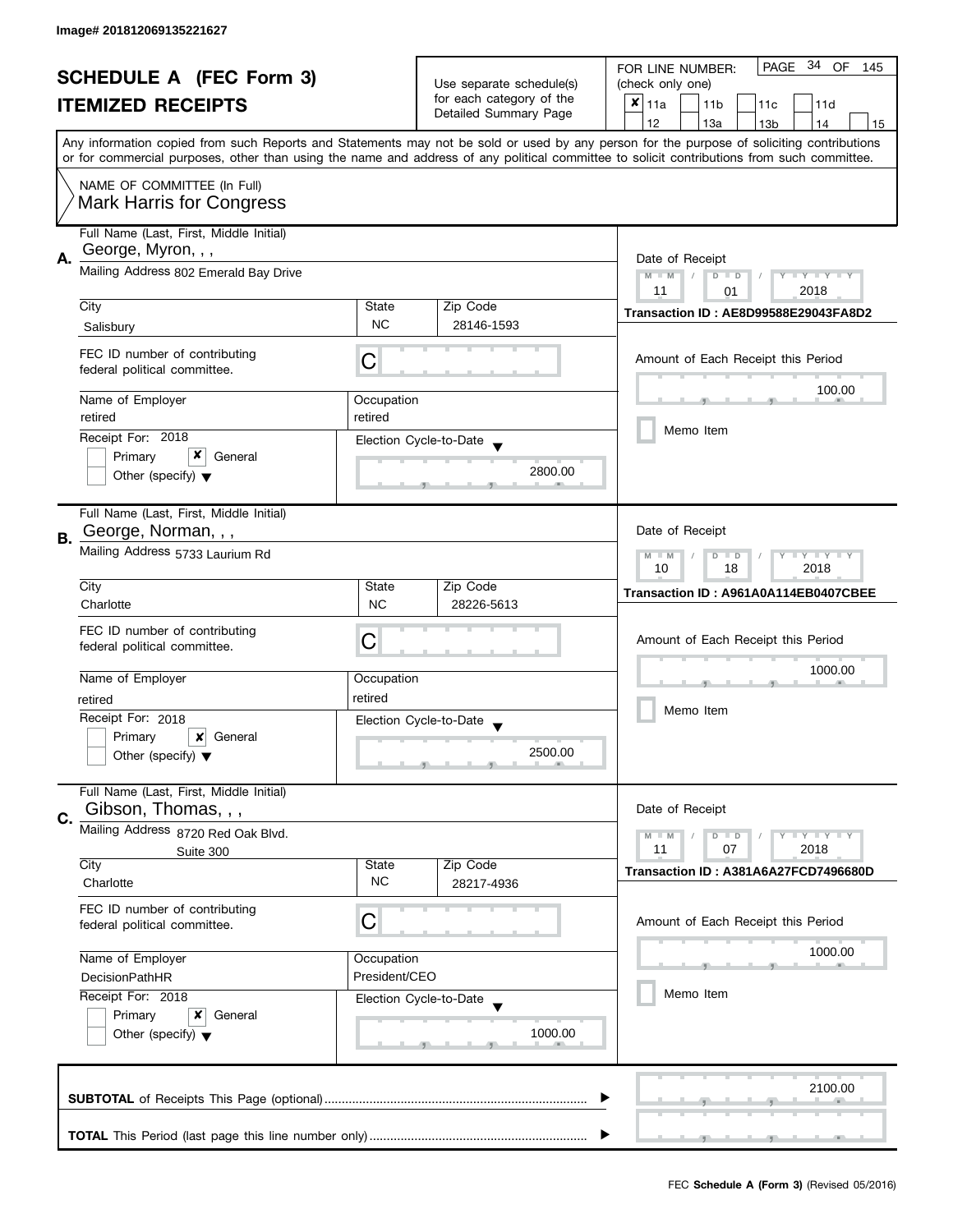| <b>SCHEDULE A (FEC Form 3)</b> |                                                                       | Use separate schedule(s)                                                | PAGE 35 OF<br>FOR LINE NUMBER:<br>145          |                                                                                                                                                                                                                                                                                         |
|--------------------------------|-----------------------------------------------------------------------|-------------------------------------------------------------------------|------------------------------------------------|-----------------------------------------------------------------------------------------------------------------------------------------------------------------------------------------------------------------------------------------------------------------------------------------|
|                                |                                                                       |                                                                         | (check only one)                               |                                                                                                                                                                                                                                                                                         |
|                                | <b>ITEMIZED RECEIPTS</b>                                              |                                                                         | for each category of the                       | $x _{11a}$<br>11 <sub>b</sub><br>11d<br>11c                                                                                                                                                                                                                                             |
|                                |                                                                       |                                                                         | Detailed Summary Page                          | 12<br>13a<br>13 <sub>b</sub><br>14<br>15                                                                                                                                                                                                                                                |
|                                |                                                                       |                                                                         |                                                | Any information copied from such Reports and Statements may not be sold or used by any person for the purpose of soliciting contributions<br>or for commercial purposes, other than using the name and address of any political committee to solicit contributions from such committee. |
|                                | NAME OF COMMITTEE (In Full)<br><b>Mark Harris for Congress</b>        |                                                                         |                                                |                                                                                                                                                                                                                                                                                         |
|                                |                                                                       |                                                                         |                                                |                                                                                                                                                                                                                                                                                         |
|                                | Full Name (Last, First, Middle Initial)<br>Gill, Kenneth, , ,         |                                                                         |                                                |                                                                                                                                                                                                                                                                                         |
| А.                             | Mailing Address 4200 Sandy Porter Rd.                                 | Date of Receipt<br>Y TY TY TY<br>$M - M$<br>$D$ $D$<br>2018<br>11<br>07 |                                                |                                                                                                                                                                                                                                                                                         |
|                                | City                                                                  | State                                                                   | Zip Code                                       |                                                                                                                                                                                                                                                                                         |
|                                | Charlotte                                                             | <b>NC</b>                                                               | 28273-3244                                     | Transaction ID: A5D87923B3D3249F8B0A                                                                                                                                                                                                                                                    |
|                                | FEC ID number of contributing<br>federal political committee.         | С                                                                       |                                                | Amount of Each Receipt this Period                                                                                                                                                                                                                                                      |
|                                | Name of Employer                                                      |                                                                         |                                                | 2700.00                                                                                                                                                                                                                                                                                 |
|                                | <b>CPI Securities</b>                                                 | Occupation<br>CEO                                                       |                                                |                                                                                                                                                                                                                                                                                         |
|                                |                                                                       |                                                                         |                                                | Memo Item                                                                                                                                                                                                                                                                               |
|                                | Receipt For: 2018<br>x                                                |                                                                         | Election Cycle-to-Date                         |                                                                                                                                                                                                                                                                                         |
|                                | Primary<br>General<br>Other (specify) $\blacktriangledown$            |                                                                         | 2700.00                                        |                                                                                                                                                                                                                                                                                         |
|                                | Full Name (Last, First, Middle Initial)                               |                                                                         |                                                |                                                                                                                                                                                                                                                                                         |
|                                | Goddard, John, , ,                                                    |                                                                         |                                                | Date of Receipt                                                                                                                                                                                                                                                                         |
| В.                             | Mailing Address PO Box 15550                                          | $Y - Y - Y - Y - Y$<br>$M - M$<br>$D$ $D$<br>11<br>07<br>2018           |                                                |                                                                                                                                                                                                                                                                                         |
|                                | City                                                                  | State                                                                   | Zip Code                                       |                                                                                                                                                                                                                                                                                         |
|                                | Loves Park                                                            | IL                                                                      | 61132-5550                                     | Transaction ID: A03DEBEF5C2624E44B8E                                                                                                                                                                                                                                                    |
|                                |                                                                       |                                                                         |                                                |                                                                                                                                                                                                                                                                                         |
|                                | FEC ID number of contributing                                         | C                                                                       |                                                | Amount of Each Receipt this Period                                                                                                                                                                                                                                                      |
|                                | federal political committee.                                          |                                                                         |                                                |                                                                                                                                                                                                                                                                                         |
|                                | Name of Employer                                                      | Occupation                                                              |                                                | 1000.00                                                                                                                                                                                                                                                                                 |
|                                |                                                                       | President                                                               |                                                |                                                                                                                                                                                                                                                                                         |
|                                | <b>Investment Resources Corp</b>                                      |                                                                         |                                                | Memo Item                                                                                                                                                                                                                                                                               |
|                                | Receipt For: 2018                                                     |                                                                         | Election Cycle-to-Date<br>$\blacktriangledown$ | earmarked Club for Growth                                                                                                                                                                                                                                                               |
|                                | Primary<br>$\boldsymbol{\mathsf{x}}$<br>General                       |                                                                         |                                                |                                                                                                                                                                                                                                                                                         |
|                                | Other (specify) $\blacktriangledown$                                  |                                                                         | 1000.00                                        |                                                                                                                                                                                                                                                                                         |
|                                | Full Name (Last, First, Middle Initial)<br><b>Club For Growth PAC</b> |                                                                         |                                                | Date of Receipt                                                                                                                                                                                                                                                                         |
| C.                             | Mailing Address 2001 L St NW                                          |                                                                         |                                                |                                                                                                                                                                                                                                                                                         |
|                                | Ste 600                                                               |                                                                         |                                                | $Y = Y + Y$<br>$M - M$<br>$D$ $D$<br>07<br>2018<br>11                                                                                                                                                                                                                                   |
|                                | City                                                                  | State                                                                   | Zip Code                                       |                                                                                                                                                                                                                                                                                         |
|                                | Washington                                                            | DC                                                                      | 20036-4967                                     | <b>Transaction ID: A9888C6A14A65469392F</b>                                                                                                                                                                                                                                             |
|                                | FEC ID number of contributing<br>federal political committee.         | С                                                                       | C00487470                                      | Amount of Each Receipt this Period                                                                                                                                                                                                                                                      |
|                                |                                                                       |                                                                         |                                                |                                                                                                                                                                                                                                                                                         |
|                                | Name of Employer                                                      | Occupation                                                              |                                                | 1605.00                                                                                                                                                                                                                                                                                 |
|                                | Receipt For: 2018<br>Election Cycle-to-Date                           |                                                                         |                                                |                                                                                                                                                                                                                                                                                         |
|                                |                                                                       |                                                                         |                                                | ×<br>Memo Item                                                                                                                                                                                                                                                                          |
| General<br>Primary<br>x        |                                                                       |                                                                         | Intermediary                                   |                                                                                                                                                                                                                                                                                         |
|                                | Other (specify) $\blacktriangledown$                                  |                                                                         | 111037.37                                      | Total Earmarked through conduit. PAC limit not<br>affected.                                                                                                                                                                                                                             |
|                                |                                                                       |                                                                         |                                                | 3700.00                                                                                                                                                                                                                                                                                 |
|                                |                                                                       |                                                                         |                                                |                                                                                                                                                                                                                                                                                         |
|                                |                                                                       |                                                                         |                                                |                                                                                                                                                                                                                                                                                         |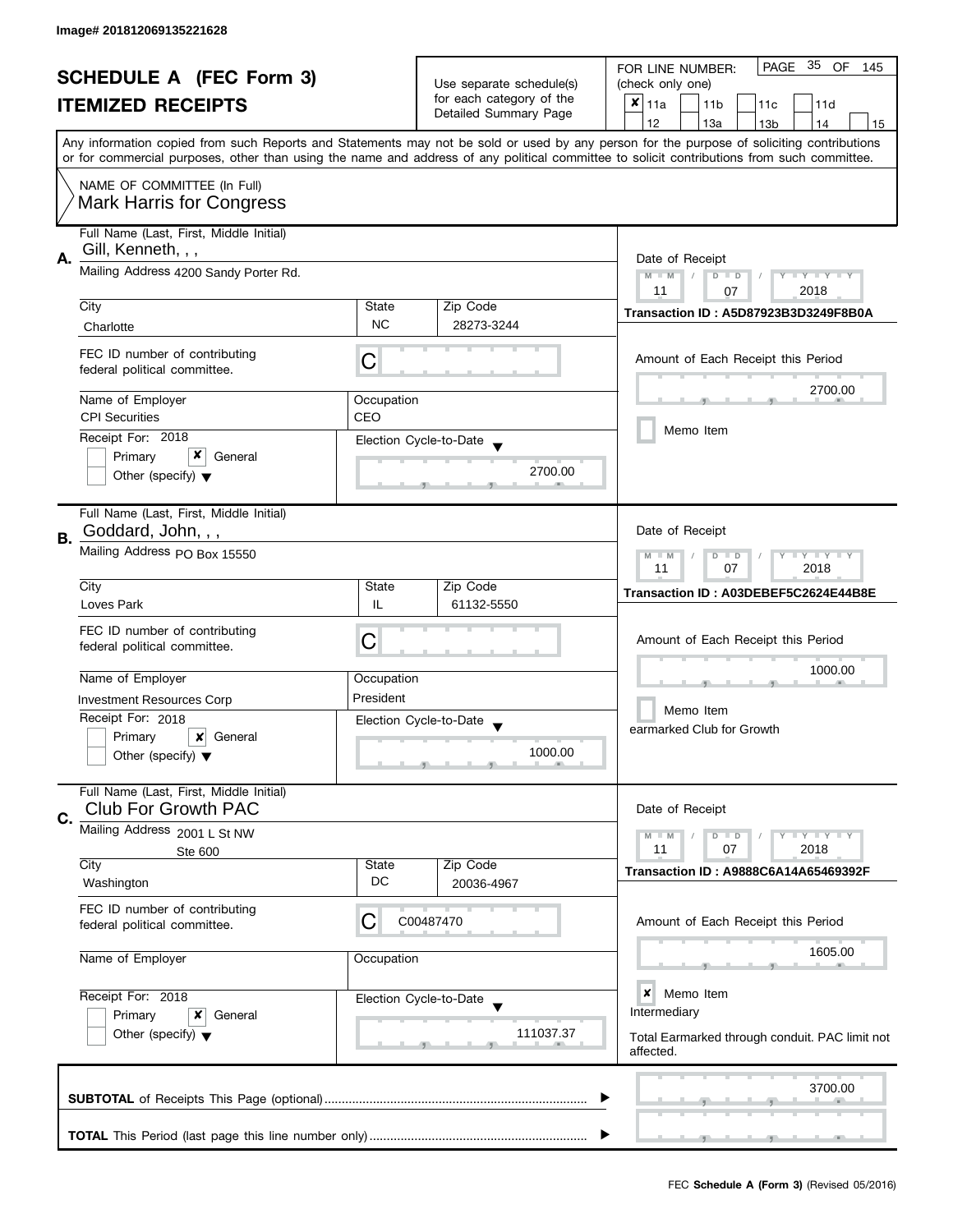| <b>SCHEDULE A (FEC Form 3)</b> |                                                                     | Use separate schedule(s)                   | PAGE 36 OF<br>FOR LINE NUMBER:<br>145             |                                                                                                                                                                                                                                                                                         |  |
|--------------------------------|---------------------------------------------------------------------|--------------------------------------------|---------------------------------------------------|-----------------------------------------------------------------------------------------------------------------------------------------------------------------------------------------------------------------------------------------------------------------------------------------|--|
|                                |                                                                     |                                            | (check only one)                                  |                                                                                                                                                                                                                                                                                         |  |
|                                | <b>ITEMIZED RECEIPTS</b>                                            |                                            | for each category of the<br>Detailed Summary Page | $x _{11a}$<br>11 <sub>b</sub><br>11d<br>11c                                                                                                                                                                                                                                             |  |
|                                |                                                                     |                                            |                                                   | 12<br>13a<br>14<br>13 <sub>b</sub><br>15                                                                                                                                                                                                                                                |  |
|                                |                                                                     |                                            |                                                   | Any information copied from such Reports and Statements may not be sold or used by any person for the purpose of soliciting contributions<br>or for commercial purposes, other than using the name and address of any political committee to solicit contributions from such committee. |  |
|                                | NAME OF COMMITTEE (In Full)                                         |                                            |                                                   |                                                                                                                                                                                                                                                                                         |  |
|                                | <b>Mark Harris for Congress</b>                                     |                                            |                                                   |                                                                                                                                                                                                                                                                                         |  |
|                                | Full Name (Last, First, Middle Initial)<br>Gorham, Frank, D., , III |                                            |                                                   |                                                                                                                                                                                                                                                                                         |  |
| А.                             | Mailing Address 142 Beach Road South                                |                                            |                                                   | Date of Receipt                                                                                                                                                                                                                                                                         |  |
|                                |                                                                     |                                            |                                                   | $M - M$<br>$D$ $D$<br>Y TY TY TY<br>10<br>2018<br>27                                                                                                                                                                                                                                    |  |
|                                | City                                                                | State                                      | Zip Code                                          | Transaction ID: A52EC1D1F2A29436A91D                                                                                                                                                                                                                                                    |  |
|                                | Wilmington                                                          | <b>NC</b>                                  | 28411-9222                                        |                                                                                                                                                                                                                                                                                         |  |
|                                | FEC ID number of contributing                                       |                                            |                                                   |                                                                                                                                                                                                                                                                                         |  |
|                                | federal political committee.                                        | C                                          |                                                   | Amount of Each Receipt this Period                                                                                                                                                                                                                                                      |  |
|                                |                                                                     |                                            |                                                   | 1700.00                                                                                                                                                                                                                                                                                 |  |
|                                | Name of Employer<br><b>Sandstone Properties</b>                     | Occupation<br>owner                        |                                                   |                                                                                                                                                                                                                                                                                         |  |
|                                | Receipt For: 2018                                                   | Election Cycle-to-Date                     |                                                   | Memo Item                                                                                                                                                                                                                                                                               |  |
|                                | x<br>Primary<br>General                                             |                                            |                                                   |                                                                                                                                                                                                                                                                                         |  |
|                                | Other (specify) $\blacktriangledown$                                |                                            | 2700.00                                           |                                                                                                                                                                                                                                                                                         |  |
|                                |                                                                     |                                            |                                                   |                                                                                                                                                                                                                                                                                         |  |
| В.                             | Full Name (Last, First, Middle Initial)<br>Gorham, Ramsay, , ,      |                                            |                                                   | Date of Receipt                                                                                                                                                                                                                                                                         |  |
|                                | Mailing Address 142 Beach Road South                                |                                            |                                                   | Y LY LY                                                                                                                                                                                                                                                                                 |  |
|                                |                                                                     |                                            |                                                   | $M - M$<br>$\overline{D}$<br>$\Box$<br>25<br>2018<br>10                                                                                                                                                                                                                                 |  |
|                                | City                                                                | State                                      | Zip Code                                          | Transaction ID: A841F07A86DD5474F869                                                                                                                                                                                                                                                    |  |
|                                | Wilmington                                                          | <b>NC</b>                                  | 28411                                             |                                                                                                                                                                                                                                                                                         |  |
|                                | FEC ID number of contributing                                       | С                                          |                                                   | Amount of Each Receipt this Period                                                                                                                                                                                                                                                      |  |
|                                | federal political committee.                                        |                                            |                                                   |                                                                                                                                                                                                                                                                                         |  |
|                                | Name of Employer                                                    | Occupation                                 |                                                   | 2000.00                                                                                                                                                                                                                                                                                 |  |
|                                | <b>Information Requested</b>                                        | <b>Information Requested</b>               |                                                   |                                                                                                                                                                                                                                                                                         |  |
|                                | Receipt For: 2018                                                   |                                            | Election Cycle-to-Date                            | Memo Item                                                                                                                                                                                                                                                                               |  |
|                                | Primary<br>×<br>General                                             |                                            |                                                   |                                                                                                                                                                                                                                                                                         |  |
|                                | Other (specify) $\blacktriangledown$                                |                                            | 2000.00                                           |                                                                                                                                                                                                                                                                                         |  |
|                                | Full Name (Last, First, Middle Initial)                             |                                            |                                                   |                                                                                                                                                                                                                                                                                         |  |
|                                | Gorham, Ramsay, , ,                                                 |                                            |                                                   | Date of Receipt                                                                                                                                                                                                                                                                         |  |
| C.                             | Mailing Address 142 Beach Road South                                |                                            |                                                   | Y LY LY<br>$M - M$<br>$D$ $D$                                                                                                                                                                                                                                                           |  |
|                                |                                                                     |                                            |                                                   | 10<br>27<br>2018                                                                                                                                                                                                                                                                        |  |
|                                | City<br>Wilmington                                                  | State<br><b>NC</b>                         | Zip Code                                          | Transaction ID: AF95B564D783F4AF99DA                                                                                                                                                                                                                                                    |  |
|                                |                                                                     |                                            | 28411                                             |                                                                                                                                                                                                                                                                                         |  |
|                                | FEC ID number of contributing<br>federal political committee.       | С                                          |                                                   | Amount of Each Receipt this Period                                                                                                                                                                                                                                                      |  |
|                                |                                                                     |                                            |                                                   |                                                                                                                                                                                                                                                                                         |  |
|                                | Name of Employer                                                    | Occupation<br><b>Information Requested</b> |                                                   | 300.00                                                                                                                                                                                                                                                                                  |  |
|                                | Information Requested                                               |                                            |                                                   | Memo Item                                                                                                                                                                                                                                                                               |  |
|                                | Receipt For: 2018                                                   | Election Cycle-to-Date                     |                                                   |                                                                                                                                                                                                                                                                                         |  |
|                                | Primary<br>x<br>General<br>Other (specify) $\blacktriangledown$     |                                            | 2300.00                                           |                                                                                                                                                                                                                                                                                         |  |
|                                |                                                                     |                                            |                                                   |                                                                                                                                                                                                                                                                                         |  |
|                                |                                                                     |                                            |                                                   |                                                                                                                                                                                                                                                                                         |  |
| 4000.00                        |                                                                     |                                            |                                                   |                                                                                                                                                                                                                                                                                         |  |
|                                |                                                                     |                                            |                                                   |                                                                                                                                                                                                                                                                                         |  |
|                                |                                                                     |                                            |                                                   |                                                                                                                                                                                                                                                                                         |  |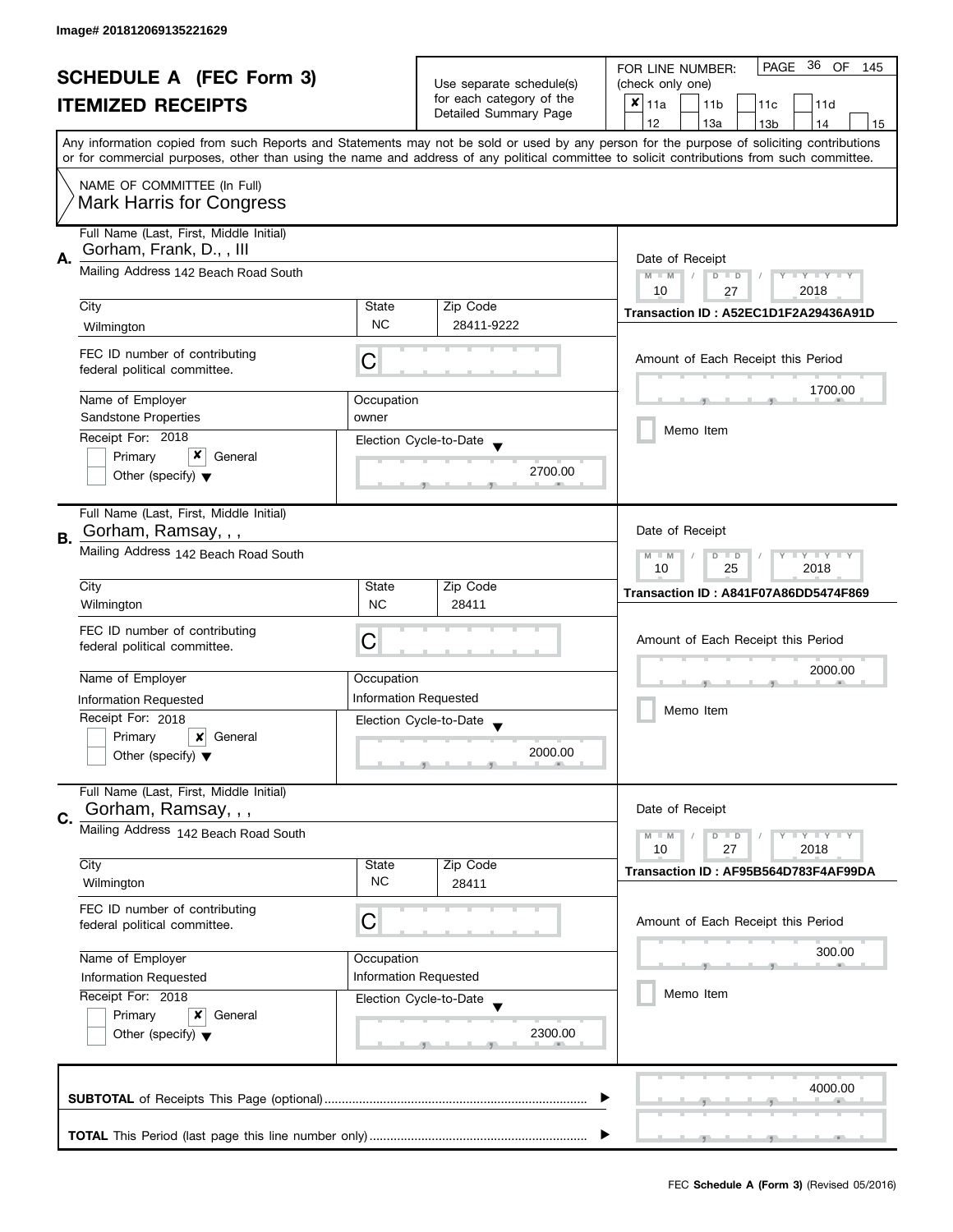| <b>SCHEDULE A (FEC Form 3)</b> |                                                                |                                                       | PAGE 37 OF<br>FOR LINE NUMBER:<br>145             |                                                                                                                                                                                                                                                                                         |  |
|--------------------------------|----------------------------------------------------------------|-------------------------------------------------------|---------------------------------------------------|-----------------------------------------------------------------------------------------------------------------------------------------------------------------------------------------------------------------------------------------------------------------------------------------|--|
|                                |                                                                | Use separate schedule(s)                              | (check only one)                                  |                                                                                                                                                                                                                                                                                         |  |
|                                | <b>ITEMIZED RECEIPTS</b>                                       |                                                       | for each category of the<br>Detailed Summary Page | ×<br>11a<br>11 <sub>b</sub><br>11c<br>11d                                                                                                                                                                                                                                               |  |
|                                |                                                                |                                                       |                                                   | 12<br>13a<br>13 <sub>b</sub><br>14<br>15                                                                                                                                                                                                                                                |  |
|                                |                                                                |                                                       |                                                   | Any information copied from such Reports and Statements may not be sold or used by any person for the purpose of soliciting contributions<br>or for commercial purposes, other than using the name and address of any political committee to solicit contributions from such committee. |  |
|                                | NAME OF COMMITTEE (In Full)<br><b>Mark Harris for Congress</b> |                                                       |                                                   |                                                                                                                                                                                                                                                                                         |  |
|                                |                                                                |                                                       |                                                   |                                                                                                                                                                                                                                                                                         |  |
|                                | Full Name (Last, First, Middle Initial)<br>Gorman, Pamela, , , |                                                       |                                                   |                                                                                                                                                                                                                                                                                         |  |
| А.                             | Mailing Address 5007 Jacquelyne Dr                             | Date of Receipt                                       |                                                   |                                                                                                                                                                                                                                                                                         |  |
|                                |                                                                |                                                       |                                                   | $M - M$<br>$Y - Y - Y - Y - Y$<br>$D$ $D$<br>2018<br>11                                                                                                                                                                                                                                 |  |
|                                | City                                                           | State                                                 | Zip Code                                          | 02                                                                                                                                                                                                                                                                                      |  |
|                                | <b>Indian Trail</b>                                            | <b>NC</b>                                             | 28079-9405                                        | Transaction ID: A684C7EA6A38C483EA00                                                                                                                                                                                                                                                    |  |
|                                |                                                                |                                                       |                                                   |                                                                                                                                                                                                                                                                                         |  |
|                                | FEC ID number of contributing<br>federal political committee.  | С                                                     |                                                   | Amount of Each Receipt this Period                                                                                                                                                                                                                                                      |  |
|                                | Name of Employer                                               | Occupation                                            |                                                   | 100.00                                                                                                                                                                                                                                                                                  |  |
|                                | <b>FLINT GROUP US INC</b>                                      | bookkeeper                                            |                                                   |                                                                                                                                                                                                                                                                                         |  |
|                                | Receipt For: 2018                                              |                                                       |                                                   | Memo Item                                                                                                                                                                                                                                                                               |  |
|                                | x<br>Primary<br>General                                        |                                                       | Election Cycle-to-Date                            |                                                                                                                                                                                                                                                                                         |  |
|                                | Other (specify) $\blacktriangledown$                           |                                                       | 350.00                                            |                                                                                                                                                                                                                                                                                         |  |
|                                | Full Name (Last, First, Middle Initial)                        |                                                       |                                                   |                                                                                                                                                                                                                                                                                         |  |
|                                | Grace, Oliver, , ,                                             |                                                       |                                                   | Date of Receipt                                                                                                                                                                                                                                                                         |  |
| <b>B.</b>                      | Mailing Address 241 Bradley Pl                                 |                                                       |                                                   |                                                                                                                                                                                                                                                                                         |  |
|                                |                                                                | $Y = Y + Y$<br>$M - M$<br>$D$ $D$<br>06<br>2018<br>11 |                                                   |                                                                                                                                                                                                                                                                                         |  |
|                                | City                                                           | State                                                 | Zip Code                                          |                                                                                                                                                                                                                                                                                         |  |
|                                | Palm Beach                                                     | FL.                                                   | 33480-3738                                        | Transaction ID: A9DDC9C8CA437421E9E9                                                                                                                                                                                                                                                    |  |
|                                |                                                                |                                                       |                                                   |                                                                                                                                                                                                                                                                                         |  |
|                                | FEC ID number of contributing<br>federal political committee.  | С                                                     |                                                   | Amount of Each Receipt this Period                                                                                                                                                                                                                                                      |  |
|                                |                                                                |                                                       |                                                   |                                                                                                                                                                                                                                                                                         |  |
|                                | Name of Employer                                               | Occupation                                            |                                                   | 1000.00                                                                                                                                                                                                                                                                                 |  |
|                                | DEVELOPMENT SEVICES LLC                                        | <b>Managing Member</b>                                |                                                   |                                                                                                                                                                                                                                                                                         |  |
|                                | Receipt For: 2018                                              |                                                       | Election Cycle-to-Date                            | Memo Item                                                                                                                                                                                                                                                                               |  |
|                                | Primary<br>×<br>General                                        |                                                       | $\overline{\mathbf{v}}$                           | earmarked house freedom fund                                                                                                                                                                                                                                                            |  |
|                                | Other (specify) $\blacktriangledown$                           |                                                       | 1500.00                                           |                                                                                                                                                                                                                                                                                         |  |
|                                |                                                                |                                                       |                                                   |                                                                                                                                                                                                                                                                                         |  |
|                                | Full Name (Last, First, Middle Initial)                        |                                                       |                                                   |                                                                                                                                                                                                                                                                                         |  |
|                                | <b>House Freedom Fund</b>                                      |                                                       |                                                   | Date of Receipt                                                                                                                                                                                                                                                                         |  |
| C.                             | Mailing Address PO Box 1948                                    |                                                       |                                                   | $T - Y = T - Y$<br>$M - M$<br>$D$ $D$                                                                                                                                                                                                                                                   |  |
|                                |                                                                |                                                       |                                                   | 11<br>06<br>2018                                                                                                                                                                                                                                                                        |  |
|                                | City                                                           | State                                                 | Zip Code                                          | Transaction ID: ABAB4DA6CFA8447DFA30                                                                                                                                                                                                                                                    |  |
|                                | Alexandria                                                     | <b>VA</b>                                             | 22313-1948                                        |                                                                                                                                                                                                                                                                                         |  |
|                                | FEC ID number of contributing                                  |                                                       |                                                   |                                                                                                                                                                                                                                                                                         |  |
|                                | federal political committee.                                   | C                                                     | C00552851                                         | Amount of Each Receipt this Period                                                                                                                                                                                                                                                      |  |
|                                |                                                                |                                                       |                                                   |                                                                                                                                                                                                                                                                                         |  |
|                                | Name of Employer                                               | Occupation                                            |                                                   | 10637.50                                                                                                                                                                                                                                                                                |  |
|                                | Receipt For: 2018                                              |                                                       | Election Cycle-to-Date                            | ×<br>Memo Item                                                                                                                                                                                                                                                                          |  |
|                                | Primary<br>x<br>General                                        |                                                       |                                                   | Intermediary                                                                                                                                                                                                                                                                            |  |
|                                | Other (specify) $\blacktriangledown$                           |                                                       | 110031.00                                         | Total Earmarked through conduit. PAC limit not                                                                                                                                                                                                                                          |  |
|                                |                                                                |                                                       |                                                   | affected.                                                                                                                                                                                                                                                                               |  |
|                                |                                                                |                                                       |                                                   |                                                                                                                                                                                                                                                                                         |  |
|                                |                                                                |                                                       |                                                   | 1100.00                                                                                                                                                                                                                                                                                 |  |
|                                |                                                                |                                                       |                                                   |                                                                                                                                                                                                                                                                                         |  |
|                                |                                                                |                                                       |                                                   |                                                                                                                                                                                                                                                                                         |  |
|                                |                                                                |                                                       |                                                   |                                                                                                                                                                                                                                                                                         |  |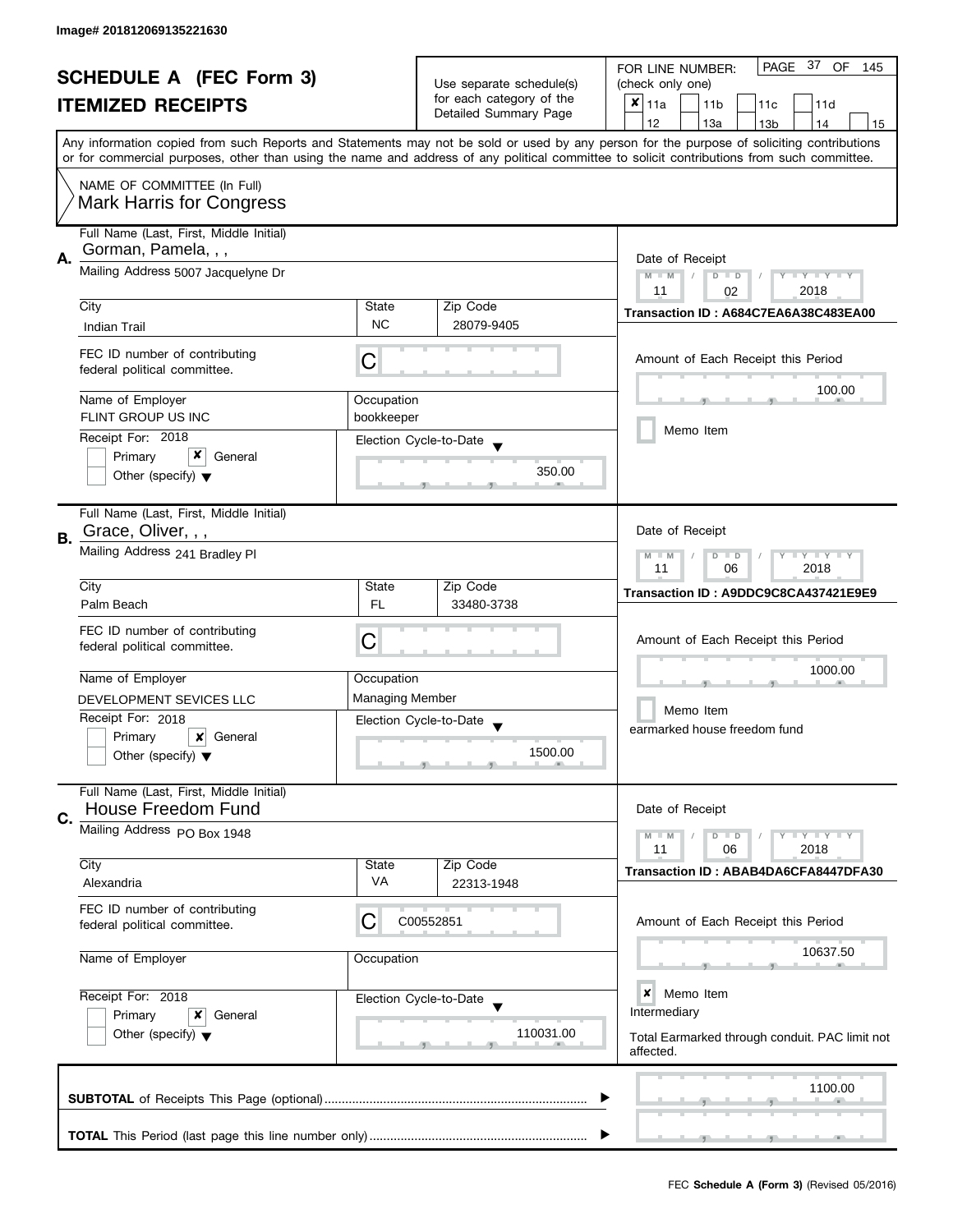| <b>SCHEDULE A (FEC Form 3)</b><br><b>ITEMIZED RECEIPTS</b> |                                                                         |                                                                                               | Use separate schedule(s)<br>for each category of the | PAGE 38 OF<br>FOR LINE NUMBER:<br>145<br>(check only one)<br>X<br>11a<br>11 <sub>b</sub><br>11c<br>11d                                                                                                                                                                                  |  |  |
|------------------------------------------------------------|-------------------------------------------------------------------------|-----------------------------------------------------------------------------------------------|------------------------------------------------------|-----------------------------------------------------------------------------------------------------------------------------------------------------------------------------------------------------------------------------------------------------------------------------------------|--|--|
|                                                            |                                                                         |                                                                                               | Detailed Summary Page                                | 12<br>13a<br>13 <sub>b</sub><br>14<br>15                                                                                                                                                                                                                                                |  |  |
|                                                            |                                                                         |                                                                                               |                                                      | Any information copied from such Reports and Statements may not be sold or used by any person for the purpose of soliciting contributions<br>or for commercial purposes, other than using the name and address of any political committee to solicit contributions from such committee. |  |  |
|                                                            | NAME OF COMMITTEE (In Full)<br><b>Mark Harris for Congress</b>          |                                                                                               |                                                      |                                                                                                                                                                                                                                                                                         |  |  |
| А.                                                         | Full Name (Last, First, Middle Initial)<br>Graeber, Eugene, Blake,, III |                                                                                               |                                                      | Date of Receipt                                                                                                                                                                                                                                                                         |  |  |
|                                                            | Mailing Address 3323 Stanwyck Ct                                        |                                                                                               |                                                      | $M - M$<br>Y TY TY TY<br>$D$ $D$                                                                                                                                                                                                                                                        |  |  |
|                                                            | City                                                                    | State                                                                                         | Zip Code                                             | 2018<br>11<br>02<br>Transaction ID: A7A940316952A46A4BD3                                                                                                                                                                                                                                |  |  |
|                                                            | Charlotte                                                               | <b>NC</b>                                                                                     | 28211-3200                                           |                                                                                                                                                                                                                                                                                         |  |  |
|                                                            | FEC ID number of contributing<br>federal political committee.           | C                                                                                             |                                                      | Amount of Each Receipt this Period                                                                                                                                                                                                                                                      |  |  |
|                                                            | Name of Employer                                                        | Occupation                                                                                    |                                                      | 1000.00                                                                                                                                                                                                                                                                                 |  |  |
|                                                            | <b>Lockton Companies</b>                                                | <b>Senior Vice President</b>                                                                  |                                                      | Memo Item                                                                                                                                                                                                                                                                               |  |  |
|                                                            | Receipt For: 2018<br>x                                                  |                                                                                               | Election Cycle-to-Date                               |                                                                                                                                                                                                                                                                                         |  |  |
|                                                            | Primary<br>General<br>Other (specify) $\blacktriangledown$              |                                                                                               | 3000.00                                              |                                                                                                                                                                                                                                                                                         |  |  |
| В.                                                         | Full Name (Last, First, Middle Initial)<br>Grantham, Lee, , ,           |                                                                                               |                                                      | Date of Receipt                                                                                                                                                                                                                                                                         |  |  |
|                                                            | Mailing Address 28 Trinity Dr                                           | $\bot$ $\gamma$ $\bot$ $\gamma$ $\bot$ $\gamma$<br>$M - M$<br>D<br>$\Box$<br>10<br>31<br>2018 |                                                      |                                                                                                                                                                                                                                                                                         |  |  |
|                                                            | City                                                                    | State                                                                                         | Zip Code                                             | Transaction ID: AE7D6A5B9512748B0B9B                                                                                                                                                                                                                                                    |  |  |
|                                                            | Lumberton                                                               | <b>NC</b>                                                                                     | 28358-8332                                           |                                                                                                                                                                                                                                                                                         |  |  |
|                                                            | FEC ID number of contributing<br>federal political committee.           | С                                                                                             |                                                      | Amount of Each Receipt this Period                                                                                                                                                                                                                                                      |  |  |
|                                                            | Name of Employer                                                        | Occupation                                                                                    |                                                      | 750.00                                                                                                                                                                                                                                                                                  |  |  |
|                                                            | self                                                                    | <b>Nursery Grower</b>                                                                         |                                                      | Memo Item                                                                                                                                                                                                                                                                               |  |  |
|                                                            | Receipt For: 2018                                                       |                                                                                               | Election Cycle-to-Date<br>$\overline{\mathbf{v}}$    |                                                                                                                                                                                                                                                                                         |  |  |
|                                                            | Primary<br>×<br>General<br>Other (specify) $\blacktriangledown$         |                                                                                               | 1250.00                                              |                                                                                                                                                                                                                                                                                         |  |  |
|                                                            | Full Name (Last, First, Middle Initial)<br>Grantham, Lee, , ,           |                                                                                               |                                                      | Date of Receipt                                                                                                                                                                                                                                                                         |  |  |
| C.                                                         | Mailing Address 28 Trinity Dr                                           |                                                                                               |                                                      | $T - Y = T - Y$<br>$M - M$<br>$D$ $D$                                                                                                                                                                                                                                                   |  |  |
|                                                            |                                                                         |                                                                                               |                                                      | 11<br>05<br>2018                                                                                                                                                                                                                                                                        |  |  |
|                                                            | City<br>Lumberton                                                       | State<br><b>NC</b>                                                                            | Zip Code<br>28358-8332                               | Transaction ID: A20BB4C14851546CB8A7                                                                                                                                                                                                                                                    |  |  |
|                                                            | FEC ID number of contributing<br>federal political committee.           | C                                                                                             |                                                      | Amount of Each Receipt this Period                                                                                                                                                                                                                                                      |  |  |
|                                                            | Name of Employer                                                        | Occupation                                                                                    |                                                      | 750.00                                                                                                                                                                                                                                                                                  |  |  |
|                                                            | self                                                                    | Nursery Grower                                                                                |                                                      |                                                                                                                                                                                                                                                                                         |  |  |
|                                                            | Receipt For: 2018                                                       |                                                                                               | Election Cycle-to-Date                               | Memo Item                                                                                                                                                                                                                                                                               |  |  |
|                                                            | Primary<br>x<br>General<br>Other (specify) $\blacktriangledown$         |                                                                                               | 2000.00                                              |                                                                                                                                                                                                                                                                                         |  |  |
|                                                            |                                                                         |                                                                                               |                                                      | 2500.00                                                                                                                                                                                                                                                                                 |  |  |
|                                                            |                                                                         |                                                                                               |                                                      |                                                                                                                                                                                                                                                                                         |  |  |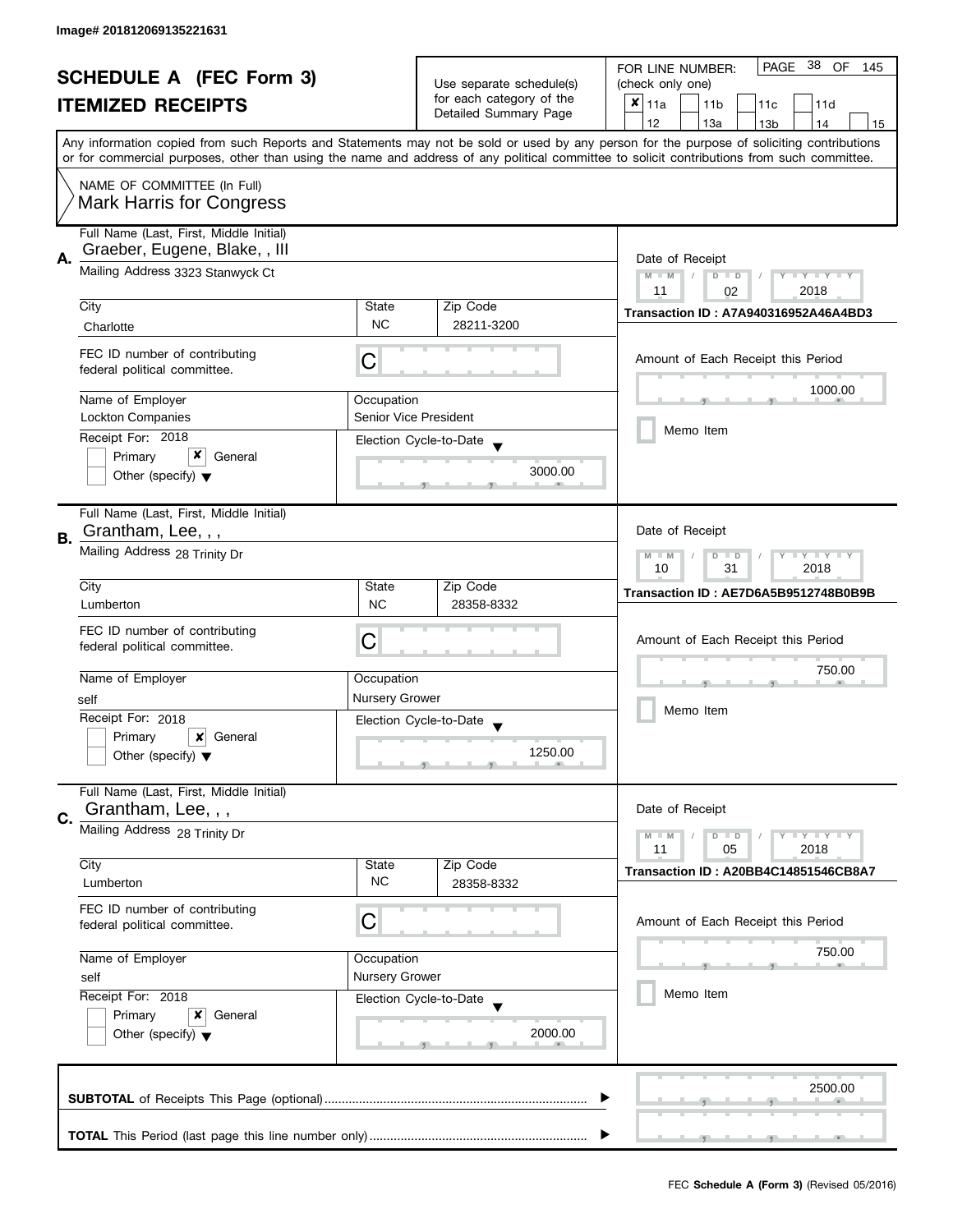| <b>SCHEDULE A (FEC Form 3)</b> |                                                               |                         | PAGE 39 OF<br>FOR LINE NUMBER:<br>145 |                                                                                                                                            |
|--------------------------------|---------------------------------------------------------------|-------------------------|---------------------------------------|--------------------------------------------------------------------------------------------------------------------------------------------|
|                                |                                                               |                         | Use separate schedule(s)              | (check only one)                                                                                                                           |
|                                | <b>ITEMIZED RECEIPTS</b>                                      |                         | for each category of the              | $x _{11a}$<br>11 <sub>b</sub><br>11c<br>11d                                                                                                |
|                                |                                                               |                         | Detailed Summary Page                 | 12<br>13a<br>13 <sub>b</sub><br>14<br>15                                                                                                   |
|                                |                                                               |                         |                                       | Any information copied from such Reports and Statements may not be sold or used by any person for the purpose of soliciting contributions  |
|                                |                                                               |                         |                                       | or for commercial purposes, other than using the name and address of any political committee to solicit contributions from such committee. |
|                                | NAME OF COMMITTEE (In Full)                                   |                         |                                       |                                                                                                                                            |
|                                | <b>Mark Harris for Congress</b>                               |                         |                                       |                                                                                                                                            |
|                                | Full Name (Last, First, Middle Initial)                       |                         |                                       |                                                                                                                                            |
|                                | Greuling, Megan, , ,                                          |                         |                                       |                                                                                                                                            |
| Α.                             | Mailing Address 11115 Rushmore Drive                          |                         |                                       | Date of Receipt                                                                                                                            |
|                                |                                                               |                         |                                       | $M - M$<br>$Y - Y - Y - Y - Y$<br>$D$ $D$<br>2018<br>11<br>03                                                                              |
|                                | City                                                          | State                   | Zip Code                              |                                                                                                                                            |
|                                | Charlotte                                                     | <b>NC</b>               | 28277                                 | Transaction ID: A1CFE0D53DAE84605BE8                                                                                                       |
|                                |                                                               |                         |                                       |                                                                                                                                            |
|                                | FEC ID number of contributing<br>federal political committee. | C                       |                                       | Amount of Each Receipt this Period                                                                                                         |
|                                |                                                               |                         |                                       |                                                                                                                                            |
|                                | Name of Employer                                              | Occupation              |                                       | 2700.00                                                                                                                                    |
|                                | <b>Lending Tree</b>                                           | <b>Public Relations</b> |                                       |                                                                                                                                            |
|                                | Receipt For: 2018                                             |                         | Election Cycle-to-Date                | Memo Item                                                                                                                                  |
|                                | x<br>Primary<br>General                                       |                         |                                       |                                                                                                                                            |
|                                | Other (specify) $\blacktriangledown$                          |                         | 2700.00                               |                                                                                                                                            |
|                                |                                                               |                         |                                       |                                                                                                                                            |
|                                | Full Name (Last, First, Middle Initial)                       |                         |                                       |                                                                                                                                            |
| В.                             | Gross, Jeffery, , ,                                           |                         |                                       | Date of Receipt                                                                                                                            |
|                                | Mailing Address 1400 Longleaf Ct                              |                         |                                       | Y LY LY<br>$M - M$<br>$\overline{D}$<br>$\Box$                                                                                             |
|                                |                                                               | 26<br>2018<br>10        |                                       |                                                                                                                                            |
|                                | City                                                          | State<br><b>NC</b>      | Zip Code                              | Transaction ID: A67B0EEBE5C204DA5BAC                                                                                                       |
|                                | <b>Matthews</b>                                               |                         | 28104-7888                            |                                                                                                                                            |
|                                | FEC ID number of contributing                                 | C                       |                                       | Amount of Each Receipt this Period                                                                                                         |
|                                | federal political committee.                                  |                         |                                       |                                                                                                                                            |
|                                | Name of Employer                                              | Occupation              |                                       | 1000.00                                                                                                                                    |
|                                | <b>Artificial Turf Products</b>                               | owner                   |                                       |                                                                                                                                            |
|                                | Receipt For: 2018                                             |                         | Election Cycle-to-Date                | Memo Item                                                                                                                                  |
|                                | Primary<br>$\boldsymbol{x}$<br>General                        |                         |                                       |                                                                                                                                            |
|                                | Other (specify) $\blacktriangledown$                          |                         | 2500.00                               |                                                                                                                                            |
|                                |                                                               |                         |                                       |                                                                                                                                            |
|                                | Full Name (Last, First, Middle Initial)                       |                         |                                       |                                                                                                                                            |
| C.                             | Hallaway, Rashid, , ,                                         |                         |                                       | Date of Receipt                                                                                                                            |
|                                | Mailing Address 2638 Hampton Avenue                           |                         |                                       | $M - M$<br>Y L Y L Y<br>$D$ $D$                                                                                                            |
|                                |                                                               |                         |                                       | 30<br>2018<br>10                                                                                                                           |
|                                | City<br>Charlotte                                             | State<br><b>NC</b>      | Zip Code<br>28207                     | Transaction ID: AD998FBE723C84ACC94E                                                                                                       |
|                                |                                                               |                         |                                       |                                                                                                                                            |
|                                | FEC ID number of contributing                                 | С                       |                                       | Amount of Each Receipt this Period                                                                                                         |
|                                | federal political committee.                                  |                         |                                       |                                                                                                                                            |
|                                | Name of Employer                                              | Occupation              |                                       | 500.00                                                                                                                                     |
|                                | Partner<br><b>HHQ Ventures</b>                                |                         |                                       |                                                                                                                                            |
|                                | Receipt For: 2018                                             |                         | Election Cycle-to-Date                | Memo Item                                                                                                                                  |
|                                | Primary<br>General<br>x                                       |                         |                                       |                                                                                                                                            |
|                                | Other (specify) $\blacktriangledown$                          |                         | 500.00                                |                                                                                                                                            |
|                                |                                                               |                         |                                       |                                                                                                                                            |
|                                |                                                               |                         |                                       |                                                                                                                                            |
|                                |                                                               |                         |                                       | 4200.00                                                                                                                                    |
|                                |                                                               |                         |                                       |                                                                                                                                            |
|                                |                                                               |                         |                                       |                                                                                                                                            |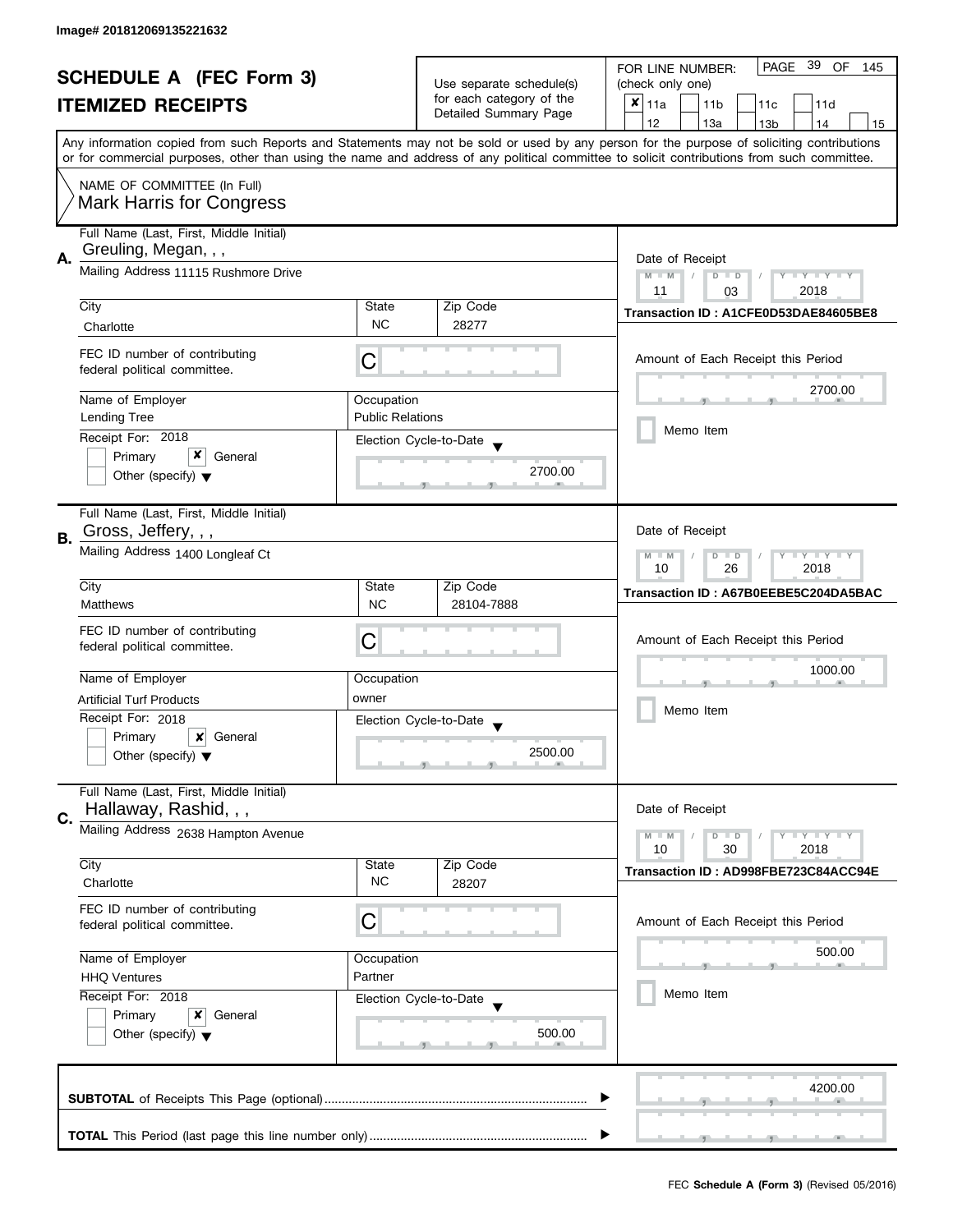| <b>SCHEDULE A (FEC Form 3)</b><br><b>ITEMIZED RECEIPTS</b> |                                                                       |                                                           | Use separate schedule(s)<br>for each category of the | PAGE 40 OF<br>FOR LINE NUMBER:<br>145<br>(check only one)<br>$\pmb{\times}$<br> 11a<br>11 <sub>b</sub><br>11c<br>11d                                                                                                                                                                    |  |  |
|------------------------------------------------------------|-----------------------------------------------------------------------|-----------------------------------------------------------|------------------------------------------------------|-----------------------------------------------------------------------------------------------------------------------------------------------------------------------------------------------------------------------------------------------------------------------------------------|--|--|
|                                                            |                                                                       |                                                           | Detailed Summary Page                                | 12<br>13a<br>14<br>13 <sub>b</sub><br>15                                                                                                                                                                                                                                                |  |  |
|                                                            |                                                                       |                                                           |                                                      | Any information copied from such Reports and Statements may not be sold or used by any person for the purpose of soliciting contributions<br>or for commercial purposes, other than using the name and address of any political committee to solicit contributions from such committee. |  |  |
|                                                            | NAME OF COMMITTEE (In Full)<br><b>Mark Harris for Congress</b>        |                                                           |                                                      |                                                                                                                                                                                                                                                                                         |  |  |
| А.                                                         | Full Name (Last, First, Middle Initial)<br>Hallman, Mike, , ,         |                                                           |                                                      | Date of Receipt                                                                                                                                                                                                                                                                         |  |  |
|                                                            | Mailing Address 1035 Pastureview Lane                                 |                                                           |                                                      | Y TY TY TY<br>$M - M$<br>$D$ $D$<br>2018<br>11<br>01                                                                                                                                                                                                                                    |  |  |
|                                                            | City<br>Monroe                                                        | State<br><b>NC</b>                                        | Zip Code<br>28110-9346                               | Transaction ID: AD6A9BF96ED0E46B1B1A                                                                                                                                                                                                                                                    |  |  |
|                                                            | FEC ID number of contributing<br>federal political committee.         | C                                                         |                                                      | Amount of Each Receipt this Period                                                                                                                                                                                                                                                      |  |  |
|                                                            | Name of Employer<br><b>McGee Brothers</b>                             | Occupation                                                | Work in PM and Construction                          | 100.00                                                                                                                                                                                                                                                                                  |  |  |
|                                                            | Receipt For: 2018                                                     |                                                           | Election Cycle-to-Date                               | Memo Item                                                                                                                                                                                                                                                                               |  |  |
|                                                            | Primary<br>General<br>Other (specify) $\blacktriangledown$            |                                                           | 450.00                                               |                                                                                                                                                                                                                                                                                         |  |  |
| В.                                                         | Full Name (Last, First, Middle Initial)<br>Hamlin, Clay, , ,          |                                                           |                                                      | Date of Receipt                                                                                                                                                                                                                                                                         |  |  |
|                                                            | Mailing Address 424 Mulberry Lane                                     | $T - Y = T - Y$<br>$M - M$<br>$D$ $D$<br>11<br>02<br>2018 |                                                      |                                                                                                                                                                                                                                                                                         |  |  |
|                                                            | City<br>Haverford                                                     | State<br><b>PA</b>                                        | Zip Code<br>19041-1912                               | Transaction ID: A045E2CF6B10D414DBA9                                                                                                                                                                                                                                                    |  |  |
|                                                            | FEC ID number of contributing<br>federal political committee.         | С                                                         |                                                      | Amount of Each Receipt this Period                                                                                                                                                                                                                                                      |  |  |
|                                                            | Name of Employer                                                      | Occupation                                                |                                                      | 250.00                                                                                                                                                                                                                                                                                  |  |  |
|                                                            | Information Requested<br>Receipt For: 2018                            | Information Requested                                     | Election Cycle-to-Date                               | Memo Item                                                                                                                                                                                                                                                                               |  |  |
|                                                            | Primary<br>×<br>General<br>Other (specify) $\blacktriangledown$       |                                                           | $\overline{\mathbf{v}}$<br>250.00                    | earmarked club for growth                                                                                                                                                                                                                                                               |  |  |
| C.                                                         | Full Name (Last, First, Middle Initial)<br><b>Club For Growth PAC</b> |                                                           |                                                      | Date of Receipt                                                                                                                                                                                                                                                                         |  |  |
|                                                            | Mailing Address 2001 L St NW<br>Ste 600                               |                                                           |                                                      | $T - Y = T - Y$<br>$M - M$<br>$D$ $D$<br>11<br>02<br>2018                                                                                                                                                                                                                               |  |  |
|                                                            | City<br>Washington                                                    | State<br>DC                                               | Zip Code<br>20036-4967                               | Transaction ID: A9CF3654D515C499EAAE                                                                                                                                                                                                                                                    |  |  |
|                                                            | FEC ID number of contributing<br>federal political committee.         | С                                                         | C00487470                                            | Amount of Each Receipt this Period                                                                                                                                                                                                                                                      |  |  |
|                                                            | Name of Employer                                                      | Occupation                                                |                                                      | 4627.00                                                                                                                                                                                                                                                                                 |  |  |
|                                                            | Receipt For: 2018<br>Primary<br>x<br>General                          |                                                           | Election Cycle-to-Date                               | ×<br>Memo Item<br>Intermediary                                                                                                                                                                                                                                                          |  |  |
|                                                            | Other (specify) $\blacktriangledown$                                  |                                                           | 111037.37                                            | Total Earmarked through conduit. PAC limit not<br>affected.                                                                                                                                                                                                                             |  |  |
|                                                            |                                                                       |                                                           |                                                      | 350.00                                                                                                                                                                                                                                                                                  |  |  |
|                                                            |                                                                       |                                                           |                                                      |                                                                                                                                                                                                                                                                                         |  |  |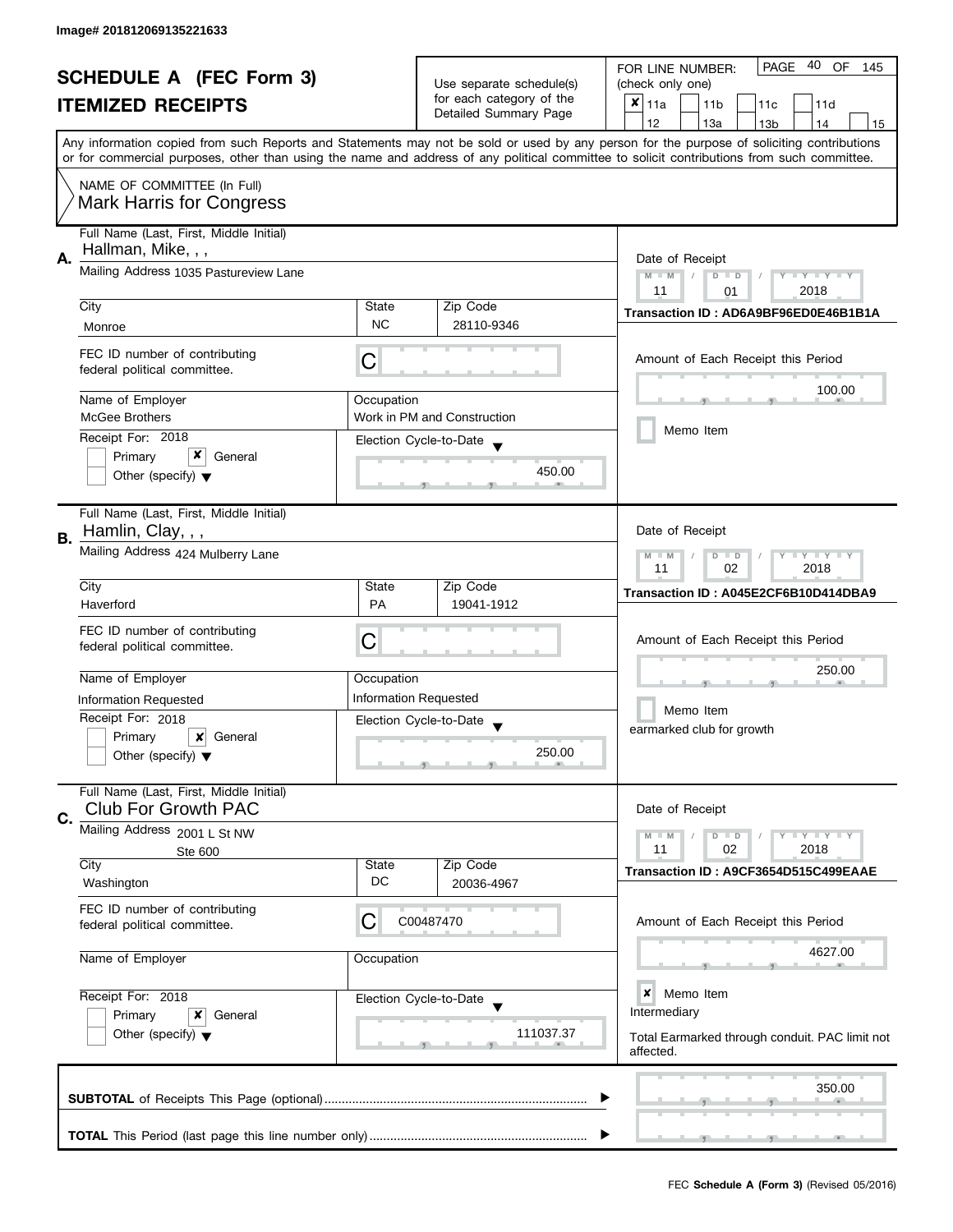|    | <b>SCHEDULE A (FEC Form 3)</b>                                  |            |                          | -41<br>PAGE<br>OF<br>FOR LINE NUMBER:<br>145                                                                                               |
|----|-----------------------------------------------------------------|------------|--------------------------|--------------------------------------------------------------------------------------------------------------------------------------------|
|    |                                                                 |            | Use separate schedule(s) | (check only one)                                                                                                                           |
|    | <b>ITEMIZED RECEIPTS</b>                                        |            | for each category of the | $x _{11a}$<br>11 <sub>b</sub><br>11c<br>11d                                                                                                |
|    |                                                                 |            | Detailed Summary Page    | 12<br>13a<br>13 <sub>b</sub><br>14<br>15                                                                                                   |
|    |                                                                 |            |                          | Any information copied from such Reports and Statements may not be sold or used by any person for the purpose of soliciting contributions  |
|    |                                                                 |            |                          | or for commercial purposes, other than using the name and address of any political committee to solicit contributions from such committee. |
|    | NAME OF COMMITTEE (In Full)                                     |            |                          |                                                                                                                                            |
|    | <b>Mark Harris for Congress</b>                                 |            |                          |                                                                                                                                            |
|    |                                                                 |            |                          |                                                                                                                                            |
|    | Full Name (Last, First, Middle Initial)                         |            |                          |                                                                                                                                            |
| Α. | Handy, Michael, , ,                                             |            |                          | Date of Receipt                                                                                                                            |
|    | Mailing Address 109 Staunton Dr                                 |            |                          | $M - M$<br>$T - Y = Y - T Y$<br>$D$ $D$<br>Y                                                                                               |
|    |                                                                 |            |                          | 10<br>2018<br>30                                                                                                                           |
|    | City                                                            | State      | Zip Code                 | Transaction ID: A273FD2A8969D4693A0E                                                                                                       |
|    | Greensboro                                                      | <b>NC</b>  | 27410-6064               |                                                                                                                                            |
|    | FEC ID number of contributing                                   |            |                          | Amount of Each Receipt this Period                                                                                                         |
|    | federal political committee.                                    | C          |                          |                                                                                                                                            |
|    |                                                                 |            |                          | 250.00                                                                                                                                     |
|    | Name of Employer                                                | Occupation |                          |                                                                                                                                            |
|    | Self                                                            | Surgeon    |                          | Memo Item                                                                                                                                  |
|    | Receipt For: 2018                                               |            | Election Cycle-to-Date   |                                                                                                                                            |
|    | x<br>Primary<br>General                                         |            | 250.00                   |                                                                                                                                            |
|    | Other (specify) $\blacktriangledown$                            |            |                          |                                                                                                                                            |
|    |                                                                 |            |                          |                                                                                                                                            |
|    | Full Name (Last, First, Middle Initial)                         |            |                          |                                                                                                                                            |
| В. | Harris, Miriam, , ,                                             |            |                          | Date of Receipt                                                                                                                            |
|    | Mailing Address 6635 Howie Mine Church Rd                       |            |                          | Y LY LY<br>$M - M$<br>D<br>$\Box$                                                                                                          |
|    |                                                                 |            |                          | 31<br>2018<br>10                                                                                                                           |
|    | City                                                            | State      | Zip Code                 | Transaction ID: A351C971A50A14BEC876                                                                                                       |
|    | Waxhaw                                                          | <b>NC</b>  | 28173-7792               |                                                                                                                                            |
|    | FEC ID number of contributing                                   |            |                          |                                                                                                                                            |
|    | federal political committee.                                    | C          |                          | Amount of Each Receipt this Period                                                                                                         |
|    |                                                                 |            |                          | 50.00                                                                                                                                      |
|    | Name of Employer                                                | Occupation |                          |                                                                                                                                            |
|    | retired                                                         | retired    |                          | Memo Item                                                                                                                                  |
|    | Receipt For: 2018                                               |            | Election Cycle-to-Date   |                                                                                                                                            |
|    | Primary<br>$\boldsymbol{x}$<br>General                          |            |                          |                                                                                                                                            |
|    | Other (specify) $\blacktriangledown$                            |            | 900.00                   |                                                                                                                                            |
|    |                                                                 |            |                          |                                                                                                                                            |
|    | Full Name (Last, First, Middle Initial)                         |            |                          | Date of Receipt                                                                                                                            |
| C. | Hasty, Richard, , ,                                             |            |                          |                                                                                                                                            |
|    | Mailing Address 11623 James Jack Lane                           |            |                          | Y LY LY<br>$M - M$<br>$D$ $D$                                                                                                              |
|    | City                                                            | State      | Zip Code                 | 26<br>2018<br>10                                                                                                                           |
|    | Charlotte                                                       | <b>NC</b>  | 28277                    | Transaction ID: AD0877D8AEE1F4844BA8                                                                                                       |
|    |                                                                 |            |                          |                                                                                                                                            |
|    | FEC ID number of contributing                                   | С          |                          | Amount of Each Receipt this Period                                                                                                         |
|    | federal political committee.                                    |            |                          |                                                                                                                                            |
|    | Name of Employer                                                | Occupation |                          | 250.00                                                                                                                                     |
|    | PwC                                                             | Consulting |                          |                                                                                                                                            |
|    | Receipt For: 2018<br>Election Cycle-to-Date                     |            |                          | Memo Item                                                                                                                                  |
|    |                                                                 |            |                          |                                                                                                                                            |
|    | Primary<br>General<br>x<br>Other (specify) $\blacktriangledown$ |            | 250.00                   |                                                                                                                                            |
|    |                                                                 |            |                          |                                                                                                                                            |
|    |                                                                 |            |                          |                                                                                                                                            |
|    |                                                                 |            |                          | 550.00                                                                                                                                     |
|    |                                                                 |            |                          |                                                                                                                                            |
|    |                                                                 |            |                          |                                                                                                                                            |
|    |                                                                 |            |                          |                                                                                                                                            |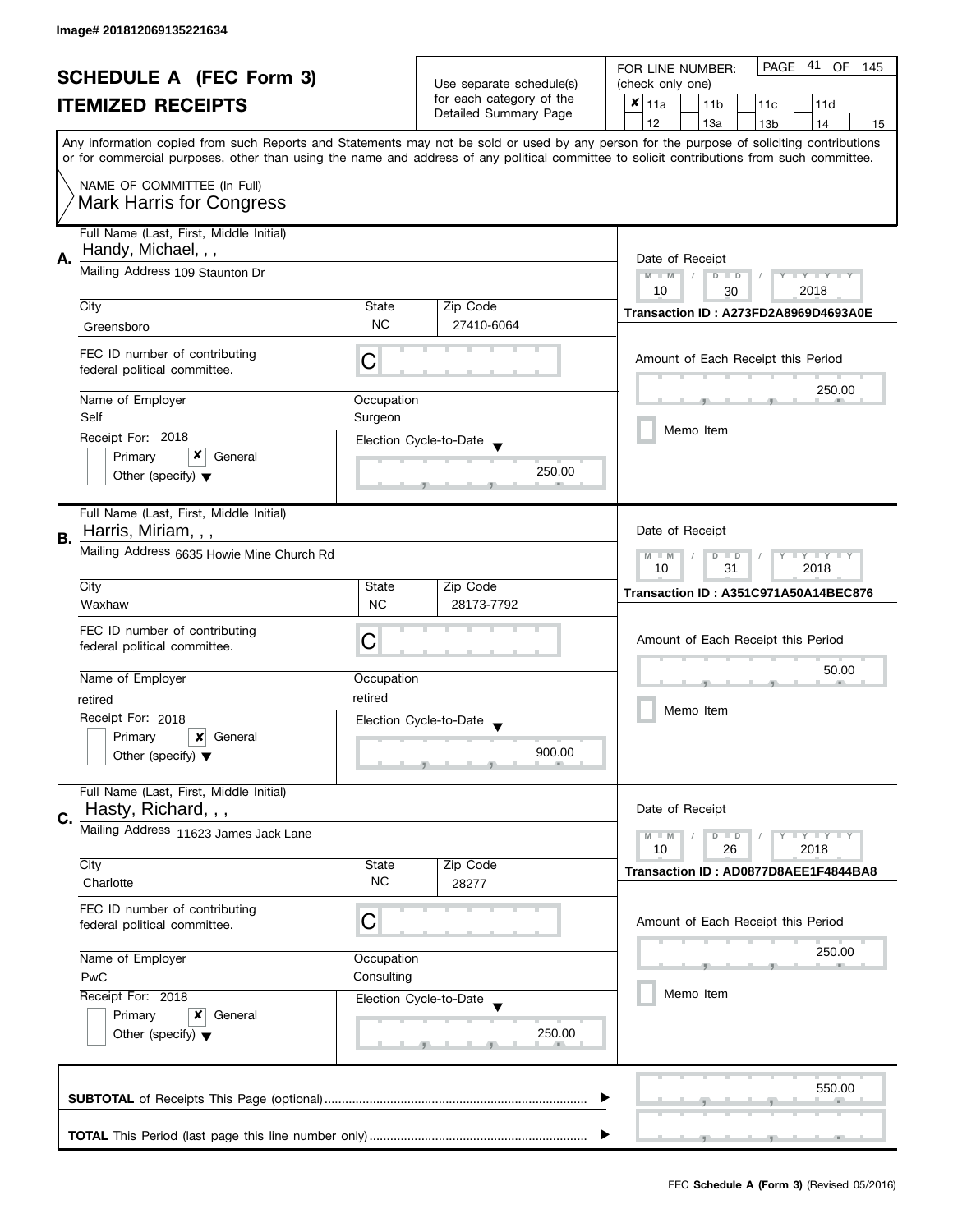| <b>SCHEDULE A (FEC Form 3)</b> |                                         |            | Use separate schedule(s) | PAGE 42 OF<br>FOR LINE NUMBER:<br>145                                                                                                      |  |  |  |
|--------------------------------|-----------------------------------------|------------|--------------------------|--------------------------------------------------------------------------------------------------------------------------------------------|--|--|--|
|                                | <b>ITEMIZED RECEIPTS</b>                |            |                          | (check only one)                                                                                                                           |  |  |  |
|                                |                                         |            | for each category of the | $x _{11a}$<br>11 <sub>b</sub><br>11d<br>11 <sub>c</sub>                                                                                    |  |  |  |
|                                |                                         |            | Detailed Summary Page    | 12<br>13a<br>13 <sub>b</sub><br>14<br>15                                                                                                   |  |  |  |
|                                |                                         |            |                          | Any information copied from such Reports and Statements may not be sold or used by any person for the purpose of soliciting contributions  |  |  |  |
|                                |                                         |            |                          | or for commercial purposes, other than using the name and address of any political committee to solicit contributions from such committee. |  |  |  |
|                                | NAME OF COMMITTEE (In Full)             |            |                          |                                                                                                                                            |  |  |  |
|                                | <b>Mark Harris for Congress</b>         |            |                          |                                                                                                                                            |  |  |  |
|                                | Full Name (Last, First, Middle Initial) |            |                          |                                                                                                                                            |  |  |  |
| Α.                             | Hathaway, William, , ,                  |            |                          | Date of Receipt                                                                                                                            |  |  |  |
|                                | Mailing Address 3614 Sainsbury Lane     |            |                          |                                                                                                                                            |  |  |  |
|                                |                                         |            |                          | $M - M$<br>$T - Y = Y - T Y$<br>$D$ $D$<br>10<br>2018<br>31                                                                                |  |  |  |
|                                | City                                    | State      | Zip Code                 | Transaction ID: A475718D5C34A4505ADD                                                                                                       |  |  |  |
|                                | Greensboro                              | <b>NC</b>  | 27409                    |                                                                                                                                            |  |  |  |
|                                | FEC ID number of contributing           |            |                          |                                                                                                                                            |  |  |  |
|                                | federal political committee.            | C          |                          | Amount of Each Receipt this Period                                                                                                         |  |  |  |
|                                |                                         |            |                          | 2700.00                                                                                                                                    |  |  |  |
|                                | Name of Employer                        | Occupation |                          |                                                                                                                                            |  |  |  |
|                                | Noregon Systems                         | executive  |                          | Memo Item                                                                                                                                  |  |  |  |
|                                | Receipt For: 2018                       |            | Election Cycle-to-Date   |                                                                                                                                            |  |  |  |
|                                | x<br>Primary<br>General                 |            | 2700.00                  |                                                                                                                                            |  |  |  |
|                                | Other (specify) $\blacktriangledown$    |            |                          |                                                                                                                                            |  |  |  |
|                                | Full Name (Last, First, Middle Initial) |            |                          |                                                                                                                                            |  |  |  |
|                                | Hawley, Chad, , ,                       |            |                          | Date of Receipt                                                                                                                            |  |  |  |
| В.                             | Mailing Address 16101 Whitesail Drive   |            |                          | Y LY LY<br>$M - M$<br>D<br>$\Box$                                                                                                          |  |  |  |
|                                |                                         |            |                          | 02<br>2018<br>11                                                                                                                           |  |  |  |
|                                | City                                    | State      | Zip Code                 | Transaction ID: A8964F37DDA0B418F889                                                                                                       |  |  |  |
|                                | Charlotte                               | <b>NC</b>  | 28278-8811               |                                                                                                                                            |  |  |  |
|                                | FEC ID number of contributing           |            |                          |                                                                                                                                            |  |  |  |
|                                | federal political committee.            | C          |                          | Amount of Each Receipt this Period                                                                                                         |  |  |  |
|                                |                                         |            |                          | 500.00                                                                                                                                     |  |  |  |
|                                | Name of Employer                        | Occupation |                          |                                                                                                                                            |  |  |  |
|                                | HealthCare                              | sales      |                          | Memo Item                                                                                                                                  |  |  |  |
|                                | Receipt For: 2018                       |            | Election Cycle-to-Date   |                                                                                                                                            |  |  |  |
|                                | Primary<br>$\boldsymbol{x}$<br>General  |            | 1500.00                  |                                                                                                                                            |  |  |  |
|                                | Other (specify) $\blacktriangledown$    |            |                          |                                                                                                                                            |  |  |  |
|                                | Full Name (Last, First, Middle Initial) |            |                          |                                                                                                                                            |  |  |  |
|                                | Healy, Bob, , ,                         |            |                          | Date of Receipt                                                                                                                            |  |  |  |
| C.                             | Mailing Address 3200 Providence Branch  |            |                          | $Y = Y = Y$<br>$M - M$<br>$D$ $D$                                                                                                          |  |  |  |
|                                |                                         |            |                          | 20<br>2018<br>10                                                                                                                           |  |  |  |
|                                | City                                    | State      | Zip Code                 | Transaction ID: ACAF8A70E39F14458AA9                                                                                                       |  |  |  |
|                                | Charlotte                               | <b>NC</b>  | 28270-8560               |                                                                                                                                            |  |  |  |
|                                | FEC ID number of contributing           |            |                          |                                                                                                                                            |  |  |  |
|                                | federal political committee.            | С          |                          | Amount of Each Receipt this Period                                                                                                         |  |  |  |
|                                | Name of Employer                        | Occupation |                          | 100.00                                                                                                                                     |  |  |  |
|                                | retired<br>retired                      |            |                          |                                                                                                                                            |  |  |  |
|                                | Receipt For: 2018                       |            | Election Cycle-to-Date   | Memo Item                                                                                                                                  |  |  |  |
|                                | Primary<br>General<br>x                 |            |                          |                                                                                                                                            |  |  |  |
|                                | Other (specify) $\blacktriangledown$    |            | 550.00                   |                                                                                                                                            |  |  |  |
|                                |                                         |            |                          |                                                                                                                                            |  |  |  |
|                                |                                         |            |                          |                                                                                                                                            |  |  |  |
|                                |                                         |            |                          | 3300.00                                                                                                                                    |  |  |  |
|                                |                                         |            |                          |                                                                                                                                            |  |  |  |
|                                |                                         |            |                          |                                                                                                                                            |  |  |  |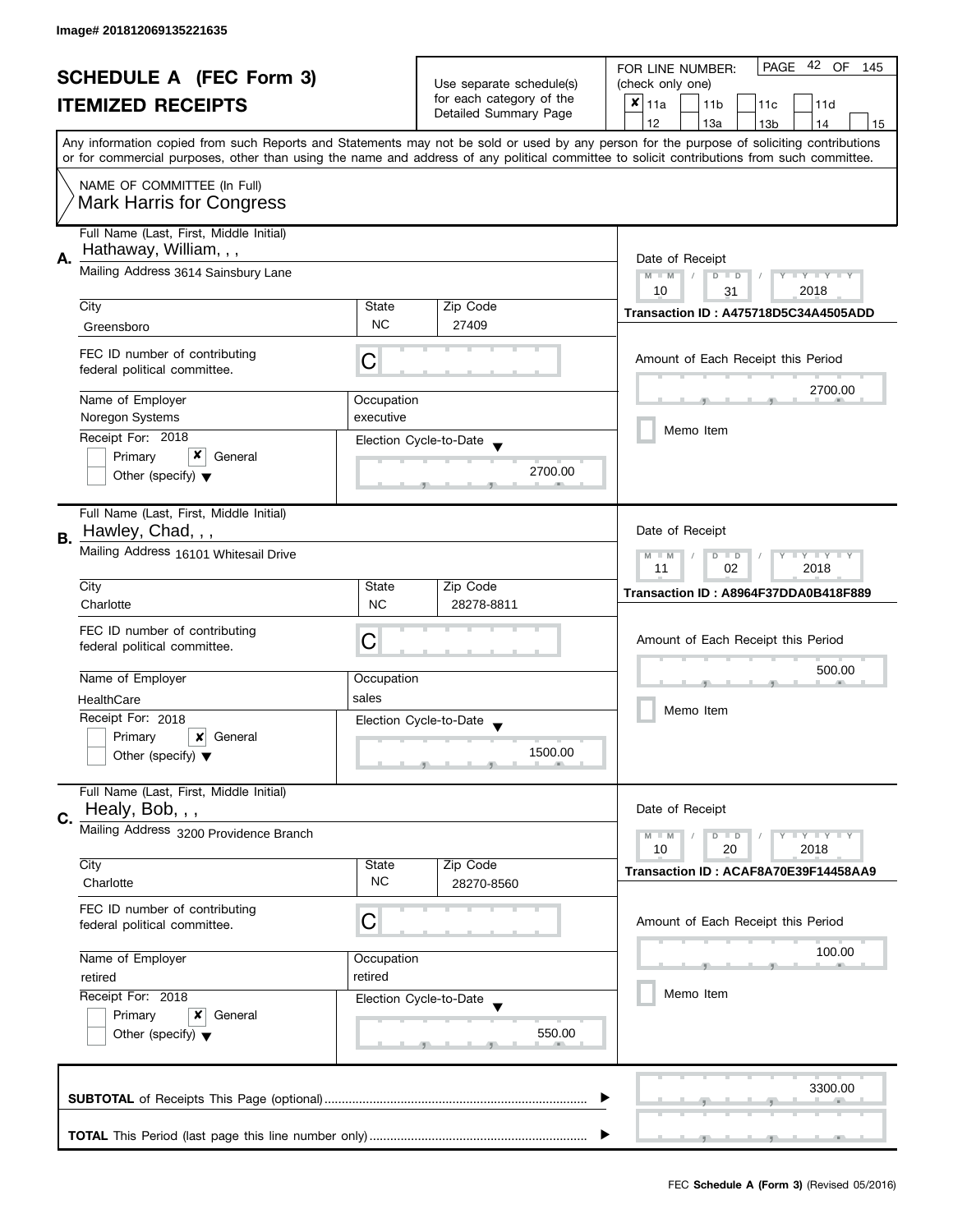| <b>SCHEDULE A (FEC Form 3)</b> |                                         |                  | 43 OF<br>PAGE<br>FOR LINE NUMBER:<br>145          |                                                                                                                                            |  |
|--------------------------------|-----------------------------------------|------------------|---------------------------------------------------|--------------------------------------------------------------------------------------------------------------------------------------------|--|
|                                |                                         |                  | Use separate schedule(s)                          | (check only one)                                                                                                                           |  |
|                                | <b>ITEMIZED RECEIPTS</b>                |                  | for each category of the<br>Detailed Summary Page | $x _{11a}$<br>11 <sub>b</sub><br>11c<br>11d                                                                                                |  |
|                                |                                         |                  |                                                   | 12<br>13a<br>14<br>13 <sub>b</sub><br>15                                                                                                   |  |
|                                |                                         |                  |                                                   | Any information copied from such Reports and Statements may not be sold or used by any person for the purpose of soliciting contributions  |  |
|                                |                                         |                  |                                                   | or for commercial purposes, other than using the name and address of any political committee to solicit contributions from such committee. |  |
|                                | NAME OF COMMITTEE (In Full)             |                  |                                                   |                                                                                                                                            |  |
|                                | <b>Mark Harris for Congress</b>         |                  |                                                   |                                                                                                                                            |  |
|                                |                                         |                  |                                                   |                                                                                                                                            |  |
|                                | Full Name (Last, First, Middle Initial) |                  |                                                   |                                                                                                                                            |  |
| А.                             | Healy, Bob, , ,                         |                  |                                                   | Date of Receipt                                                                                                                            |  |
|                                | Mailing Address 3200 Providence Branch  |                  |                                                   | $M - M$<br>Y TY TY TY<br>$D$ $D$                                                                                                           |  |
|                                |                                         |                  |                                                   | 2018<br>10<br>31                                                                                                                           |  |
|                                | City                                    | State            | Zip Code                                          | <b>Transaction ID: AB705593909C847B5A76</b>                                                                                                |  |
|                                | Charlotte                               | <b>NC</b>        | 28270-8560                                        |                                                                                                                                            |  |
|                                | FEC ID number of contributing           |                  |                                                   |                                                                                                                                            |  |
|                                | federal political committee.            | С                |                                                   | Amount of Each Receipt this Period                                                                                                         |  |
|                                |                                         |                  |                                                   | 50.00                                                                                                                                      |  |
|                                | Name of Employer                        | Occupation       |                                                   |                                                                                                                                            |  |
|                                | retired                                 | retired          |                                                   | Memo Item                                                                                                                                  |  |
|                                | Receipt For: 2018                       |                  | Election Cycle-to-Date                            |                                                                                                                                            |  |
|                                | x<br>Primary<br>General                 |                  |                                                   |                                                                                                                                            |  |
|                                | Other (specify) $\blacktriangledown$    |                  | 600.00                                            |                                                                                                                                            |  |
|                                |                                         |                  |                                                   |                                                                                                                                            |  |
|                                | Full Name (Last, First, Middle Initial) |                  |                                                   |                                                                                                                                            |  |
| В.                             | Helms, Shirley, , ,                     |                  |                                                   | Date of Receipt                                                                                                                            |  |
|                                | Mailing Address 4004 Bianca Dr          |                  |                                                   | <b>LYLYLY</b><br>$M - M$<br>$D$ $D$                                                                                                        |  |
|                                |                                         | 2018<br>11<br>01 |                                                   |                                                                                                                                            |  |
|                                | City                                    | State            | Zip Code                                          | Transaction ID: A4C08A0A9C453487694B                                                                                                       |  |
|                                | <b>Indian Trail</b>                     | <b>NC</b>        | 28079-3477                                        |                                                                                                                                            |  |
|                                | FEC ID number of contributing           |                  |                                                   |                                                                                                                                            |  |
|                                | federal political committee.            | C                |                                                   | Amount of Each Receipt this Period                                                                                                         |  |
|                                |                                         |                  |                                                   |                                                                                                                                            |  |
|                                | Name of Employer                        | Occupation       |                                                   | 1500.00                                                                                                                                    |  |
|                                | Self-Employed                           | Insurance Agent  |                                                   |                                                                                                                                            |  |
|                                | Receipt For: 2018                       |                  | Election Cycle-to-Date                            | Memo Item                                                                                                                                  |  |
|                                | Primary<br>General<br>x                 |                  |                                                   |                                                                                                                                            |  |
|                                | Other (specify) $\blacktriangledown$    |                  | 3500.00                                           |                                                                                                                                            |  |
|                                |                                         |                  |                                                   |                                                                                                                                            |  |
|                                | Full Name (Last, First, Middle Initial) |                  |                                                   |                                                                                                                                            |  |
| C.                             | Helton, Randy, , ,                      |                  |                                                   | Date of Receipt                                                                                                                            |  |
|                                | Mailing Address 3945 Ayscough Rd        |                  |                                                   | $\bot$ Y $\bot$ Y $\bot$ Y<br>$M - M$<br>$D$ $D$                                                                                           |  |
|                                |                                         |                  |                                                   | 10<br>30<br>2018                                                                                                                           |  |
|                                | City                                    | State            | Zip Code                                          | Transaction ID: AF1648E67DA004191AB2                                                                                                       |  |
|                                | Charlotte                               | <b>NC</b>        | 28211-3459                                        |                                                                                                                                            |  |
|                                | FEC ID number of contributing           |                  |                                                   |                                                                                                                                            |  |
|                                | federal political committee.            | С                |                                                   | Amount of Each Receipt this Period                                                                                                         |  |
|                                |                                         |                  |                                                   |                                                                                                                                            |  |
|                                | Name of Employer                        | Occupation       |                                                   | 500.00                                                                                                                                     |  |
|                                | retired<br>retired                      |                  |                                                   |                                                                                                                                            |  |
|                                | Receipt For: 2018                       |                  | Election Cycle-to-Date                            | Memo Item                                                                                                                                  |  |
|                                | Primary<br>x<br>General                 |                  |                                                   |                                                                                                                                            |  |
|                                | Other (specify) $\blacktriangledown$    |                  | 4200.00                                           |                                                                                                                                            |  |
|                                |                                         |                  |                                                   |                                                                                                                                            |  |
|                                |                                         |                  |                                                   |                                                                                                                                            |  |
|                                |                                         |                  |                                                   | 2050.00                                                                                                                                    |  |
|                                |                                         |                  |                                                   |                                                                                                                                            |  |
|                                |                                         |                  |                                                   |                                                                                                                                            |  |
|                                |                                         |                  |                                                   |                                                                                                                                            |  |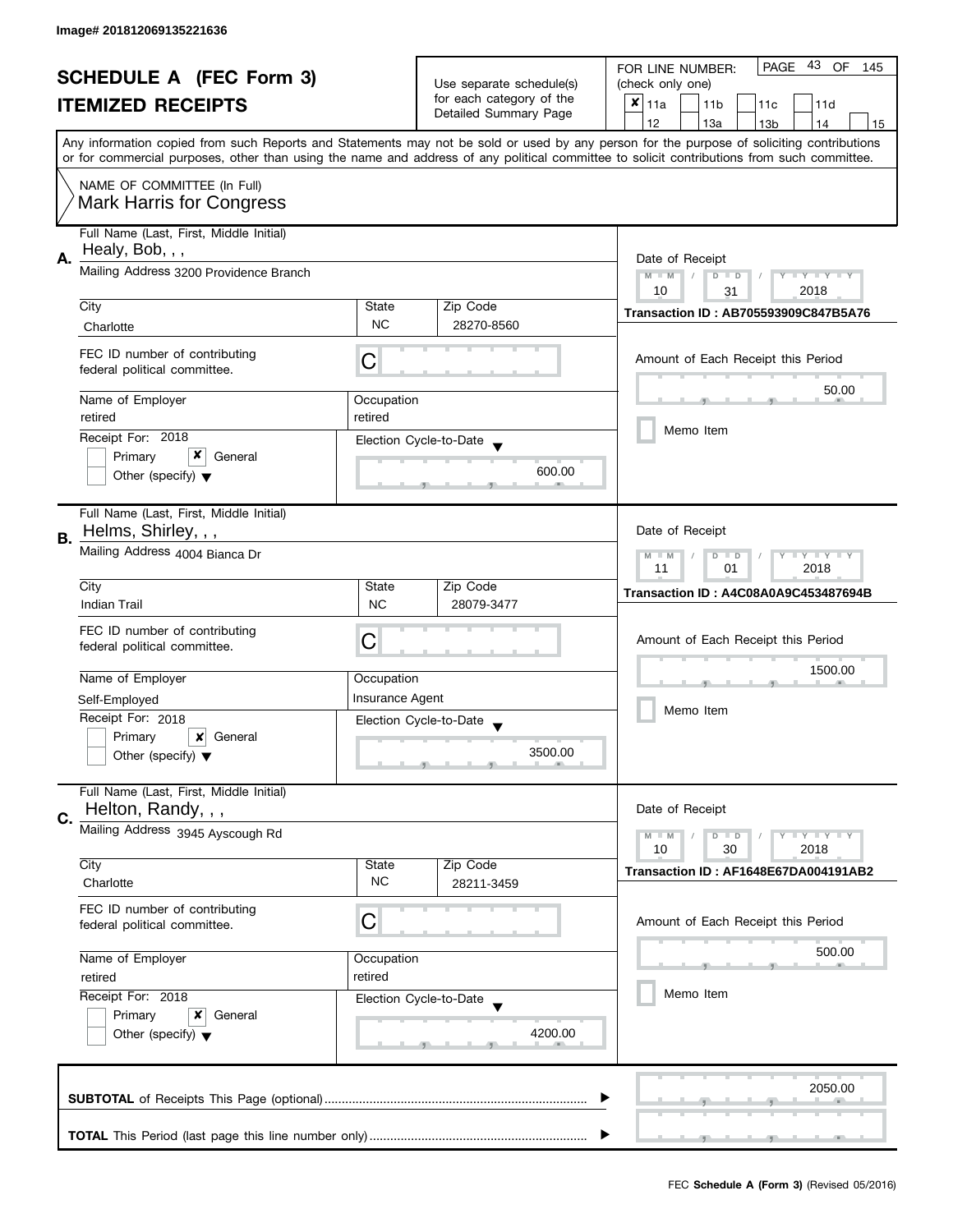|    | <b>SCHEDULE A (FEC Form 3)</b><br><b>ITEMIZED RECEIPTS</b>        |                                                      | Use separate schedule(s)<br>for each category of the | PAGE 44 OF<br>FOR LINE NUMBER:<br>145<br>(check only one)<br>X<br>11a<br>11 <sub>b</sub><br>11c<br>11d                                                                                                                                                                                  |
|----|-------------------------------------------------------------------|------------------------------------------------------|------------------------------------------------------|-----------------------------------------------------------------------------------------------------------------------------------------------------------------------------------------------------------------------------------------------------------------------------------------|
|    |                                                                   |                                                      | Detailed Summary Page                                | 12<br>13a<br>13 <sub>b</sub><br>14<br>15                                                                                                                                                                                                                                                |
|    |                                                                   |                                                      |                                                      | Any information copied from such Reports and Statements may not be sold or used by any person for the purpose of soliciting contributions<br>or for commercial purposes, other than using the name and address of any political committee to solicit contributions from such committee. |
|    | NAME OF COMMITTEE (In Full)<br><b>Mark Harris for Congress</b>    |                                                      |                                                      |                                                                                                                                                                                                                                                                                         |
| А. | Full Name (Last, First, Middle Initial)<br>Herman, Robert, Kent,, |                                                      |                                                      | Date of Receipt                                                                                                                                                                                                                                                                         |
|    | Mailing Address 530 Ned Herman Road                               | Y TY TY TY<br>$M - M$<br>$D$ $D$<br>2018<br>11<br>08 |                                                      |                                                                                                                                                                                                                                                                                         |
|    | City                                                              | State                                                | Zip Code                                             | Transaction ID: A186155102EBA46B59D7                                                                                                                                                                                                                                                    |
|    | Taylorsville                                                      | <b>NC</b>                                            | 28681-7865                                           |                                                                                                                                                                                                                                                                                         |
|    | FEC ID number of contributing<br>federal political committee.     | C                                                    |                                                      | Amount of Each Receipt this Period                                                                                                                                                                                                                                                      |
|    | Name of Employer                                                  | Occupation                                           |                                                      | 500.00                                                                                                                                                                                                                                                                                  |
|    | Herman Dairy Farm                                                 | <b>CFO</b>                                           |                                                      | Memo Item                                                                                                                                                                                                                                                                               |
|    | Receipt For: 2018                                                 |                                                      | Election Cycle-to-Date                               |                                                                                                                                                                                                                                                                                         |
|    | x<br>Primary<br>General<br>Other (specify) $\blacktriangledown$   |                                                      | 500.00                                               |                                                                                                                                                                                                                                                                                         |
| В. | Full Name (Last, First, Middle Initial)<br>Hicks, Theodore, , ,   |                                                      |                                                      | Date of Receipt                                                                                                                                                                                                                                                                         |
|    | Mailing Address 213 Devonhall Lane                                |                                                      |                                                      | $T - Y = T - Y$<br>$M - M$<br>$D$ $D$<br>11<br>2018<br>01                                                                                                                                                                                                                               |
|    | City                                                              | State                                                | Zip Code                                             | Transaction ID: A929AFBA16D6E4FB28D9                                                                                                                                                                                                                                                    |
|    | Cary                                                              | <b>NC</b>                                            | 27518-2680                                           |                                                                                                                                                                                                                                                                                         |
|    | FEC ID number of contributing<br>federal political committee.     | С                                                    |                                                      | Amount of Each Receipt this Period                                                                                                                                                                                                                                                      |
|    | Name of Employer                                                  | Occupation                                           |                                                      | 1000.00                                                                                                                                                                                                                                                                                 |
|    | <b>Hicks &amp; Associates</b>                                     |                                                      | Private Wealth Advisor                               | Memo Item                                                                                                                                                                                                                                                                               |
|    | Receipt For: 2018                                                 |                                                      | Election Cycle-to-Date<br>$\overline{\mathbf{v}}$    |                                                                                                                                                                                                                                                                                         |
|    | Primary<br>x<br>General<br>Other (specify) $\blacktriangledown$   |                                                      | 2000.00                                              |                                                                                                                                                                                                                                                                                         |
| C. | Full Name (Last, First, Middle Initial)<br>Hill, Leon, , ,        |                                                      |                                                      | Date of Receipt                                                                                                                                                                                                                                                                         |
|    | Mailing Address 13124 Idlewild Rd                                 |                                                      |                                                      | $T - Y = T - Y$<br>$M - M$<br>$D$ $D$<br>10<br>31<br>2018                                                                                                                                                                                                                               |
|    | City<br><b>Matthews</b>                                           | State<br><b>NC</b>                                   | Zip Code<br>28105-3677                               | Transaction ID: A280756B65E194BB0A9E                                                                                                                                                                                                                                                    |
|    | FEC ID number of contributing<br>federal political committee.     | C                                                    |                                                      | Amount of Each Receipt this Period                                                                                                                                                                                                                                                      |
|    | Name of Employer                                                  | Occupation                                           |                                                      | 1000.00                                                                                                                                                                                                                                                                                 |
|    | Leon Hill Interiors                                               |                                                      | Owner/Exec. Manager                                  |                                                                                                                                                                                                                                                                                         |
|    | Receipt For: 2018                                                 |                                                      | Election Cycle-to-Date                               | Memo Item                                                                                                                                                                                                                                                                               |
|    | Primary<br>x<br>General<br>Other (specify) $\blacktriangledown$   | 2000.00                                              |                                                      |                                                                                                                                                                                                                                                                                         |
|    |                                                                   |                                                      |                                                      | 2500.00                                                                                                                                                                                                                                                                                 |
|    |                                                                   |                                                      |                                                      |                                                                                                                                                                                                                                                                                         |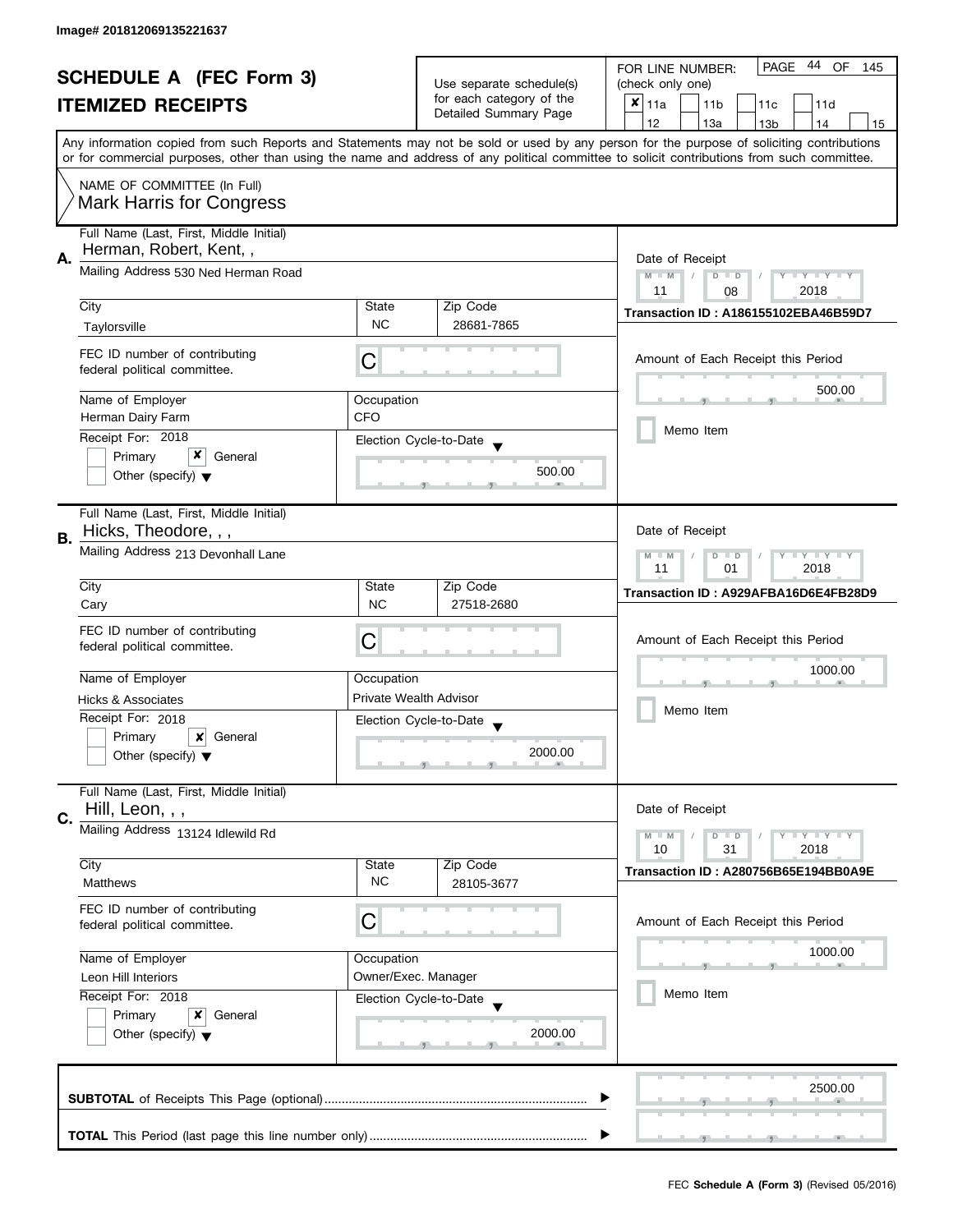| <b>SCHEDULE A (FEC Form 3)</b> |                                         |            | 45 OF<br>PAGE<br>FOR LINE NUMBER:<br>145                                      |                                                                                                                                            |  |
|--------------------------------|-----------------------------------------|------------|-------------------------------------------------------------------------------|--------------------------------------------------------------------------------------------------------------------------------------------|--|
|                                |                                         |            | Use separate schedule(s)<br>for each category of the<br>Detailed Summary Page | (check only one)                                                                                                                           |  |
|                                | <b>ITEMIZED RECEIPTS</b>                |            |                                                                               | $x _{11a}$<br>11 <sub>b</sub><br>11c<br>11d                                                                                                |  |
|                                |                                         |            |                                                                               | 12<br>13a<br>14<br>13 <sub>b</sub><br>15                                                                                                   |  |
|                                |                                         |            |                                                                               | Any information copied from such Reports and Statements may not be sold or used by any person for the purpose of soliciting contributions  |  |
|                                |                                         |            |                                                                               | or for commercial purposes, other than using the name and address of any political committee to solicit contributions from such committee. |  |
|                                | NAME OF COMMITTEE (In Full)             |            |                                                                               |                                                                                                                                            |  |
|                                | <b>Mark Harris for Congress</b>         |            |                                                                               |                                                                                                                                            |  |
|                                |                                         |            |                                                                               |                                                                                                                                            |  |
|                                | Full Name (Last, First, Middle Initial) |            |                                                                               |                                                                                                                                            |  |
| А.                             | Hinman, Roy, , ,                        |            |                                                                               | Date of Receipt                                                                                                                            |  |
|                                | Mailing Address 100 Arricola Avenue     |            |                                                                               | Y TY TY TY<br>$M - M$<br>$D$ $D$                                                                                                           |  |
|                                |                                         |            |                                                                               | 10<br>2018<br>25                                                                                                                           |  |
|                                | City                                    | State      | Zip Code                                                                      | Transaction ID: AA62DCB66E0CE48E6987                                                                                                       |  |
|                                | Saint Augustine                         | FL.        | 32080-4515                                                                    |                                                                                                                                            |  |
|                                | FEC ID number of contributing           |            |                                                                               | Amount of Each Receipt this Period                                                                                                         |  |
|                                | federal political committee.            | С          |                                                                               |                                                                                                                                            |  |
|                                |                                         |            |                                                                               | 2700.00                                                                                                                                    |  |
|                                | Name of Employer                        | Occupation |                                                                               |                                                                                                                                            |  |
|                                | <b>Flagler Hospital</b>                 | physician  |                                                                               | Memo Item                                                                                                                                  |  |
|                                | Receipt For: 2018                       |            | Election Cycle-to-Date                                                        |                                                                                                                                            |  |
|                                | x<br>Primary<br>General                 |            | 2700.00                                                                       |                                                                                                                                            |  |
|                                | Other (specify) $\blacktriangledown$    |            |                                                                               |                                                                                                                                            |  |
|                                |                                         |            |                                                                               |                                                                                                                                            |  |
|                                | Full Name (Last, First, Middle Initial) |            |                                                                               | Date of Receipt                                                                                                                            |  |
| В.                             | Hoosier, Lynn, , ,                      |            |                                                                               |                                                                                                                                            |  |
|                                | Mailing Address 2006 Envoy Lane         |            |                                                                               | <b>LYLYLY</b><br>$M - M$<br>D<br>$\Box$                                                                                                    |  |
|                                | City                                    | State      | Zip Code                                                                      | 2018<br>10<br>31                                                                                                                           |  |
|                                | <b>Indian Trail</b>                     | <b>NC</b>  | 28079-3747                                                                    | Transaction ID: A665CAC67D2AB47E4B86                                                                                                       |  |
|                                |                                         |            |                                                                               |                                                                                                                                            |  |
|                                | FEC ID number of contributing           | C          |                                                                               | Amount of Each Receipt this Period                                                                                                         |  |
|                                | federal political committee.            |            |                                                                               |                                                                                                                                            |  |
|                                | Name of Employer                        | Occupation |                                                                               | 100.00                                                                                                                                     |  |
|                                | retired                                 | retired    |                                                                               |                                                                                                                                            |  |
|                                | Receipt For: 2018                       |            |                                                                               | Memo Item                                                                                                                                  |  |
|                                | Primary<br>General<br>x                 |            | Election Cycle-to-Date                                                        |                                                                                                                                            |  |
|                                | Other (specify) $\blacktriangledown$    |            | 350.00                                                                        |                                                                                                                                            |  |
|                                |                                         |            |                                                                               |                                                                                                                                            |  |
|                                | Full Name (Last, First, Middle Initial) |            |                                                                               |                                                                                                                                            |  |
| C.                             | Hord, Robert, C., , Jr.                 |            |                                                                               | Date of Receipt                                                                                                                            |  |
|                                | Mailing Address 2242 Malvern Road       |            |                                                                               | $Y = Y = Y$<br>$M - M$<br>$D$ $D$                                                                                                          |  |
|                                |                                         |            |                                                                               | 10<br>26<br>2018                                                                                                                           |  |
|                                | City                                    | State      | Zip Code                                                                      | Transaction ID: A37C73B610A6D4C91A29                                                                                                       |  |
|                                | Charlotte                               | <b>NC</b>  | 28207-2626                                                                    |                                                                                                                                            |  |
|                                | FEC ID number of contributing           |            |                                                                               |                                                                                                                                            |  |
|                                | federal political committee.            | С          |                                                                               | Amount of Each Receipt this Period                                                                                                         |  |
|                                |                                         |            |                                                                               | 200.00                                                                                                                                     |  |
|                                | Name of Employer                        | Occupation |                                                                               |                                                                                                                                            |  |
|                                | Johnson, Allison, and Hord, PA          | Attorney   |                                                                               |                                                                                                                                            |  |
|                                | Receipt For: 2018                       |            | Election Cycle-to-Date                                                        | Memo Item                                                                                                                                  |  |
|                                | Primary<br>x<br>General                 |            |                                                                               |                                                                                                                                            |  |
|                                | Other (specify) $\blacktriangledown$    |            | 800.00                                                                        |                                                                                                                                            |  |
|                                |                                         |            |                                                                               |                                                                                                                                            |  |
|                                |                                         |            |                                                                               |                                                                                                                                            |  |
|                                |                                         |            |                                                                               | 3000.00                                                                                                                                    |  |
|                                |                                         |            |                                                                               |                                                                                                                                            |  |
|                                |                                         |            |                                                                               |                                                                                                                                            |  |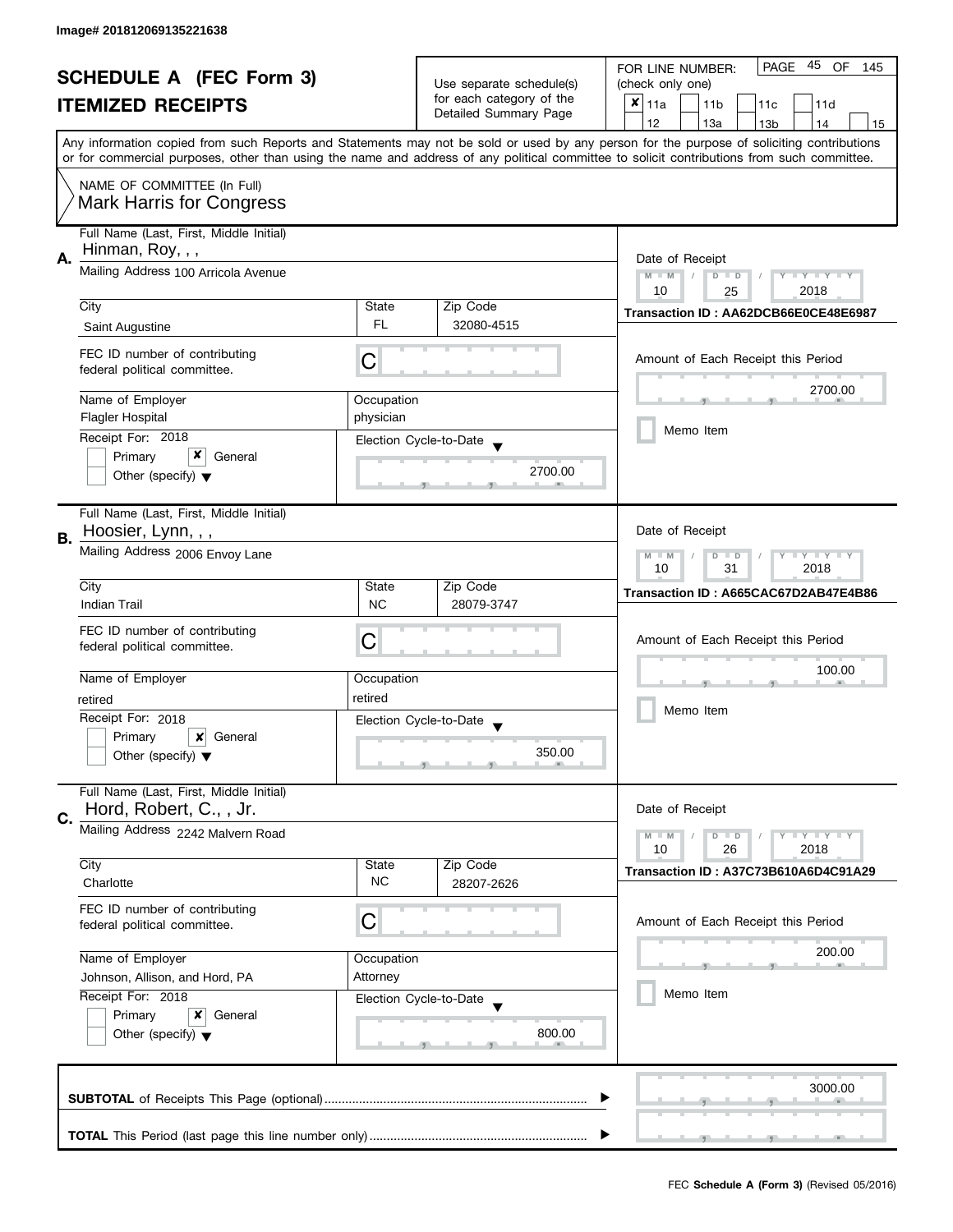|                                |                                                                |                          |                             | 46<br>PAGE<br>OF<br>FOR LINE NUMBER:<br>145                                                                                                |  |
|--------------------------------|----------------------------------------------------------------|--------------------------|-----------------------------|--------------------------------------------------------------------------------------------------------------------------------------------|--|
| <b>SCHEDULE A (FEC Form 3)</b> |                                                                | Use separate schedule(s) | (check only one)            |                                                                                                                                            |  |
|                                | <b>ITEMIZED RECEIPTS</b>                                       |                          | for each category of the    | $x _{11a}$<br>11 <sub>b</sub><br>11c<br>11d                                                                                                |  |
|                                |                                                                |                          | Detailed Summary Page       | 12<br>13a<br>14<br>13 <sub>b</sub><br>15                                                                                                   |  |
|                                |                                                                |                          |                             | Any information copied from such Reports and Statements may not be sold or used by any person for the purpose of soliciting contributions  |  |
|                                |                                                                |                          |                             | or for commercial purposes, other than using the name and address of any political committee to solicit contributions from such committee. |  |
|                                | NAME OF COMMITTEE (In Full)<br><b>Mark Harris for Congress</b> |                          |                             |                                                                                                                                            |  |
|                                | Full Name (Last, First, Middle Initial)<br>Huntley, Greg, , ,  |                          |                             |                                                                                                                                            |  |
| А.                             | Mailing Address 1132 Huntley Acres Court                       |                          |                             | Date of Receipt<br>$M - M$<br>Y TY TY TY<br>$D$ $D$<br>2018<br>10<br>31                                                                    |  |
|                                | City                                                           | State                    | Zip Code                    |                                                                                                                                            |  |
|                                | Monroe                                                         | <b>NC</b>                | 28110-7150                  | Transaction ID: AD3F8A882D5994545BFC                                                                                                       |  |
|                                | FEC ID number of contributing<br>federal political committee.  | С                        |                             | Amount of Each Receipt this Period                                                                                                         |  |
|                                | Name of Employer                                               | Occupation               |                             | 500.00                                                                                                                                     |  |
|                                | <b>McGee Brothers</b>                                          |                          | Work in PM and Construction |                                                                                                                                            |  |
|                                | Receipt For: 2018                                              |                          | Election Cycle-to-Date      | Memo Item                                                                                                                                  |  |
|                                | x<br>Primary<br>General                                        |                          |                             |                                                                                                                                            |  |
|                                | Other (specify) $\blacktriangledown$                           |                          | 750.00                      |                                                                                                                                            |  |
| В.                             | Full Name (Last, First, Middle Initial)<br>Huntley, Mary, , ,  |                          |                             | Date of Receipt                                                                                                                            |  |
|                                | Mailing Address 9232 Truelight Church Road                     |                          |                             | <b>LYLYLY</b><br>$M - M$<br>D<br>$\Box$<br>2018<br>10<br>31                                                                                |  |
|                                | City                                                           | State                    | Zip Code                    | Transaction ID: AD3B3D2FF9423458C88F                                                                                                       |  |
|                                | Mint Hill                                                      | <b>NC</b>                | 28227-1564                  |                                                                                                                                            |  |
|                                | FEC ID number of contributing                                  |                          |                             | Amount of Each Receipt this Period                                                                                                         |  |
|                                | federal political committee.                                   | C                        |                             |                                                                                                                                            |  |
|                                | Name of Employer                                               | Occupation               |                             | 1000.00                                                                                                                                    |  |
|                                | homemaker                                                      | homemaker                |                             |                                                                                                                                            |  |
|                                | Receipt For: 2018                                              |                          | Election Cycle-to-Date      | Memo Item                                                                                                                                  |  |
|                                | Primary<br>General<br>x                                        |                          |                             |                                                                                                                                            |  |
|                                | Other (specify) $\blacktriangledown$                           |                          | 2000.00                     |                                                                                                                                            |  |
|                                | Full Name (Last, First, Middle Initial)<br>Jacobs, Jason, , ,  |                          |                             | Date of Receipt                                                                                                                            |  |
| C.                             | Mailing Address 1920 Abbott Street                             |                          |                             | $Y = Y = Y$<br>$M - M$<br>$D$ $D$                                                                                                          |  |
|                                | 1920 Abbott St. Suite 303                                      |                          |                             | 11<br>02<br>2018                                                                                                                           |  |
|                                | City                                                           | State                    | Zip Code                    | Transaction ID: AF65646DD572E4C3EB5D                                                                                                       |  |
|                                | Charlotte                                                      | <b>NC</b>                | 28203                       |                                                                                                                                            |  |
|                                | FEC ID number of contributing<br>federal political committee.  | С                        |                             | Amount of Each Receipt this Period                                                                                                         |  |
|                                | Name of Employer                                               | Occupation               |                             | 1000.00                                                                                                                                    |  |
|                                | Channeltivity                                                  | CEO                      |                             |                                                                                                                                            |  |
|                                | Receipt For: 2018                                              |                          | Election Cycle-to-Date      | Memo Item                                                                                                                                  |  |
|                                | Primary<br>x<br>General                                        |                          |                             |                                                                                                                                            |  |
|                                | Other (specify) $\blacktriangledown$                           |                          | 2000.00                     |                                                                                                                                            |  |
|                                |                                                                |                          |                             | 2500.00                                                                                                                                    |  |
|                                |                                                                |                          |                             |                                                                                                                                            |  |
|                                |                                                                |                          |                             |                                                                                                                                            |  |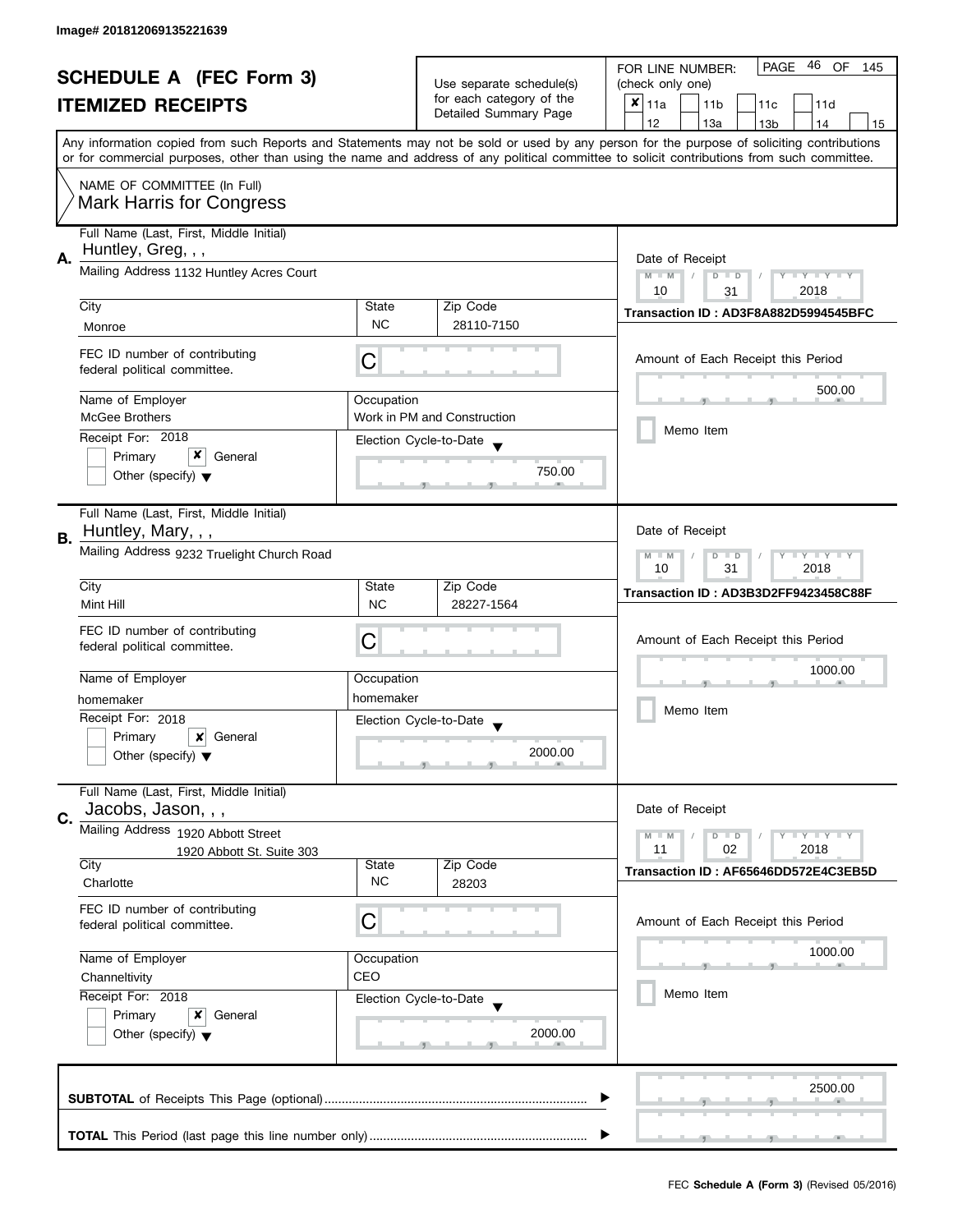| <b>SCHEDULE A (FEC Form 3)</b> |                                                                |                                                                           |                                                   | 47<br>PAGE<br>OF<br>FOR LINE NUMBER:<br>145                                                                                                                                                                                                                                             |
|--------------------------------|----------------------------------------------------------------|---------------------------------------------------------------------------|---------------------------------------------------|-----------------------------------------------------------------------------------------------------------------------------------------------------------------------------------------------------------------------------------------------------------------------------------------|
|                                |                                                                |                                                                           | Use separate schedule(s)                          | (check only one)                                                                                                                                                                                                                                                                        |
|                                | <b>ITEMIZED RECEIPTS</b>                                       |                                                                           | for each category of the<br>Detailed Summary Page | $x _{11a}$<br>11 <sub>b</sub><br>11d<br>11c                                                                                                                                                                                                                                             |
|                                |                                                                |                                                                           |                                                   | 12<br>13a<br>14<br>13 <sub>b</sub><br>15                                                                                                                                                                                                                                                |
|                                |                                                                |                                                                           |                                                   | Any information copied from such Reports and Statements may not be sold or used by any person for the purpose of soliciting contributions<br>or for commercial purposes, other than using the name and address of any political committee to solicit contributions from such committee. |
|                                |                                                                |                                                                           |                                                   |                                                                                                                                                                                                                                                                                         |
|                                | NAME OF COMMITTEE (In Full)<br><b>Mark Harris for Congress</b> |                                                                           |                                                   |                                                                                                                                                                                                                                                                                         |
|                                | Full Name (Last, First, Middle Initial)<br>Johnson, David, , , |                                                                           |                                                   |                                                                                                                                                                                                                                                                                         |
| Α.                             | Mailing Address 6313 Lancashire Drive South                    | Date of Receipt<br>$M - M$<br>$T - Y = T - Y$<br>$\overline{D}$<br>$\Box$ |                                                   |                                                                                                                                                                                                                                                                                         |
|                                |                                                                |                                                                           |                                                   | 10<br>2018<br>18                                                                                                                                                                                                                                                                        |
|                                | City                                                           | State                                                                     | Zip Code                                          | Transaction ID: A9F0201DD506F4D23B88                                                                                                                                                                                                                                                    |
|                                | Rockwall                                                       | <b>TX</b>                                                                 | 75087                                             |                                                                                                                                                                                                                                                                                         |
|                                | FEC ID number of contributing<br>federal political committee.  | C                                                                         |                                                   | Amount of Each Receipt this Period                                                                                                                                                                                                                                                      |
|                                | Name of Employer                                               | Occupation                                                                |                                                   | 1000.00                                                                                                                                                                                                                                                                                 |
|                                | 21st Century Gen Agency                                        | Management                                                                |                                                   |                                                                                                                                                                                                                                                                                         |
|                                | Receipt For: 2018                                              |                                                                           | Election Cycle-to-Date                            | Memo Item                                                                                                                                                                                                                                                                               |
|                                | x<br>Primary<br>General                                        |                                                                           |                                                   |                                                                                                                                                                                                                                                                                         |
|                                | Other (specify) $\blacktriangledown$                           |                                                                           | 1000.00                                           |                                                                                                                                                                                                                                                                                         |
|                                | Full Name (Last, First, Middle Initial)                        |                                                                           |                                                   |                                                                                                                                                                                                                                                                                         |
| В.                             | Johnson, Richard, , ,                                          |                                                                           |                                                   | Date of Receipt                                                                                                                                                                                                                                                                         |
|                                | Mailing Address 3271 Country Club Rd                           |                                                                           |                                                   | Y LY LY<br>$M - M$<br>D<br>$\Box$<br>22<br>2018<br>10                                                                                                                                                                                                                                   |
|                                | City                                                           | State                                                                     | Zip Code                                          | Transaction ID: AAD50CC4719F4443CA4D                                                                                                                                                                                                                                                    |
|                                | Wadesboro                                                      | <b>NC</b>                                                                 | 28170-8439                                        |                                                                                                                                                                                                                                                                                         |
|                                | FEC ID number of contributing                                  |                                                                           |                                                   |                                                                                                                                                                                                                                                                                         |
|                                | federal political committee.                                   | С                                                                         |                                                   | Amount of Each Receipt this Period                                                                                                                                                                                                                                                      |
|                                |                                                                |                                                                           |                                                   | 500.00                                                                                                                                                                                                                                                                                  |
|                                | Name of Employer                                               | Occupation                                                                |                                                   |                                                                                                                                                                                                                                                                                         |
|                                | johnson insurance                                              | insurance broker                                                          |                                                   | Memo Item                                                                                                                                                                                                                                                                               |
|                                | Receipt For: 2018                                              |                                                                           | Election Cycle-to-Date                            |                                                                                                                                                                                                                                                                                         |
|                                | Primary<br>General<br>x                                        |                                                                           |                                                   |                                                                                                                                                                                                                                                                                         |
|                                | Other (specify) $\blacktriangledown$                           |                                                                           | 1100.00                                           |                                                                                                                                                                                                                                                                                         |
|                                | Full Name (Last, First, Middle Initial)                        |                                                                           |                                                   |                                                                                                                                                                                                                                                                                         |
| C.                             | Kayser, Leo, , , Ill                                           |                                                                           |                                                   | Date of Receipt                                                                                                                                                                                                                                                                         |
|                                | Mailing Address 515 Madison Avenue                             |                                                                           |                                                   | $M - M$<br>$Y \perp Y \perp Y$<br>$D$ $D$                                                                                                                                                                                                                                               |
|                                | Floor 31                                                       |                                                                           |                                                   | 10<br>27<br>2018                                                                                                                                                                                                                                                                        |
|                                | City<br>New York                                               | State<br>NY.                                                              | Zip Code<br>10022-5418                            | Transaction ID: A3047A244A0164D47AE8                                                                                                                                                                                                                                                    |
|                                | FEC ID number of contributing                                  |                                                                           |                                                   |                                                                                                                                                                                                                                                                                         |
|                                | federal political committee.                                   | С                                                                         |                                                   | Amount of Each Receipt this Period                                                                                                                                                                                                                                                      |
|                                |                                                                |                                                                           |                                                   |                                                                                                                                                                                                                                                                                         |
|                                | Name of Employer                                               | Occupation                                                                |                                                   | 500.00                                                                                                                                                                                                                                                                                  |
|                                | Kayser and Redfern LLP                                         | attorney                                                                  |                                                   |                                                                                                                                                                                                                                                                                         |
|                                | Receipt For: 2018                                              |                                                                           | Election Cycle-to-Date                            | Memo Item                                                                                                                                                                                                                                                                               |
|                                | General<br>Primary<br>x                                        |                                                                           |                                                   | earmarked Club for Growth                                                                                                                                                                                                                                                               |
|                                | Other (specify) $\blacktriangledown$                           |                                                                           | 1000.00                                           |                                                                                                                                                                                                                                                                                         |
|                                |                                                                |                                                                           |                                                   |                                                                                                                                                                                                                                                                                         |
|                                |                                                                |                                                                           |                                                   |                                                                                                                                                                                                                                                                                         |
|                                |                                                                |                                                                           |                                                   | 2000.00                                                                                                                                                                                                                                                                                 |
|                                |                                                                |                                                                           |                                                   |                                                                                                                                                                                                                                                                                         |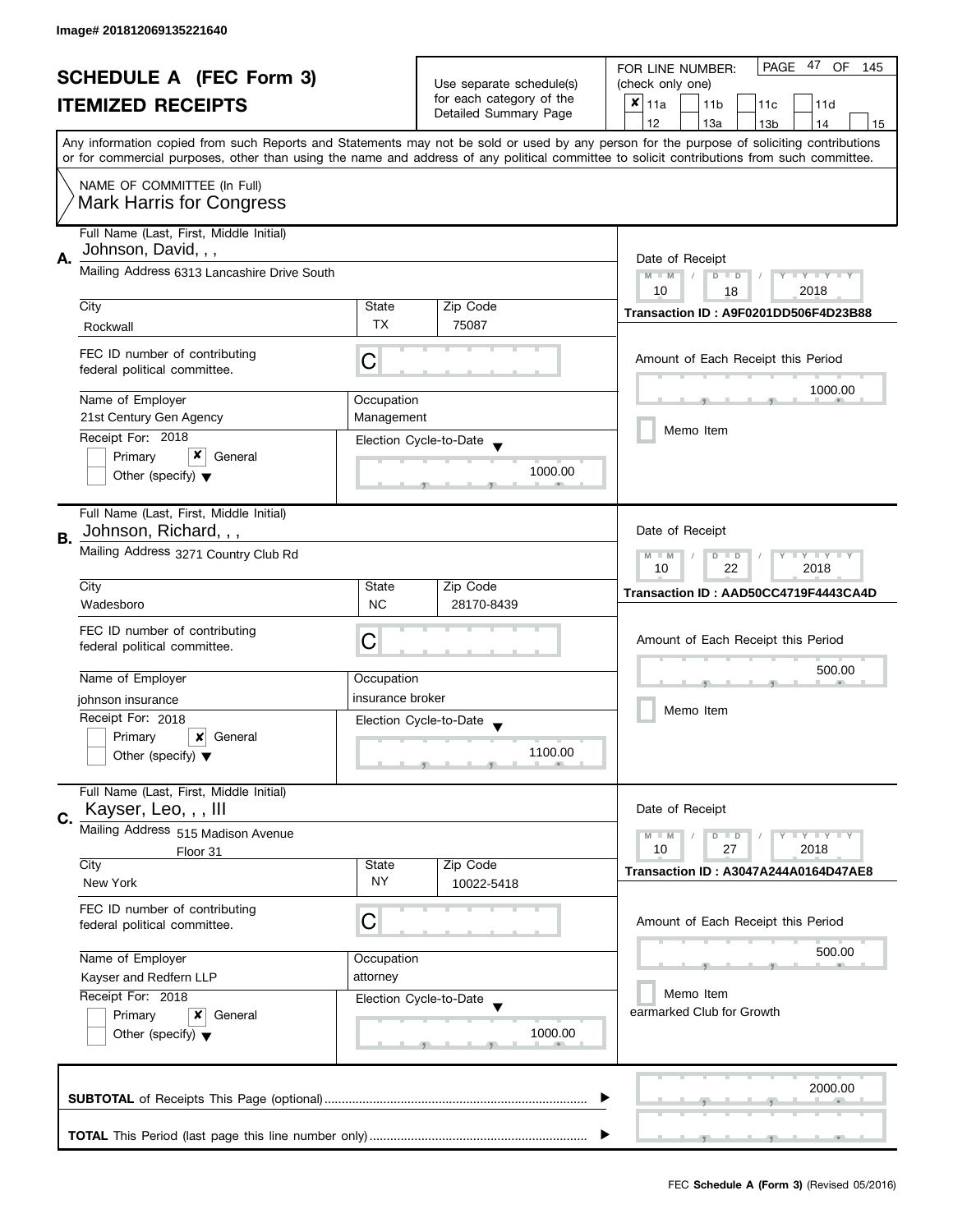|    | <b>SCHEDULE A (FEC Form 3)</b>                                        |                                                                   | Use separate schedule(s)                          | - 48<br>PAGE<br>OF<br>FOR LINE NUMBER:<br>145<br>(check only one)                                                                                                                                                                                                                                                                   |
|----|-----------------------------------------------------------------------|-------------------------------------------------------------------|---------------------------------------------------|-------------------------------------------------------------------------------------------------------------------------------------------------------------------------------------------------------------------------------------------------------------------------------------------------------------------------------------|
|    | <b>ITEMIZED RECEIPTS</b>                                              |                                                                   | for each category of the<br>Detailed Summary Page | X<br>11a<br>11 <sub>b</sub><br>11c<br>11d                                                                                                                                                                                                                                                                                           |
|    |                                                                       |                                                                   |                                                   | 12<br>13a<br>14<br>13 <sub>b</sub><br>15<br>Any information copied from such Reports and Statements may not be sold or used by any person for the purpose of soliciting contributions<br>or for commercial purposes, other than using the name and address of any political committee to solicit contributions from such committee. |
|    | NAME OF COMMITTEE (In Full)<br><b>Mark Harris for Congress</b>        |                                                                   |                                                   |                                                                                                                                                                                                                                                                                                                                     |
| А. | Full Name (Last, First, Middle Initial)<br>Club For Growth PAC        |                                                                   |                                                   | Date of Receipt                                                                                                                                                                                                                                                                                                                     |
|    | Mailing Address 2001 L St NW<br>Ste 600                               | $T - Y = Y - T Y$<br>$M - M$<br>$D$ $D$<br>10<br>2018<br>29       |                                                   |                                                                                                                                                                                                                                                                                                                                     |
|    | City<br>Washington                                                    | State<br>DC                                                       | Zip Code<br>20036-4967                            | Transaction ID: AFA1ABC0D65A34656A40                                                                                                                                                                                                                                                                                                |
|    | FEC ID number of contributing<br>federal political committee.         | С                                                                 | C00487470                                         | Amount of Each Receipt this Period                                                                                                                                                                                                                                                                                                  |
|    | Name of Employer                                                      | Occupation                                                        |                                                   | 3426.00                                                                                                                                                                                                                                                                                                                             |
|    | Receipt For: 2018<br>x<br>Primary<br>General                          |                                                                   | Election Cycle-to-Date                            | <b>x</b> Memo Item<br>Intermediary                                                                                                                                                                                                                                                                                                  |
|    | Other (specify) $\blacktriangledown$                                  |                                                                   | 111037.37                                         | Total Earmarked through conduit. PAC limit not<br>affected.                                                                                                                                                                                                                                                                         |
| В. | Full Name (Last, First, Middle Initial)<br><b>Club For Growth PAC</b> |                                                                   |                                                   | Date of Receipt                                                                                                                                                                                                                                                                                                                     |
|    | Mailing Address 2001 L St NW<br>Ste 600                               | $T$ $Y$ $T$ $Y$ $T$ $Y$<br>$D$ $D$<br>$M - M$<br>10<br>27<br>2018 |                                                   |                                                                                                                                                                                                                                                                                                                                     |
|    | City<br>Washington                                                    | State<br>DC                                                       | Zip Code<br>20036-4967                            | Transaction ID: ACB92AF5BB17F495E98F                                                                                                                                                                                                                                                                                                |
|    | FEC ID number of contributing<br>federal political committee.         | С                                                                 | C00487470                                         | Amount of Each Receipt this Period                                                                                                                                                                                                                                                                                                  |
|    | Name of Employer                                                      | Occupation                                                        |                                                   | 7760.00                                                                                                                                                                                                                                                                                                                             |
|    | Receipt For: 2018                                                     |                                                                   | Election Cycle-to-Date<br>$\overline{\mathbf{v}}$ | ×<br>Memo Item<br>Intermediary                                                                                                                                                                                                                                                                                                      |
|    | Primary<br>x<br>General<br>Other (specify) $\blacktriangledown$       |                                                                   | 111037.37                                         | Total Earmarked through conduit. PAC limit not<br>affected.                                                                                                                                                                                                                                                                         |
| C. | Full Name (Last, First, Middle Initial)<br>Keith, Graeme, , ,         |                                                                   |                                                   | Date of Receipt                                                                                                                                                                                                                                                                                                                     |
|    | Mailing Address 4500 Cameron Valley Pkwy                              |                                                                   |                                                   | $T - Y = T - Y$<br>$D$ $D$<br>$M - M$<br>10<br>22<br>2018                                                                                                                                                                                                                                                                           |
|    | Ste 400<br>City<br>Charlotte                                          | <b>State</b><br><b>NC</b>                                         | Zip Code<br>28211-3591                            | Transaction ID: AB923A2A4C05B4DA6A44                                                                                                                                                                                                                                                                                                |
|    | FEC ID number of contributing<br>federal political committee.         | С                                                                 |                                                   | Amount of Each Receipt this Period                                                                                                                                                                                                                                                                                                  |
|    | Name of Employer                                                      | Occupation                                                        |                                                   | 250.00                                                                                                                                                                                                                                                                                                                              |
|    | The Keith Corp<br>Receipt For: 2018                                   | Chairman                                                          |                                                   | Memo Item                                                                                                                                                                                                                                                                                                                           |
|    | Primary<br>x<br>General<br>Other (specify) $\blacktriangledown$       |                                                                   | Election Cycle-to-Date<br>1750.00                 |                                                                                                                                                                                                                                                                                                                                     |
|    |                                                                       |                                                                   |                                                   | 250.00                                                                                                                                                                                                                                                                                                                              |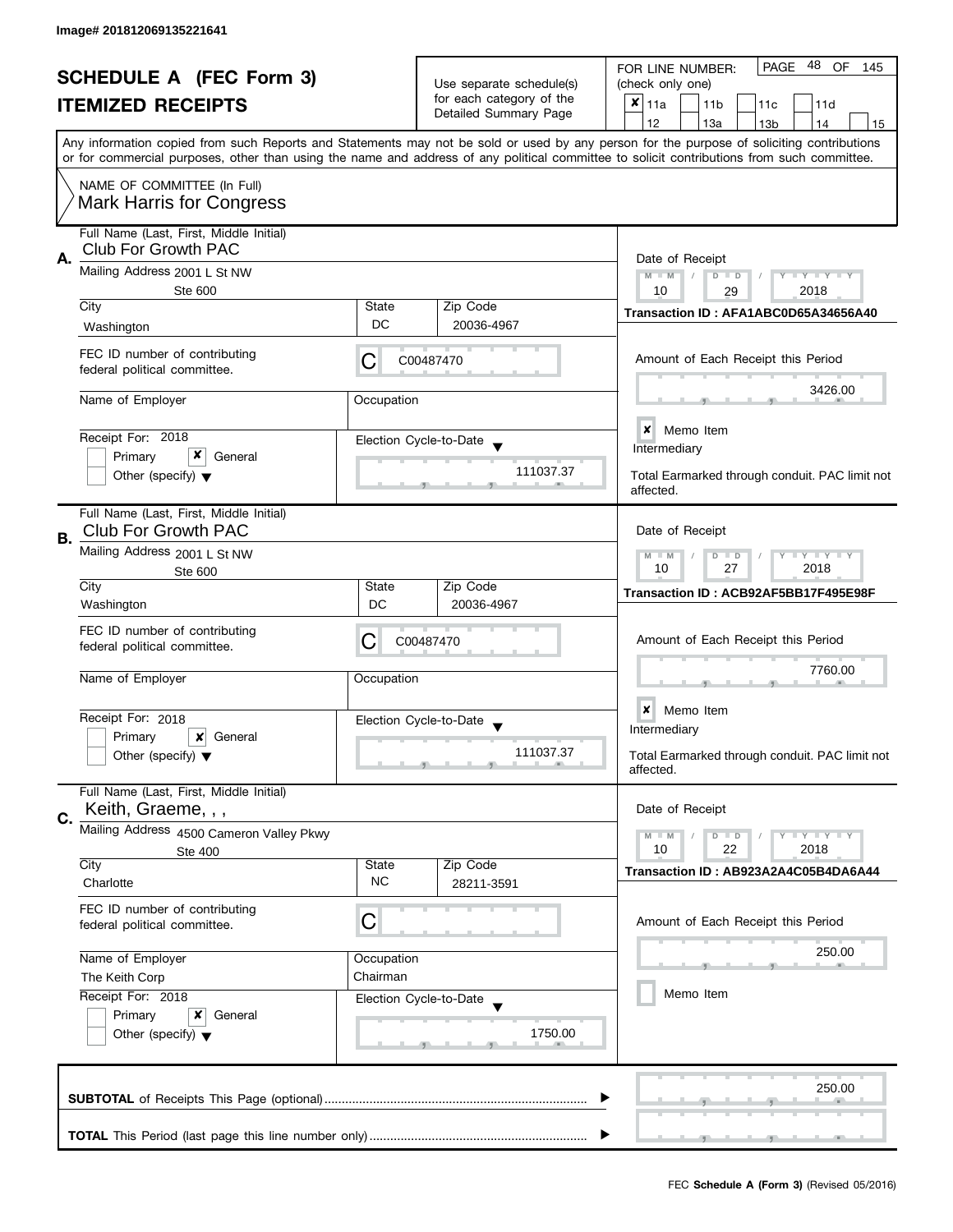| <b>SCHEDULE A (FEC Form 3)</b> |                                                                | Use separate schedule(s)             | 49<br>PAGE<br>OF<br>FOR LINE NUMBER:<br>145 |                                                                                                                                                                                                                                                                                         |  |  |
|--------------------------------|----------------------------------------------------------------|--------------------------------------|---------------------------------------------|-----------------------------------------------------------------------------------------------------------------------------------------------------------------------------------------------------------------------------------------------------------------------------------------|--|--|
|                                |                                                                |                                      | (check only one)                            |                                                                                                                                                                                                                                                                                         |  |  |
|                                | <b>ITEMIZED RECEIPTS</b>                                       |                                      | for each category of the                    | $x _{11a}$<br>11 <sub>b</sub><br>11c<br>11d                                                                                                                                                                                                                                             |  |  |
|                                |                                                                |                                      | Detailed Summary Page                       | 12<br>13a<br>14<br>13 <sub>b</sub><br>15                                                                                                                                                                                                                                                |  |  |
|                                |                                                                |                                      |                                             | Any information copied from such Reports and Statements may not be sold or used by any person for the purpose of soliciting contributions<br>or for commercial purposes, other than using the name and address of any political committee to solicit contributions from such committee. |  |  |
|                                |                                                                |                                      |                                             |                                                                                                                                                                                                                                                                                         |  |  |
|                                | NAME OF COMMITTEE (In Full)<br><b>Mark Harris for Congress</b> |                                      |                                             |                                                                                                                                                                                                                                                                                         |  |  |
|                                | Full Name (Last, First, Middle Initial)                        |                                      |                                             |                                                                                                                                                                                                                                                                                         |  |  |
|                                | Kennelly, Kevin, , ,                                           |                                      |                                             | Date of Receipt                                                                                                                                                                                                                                                                         |  |  |
| А.                             | Mailing Address 2325 Thetford Ct                               |                                      |                                             |                                                                                                                                                                                                                                                                                         |  |  |
|                                |                                                                |                                      |                                             | 2018<br>10<br>31                                                                                                                                                                                                                                                                        |  |  |
|                                | City                                                           | State                                | Zip Code                                    | Transaction ID: A7081EABDEE91421CA5A                                                                                                                                                                                                                                                    |  |  |
|                                | Charlotte                                                      | <b>NC</b>                            | 28211-3269                                  |                                                                                                                                                                                                                                                                                         |  |  |
|                                | FEC ID number of contributing<br>federal political committee.  | С                                    |                                             | Amount of Each Receipt this Period                                                                                                                                                                                                                                                      |  |  |
|                                |                                                                |                                      |                                             | 500.00                                                                                                                                                                                                                                                                                  |  |  |
|                                | Name of Employer<br>New Bridge Bank                            | Occupation<br>commercial real estate |                                             |                                                                                                                                                                                                                                                                                         |  |  |
|                                |                                                                |                                      |                                             | Memo Item                                                                                                                                                                                                                                                                               |  |  |
|                                | Receipt For: 2018                                              |                                      | Election Cycle-to-Date                      |                                                                                                                                                                                                                                                                                         |  |  |
|                                | x<br>Primary<br>General                                        |                                      | 1500.00                                     |                                                                                                                                                                                                                                                                                         |  |  |
|                                | Other (specify) $\blacktriangledown$                           |                                      |                                             |                                                                                                                                                                                                                                                                                         |  |  |
|                                | Full Name (Last, First, Middle Initial)                        |                                      |                                             |                                                                                                                                                                                                                                                                                         |  |  |
|                                | KERN, Thomas, , ,                                              |                                      |                                             | Date of Receipt                                                                                                                                                                                                                                                                         |  |  |
| В.                             | Mailing Address 1650 20TH AVENUE CT NE                         |                                      |                                             | <b>LYLYLY</b><br>$M - M$<br>$D$ $D$                                                                                                                                                                                                                                                     |  |  |
|                                |                                                                | 2018<br>10<br>18                     |                                             |                                                                                                                                                                                                                                                                                         |  |  |
|                                | City                                                           | State                                | Zip Code                                    | Transaction ID: A2FE031028B534CB18DE                                                                                                                                                                                                                                                    |  |  |
|                                | <b>HICKORY</b>                                                 | <b>NC</b>                            | 28601                                       |                                                                                                                                                                                                                                                                                         |  |  |
|                                |                                                                |                                      |                                             |                                                                                                                                                                                                                                                                                         |  |  |
|                                | FEC ID number of contributing<br>federal political committee.  | C                                    |                                             | Amount of Each Receipt this Period                                                                                                                                                                                                                                                      |  |  |
|                                |                                                                |                                      |                                             |                                                                                                                                                                                                                                                                                         |  |  |
|                                | Name of Employer                                               | Occupation                           |                                             | 250.00                                                                                                                                                                                                                                                                                  |  |  |
|                                | One Horn Transportation                                        | sales                                |                                             |                                                                                                                                                                                                                                                                                         |  |  |
|                                | Receipt For: 2018                                              |                                      |                                             | Memo Item                                                                                                                                                                                                                                                                               |  |  |
|                                | Primary<br>×<br>General                                        |                                      | Election Cycle-to-Date                      |                                                                                                                                                                                                                                                                                         |  |  |
|                                | Other (specify) $\blacktriangledown$                           |                                      | 250.00                                      |                                                                                                                                                                                                                                                                                         |  |  |
|                                |                                                                |                                      |                                             |                                                                                                                                                                                                                                                                                         |  |  |
|                                | Full Name (Last, First, Middle Initial)                        |                                      |                                             |                                                                                                                                                                                                                                                                                         |  |  |
| C.                             | Killmeier, Bob, , ,                                            |                                      |                                             | Date of Receipt                                                                                                                                                                                                                                                                         |  |  |
|                                | Mailing Address 2700 Tudor Rd                                  |                                      |                                             | <b>LYLYLY</b><br>$M - M$<br>$D$ $D$                                                                                                                                                                                                                                                     |  |  |
|                                |                                                                |                                      |                                             | 10<br>31<br>2018                                                                                                                                                                                                                                                                        |  |  |
|                                | City                                                           | State                                | Zip Code                                    | Transaction ID: AD69C4B94E32547AB822                                                                                                                                                                                                                                                    |  |  |
|                                | <b>Winston Salem</b>                                           | <b>NC</b>                            | 27106-5216                                  |                                                                                                                                                                                                                                                                                         |  |  |
|                                | FEC ID number of contributing                                  |                                      |                                             |                                                                                                                                                                                                                                                                                         |  |  |
|                                | federal political committee.                                   | С                                    |                                             | Amount of Each Receipt this Period                                                                                                                                                                                                                                                      |  |  |
|                                |                                                                |                                      |                                             | 100.00                                                                                                                                                                                                                                                                                  |  |  |
|                                | Name of Employer                                               | Occupation                           |                                             |                                                                                                                                                                                                                                                                                         |  |  |
|                                | retired                                                        | retired                              |                                             | Memo Item                                                                                                                                                                                                                                                                               |  |  |
|                                | Receipt For: 2018                                              |                                      | Election Cycle-to-Date                      |                                                                                                                                                                                                                                                                                         |  |  |
|                                | Primary<br>x<br>General                                        |                                      |                                             |                                                                                                                                                                                                                                                                                         |  |  |
|                                | Other (specify) $\blacktriangledown$                           |                                      | 250.00                                      |                                                                                                                                                                                                                                                                                         |  |  |
|                                |                                                                |                                      |                                             |                                                                                                                                                                                                                                                                                         |  |  |
|                                |                                                                |                                      |                                             | 850.00                                                                                                                                                                                                                                                                                  |  |  |
|                                |                                                                |                                      |                                             |                                                                                                                                                                                                                                                                                         |  |  |
|                                |                                                                |                                      |                                             |                                                                                                                                                                                                                                                                                         |  |  |
|                                |                                                                |                                      |                                             |                                                                                                                                                                                                                                                                                         |  |  |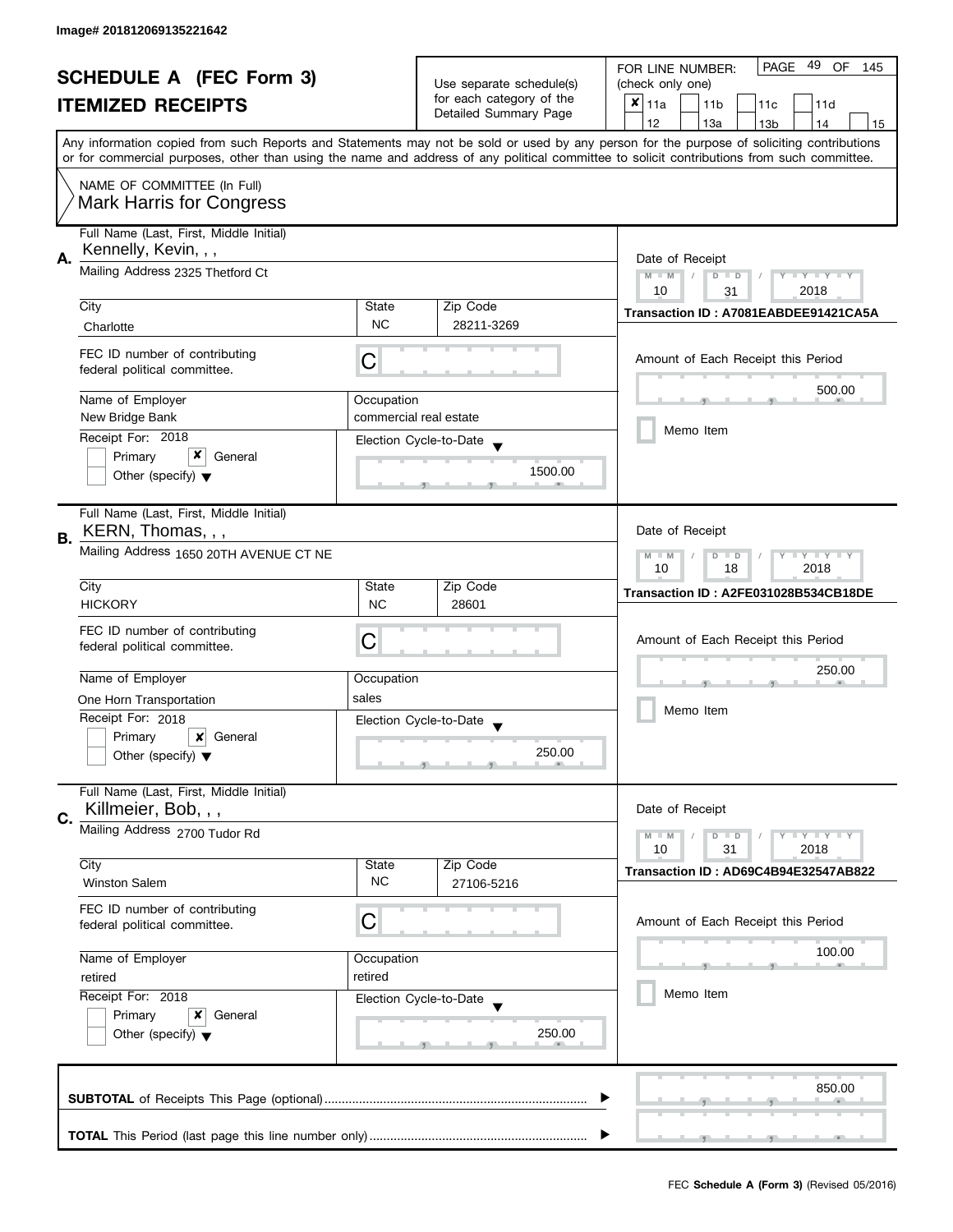| <b>SCHEDULE A (FEC Form 3)</b> |                                                                        |                                                                   | PAGE 50 OF<br>FOR LINE NUMBER:<br>145              |                                                                                                                                                                                                                                                                                         |  |
|--------------------------------|------------------------------------------------------------------------|-------------------------------------------------------------------|----------------------------------------------------|-----------------------------------------------------------------------------------------------------------------------------------------------------------------------------------------------------------------------------------------------------------------------------------------|--|
|                                |                                                                        |                                                                   | Use separate schedule(s)                           | (check only one)                                                                                                                                                                                                                                                                        |  |
|                                | <b>ITEMIZED RECEIPTS</b>                                               |                                                                   | for each category of the<br>Detailed Summary Page  | $x _{11a}$<br>11 <sub>b</sub><br>11c<br>11d                                                                                                                                                                                                                                             |  |
|                                |                                                                        |                                                                   |                                                    | 12<br>13a<br>13 <sub>b</sub><br>14<br>15                                                                                                                                                                                                                                                |  |
|                                |                                                                        |                                                                   |                                                    | Any information copied from such Reports and Statements may not be sold or used by any person for the purpose of soliciting contributions<br>or for commercial purposes, other than using the name and address of any political committee to solicit contributions from such committee. |  |
|                                | NAME OF COMMITTEE (In Full)<br><b>Mark Harris for Congress</b>         |                                                                   |                                                    |                                                                                                                                                                                                                                                                                         |  |
|                                | Full Name (Last, First, Middle Initial)                                |                                                                   |                                                    |                                                                                                                                                                                                                                                                                         |  |
| Α.                             | Killmeier, Bob, , ,                                                    | Date of Receipt                                                   |                                                    |                                                                                                                                                                                                                                                                                         |  |
|                                | Mailing Address 2700 Tudor Rd                                          |                                                                   |                                                    | Y TY TY TY<br>$M - M$<br>$D$ $D$<br>2018<br>10<br>31                                                                                                                                                                                                                                    |  |
|                                | City                                                                   | State                                                             | Zip Code                                           | Transaction ID: AF8E3AFA090EC41F5AC1                                                                                                                                                                                                                                                    |  |
|                                | <b>Winston Salem</b>                                                   | <b>NC</b>                                                         | 27106-5216                                         |                                                                                                                                                                                                                                                                                         |  |
|                                | FEC ID number of contributing<br>federal political committee.          | С                                                                 |                                                    | Amount of Each Receipt this Period                                                                                                                                                                                                                                                      |  |
|                                | Name of Employer                                                       | Occupation                                                        |                                                    | 100.00                                                                                                                                                                                                                                                                                  |  |
|                                | retired                                                                | retired                                                           |                                                    |                                                                                                                                                                                                                                                                                         |  |
|                                | Receipt For: 2018                                                      |                                                                   | Election Cycle-to-Date                             | Memo Item                                                                                                                                                                                                                                                                               |  |
|                                | x<br>Primary<br>General                                                |                                                                   |                                                    |                                                                                                                                                                                                                                                                                         |  |
|                                | Other (specify) $\blacktriangledown$                                   |                                                                   | 250.00                                             |                                                                                                                                                                                                                                                                                         |  |
| В.                             | Full Name (Last, First, Middle Initial)<br>Kimbell, George, , , II     |                                                                   |                                                    | Date of Receipt                                                                                                                                                                                                                                                                         |  |
|                                | Mailing Address 2020 Clarinda Ave                                      | $Y = Y + Y$<br>$M - M$<br>D<br>$\blacksquare$<br>10<br>27<br>2018 |                                                    |                                                                                                                                                                                                                                                                                         |  |
|                                | City                                                                   | State                                                             | Zip Code                                           | Transaction ID: AE48AA8BC7B544B8EB35                                                                                                                                                                                                                                                    |  |
|                                | <b>Wichita Falls</b>                                                   | <b>TX</b>                                                         | 76308-1311                                         |                                                                                                                                                                                                                                                                                         |  |
|                                | FEC ID number of contributing<br>federal political committee.          | С                                                                 |                                                    | Amount of Each Receipt this Period                                                                                                                                                                                                                                                      |  |
|                                |                                                                        |                                                                   |                                                    | 100.00                                                                                                                                                                                                                                                                                  |  |
|                                | Name of Employer                                                       | Occupation                                                        |                                                    |                                                                                                                                                                                                                                                                                         |  |
|                                | <b>Burk Royalty Company</b>                                            |                                                                   | Oil and Gas Exploration                            | Memo Item                                                                                                                                                                                                                                                                               |  |
|                                | Receipt For: 2018                                                      |                                                                   | Election Cycle-to-Date<br>$\overline{\phantom{a}}$ | earmarked                                                                                                                                                                                                                                                                               |  |
|                                | Primary<br>x<br>General                                                |                                                                   |                                                    |                                                                                                                                                                                                                                                                                         |  |
|                                | Other (specify) $\blacktriangledown$                                   |                                                                   | 300.00                                             |                                                                                                                                                                                                                                                                                         |  |
| C.                             | Full Name (Last, First, Middle Initial)<br><b>Club For Growth PAC</b>  |                                                                   |                                                    | Date of Receipt                                                                                                                                                                                                                                                                         |  |
|                                | Mailing Address 2001 L St NW                                           |                                                                   |                                                    | $T - Y = T - Y$<br>$M - M$<br>$D$ $D$                                                                                                                                                                                                                                                   |  |
|                                | <b>Ste 600</b>                                                         |                                                                   |                                                    | 10<br>29<br>2018                                                                                                                                                                                                                                                                        |  |
|                                | City<br>Washington                                                     | State<br>DC                                                       | Zip Code<br>20036-4967                             | Transaction ID: AAECEBDFE37554799A53                                                                                                                                                                                                                                                    |  |
|                                | FEC ID number of contributing<br>federal political committee.          | С                                                                 | C00487470                                          | Amount of Each Receipt this Period                                                                                                                                                                                                                                                      |  |
|                                | Name of Employer                                                       | Occupation                                                        |                                                    | 3426.00                                                                                                                                                                                                                                                                                 |  |
|                                | Receipt For: 2018<br>Election Cycle-to-Date<br>Primary<br>x<br>General |                                                                   |                                                    | ×<br>Memo Item<br>Intermediary                                                                                                                                                                                                                                                          |  |
|                                | Other (specify) $\blacktriangledown$                                   |                                                                   | 111037.37                                          | Total Earmarked through conduit. PAC limit not<br>affected.                                                                                                                                                                                                                             |  |
|                                |                                                                        |                                                                   |                                                    | 200.00                                                                                                                                                                                                                                                                                  |  |
|                                |                                                                        |                                                                   |                                                    |                                                                                                                                                                                                                                                                                         |  |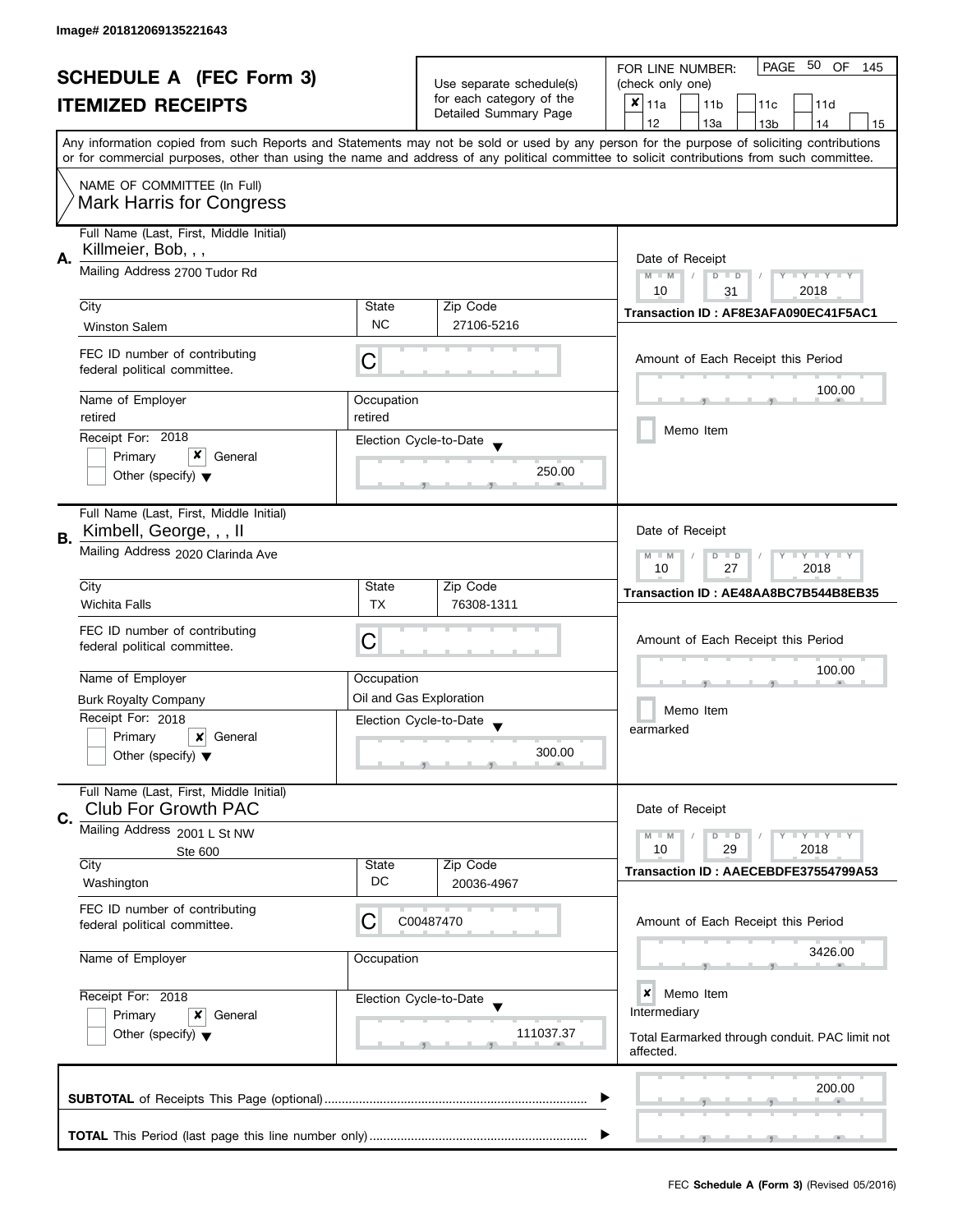| <b>SCHEDULE A (FEC Form 3)</b> |                                                                       |                                                                                  | PAGE 51 OF<br>FOR LINE NUMBER:<br>145             |                                                                                                                                                                                                                                                                                         |
|--------------------------------|-----------------------------------------------------------------------|----------------------------------------------------------------------------------|---------------------------------------------------|-----------------------------------------------------------------------------------------------------------------------------------------------------------------------------------------------------------------------------------------------------------------------------------------|
|                                |                                                                       |                                                                                  | Use separate schedule(s)                          | (check only one)                                                                                                                                                                                                                                                                        |
|                                | <b>ITEMIZED RECEIPTS</b>                                              |                                                                                  | for each category of the                          | ×<br>11a<br>11 <sub>b</sub><br>11c<br>11d                                                                                                                                                                                                                                               |
|                                |                                                                       |                                                                                  | Detailed Summary Page                             | 12<br>13a<br>13 <sub>b</sub><br>14<br>15                                                                                                                                                                                                                                                |
|                                |                                                                       |                                                                                  |                                                   | Any information copied from such Reports and Statements may not be sold or used by any person for the purpose of soliciting contributions<br>or for commercial purposes, other than using the name and address of any political committee to solicit contributions from such committee. |
|                                | NAME OF COMMITTEE (In Full)<br><b>Mark Harris for Congress</b>        |                                                                                  |                                                   |                                                                                                                                                                                                                                                                                         |
|                                | Full Name (Last, First, Middle Initial)<br><b>Club For Growth PAC</b> |                                                                                  |                                                   |                                                                                                                                                                                                                                                                                         |
| А.                             | Mailing Address 2001 L St NW<br>Ste 600                               | Date of Receipt<br>$M - M$<br>$Y - Y - Y - Y - Y$<br>$D$ $D$<br>2018<br>10<br>27 |                                                   |                                                                                                                                                                                                                                                                                         |
|                                | City                                                                  | State                                                                            | Zip Code                                          | <b>Transaction ID: A1D96E45D03604678868</b>                                                                                                                                                                                                                                             |
|                                | Washington                                                            | DC                                                                               | 20036-4967                                        |                                                                                                                                                                                                                                                                                         |
|                                | FEC ID number of contributing<br>federal political committee.         | С                                                                                | C00487470                                         | Amount of Each Receipt this Period                                                                                                                                                                                                                                                      |
|                                | Name of Employer                                                      | Occupation                                                                       |                                                   | 7760.00                                                                                                                                                                                                                                                                                 |
|                                | Receipt For: 2018                                                     |                                                                                  | Election Cycle-to-Date                            | $\boldsymbol{x}$<br>Memo Item                                                                                                                                                                                                                                                           |
|                                | x<br>Primary<br>General                                               |                                                                                  |                                                   | Intermediary                                                                                                                                                                                                                                                                            |
|                                | Other (specify) $\blacktriangledown$                                  |                                                                                  | 111037.37                                         | Total Earmarked through conduit. PAC limit not<br>affected.                                                                                                                                                                                                                             |
|                                | Full Name (Last, First, Middle Initial)                               |                                                                                  |                                                   |                                                                                                                                                                                                                                                                                         |
| В.                             | Kirch, David, , ,                                                     |                                                                                  |                                                   | Date of Receipt                                                                                                                                                                                                                                                                         |
|                                | Mailing Address 6987 S Riviera St                                     |                                                                                  |                                                   | $T - Y = T - Y$<br>$M - M$<br>$D$ $D$<br>2018<br>10<br>29                                                                                                                                                                                                                               |
|                                | City                                                                  | State                                                                            | Zip Code                                          | Transaction ID: AFCEB1A93FAA14E72A6A                                                                                                                                                                                                                                                    |
|                                | Aurora                                                                | CO                                                                               | 80016-2664                                        |                                                                                                                                                                                                                                                                                         |
|                                | FEC ID number of contributing<br>federal political committee.         | С                                                                                |                                                   | Amount of Each Receipt this Period                                                                                                                                                                                                                                                      |
|                                | Name of Employer                                                      | Occupation                                                                       |                                                   | 1000.00                                                                                                                                                                                                                                                                                 |
|                                | Kirch, Round, and Bowman                                              | lawyer                                                                           |                                                   |                                                                                                                                                                                                                                                                                         |
|                                | Receipt For: 2018                                                     |                                                                                  |                                                   | Memo Item                                                                                                                                                                                                                                                                               |
|                                | Primary<br>×<br>General                                               |                                                                                  | Election Cycle-to-Date<br>$\overline{\mathbf{v}}$ | earmarked House Freedom Fund                                                                                                                                                                                                                                                            |
|                                | Other (specify) $\blacktriangledown$                                  |                                                                                  | 1000.00                                           |                                                                                                                                                                                                                                                                                         |
| C.                             | Full Name (Last, First, Middle Initial)<br>House Freedom Fund         |                                                                                  |                                                   | Date of Receipt                                                                                                                                                                                                                                                                         |
|                                | Mailing Address PO Box 1948                                           |                                                                                  |                                                   | $Y = Y = Y$<br>$M - M$<br>$D$ $D$<br>10<br>29<br>2018                                                                                                                                                                                                                                   |
|                                | City                                                                  | State                                                                            | Zip Code                                          | Transaction ID: AAC00858CD3064989922                                                                                                                                                                                                                                                    |
|                                | Alexandria                                                            | <b>VA</b>                                                                        | 22313-1948                                        |                                                                                                                                                                                                                                                                                         |
|                                | FEC ID number of contributing<br>federal political committee.         | C                                                                                | C00552851                                         | Amount of Each Receipt this Period                                                                                                                                                                                                                                                      |
|                                | Name of Employer                                                      | Occupation                                                                       |                                                   | 24912.00                                                                                                                                                                                                                                                                                |
|                                | Receipt For: 2018<br>Primary<br>x<br>General                          |                                                                                  | Election Cycle-to-Date                            | ×<br>Memo Item<br>Intermediary                                                                                                                                                                                                                                                          |
|                                | Other (specify) $\blacktriangledown$                                  |                                                                                  | 110031.00                                         | Total Earmarked through conduit. PAC limit not<br>affected.                                                                                                                                                                                                                             |
|                                |                                                                       |                                                                                  |                                                   | 1000.00                                                                                                                                                                                                                                                                                 |
|                                |                                                                       |                                                                                  |                                                   |                                                                                                                                                                                                                                                                                         |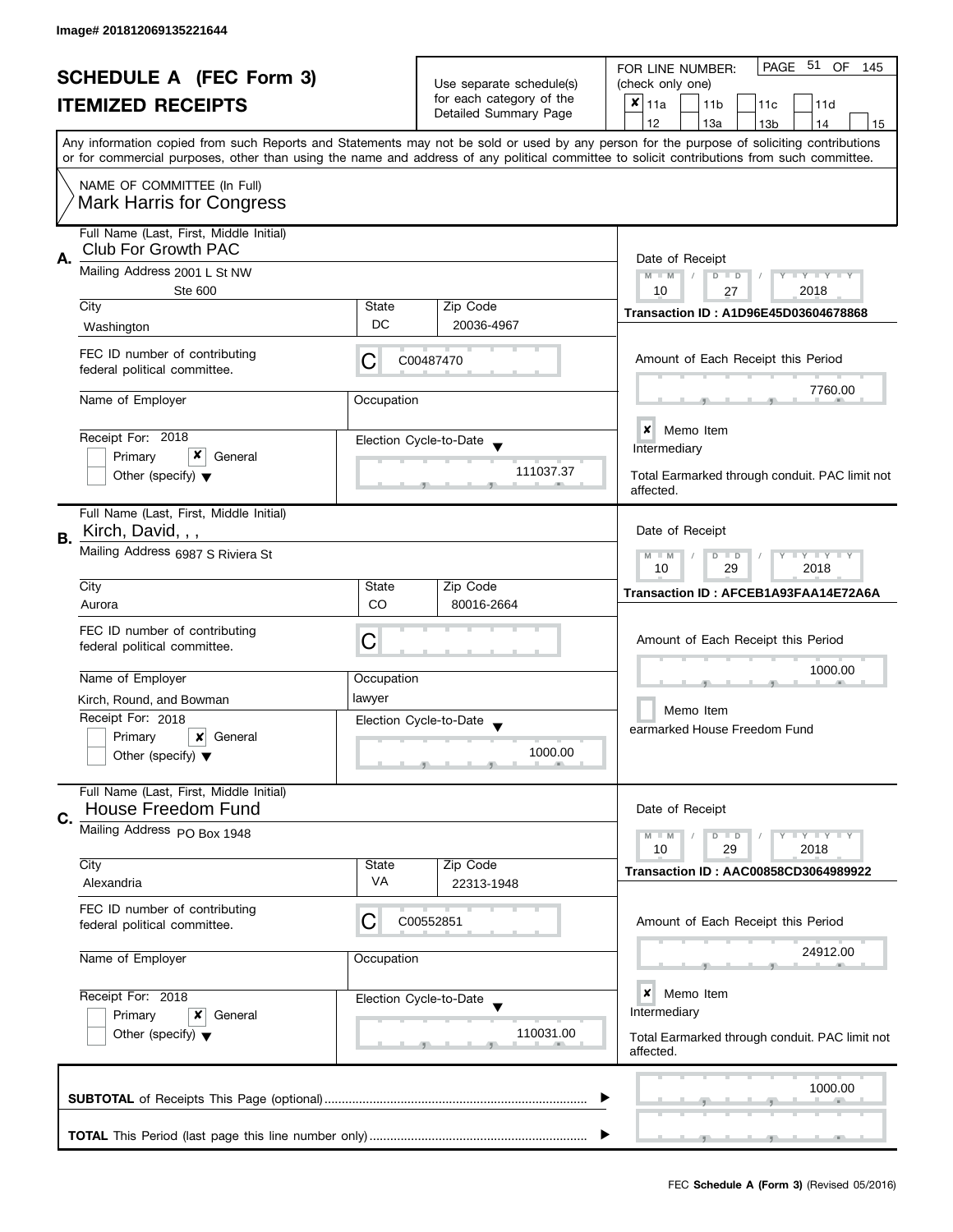| <b>SCHEDULE A (FEC Form 3)</b> |                                                                       |                                                                         | PAGE 52 OF<br>FOR LINE NUMBER:<br>145             |                                                                                                                                                                                                                                                                                         |  |
|--------------------------------|-----------------------------------------------------------------------|-------------------------------------------------------------------------|---------------------------------------------------|-----------------------------------------------------------------------------------------------------------------------------------------------------------------------------------------------------------------------------------------------------------------------------------------|--|
|                                |                                                                       |                                                                         | Use separate schedule(s)                          | (check only one)                                                                                                                                                                                                                                                                        |  |
|                                | <b>ITEMIZED RECEIPTS</b>                                              |                                                                         | for each category of the<br>Detailed Summary Page | ×<br>11a<br>11 <sub>b</sub><br>11c<br>11d                                                                                                                                                                                                                                               |  |
|                                |                                                                       |                                                                         |                                                   | 12<br>13a<br>13 <sub>b</sub><br>14<br>15                                                                                                                                                                                                                                                |  |
|                                |                                                                       |                                                                         |                                                   | Any information copied from such Reports and Statements may not be sold or used by any person for the purpose of soliciting contributions<br>or for commercial purposes, other than using the name and address of any political committee to solicit contributions from such committee. |  |
|                                | NAME OF COMMITTEE (In Full)<br><b>Mark Harris for Congress</b>        |                                                                         |                                                   |                                                                                                                                                                                                                                                                                         |  |
|                                |                                                                       |                                                                         |                                                   |                                                                                                                                                                                                                                                                                         |  |
|                                | Full Name (Last, First, Middle Initial)<br>Kirch, David, , ,          |                                                                         |                                                   |                                                                                                                                                                                                                                                                                         |  |
| А.                             | Mailing Address 6987 S Riviera St                                     | Date of Receipt<br>Y TY TY TY<br>$M - M$<br>$D$ $D$<br>2018<br>10<br>31 |                                                   |                                                                                                                                                                                                                                                                                         |  |
|                                | City                                                                  | State                                                                   | Zip Code                                          |                                                                                                                                                                                                                                                                                         |  |
|                                | Aurora                                                                | CO                                                                      | 80016-2664                                        | Transaction ID: ABBB4D94855154B47AD1                                                                                                                                                                                                                                                    |  |
|                                |                                                                       |                                                                         |                                                   |                                                                                                                                                                                                                                                                                         |  |
|                                | FEC ID number of contributing<br>federal political committee.         | С                                                                       |                                                   | Amount of Each Receipt this Period                                                                                                                                                                                                                                                      |  |
|                                | Name of Employer                                                      | Occupation                                                              |                                                   | 1000.00                                                                                                                                                                                                                                                                                 |  |
|                                | Kirch, Round, and Bowman                                              | lawyer                                                                  |                                                   |                                                                                                                                                                                                                                                                                         |  |
|                                | Receipt For: 2018                                                     |                                                                         | Election Cycle-to-Date                            | Memo Item                                                                                                                                                                                                                                                                               |  |
|                                | x<br>Primary<br>General                                               |                                                                         |                                                   |                                                                                                                                                                                                                                                                                         |  |
|                                | Other (specify) $\blacktriangledown$                                  |                                                                         | 2000.00                                           |                                                                                                                                                                                                                                                                                         |  |
|                                | Full Name (Last, First, Middle Initial)                               |                                                                         |                                                   |                                                                                                                                                                                                                                                                                         |  |
|                                | Kraebel, Barbara, , ,                                                 |                                                                         |                                                   | Date of Receipt                                                                                                                                                                                                                                                                         |  |
| В.                             |                                                                       |                                                                         |                                                   |                                                                                                                                                                                                                                                                                         |  |
|                                | Mailing Address 1324 Lexington Ave                                    | $Y = Y + Y$<br>$M - M$<br>D<br>$\Box$<br>02<br>2018<br>11               |                                                   |                                                                                                                                                                                                                                                                                         |  |
|                                | Apt. 180<br>City                                                      | State                                                                   | Zip Code                                          |                                                                                                                                                                                                                                                                                         |  |
|                                | New York                                                              | <b>NY</b>                                                               | 10128-1145                                        | Transaction ID: A91EC13B5B64444C89B8                                                                                                                                                                                                                                                    |  |
|                                |                                                                       |                                                                         |                                                   |                                                                                                                                                                                                                                                                                         |  |
|                                | FEC ID number of contributing                                         | С                                                                       |                                                   | Amount of Each Receipt this Period                                                                                                                                                                                                                                                      |  |
|                                | federal political committee.                                          |                                                                         |                                                   |                                                                                                                                                                                                                                                                                         |  |
|                                | Name of Employer                                                      | Occupation                                                              |                                                   | 300.00                                                                                                                                                                                                                                                                                  |  |
|                                |                                                                       |                                                                         | <b>Information Requested</b>                      |                                                                                                                                                                                                                                                                                         |  |
|                                | <b>Information Requested</b><br>Receipt For: 2018                     |                                                                         |                                                   | Memo Item                                                                                                                                                                                                                                                                               |  |
|                                |                                                                       |                                                                         | Election Cycle-to-Date<br>$\blacktriangledown$    | earmarked club for growth                                                                                                                                                                                                                                                               |  |
|                                | Primary<br>×<br>General                                               |                                                                         | 300.00                                            |                                                                                                                                                                                                                                                                                         |  |
|                                | Other (specify) $\blacktriangledown$                                  |                                                                         |                                                   |                                                                                                                                                                                                                                                                                         |  |
| C.                             | Full Name (Last, First, Middle Initial)<br><b>Club For Growth PAC</b> |                                                                         |                                                   | Date of Receipt                                                                                                                                                                                                                                                                         |  |
|                                | Mailing Address 2001 L St NW                                          |                                                                         |                                                   | $Y = Y = Y$<br>$M - M$<br>$D$ $D$                                                                                                                                                                                                                                                       |  |
|                                | Ste 600                                                               |                                                                         |                                                   | 11<br>02<br>2018                                                                                                                                                                                                                                                                        |  |
|                                | City                                                                  | State                                                                   | Zip Code                                          | Transaction ID: A9907F7C9C8DB462BBBE                                                                                                                                                                                                                                                    |  |
|                                | Washington                                                            | DC                                                                      | 20036-4967                                        |                                                                                                                                                                                                                                                                                         |  |
|                                | FEC ID number of contributing                                         |                                                                         |                                                   |                                                                                                                                                                                                                                                                                         |  |
|                                | federal political committee.                                          | C                                                                       | C00487470                                         | Amount of Each Receipt this Period                                                                                                                                                                                                                                                      |  |
|                                |                                                                       |                                                                         |                                                   | 4627.00                                                                                                                                                                                                                                                                                 |  |
|                                | Name of Employer                                                      | Occupation                                                              |                                                   |                                                                                                                                                                                                                                                                                         |  |
|                                | Receipt For: 2018                                                     |                                                                         | Election Cycle-to-Date                            | ×<br>Memo Item                                                                                                                                                                                                                                                                          |  |
|                                | Primary<br>x<br>General                                               |                                                                         |                                                   | Intermediary                                                                                                                                                                                                                                                                            |  |
|                                | Other (specify) $\blacktriangledown$                                  |                                                                         | 111037.37                                         | Total Earmarked through conduit. PAC limit not                                                                                                                                                                                                                                          |  |
|                                |                                                                       |                                                                         |                                                   | affected.                                                                                                                                                                                                                                                                               |  |
|                                |                                                                       |                                                                         |                                                   |                                                                                                                                                                                                                                                                                         |  |
|                                |                                                                       |                                                                         |                                                   | 1300.00                                                                                                                                                                                                                                                                                 |  |
|                                |                                                                       |                                                                         |                                                   |                                                                                                                                                                                                                                                                                         |  |
|                                |                                                                       |                                                                         |                                                   |                                                                                                                                                                                                                                                                                         |  |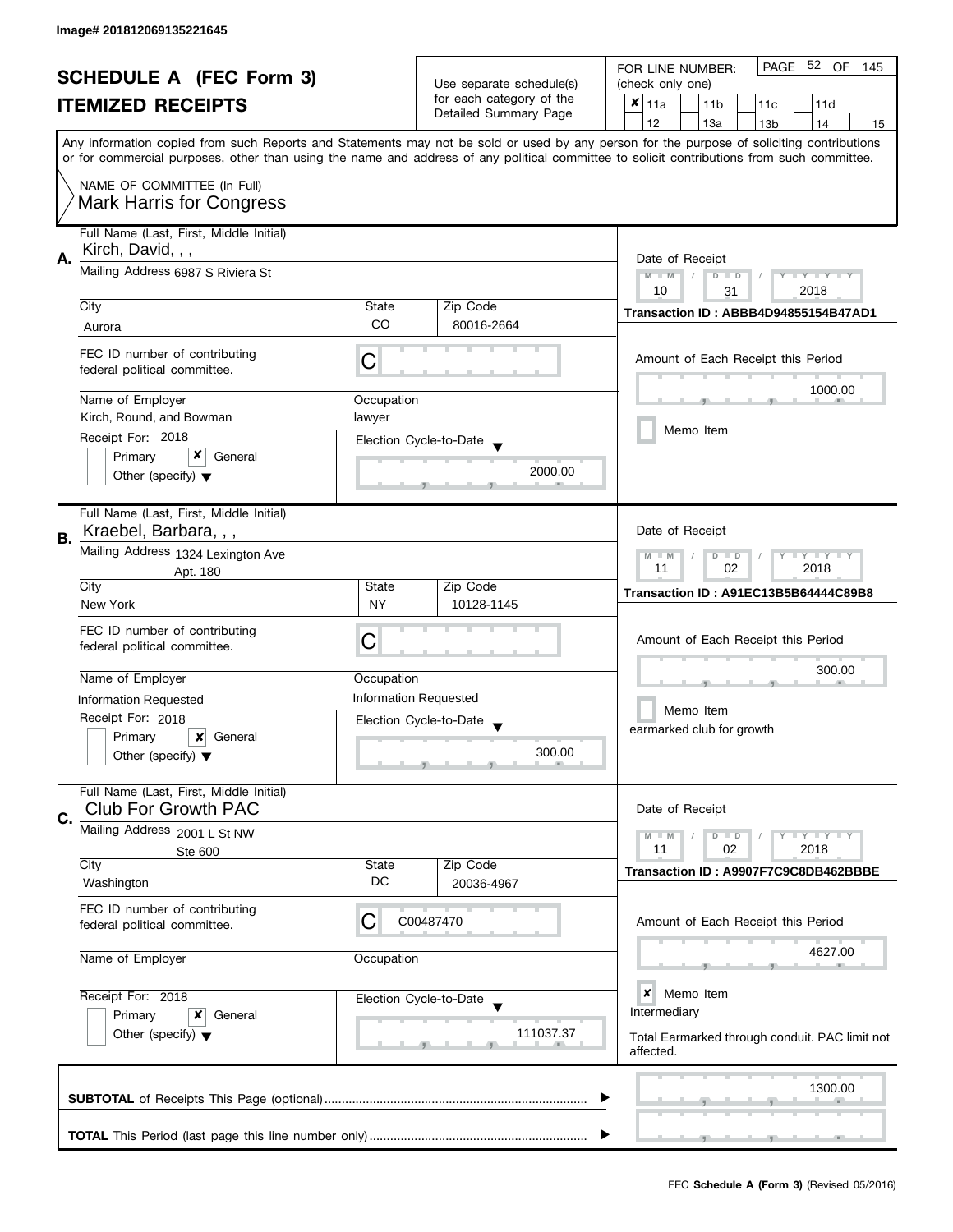| <b>SCHEDULE A (FEC Form 3)</b> |                                                                       |                                                                       |                                                      | PAGE<br>53<br>OF<br>FOR LINE NUMBER:<br>145                                                                                                                                                                       |  |  |
|--------------------------------|-----------------------------------------------------------------------|-----------------------------------------------------------------------|------------------------------------------------------|-------------------------------------------------------------------------------------------------------------------------------------------------------------------------------------------------------------------|--|--|
| <b>ITEMIZED RECEIPTS</b>       |                                                                       |                                                                       | Use separate schedule(s)<br>for each category of the | (check only one)<br>$x _{11a}$<br>11 <sub>b</sub>                                                                                                                                                                 |  |  |
|                                |                                                                       |                                                                       | Detailed Summary Page                                | 11c<br>11d<br>12<br>13a<br>14<br>13 <sub>b</sub><br>15                                                                                                                                                            |  |  |
|                                |                                                                       |                                                                       |                                                      | Any information copied from such Reports and Statements may not be sold or used by any person for the purpose of soliciting contributions                                                                         |  |  |
|                                |                                                                       |                                                                       |                                                      | or for commercial purposes, other than using the name and address of any political committee to solicit contributions from such committee.                                                                        |  |  |
|                                | NAME OF COMMITTEE (In Full)<br><b>Mark Harris for Congress</b>        |                                                                       |                                                      |                                                                                                                                                                                                                   |  |  |
| А.                             | Full Name (Last, First, Middle Initial)<br>Kricher, Jeanmarie, , ,    |                                                                       |                                                      | Date of Receipt                                                                                                                                                                                                   |  |  |
|                                | Mailing Address 355 South End Avenue<br>#11P                          |                                                                       |                                                      | $M - M$<br>$D$ $D$<br>$\frac{1}{2}$ $\frac{1}{2}$ $\frac{1}{2}$ $\frac{1}{2}$ $\frac{1}{2}$ $\frac{1}{2}$ $\frac{1}{2}$ $\frac{1}{2}$ $\frac{1}{2}$ $\frac{1}{2}$ $\frac{1}{2}$ $\frac{1}{2}$<br>10<br>2018<br>31 |  |  |
|                                | City                                                                  | State                                                                 | Zip Code                                             | Transaction ID: A020151D22D024392A68                                                                                                                                                                              |  |  |
|                                | New York                                                              | <b>NY</b>                                                             | 10280                                                |                                                                                                                                                                                                                   |  |  |
|                                | FEC ID number of contributing<br>federal political committee.         | C                                                                     |                                                      | Amount of Each Receipt this Period                                                                                                                                                                                |  |  |
|                                | Name of Employer                                                      | Occupation                                                            |                                                      | 250.00                                                                                                                                                                                                            |  |  |
|                                | Ameriprise Financial Services, Inc.                                   | <b>Financial Advisor</b>                                              |                                                      | Memo Item                                                                                                                                                                                                         |  |  |
|                                | Receipt For: 2018<br>x<br>Primary<br>General                          |                                                                       | Election Cycle-to-Date                               |                                                                                                                                                                                                                   |  |  |
|                                | Other (specify) $\blacktriangledown$                                  |                                                                       | 250.00                                               |                                                                                                                                                                                                                   |  |  |
| В.                             | Full Name (Last, First, Middle Initial)<br>Kuplis, Aivars, , ,        |                                                                       |                                                      | Date of Receipt                                                                                                                                                                                                   |  |  |
|                                | Mailing Address 2070 N. Charter Point Drive                           | $\bot$ Y $\bot$ Y $\bot$ Y<br>D<br>$\Box$<br>$-M$<br>15<br>2018<br>10 |                                                      |                                                                                                                                                                                                                   |  |  |
|                                | City                                                                  | State                                                                 | Zip Code                                             | Transaction ID: AE7C3A7F54B7249E5A26                                                                                                                                                                              |  |  |
|                                | <b>Arlington Heights</b>                                              | IL                                                                    | 60004-7221                                           |                                                                                                                                                                                                                   |  |  |
|                                | FEC ID number of contributing<br>federal political committee.         | Ĉ                                                                     |                                                      | Amount of Each Receipt this Period                                                                                                                                                                                |  |  |
|                                | Name of Employer                                                      | Occupation                                                            |                                                      | 300.00                                                                                                                                                                                                            |  |  |
|                                | retired                                                               | retired                                                               |                                                      | Memo Item                                                                                                                                                                                                         |  |  |
|                                | Receipt For: 2018<br>Primary<br>x<br>General                          |                                                                       | Election Cycle-to-Date                               | earmarked club for growth                                                                                                                                                                                         |  |  |
|                                | Other (specify) $\blacktriangledown$                                  |                                                                       | 300.00                                               |                                                                                                                                                                                                                   |  |  |
| C.                             | Full Name (Last, First, Middle Initial)<br><b>Club For Growth PAC</b> |                                                                       |                                                      | Date of Receipt                                                                                                                                                                                                   |  |  |
|                                | Mailing Address 2001 L St NW                                          |                                                                       |                                                      | $M - M$<br>$D$ $D$<br>$-\gamma + \gamma - \gamma$                                                                                                                                                                 |  |  |
|                                | Ste 600<br>City                                                       | State                                                                 | Zip Code                                             | 10<br>20<br>2018                                                                                                                                                                                                  |  |  |
|                                | Washington                                                            | DC                                                                    | 20036-4967                                           | Transaction ID: A516497F90DAA4CF2B30                                                                                                                                                                              |  |  |
|                                | FEC ID number of contributing<br>federal political committee.         | C                                                                     | C00487470                                            | Amount of Each Receipt this Period                                                                                                                                                                                |  |  |
|                                | Name of Employer                                                      | Occupation                                                            |                                                      | 6546.00                                                                                                                                                                                                           |  |  |
|                                | Receipt For: 2018                                                     |                                                                       | Election Cycle-to-Date                               | ×<br>Memo Item                                                                                                                                                                                                    |  |  |
|                                | Primary<br>x<br>General                                               |                                                                       |                                                      | Intermediary                                                                                                                                                                                                      |  |  |
|                                | Other (specify) $\blacktriangledown$                                  |                                                                       | 111037.37                                            | Total Earmarked through conduit. PAC limit not<br>affected.                                                                                                                                                       |  |  |
|                                |                                                                       |                                                                       |                                                      | 550.00                                                                                                                                                                                                            |  |  |
|                                |                                                                       |                                                                       |                                                      |                                                                                                                                                                                                                   |  |  |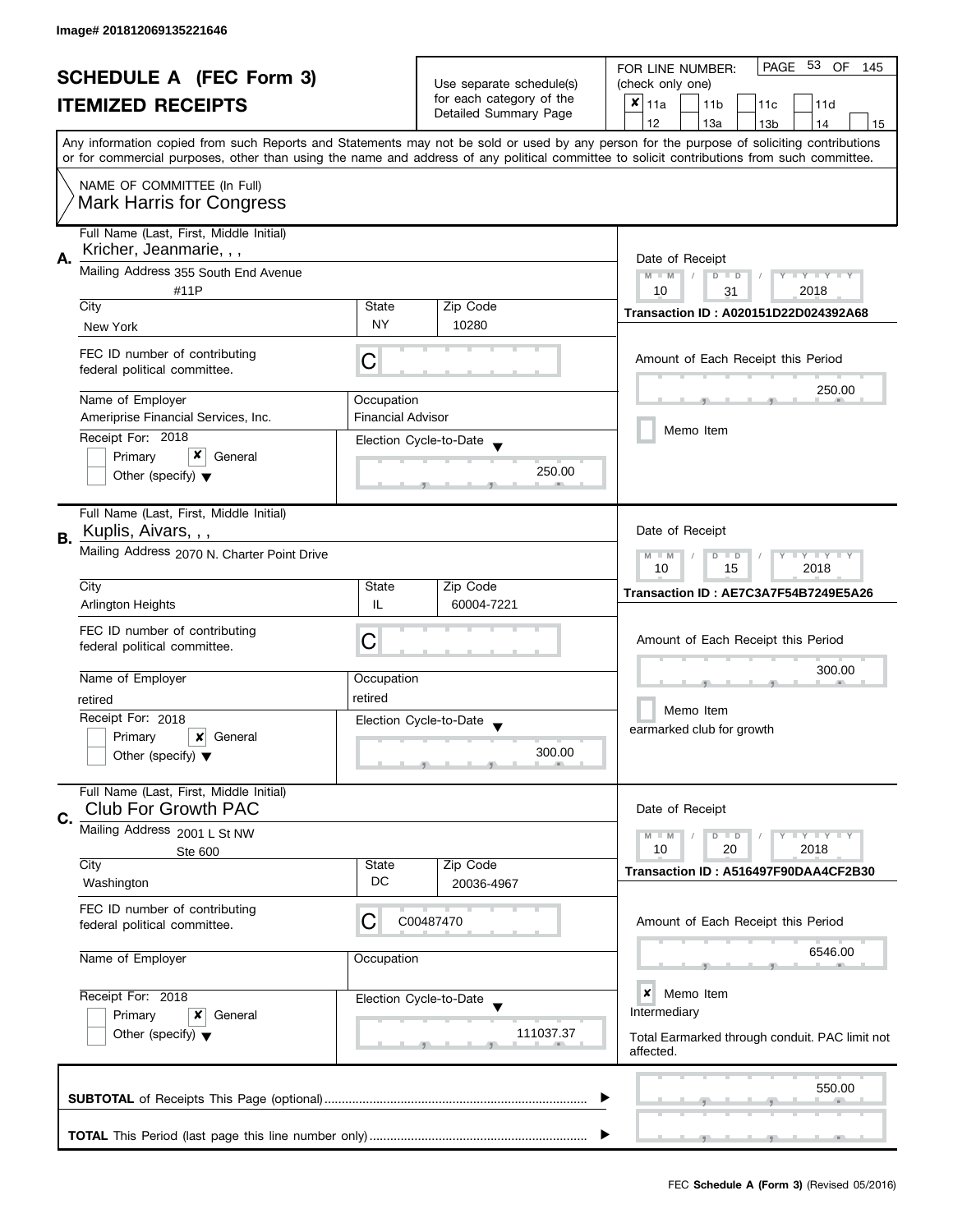| <b>SCHEDULE A (FEC Form 3)</b><br><b>ITEMIZED RECEIPTS</b> |                                                                       |                                                           | Use separate schedule(s)<br>for each category of the<br>Detailed Summary Page | PAGE 54 OF<br>FOR LINE NUMBER:<br>145<br>(check only one)<br>X<br>11a<br>11 <sub>b</sub><br>11c<br>11d                                                                                                                                                                                  |
|------------------------------------------------------------|-----------------------------------------------------------------------|-----------------------------------------------------------|-------------------------------------------------------------------------------|-----------------------------------------------------------------------------------------------------------------------------------------------------------------------------------------------------------------------------------------------------------------------------------------|
|                                                            |                                                                       |                                                           |                                                                               | 12<br>13a<br>13 <sub>b</sub><br>14<br>15                                                                                                                                                                                                                                                |
|                                                            |                                                                       |                                                           |                                                                               | Any information copied from such Reports and Statements may not be sold or used by any person for the purpose of soliciting contributions<br>or for commercial purposes, other than using the name and address of any political committee to solicit contributions from such committee. |
|                                                            | NAME OF COMMITTEE (In Full)<br><b>Mark Harris for Congress</b>        |                                                           |                                                                               |                                                                                                                                                                                                                                                                                         |
| А.                                                         | Full Name (Last, First, Middle Initial)<br>Lambert, Jerry, , ,        |                                                           |                                                                               | Date of Receipt                                                                                                                                                                                                                                                                         |
|                                                            | Mailing Address 524 West Locust Street                                | $M - M$<br>Y I Y I Y I Y<br>$D$ $D$<br>2018<br>10         |                                                                               |                                                                                                                                                                                                                                                                                         |
|                                                            | City                                                                  | State                                                     | Zip Code                                                                      | 22<br>Transaction ID: A444927B5E41E48808FC                                                                                                                                                                                                                                              |
|                                                            | Woodstock                                                             | VA                                                        | 22664                                                                         |                                                                                                                                                                                                                                                                                         |
|                                                            | FEC ID number of contributing<br>federal political committee.         | C                                                         |                                                                               | Amount of Each Receipt this Period                                                                                                                                                                                                                                                      |
|                                                            | Name of Employer                                                      | Occupation                                                |                                                                               | 500.00                                                                                                                                                                                                                                                                                  |
|                                                            | retired                                                               | retired                                                   |                                                                               | Memo Item                                                                                                                                                                                                                                                                               |
|                                                            | Receipt For: 2018<br>Primary<br>General                               |                                                           | Election Cycle-to-Date                                                        |                                                                                                                                                                                                                                                                                         |
|                                                            | Other (specify) $\blacktriangledown$                                  |                                                           | 600.00                                                                        |                                                                                                                                                                                                                                                                                         |
| В.                                                         | Full Name (Last, First, Middle Initial)<br>Lanctot, Lawrence, , ,     |                                                           |                                                                               | Date of Receipt                                                                                                                                                                                                                                                                         |
|                                                            | Mailing Address 47 Meadowood Drive                                    | $T - Y = T - Y$<br>$M - M$<br>$D$ $D$<br>10<br>15<br>2018 |                                                                               |                                                                                                                                                                                                                                                                                         |
|                                                            | City                                                                  | State                                                     | Zip Code                                                                      | <b>Transaction ID: AC481588EE3664D61829</b>                                                                                                                                                                                                                                             |
|                                                            | Larkspur                                                              | CA                                                        | 94939-1540                                                                    |                                                                                                                                                                                                                                                                                         |
|                                                            | FEC ID number of contributing<br>federal political committee.         | С                                                         |                                                                               | Amount of Each Receipt this Period                                                                                                                                                                                                                                                      |
|                                                            | Name of Employer                                                      | Occupation                                                |                                                                               | 125.00                                                                                                                                                                                                                                                                                  |
|                                                            | self                                                                  | Attorney                                                  |                                                                               | Memo Item                                                                                                                                                                                                                                                                               |
|                                                            | Receipt For: 2018<br>Primary<br>×<br>General                          |                                                           | Election Cycle-to-Date<br>$\overline{\mathbf{v}}$                             | earmarked club for growth                                                                                                                                                                                                                                                               |
|                                                            | Other (specify) $\blacktriangledown$                                  |                                                           | 300.00                                                                        |                                                                                                                                                                                                                                                                                         |
|                                                            | Full Name (Last, First, Middle Initial)<br><b>Club For Growth PAC</b> |                                                           |                                                                               | Date of Receipt                                                                                                                                                                                                                                                                         |
| C.                                                         | Mailing Address 2001 L St NW                                          |                                                           |                                                                               | $T - Y = T - Y$<br>$M - M$<br>$D$ $D$                                                                                                                                                                                                                                                   |
|                                                            | Ste 600                                                               |                                                           |                                                                               | 10<br>20<br>2018                                                                                                                                                                                                                                                                        |
|                                                            | City<br>Washington                                                    | State<br>DC                                               | Zip Code<br>20036-4967                                                        | Transaction ID: A71068C194E5646A8938                                                                                                                                                                                                                                                    |
|                                                            | FEC ID number of contributing<br>federal political committee.         | C                                                         | C00487470                                                                     | Amount of Each Receipt this Period                                                                                                                                                                                                                                                      |
|                                                            | Name of Employer                                                      | Occupation                                                |                                                                               | 6546.00                                                                                                                                                                                                                                                                                 |
|                                                            | Receipt For: 2018                                                     |                                                           | Election Cycle-to-Date                                                        | ×<br>Memo Item                                                                                                                                                                                                                                                                          |
|                                                            | Primary<br>x<br>General<br>Other (specify) $\blacktriangledown$       | 111037.37                                                 |                                                                               | Intermediary<br>Total Earmarked through conduit. PAC limit not<br>affected.                                                                                                                                                                                                             |
|                                                            |                                                                       |                                                           |                                                                               | 625.00                                                                                                                                                                                                                                                                                  |
|                                                            |                                                                       |                                                           |                                                                               |                                                                                                                                                                                                                                                                                         |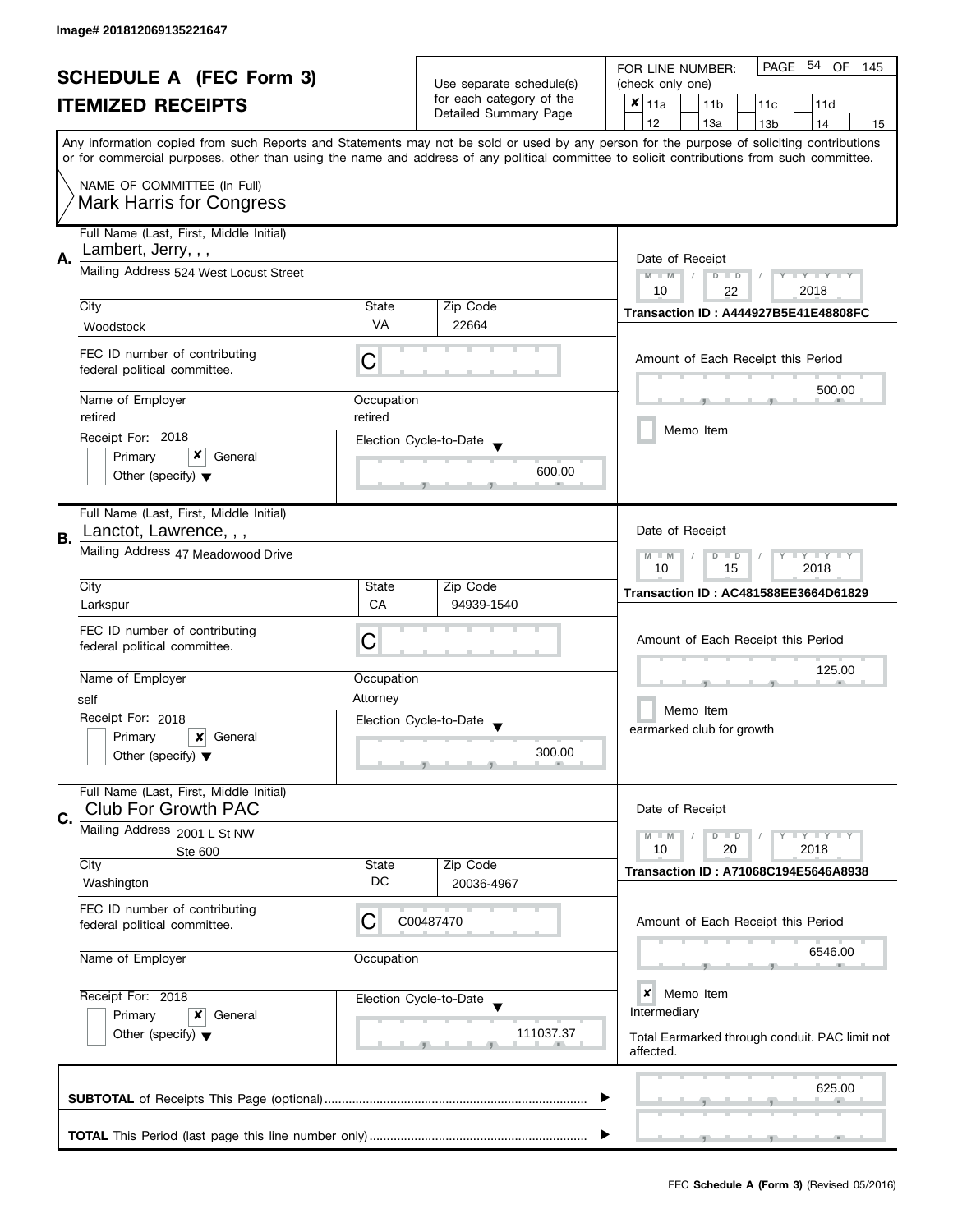|    | <b>SCHEDULE A (FEC Form 3)</b>                                                       |                                                                                  | Use separate schedule(s)<br>for each category of the<br>Detailed Summary Page | 55 OF<br>PAGE<br>FOR LINE NUMBER:<br>145                                                                                                                                                                                                                                                |  |  |
|----|--------------------------------------------------------------------------------------|----------------------------------------------------------------------------------|-------------------------------------------------------------------------------|-----------------------------------------------------------------------------------------------------------------------------------------------------------------------------------------------------------------------------------------------------------------------------------------|--|--|
|    |                                                                                      |                                                                                  |                                                                               | (check only one)                                                                                                                                                                                                                                                                        |  |  |
|    | <b>ITEMIZED RECEIPTS</b>                                                             |                                                                                  |                                                                               | ×<br>11a<br>11 <sub>b</sub><br>11c<br>11d                                                                                                                                                                                                                                               |  |  |
|    |                                                                                      |                                                                                  |                                                                               | 12<br>13a<br>13 <sub>b</sub><br>14<br>15                                                                                                                                                                                                                                                |  |  |
|    |                                                                                      |                                                                                  |                                                                               | Any information copied from such Reports and Statements may not be sold or used by any person for the purpose of soliciting contributions<br>or for commercial purposes, other than using the name and address of any political committee to solicit contributions from such committee. |  |  |
|    | NAME OF COMMITTEE (In Full)<br><b>Mark Harris for Congress</b>                       |                                                                                  |                                                                               |                                                                                                                                                                                                                                                                                         |  |  |
|    | Full Name (Last, First, Middle Initial)<br>Lanctot, Lawrence, , ,                    |                                                                                  |                                                                               |                                                                                                                                                                                                                                                                                         |  |  |
| Α. | Mailing Address 47 Meadowood Drive                                                   | Date of Receipt<br>$M - M$<br>$Y - Y - Y - Y - Y$<br>$D$ $D$<br>2018<br>10<br>15 |                                                                               |                                                                                                                                                                                                                                                                                         |  |  |
|    | City                                                                                 | State                                                                            | Zip Code                                                                      |                                                                                                                                                                                                                                                                                         |  |  |
|    | Larkspur                                                                             | СA                                                                               | 94939-1540                                                                    | Transaction ID: A7BDDA08AABFC484B9FD                                                                                                                                                                                                                                                    |  |  |
|    | FEC ID number of contributing<br>federal political committee.                        | С                                                                                |                                                                               | Amount of Each Receipt this Period                                                                                                                                                                                                                                                      |  |  |
|    | Name of Employer                                                                     | Occupation                                                                       |                                                                               | 75.00                                                                                                                                                                                                                                                                                   |  |  |
|    | self                                                                                 | Attorney                                                                         |                                                                               |                                                                                                                                                                                                                                                                                         |  |  |
|    | Receipt For: 2018                                                                    |                                                                                  | Election Cycle-to-Date                                                        | Memo Item                                                                                                                                                                                                                                                                               |  |  |
|    | x<br>Primary<br>General                                                              |                                                                                  |                                                                               | earmarked club for growth                                                                                                                                                                                                                                                               |  |  |
|    | Other (specify) $\blacktriangledown$                                                 |                                                                                  | 300.00                                                                        |                                                                                                                                                                                                                                                                                         |  |  |
| В. | Full Name (Last, First, Middle Initial)<br><b>Club For Growth PAC</b>                |                                                                                  |                                                                               | Date of Receipt                                                                                                                                                                                                                                                                         |  |  |
|    | Mailing Address 2001 L St NW<br>Ste 600                                              |                                                                                  |                                                                               | $Y - Y - Y$<br>$M - M$<br>D<br>$\Box$<br>24<br>2018<br>10                                                                                                                                                                                                                               |  |  |
|    | City                                                                                 | State                                                                            | Zip Code                                                                      | Transaction ID: AD60D5B7808B6424CADA                                                                                                                                                                                                                                                    |  |  |
|    | Washington                                                                           | DC                                                                               | 20036-4967                                                                    |                                                                                                                                                                                                                                                                                         |  |  |
|    | FEC ID number of contributing<br>federal political committee.                        | C                                                                                | C00487470                                                                     | Amount of Each Receipt this Period                                                                                                                                                                                                                                                      |  |  |
|    | Name of Employer                                                                     | Occupation                                                                       |                                                                               | 9871.00                                                                                                                                                                                                                                                                                 |  |  |
|    | Receipt For: 2018                                                                    |                                                                                  |                                                                               | ×<br>Memo Item                                                                                                                                                                                                                                                                          |  |  |
|    | Primary<br>×<br>General                                                              |                                                                                  | Election Cycle-to-Date<br>$\overline{\mathbf{v}}$                             | Intermediary                                                                                                                                                                                                                                                                            |  |  |
|    | Other (specify) $\blacktriangledown$                                                 |                                                                                  | 111037.37                                                                     | Total Earmarked through conduit. PAC limit not<br>affected.                                                                                                                                                                                                                             |  |  |
|    | Full Name (Last, First, Middle Initial)<br>Latham, Judy, , ,                         |                                                                                  |                                                                               | Date of Receipt                                                                                                                                                                                                                                                                         |  |  |
| C. | Mailing Address 2328 East Lawyers Road                                               |                                                                                  |                                                                               | $Y = Y + Y$<br>$M - M$<br>$D$ $D$                                                                                                                                                                                                                                                       |  |  |
|    |                                                                                      |                                                                                  |                                                                               | 11<br>01<br>2018                                                                                                                                                                                                                                                                        |  |  |
|    | City<br>Monroe                                                                       | State<br><b>NC</b>                                                               | Zip Code<br>28110-7461                                                        | Transaction ID: A4BC455AB687947D0B48                                                                                                                                                                                                                                                    |  |  |
|    | FEC ID number of contributing<br>federal political committee.                        | C                                                                                |                                                                               | Amount of Each Receipt this Period                                                                                                                                                                                                                                                      |  |  |
|    |                                                                                      |                                                                                  |                                                                               | 100.00                                                                                                                                                                                                                                                                                  |  |  |
|    | Name of Employer                                                                     | Occupation<br>Wholesale nursery                                                  |                                                                               |                                                                                                                                                                                                                                                                                         |  |  |
|    | Retired                                                                              |                                                                                  |                                                                               | Memo Item                                                                                                                                                                                                                                                                               |  |  |
|    | Receipt For: 2018<br>Primary<br>x<br>General<br>Other (specify) $\blacktriangledown$ |                                                                                  | Election Cycle-to-Date<br>4800.00                                             |                                                                                                                                                                                                                                                                                         |  |  |
|    |                                                                                      |                                                                                  |                                                                               |                                                                                                                                                                                                                                                                                         |  |  |
|    |                                                                                      |                                                                                  |                                                                               | 175.00                                                                                                                                                                                                                                                                                  |  |  |
|    |                                                                                      |                                                                                  |                                                                               |                                                                                                                                                                                                                                                                                         |  |  |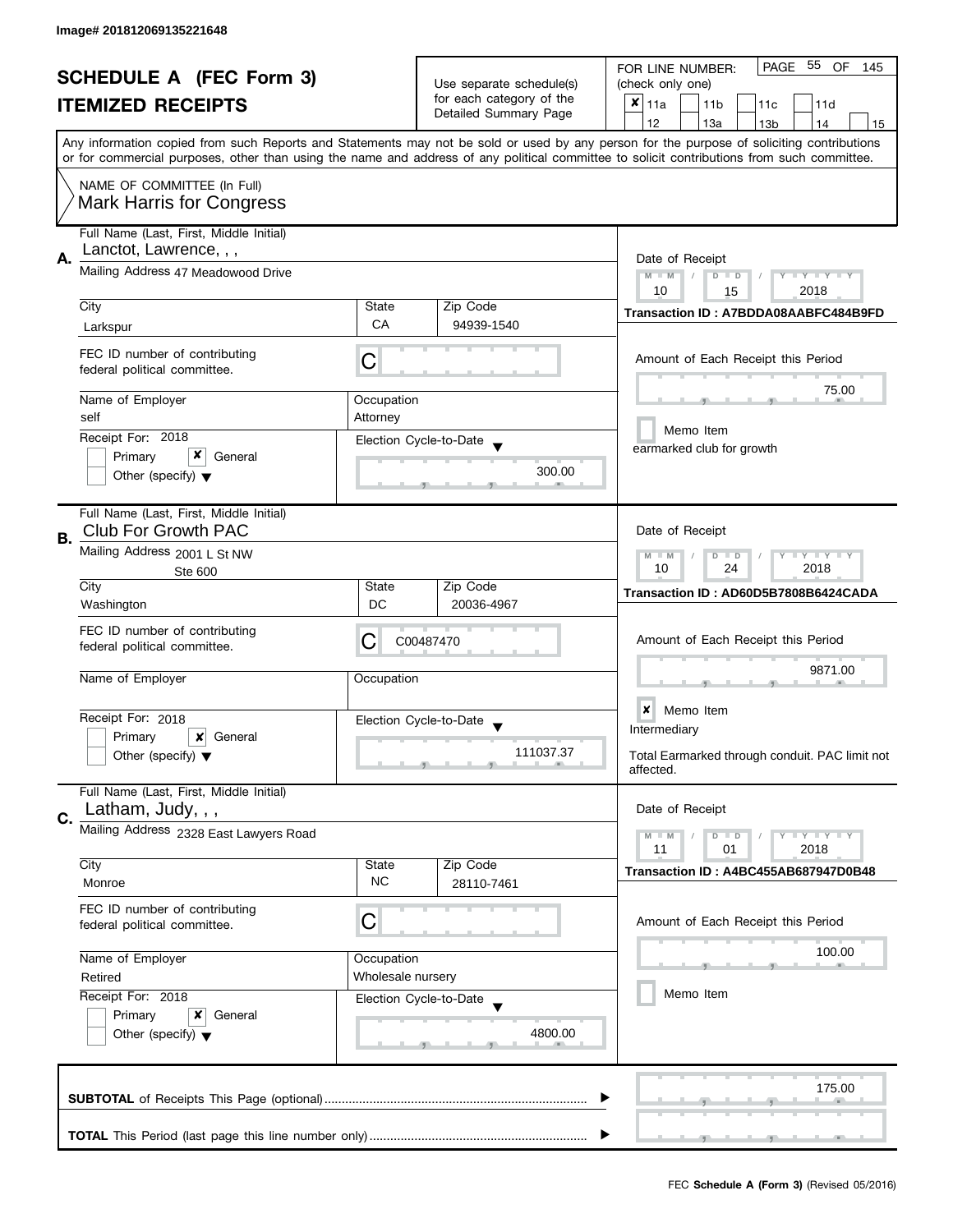| <b>SCHEDULE A (FEC Form 3)</b> |                                                                 |                                           | PAGE 56 OF<br>FOR LINE NUMBER:<br>145             |                                                                                                                                            |  |
|--------------------------------|-----------------------------------------------------------------|-------------------------------------------|---------------------------------------------------|--------------------------------------------------------------------------------------------------------------------------------------------|--|
|                                |                                                                 |                                           | Use separate schedule(s)                          | (check only one)                                                                                                                           |  |
|                                | <b>ITEMIZED RECEIPTS</b>                                        |                                           | for each category of the<br>Detailed Summary Page | $x _{11a}$<br>11 <sub>b</sub><br>11c<br>11d                                                                                                |  |
|                                |                                                                 |                                           |                                                   | 12<br>13a<br>13 <sub>b</sub><br>14<br>15                                                                                                   |  |
|                                |                                                                 |                                           |                                                   | Any information copied from such Reports and Statements may not be sold or used by any person for the purpose of soliciting contributions  |  |
|                                |                                                                 |                                           |                                                   | or for commercial purposes, other than using the name and address of any political committee to solicit contributions from such committee. |  |
|                                | NAME OF COMMITTEE (In Full)                                     |                                           |                                                   |                                                                                                                                            |  |
|                                | <b>Mark Harris for Congress</b>                                 |                                           |                                                   |                                                                                                                                            |  |
|                                | Full Name (Last, First, Middle Initial)                         |                                           |                                                   |                                                                                                                                            |  |
| А.                             | Laxer, Eric, , ,                                                | Date of Receipt                           |                                                   |                                                                                                                                            |  |
|                                | Mailing Address 2829, Giverny Dr                                | $M - M$<br>$Y - Y - Y - Y - Y$<br>$D$ $D$ |                                                   |                                                                                                                                            |  |
|                                | City                                                            | State                                     | Zip Code                                          | 10<br>2018<br>26                                                                                                                           |  |
|                                | Charlotte                                                       | <b>NC</b>                                 | 28226                                             | Transaction ID: A145E1C6755D2457FBC1                                                                                                       |  |
|                                |                                                                 |                                           |                                                   |                                                                                                                                            |  |
|                                | FEC ID number of contributing<br>federal political committee.   | C                                         |                                                   | Amount of Each Receipt this Period                                                                                                         |  |
|                                |                                                                 |                                           |                                                   | 500.00                                                                                                                                     |  |
|                                | Name of Employer<br>OrthoCarolina                               | Occupation<br><b>MD</b>                   |                                                   |                                                                                                                                            |  |
|                                | Receipt For: 2018                                               |                                           |                                                   | Memo Item                                                                                                                                  |  |
|                                | x<br>Primary<br>General                                         |                                           | Election Cycle-to-Date                            |                                                                                                                                            |  |
|                                | Other (specify) $\blacktriangledown$                            |                                           | 500.00                                            |                                                                                                                                            |  |
|                                |                                                                 |                                           |                                                   |                                                                                                                                            |  |
|                                | Full Name (Last, First, Middle Initial)                         |                                           |                                                   |                                                                                                                                            |  |
| В.                             | Laxer, Eric, , ,                                                |                                           |                                                   | Date of Receipt                                                                                                                            |  |
|                                | Mailing Address 2829, Giverny Dr                                | Y LY LY<br>$M - M$<br>D<br>$\Box$         |                                                   |                                                                                                                                            |  |
|                                | City                                                            | Zip Code<br>State                         |                                                   | 31<br>2018<br>10                                                                                                                           |  |
|                                | Charlotte                                                       | <b>NC</b>                                 | 28226                                             | Transaction ID: A1E30622689C44108B35                                                                                                       |  |
|                                | FEC ID number of contributing                                   |                                           |                                                   |                                                                                                                                            |  |
|                                | federal political committee.                                    | C                                         |                                                   | Amount of Each Receipt this Period                                                                                                         |  |
|                                | Name of Employer                                                |                                           |                                                   | 1000.00                                                                                                                                    |  |
|                                | OrthoCarolina                                                   | Occupation<br><b>MD</b>                   |                                                   |                                                                                                                                            |  |
|                                | Receipt For: 2018                                               |                                           | Election Cycle-to-Date                            | Memo Item                                                                                                                                  |  |
|                                | Primary<br>$\boldsymbol{\mathsf{x}}$<br>General                 |                                           |                                                   |                                                                                                                                            |  |
|                                | Other (specify) $\blacktriangledown$                            |                                           | 1500.00                                           |                                                                                                                                            |  |
|                                |                                                                 |                                           |                                                   |                                                                                                                                            |  |
|                                | Full Name (Last, First, Middle Initial)<br>Layton, Kenneth, , , |                                           |                                                   | Date of Receipt                                                                                                                            |  |
| C.                             | Mailing Address PO Box 1192                                     |                                           |                                                   |                                                                                                                                            |  |
|                                |                                                                 |                                           |                                                   | Y LY LY<br>$M - M$<br>$D$ $D$<br>23<br>2018<br>10                                                                                          |  |
|                                | City                                                            | State                                     | Zip Code                                          | <b>Transaction ID: A88DE76604276492A834</b>                                                                                                |  |
|                                | Rockingham                                                      | <b>NC</b>                                 | 28380-1192                                        |                                                                                                                                            |  |
|                                | FEC ID number of contributing                                   |                                           |                                                   |                                                                                                                                            |  |
|                                | federal political committee.                                    | С                                         |                                                   | Amount of Each Receipt this Period                                                                                                         |  |
|                                | Name of Employer                                                | Occupation                                |                                                   | 500.00                                                                                                                                     |  |
|                                | Kenneth J. Layton, Inc                                          | <b>General Contractor</b>                 |                                                   |                                                                                                                                            |  |
|                                | Receipt For: 2018                                               |                                           | Election Cycle-to-Date                            | Memo Item                                                                                                                                  |  |
|                                | Primary<br>x<br>General                                         |                                           |                                                   |                                                                                                                                            |  |
|                                | Other (specify) $\blacktriangledown$                            |                                           | 500.00                                            |                                                                                                                                            |  |
|                                |                                                                 |                                           |                                                   |                                                                                                                                            |  |
|                                |                                                                 |                                           |                                                   | 2000.00                                                                                                                                    |  |
|                                |                                                                 |                                           |                                                   |                                                                                                                                            |  |
|                                |                                                                 |                                           |                                                   |                                                                                                                                            |  |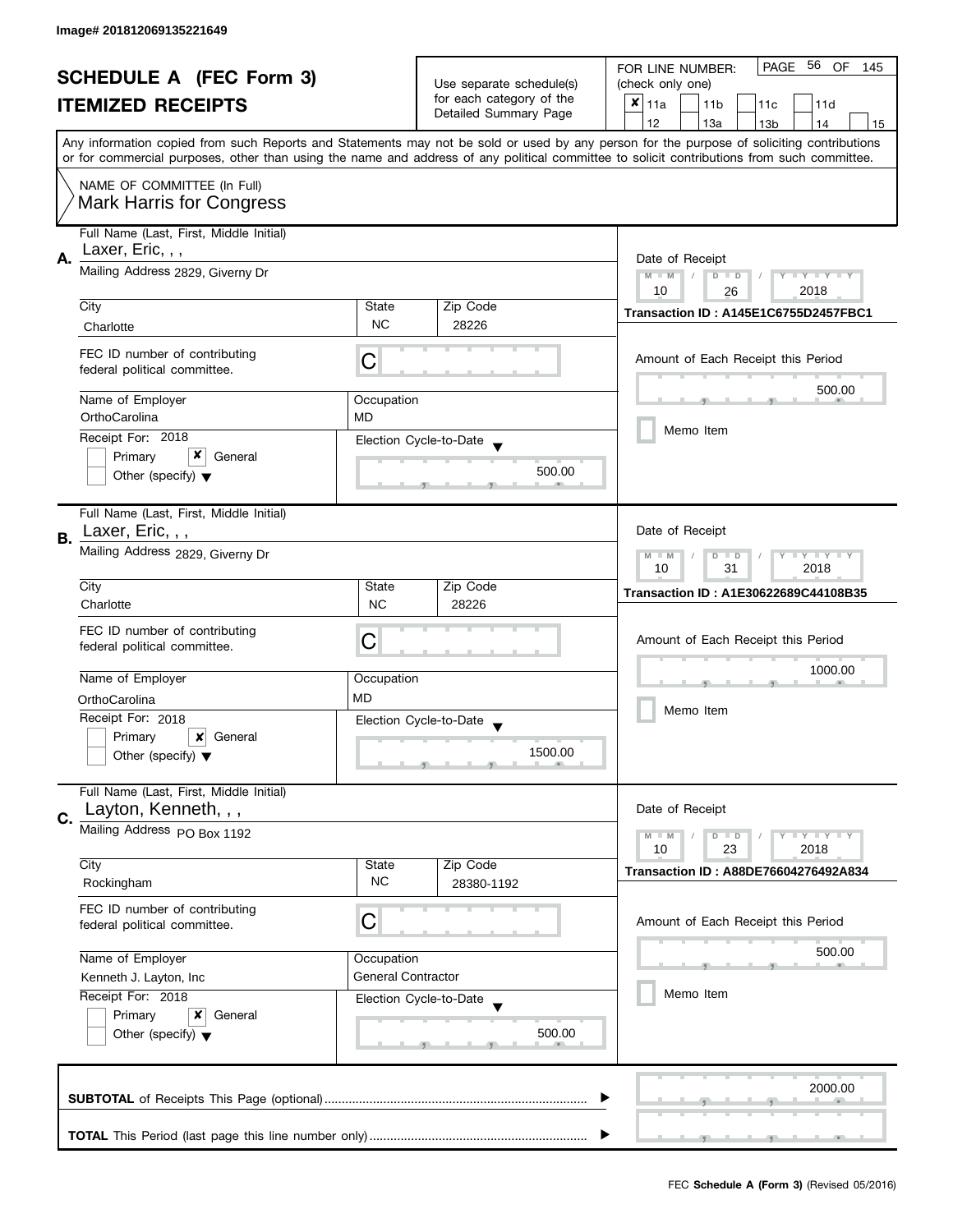| <b>SCHEDULE A (FEC Form 3)</b><br><b>ITEMIZED RECEIPTS</b> |                                                               |                                                                    | Use separate schedule(s) | PAGE 57<br>OF<br>FOR LINE NUMBER:<br>145<br>(check only one)                                                                               |  |  |  |
|------------------------------------------------------------|---------------------------------------------------------------|--------------------------------------------------------------------|--------------------------|--------------------------------------------------------------------------------------------------------------------------------------------|--|--|--|
|                                                            |                                                               |                                                                    | for each category of the | $x _{11a}$<br>11 <sub>b</sub><br>11c<br>11d                                                                                                |  |  |  |
|                                                            |                                                               |                                                                    | Detailed Summary Page    | 12<br>13a<br>13 <sub>b</sub><br>14<br>15                                                                                                   |  |  |  |
|                                                            |                                                               |                                                                    |                          | Any information copied from such Reports and Statements may not be sold or used by any person for the purpose of soliciting contributions  |  |  |  |
|                                                            |                                                               |                                                                    |                          | or for commercial purposes, other than using the name and address of any political committee to solicit contributions from such committee. |  |  |  |
|                                                            | NAME OF COMMITTEE (In Full)                                   |                                                                    |                          |                                                                                                                                            |  |  |  |
|                                                            | <b>Mark Harris for Congress</b>                               |                                                                    |                          |                                                                                                                                            |  |  |  |
|                                                            | Full Name (Last, First, Middle Initial)                       |                                                                    |                          |                                                                                                                                            |  |  |  |
|                                                            | Lee, Joseph, Ira,, III                                        |                                                                    |                          |                                                                                                                                            |  |  |  |
| А.                                                         | Mailing Address 4200 Glen Laurel Drive                        | Date of Receipt<br>$M - M$<br>$D$ $D$<br>Y TY TY TY                |                          |                                                                                                                                            |  |  |  |
|                                                            |                                                               |                                                                    |                          | 2018<br>11<br>01                                                                                                                           |  |  |  |
|                                                            | City                                                          | State                                                              | Zip Code                 | Transaction ID: AD8A3AB279D5342DEA5B                                                                                                       |  |  |  |
|                                                            | Raleigh                                                       | <b>NC</b>                                                          | 27612-3704               |                                                                                                                                            |  |  |  |
|                                                            | FEC ID number of contributing                                 |                                                                    |                          | Amount of Each Receipt this Period                                                                                                         |  |  |  |
|                                                            | federal political committee.                                  | С                                                                  |                          |                                                                                                                                            |  |  |  |
|                                                            | Name of Employer                                              | Occupation                                                         |                          | 400.00                                                                                                                                     |  |  |  |
|                                                            | Johnson Jewelers                                              | jeweler                                                            |                          |                                                                                                                                            |  |  |  |
|                                                            | Receipt For: 2018                                             |                                                                    | Election Cycle-to-Date   | Memo Item                                                                                                                                  |  |  |  |
|                                                            | x<br>Primary<br>General                                       |                                                                    |                          |                                                                                                                                            |  |  |  |
|                                                            | Other (specify) $\blacktriangledown$                          |                                                                    | 1000.00                  |                                                                                                                                            |  |  |  |
|                                                            |                                                               |                                                                    |                          |                                                                                                                                            |  |  |  |
|                                                            | Full Name (Last, First, Middle Initial)<br>Leitgeb, Jaci, , , |                                                                    |                          |                                                                                                                                            |  |  |  |
| В.                                                         |                                                               |                                                                    |                          | Date of Receipt                                                                                                                            |  |  |  |
|                                                            | Mailing Address 8021 Wicklow Hall Dr                          | Y LY LY<br>$M - M$<br>$\overline{D}$<br>$\Box$<br>24<br>2018<br>10 |                          |                                                                                                                                            |  |  |  |
|                                                            | City                                                          | State                                                              | Zip Code                 | Transaction ID: A9918BE2B614F4DCDA1E                                                                                                       |  |  |  |
|                                                            | Weddington                                                    | <b>NC</b>                                                          | 28104                    |                                                                                                                                            |  |  |  |
|                                                            | FEC ID number of contributing                                 |                                                                    |                          |                                                                                                                                            |  |  |  |
|                                                            | federal political committee.                                  | C                                                                  |                          | Amount of Each Receipt this Period                                                                                                         |  |  |  |
|                                                            |                                                               |                                                                    |                          | 500.00                                                                                                                                     |  |  |  |
|                                                            | Name of Employer                                              | Occupation<br>Health/Wellness                                      |                          |                                                                                                                                            |  |  |  |
|                                                            | self<br>Receipt For: 2018                                     |                                                                    |                          | Memo Item                                                                                                                                  |  |  |  |
|                                                            | Primary<br>x<br>General                                       |                                                                    | Election Cycle-to-Date   |                                                                                                                                            |  |  |  |
|                                                            | Other (specify) $\blacktriangledown$                          |                                                                    | 500.00                   |                                                                                                                                            |  |  |  |
|                                                            |                                                               |                                                                    |                          |                                                                                                                                            |  |  |  |
|                                                            | Full Name (Last, First, Middle Initial)                       |                                                                    |                          |                                                                                                                                            |  |  |  |
| C.                                                         | Leonard, Dan, M.,,                                            |                                                                    |                          | Date of Receipt                                                                                                                            |  |  |  |
|                                                            | Mailing Address PO BOX 3422                                   |                                                                    |                          | $- Y - Y - Y$<br>$M - M$<br>$D$ $D$                                                                                                        |  |  |  |
|                                                            | City                                                          | State                                                              | Zip Code                 | 11<br>05<br>2018                                                                                                                           |  |  |  |
|                                                            | Midland                                                       | TX                                                                 | 79702-3422               | Transaction ID: A32202AE6ACF34EF38B0                                                                                                       |  |  |  |
|                                                            | FEC ID number of contributing                                 |                                                                    |                          |                                                                                                                                            |  |  |  |
|                                                            | federal political committee.                                  | С                                                                  |                          | Amount of Each Receipt this Period                                                                                                         |  |  |  |
|                                                            |                                                               |                                                                    |                          | 500.00                                                                                                                                     |  |  |  |
|                                                            | Name of Employer                                              | Occupation                                                         |                          |                                                                                                                                            |  |  |  |
|                                                            | <b>JTD Resources</b><br>Receipt For: 2018                     |                                                                    | Oil and Gas Exploration  | Memo Item                                                                                                                                  |  |  |  |
|                                                            | Primary<br>x<br>General                                       |                                                                    | Election Cycle-to-Date   | earmarked                                                                                                                                  |  |  |  |
|                                                            | Other (specify) $\blacktriangledown$                          |                                                                    | 1250.00                  |                                                                                                                                            |  |  |  |
|                                                            |                                                               |                                                                    |                          |                                                                                                                                            |  |  |  |
|                                                            |                                                               |                                                                    |                          |                                                                                                                                            |  |  |  |
|                                                            |                                                               |                                                                    |                          | 1400.00                                                                                                                                    |  |  |  |
|                                                            |                                                               |                                                                    |                          |                                                                                                                                            |  |  |  |
|                                                            |                                                               |                                                                    |                          |                                                                                                                                            |  |  |  |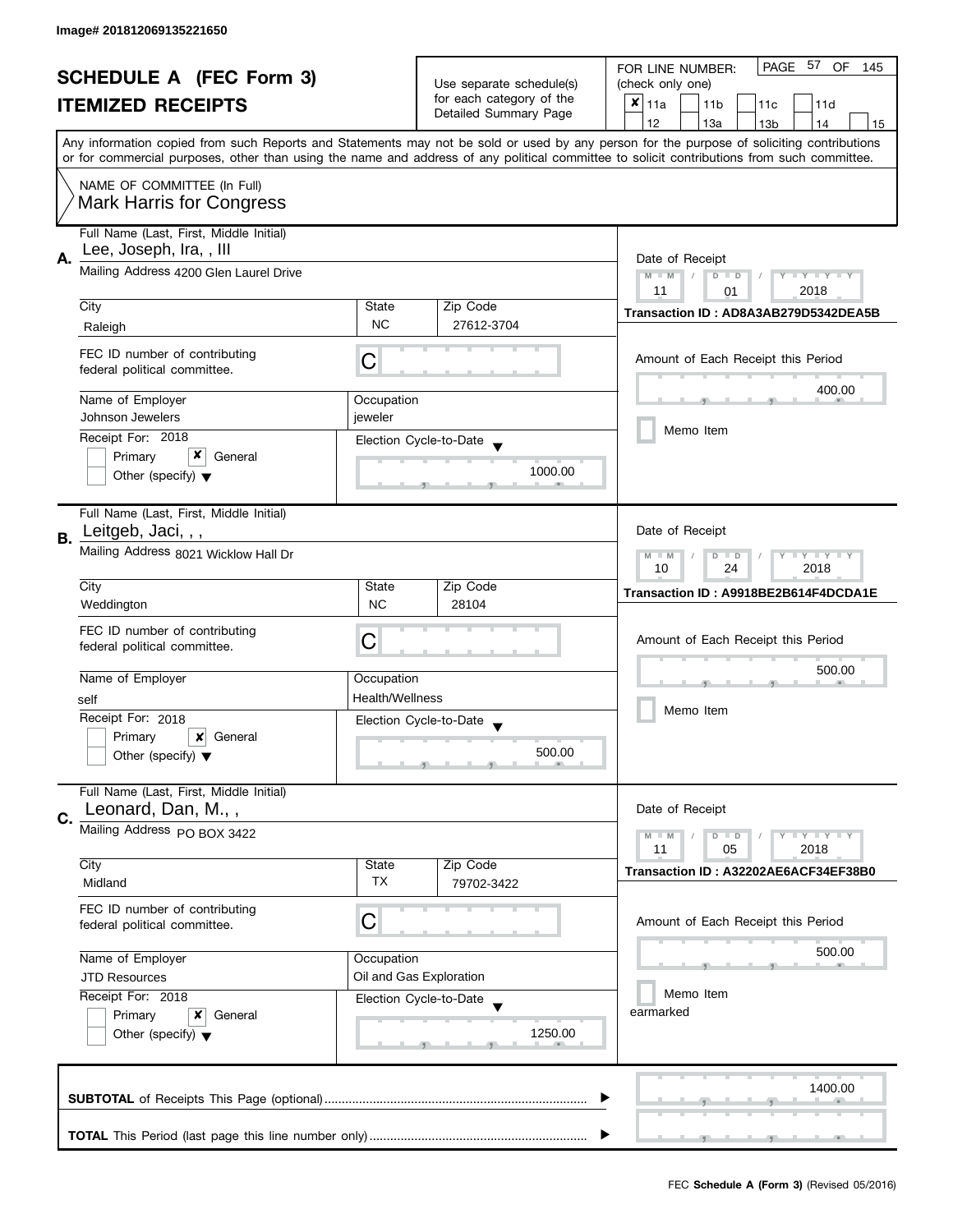|    | <b>SCHEDULE A (FEC Form 3)</b><br><b>ITEMIZED RECEIPTS</b>                                      |                                                           | Use separate schedule(s)<br>for each category of the<br>Detailed Summary Page | PAGE 58 OF<br>FOR LINE NUMBER:<br>145<br>(check only one)<br>$x _{11a}$<br>11 <sub>b</sub><br>11c<br>11d<br>12<br>13a<br>13 <sub>b</sub><br>14<br>15                                                                                                                                    |
|----|-------------------------------------------------------------------------------------------------|-----------------------------------------------------------|-------------------------------------------------------------------------------|-----------------------------------------------------------------------------------------------------------------------------------------------------------------------------------------------------------------------------------------------------------------------------------------|
|    |                                                                                                 |                                                           |                                                                               | Any information copied from such Reports and Statements may not be sold or used by any person for the purpose of soliciting contributions<br>or for commercial purposes, other than using the name and address of any political committee to solicit contributions from such committee. |
|    | NAME OF COMMITTEE (In Full)<br>Mark Harris for Congress                                         |                                                           |                                                                               |                                                                                                                                                                                                                                                                                         |
| А. | Full Name (Last, First, Middle Initial)<br>Club For Growth PAC                                  |                                                           |                                                                               | Date of Receipt                                                                                                                                                                                                                                                                         |
|    | Mailing Address 2001 L St NW<br><b>Ste 600</b>                                                  |                                                           |                                                                               | $M - M$<br>$D$ $D$<br>$Y = Y = Y + Y$<br>2018<br>11<br>05                                                                                                                                                                                                                               |
|    | City<br>Washington                                                                              | State<br>DC                                               | Zip Code<br>20036-4967                                                        | Transaction ID: A470A51D8C2BA49DDB54                                                                                                                                                                                                                                                    |
|    | FEC ID number of contributing<br>federal political committee.                                   | С                                                         | C00487470                                                                     | Amount of Each Receipt this Period                                                                                                                                                                                                                                                      |
|    | Name of Employer                                                                                | Occupation                                                |                                                                               | 583.00                                                                                                                                                                                                                                                                                  |
|    | Receipt For: 2018<br>x<br>Primary<br>General                                                    |                                                           | Election Cycle-to-Date<br>111037.37                                           | ×<br>Memo Item<br>Intermediary                                                                                                                                                                                                                                                          |
|    | Other (specify) $\blacktriangledown$                                                            |                                                           |                                                                               | Total Earmarked through conduit. PAC limit not<br>affected.                                                                                                                                                                                                                             |
| В. | Full Name (Last, First, Middle Initial)<br>Leste, James, , ,                                    |                                                           |                                                                               | Date of Receipt                                                                                                                                                                                                                                                                         |
|    | Mailing Address 3437 Via Loma Vista                                                             | $T - Y = T - Y$<br>$M - M$<br>$D$ $D$<br>11<br>07<br>2018 |                                                                               |                                                                                                                                                                                                                                                                                         |
|    | City<br>Escondido                                                                               | State<br>CA                                               | Zip Code<br>92029-7724                                                        | Transaction ID: AE2F48434011A4A1A953                                                                                                                                                                                                                                                    |
|    | FEC ID number of contributing<br>federal political committee.                                   | С                                                         |                                                                               | Amount of Each Receipt this Period                                                                                                                                                                                                                                                      |
|    | Name of Employer<br>retired                                                                     | Occupation<br>retired                                     |                                                                               | 250.00                                                                                                                                                                                                                                                                                  |
|    | Receipt For: 2018<br>Primary<br>$\vert x \vert$ General<br>Other (specify) $\blacktriangledown$ |                                                           | Election Cycle-to-Date<br>250.00                                              | Memo Item<br>earmarked Club for Growth                                                                                                                                                                                                                                                  |
| C. | Full Name (Last, First, Middle Initial)<br><b>Club For Growth PAC</b>                           |                                                           |                                                                               | Date of Receipt                                                                                                                                                                                                                                                                         |
|    | Mailing Address 2001 L St NW<br>Ste 600                                                         |                                                           |                                                                               | <b>LYLYLY</b><br>$M - M$<br>$D$ $D$<br>07<br>11<br>2018                                                                                                                                                                                                                                 |
|    | City<br>Washington                                                                              | State<br>DC                                               | Zip Code<br>20036-4967                                                        | <b>Transaction ID: A35630184E67143A0A49</b>                                                                                                                                                                                                                                             |
|    | FEC ID number of contributing<br>federal political committee.                                   | С                                                         | C00487470                                                                     | Amount of Each Receipt this Period                                                                                                                                                                                                                                                      |
|    | Name of Employer                                                                                | Occupation                                                |                                                                               | 1605.00                                                                                                                                                                                                                                                                                 |
|    | Receipt For: 2018<br>Primary<br>x<br>General                                                    |                                                           | Election Cycle-to-Date                                                        | $\boldsymbol{x}$<br>Memo Item<br>Intermediary                                                                                                                                                                                                                                           |
|    | Other (specify) $\blacktriangledown$                                                            |                                                           | 111037.37                                                                     | Total Earmarked through conduit. PAC limit not<br>affected.                                                                                                                                                                                                                             |
|    |                                                                                                 |                                                           |                                                                               | 250.00                                                                                                                                                                                                                                                                                  |
|    |                                                                                                 |                                                           |                                                                               |                                                                                                                                                                                                                                                                                         |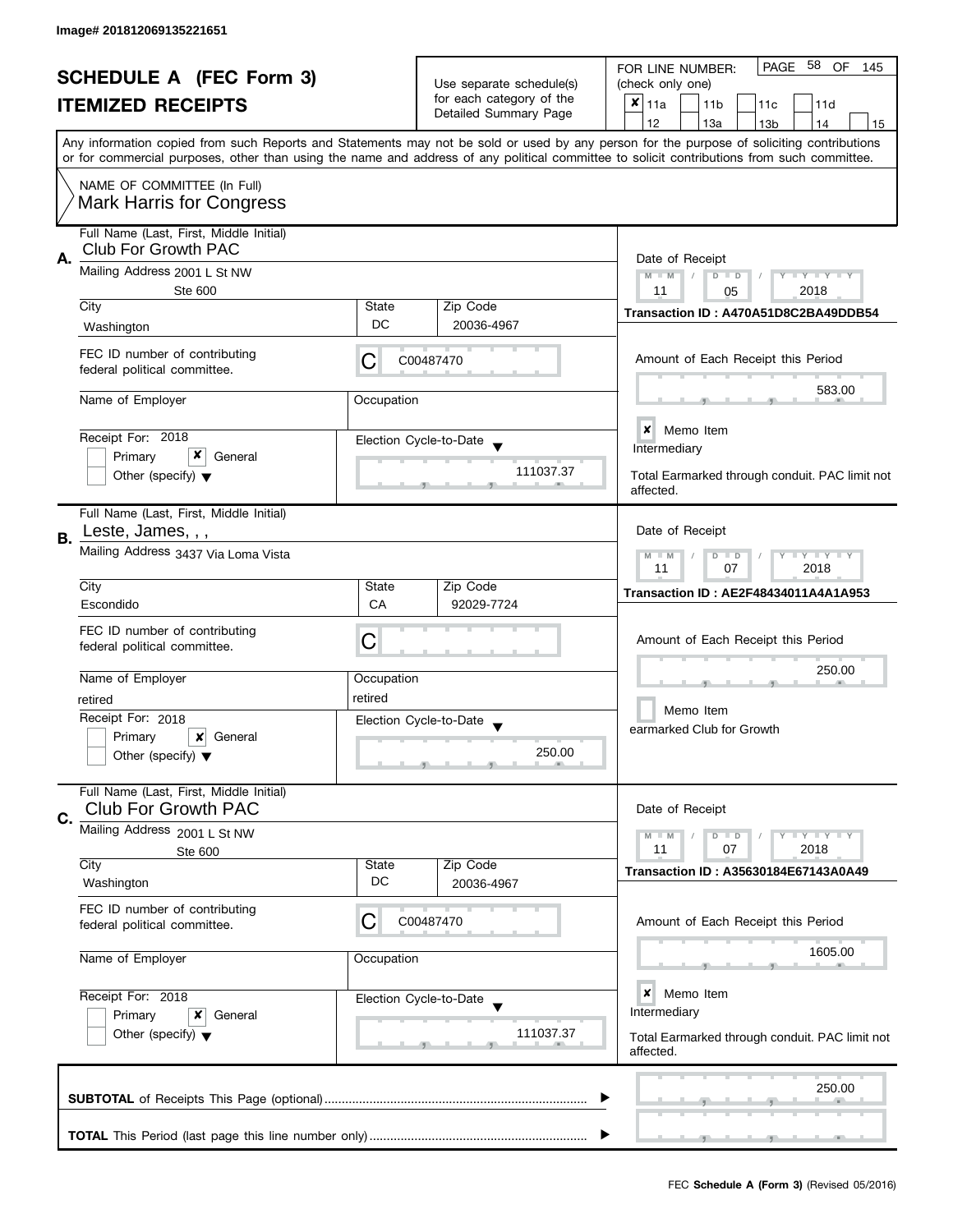| <b>SCHEDULE A (FEC Form 3)</b> |                                                                |                                                       | PAGE 59<br>OF<br>FOR LINE NUMBER:<br>145 |                                                                                                                                            |  |  |
|--------------------------------|----------------------------------------------------------------|-------------------------------------------------------|------------------------------------------|--------------------------------------------------------------------------------------------------------------------------------------------|--|--|
|                                |                                                                |                                                       | Use separate schedule(s)                 | (check only one)                                                                                                                           |  |  |
|                                | <b>ITEMIZED RECEIPTS</b>                                       |                                                       | for each category of the                 | $x _{11a}$<br>11 <sub>b</sub><br>11d<br>11 <sub>c</sub>                                                                                    |  |  |
|                                |                                                                |                                                       | Detailed Summary Page                    | 12<br>13a<br>13 <sub>b</sub><br>14<br>15                                                                                                   |  |  |
|                                |                                                                |                                                       |                                          | Any information copied from such Reports and Statements may not be sold or used by any person for the purpose of soliciting contributions  |  |  |
|                                |                                                                |                                                       |                                          | or for commercial purposes, other than using the name and address of any political committee to solicit contributions from such committee. |  |  |
|                                | NAME OF COMMITTEE (In Full)                                    |                                                       |                                          |                                                                                                                                            |  |  |
|                                | <b>Mark Harris for Congress</b>                                |                                                       |                                          |                                                                                                                                            |  |  |
|                                |                                                                |                                                       |                                          |                                                                                                                                            |  |  |
|                                | Full Name (Last, First, Middle Initial)<br>Little, Joseph, , , |                                                       |                                          |                                                                                                                                            |  |  |
| А.                             | Mailing Address 2261 Windingwood LN                            | Date of Receipt                                       |                                          |                                                                                                                                            |  |  |
|                                |                                                                |                                                       |                                          | $M - M$<br>$Y - Y - Y - Y - Y$<br>$D$ $D$<br>10<br>2018<br>21                                                                              |  |  |
|                                | City                                                           | State                                                 | Zip Code                                 |                                                                                                                                            |  |  |
|                                | Charlotte                                                      | <b>NC</b>                                             | 28209                                    | Transaction ID: AC49963FBD5E54F6AB72                                                                                                       |  |  |
|                                |                                                                |                                                       |                                          |                                                                                                                                            |  |  |
|                                | FEC ID number of contributing<br>federal political committee.  | C                                                     |                                          | Amount of Each Receipt this Period                                                                                                         |  |  |
|                                |                                                                |                                                       |                                          |                                                                                                                                            |  |  |
|                                | Name of Employer                                               | Occupation                                            |                                          | 500.00                                                                                                                                     |  |  |
|                                | LeanAgileTraining.com                                          | <b>TEACHER</b>                                        |                                          |                                                                                                                                            |  |  |
|                                | Receipt For: 2018                                              |                                                       | Election Cycle-to-Date                   | Memo Item                                                                                                                                  |  |  |
|                                | x<br>Primary<br>General                                        |                                                       |                                          |                                                                                                                                            |  |  |
|                                | Other (specify) $\blacktriangledown$                           |                                                       | 500.00                                   |                                                                                                                                            |  |  |
|                                |                                                                |                                                       |                                          |                                                                                                                                            |  |  |
|                                | Full Name (Last, First, Middle Initial)                        |                                                       |                                          |                                                                                                                                            |  |  |
| В.                             | Loudermilch, Melisa, , ,                                       |                                                       |                                          | Date of Receipt                                                                                                                            |  |  |
|                                | Mailing Address PO Box 848                                     | Y LY LY<br>$M - M$<br>D<br>$\Box$<br>30<br>2018<br>10 |                                          |                                                                                                                                            |  |  |
|                                |                                                                |                                                       |                                          |                                                                                                                                            |  |  |
|                                | City                                                           | State<br><b>NC</b>                                    | Zip Code                                 | <b>Transaction ID: A559E8A4B789A4352A82</b>                                                                                                |  |  |
|                                | Cashiers                                                       |                                                       | 28717                                    |                                                                                                                                            |  |  |
|                                | FEC ID number of contributing                                  | С                                                     |                                          | Amount of Each Receipt this Period                                                                                                         |  |  |
|                                | federal political committee.                                   |                                                       |                                          |                                                                                                                                            |  |  |
|                                | Name of Employer                                               | Occupation                                            |                                          | 500.00                                                                                                                                     |  |  |
|                                | retired                                                        | retired                                               |                                          |                                                                                                                                            |  |  |
|                                | Receipt For: 2018                                              |                                                       | Election Cycle-to-Date                   | Memo Item                                                                                                                                  |  |  |
|                                | Primary<br>$\boldsymbol{x}$<br>General                         |                                                       |                                          |                                                                                                                                            |  |  |
|                                | Other (specify) $\blacktriangledown$                           |                                                       | 500.00                                   |                                                                                                                                            |  |  |
|                                |                                                                |                                                       |                                          |                                                                                                                                            |  |  |
|                                | Full Name (Last, First, Middle Initial)                        |                                                       |                                          |                                                                                                                                            |  |  |
| C.                             | Lundberg, Stephen, , ,                                         |                                                       |                                          | Date of Receipt                                                                                                                            |  |  |
|                                | Mailing Address 5323 Lower Shoal Creek Court                   |                                                       |                                          | $M - M$<br>Y L Y L Y<br>$D$ $D$                                                                                                            |  |  |
|                                |                                                                |                                                       |                                          | 29<br>2018<br>10                                                                                                                           |  |  |
|                                | City<br>Charlotte                                              | State<br><b>NC</b>                                    | Zip Code<br>28277-9678                   | Transaction ID: A18AB202F284E413DB98                                                                                                       |  |  |
|                                |                                                                |                                                       |                                          |                                                                                                                                            |  |  |
|                                | FEC ID number of contributing                                  | С                                                     |                                          | Amount of Each Receipt this Period                                                                                                         |  |  |
|                                | federal political committee.                                   |                                                       |                                          |                                                                                                                                            |  |  |
|                                | Name of Employer                                               | Occupation                                            |                                          | 500.00                                                                                                                                     |  |  |
|                                | retired                                                        | retired                                               |                                          |                                                                                                                                            |  |  |
|                                | Receipt For: 2018                                              |                                                       | Election Cycle-to-Date                   | Memo Item                                                                                                                                  |  |  |
|                                | Primary<br>General<br>x                                        |                                                       |                                          |                                                                                                                                            |  |  |
|                                | Other (specify) $\blacktriangledown$                           |                                                       | 1500.00                                  |                                                                                                                                            |  |  |
|                                |                                                                |                                                       |                                          |                                                                                                                                            |  |  |
|                                |                                                                |                                                       |                                          |                                                                                                                                            |  |  |
|                                |                                                                |                                                       |                                          | 1500.00                                                                                                                                    |  |  |
|                                |                                                                |                                                       |                                          |                                                                                                                                            |  |  |
|                                |                                                                |                                                       |                                          |                                                                                                                                            |  |  |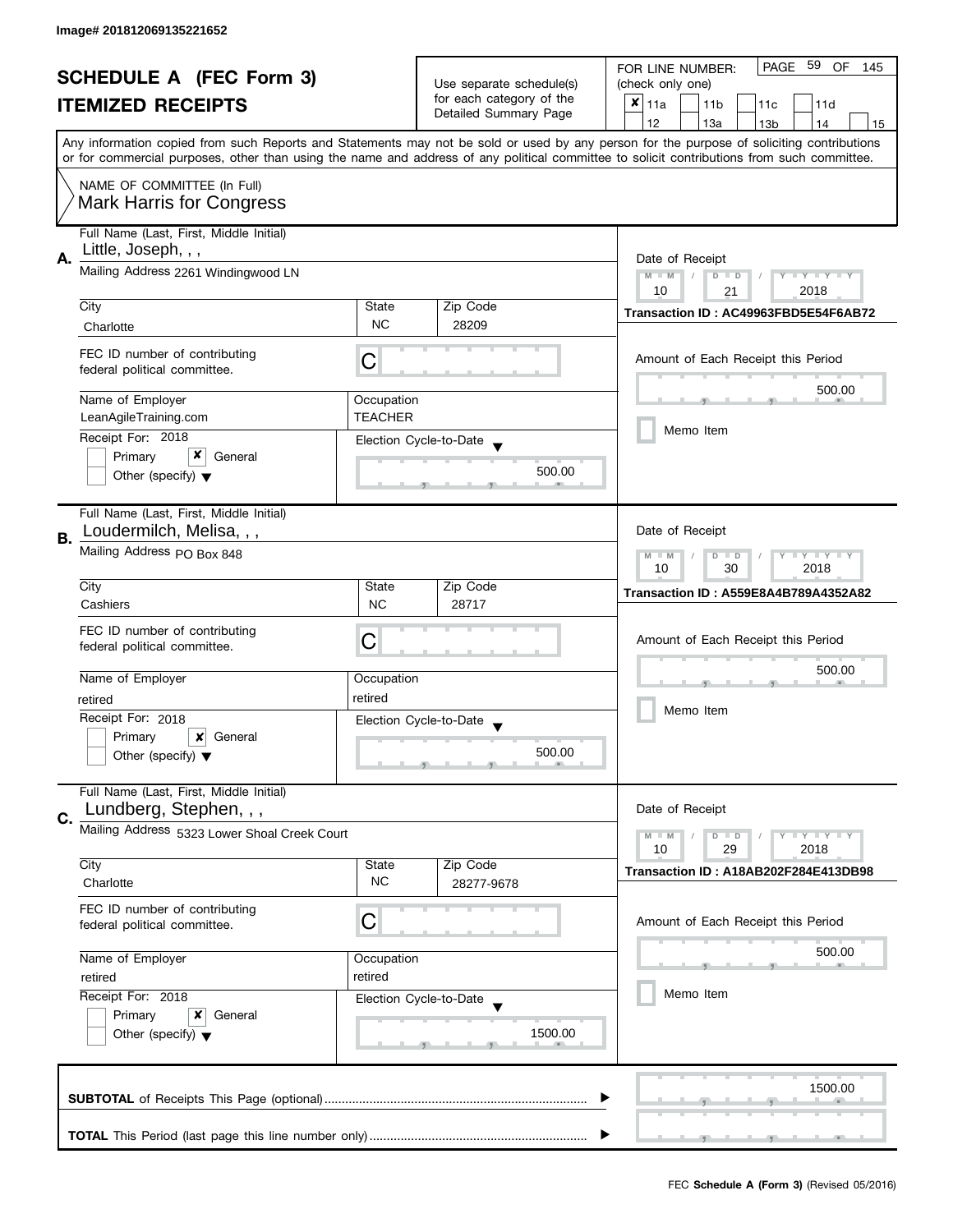| <b>SCHEDULE A (FEC Form 3)</b> |                                                                |                    | PAGE 60 OF<br>FOR LINE NUMBER:<br>145 |                                                                                                                                            |  |
|--------------------------------|----------------------------------------------------------------|--------------------|---------------------------------------|--------------------------------------------------------------------------------------------------------------------------------------------|--|
|                                |                                                                |                    | Use separate schedule(s)              | (check only one)                                                                                                                           |  |
|                                | <b>ITEMIZED RECEIPTS</b>                                       |                    | for each category of the              | $x _{11a}$<br>11 <sub>b</sub><br>11c<br>11d                                                                                                |  |
|                                |                                                                |                    | Detailed Summary Page                 | 12<br>13a<br>13 <sub>b</sub><br>14<br>15                                                                                                   |  |
|                                |                                                                |                    |                                       | Any information copied from such Reports and Statements may not be sold or used by any person for the purpose of soliciting contributions  |  |
|                                |                                                                |                    |                                       | or for commercial purposes, other than using the name and address of any political committee to solicit contributions from such committee. |  |
|                                | NAME OF COMMITTEE (In Full)                                    |                    |                                       |                                                                                                                                            |  |
|                                | <b>Mark Harris for Congress</b>                                |                    |                                       |                                                                                                                                            |  |
|                                |                                                                |                    |                                       |                                                                                                                                            |  |
|                                | Full Name (Last, First, Middle Initial)<br>Lyerly, Robert, , , |                    |                                       |                                                                                                                                            |  |
| А.                             | Mailing Address 9507 Tallwood Dr                               | Date of Receipt    |                                       |                                                                                                                                            |  |
|                                |                                                                |                    |                                       | $M - M$<br>$T - Y = Y + Y$<br>$\overline{D}$<br>$\Box$                                                                                     |  |
|                                | City                                                           | State              | Zip Code                              | 10<br>2018<br>18                                                                                                                           |  |
|                                | Indian Trail                                                   | <b>NC</b>          | 28079-6530                            | Transaction ID: AC4D1D50346C44F17ABA                                                                                                       |  |
|                                |                                                                |                    |                                       |                                                                                                                                            |  |
|                                | FEC ID number of contributing                                  | C                  |                                       | Amount of Each Receipt this Period                                                                                                         |  |
|                                | federal political committee.                                   |                    |                                       |                                                                                                                                            |  |
|                                | Name of Employer                                               | Occupation         |                                       | 1200.00                                                                                                                                    |  |
|                                | Nexsen Pruet                                                   | <b>ATTORNEY</b>    |                                       |                                                                                                                                            |  |
|                                | Receipt For: 2018                                              |                    | Election Cycle-to-Date                | Memo Item                                                                                                                                  |  |
|                                | x<br>Primary<br>General                                        |                    |                                       |                                                                                                                                            |  |
|                                | Other (specify) $\blacktriangledown$                           |                    | 5400.00                               |                                                                                                                                            |  |
|                                |                                                                |                    |                                       |                                                                                                                                            |  |
|                                | Full Name (Last, First, Middle Initial)                        |                    |                                       |                                                                                                                                            |  |
| В.                             | Mackey, Bill, , ,                                              |                    |                                       | Date of Receipt                                                                                                                            |  |
|                                | Mailing Address 2708 Casper Creek Ln                           |                    |                                       | Y LY LY<br>$M - M$<br>D<br>$\Box$                                                                                                          |  |
|                                |                                                                | 2018<br>11<br>04   |                                       |                                                                                                                                            |  |
|                                | City                                                           | State              | Zip Code                              | Transaction ID: A1FCFB0E8BD3F45C586C                                                                                                       |  |
|                                | Raleigh                                                        | <b>NC</b>          | 27616-5980                            |                                                                                                                                            |  |
|                                | FEC ID number of contributing                                  | C                  |                                       | Amount of Each Receipt this Period                                                                                                         |  |
|                                | federal political committee.                                   |                    |                                       |                                                                                                                                            |  |
|                                | Name of Employer                                               | Occupation         |                                       | 250.00                                                                                                                                     |  |
|                                | retired                                                        | retired            |                                       |                                                                                                                                            |  |
|                                | Receipt For: 2018                                              |                    | Election Cycle-to-Date                | Memo Item                                                                                                                                  |  |
|                                | Primary<br>$\boldsymbol{x}$<br>General                         |                    |                                       |                                                                                                                                            |  |
|                                | Other (specify) $\blacktriangledown$                           |                    | 2450.00                               |                                                                                                                                            |  |
|                                |                                                                |                    |                                       |                                                                                                                                            |  |
|                                | Full Name (Last, First, Middle Initial)                        |                    |                                       |                                                                                                                                            |  |
| C.                             | Marrelli, Cindy, , ,                                           |                    |                                       | Date of Receipt                                                                                                                            |  |
|                                | Mailing Address 8600 Bell Grove Way                            |                    |                                       | Y LY LY<br>$M - M$<br>$D$ $D$                                                                                                              |  |
|                                |                                                                |                    |                                       | 28<br>2018<br>10                                                                                                                           |  |
|                                | City<br>Raleigh                                                | State<br><b>NC</b> | Zip Code<br>27615                     | Transaction ID: A6932F0401DE84B0CADC                                                                                                       |  |
|                                |                                                                |                    |                                       |                                                                                                                                            |  |
|                                | FEC ID number of contributing                                  | С                  |                                       | Amount of Each Receipt this Period                                                                                                         |  |
|                                | federal political committee.                                   |                    |                                       |                                                                                                                                            |  |
|                                | Name of Employer                                               | Occupation         |                                       | 1000.00                                                                                                                                    |  |
|                                | retired                                                        | retired            |                                       |                                                                                                                                            |  |
|                                | Receipt For: 2018                                              |                    | Election Cycle-to-Date                | Memo Item                                                                                                                                  |  |
|                                | Primary<br>General<br>x                                        |                    |                                       |                                                                                                                                            |  |
|                                | Other (specify) $\blacktriangledown$                           |                    | 1000.00                               |                                                                                                                                            |  |
|                                |                                                                |                    |                                       |                                                                                                                                            |  |
|                                |                                                                |                    |                                       |                                                                                                                                            |  |
|                                |                                                                |                    |                                       | 2450.00                                                                                                                                    |  |
|                                |                                                                |                    |                                       |                                                                                                                                            |  |
|                                |                                                                |                    |                                       |                                                                                                                                            |  |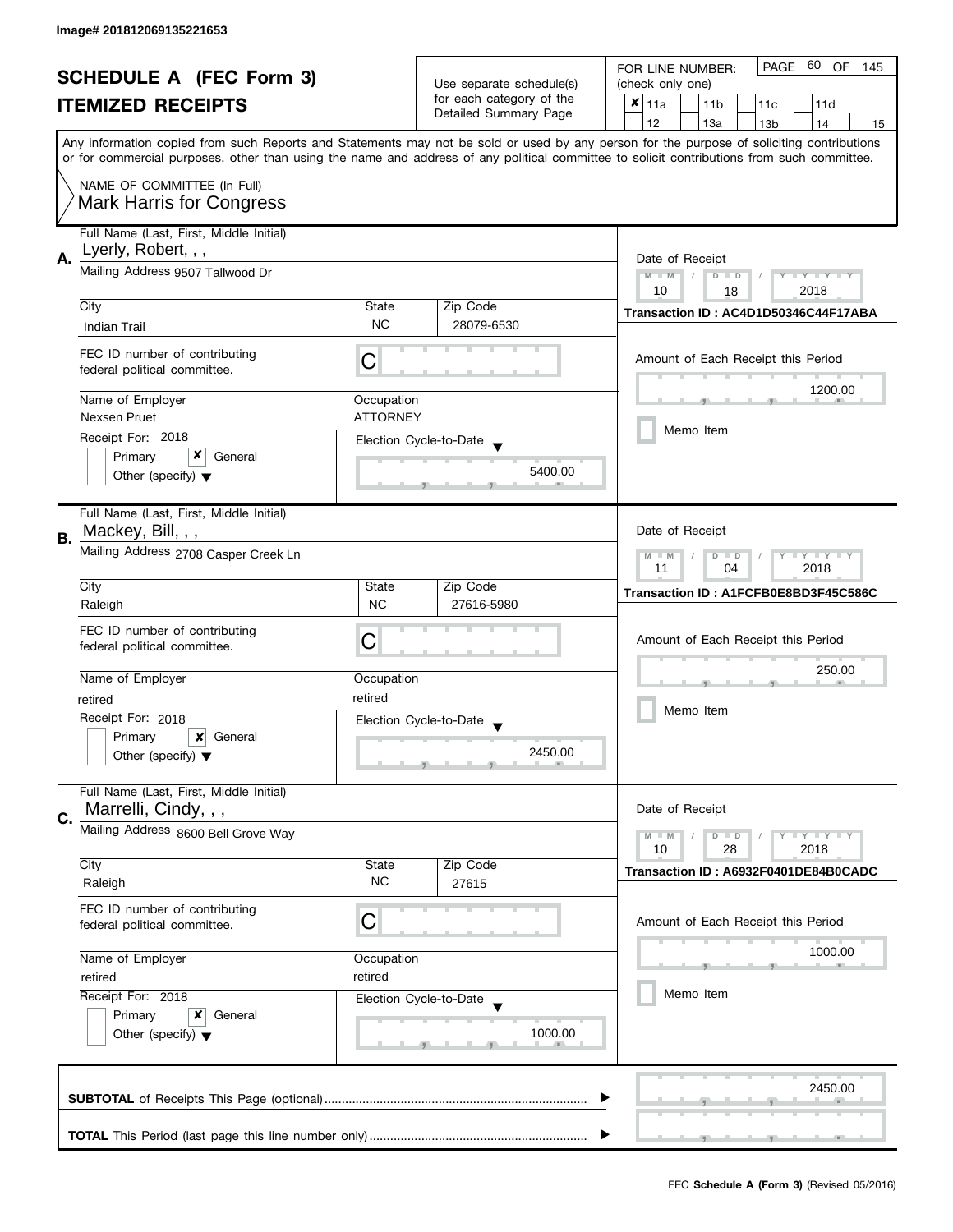| <b>SCHEDULE A (FEC Form 3)</b><br><b>ITEMIZED RECEIPTS</b> |                                                                       | Use separate schedule(s)<br>for each category of the |                                                | PAGE 61 OF<br>FOR LINE NUMBER:<br>145<br>(check only one)<br>×<br>11a<br>11 <sub>b</sub><br>11c<br>11d                                                                                                                                                                                  |  |  |
|------------------------------------------------------------|-----------------------------------------------------------------------|------------------------------------------------------|------------------------------------------------|-----------------------------------------------------------------------------------------------------------------------------------------------------------------------------------------------------------------------------------------------------------------------------------------|--|--|
|                                                            |                                                                       |                                                      | Detailed Summary Page                          | 12<br>13a<br>13 <sub>b</sub><br>14<br>15                                                                                                                                                                                                                                                |  |  |
|                                                            |                                                                       |                                                      |                                                | Any information copied from such Reports and Statements may not be sold or used by any person for the purpose of soliciting contributions<br>or for commercial purposes, other than using the name and address of any political committee to solicit contributions from such committee. |  |  |
|                                                            | NAME OF COMMITTEE (In Full)<br><b>Mark Harris for Congress</b>        |                                                      |                                                |                                                                                                                                                                                                                                                                                         |  |  |
| А.                                                         | Full Name (Last, First, Middle Initial)<br>Marshall, John, , ,        |                                                      |                                                | Date of Receipt                                                                                                                                                                                                                                                                         |  |  |
|                                                            | Mailing Address 136 Moorings Park Drive<br>Apt. P502                  |                                                      |                                                | $M - M$<br><b>LYLYLY</b><br>$D$ $D$<br>2018<br>10                                                                                                                                                                                                                                       |  |  |
|                                                            | City                                                                  | State                                                | Zip Code                                       | 15<br>Transaction ID: A544C55851C5D4A10B02                                                                                                                                                                                                                                              |  |  |
|                                                            | Naples                                                                | FL.                                                  | 34105-2995                                     |                                                                                                                                                                                                                                                                                         |  |  |
|                                                            | FEC ID number of contributing<br>federal political committee.         | C                                                    |                                                | Amount of Each Receipt this Period                                                                                                                                                                                                                                                      |  |  |
|                                                            | Name of Employer                                                      | Occupation                                           |                                                | 200.00                                                                                                                                                                                                                                                                                  |  |  |
|                                                            | retired<br>Receipt For: 2018                                          | retired                                              |                                                | Memo Item                                                                                                                                                                                                                                                                               |  |  |
|                                                            | x<br>Primary<br>General                                               |                                                      | Election Cycle-to-Date                         | earmarked club for growth                                                                                                                                                                                                                                                               |  |  |
|                                                            | Other (specify) $\blacktriangledown$                                  |                                                      | 1200.00                                        |                                                                                                                                                                                                                                                                                         |  |  |
| В.                                                         | Full Name (Last, First, Middle Initial)<br><b>Club For Growth PAC</b> |                                                      |                                                | Date of Receipt                                                                                                                                                                                                                                                                         |  |  |
|                                                            | Mailing Address 2001 L St NW<br>Ste 600                               |                                                      |                                                |                                                                                                                                                                                                                                                                                         |  |  |
|                                                            | City<br>Washington                                                    | State<br>DC                                          | Zip Code<br>20036-4967                         | Transaction ID: A14CB372D4C5546279F0                                                                                                                                                                                                                                                    |  |  |
|                                                            | FEC ID number of contributing<br>federal political committee.         | С                                                    | C00487470                                      | Amount of Each Receipt this Period                                                                                                                                                                                                                                                      |  |  |
|                                                            | Name of Employer                                                      | Occupation                                           |                                                | 6546.00                                                                                                                                                                                                                                                                                 |  |  |
|                                                            | Receipt For: 2018                                                     |                                                      | Election Cycle-to-Date<br>$\blacktriangledown$ | $\boldsymbol{x}$<br>Memo Item                                                                                                                                                                                                                                                           |  |  |
|                                                            | Primary<br>x<br>General                                               |                                                      |                                                | Intermediary                                                                                                                                                                                                                                                                            |  |  |
|                                                            | Other (specify) $\blacktriangledown$                                  |                                                      | 111037.37                                      | Total Earmarked through conduit. PAC limit not<br>affected.                                                                                                                                                                                                                             |  |  |
|                                                            | Full Name (Last, First, Middle Initial)<br>Mathis, Tony, , ,          |                                                      |                                                | Date of Receipt                                                                                                                                                                                                                                                                         |  |  |
| C.                                                         | Mailing Address 620 Mt Vernon Ave                                     |                                                      |                                                | $T - Y = T - Y$<br>$M - M$<br>$D$ $D$                                                                                                                                                                                                                                                   |  |  |
|                                                            |                                                                       |                                                      |                                                | 10<br>31<br>2018                                                                                                                                                                                                                                                                        |  |  |
|                                                            | City<br>Charlotte                                                     | State<br><b>NC</b>                                   | Zip Code<br>28203-4538                         | <b>Transaction ID: A1552018810594BF1AEC</b>                                                                                                                                                                                                                                             |  |  |
|                                                            | FEC ID number of contributing<br>federal political committee.         | C                                                    |                                                | Amount of Each Receipt this Period                                                                                                                                                                                                                                                      |  |  |
|                                                            | Name of Employer                                                      | Occupation                                           |                                                | 250.00                                                                                                                                                                                                                                                                                  |  |  |
|                                                            | Duke Energy                                                           | Manager CCP                                          |                                                |                                                                                                                                                                                                                                                                                         |  |  |
|                                                            | Receipt For: 2018                                                     |                                                      | Election Cycle-to-Date                         | Memo Item                                                                                                                                                                                                                                                                               |  |  |
|                                                            | Primary<br>x<br>General<br>Other (specify) $\blacktriangledown$       |                                                      | 2350.00                                        |                                                                                                                                                                                                                                                                                         |  |  |
|                                                            |                                                                       |                                                      |                                                | 450.00                                                                                                                                                                                                                                                                                  |  |  |
|                                                            |                                                                       |                                                      |                                                |                                                                                                                                                                                                                                                                                         |  |  |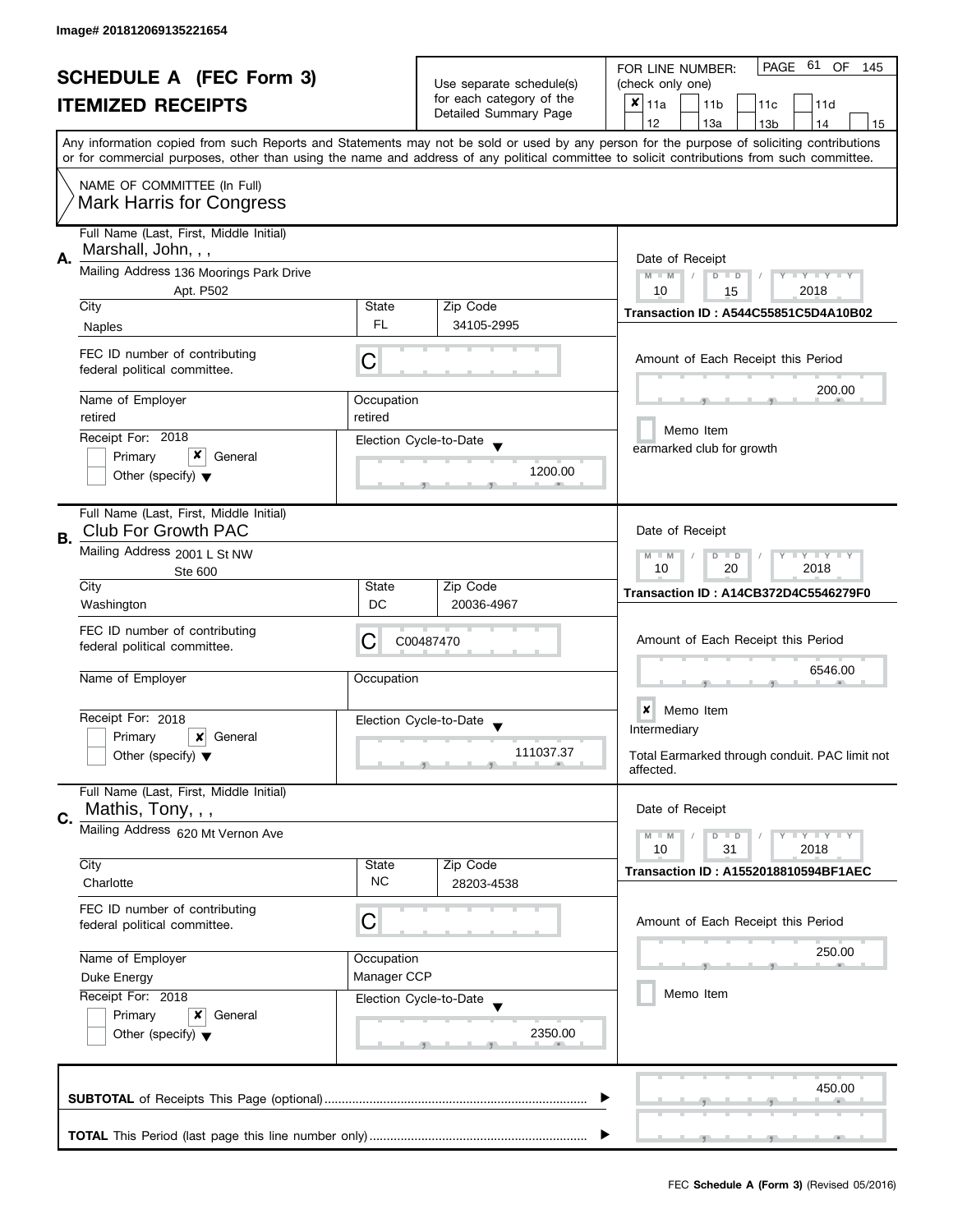| <b>SCHEDULE A (FEC Form 3)</b> |                                                                                                                                            | Use separate schedule(s)                                    | PAGE<br>62 OF<br>FOR LINE NUMBER:<br>145          |                                                                                                                                           |  |
|--------------------------------|--------------------------------------------------------------------------------------------------------------------------------------------|-------------------------------------------------------------|---------------------------------------------------|-------------------------------------------------------------------------------------------------------------------------------------------|--|
|                                |                                                                                                                                            |                                                             | (check only one)                                  |                                                                                                                                           |  |
|                                | <b>ITEMIZED RECEIPTS</b>                                                                                                                   |                                                             | for each category of the<br>Detailed Summary Page | $x _{11a}$<br>11 <sub>b</sub><br>11c<br>11d                                                                                               |  |
|                                |                                                                                                                                            |                                                             |                                                   | 12<br>13a<br>14<br>13 <sub>b</sub><br>15                                                                                                  |  |
|                                |                                                                                                                                            |                                                             |                                                   | Any information copied from such Reports and Statements may not be sold or used by any person for the purpose of soliciting contributions |  |
|                                | or for commercial purposes, other than using the name and address of any political committee to solicit contributions from such committee. |                                                             |                                                   |                                                                                                                                           |  |
|                                | NAME OF COMMITTEE (In Full)<br><b>Mark Harris for Congress</b>                                                                             |                                                             |                                                   |                                                                                                                                           |  |
|                                | Full Name (Last, First, Middle Initial)                                                                                                    |                                                             |                                                   |                                                                                                                                           |  |
| А.                             | Mathis, Tony, , ,                                                                                                                          |                                                             |                                                   | Date of Receipt                                                                                                                           |  |
|                                | Mailing Address 620 Mt Vernon Ave                                                                                                          |                                                             |                                                   | Y TY TY TY<br>$M - M$<br>$D$ $D$<br>2018<br>10<br>31                                                                                      |  |
|                                | City                                                                                                                                       | State                                                       | Zip Code                                          | Transaction ID: A43B8476B3E7F465D8DB                                                                                                      |  |
|                                | Charlotte                                                                                                                                  | <b>NC</b>                                                   | 28203-4538                                        |                                                                                                                                           |  |
|                                | FEC ID number of contributing<br>federal political committee.                                                                              | С                                                           |                                                   | Amount of Each Receipt this Period                                                                                                        |  |
|                                | Name of Employer                                                                                                                           | Occupation                                                  |                                                   | 250.00                                                                                                                                    |  |
|                                | Duke Energy                                                                                                                                | Manager CCP                                                 |                                                   |                                                                                                                                           |  |
|                                | Receipt For: 2018                                                                                                                          |                                                             |                                                   | Memo Item                                                                                                                                 |  |
|                                | x<br>Primary<br>General                                                                                                                    |                                                             | Election Cycle-to-Date                            |                                                                                                                                           |  |
|                                | Other (specify) $\blacktriangledown$                                                                                                       |                                                             | 2350.00                                           |                                                                                                                                           |  |
| В.                             | Full Name (Last, First, Middle Initial)<br>matthews, david, , ,                                                                            |                                                             |                                                   | Date of Receipt                                                                                                                           |  |
|                                | Mailing Address 5028 Prosperity Ridge Rd                                                                                                   | <b>LYLYLY</b><br>$M - M$<br>D<br>$\Box$<br>2018<br>10<br>31 |                                                   |                                                                                                                                           |  |
|                                | City                                                                                                                                       | State                                                       | Zip Code                                          | Transaction ID: AD1031209ACD942C1BBA                                                                                                      |  |
|                                | Charlotte                                                                                                                                  | <b>NC</b>                                                   | 28269-1538                                        |                                                                                                                                           |  |
|                                | FEC ID number of contributing<br>federal political committee.                                                                              | C                                                           |                                                   | Amount of Each Receipt this Period                                                                                                        |  |
|                                |                                                                                                                                            |                                                             |                                                   | 250.00                                                                                                                                    |  |
|                                | Name of Employer                                                                                                                           | Occupation                                                  |                                                   |                                                                                                                                           |  |
|                                | <b>Wells Fargo</b>                                                                                                                         | Financial                                                   |                                                   | Memo Item                                                                                                                                 |  |
|                                | Receipt For: 2018                                                                                                                          |                                                             | Election Cycle-to-Date                            |                                                                                                                                           |  |
|                                | Primary<br>General<br>x                                                                                                                    |                                                             |                                                   |                                                                                                                                           |  |
|                                | Other (specify) $\blacktriangledown$                                                                                                       |                                                             | 250.00                                            |                                                                                                                                           |  |
|                                | Full Name (Last, First, Middle Initial)                                                                                                    |                                                             |                                                   |                                                                                                                                           |  |
| C.                             | Mayer, George, , ,                                                                                                                         |                                                             |                                                   | Date of Receipt                                                                                                                           |  |
|                                | Mailing Address 2 Andrews Road                                                                                                             |                                                             |                                                   | $T - Y = Y + Y$<br>$M - M$<br>$D$ $D$<br>10<br>27<br>2018                                                                                 |  |
|                                | City                                                                                                                                       | State                                                       | Zip Code                                          |                                                                                                                                           |  |
|                                | Essex                                                                                                                                      | <b>CT</b>                                                   | 06426-1311                                        | Transaction ID: ADBF1AFB5448A455C9B7                                                                                                      |  |
|                                | FEC ID number of contributing<br>federal political committee.                                                                              | С                                                           |                                                   | Amount of Each Receipt this Period                                                                                                        |  |
|                                | Name of Employer                                                                                                                           | Occupation                                                  |                                                   | 500.00                                                                                                                                    |  |
|                                | retired                                                                                                                                    | retired                                                     |                                                   |                                                                                                                                           |  |
|                                | Receipt For: 2018                                                                                                                          |                                                             | Election Cycle-to-Date                            | Memo Item                                                                                                                                 |  |
|                                | Primary<br>x<br>General                                                                                                                    |                                                             |                                                   | earmarked Club for Growth                                                                                                                 |  |
|                                | Other (specify) $\blacktriangledown$                                                                                                       |                                                             | 1000.00                                           |                                                                                                                                           |  |
|                                |                                                                                                                                            |                                                             |                                                   | 1000.00                                                                                                                                   |  |
|                                |                                                                                                                                            |                                                             |                                                   |                                                                                                                                           |  |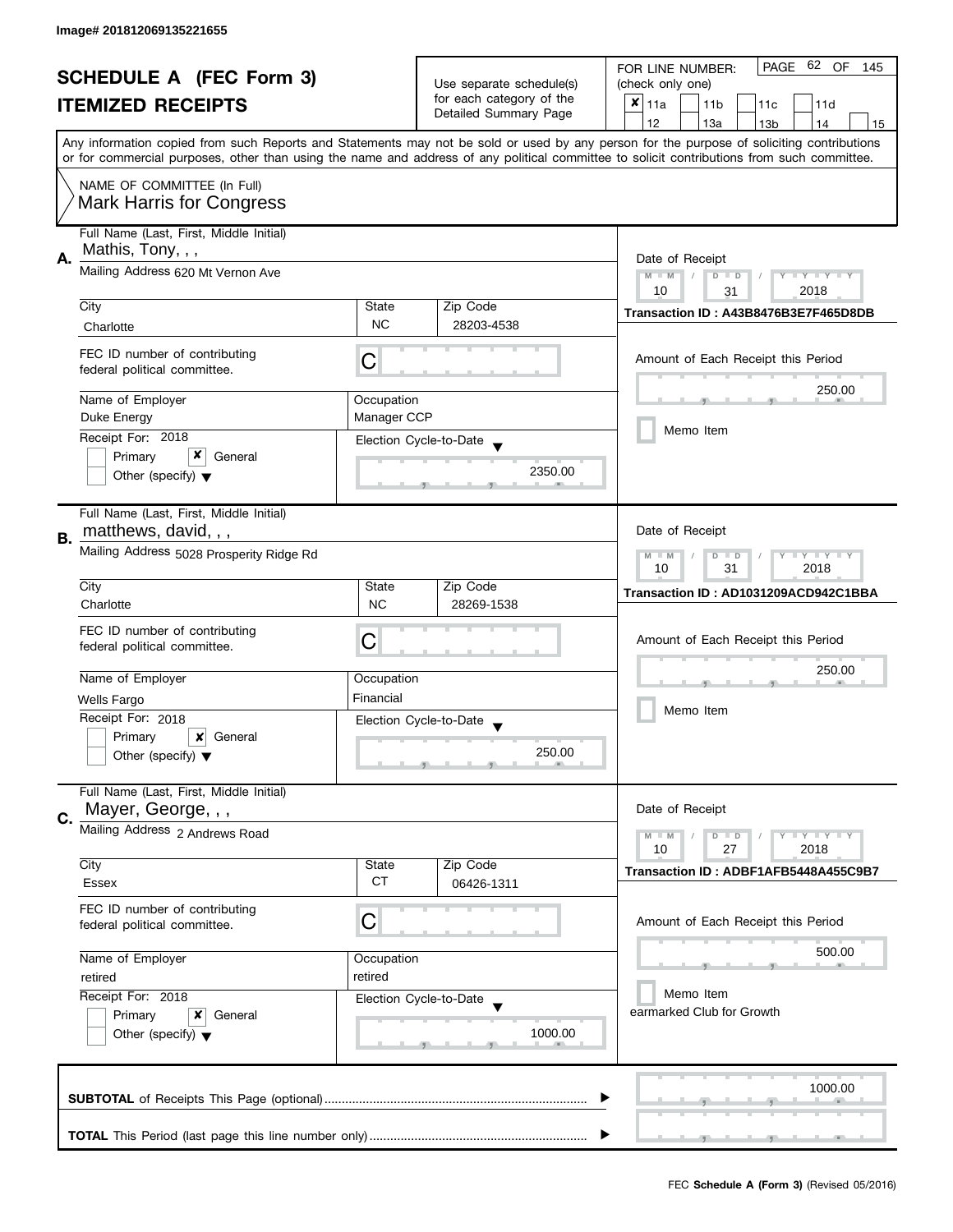| <b>SCHEDULE A (FEC Form 3)</b> |                                                                                                                                     |                                                                         | 63 OF<br>PAGE<br>FOR LINE NUMBER:<br>145          |                                                                                                                                                                                                                                                                                         |
|--------------------------------|-------------------------------------------------------------------------------------------------------------------------------------|-------------------------------------------------------------------------|---------------------------------------------------|-----------------------------------------------------------------------------------------------------------------------------------------------------------------------------------------------------------------------------------------------------------------------------------------|
|                                | <b>ITEMIZED RECEIPTS</b>                                                                                                            |                                                                         | Use separate schedule(s)                          | (check only one)                                                                                                                                                                                                                                                                        |
|                                |                                                                                                                                     |                                                                         | for each category of the<br>Detailed Summary Page | ×<br>11a<br>11 <sub>b</sub><br>11c<br>11d                                                                                                                                                                                                                                               |
|                                |                                                                                                                                     |                                                                         |                                                   | 12<br>13a<br>13 <sub>b</sub><br>14<br>15                                                                                                                                                                                                                                                |
|                                |                                                                                                                                     |                                                                         |                                                   | Any information copied from such Reports and Statements may not be sold or used by any person for the purpose of soliciting contributions<br>or for commercial purposes, other than using the name and address of any political committee to solicit contributions from such committee. |
|                                | NAME OF COMMITTEE (In Full)<br><b>Mark Harris for Congress</b>                                                                      |                                                                         |                                                   |                                                                                                                                                                                                                                                                                         |
|                                | Full Name (Last, First, Middle Initial)<br><b>Club For Growth PAC</b>                                                               |                                                                         |                                                   |                                                                                                                                                                                                                                                                                         |
| А.                             | Mailing Address 2001 L St NW<br>Ste 600                                                                                             | Date of Receipt<br>$M - M$<br>Y TY TY TY<br>$D$ $D$<br>2018<br>10<br>29 |                                                   |                                                                                                                                                                                                                                                                                         |
|                                | City                                                                                                                                | State                                                                   | Zip Code                                          |                                                                                                                                                                                                                                                                                         |
|                                | Washington                                                                                                                          | DC                                                                      | 20036-4967                                        | Transaction ID: AEBAB990C6BDA4EC3896                                                                                                                                                                                                                                                    |
|                                | FEC ID number of contributing<br>federal political committee.                                                                       | С                                                                       | C00487470                                         | Amount of Each Receipt this Period                                                                                                                                                                                                                                                      |
|                                | Name of Employer                                                                                                                    | Occupation                                                              |                                                   | 3426.00                                                                                                                                                                                                                                                                                 |
|                                | Receipt For: 2018                                                                                                                   |                                                                         | Election Cycle-to-Date                            | $\boldsymbol{x}$<br>Memo Item                                                                                                                                                                                                                                                           |
|                                | x<br>Primary<br>General                                                                                                             |                                                                         |                                                   | Intermediary                                                                                                                                                                                                                                                                            |
|                                | Other (specify) $\blacktriangledown$                                                                                                |                                                                         | 111037.37                                         | Total Earmarked through conduit. PAC limit not<br>affected.                                                                                                                                                                                                                             |
| В.                             | Full Name (Last, First, Middle Initial)<br><b>Club For Growth PAC</b>                                                               |                                                                         |                                                   | Date of Receipt                                                                                                                                                                                                                                                                         |
|                                | Mailing Address 2001 L St NW<br>Ste 600                                                                                             |                                                                         |                                                   | $T - Y = T - Y$<br>$M - M$<br>D<br>$\Box$<br>10<br>27<br>2018                                                                                                                                                                                                                           |
|                                | City                                                                                                                                | State                                                                   | Zip Code                                          | Transaction ID: ACCE97B4E5AE546EC9D5                                                                                                                                                                                                                                                    |
|                                | Washington                                                                                                                          | DC                                                                      | 20036-4967                                        |                                                                                                                                                                                                                                                                                         |
|                                | FEC ID number of contributing<br>federal political committee.                                                                       | С                                                                       | C00487470                                         | Amount of Each Receipt this Period                                                                                                                                                                                                                                                      |
|                                | Name of Employer                                                                                                                    | Occupation                                                              |                                                   | 7760.00                                                                                                                                                                                                                                                                                 |
|                                | Receipt For: 2018                                                                                                                   |                                                                         | Election Cycle-to-Date                            | ×<br>Memo Item                                                                                                                                                                                                                                                                          |
|                                | Primary<br>×<br>General                                                                                                             |                                                                         | $\overline{\mathbf{v}}$                           | Intermediary                                                                                                                                                                                                                                                                            |
|                                | Other (specify) $\blacktriangledown$                                                                                                |                                                                         | 111037.37                                         | Total Earmarked through conduit. PAC limit not<br>affected.                                                                                                                                                                                                                             |
|                                | Full Name (Last, First, Middle Initial)<br>McCahan, Dan, , ,                                                                        |                                                                         |                                                   | Date of Receipt                                                                                                                                                                                                                                                                         |
| C.                             | Mailing Address 5610 Hartfield Downs Dr                                                                                             |                                                                         |                                                   | $Y = Y + Y$<br>$M - M$<br>$D$ $D$                                                                                                                                                                                                                                                       |
|                                |                                                                                                                                     |                                                                         |                                                   | 10<br>25<br>2018                                                                                                                                                                                                                                                                        |
|                                | City<br>Charlotte                                                                                                                   | State<br><b>NC</b>                                                      | Zip Code<br>28269                                 | Transaction ID: A2D927A50B4264D4E900                                                                                                                                                                                                                                                    |
|                                | FEC ID number of contributing<br>federal political committee.                                                                       | C                                                                       |                                                   | Amount of Each Receipt this Period                                                                                                                                                                                                                                                      |
|                                | Name of Employer                                                                                                                    |                                                                         |                                                   | 500.00                                                                                                                                                                                                                                                                                  |
|                                | Occupation<br><b>AMD Construction Services</b><br>manager<br>Receipt For: 2018<br>Election Cycle-to-Date<br>Primary<br>x<br>General |                                                                         |                                                   |                                                                                                                                                                                                                                                                                         |
|                                |                                                                                                                                     |                                                                         |                                                   | Memo Item                                                                                                                                                                                                                                                                               |
|                                |                                                                                                                                     |                                                                         |                                                   |                                                                                                                                                                                                                                                                                         |
|                                | Other (specify) $\blacktriangledown$                                                                                                |                                                                         | 500.00                                            |                                                                                                                                                                                                                                                                                         |
|                                |                                                                                                                                     |                                                                         |                                                   | 500.00                                                                                                                                                                                                                                                                                  |
|                                |                                                                                                                                     |                                                                         |                                                   |                                                                                                                                                                                                                                                                                         |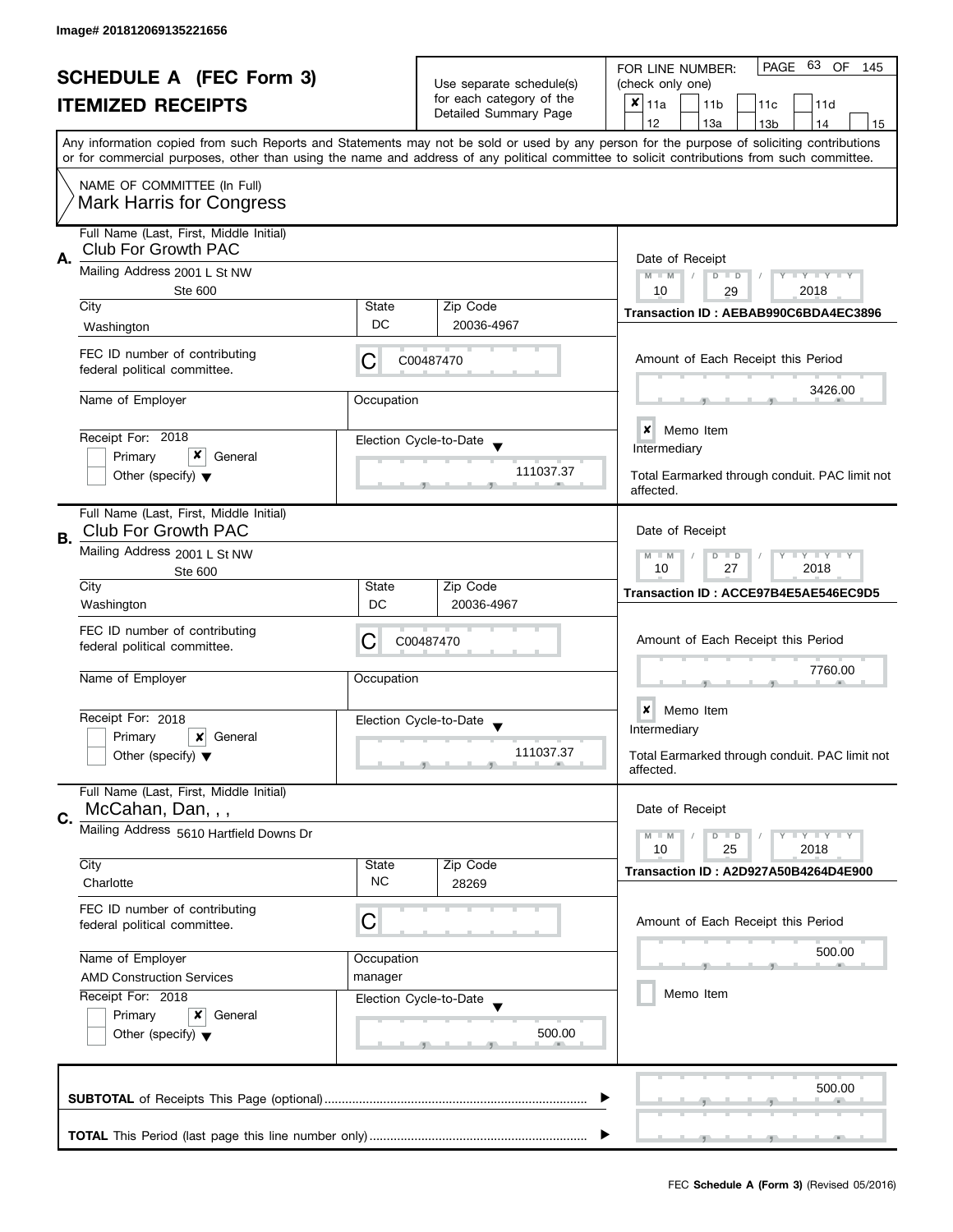|                          | <b>SCHEDULE A (FEC Form 3)</b>                                  |                                                                            |                                                   | 64 OF<br>PAGE<br>FOR LINE NUMBER:<br>145                                                                                                                                                                                                                                                |  |
|--------------------------|-----------------------------------------------------------------|----------------------------------------------------------------------------|---------------------------------------------------|-----------------------------------------------------------------------------------------------------------------------------------------------------------------------------------------------------------------------------------------------------------------------------------------|--|
| <b>ITEMIZED RECEIPTS</b> |                                                                 | Use separate schedule(s)                                                   | (check only one)                                  |                                                                                                                                                                                                                                                                                         |  |
|                          |                                                                 | for each category of the<br>Detailed Summary Page                          | ×<br>11a<br>11 <sub>b</sub><br>11c<br>11d         |                                                                                                                                                                                                                                                                                         |  |
|                          |                                                                 |                                                                            |                                                   | 12<br>13a<br>13 <sub>b</sub><br>14<br>15                                                                                                                                                                                                                                                |  |
|                          |                                                                 |                                                                            |                                                   | Any information copied from such Reports and Statements may not be sold or used by any person for the purpose of soliciting contributions<br>or for commercial purposes, other than using the name and address of any political committee to solicit contributions from such committee. |  |
|                          | NAME OF COMMITTEE (In Full)                                     |                                                                            |                                                   |                                                                                                                                                                                                                                                                                         |  |
|                          | <b>Mark Harris for Congress</b>                                 |                                                                            |                                                   |                                                                                                                                                                                                                                                                                         |  |
|                          | Full Name (Last, First, Middle Initial)<br>McGee, Kimberly, , , |                                                                            |                                                   |                                                                                                                                                                                                                                                                                         |  |
| А.                       | Mailing Address 7208 Alexander Farm Road                        | Date of Receipt<br>$M - M$<br>$D$ $D$<br>Y I Y I Y I Y<br>11<br>2018<br>01 |                                                   |                                                                                                                                                                                                                                                                                         |  |
|                          | City                                                            | State                                                                      | Zip Code                                          |                                                                                                                                                                                                                                                                                         |  |
|                          | Monroe                                                          | <b>NC</b>                                                                  | 28110                                             | Transaction ID: A577DE474EDBD452E9D0                                                                                                                                                                                                                                                    |  |
|                          |                                                                 |                                                                            |                                                   |                                                                                                                                                                                                                                                                                         |  |
|                          | FEC ID number of contributing<br>federal political committee.   | С                                                                          |                                                   | Amount of Each Receipt this Period                                                                                                                                                                                                                                                      |  |
|                          | Name of Employer                                                | Occupation                                                                 |                                                   | 500.00                                                                                                                                                                                                                                                                                  |  |
|                          | Information Requested                                           |                                                                            | <b>Information Requested</b>                      |                                                                                                                                                                                                                                                                                         |  |
|                          | Receipt For: 2018                                               |                                                                            | Election Cycle-to-Date                            | Memo Item                                                                                                                                                                                                                                                                               |  |
|                          | x<br>Primary<br>General                                         |                                                                            |                                                   |                                                                                                                                                                                                                                                                                         |  |
|                          | Other (specify) $\blacktriangledown$                            |                                                                            | 500.00                                            |                                                                                                                                                                                                                                                                                         |  |
|                          | Full Name (Last, First, Middle Initial)                         |                                                                            |                                                   |                                                                                                                                                                                                                                                                                         |  |
| В.                       | McGee, Michael, , ,                                             |                                                                            |                                                   | Date of Receipt                                                                                                                                                                                                                                                                         |  |
|                          | Mailing Address 4524 Carriker Road                              |                                                                            |                                                   | $\bot$ $\gamma$ $\bot$ $\gamma$ $\bot$ $\gamma$<br>D<br>$\Box$<br>11<br>01<br>2018                                                                                                                                                                                                      |  |
|                          | City                                                            | State                                                                      | Zip Code                                          | <b>Transaction ID: AE7758D2DA9794093881</b>                                                                                                                                                                                                                                             |  |
|                          | Monroe                                                          | <b>NC</b>                                                                  | 28110-7489                                        |                                                                                                                                                                                                                                                                                         |  |
|                          | FEC ID number of contributing                                   |                                                                            |                                                   |                                                                                                                                                                                                                                                                                         |  |
|                          | federal political committee.                                    | С                                                                          |                                                   | Amount of Each Receipt this Period                                                                                                                                                                                                                                                      |  |
|                          |                                                                 |                                                                            |                                                   | 1000.00                                                                                                                                                                                                                                                                                 |  |
|                          | Name of Employer                                                | Occupation                                                                 |                                                   |                                                                                                                                                                                                                                                                                         |  |
|                          | True Light Church                                               | pastor                                                                     |                                                   | Memo Item                                                                                                                                                                                                                                                                               |  |
|                          | Receipt For: 2018                                               |                                                                            | Election Cycle-to-Date<br>$\overline{\mathbf{v}}$ |                                                                                                                                                                                                                                                                                         |  |
|                          | Primary<br>x<br>General<br>Other (specify) $\blacktriangledown$ |                                                                            | 4500.00                                           |                                                                                                                                                                                                                                                                                         |  |
|                          |                                                                 |                                                                            |                                                   |                                                                                                                                                                                                                                                                                         |  |
|                          | Full Name (Last, First, Middle Initial)                         |                                                                            |                                                   |                                                                                                                                                                                                                                                                                         |  |
| C.                       | McGee, Michael, Ryan,,                                          |                                                                            |                                                   | Date of Receipt                                                                                                                                                                                                                                                                         |  |
|                          | Mailing Address 7118 Alexander Farm Road                        |                                                                            |                                                   | $Y = Y + Y$<br>$M - M$<br>$D$ $D$<br>11<br>01                                                                                                                                                                                                                                           |  |
|                          | City                                                            | State                                                                      | Zip Code                                          | 2018                                                                                                                                                                                                                                                                                    |  |
|                          | Monroe                                                          | NC.                                                                        | 28110-1031                                        | Transaction ID: A9A911306402A4CF3A8A                                                                                                                                                                                                                                                    |  |
|                          | FEC ID number of contributing                                   | С                                                                          |                                                   | Amount of Each Receipt this Period                                                                                                                                                                                                                                                      |  |
|                          | federal political committee.                                    |                                                                            |                                                   |                                                                                                                                                                                                                                                                                         |  |
|                          | Name of Employer                                                | Occupation                                                                 |                                                   | 250.00                                                                                                                                                                                                                                                                                  |  |
|                          | <b>McGee Brothers</b>                                           |                                                                            | Work in PM and Construction                       |                                                                                                                                                                                                                                                                                         |  |
|                          | Receipt For: 2018                                               |                                                                            | Election Cycle-to-Date                            | Memo Item                                                                                                                                                                                                                                                                               |  |
|                          | Primary<br>x<br>General                                         |                                                                            |                                                   |                                                                                                                                                                                                                                                                                         |  |
|                          | Other (specify) $\blacktriangledown$                            |                                                                            | 500.00                                            |                                                                                                                                                                                                                                                                                         |  |
|                          |                                                                 |                                                                            |                                                   |                                                                                                                                                                                                                                                                                         |  |
|                          |                                                                 |                                                                            |                                                   | 1750.00                                                                                                                                                                                                                                                                                 |  |
|                          |                                                                 |                                                                            |                                                   |                                                                                                                                                                                                                                                                                         |  |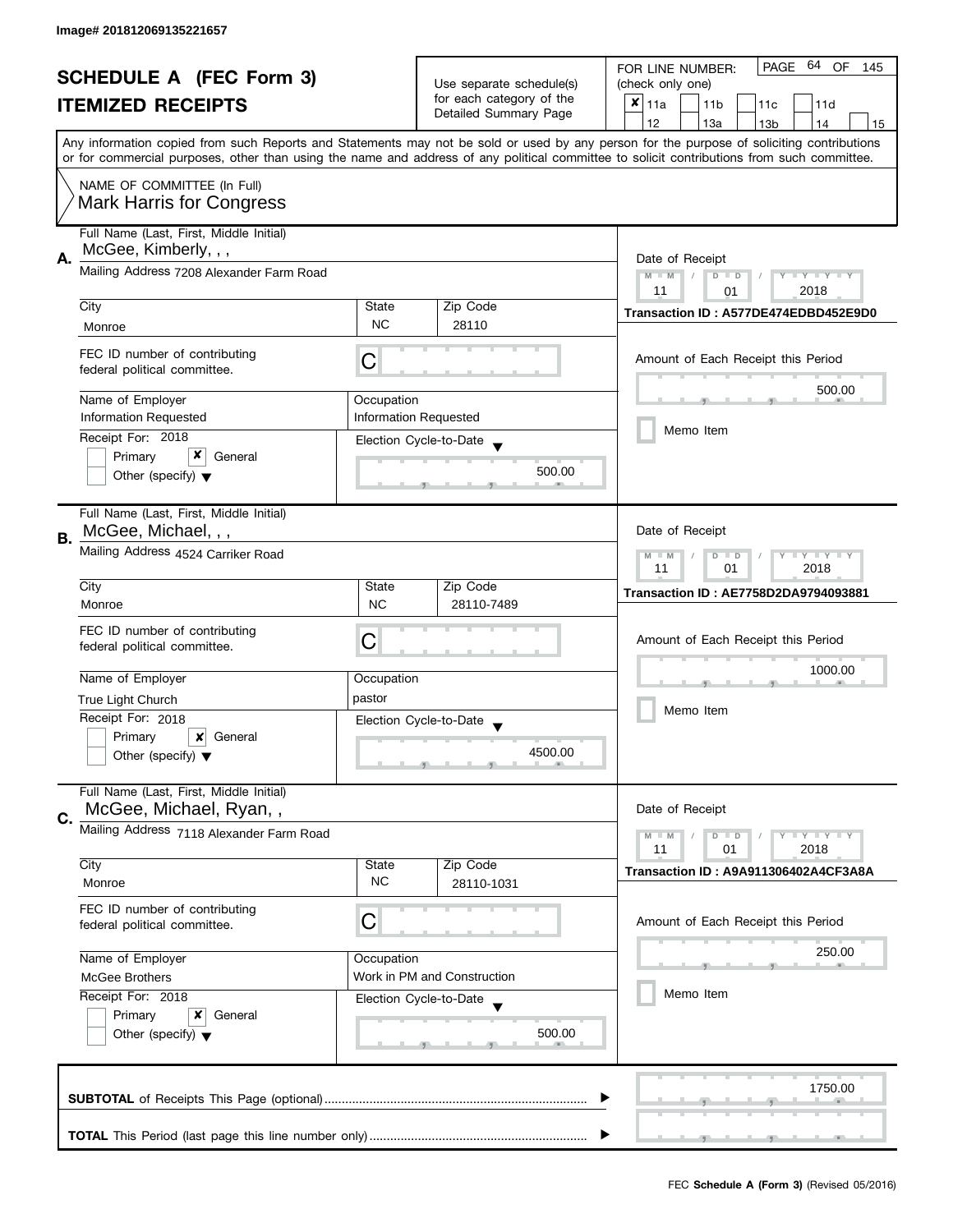| <b>SCHEDULE A (FEC Form 3)</b><br><b>ITEMIZED RECEIPTS</b> |                                         | Use separate schedule(s) | PAGE<br>65<br>OF<br>FOR LINE NUMBER:<br>145 |                                                                                                                                            |  |
|------------------------------------------------------------|-----------------------------------------|--------------------------|---------------------------------------------|--------------------------------------------------------------------------------------------------------------------------------------------|--|
|                                                            |                                         |                          | (check only one)                            |                                                                                                                                            |  |
|                                                            |                                         | for each category of the | $x _{11a}$<br>11 <sub>b</sub><br>11c<br>11d |                                                                                                                                            |  |
|                                                            |                                         |                          | Detailed Summary Page                       | 12<br>13a<br>14<br>13 <sub>b</sub><br>15                                                                                                   |  |
|                                                            |                                         |                          |                                             | Any information copied from such Reports and Statements may not be sold or used by any person for the purpose of soliciting contributions  |  |
|                                                            |                                         |                          |                                             | or for commercial purposes, other than using the name and address of any political committee to solicit contributions from such committee. |  |
|                                                            | NAME OF COMMITTEE (In Full)             |                          |                                             |                                                                                                                                            |  |
|                                                            | <b>Mark Harris for Congress</b>         |                          |                                             |                                                                                                                                            |  |
|                                                            |                                         |                          |                                             |                                                                                                                                            |  |
|                                                            | Full Name (Last, First, Middle Initial) |                          |                                             |                                                                                                                                            |  |
|                                                            | McGee, Monica, , ,                      |                          |                                             |                                                                                                                                            |  |
| Α.                                                         | Mailing Address 3619 E Brief Rd         |                          |                                             | Date of Receipt                                                                                                                            |  |
|                                                            |                                         |                          |                                             | $M - M$<br>Y TY TY TY<br>$D$ $D$<br>2018<br>11                                                                                             |  |
|                                                            | City                                    | State                    | Zip Code                                    | 01                                                                                                                                         |  |
|                                                            |                                         | <b>NC</b>                | 28110-1019                                  | Transaction ID: A62D143B1795E480FAC8                                                                                                       |  |
|                                                            | Monroe                                  |                          |                                             |                                                                                                                                            |  |
|                                                            | FEC ID number of contributing           |                          |                                             | Amount of Each Receipt this Period                                                                                                         |  |
|                                                            | federal political committee.            | С                        |                                             |                                                                                                                                            |  |
|                                                            |                                         |                          |                                             | 500.00                                                                                                                                     |  |
|                                                            | Name of Employer                        | Occupation               |                                             |                                                                                                                                            |  |
|                                                            | self                                    | homemaker                |                                             |                                                                                                                                            |  |
|                                                            | Receipt For: 2018                       |                          | Election Cycle-to-Date                      | Memo Item                                                                                                                                  |  |
|                                                            | x<br>Primary<br>General                 |                          |                                             |                                                                                                                                            |  |
|                                                            | Other (specify) $\blacktriangledown$    |                          | 500.00                                      |                                                                                                                                            |  |
|                                                            |                                         |                          |                                             |                                                                                                                                            |  |
|                                                            | Full Name (Last, First, Middle Initial) |                          |                                             |                                                                                                                                            |  |
|                                                            | McMahan, Edwin, , ,                     |                          |                                             | Date of Receipt                                                                                                                            |  |
| В.                                                         |                                         |                          |                                             |                                                                                                                                            |  |
|                                                            | Mailing Address 5815 Westpark Drive     |                          |                                             | Y LY LY<br>$M - M$<br>D<br>$\Box$                                                                                                          |  |
|                                                            |                                         |                          |                                             | 2018<br>10<br>24                                                                                                                           |  |
|                                                            | City                                    | State                    | Zip Code                                    | <b>Transaction ID: AFD315D6923B64678A79</b>                                                                                                |  |
|                                                            | Charlotte                               | <b>NC</b>                | 28217-3554                                  |                                                                                                                                            |  |
|                                                            | FEC ID number of contributing           |                          |                                             |                                                                                                                                            |  |
|                                                            | federal political committee.            | C                        |                                             | Amount of Each Receipt this Period                                                                                                         |  |
|                                                            |                                         |                          |                                             | 1000.00                                                                                                                                    |  |
|                                                            | Name of Employer                        | Occupation               |                                             |                                                                                                                                            |  |
|                                                            | retired                                 | retired                  |                                             |                                                                                                                                            |  |
|                                                            | Receipt For: 2018                       |                          | Election Cycle-to-Date                      | Memo Item                                                                                                                                  |  |
|                                                            | Primary<br>General<br>x                 |                          |                                             |                                                                                                                                            |  |
|                                                            | Other (specify) $\blacktriangledown$    |                          | 1000.00                                     |                                                                                                                                            |  |
|                                                            |                                         |                          |                                             |                                                                                                                                            |  |
|                                                            | Full Name (Last, First, Middle Initial) |                          |                                             |                                                                                                                                            |  |
|                                                            | McQuillan, Karin, , ,                   |                          |                                             | Date of Receipt                                                                                                                            |  |
| C.                                                         | Mailing Address 1400 Queens Ln          |                          |                                             |                                                                                                                                            |  |
|                                                            |                                         |                          |                                             | $\bot$ Y $\bot$ Y $\bot$ Y<br>$M - M$<br>$D$ $D$<br>10<br>29<br>2018                                                                       |  |
|                                                            | City                                    | State                    | Zip Code                                    |                                                                                                                                            |  |
|                                                            | Jackson                                 | <b>WY</b>                | 83001-9261                                  | <b>Transaction ID: A1A1B840509884E26B07</b>                                                                                                |  |
|                                                            |                                         |                          |                                             |                                                                                                                                            |  |
|                                                            | FEC ID number of contributing           | С                        |                                             | Amount of Each Receipt this Period                                                                                                         |  |
|                                                            | federal political committee.            |                          |                                             |                                                                                                                                            |  |
|                                                            |                                         |                          |                                             | 1000.00                                                                                                                                    |  |
|                                                            | Name of Employer                        | Occupation               |                                             |                                                                                                                                            |  |
|                                                            | Retired<br>Retired                      |                          |                                             |                                                                                                                                            |  |
|                                                            | Receipt For: 2018                       |                          | Election Cycle-to-Date                      | Memo Item                                                                                                                                  |  |
|                                                            | Primary<br>x<br>General                 |                          |                                             | earmarked House Freedom Fund                                                                                                               |  |
|                                                            | Other (specify) $\blacktriangledown$    |                          | 1100.00                                     |                                                                                                                                            |  |
|                                                            |                                         |                          |                                             |                                                                                                                                            |  |
|                                                            |                                         |                          |                                             |                                                                                                                                            |  |
|                                                            |                                         |                          |                                             | 2500.00                                                                                                                                    |  |
|                                                            |                                         |                          |                                             |                                                                                                                                            |  |
|                                                            |                                         |                          |                                             |                                                                                                                                            |  |
|                                                            |                                         |                          |                                             |                                                                                                                                            |  |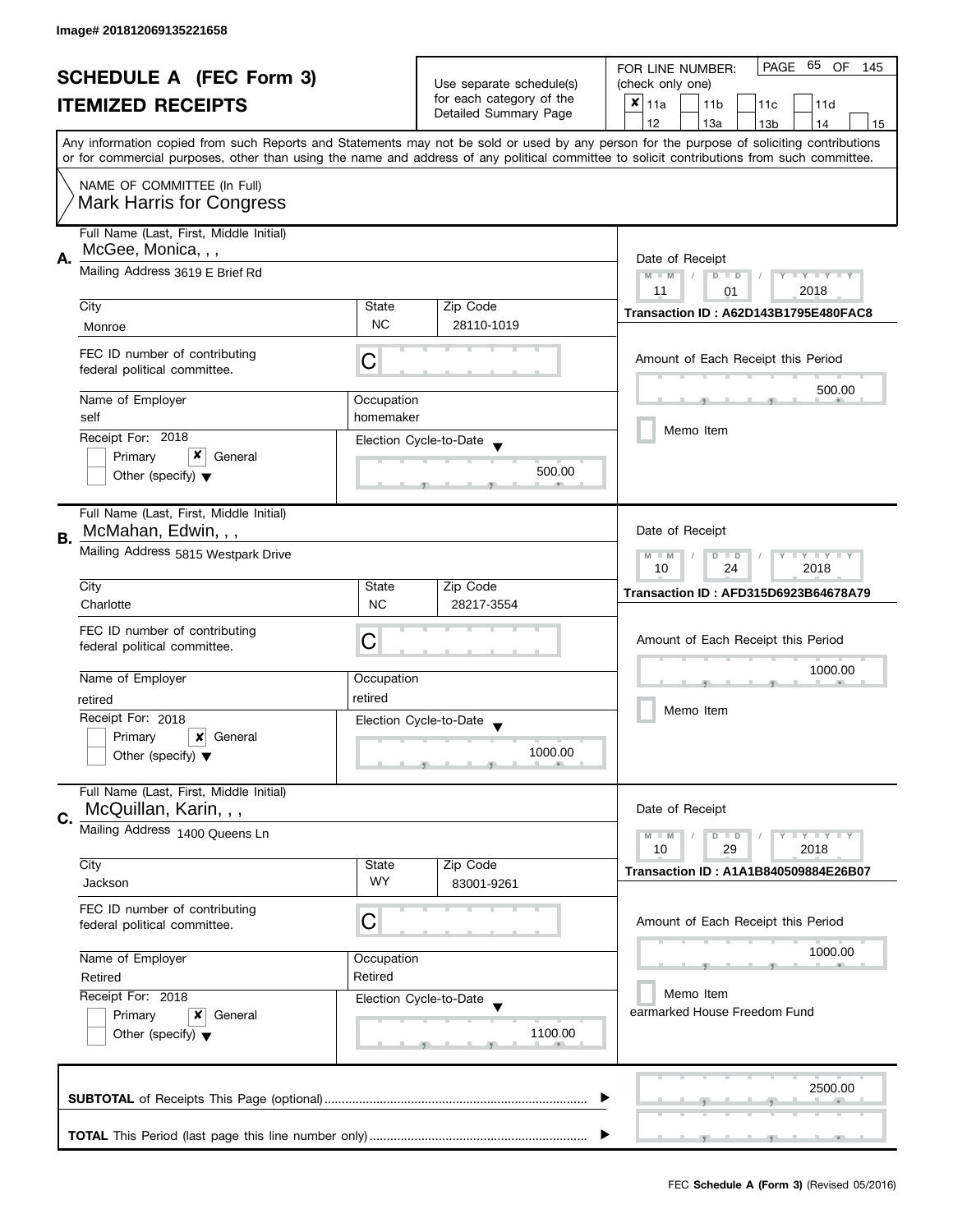| <b>SCHEDULE A (FEC Form 3)</b> |                                                               |                    | 66 OF<br>PAGE<br>FOR LINE NUMBER:<br>145 |                                                                                                                                            |  |  |
|--------------------------------|---------------------------------------------------------------|--------------------|------------------------------------------|--------------------------------------------------------------------------------------------------------------------------------------------|--|--|
|                                |                                                               |                    | Use separate schedule(s)                 | (check only one)                                                                                                                           |  |  |
|                                | <b>ITEMIZED RECEIPTS</b>                                      |                    | for each category of the                 | $x _{11a}$<br>11 <sub>b</sub><br>11c<br>11d                                                                                                |  |  |
|                                |                                                               |                    | Detailed Summary Page                    | 12<br>13a<br>13 <sub>b</sub><br>14<br>15                                                                                                   |  |  |
|                                |                                                               |                    |                                          | Any information copied from such Reports and Statements may not be sold or used by any person for the purpose of soliciting contributions  |  |  |
|                                |                                                               |                    |                                          | or for commercial purposes, other than using the name and address of any political committee to solicit contributions from such committee. |  |  |
|                                | NAME OF COMMITTEE (In Full)                                   |                    |                                          |                                                                                                                                            |  |  |
|                                | <b>Mark Harris for Congress</b>                               |                    |                                          |                                                                                                                                            |  |  |
|                                | Full Name (Last, First, Middle Initial)                       |                    |                                          |                                                                                                                                            |  |  |
|                                | House Freedom Fund                                            |                    |                                          |                                                                                                                                            |  |  |
| Α.                             | Mailing Address PO Box 1948                                   | Date of Receipt    |                                          |                                                                                                                                            |  |  |
|                                |                                                               |                    |                                          | $M - M$<br>Y I Y I Y I Y<br>$D$ $D$                                                                                                        |  |  |
|                                | City                                                          | State              | Zip Code                                 | 2018<br>10<br>29                                                                                                                           |  |  |
|                                | Alexandria                                                    | VA                 | 22313-1948                               | Transaction ID: A8C77B3BEA9034042BB4                                                                                                       |  |  |
|                                |                                                               |                    |                                          |                                                                                                                                            |  |  |
|                                | FEC ID number of contributing                                 | С                  | C00552851                                | Amount of Each Receipt this Period                                                                                                         |  |  |
|                                | federal political committee.                                  |                    |                                          |                                                                                                                                            |  |  |
|                                | Name of Employer                                              | Occupation         |                                          | 24912.00                                                                                                                                   |  |  |
|                                |                                                               |                    |                                          |                                                                                                                                            |  |  |
|                                | Receipt For: 2018                                             |                    | Election Cycle-to-Date                   | ×<br>Memo Item                                                                                                                             |  |  |
|                                | x<br>Primary<br>General                                       |                    |                                          | Intermediary                                                                                                                               |  |  |
|                                | Other (specify) $\blacktriangledown$                          |                    | 110031.00                                | Total Earmarked through conduit. PAC limit not                                                                                             |  |  |
|                                |                                                               |                    |                                          | affected.                                                                                                                                  |  |  |
|                                | Full Name (Last, First, Middle Initial)                       |                    |                                          |                                                                                                                                            |  |  |
|                                | Miller, John, , ,                                             |                    |                                          | Date of Receipt                                                                                                                            |  |  |
| В.                             | Mailing Address 138 Bayhill Dr                                |                    |                                          |                                                                                                                                            |  |  |
|                                |                                                               |                    |                                          | <b>LYLYLY</b><br>$M - M$<br>$D$ $D$<br>11<br>2018<br>01                                                                                    |  |  |
|                                | City                                                          | State              | Zip Code                                 |                                                                                                                                            |  |  |
|                                | Advance                                                       | <b>NC</b>          | 27006-7183                               | <b>Transaction ID: A360AC05A02194564B89</b>                                                                                                |  |  |
|                                |                                                               |                    |                                          |                                                                                                                                            |  |  |
|                                | FEC ID number of contributing<br>federal political committee. | С                  |                                          | Amount of Each Receipt this Period                                                                                                         |  |  |
|                                |                                                               |                    |                                          |                                                                                                                                            |  |  |
|                                | Name of Employer                                              | Occupation         |                                          | 2500.00                                                                                                                                    |  |  |
|                                | self employed                                                 | Self Employed      |                                          |                                                                                                                                            |  |  |
|                                | Receipt For: 2018                                             |                    | Election Cycle-to-Date                   | Memo Item                                                                                                                                  |  |  |
|                                | Primary<br>x<br>General                                       |                    | $\overline{\phantom{a}}$                 |                                                                                                                                            |  |  |
|                                | Other (specify) $\blacktriangledown$                          |                    | 7700.00                                  |                                                                                                                                            |  |  |
|                                |                                                               |                    |                                          |                                                                                                                                            |  |  |
|                                | Full Name (Last, First, Middle Initial)                       |                    |                                          |                                                                                                                                            |  |  |
| C.                             | morgan, william, , ,                                          |                    |                                          | Date of Receipt                                                                                                                            |  |  |
|                                | Mailing Address P.O. Box 5039                                 |                    |                                          | <b>LY LY LY</b><br>$M - M$<br>$D$ $D$                                                                                                      |  |  |
|                                |                                                               |                    |                                          | 10<br>24<br>2018                                                                                                                           |  |  |
|                                | City                                                          | State              | Zip Code                                 | Transaction ID: AE1F9C7BC85F34D7D84B                                                                                                       |  |  |
|                                | Statesville                                                   | <b>NC</b>          | 28687                                    |                                                                                                                                            |  |  |
|                                | FEC ID number of contributing                                 |                    |                                          |                                                                                                                                            |  |  |
|                                | federal political committee.                                  | С                  |                                          | Amount of Each Receipt this Period                                                                                                         |  |  |
|                                |                                                               |                    |                                          | 1000.00                                                                                                                                    |  |  |
|                                | Name of Employer                                              | Occupation         |                                          |                                                                                                                                            |  |  |
|                                | Capital Management Group                                      | investment advisor |                                          | Memo Item                                                                                                                                  |  |  |
|                                | Receipt For: 2018                                             |                    | Election Cycle-to-Date                   |                                                                                                                                            |  |  |
|                                | Primary<br>General<br>x                                       |                    |                                          |                                                                                                                                            |  |  |
|                                | Other (specify) $\blacktriangledown$                          |                    | 1000.00                                  |                                                                                                                                            |  |  |
|                                |                                                               |                    |                                          |                                                                                                                                            |  |  |
|                                |                                                               |                    |                                          | 3500.00                                                                                                                                    |  |  |
|                                |                                                               |                    |                                          |                                                                                                                                            |  |  |
|                                |                                                               |                    |                                          |                                                                                                                                            |  |  |
|                                |                                                               |                    |                                          |                                                                                                                                            |  |  |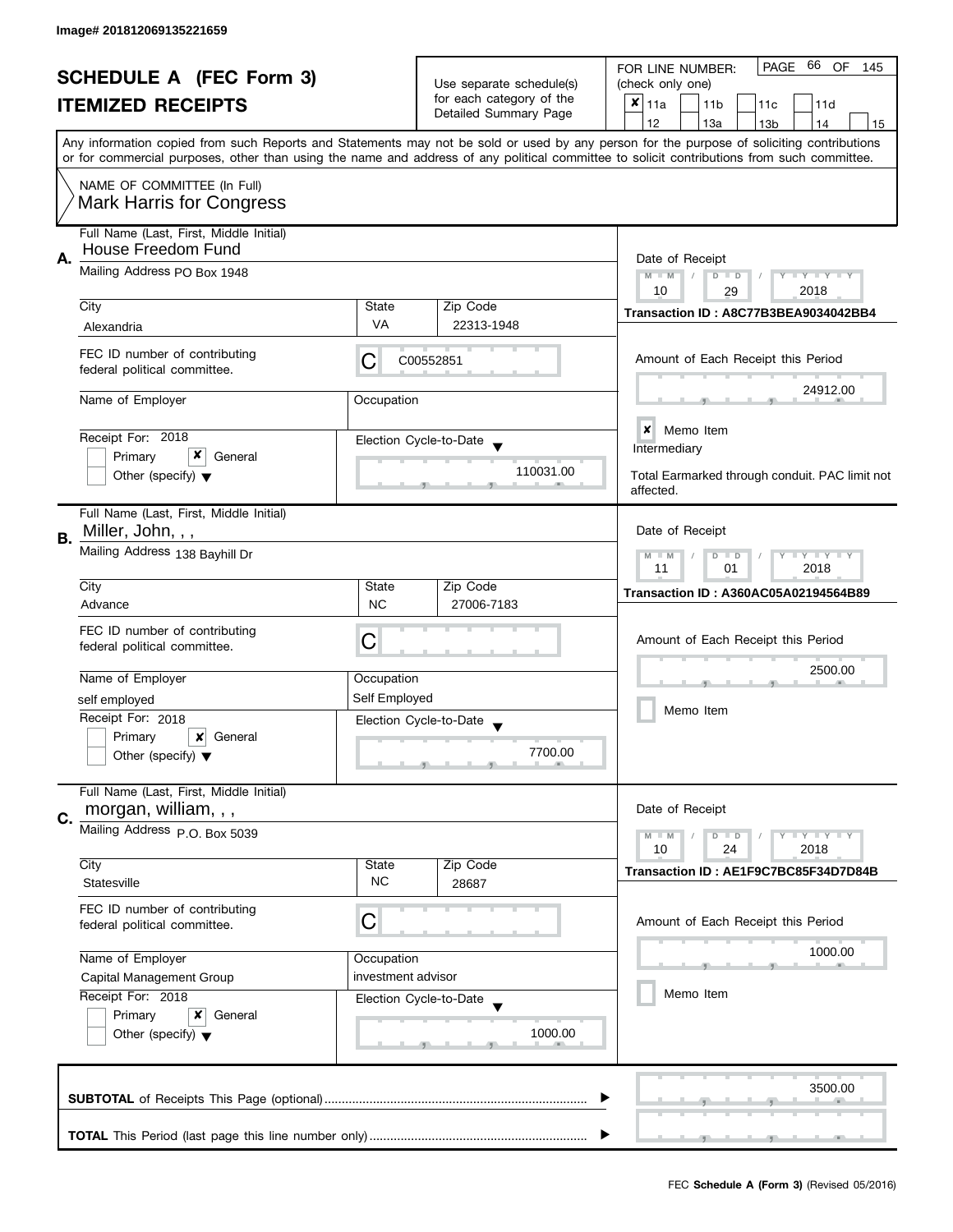| <b>SCHEDULE A (FEC Form 3)</b><br><b>ITEMIZED RECEIPTS</b> |                                                                                                                                |                                                                 | PAGE 67<br>OF<br>FOR LINE NUMBER:<br>145    |                                                                                                                                                                                                                                                                                         |
|------------------------------------------------------------|--------------------------------------------------------------------------------------------------------------------------------|-----------------------------------------------------------------|---------------------------------------------|-----------------------------------------------------------------------------------------------------------------------------------------------------------------------------------------------------------------------------------------------------------------------------------------|
|                                                            |                                                                                                                                | Use separate schedule(s)                                        | (check only one)                            |                                                                                                                                                                                                                                                                                         |
|                                                            |                                                                                                                                | for each category of the<br>Detailed Summary Page               | $x _{11a}$<br>11 <sub>b</sub><br>11c<br>11d |                                                                                                                                                                                                                                                                                         |
|                                                            |                                                                                                                                |                                                                 |                                             | 12<br>13a<br>13 <sub>b</sub><br>14<br>15                                                                                                                                                                                                                                                |
|                                                            |                                                                                                                                |                                                                 |                                             | Any information copied from such Reports and Statements may not be sold or used by any person for the purpose of soliciting contributions<br>or for commercial purposes, other than using the name and address of any political committee to solicit contributions from such committee. |
|                                                            |                                                                                                                                |                                                                 |                                             |                                                                                                                                                                                                                                                                                         |
|                                                            | NAME OF COMMITTEE (In Full)<br><b>Mark Harris for Congress</b>                                                                 |                                                                 |                                             |                                                                                                                                                                                                                                                                                         |
|                                                            | Full Name (Last, First, Middle Initial)<br>Morris, Kenneth, , ,                                                                |                                                                 |                                             |                                                                                                                                                                                                                                                                                         |
| Α.                                                         | Mailing Address 5 Batts Hill Road                                                                                              | Date of Receipt<br>$M - M$<br>$T - Y = Y - T Y$<br>$D$ $D$<br>Y |                                             |                                                                                                                                                                                                                                                                                         |
|                                                            | City                                                                                                                           | State                                                           | Zip Code                                    | 10<br>2018<br>22                                                                                                                                                                                                                                                                        |
|                                                            |                                                                                                                                | <b>NC</b>                                                       | 28562                                       | Transaction ID: A370893B6AFD64942BF0                                                                                                                                                                                                                                                    |
|                                                            | New Bern                                                                                                                       |                                                                 |                                             |                                                                                                                                                                                                                                                                                         |
|                                                            | FEC ID number of contributing<br>federal political committee.                                                                  | C                                                               |                                             | Amount of Each Receipt this Period                                                                                                                                                                                                                                                      |
|                                                            | Name of Employer                                                                                                               | Occupation                                                      |                                             | 250.00                                                                                                                                                                                                                                                                                  |
|                                                            | First Choice Benefits, Inc.                                                                                                    | Insurance Brokerage                                             |                                             |                                                                                                                                                                                                                                                                                         |
|                                                            | Receipt For: 2018                                                                                                              |                                                                 | Election Cycle-to-Date                      | Memo Item                                                                                                                                                                                                                                                                               |
|                                                            | x<br>General<br>Primary                                                                                                        |                                                                 |                                             |                                                                                                                                                                                                                                                                                         |
|                                                            | Other (specify) $\blacktriangledown$                                                                                           |                                                                 | 500.00                                      |                                                                                                                                                                                                                                                                                         |
|                                                            | Full Name (Last, First, Middle Initial)                                                                                        |                                                                 |                                             |                                                                                                                                                                                                                                                                                         |
| В.                                                         | Mosack, Glenn, , ,                                                                                                             |                                                                 |                                             | Date of Receipt                                                                                                                                                                                                                                                                         |
|                                                            | Mailing Address 4408 Parview Drive N                                                                                           | Y LY LY<br>$M - M$<br>D<br>$\Box$<br>2018<br>11<br>04           |                                             |                                                                                                                                                                                                                                                                                         |
|                                                            | City                                                                                                                           | State                                                           | Zip Code                                    | <b>Transaction ID: A9E9B8936D67245B38A1</b>                                                                                                                                                                                                                                             |
|                                                            | Charlotte                                                                                                                      | <b>NC</b>                                                       | 28226-3419                                  |                                                                                                                                                                                                                                                                                         |
|                                                            | FEC ID number of contributing                                                                                                  |                                                                 |                                             |                                                                                                                                                                                                                                                                                         |
|                                                            | federal political committee.                                                                                                   | C                                                               |                                             | Amount of Each Receipt this Period                                                                                                                                                                                                                                                      |
|                                                            |                                                                                                                                |                                                                 |                                             | 500.00                                                                                                                                                                                                                                                                                  |
|                                                            | Name of Employer                                                                                                               | Occupation                                                      |                                             |                                                                                                                                                                                                                                                                                         |
|                                                            | Conbraco                                                                                                                       | CEO                                                             |                                             | Memo Item                                                                                                                                                                                                                                                                               |
|                                                            | Receipt For: 2018                                                                                                              |                                                                 | Election Cycle-to-Date                      |                                                                                                                                                                                                                                                                                         |
|                                                            | Primary<br>$\boldsymbol{x}$<br>General                                                                                         |                                                                 |                                             |                                                                                                                                                                                                                                                                                         |
|                                                            | Other (specify) $\blacktriangledown$                                                                                           |                                                                 | 1500.00                                     |                                                                                                                                                                                                                                                                                         |
|                                                            | Full Name (Last, First, Middle Initial)                                                                                        |                                                                 |                                             |                                                                                                                                                                                                                                                                                         |
| C.                                                         | Moskowitz, Cherna, , ,                                                                                                         |                                                                 |                                             | Date of Receipt                                                                                                                                                                                                                                                                         |
|                                                            | Mailing Address 4744 N. Bay Rd                                                                                                 |                                                                 |                                             | Y LY LY<br>$M - M$<br>$D$ $D$                                                                                                                                                                                                                                                           |
|                                                            |                                                                                                                                |                                                                 |                                             | 01<br>2018<br>11                                                                                                                                                                                                                                                                        |
|                                                            | City<br>Miami Beach                                                                                                            | State<br>FL                                                     | Zip Code                                    | <b>Transaction ID: A361B43279E334F589FF</b>                                                                                                                                                                                                                                             |
|                                                            |                                                                                                                                |                                                                 | 33140-2814                                  |                                                                                                                                                                                                                                                                                         |
|                                                            | FEC ID number of contributing                                                                                                  | С                                                               |                                             | Amount of Each Receipt this Period                                                                                                                                                                                                                                                      |
|                                                            | federal political committee.                                                                                                   |                                                                 |                                             |                                                                                                                                                                                                                                                                                         |
|                                                            | Name of Employer<br>Occupation<br>retired<br>retired<br>Receipt For: 2018<br>Election Cycle-to-Date<br>Primary<br>General<br>x |                                                                 |                                             | 1000.00                                                                                                                                                                                                                                                                                 |
|                                                            |                                                                                                                                |                                                                 |                                             |                                                                                                                                                                                                                                                                                         |
|                                                            |                                                                                                                                |                                                                 |                                             | Memo Item                                                                                                                                                                                                                                                                               |
|                                                            |                                                                                                                                |                                                                 |                                             |                                                                                                                                                                                                                                                                                         |
|                                                            | Other (specify) $\blacktriangledown$                                                                                           |                                                                 | 1000.00                                     |                                                                                                                                                                                                                                                                                         |
|                                                            |                                                                                                                                |                                                                 |                                             |                                                                                                                                                                                                                                                                                         |
|                                                            |                                                                                                                                |                                                                 |                                             |                                                                                                                                                                                                                                                                                         |
|                                                            |                                                                                                                                |                                                                 |                                             | 1750.00                                                                                                                                                                                                                                                                                 |
|                                                            |                                                                                                                                |                                                                 |                                             |                                                                                                                                                                                                                                                                                         |
|                                                            |                                                                                                                                |                                                                 |                                             |                                                                                                                                                                                                                                                                                         |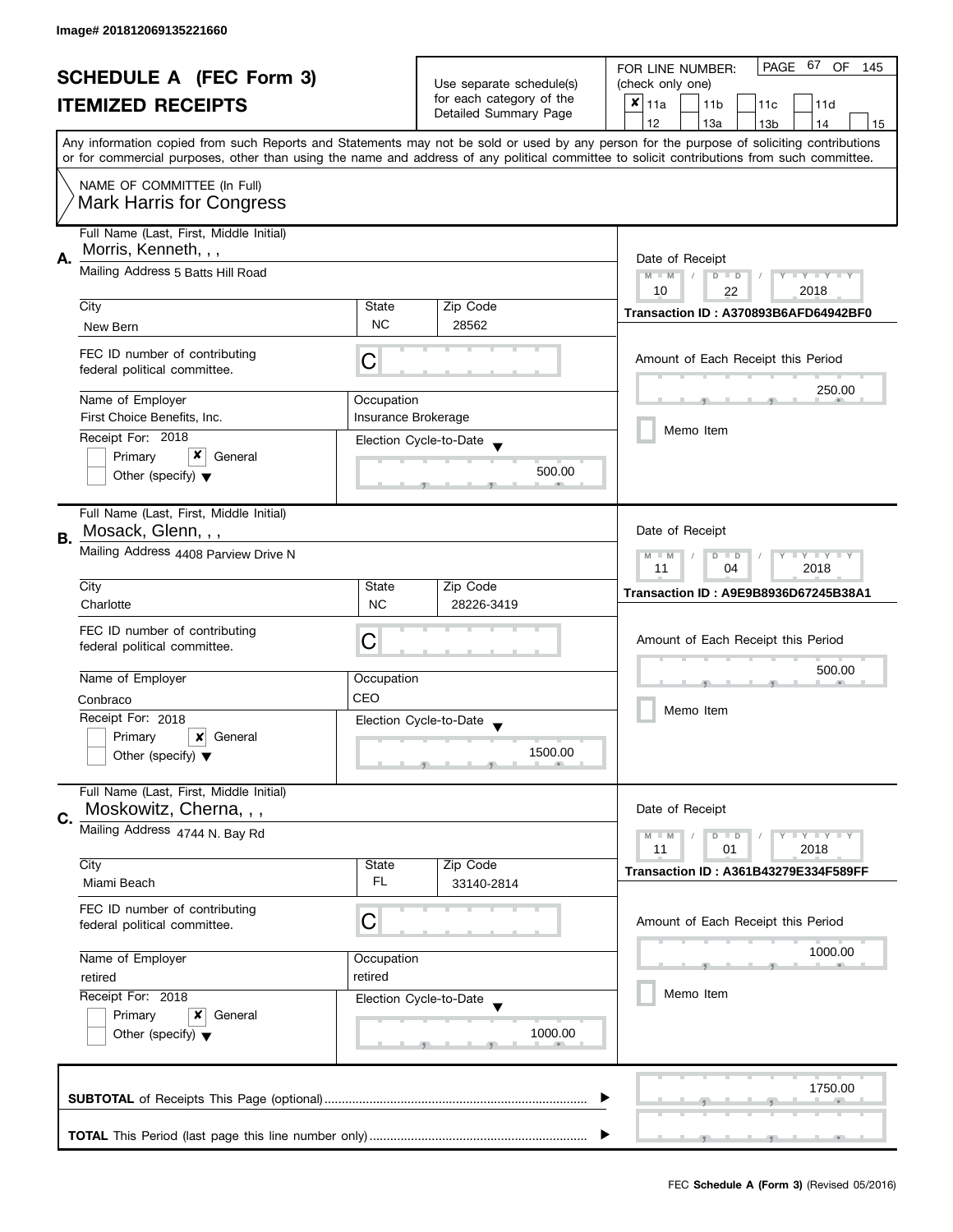| <b>SCHEDULE A (FEC Form 3)</b> |                                         |                          |                                                   | 68<br>PAGE<br>OF<br>FOR LINE NUMBER:<br>145                                                                                                |  |  |
|--------------------------------|-----------------------------------------|--------------------------|---------------------------------------------------|--------------------------------------------------------------------------------------------------------------------------------------------|--|--|
|                                |                                         | Use separate schedule(s) | (check only one)                                  |                                                                                                                                            |  |  |
|                                | <b>ITEMIZED RECEIPTS</b>                |                          | for each category of the<br>Detailed Summary Page | $x _{11a}$<br>11 <sub>b</sub><br>11c<br>11d                                                                                                |  |  |
|                                |                                         |                          |                                                   | 12<br>13a<br>13 <sub>b</sub><br>14<br>15                                                                                                   |  |  |
|                                |                                         |                          |                                                   | Any information copied from such Reports and Statements may not be sold or used by any person for the purpose of soliciting contributions  |  |  |
|                                |                                         |                          |                                                   | or for commercial purposes, other than using the name and address of any political committee to solicit contributions from such committee. |  |  |
|                                | NAME OF COMMITTEE (In Full)             |                          |                                                   |                                                                                                                                            |  |  |
|                                | <b>Mark Harris for Congress</b>         |                          |                                                   |                                                                                                                                            |  |  |
|                                |                                         |                          |                                                   |                                                                                                                                            |  |  |
|                                | Full Name (Last, First, Middle Initial) |                          |                                                   |                                                                                                                                            |  |  |
| А.                             | Moskowitz, Michael, , ,                 |                          |                                                   | Date of Receipt                                                                                                                            |  |  |
|                                | Mailing Address 310 Lexington Avenue    |                          |                                                   | $M - M$<br>Y TY TY TY<br>$D$ $D$                                                                                                           |  |  |
|                                | Apt PHB                                 |                          |                                                   | 10<br>2018<br>24                                                                                                                           |  |  |
|                                | City                                    | State                    | Zip Code                                          | Transaction ID: AFCC445A2DD6C4AD8BDD                                                                                                       |  |  |
|                                | New York                                | <b>NY</b>                | 10016                                             |                                                                                                                                            |  |  |
|                                | FEC ID number of contributing           |                          |                                                   |                                                                                                                                            |  |  |
|                                | federal political committee.            | C                        |                                                   | Amount of Each Receipt this Period                                                                                                         |  |  |
|                                |                                         |                          |                                                   | 2700.00                                                                                                                                    |  |  |
|                                | Name of Employer                        | Occupation               |                                                   |                                                                                                                                            |  |  |
|                                | self                                    | finance                  |                                                   | Memo Item                                                                                                                                  |  |  |
|                                | Receipt For: 2018                       |                          | Election Cycle-to-Date                            |                                                                                                                                            |  |  |
|                                | x<br>Primary<br>General                 |                          |                                                   |                                                                                                                                            |  |  |
|                                | Other (specify) $\blacktriangledown$    |                          | 2700.00                                           |                                                                                                                                            |  |  |
|                                |                                         |                          |                                                   |                                                                                                                                            |  |  |
|                                | Full Name (Last, First, Middle Initial) |                          |                                                   |                                                                                                                                            |  |  |
| В.                             | Mothershead III, Ivan, , ,              |                          |                                                   | Date of Receipt                                                                                                                            |  |  |
|                                | Mailing Address p O Box 30036           |                          |                                                   | Y LY LY<br>$M - M$<br>$\overline{D}$<br>$\Box$                                                                                             |  |  |
|                                | PO Box 30036                            |                          |                                                   | 23<br>2018<br>10                                                                                                                           |  |  |
|                                | City                                    | State                    | Zip Code                                          | Transaction ID: ADB73A6145AD446D58B0                                                                                                       |  |  |
|                                | Charlotte                               | <b>NC</b>                | 28230                                             |                                                                                                                                            |  |  |
|                                | FEC ID number of contributing           |                          |                                                   |                                                                                                                                            |  |  |
|                                | federal political committee.            | C                        |                                                   | Amount of Each Receipt this Period                                                                                                         |  |  |
|                                |                                         |                          |                                                   | 500.00                                                                                                                                     |  |  |
|                                | Name of Employer                        | Occupation               |                                                   |                                                                                                                                            |  |  |
|                                | retired                                 | retired                  |                                                   |                                                                                                                                            |  |  |
|                                | Receipt For: 2018                       |                          | Election Cycle-to-Date                            | Memo Item                                                                                                                                  |  |  |
|                                | Primary<br>x<br>General                 |                          |                                                   |                                                                                                                                            |  |  |
|                                | Other (specify) $\blacktriangledown$    |                          | 500.00                                            |                                                                                                                                            |  |  |
|                                |                                         |                          |                                                   |                                                                                                                                            |  |  |
|                                | Full Name (Last, First, Middle Initial) |                          |                                                   |                                                                                                                                            |  |  |
| C.                             | Moyer, Peter, W.,,                      |                          |                                                   | Date of Receipt                                                                                                                            |  |  |
|                                | Mailing Address 118 Abbey Peak Lane     |                          |                                                   | $- Y - Y - Y$<br>$M - M$<br>$D$ $D$                                                                                                        |  |  |
|                                |                                         |                          |                                                   | 10<br>18<br>2018                                                                                                                           |  |  |
|                                | City                                    | State                    | Zip Code                                          | Transaction ID: A59DB3BE4FE7A4A029F5                                                                                                       |  |  |
|                                | Incline Village                         | <b>NV</b>                | 89451-9386                                        |                                                                                                                                            |  |  |
|                                | FEC ID number of contributing           |                          |                                                   |                                                                                                                                            |  |  |
|                                | federal political committee.            | С                        |                                                   | Amount of Each Receipt this Period                                                                                                         |  |  |
|                                |                                         |                          |                                                   |                                                                                                                                            |  |  |
|                                | Name of Employer                        | Occupation               |                                                   | 200.00                                                                                                                                     |  |  |
|                                | retired                                 | retired                  |                                                   |                                                                                                                                            |  |  |
|                                | Receipt For: 2018                       |                          | Election Cycle-to-Date                            | Memo Item                                                                                                                                  |  |  |
|                                | Primary<br>x<br>General                 |                          |                                                   | earmarked club for growth                                                                                                                  |  |  |
|                                | Other (specify) $\blacktriangledown$    |                          | 800.00                                            |                                                                                                                                            |  |  |
|                                |                                         |                          |                                                   |                                                                                                                                            |  |  |
|                                |                                         |                          |                                                   |                                                                                                                                            |  |  |
|                                |                                         |                          |                                                   | 3400.00                                                                                                                                    |  |  |
|                                |                                         |                          |                                                   |                                                                                                                                            |  |  |
|                                |                                         |                          |                                                   |                                                                                                                                            |  |  |
|                                |                                         |                          |                                                   |                                                                                                                                            |  |  |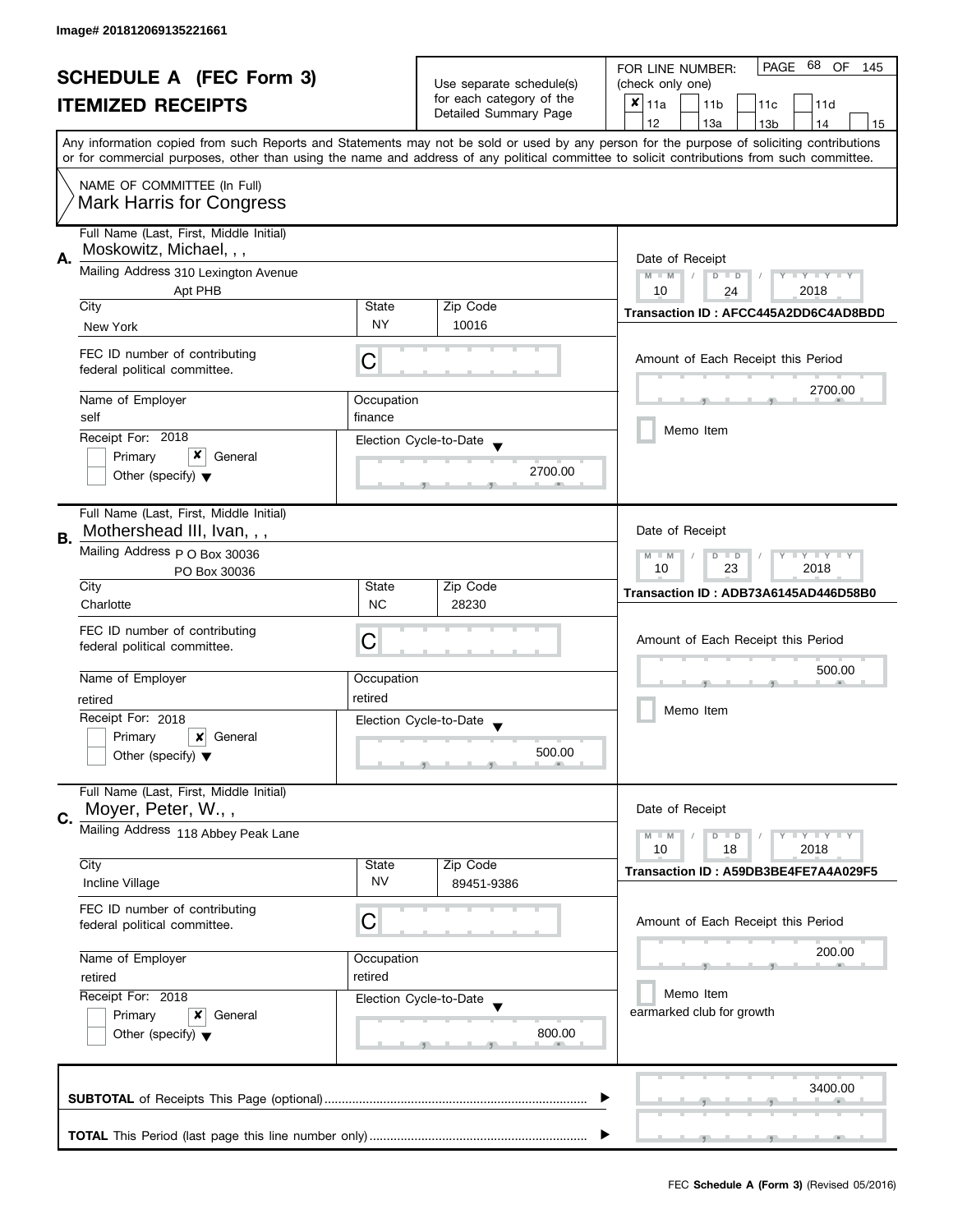| <b>SCHEDULE A (FEC Form 3)</b> |                                                                       | Use separate schedule(s)<br>for each category of the                                   |                                                   | PAGE 69 OF<br>FOR LINE NUMBER:<br>145<br>(check only one)                                                                                                                                                                                                                               |  |  |
|--------------------------------|-----------------------------------------------------------------------|----------------------------------------------------------------------------------------|---------------------------------------------------|-----------------------------------------------------------------------------------------------------------------------------------------------------------------------------------------------------------------------------------------------------------------------------------------|--|--|
|                                | <b>ITEMIZED RECEIPTS</b>                                              |                                                                                        | Detailed Summary Page                             | X<br>11a<br>11 <sub>b</sub><br>11c<br>11d<br>12<br>13a<br>13 <sub>b</sub><br>14<br>15                                                                                                                                                                                                   |  |  |
|                                |                                                                       |                                                                                        |                                                   | Any information copied from such Reports and Statements may not be sold or used by any person for the purpose of soliciting contributions<br>or for commercial purposes, other than using the name and address of any political committee to solicit contributions from such committee. |  |  |
|                                | NAME OF COMMITTEE (In Full)<br><b>Mark Harris for Congress</b>        |                                                                                        |                                                   |                                                                                                                                                                                                                                                                                         |  |  |
| А.                             | Full Name (Last, First, Middle Initial)<br><b>Club For Growth PAC</b> |                                                                                        |                                                   | Date of Receipt                                                                                                                                                                                                                                                                         |  |  |
|                                | Mailing Address 2001 L St NW<br><b>Ste 600</b>                        | $M - M$<br>$T - Y = T - Y$<br>$D$ $D$<br>10<br>2018<br>24                              |                                                   |                                                                                                                                                                                                                                                                                         |  |  |
|                                | City<br>Washington                                                    | State<br>DC                                                                            | Zip Code<br>20036-4967                            | Transaction ID: A6121A5E3B447401E899                                                                                                                                                                                                                                                    |  |  |
|                                | FEC ID number of contributing<br>federal political committee.         | C                                                                                      | C00487470                                         | Amount of Each Receipt this Period                                                                                                                                                                                                                                                      |  |  |
|                                | Name of Employer                                                      | Occupation                                                                             |                                                   | 9871.00                                                                                                                                                                                                                                                                                 |  |  |
|                                | Receipt For: 2018<br>x                                                |                                                                                        | Election Cycle-to-Date                            | <b>x</b> Memo Item<br>Intermediary                                                                                                                                                                                                                                                      |  |  |
|                                | Primary<br>General<br>Other (specify) $\blacktriangledown$            |                                                                                        | 111037.37                                         | Total Earmarked through conduit. PAC limit not<br>affected.                                                                                                                                                                                                                             |  |  |
| В.                             | Full Name (Last, First, Middle Initial)<br>Moyer, Peter, W.,,         |                                                                                        |                                                   | Date of Receipt                                                                                                                                                                                                                                                                         |  |  |
|                                | Mailing Address 118 Abbey Peak Lane                                   | $\bot$ $\gamma$ $\bot$ $\gamma$ $\bot$ $\gamma$<br>$D$ $D$<br>$-M$<br>02<br>2018<br>11 |                                                   |                                                                                                                                                                                                                                                                                         |  |  |
|                                | City<br>Incline Village                                               | <b>State</b><br><b>NV</b>                                                              | Zip Code<br>89451-9386                            | Transaction ID: ADF700EACC15D42579E5                                                                                                                                                                                                                                                    |  |  |
|                                | FEC ID number of contributing<br>federal political committee.         | С                                                                                      |                                                   | Amount of Each Receipt this Period                                                                                                                                                                                                                                                      |  |  |
|                                | Name of Employer                                                      | Occupation                                                                             |                                                   | 200.00                                                                                                                                                                                                                                                                                  |  |  |
|                                | retired                                                               | retired                                                                                |                                                   | Memo Item                                                                                                                                                                                                                                                                               |  |  |
|                                | Receipt For: 2018<br>Primary<br>x<br>General                          |                                                                                        | Election Cycle-to-Date<br>$\overline{\mathbf{v}}$ | earmarked club for growth                                                                                                                                                                                                                                                               |  |  |
|                                | Other (specify) $\blacktriangledown$                                  |                                                                                        | 1000.00                                           |                                                                                                                                                                                                                                                                                         |  |  |
| C.                             | Full Name (Last, First, Middle Initial)<br><b>Club For Growth PAC</b> |                                                                                        |                                                   | Date of Receipt                                                                                                                                                                                                                                                                         |  |  |
|                                | Mailing Address 2001 L St NW                                          |                                                                                        |                                                   | $- Y - Y - Y$<br>$M - M$<br>$D$ $D$                                                                                                                                                                                                                                                     |  |  |
|                                | Ste 600<br>City<br>Washington                                         | State<br>DC                                                                            | Zip Code<br>20036-4967                            | 11<br>02<br>2018<br>Transaction ID: A6D8A7B75E3CD4903815                                                                                                                                                                                                                                |  |  |
|                                | FEC ID number of contributing<br>federal political committee.         | С                                                                                      | C00487470                                         | Amount of Each Receipt this Period                                                                                                                                                                                                                                                      |  |  |
|                                | Name of Employer                                                      | Occupation                                                                             |                                                   | 4627.00                                                                                                                                                                                                                                                                                 |  |  |
|                                | Receipt For: 2018<br>Primary<br>x<br>General                          |                                                                                        | Election Cycle-to-Date                            | ×<br>Memo Item<br>Intermediary                                                                                                                                                                                                                                                          |  |  |
|                                | Other (specify) $\blacktriangledown$                                  |                                                                                        | 111037.37                                         | Total Earmarked through conduit. PAC limit not<br>affected.                                                                                                                                                                                                                             |  |  |
|                                |                                                                       |                                                                                        |                                                   | 200.00                                                                                                                                                                                                                                                                                  |  |  |
|                                |                                                                       |                                                                                        |                                                   |                                                                                                                                                                                                                                                                                         |  |  |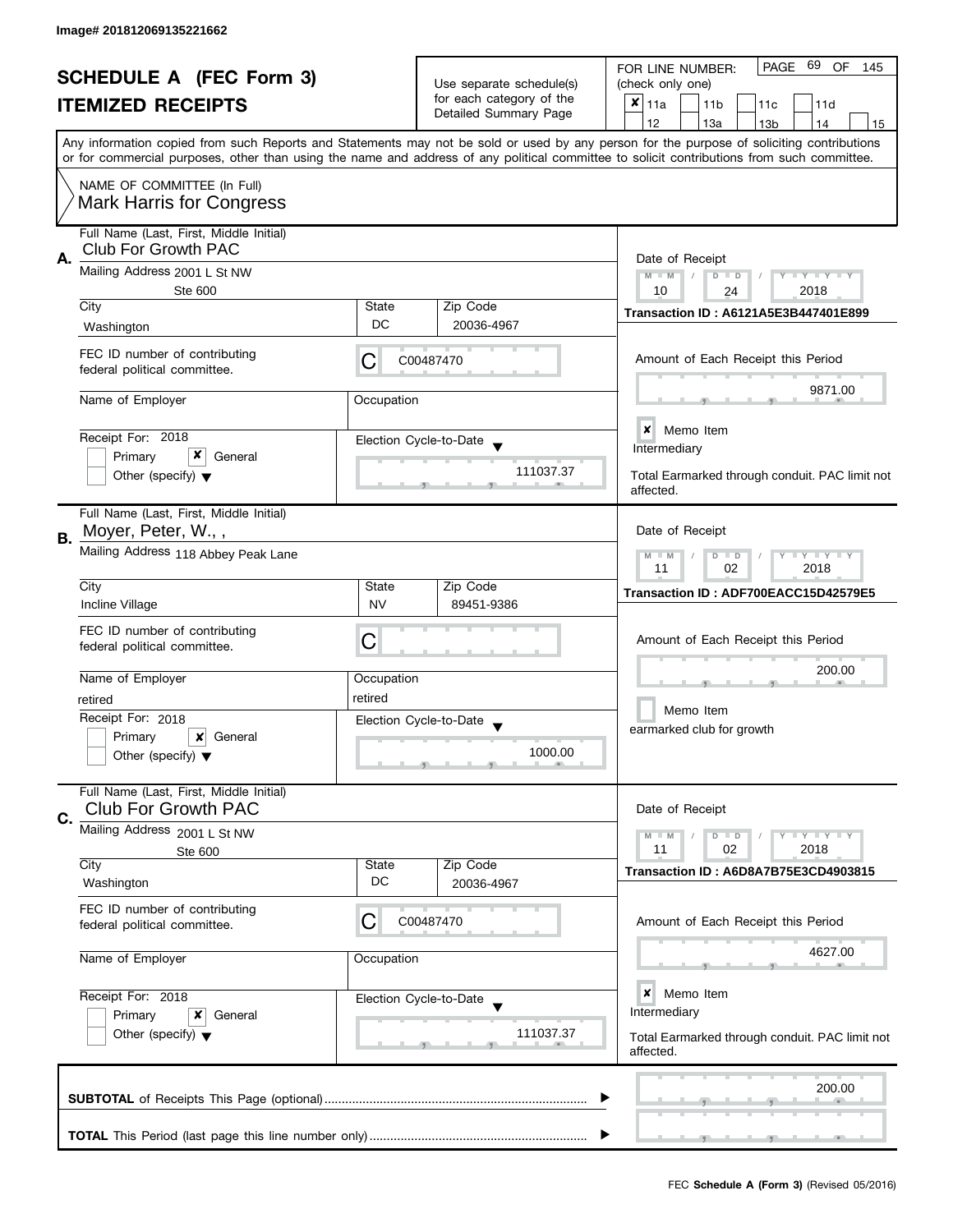| <b>SCHEDULE A (FEC Form 3)</b><br><b>ITEMIZED RECEIPTS</b> |                                         |                          | PAGE<br>70 OF<br>FOR LINE NUMBER:<br>145    |                                                                                                                                            |  |
|------------------------------------------------------------|-----------------------------------------|--------------------------|---------------------------------------------|--------------------------------------------------------------------------------------------------------------------------------------------|--|
|                                                            |                                         | Use separate schedule(s) | (check only one)                            |                                                                                                                                            |  |
|                                                            |                                         | for each category of the | $x _{11a}$<br>11 <sub>b</sub><br>11c<br>11d |                                                                                                                                            |  |
|                                                            |                                         |                          | Detailed Summary Page                       | 12<br>13a<br>14<br>13 <sub>b</sub><br>15                                                                                                   |  |
|                                                            |                                         |                          |                                             | Any information copied from such Reports and Statements may not be sold or used by any person for the purpose of soliciting contributions  |  |
|                                                            |                                         |                          |                                             | or for commercial purposes, other than using the name and address of any political committee to solicit contributions from such committee. |  |
|                                                            | NAME OF COMMITTEE (In Full)             |                          |                                             |                                                                                                                                            |  |
|                                                            |                                         |                          |                                             |                                                                                                                                            |  |
|                                                            | <b>Mark Harris for Congress</b>         |                          |                                             |                                                                                                                                            |  |
|                                                            | Full Name (Last, First, Middle Initial) |                          |                                             |                                                                                                                                            |  |
|                                                            | Mullinax, Mike, , ,                     |                          |                                             |                                                                                                                                            |  |
|                                                            | Α.<br>Mailing Address 4730 Old Woods Rd |                          |                                             | Date of Receipt                                                                                                                            |  |
|                                                            |                                         |                          |                                             | $M - M$<br>Y TY TY TY<br>$D$ $D$<br>2018<br>11                                                                                             |  |
|                                                            | City                                    | State                    | Zip Code                                    | 01                                                                                                                                         |  |
|                                                            |                                         | <b>NC</b>                | 28209-4947                                  | Transaction ID: AE07D62E9CAC64DA997E                                                                                                       |  |
|                                                            | Charlotte                               |                          |                                             |                                                                                                                                            |  |
|                                                            | FEC ID number of contributing           | С                        |                                             | Amount of Each Receipt this Period                                                                                                         |  |
|                                                            | federal political committee.            |                          |                                             |                                                                                                                                            |  |
|                                                            |                                         |                          |                                             | 100.00                                                                                                                                     |  |
|                                                            | Name of Employer                        | Occupation               |                                             |                                                                                                                                            |  |
|                                                            | Duke Energy                             | Accountant               |                                             | Memo Item                                                                                                                                  |  |
|                                                            | Receipt For: 2018                       |                          | Election Cycle-to-Date                      |                                                                                                                                            |  |
|                                                            | x<br>Primary<br>General                 |                          |                                             |                                                                                                                                            |  |
|                                                            | Other (specify) $\blacktriangledown$    |                          | 560.00                                      |                                                                                                                                            |  |
|                                                            |                                         |                          |                                             |                                                                                                                                            |  |
|                                                            | Full Name (Last, First, Middle Initial) |                          |                                             |                                                                                                                                            |  |
| В.                                                         | murray, ocie, , ,                       |                          |                                             | Date of Receipt                                                                                                                            |  |
|                                                            | Mailing Address 1200 longleaf dr        |                          |                                             | <b>LYLYLY</b><br>$M - M$<br>D<br>$\Box$                                                                                                    |  |
|                                                            |                                         | 22<br>2018<br>10         |                                             |                                                                                                                                            |  |
|                                                            | City                                    | State                    | Zip Code                                    | Transaction ID: A5835D80832C24A3E9DD                                                                                                       |  |
|                                                            | fayetteville                            | <b>NC</b>                | 28305                                       |                                                                                                                                            |  |
|                                                            | FEC ID number of contributing           |                          |                                             |                                                                                                                                            |  |
|                                                            | federal political committee.            | C                        |                                             | Amount of Each Receipt this Period                                                                                                         |  |
|                                                            |                                         |                          |                                             | 500.00                                                                                                                                     |  |
|                                                            | Name of Employer                        | Occupation               |                                             |                                                                                                                                            |  |
|                                                            | self                                    | <b>ATTORNEY</b>          |                                             |                                                                                                                                            |  |
|                                                            | Receipt For: 2018                       |                          | Election Cycle-to-Date                      | Memo Item                                                                                                                                  |  |
|                                                            | Primary<br>General<br>x                 |                          |                                             |                                                                                                                                            |  |
|                                                            | Other (specify) $\blacktriangledown$    |                          | 500.00                                      |                                                                                                                                            |  |
|                                                            |                                         |                          |                                             |                                                                                                                                            |  |
|                                                            | Full Name (Last, First, Middle Initial) |                          |                                             |                                                                                                                                            |  |
|                                                            | Nagrodsky, George, , ,                  |                          |                                             | Date of Receipt                                                                                                                            |  |
| C.                                                         | Mailing Address 68 Meeting st           |                          |                                             | $Y = Y = Y$<br>$M - M$<br>$D$ $D$                                                                                                          |  |
|                                                            |                                         |                          |                                             | 11<br>05<br>2018                                                                                                                           |  |
|                                                            | City                                    | State                    | Zip Code                                    | <b>Transaction ID: A4B4A72447882487B986</b>                                                                                                |  |
|                                                            | Charleston                              | SC                       | 29401                                       |                                                                                                                                            |  |
|                                                            | FEC ID number of contributing           |                          |                                             |                                                                                                                                            |  |
|                                                            | federal political committee.            | С                        |                                             | Amount of Each Receipt this Period                                                                                                         |  |
|                                                            |                                         |                          |                                             |                                                                                                                                            |  |
|                                                            | Name of Employer                        | Occupation               |                                             | 250.00                                                                                                                                     |  |
|                                                            | <b>TCI</b>                              | business owner           |                                             |                                                                                                                                            |  |
|                                                            | Receipt For: 2018                       |                          | Election Cycle-to-Date                      | Memo Item                                                                                                                                  |  |
|                                                            | Primary<br>x<br>General                 |                          |                                             |                                                                                                                                            |  |
|                                                            | Other (specify) $\blacktriangledown$    |                          | 250.00                                      |                                                                                                                                            |  |
|                                                            |                                         |                          |                                             |                                                                                                                                            |  |
|                                                            |                                         |                          |                                             |                                                                                                                                            |  |
|                                                            |                                         |                          |                                             | 850.00                                                                                                                                     |  |
|                                                            |                                         |                          |                                             |                                                                                                                                            |  |
|                                                            |                                         |                          |                                             |                                                                                                                                            |  |
|                                                            |                                         |                          |                                             |                                                                                                                                            |  |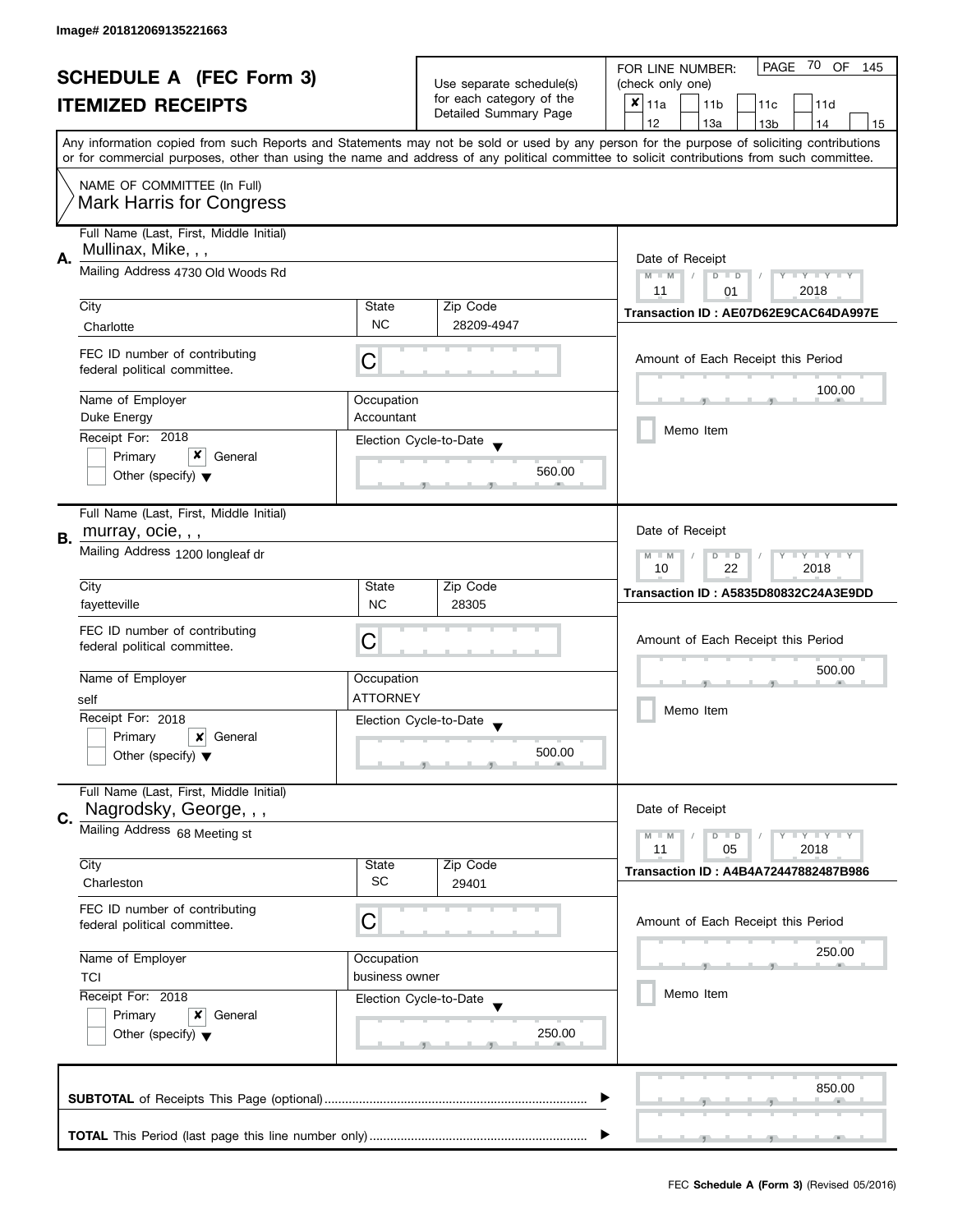| <b>SCHEDULE A (FEC Form 3)</b><br><b>ITEMIZED RECEIPTS</b> |                                                                       |                                                      | Use separate schedule(s)<br>for each category of the | PAGE 71<br>OF<br>FOR LINE NUMBER:<br>145<br>(check only one)<br>×<br>11a<br>11 <sub>b</sub><br>11c<br>11d                                                                                                                                                                               |  |  |
|------------------------------------------------------------|-----------------------------------------------------------------------|------------------------------------------------------|------------------------------------------------------|-----------------------------------------------------------------------------------------------------------------------------------------------------------------------------------------------------------------------------------------------------------------------------------------|--|--|
|                                                            |                                                                       |                                                      | Detailed Summary Page                                | 12<br>13a<br>13 <sub>b</sub><br>14<br>15                                                                                                                                                                                                                                                |  |  |
|                                                            |                                                                       |                                                      |                                                      | Any information copied from such Reports and Statements may not be sold or used by any person for the purpose of soliciting contributions<br>or for commercial purposes, other than using the name and address of any political committee to solicit contributions from such committee. |  |  |
|                                                            | NAME OF COMMITTEE (In Full)<br><b>Mark Harris for Congress</b>        |                                                      |                                                      |                                                                                                                                                                                                                                                                                         |  |  |
| А.                                                         | Full Name (Last, First, Middle Initial)<br>Nelson, Lathrop, B., , Jr. |                                                      |                                                      | Date of Receipt                                                                                                                                                                                                                                                                         |  |  |
|                                                            | Mailing Address 13 Courtney Circle                                    | $M - M$<br>Y TY TY TY<br>$D$ $D$<br>10<br>2018<br>29 |                                                      |                                                                                                                                                                                                                                                                                         |  |  |
|                                                            | City                                                                  | State                                                | Zip Code                                             | Transaction ID: ADDFA6B471CE74DAE850                                                                                                                                                                                                                                                    |  |  |
|                                                            | <b>Bryn Mawr</b>                                                      | <b>PA</b>                                            | 19010-3704                                           |                                                                                                                                                                                                                                                                                         |  |  |
|                                                            | FEC ID number of contributing<br>federal political committee.         | C                                                    |                                                      | Amount of Each Receipt this Period                                                                                                                                                                                                                                                      |  |  |
|                                                            | Name of Employer                                                      | Occupation                                           |                                                      | 250.00                                                                                                                                                                                                                                                                                  |  |  |
|                                                            | retired<br>Receipt For: 2018                                          | retired                                              | Election Cycle-to-Date                               | Memo Item                                                                                                                                                                                                                                                                               |  |  |
|                                                            | x<br>Primary<br>General                                               |                                                      |                                                      | earmarked Club for Growth                                                                                                                                                                                                                                                               |  |  |
|                                                            | Other (specify) $\blacktriangledown$                                  |                                                      | 250.00                                               |                                                                                                                                                                                                                                                                                         |  |  |
| В.                                                         | Full Name (Last, First, Middle Initial)<br><b>Club For Growth PAC</b> |                                                      |                                                      | Date of Receipt                                                                                                                                                                                                                                                                         |  |  |
|                                                            | Mailing Address 2001 L St NW<br>Ste 600                               |                                                      |                                                      | $\bot$ $\gamma$ $\bot$ $\gamma$ $\bot$ $\gamma$<br>$M - M$<br>D<br>$\Box$<br>10<br>29<br>2018                                                                                                                                                                                           |  |  |
|                                                            | City<br>Washington                                                    | State<br>DC                                          | Zip Code<br>20036-4967                               | Transaction ID: A18B6183FC1004EEB854                                                                                                                                                                                                                                                    |  |  |
|                                                            | FEC ID number of contributing<br>federal political committee.         | С                                                    | C00487470                                            | Amount of Each Receipt this Period                                                                                                                                                                                                                                                      |  |  |
|                                                            | Name of Employer                                                      | Occupation                                           |                                                      | 3426.00                                                                                                                                                                                                                                                                                 |  |  |
|                                                            | Receipt For: 2018                                                     |                                                      | Election Cycle-to-Date                               | $\boldsymbol{x}$<br>Memo Item                                                                                                                                                                                                                                                           |  |  |
|                                                            | Primary<br>x<br>General                                               |                                                      | $\blacktriangledown$                                 | Intermediary                                                                                                                                                                                                                                                                            |  |  |
|                                                            | Other (specify) $\blacktriangledown$                                  |                                                      | 111037.37                                            | Total Earmarked through conduit. PAC limit not<br>affected.                                                                                                                                                                                                                             |  |  |
| C.                                                         | Full Name (Last, First, Middle Initial)<br><b>Club For Growth PAC</b> |                                                      |                                                      | Date of Receipt                                                                                                                                                                                                                                                                         |  |  |
|                                                            | Mailing Address 2001 L St NW<br>Ste 600                               |                                                      |                                                      | $\bot$ Y $\bot$ Y $\bot$ Y<br>$M - M$<br>$D$ $D$<br>10<br>27<br>2018                                                                                                                                                                                                                    |  |  |
|                                                            | City                                                                  | State                                                | Zip Code                                             | Transaction ID: A43577AC41F2A411F859                                                                                                                                                                                                                                                    |  |  |
|                                                            | Washington                                                            | DC                                                   | 20036-4967                                           |                                                                                                                                                                                                                                                                                         |  |  |
|                                                            | FEC ID number of contributing<br>federal political committee.         | C                                                    | C00487470                                            | Amount of Each Receipt this Period                                                                                                                                                                                                                                                      |  |  |
|                                                            | Name of Employer                                                      | Occupation                                           |                                                      | 7760.00                                                                                                                                                                                                                                                                                 |  |  |
|                                                            | Receipt For: 2018<br>Primary<br>x<br>General                          |                                                      | Election Cycle-to-Date                               | ×<br>Memo Item<br>Intermediary                                                                                                                                                                                                                                                          |  |  |
|                                                            | Other (specify) $\blacktriangledown$                                  |                                                      | 111037.37                                            | Total Earmarked through conduit. PAC limit not<br>affected.                                                                                                                                                                                                                             |  |  |
|                                                            |                                                                       |                                                      |                                                      | 250.00                                                                                                                                                                                                                                                                                  |  |  |
|                                                            |                                                                       |                                                      |                                                      |                                                                                                                                                                                                                                                                                         |  |  |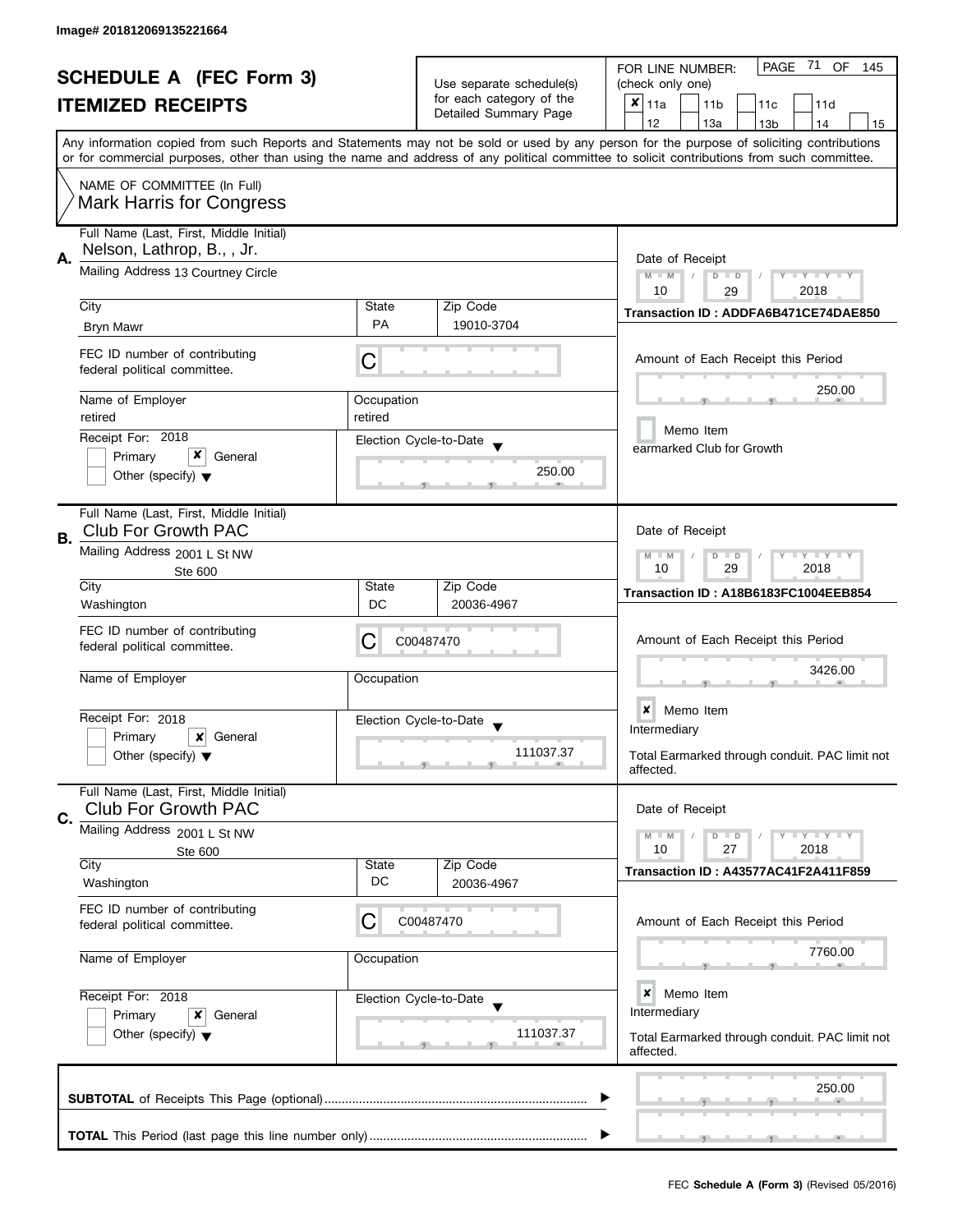| <b>SCHEDULE A (FEC Form 3)</b><br><b>ITEMIZED RECEIPTS</b> |                                                                        | Use separate schedule(s)                                                | PAGE 72 OF<br>FOR LINE NUMBER:<br>145          |                                                                                                                                                                                                                                                                                         |
|------------------------------------------------------------|------------------------------------------------------------------------|-------------------------------------------------------------------------|------------------------------------------------|-----------------------------------------------------------------------------------------------------------------------------------------------------------------------------------------------------------------------------------------------------------------------------------------|
|                                                            |                                                                        |                                                                         | (check only one)                               |                                                                                                                                                                                                                                                                                         |
|                                                            |                                                                        | for each category of the                                                | $x _{11a}$<br>11 <sub>b</sub><br>11c<br>11d    |                                                                                                                                                                                                                                                                                         |
|                                                            |                                                                        |                                                                         | Detailed Summary Page                          | 12<br>13a<br>13 <sub>b</sub><br>14<br>15                                                                                                                                                                                                                                                |
|                                                            |                                                                        |                                                                         |                                                | Any information copied from such Reports and Statements may not be sold or used by any person for the purpose of soliciting contributions<br>or for commercial purposes, other than using the name and address of any political committee to solicit contributions from such committee. |
|                                                            |                                                                        |                                                                         |                                                |                                                                                                                                                                                                                                                                                         |
|                                                            | NAME OF COMMITTEE (In Full)<br><b>Mark Harris for Congress</b>         |                                                                         |                                                |                                                                                                                                                                                                                                                                                         |
|                                                            | Full Name (Last, First, Middle Initial)<br>Newby, Macon, , ,           |                                                                         |                                                |                                                                                                                                                                                                                                                                                         |
| А.                                                         | Mailing Address 6108 Chowning Court                                    | Date of Receipt<br>$M - M$<br>Y TY TY TY<br>$D$ $D$<br>2018<br>10<br>31 |                                                |                                                                                                                                                                                                                                                                                         |
|                                                            | City                                                                   | State                                                                   | Zip Code                                       |                                                                                                                                                                                                                                                                                         |
|                                                            | Raleigh                                                                | <b>NC</b>                                                               | 27612-6703                                     | Transaction ID: A346658B5A6F24D80A54                                                                                                                                                                                                                                                    |
|                                                            |                                                                        |                                                                         |                                                |                                                                                                                                                                                                                                                                                         |
|                                                            | FEC ID number of contributing<br>federal political committee.          | С                                                                       |                                                | Amount of Each Receipt this Period                                                                                                                                                                                                                                                      |
|                                                            | Name of Employer                                                       | Occupation                                                              |                                                | 250.00                                                                                                                                                                                                                                                                                  |
|                                                            | unemployed                                                             | Homemaker                                                               |                                                |                                                                                                                                                                                                                                                                                         |
|                                                            | Receipt For: 2018                                                      |                                                                         | Election Cycle-to-Date                         | Memo Item                                                                                                                                                                                                                                                                               |
|                                                            | x<br>Primary<br>General                                                |                                                                         |                                                |                                                                                                                                                                                                                                                                                         |
|                                                            | Other (specify) $\blacktriangledown$                                   |                                                                         | 1250.00                                        |                                                                                                                                                                                                                                                                                         |
|                                                            | Full Name (Last, First, Middle Initial)                                |                                                                         |                                                |                                                                                                                                                                                                                                                                                         |
|                                                            | Offerdahl, Richard, , ,                                                |                                                                         |                                                | Date of Receipt                                                                                                                                                                                                                                                                         |
| В.                                                         | Mailing Address 593 Lariat Circle                                      | $Y = Y + Y$<br>$M - M$<br>T<br>D<br>$\blacksquare$<br>10<br>27<br>2018  |                                                |                                                                                                                                                                                                                                                                                         |
|                                                            | City                                                                   | State                                                                   | Zip Code                                       |                                                                                                                                                                                                                                                                                         |
|                                                            | Incline Village                                                        | <b>NV</b>                                                               | 89451-8305                                     | <b>Transaction ID: AFDC44D22853549F2852</b>                                                                                                                                                                                                                                             |
|                                                            |                                                                        |                                                                         |                                                |                                                                                                                                                                                                                                                                                         |
|                                                            | FEC ID number of contributing                                          | С                                                                       |                                                | Amount of Each Receipt this Period                                                                                                                                                                                                                                                      |
|                                                            | federal political committee.                                           |                                                                         |                                                |                                                                                                                                                                                                                                                                                         |
|                                                            | Name of Employer                                                       | Occupation                                                              |                                                | 2700.00                                                                                                                                                                                                                                                                                 |
|                                                            | Maxir Corporation                                                      | Manager                                                                 |                                                |                                                                                                                                                                                                                                                                                         |
|                                                            | Receipt For: 2018                                                      |                                                                         |                                                | Memo Item                                                                                                                                                                                                                                                                               |
|                                                            |                                                                        |                                                                         | Election Cycle-to-Date<br>$\blacktriangledown$ | earmarked Club for Growth                                                                                                                                                                                                                                                               |
|                                                            | Primary<br>×<br>General                                                |                                                                         | 2700.00                                        |                                                                                                                                                                                                                                                                                         |
|                                                            | Other (specify) $\blacktriangledown$                                   |                                                                         |                                                |                                                                                                                                                                                                                                                                                         |
| C.                                                         | Full Name (Last, First, Middle Initial)<br><b>Club For Growth PAC</b>  |                                                                         |                                                | Date of Receipt                                                                                                                                                                                                                                                                         |
|                                                            | Mailing Address 2001 L St NW                                           |                                                                         |                                                | <b>LY LY LY</b><br>$M - M$<br>$D$ $D$                                                                                                                                                                                                                                                   |
|                                                            | <b>Ste 600</b>                                                         |                                                                         |                                                | 10<br>29<br>2018                                                                                                                                                                                                                                                                        |
|                                                            | City                                                                   | State                                                                   | Zip Code                                       | Transaction ID: A0735ED5D8FFF4BE89B4                                                                                                                                                                                                                                                    |
|                                                            | Washington                                                             | DC                                                                      | 20036-4967                                     |                                                                                                                                                                                                                                                                                         |
|                                                            | FEC ID number of contributing                                          |                                                                         |                                                |                                                                                                                                                                                                                                                                                         |
|                                                            | federal political committee.                                           | С                                                                       | C00487470                                      | Amount of Each Receipt this Period                                                                                                                                                                                                                                                      |
|                                                            |                                                                        |                                                                         |                                                | 3426.00                                                                                                                                                                                                                                                                                 |
|                                                            | Name of Employer                                                       | Occupation                                                              |                                                |                                                                                                                                                                                                                                                                                         |
|                                                            | Receipt For: 2018<br>Election Cycle-to-Date<br>Primary<br>x<br>General |                                                                         |                                                | ×<br>Memo Item                                                                                                                                                                                                                                                                          |
|                                                            |                                                                        |                                                                         |                                                | Intermediary                                                                                                                                                                                                                                                                            |
|                                                            | Other (specify) $\blacktriangledown$                                   |                                                                         | 111037.37                                      | Total Earmarked through conduit. PAC limit not                                                                                                                                                                                                                                          |
|                                                            |                                                                        |                                                                         |                                                | affected.                                                                                                                                                                                                                                                                               |
|                                                            |                                                                        |                                                                         |                                                | 2950.00                                                                                                                                                                                                                                                                                 |
|                                                            |                                                                        |                                                                         |                                                |                                                                                                                                                                                                                                                                                         |
|                                                            |                                                                        |                                                                         |                                                |                                                                                                                                                                                                                                                                                         |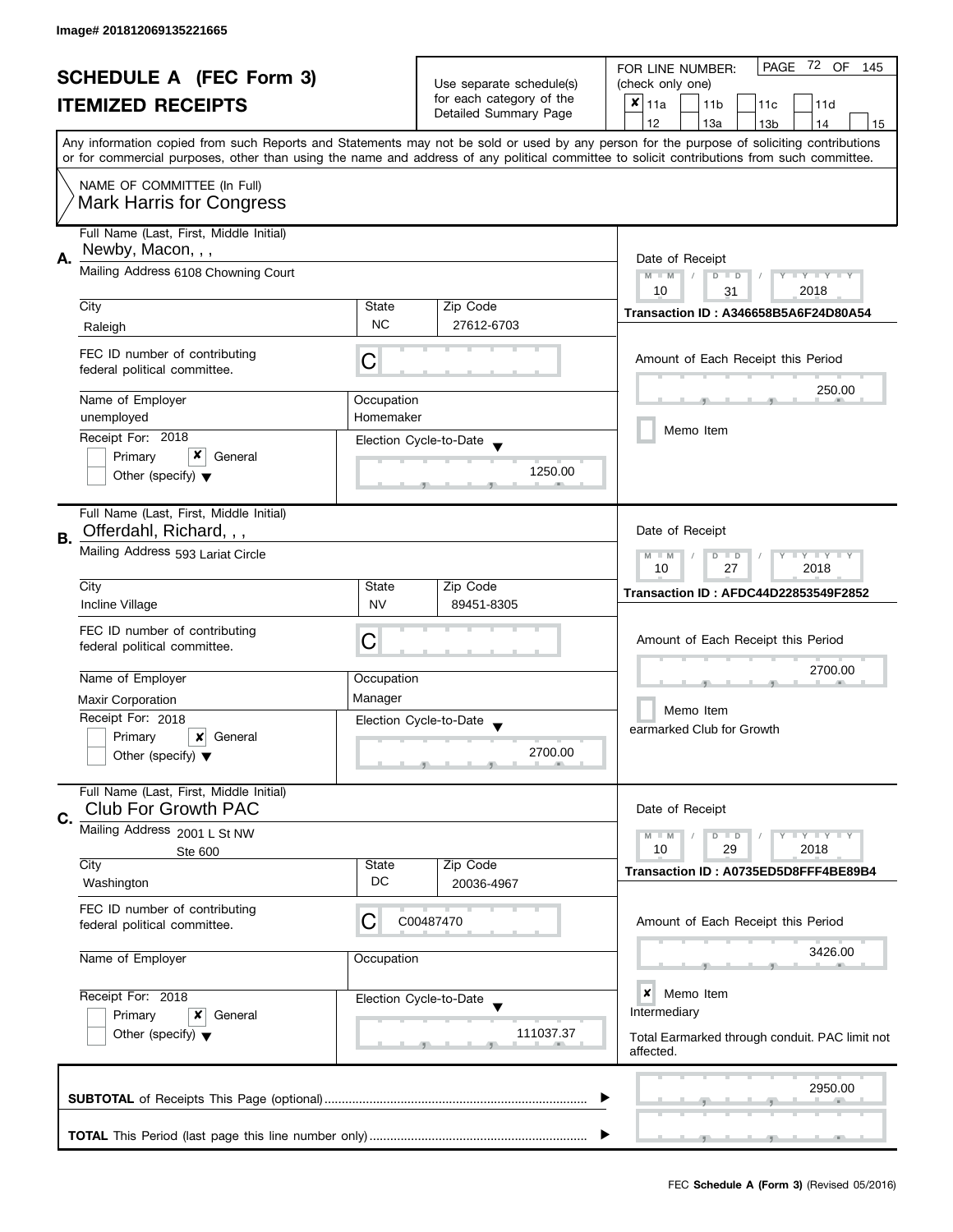|                                                            |                                                                |                                               |                          | PAGE<br>73 OF<br>FOR LINE NUMBER:<br>145                                                                                                                                                                                                                                                |  |  |  |  |  |
|------------------------------------------------------------|----------------------------------------------------------------|-----------------------------------------------|--------------------------|-----------------------------------------------------------------------------------------------------------------------------------------------------------------------------------------------------------------------------------------------------------------------------------------|--|--|--|--|--|
| <b>SCHEDULE A (FEC Form 3)</b><br><b>ITEMIZED RECEIPTS</b> |                                                                |                                               | Use separate schedule(s) | (check only one)                                                                                                                                                                                                                                                                        |  |  |  |  |  |
|                                                            |                                                                |                                               | for each category of the | $x _{11a}$<br>11 <sub>b</sub><br>11c<br>11d                                                                                                                                                                                                                                             |  |  |  |  |  |
|                                                            |                                                                |                                               | Detailed Summary Page    | 12<br>13a<br>14<br>13 <sub>b</sub><br>15                                                                                                                                                                                                                                                |  |  |  |  |  |
|                                                            |                                                                |                                               |                          | Any information copied from such Reports and Statements may not be sold or used by any person for the purpose of soliciting contributions<br>or for commercial purposes, other than using the name and address of any political committee to solicit contributions from such committee. |  |  |  |  |  |
|                                                            | NAME OF COMMITTEE (In Full)<br><b>Mark Harris for Congress</b> |                                               |                          |                                                                                                                                                                                                                                                                                         |  |  |  |  |  |
|                                                            | Full Name (Last, First, Middle Initial)                        |                                               |                          |                                                                                                                                                                                                                                                                                         |  |  |  |  |  |
| А.                                                         | Club For Growth PAC                                            | Date of Receipt                               |                          |                                                                                                                                                                                                                                                                                         |  |  |  |  |  |
|                                                            | Mailing Address 2001 L St NW<br>Ste 600                        |                                               |                          | $M - M$<br>$D$ $D$<br>Y TY TY TY<br>10<br>2018                                                                                                                                                                                                                                          |  |  |  |  |  |
|                                                            | City                                                           | State                                         | Zip Code                 | 27                                                                                                                                                                                                                                                                                      |  |  |  |  |  |
|                                                            | Washington                                                     | DC                                            | 20036-4967               | Transaction ID: A54BF0DD390D349DE884                                                                                                                                                                                                                                                    |  |  |  |  |  |
|                                                            | FEC ID number of contributing<br>federal political committee.  | C                                             | C00487470                | Amount of Each Receipt this Period                                                                                                                                                                                                                                                      |  |  |  |  |  |
|                                                            | Name of Employer                                               | Occupation                                    |                          | 7760.00                                                                                                                                                                                                                                                                                 |  |  |  |  |  |
|                                                            | Receipt For: 2018                                              |                                               | Election Cycle-to-Date   | Memo Item<br>×<br>Intermediary                                                                                                                                                                                                                                                          |  |  |  |  |  |
|                                                            | x<br>Primary<br>General                                        |                                               |                          |                                                                                                                                                                                                                                                                                         |  |  |  |  |  |
|                                                            | Other (specify) $\blacktriangledown$                           |                                               | 111037.37                | Total Earmarked through conduit. PAC limit not<br>affected.                                                                                                                                                                                                                             |  |  |  |  |  |
|                                                            | Full Name (Last, First, Middle Initial)                        |                                               |                          |                                                                                                                                                                                                                                                                                         |  |  |  |  |  |
| В.                                                         | Panesi, Louis, , ,                                             | Date of Receipt<br>$T - Y = T - Y$<br>$M - M$ |                          |                                                                                                                                                                                                                                                                                         |  |  |  |  |  |
|                                                            | Mailing Address 12512 Dorman Road                              | Zip Code<br>State                             |                          |                                                                                                                                                                                                                                                                                         |  |  |  |  |  |
|                                                            | City<br>Pineville                                              | <b>NC</b>                                     | 28134-7307               | Transaction ID: AFC9EBB2CDA644834AA4                                                                                                                                                                                                                                                    |  |  |  |  |  |
|                                                            |                                                                |                                               |                          |                                                                                                                                                                                                                                                                                         |  |  |  |  |  |
|                                                            | FEC ID number of contributing<br>federal political committee.  | C                                             |                          | Amount of Each Receipt this Period                                                                                                                                                                                                                                                      |  |  |  |  |  |
|                                                            |                                                                |                                               |                          | 100.00                                                                                                                                                                                                                                                                                  |  |  |  |  |  |
|                                                            | Name of Employer                                               | Occupation                                    |                          |                                                                                                                                                                                                                                                                                         |  |  |  |  |  |
|                                                            | retired                                                        | retired                                       |                          | Memo Item                                                                                                                                                                                                                                                                               |  |  |  |  |  |
|                                                            | Receipt For: 2018                                              |                                               | Election Cycle-to-Date   |                                                                                                                                                                                                                                                                                         |  |  |  |  |  |
|                                                            | Primary<br>x<br>General                                        |                                               | 300.00                   |                                                                                                                                                                                                                                                                                         |  |  |  |  |  |
|                                                            | Other (specify) $\blacktriangledown$                           |                                               |                          |                                                                                                                                                                                                                                                                                         |  |  |  |  |  |
|                                                            | Full Name (Last, First, Middle Initial)                        |                                               |                          |                                                                                                                                                                                                                                                                                         |  |  |  |  |  |
| C.                                                         | Patton, Nollie, , ,                                            |                                               |                          | Date of Receipt                                                                                                                                                                                                                                                                         |  |  |  |  |  |
|                                                            | Mailing Address 450 18th Avenue Lane NW                        |                                               |                          | $- Y - Y - Y$<br>$M - M$<br>$D$ $D$                                                                                                                                                                                                                                                     |  |  |  |  |  |
|                                                            |                                                                |                                               |                          | 11<br>02<br>2018                                                                                                                                                                                                                                                                        |  |  |  |  |  |
|                                                            | City<br><b>HICKORY</b>                                         | State<br><b>NC</b>                            | Zip Code<br>28601        | Transaction ID: A5EBAD1DDC5FA4C91A6B                                                                                                                                                                                                                                                    |  |  |  |  |  |
|                                                            |                                                                |                                               |                          |                                                                                                                                                                                                                                                                                         |  |  |  |  |  |
|                                                            | FEC ID number of contributing<br>federal political committee.  | С                                             |                          | Amount of Each Receipt this Period                                                                                                                                                                                                                                                      |  |  |  |  |  |
|                                                            | Name of Employer                                               | Occupation                                    |                          | 2700.00                                                                                                                                                                                                                                                                                 |  |  |  |  |  |
| Pepsi Cola                                                 |                                                                | executive                                     |                          |                                                                                                                                                                                                                                                                                         |  |  |  |  |  |
|                                                            | Receipt For: 2018                                              |                                               | Election Cycle-to-Date   | Memo Item                                                                                                                                                                                                                                                                               |  |  |  |  |  |
|                                                            | Primary<br>x<br>General                                        |                                               |                          |                                                                                                                                                                                                                                                                                         |  |  |  |  |  |
|                                                            | Other (specify) $\blacktriangledown$                           |                                               | 2700.00                  |                                                                                                                                                                                                                                                                                         |  |  |  |  |  |
|                                                            |                                                                |                                               |                          | 2800.00                                                                                                                                                                                                                                                                                 |  |  |  |  |  |
|                                                            |                                                                |                                               |                          |                                                                                                                                                                                                                                                                                         |  |  |  |  |  |
|                                                            |                                                                |                                               |                          |                                                                                                                                                                                                                                                                                         |  |  |  |  |  |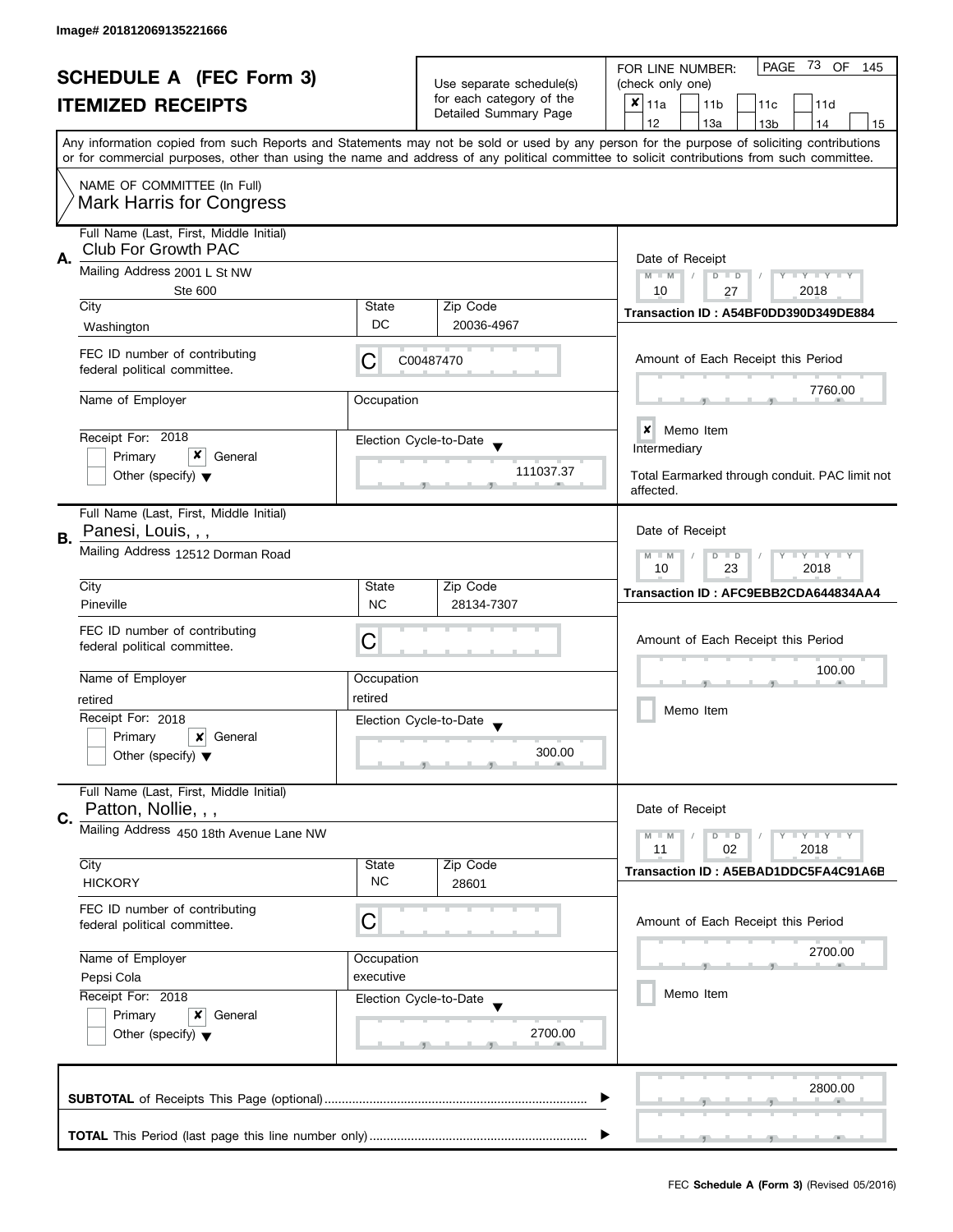| <b>SCHEDULE A (FEC Form 3)</b><br><b>ITEMIZED RECEIPTS</b> |                                                                                      |                                                                                           | Use separate schedule(s)<br>for each category of the | PAGE 74 OF<br>FOR LINE NUMBER:<br>145<br>(check only one)<br>×<br>11a<br>11 <sub>b</sub><br>11c<br>11d                                                                                                                                                                                  |  |  |  |  |
|------------------------------------------------------------|--------------------------------------------------------------------------------------|-------------------------------------------------------------------------------------------|------------------------------------------------------|-----------------------------------------------------------------------------------------------------------------------------------------------------------------------------------------------------------------------------------------------------------------------------------------|--|--|--|--|
|                                                            |                                                                                      | Detailed Summary Page                                                                     | 12<br>13a<br>13 <sub>b</sub><br>14<br>15             |                                                                                                                                                                                                                                                                                         |  |  |  |  |
|                                                            |                                                                                      |                                                                                           |                                                      | Any information copied from such Reports and Statements may not be sold or used by any person for the purpose of soliciting contributions<br>or for commercial purposes, other than using the name and address of any political committee to solicit contributions from such committee. |  |  |  |  |
|                                                            | NAME OF COMMITTEE (In Full)<br><b>Mark Harris for Congress</b>                       |                                                                                           |                                                      |                                                                                                                                                                                                                                                                                         |  |  |  |  |
| А.                                                         | Full Name (Last, First, Middle Initial)<br>Perkins, William, , ,                     |                                                                                           |                                                      | Date of Receipt                                                                                                                                                                                                                                                                         |  |  |  |  |
|                                                            | Mailing Address 2036 Valley Lo Lane                                                  |                                                                                           |                                                      | $M - M$<br><b>LYLYLY</b><br>$D$ $D$                                                                                                                                                                                                                                                     |  |  |  |  |
|                                                            | City                                                                                 | <b>State</b>                                                                              | Zip Code                                             | 2018<br>11<br>05                                                                                                                                                                                                                                                                        |  |  |  |  |
|                                                            | Glenview                                                                             | IL                                                                                        | 60025-1723                                           | Transaction ID: AECFF508194D246CBBD9                                                                                                                                                                                                                                                    |  |  |  |  |
|                                                            | FEC ID number of contributing<br>federal political committee.                        | C                                                                                         |                                                      | Amount of Each Receipt this Period                                                                                                                                                                                                                                                      |  |  |  |  |
|                                                            | Name of Employer                                                                     | Occupation                                                                                |                                                      | 1000.00                                                                                                                                                                                                                                                                                 |  |  |  |  |
|                                                            | H. A. Langer and Associates                                                          | Manager                                                                                   |                                                      | Memo Item                                                                                                                                                                                                                                                                               |  |  |  |  |
|                                                            | Receipt For: 2018<br>x<br>Primary<br>General                                         |                                                                                           | Election Cycle-to-Date                               | earmarked club for growth                                                                                                                                                                                                                                                               |  |  |  |  |
|                                                            | Other (specify) $\blacktriangledown$                                                 |                                                                                           | 1000.00                                              |                                                                                                                                                                                                                                                                                         |  |  |  |  |
| В.                                                         | Full Name (Last, First, Middle Initial)<br><b>Club For Growth PAC</b>                |                                                                                           |                                                      | Date of Receipt                                                                                                                                                                                                                                                                         |  |  |  |  |
|                                                            | Mailing Address 2001 L St NW<br>Ste 600                                              | $\bot$ $\gamma$ $\bot$ $\gamma$ $\bot$ $\gamma$<br>$M - M$<br>$D$ $D$<br>11<br>02<br>2018 |                                                      |                                                                                                                                                                                                                                                                                         |  |  |  |  |
|                                                            | City                                                                                 | State                                                                                     | Zip Code                                             | Transaction ID: A91EB5A17ED434359B52                                                                                                                                                                                                                                                    |  |  |  |  |
|                                                            | Washington                                                                           | DC                                                                                        | 20036-4967                                           |                                                                                                                                                                                                                                                                                         |  |  |  |  |
|                                                            | FEC ID number of contributing<br>federal political committee.                        | С                                                                                         | C00487470                                            | Amount of Each Receipt this Period                                                                                                                                                                                                                                                      |  |  |  |  |
|                                                            | Name of Employer                                                                     | Occupation                                                                                |                                                      | 4627.00                                                                                                                                                                                                                                                                                 |  |  |  |  |
|                                                            | Receipt For: 2018                                                                    |                                                                                           | Election Cycle-to-Date<br>$\blacktriangledown$       | $\boldsymbol{x}$<br>Memo Item<br>Intermediary                                                                                                                                                                                                                                           |  |  |  |  |
|                                                            | Primary<br>x<br>General<br>Other (specify) $\blacktriangledown$                      |                                                                                           | 111037.37                                            | Total Earmarked through conduit. PAC limit not<br>affected.                                                                                                                                                                                                                             |  |  |  |  |
|                                                            | Full Name (Last, First, Middle Initial)<br>Perry, Everett, , ,                       |                                                                                           |                                                      | Date of Receipt                                                                                                                                                                                                                                                                         |  |  |  |  |
| C.                                                         | Mailing Address 135 Dundee Rd                                                        |                                                                                           |                                                      | $T - Y = T - Y$<br>$M - M$<br>$D$ $D$<br>10<br>22<br>2018                                                                                                                                                                                                                               |  |  |  |  |
|                                                            | City                                                                                 | State                                                                                     | Zip Code                                             | Transaction ID: A867781FBDAEF4C948D1                                                                                                                                                                                                                                                    |  |  |  |  |
|                                                            | Fayetteville                                                                         | <b>NC</b>                                                                                 | 28303-5905                                           |                                                                                                                                                                                                                                                                                         |  |  |  |  |
|                                                            | FEC ID number of contributing<br>federal political committee.                        | C                                                                                         |                                                      | Amount of Each Receipt this Period                                                                                                                                                                                                                                                      |  |  |  |  |
|                                                            | Name of Employer                                                                     | Occupation                                                                                |                                                      | 250.00                                                                                                                                                                                                                                                                                  |  |  |  |  |
|                                                            | Phyician<br>Fayetteville Anesthesia, PA                                              |                                                                                           |                                                      |                                                                                                                                                                                                                                                                                         |  |  |  |  |
|                                                            | Receipt For: 2018<br>Primary<br>x<br>General<br>Other (specify) $\blacktriangledown$ |                                                                                           | Election Cycle-to-Date<br>450.00                     | Memo Item                                                                                                                                                                                                                                                                               |  |  |  |  |
|                                                            |                                                                                      |                                                                                           |                                                      | 1250.00                                                                                                                                                                                                                                                                                 |  |  |  |  |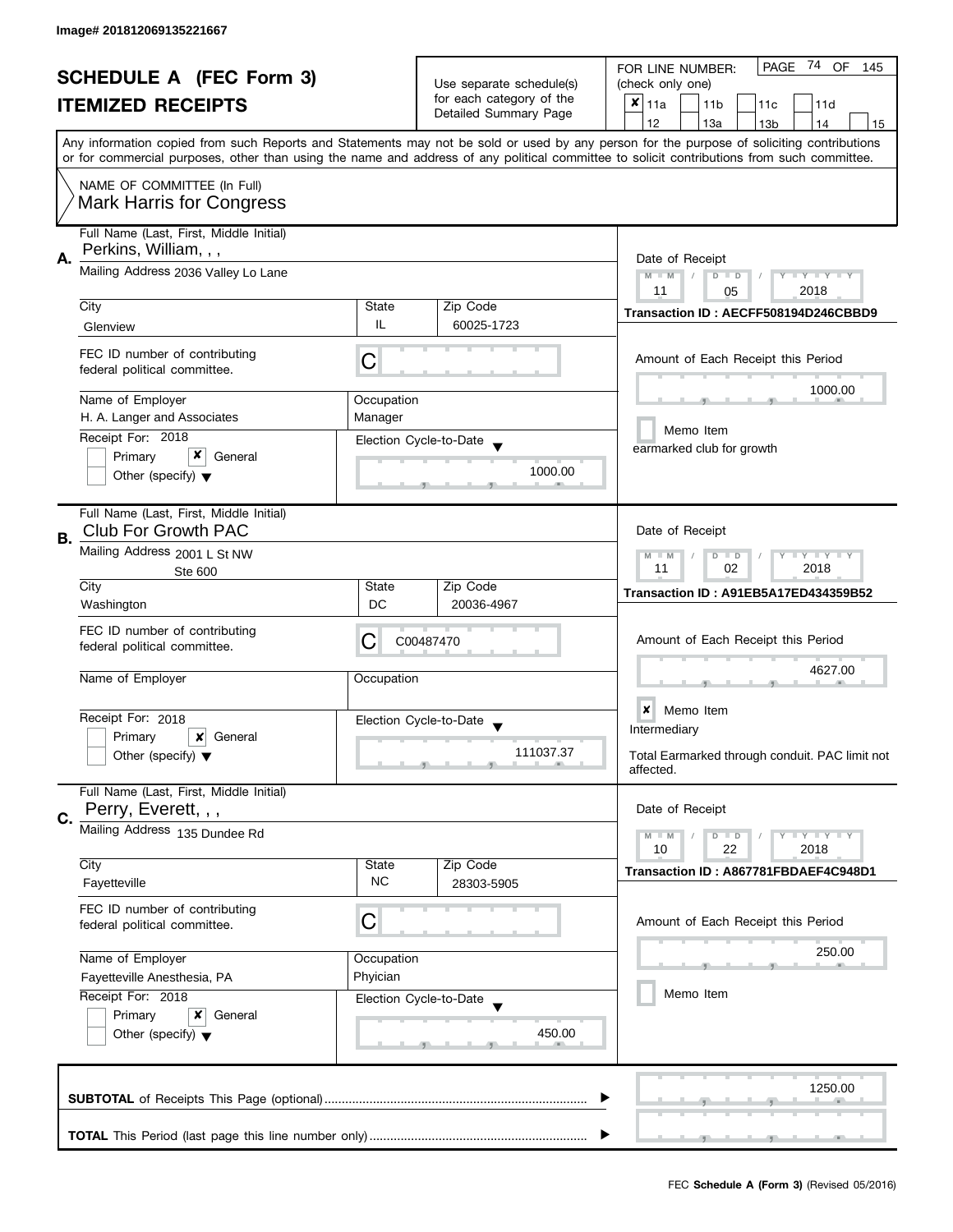| <b>SCHEDULE A (FEC Form 3)</b><br><b>ITEMIZED RECEIPTS</b> |                                                                           |                                                   | 75 OF<br>PAGE<br>FOR LINE NUMBER:<br>145       |                                                                                                                                                                                                                                                                                         |  |  |  |  |  |
|------------------------------------------------------------|---------------------------------------------------------------------------|---------------------------------------------------|------------------------------------------------|-----------------------------------------------------------------------------------------------------------------------------------------------------------------------------------------------------------------------------------------------------------------------------------------|--|--|--|--|--|
|                                                            |                                                                           | Use separate schedule(s)                          | (check only one)                               |                                                                                                                                                                                                                                                                                         |  |  |  |  |  |
|                                                            |                                                                           | for each category of the<br>Detailed Summary Page | $x _{11a}$<br>11 <sub>b</sub><br>11c<br>11d    |                                                                                                                                                                                                                                                                                         |  |  |  |  |  |
|                                                            |                                                                           |                                                   |                                                | 12<br>13a<br>13 <sub>b</sub><br>14<br>15                                                                                                                                                                                                                                                |  |  |  |  |  |
|                                                            |                                                                           |                                                   |                                                | Any information copied from such Reports and Statements may not be sold or used by any person for the purpose of soliciting contributions<br>or for commercial purposes, other than using the name and address of any political committee to solicit contributions from such committee. |  |  |  |  |  |
|                                                            | NAME OF COMMITTEE (In Full)                                               |                                                   |                                                |                                                                                                                                                                                                                                                                                         |  |  |  |  |  |
|                                                            | <b>Mark Harris for Congress</b>                                           |                                                   |                                                |                                                                                                                                                                                                                                                                                         |  |  |  |  |  |
| А.                                                         | Full Name (Last, First, Middle Initial)<br>Pettit, Judith, , ,            |                                                   |                                                | Date of Receipt                                                                                                                                                                                                                                                                         |  |  |  |  |  |
|                                                            | Mailing Address 5118 Glen View Place                                      |                                                   |                                                | $M - M$<br>Y I Y I Y I Y<br>$D$ $D$<br>2018<br>10<br>15                                                                                                                                                                                                                                 |  |  |  |  |  |
|                                                            | City                                                                      | State                                             | Zip Code                                       | Transaction ID: ACD9C4DA137394F05BD6                                                                                                                                                                                                                                                    |  |  |  |  |  |
|                                                            | <b>Bonita</b>                                                             | CA                                                | 91902-2632                                     |                                                                                                                                                                                                                                                                                         |  |  |  |  |  |
|                                                            | FEC ID number of contributing<br>federal political committee.             | С                                                 |                                                | Amount of Each Receipt this Period                                                                                                                                                                                                                                                      |  |  |  |  |  |
|                                                            | Name of Employer                                                          | Occupation                                        |                                                | 50.00                                                                                                                                                                                                                                                                                   |  |  |  |  |  |
|                                                            | retired                                                                   | retired                                           |                                                |                                                                                                                                                                                                                                                                                         |  |  |  |  |  |
|                                                            | Receipt For: 2018                                                         |                                                   | Election Cycle-to-Date                         | Memo Item<br>earmarked club for growth                                                                                                                                                                                                                                                  |  |  |  |  |  |
|                                                            | x<br>Primary<br>General                                                   |                                                   |                                                |                                                                                                                                                                                                                                                                                         |  |  |  |  |  |
|                                                            | Other (specify) $\blacktriangledown$                                      |                                                   | 500.00                                         |                                                                                                                                                                                                                                                                                         |  |  |  |  |  |
| В.                                                         | Full Name (Last, First, Middle Initial)<br><b>Club For Growth PAC</b>     |                                                   |                                                | Date of Receipt                                                                                                                                                                                                                                                                         |  |  |  |  |  |
|                                                            | Mailing Address 2001 L St NW<br>Ste 600                                   |                                                   |                                                | $T - Y = T - Y$<br>$M - M$<br>D<br>$\Box$<br>10<br>2018<br>20                                                                                                                                                                                                                           |  |  |  |  |  |
|                                                            | City                                                                      | State                                             | Zip Code                                       | Transaction ID: AB0D0E6578D7445B8BF8                                                                                                                                                                                                                                                    |  |  |  |  |  |
|                                                            | Washington                                                                | DC                                                | 20036-4967                                     |                                                                                                                                                                                                                                                                                         |  |  |  |  |  |
|                                                            | FEC ID number of contributing<br>federal political committee.             | С                                                 | C00487470                                      | Amount of Each Receipt this Period                                                                                                                                                                                                                                                      |  |  |  |  |  |
|                                                            | Name of Employer                                                          | Occupation                                        |                                                | 6546.00                                                                                                                                                                                                                                                                                 |  |  |  |  |  |
|                                                            |                                                                           |                                                   |                                                | ×<br>Memo Item                                                                                                                                                                                                                                                                          |  |  |  |  |  |
|                                                            | Receipt For: 2018                                                         |                                                   | Election Cycle-to-Date<br>$\blacktriangledown$ | Intermediary                                                                                                                                                                                                                                                                            |  |  |  |  |  |
|                                                            | Primary<br>x<br>General<br>Other (specify) $\blacktriangledown$           |                                                   | 111037.37                                      | Total Earmarked through conduit. PAC limit not<br>affected.                                                                                                                                                                                                                             |  |  |  |  |  |
|                                                            | Full Name (Last, First, Middle Initial)                                   |                                                   |                                                |                                                                                                                                                                                                                                                                                         |  |  |  |  |  |
| C.                                                         | Pettit, Judith, , ,                                                       |                                                   |                                                | Date of Receipt                                                                                                                                                                                                                                                                         |  |  |  |  |  |
|                                                            | Mailing Address 5118 Glen View Place                                      |                                                   |                                                | $T - Y = T - Y$<br>$M - M$<br>$D$ $D$<br>10<br>29<br>2018                                                                                                                                                                                                                               |  |  |  |  |  |
|                                                            | City                                                                      | State                                             | Zip Code                                       | Transaction ID: AA24BC964C9874CBE9ED                                                                                                                                                                                                                                                    |  |  |  |  |  |
|                                                            | Bonita                                                                    | CA                                                | 91902-2632                                     |                                                                                                                                                                                                                                                                                         |  |  |  |  |  |
|                                                            | FEC ID number of contributing<br>federal political committee.             | С                                                 |                                                | Amount of Each Receipt this Period                                                                                                                                                                                                                                                      |  |  |  |  |  |
|                                                            | Name of Employer<br>Occupation<br>retired<br>retired<br>Receipt For: 2018 |                                                   |                                                | 50.00                                                                                                                                                                                                                                                                                   |  |  |  |  |  |
|                                                            |                                                                           |                                                   |                                                |                                                                                                                                                                                                                                                                                         |  |  |  |  |  |
|                                                            |                                                                           |                                                   | Election Cycle-to-Date                         | Memo Item                                                                                                                                                                                                                                                                               |  |  |  |  |  |
|                                                            | Primary<br>x<br>General                                                   |                                                   |                                                | earmarked Club for Growth                                                                                                                                                                                                                                                               |  |  |  |  |  |
|                                                            | Other (specify) $\blacktriangledown$                                      |                                                   | 550.00                                         |                                                                                                                                                                                                                                                                                         |  |  |  |  |  |
|                                                            |                                                                           |                                                   |                                                | 100.00                                                                                                                                                                                                                                                                                  |  |  |  |  |  |
|                                                            |                                                                           |                                                   |                                                |                                                                                                                                                                                                                                                                                         |  |  |  |  |  |
|                                                            |                                                                           |                                                   |                                                |                                                                                                                                                                                                                                                                                         |  |  |  |  |  |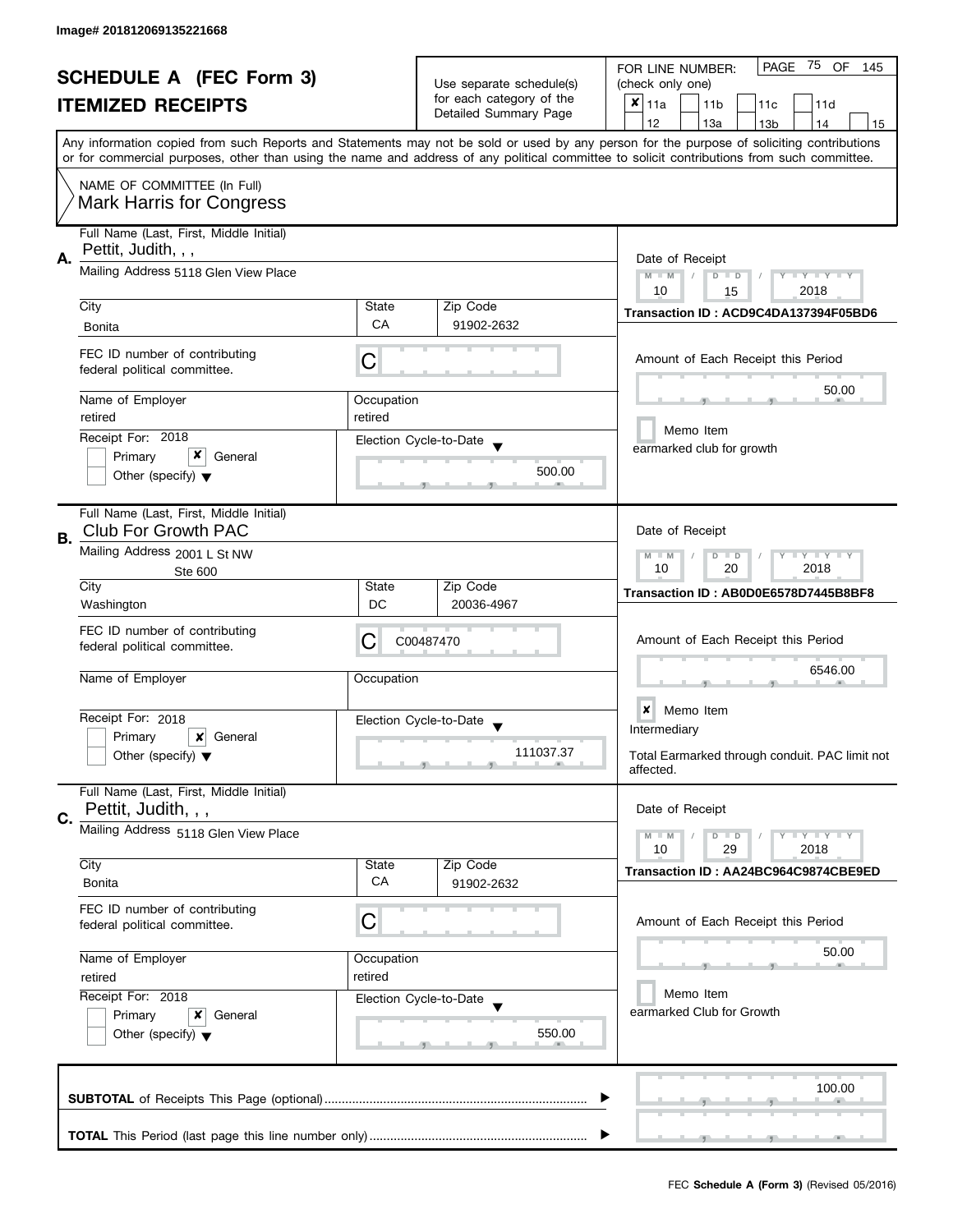| <b>SCHEDULE A (FEC Form 3)</b> |                                                                       |                                                                        | 76 OF<br>PAGE<br>FOR LINE NUMBER:<br>145  |                                                                                                                                                                                                                                                                                         |  |  |  |  |  |
|--------------------------------|-----------------------------------------------------------------------|------------------------------------------------------------------------|-------------------------------------------|-----------------------------------------------------------------------------------------------------------------------------------------------------------------------------------------------------------------------------------------------------------------------------------------|--|--|--|--|--|
| <b>ITEMIZED RECEIPTS</b>       |                                                                       | Use separate schedule(s)                                               | (check only one)                          |                                                                                                                                                                                                                                                                                         |  |  |  |  |  |
|                                |                                                                       | for each category of the<br>Detailed Summary Page                      | ×<br>11a<br>11 <sub>b</sub><br>11c<br>11d |                                                                                                                                                                                                                                                                                         |  |  |  |  |  |
|                                |                                                                       |                                                                        |                                           | 12<br>13a<br>13 <sub>b</sub><br>14<br>15                                                                                                                                                                                                                                                |  |  |  |  |  |
|                                |                                                                       |                                                                        |                                           | Any information copied from such Reports and Statements may not be sold or used by any person for the purpose of soliciting contributions<br>or for commercial purposes, other than using the name and address of any political committee to solicit contributions from such committee. |  |  |  |  |  |
|                                | NAME OF COMMITTEE (In Full)<br><b>Mark Harris for Congress</b>        |                                                                        |                                           |                                                                                                                                                                                                                                                                                         |  |  |  |  |  |
|                                | Full Name (Last, First, Middle Initial)<br>Club For Growth PAC        |                                                                        |                                           |                                                                                                                                                                                                                                                                                         |  |  |  |  |  |
| А.                             | Mailing Address 2001 L St NW<br>Ste 600                               | Date of Receipt<br>Y FYLY FY<br>$M - M$<br>$D$ $D$<br>2018<br>10<br>29 |                                           |                                                                                                                                                                                                                                                                                         |  |  |  |  |  |
|                                | City                                                                  | State                                                                  | Zip Code                                  |                                                                                                                                                                                                                                                                                         |  |  |  |  |  |
|                                | Washington                                                            | DC                                                                     | 20036-4967                                | Transaction ID: AFB3F022E63D848E5AB8                                                                                                                                                                                                                                                    |  |  |  |  |  |
|                                | FEC ID number of contributing<br>federal political committee.         | С                                                                      | C00487470                                 | Amount of Each Receipt this Period                                                                                                                                                                                                                                                      |  |  |  |  |  |
|                                | Name of Employer                                                      | Occupation                                                             |                                           | 3426.00                                                                                                                                                                                                                                                                                 |  |  |  |  |  |
|                                | Receipt For: 2018                                                     |                                                                        | Election Cycle-to-Date                    | $\boldsymbol{x}$<br>Memo Item                                                                                                                                                                                                                                                           |  |  |  |  |  |
|                                | x<br>Primary<br>General                                               |                                                                        |                                           | Intermediary                                                                                                                                                                                                                                                                            |  |  |  |  |  |
|                                | Other (specify) $\blacktriangledown$                                  |                                                                        | 111037.37                                 | Total Earmarked through conduit. PAC limit not<br>affected.                                                                                                                                                                                                                             |  |  |  |  |  |
| В.                             | Full Name (Last, First, Middle Initial)<br><b>Club For Growth PAC</b> |                                                                        |                                           | Date of Receipt                                                                                                                                                                                                                                                                         |  |  |  |  |  |
|                                | Mailing Address 2001 L St NW<br>Ste 600                               | $T - Y = T - Y$<br>$M - M$<br>D<br>$\Box$<br>10<br>27<br>2018          |                                           |                                                                                                                                                                                                                                                                                         |  |  |  |  |  |
|                                | City                                                                  | State                                                                  | Zip Code                                  | Transaction ID: AB64CABBC0B7F40C1AF1                                                                                                                                                                                                                                                    |  |  |  |  |  |
|                                | Washington                                                            | DC                                                                     | 20036-4967                                |                                                                                                                                                                                                                                                                                         |  |  |  |  |  |
|                                | FEC ID number of contributing<br>federal political committee.         | С                                                                      | C00487470                                 | Amount of Each Receipt this Period                                                                                                                                                                                                                                                      |  |  |  |  |  |
|                                | Name of Employer                                                      | Occupation                                                             |                                           | 7760.00                                                                                                                                                                                                                                                                                 |  |  |  |  |  |
|                                | Receipt For: 2018                                                     |                                                                        | Election Cycle-to-Date                    | ×<br>Memo Item                                                                                                                                                                                                                                                                          |  |  |  |  |  |
|                                | Primary<br>×<br>General                                               |                                                                        | $\overline{\mathbf{v}}$                   | Intermediary                                                                                                                                                                                                                                                                            |  |  |  |  |  |
|                                | Other (specify) $\blacktriangledown$                                  |                                                                        | 111037.37                                 | Total Earmarked through conduit. PAC limit not<br>affected.                                                                                                                                                                                                                             |  |  |  |  |  |
|                                | Full Name (Last, First, Middle Initial)                               |                                                                        |                                           |                                                                                                                                                                                                                                                                                         |  |  |  |  |  |
| C.                             | Pettit, Judith, , ,                                                   |                                                                        |                                           | Date of Receipt                                                                                                                                                                                                                                                                         |  |  |  |  |  |
|                                | Mailing Address 5118 Glen View Place                                  |                                                                        |                                           | $T - Y = T - Y$<br>$M - M$<br>$D$ $D$<br>11<br>02<br>2018                                                                                                                                                                                                                               |  |  |  |  |  |
|                                | City<br><b>Bonita</b>                                                 | State<br>CA                                                            | Zip Code<br>91902-2632                    | Transaction ID: AC9898CEDA09A4E1FBFE                                                                                                                                                                                                                                                    |  |  |  |  |  |
|                                | FEC ID number of contributing<br>federal political committee.         | C                                                                      |                                           | Amount of Each Receipt this Period                                                                                                                                                                                                                                                      |  |  |  |  |  |
|                                | Name of Employer                                                      | Occupation                                                             |                                           | 100.00                                                                                                                                                                                                                                                                                  |  |  |  |  |  |
|                                | retired<br>retired<br>Receipt For: 2018                               |                                                                        |                                           |                                                                                                                                                                                                                                                                                         |  |  |  |  |  |
|                                |                                                                       |                                                                        | Election Cycle-to-Date                    | Memo Item                                                                                                                                                                                                                                                                               |  |  |  |  |  |
|                                | Primary<br>x<br>General                                               |                                                                        |                                           | earmarked club for growth                                                                                                                                                                                                                                                               |  |  |  |  |  |
|                                | Other (specify) $\blacktriangledown$                                  |                                                                        | 650.00                                    |                                                                                                                                                                                                                                                                                         |  |  |  |  |  |
|                                |                                                                       |                                                                        |                                           | 100.00                                                                                                                                                                                                                                                                                  |  |  |  |  |  |
|                                |                                                                       |                                                                        |                                           |                                                                                                                                                                                                                                                                                         |  |  |  |  |  |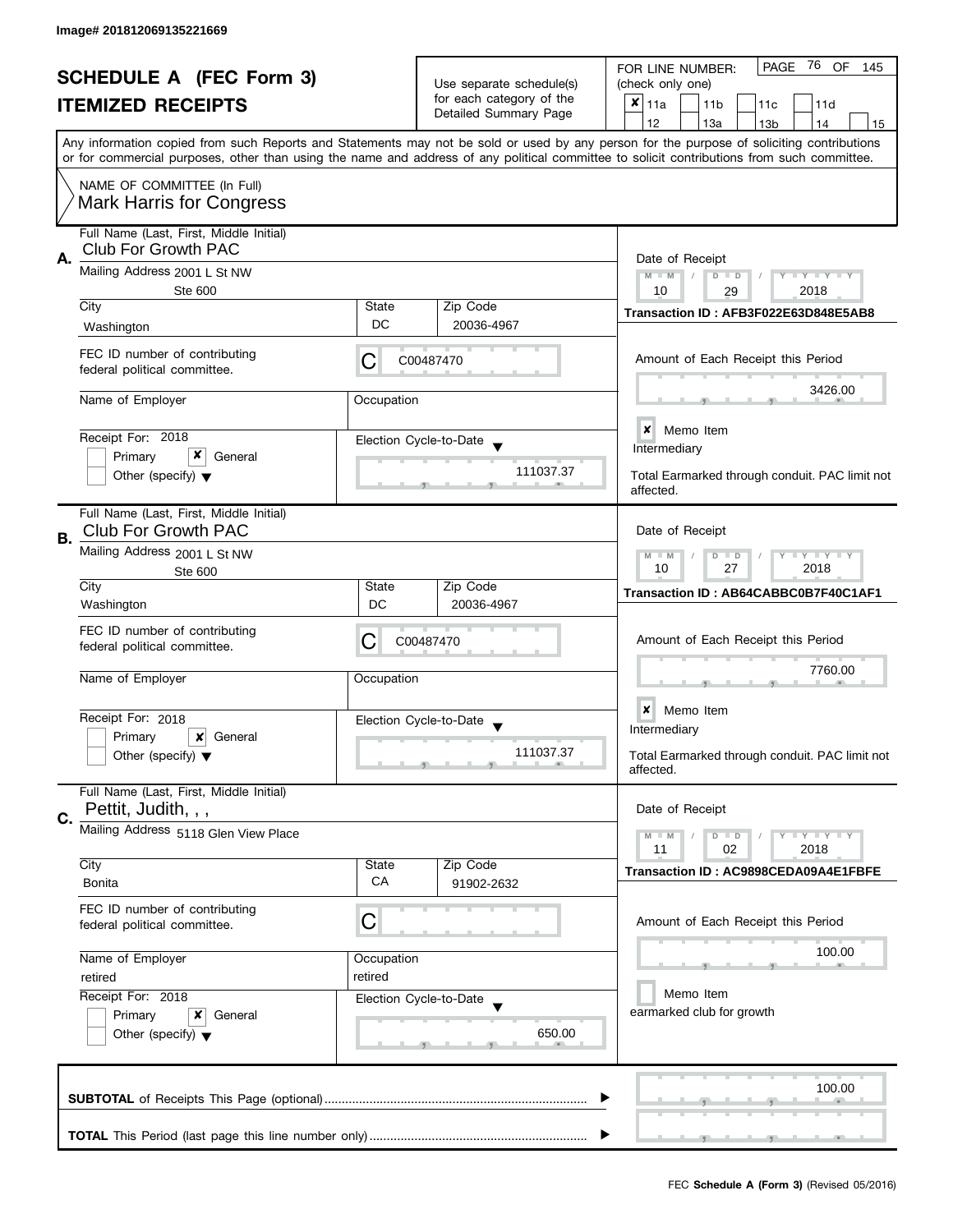| <b>SCHEDULE A (FEC Form 3)</b>         |                                         | Use separate schedule(s)                                               | PAGE<br>77<br>OF<br>FOR LINE NUMBER:<br>145<br>(check only one) |                                                                                                                                                                                                                                                                                         |  |  |  |  |  |
|----------------------------------------|-----------------------------------------|------------------------------------------------------------------------|-----------------------------------------------------------------|-----------------------------------------------------------------------------------------------------------------------------------------------------------------------------------------------------------------------------------------------------------------------------------------|--|--|--|--|--|
| <b>ITEMIZED RECEIPTS</b>               |                                         | for each category of the                                               | $x _{11a}$                                                      |                                                                                                                                                                                                                                                                                         |  |  |  |  |  |
|                                        |                                         | Detailed Summary Page                                                  | 11 <sub>b</sub><br>11c<br>11d                                   |                                                                                                                                                                                                                                                                                         |  |  |  |  |  |
|                                        |                                         |                                                                        |                                                                 | 12<br>13a<br>14<br>13 <sub>b</sub><br>15                                                                                                                                                                                                                                                |  |  |  |  |  |
|                                        |                                         |                                                                        |                                                                 | Any information copied from such Reports and Statements may not be sold or used by any person for the purpose of soliciting contributions<br>or for commercial purposes, other than using the name and address of any political committee to solicit contributions from such committee. |  |  |  |  |  |
|                                        | NAME OF COMMITTEE (In Full)             |                                                                        |                                                                 |                                                                                                                                                                                                                                                                                         |  |  |  |  |  |
|                                        | <b>Mark Harris for Congress</b>         |                                                                        |                                                                 |                                                                                                                                                                                                                                                                                         |  |  |  |  |  |
|                                        | Full Name (Last, First, Middle Initial) |                                                                        |                                                                 |                                                                                                                                                                                                                                                                                         |  |  |  |  |  |
|                                        | Club For Growth PAC                     |                                                                        |                                                                 |                                                                                                                                                                                                                                                                                         |  |  |  |  |  |
| А.                                     | Mailing Address 2001 L St NW            |                                                                        |                                                                 | Date of Receipt                                                                                                                                                                                                                                                                         |  |  |  |  |  |
|                                        | <b>Ste 600</b>                          |                                                                        |                                                                 | $M - M$<br>$D$ $D$<br>$Y - Y - Y - Y - Y$<br>2018<br>11<br>02                                                                                                                                                                                                                           |  |  |  |  |  |
|                                        | City                                    | State                                                                  | Zip Code                                                        |                                                                                                                                                                                                                                                                                         |  |  |  |  |  |
|                                        | Washington                              | DC                                                                     | 20036-4967                                                      | Transaction ID: A53FAF5537F324E5B82E                                                                                                                                                                                                                                                    |  |  |  |  |  |
|                                        |                                         |                                                                        |                                                                 |                                                                                                                                                                                                                                                                                         |  |  |  |  |  |
|                                        | FEC ID number of contributing           | C                                                                      | C00487470                                                       | Amount of Each Receipt this Period                                                                                                                                                                                                                                                      |  |  |  |  |  |
|                                        | federal political committee.            |                                                                        |                                                                 |                                                                                                                                                                                                                                                                                         |  |  |  |  |  |
|                                        | Name of Employer                        | Occupation                                                             |                                                                 | 4627.00                                                                                                                                                                                                                                                                                 |  |  |  |  |  |
|                                        |                                         |                                                                        |                                                                 |                                                                                                                                                                                                                                                                                         |  |  |  |  |  |
|                                        | Receipt For: 2018                       |                                                                        | Election Cycle-to-Date                                          | $\boldsymbol{x}$<br>Memo Item                                                                                                                                                                                                                                                           |  |  |  |  |  |
|                                        | x<br>Primary<br>General                 |                                                                        |                                                                 | Intermediary                                                                                                                                                                                                                                                                            |  |  |  |  |  |
|                                        | Other (specify) $\blacktriangledown$    |                                                                        | 111037.37                                                       | Total Earmarked through conduit. PAC limit not                                                                                                                                                                                                                                          |  |  |  |  |  |
|                                        |                                         |                                                                        |                                                                 | affected.                                                                                                                                                                                                                                                                               |  |  |  |  |  |
|                                        | Full Name (Last, First, Middle Initial) |                                                                        |                                                                 |                                                                                                                                                                                                                                                                                         |  |  |  |  |  |
| В.                                     | Phillips, Ouida, , ,                    |                                                                        |                                                                 | Date of Receipt                                                                                                                                                                                                                                                                         |  |  |  |  |  |
|                                        | Mailing Address 17811 New Mark Avenue   | $\bot$ $\gamma$ $\bot$ $\gamma$ $\bot$ $\gamma$<br>D<br>$\Box$<br>$-M$ |                                                                 |                                                                                                                                                                                                                                                                                         |  |  |  |  |  |
|                                        |                                         | 30<br>2018<br>10                                                       |                                                                 |                                                                                                                                                                                                                                                                                         |  |  |  |  |  |
|                                        | City                                    | State                                                                  | Zip Code                                                        | Transaction ID: A813E9D0C5BB4430083A                                                                                                                                                                                                                                                    |  |  |  |  |  |
|                                        | Charlotte                               | <b>NC</b>                                                              | 28278                                                           |                                                                                                                                                                                                                                                                                         |  |  |  |  |  |
|                                        | FEC ID number of contributing           |                                                                        |                                                                 |                                                                                                                                                                                                                                                                                         |  |  |  |  |  |
|                                        | federal political committee.            | Ĉ                                                                      |                                                                 | Amount of Each Receipt this Period                                                                                                                                                                                                                                                      |  |  |  |  |  |
|                                        |                                         |                                                                        |                                                                 | 500.00                                                                                                                                                                                                                                                                                  |  |  |  |  |  |
|                                        | Name of Employer                        | Occupation                                                             |                                                                 |                                                                                                                                                                                                                                                                                         |  |  |  |  |  |
|                                        | retired                                 | retired                                                                |                                                                 | Memo Item                                                                                                                                                                                                                                                                               |  |  |  |  |  |
|                                        | Receipt For: 2018                       |                                                                        | Election Cycle-to-Date                                          |                                                                                                                                                                                                                                                                                         |  |  |  |  |  |
|                                        | Primary<br>x<br>General                 |                                                                        |                                                                 |                                                                                                                                                                                                                                                                                         |  |  |  |  |  |
|                                        | Other (specify) $\blacktriangledown$    |                                                                        | 1000.00                                                         |                                                                                                                                                                                                                                                                                         |  |  |  |  |  |
|                                        | Full Name (Last, First, Middle Initial) |                                                                        |                                                                 |                                                                                                                                                                                                                                                                                         |  |  |  |  |  |
|                                        | Phillips, Ouida, , ,                    |                                                                        |                                                                 | Date of Receipt                                                                                                                                                                                                                                                                         |  |  |  |  |  |
| C.                                     | Mailing Address 17811 New Mark Avenue   |                                                                        |                                                                 |                                                                                                                                                                                                                                                                                         |  |  |  |  |  |
|                                        |                                         |                                                                        |                                                                 | $M - M$<br>$\bot$ $\gamma$ $\bot$ $\gamma$ $\bot$ $\gamma$<br>$D$ $D$<br>10<br>30<br>2018                                                                                                                                                                                               |  |  |  |  |  |
|                                        | City                                    | State                                                                  | Zip Code                                                        | Transaction ID: AF15B895B6B8246F79E4                                                                                                                                                                                                                                                    |  |  |  |  |  |
|                                        | Charlotte                               | <b>NC</b>                                                              | 28278                                                           |                                                                                                                                                                                                                                                                                         |  |  |  |  |  |
|                                        | FEC ID number of contributing           |                                                                        |                                                                 |                                                                                                                                                                                                                                                                                         |  |  |  |  |  |
|                                        | federal political committee.            | С                                                                      |                                                                 | Amount of Each Receipt this Period                                                                                                                                                                                                                                                      |  |  |  |  |  |
|                                        |                                         |                                                                        |                                                                 |                                                                                                                                                                                                                                                                                         |  |  |  |  |  |
| Name of Employer<br>retired<br>retired |                                         | Occupation                                                             |                                                                 | 500.00                                                                                                                                                                                                                                                                                  |  |  |  |  |  |
|                                        |                                         |                                                                        |                                                                 |                                                                                                                                                                                                                                                                                         |  |  |  |  |  |
|                                        | Receipt For: 2018                       |                                                                        | Election Cycle-to-Date                                          | Memo Item                                                                                                                                                                                                                                                                               |  |  |  |  |  |
|                                        | Primary<br>x<br>General                 |                                                                        |                                                                 |                                                                                                                                                                                                                                                                                         |  |  |  |  |  |
|                                        | Other (specify) $\blacktriangledown$    |                                                                        | 1000.00                                                         |                                                                                                                                                                                                                                                                                         |  |  |  |  |  |
|                                        |                                         |                                                                        |                                                                 |                                                                                                                                                                                                                                                                                         |  |  |  |  |  |
|                                        |                                         |                                                                        |                                                                 |                                                                                                                                                                                                                                                                                         |  |  |  |  |  |
| 1000.00                                |                                         |                                                                        |                                                                 |                                                                                                                                                                                                                                                                                         |  |  |  |  |  |
|                                        |                                         |                                                                        |                                                                 |                                                                                                                                                                                                                                                                                         |  |  |  |  |  |
|                                        |                                         |                                                                        |                                                                 |                                                                                                                                                                                                                                                                                         |  |  |  |  |  |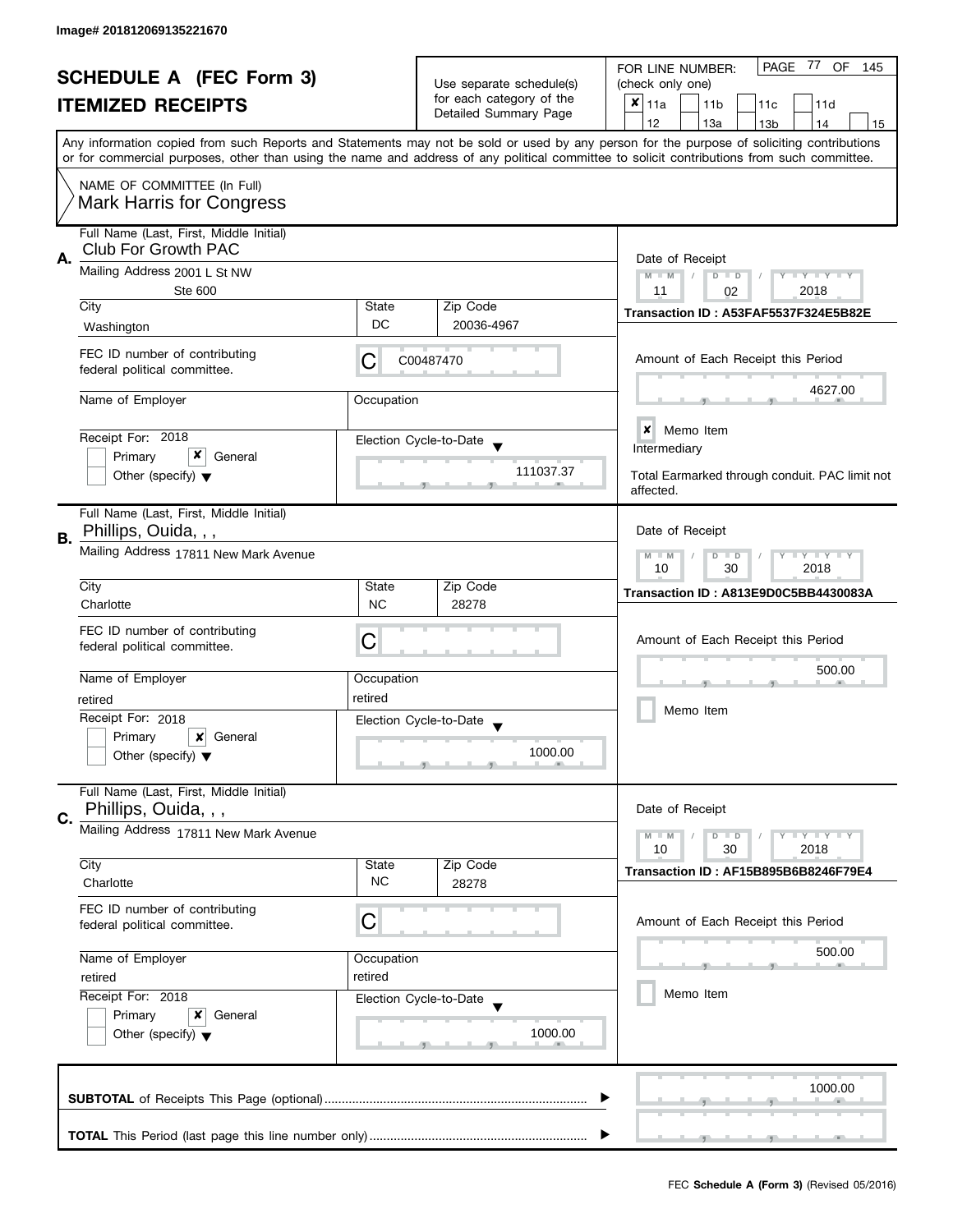| <b>SCHEDULE A (FEC Form 3)</b> |                                                                                                                                                                                                                                                                                         |                        |                                                      |                        | PAGE 78 OF<br>FOR LINE NUMBER:<br>145                     |           |                 |                                                |  |                    |    |  |
|--------------------------------|-----------------------------------------------------------------------------------------------------------------------------------------------------------------------------------------------------------------------------------------------------------------------------------------|------------------------|------------------------------------------------------|------------------------|-----------------------------------------------------------|-----------|-----------------|------------------------------------------------|--|--------------------|----|--|
| <b>ITEMIZED RECEIPTS</b>       |                                                                                                                                                                                                                                                                                         |                        | Use separate schedule(s)<br>for each category of the |                        | (check only one)<br>X<br>11a<br>11 <sub>b</sub><br>11c    |           |                 |                                                |  |                    |    |  |
|                                |                                                                                                                                                                                                                                                                                         |                        |                                                      | Detailed Summary Page  | 12                                                        |           | 13a             | 13 <sub>b</sub>                                |  | 11d<br>14          | 15 |  |
|                                | Any information copied from such Reports and Statements may not be sold or used by any person for the purpose of soliciting contributions<br>or for commercial purposes, other than using the name and address of any political committee to solicit contributions from such committee. |                        |                                                      |                        |                                                           |           |                 |                                                |  |                    |    |  |
|                                |                                                                                                                                                                                                                                                                                         |                        |                                                      |                        |                                                           |           |                 |                                                |  |                    |    |  |
|                                | NAME OF COMMITTEE (In Full)<br><b>Mark Harris for Congress</b>                                                                                                                                                                                                                          |                        |                                                      |                        |                                                           |           |                 |                                                |  |                    |    |  |
| А.                             | Full Name (Last, First, Middle Initial)<br>Pusta, Lenora, , ,                                                                                                                                                                                                                           |                        |                                                      |                        |                                                           |           | Date of Receipt |                                                |  |                    |    |  |
|                                | Mailing Address 138 West Sunflower Drive                                                                                                                                                                                                                                                |                        |                                                      |                        | $M - M$                                                   | 10        | $D$ $D$         | 29                                             |  | Y TY TY TY<br>2018 |    |  |
|                                | City                                                                                                                                                                                                                                                                                    | State                  |                                                      | Zip Code               |                                                           |           |                 | Transaction ID: A743C9EEFFD3B41D5AF4           |  |                    |    |  |
|                                | Payson                                                                                                                                                                                                                                                                                  | AZ                     |                                                      | 85541-6152             |                                                           |           |                 |                                                |  |                    |    |  |
|                                | FEC ID number of contributing<br>federal political committee.                                                                                                                                                                                                                           | C                      |                                                      |                        |                                                           |           |                 | Amount of Each Receipt this Period             |  |                    |    |  |
|                                | Name of Employer                                                                                                                                                                                                                                                                        | Occupation             |                                                      |                        |                                                           |           |                 |                                                |  | 2200.00            |    |  |
|                                | retired                                                                                                                                                                                                                                                                                 | retired                |                                                      |                        |                                                           |           |                 |                                                |  |                    |    |  |
|                                | Receipt For: 2018                                                                                                                                                                                                                                                                       | Election Cycle-to-Date |                                                      |                        |                                                           | earmarked | Memo Item       |                                                |  |                    |    |  |
|                                | x<br>Primary<br>General                                                                                                                                                                                                                                                                 |                        |                                                      | 2700.00                |                                                           |           |                 |                                                |  |                    |    |  |
|                                | Other (specify) $\blacktriangledown$                                                                                                                                                                                                                                                    |                        |                                                      |                        |                                                           |           |                 |                                                |  |                    |    |  |
| В.                             | Full Name (Last, First, Middle Initial)<br>Club For Growth PAC                                                                                                                                                                                                                          |                        |                                                      |                        |                                                           |           | Date of Receipt |                                                |  |                    |    |  |
|                                | Mailing Address 2001 L St NW<br>Ste 600                                                                                                                                                                                                                                                 |                        |                                                      |                        | $T + Y + Y + Y$<br>$M - M$<br>$D$ $D$<br>10<br>29<br>2018 |           |                 |                                                |  |                    |    |  |
|                                | City                                                                                                                                                                                                                                                                                    | State                  |                                                      | Zip Code               |                                                           |           |                 | Transaction ID: AEB17C9855C55490E8C6           |  |                    |    |  |
|                                | Washington                                                                                                                                                                                                                                                                              | DC                     |                                                      | 20036-4967             |                                                           |           |                 |                                                |  |                    |    |  |
|                                | FEC ID number of contributing<br>federal political committee.                                                                                                                                                                                                                           | С                      | C00487470                                            |                        |                                                           |           |                 | Amount of Each Receipt this Period             |  |                    |    |  |
|                                | Name of Employer                                                                                                                                                                                                                                                                        | Occupation             |                                                      |                        |                                                           |           |                 |                                                |  | 3426.00            |    |  |
|                                | Receipt For: 2018                                                                                                                                                                                                                                                                       |                        |                                                      |                        | ×                                                         |           | Memo Item       |                                                |  |                    |    |  |
|                                | Primary<br>$\boldsymbol{\mathsf{x}}$<br>General                                                                                                                                                                                                                                         |                        |                                                      | Election Cycle-to-Date | Intermediary                                              |           |                 |                                                |  |                    |    |  |
|                                | Other (specify) $\blacktriangledown$                                                                                                                                                                                                                                                    |                        |                                                      | 111037.37              | affected.                                                 |           |                 | Total Earmarked through conduit. PAC limit not |  |                    |    |  |
| C.                             | Full Name (Last, First, Middle Initial)<br>Club For Growth PAC                                                                                                                                                                                                                          |                        |                                                      |                        |                                                           |           | Date of Receipt |                                                |  |                    |    |  |
|                                | Mailing Address 2001 L St NW                                                                                                                                                                                                                                                            |                        |                                                      |                        | $M - M$                                                   |           | $D$ $D$         |                                                |  | Y I Y I Y I Y      |    |  |
|                                | Ste 600<br>City                                                                                                                                                                                                                                                                         | State                  |                                                      | Zip Code               | 10                                                        |           | 27              |                                                |  | 2018               |    |  |
|                                | Washington                                                                                                                                                                                                                                                                              | DC                     |                                                      | 20036-4967             |                                                           |           |                 | Transaction ID: A92AA9F241B7948D7BC0           |  |                    |    |  |
|                                | FEC ID number of contributing<br>federal political committee.                                                                                                                                                                                                                           | C                      | C00487470                                            |                        |                                                           |           |                 | Amount of Each Receipt this Period             |  |                    |    |  |
|                                | Name of Employer                                                                                                                                                                                                                                                                        | Occupation             |                                                      |                        |                                                           |           |                 |                                                |  | 7760.00            |    |  |
|                                | Receipt For: 2018                                                                                                                                                                                                                                                                       | Election Cycle-to-Date |                                                      |                        | ×<br>Intermediary                                         |           | Memo Item       |                                                |  |                    |    |  |
|                                | Primary<br>x<br>General<br>Other (specify) $\blacktriangledown$                                                                                                                                                                                                                         |                        |                                                      | 111037.37              | affected.                                                 |           |                 | Total Earmarked through conduit. PAC limit not |  |                    |    |  |
|                                |                                                                                                                                                                                                                                                                                         |                        |                                                      |                        |                                                           |           |                 | $\tau$ and the state $\tau$                    |  | 2200.00            |    |  |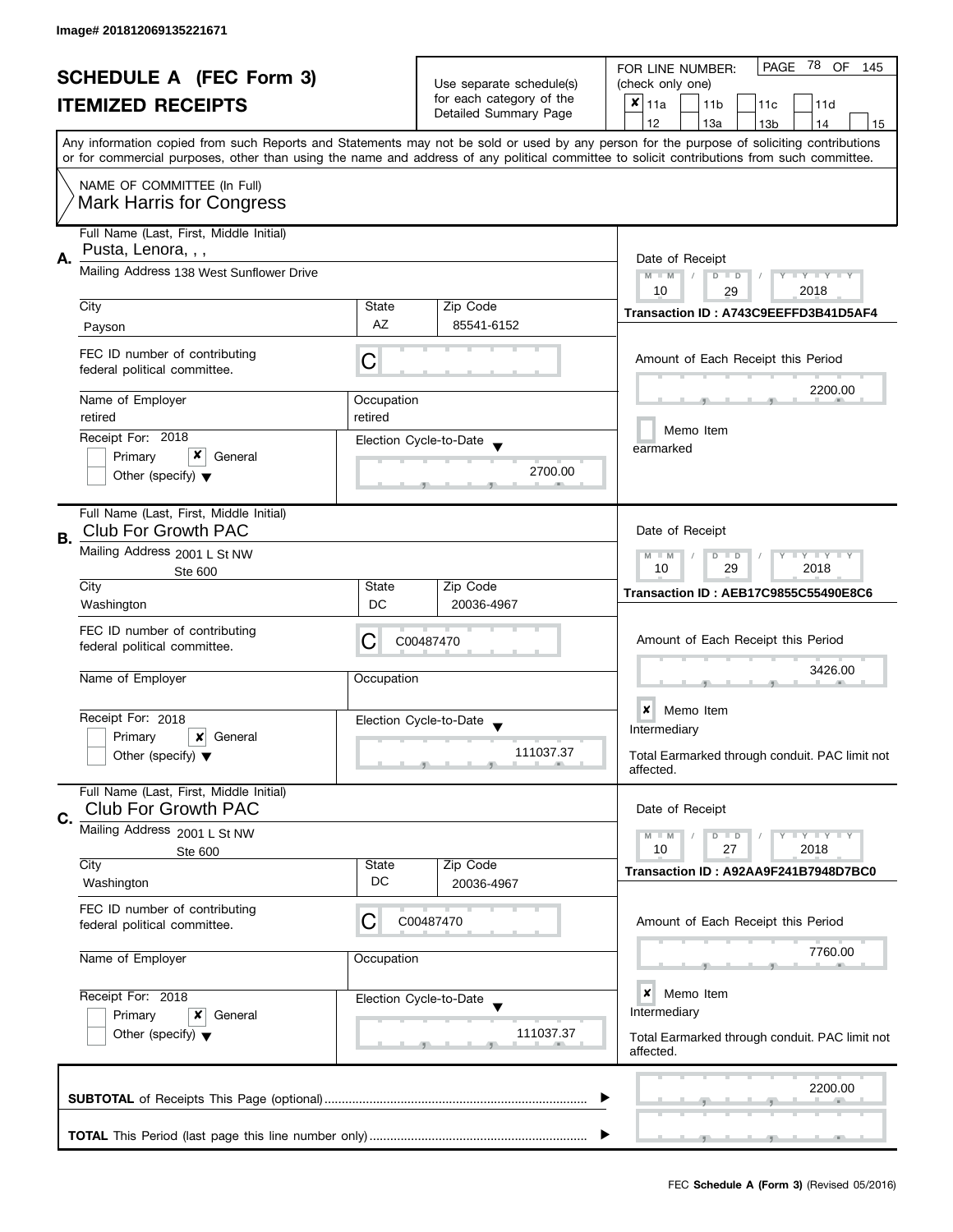| <b>SCHEDULE A (FEC Form 3)</b> |                                                                |                                                           | PAGE<br>79<br>OF<br>FOR LINE NUMBER:<br>145 |                                                                                                                                                                                                                                                                                         |  |  |  |  |  |
|--------------------------------|----------------------------------------------------------------|-----------------------------------------------------------|---------------------------------------------|-----------------------------------------------------------------------------------------------------------------------------------------------------------------------------------------------------------------------------------------------------------------------------------------|--|--|--|--|--|
| <b>ITEMIZED RECEIPTS</b>       |                                                                | Use separate schedule(s)<br>for each category of the      | (check only one)                            |                                                                                                                                                                                                                                                                                         |  |  |  |  |  |
|                                |                                                                | Detailed Summary Page                                     | $x _{11a}$<br>11 <sub>b</sub><br>11c<br>11d |                                                                                                                                                                                                                                                                                         |  |  |  |  |  |
|                                |                                                                |                                                           |                                             | 12<br>13a<br>14<br>13 <sub>b</sub><br>15                                                                                                                                                                                                                                                |  |  |  |  |  |
|                                |                                                                |                                                           |                                             | Any information copied from such Reports and Statements may not be sold or used by any person for the purpose of soliciting contributions<br>or for commercial purposes, other than using the name and address of any political committee to solicit contributions from such committee. |  |  |  |  |  |
|                                | NAME OF COMMITTEE (In Full)                                    |                                                           |                                             |                                                                                                                                                                                                                                                                                         |  |  |  |  |  |
|                                | <b>Mark Harris for Congress</b>                                |                                                           |                                             |                                                                                                                                                                                                                                                                                         |  |  |  |  |  |
|                                | Full Name (Last, First, Middle Initial)<br>QUICK, JAMES, , ,   |                                                           |                                             |                                                                                                                                                                                                                                                                                         |  |  |  |  |  |
| А.                             | Mailing Address 126 Spencer Ave NW                             |                                                           |                                             | Date of Receipt<br>$M - M$<br>Y TY TY TY<br>$D$ $D$                                                                                                                                                                                                                                     |  |  |  |  |  |
|                                |                                                                |                                                           |                                             | 10<br>2018<br>28                                                                                                                                                                                                                                                                        |  |  |  |  |  |
|                                | City                                                           | State                                                     | Zip Code                                    | Transaction ID: ABAAC44EEDA9E4B6FAE6                                                                                                                                                                                                                                                    |  |  |  |  |  |
|                                | Concord                                                        | <b>NC</b>                                                 | 28025-4348                                  |                                                                                                                                                                                                                                                                                         |  |  |  |  |  |
|                                | FEC ID number of contributing<br>federal political committee.  | С                                                         |                                             | Amount of Each Receipt this Period                                                                                                                                                                                                                                                      |  |  |  |  |  |
|                                | Name of Employer                                               | Occupation                                                |                                             | 25.00                                                                                                                                                                                                                                                                                   |  |  |  |  |  |
|                                | redFONT Marketing Group                                        | Marketing                                                 |                                             |                                                                                                                                                                                                                                                                                         |  |  |  |  |  |
|                                | Receipt For: 2018                                              |                                                           | Election Cycle-to-Date                      | Memo Item                                                                                                                                                                                                                                                                               |  |  |  |  |  |
|                                | x<br>Primary<br>General                                        |                                                           |                                             |                                                                                                                                                                                                                                                                                         |  |  |  |  |  |
|                                | Other (specify) $\blacktriangledown$                           |                                                           | 650.00                                      |                                                                                                                                                                                                                                                                                         |  |  |  |  |  |
|                                | Full Name (Last, First, Middle Initial)                        |                                                           |                                             |                                                                                                                                                                                                                                                                                         |  |  |  |  |  |
| <b>B.</b>                      | Rahe, Eleanor, , ,                                             |                                                           |                                             | Date of Receipt                                                                                                                                                                                                                                                                         |  |  |  |  |  |
|                                | Mailing Address 6045 Barberry Hollow                           | $Y = Y + Y$<br>$M - M$<br>D<br>$\Box$<br>2018<br>10<br>24 |                                             |                                                                                                                                                                                                                                                                                         |  |  |  |  |  |
|                                | City                                                           | State                                                     | Zip Code                                    | Transaction ID: AAF5F90D8A26442C5A0C                                                                                                                                                                                                                                                    |  |  |  |  |  |
|                                | Columbus                                                       | OH                                                        | 43213-3303                                  |                                                                                                                                                                                                                                                                                         |  |  |  |  |  |
|                                | FEC ID number of contributing                                  |                                                           |                                             |                                                                                                                                                                                                                                                                                         |  |  |  |  |  |
|                                | federal political committee.                                   | С                                                         |                                             | Amount of Each Receipt this Period                                                                                                                                                                                                                                                      |  |  |  |  |  |
|                                |                                                                |                                                           |                                             | 1000.00                                                                                                                                                                                                                                                                                 |  |  |  |  |  |
|                                | Name of Employer                                               | Occupation                                                |                                             |                                                                                                                                                                                                                                                                                         |  |  |  |  |  |
|                                | retired                                                        | retired                                                   |                                             | Memo Item                                                                                                                                                                                                                                                                               |  |  |  |  |  |
|                                | Receipt For: 2018                                              |                                                           | Election Cycle-to-Date                      |                                                                                                                                                                                                                                                                                         |  |  |  |  |  |
|                                | Primary<br>×<br>General                                        |                                                           |                                             | earmarked club for growth                                                                                                                                                                                                                                                               |  |  |  |  |  |
|                                | Other (specify) $\blacktriangledown$                           |                                                           | 2000.00                                     |                                                                                                                                                                                                                                                                                         |  |  |  |  |  |
|                                | Full Name (Last, First, Middle Initial)<br>Club For Growth PAC |                                                           |                                             | Date of Receipt                                                                                                                                                                                                                                                                         |  |  |  |  |  |
| C.                             | Mailing Address 2001 L St NW                                   |                                                           |                                             | $Y = Y + Y$<br>$M - M$<br>$D$ $D$                                                                                                                                                                                                                                                       |  |  |  |  |  |
|                                | Ste 600                                                        |                                                           |                                             | 10<br>24<br>2018                                                                                                                                                                                                                                                                        |  |  |  |  |  |
|                                | City                                                           | State                                                     | Zip Code                                    | Transaction ID: AE1468EBCDF5442D6A48                                                                                                                                                                                                                                                    |  |  |  |  |  |
|                                | Washington                                                     | DC                                                        | 20036-4967                                  |                                                                                                                                                                                                                                                                                         |  |  |  |  |  |
|                                | FEC ID number of contributing                                  |                                                           |                                             |                                                                                                                                                                                                                                                                                         |  |  |  |  |  |
|                                | federal political committee.                                   | C                                                         | C00487470                                   | Amount of Each Receipt this Period                                                                                                                                                                                                                                                      |  |  |  |  |  |
| Name of Employer<br>Occupation |                                                                |                                                           |                                             | 9871.00                                                                                                                                                                                                                                                                                 |  |  |  |  |  |
|                                |                                                                |                                                           |                                             |                                                                                                                                                                                                                                                                                         |  |  |  |  |  |
|                                | Receipt For: 2018<br>Primary<br>x<br>General                   |                                                           | Election Cycle-to-Date                      | ×<br>Memo Item                                                                                                                                                                                                                                                                          |  |  |  |  |  |
|                                |                                                                |                                                           |                                             | Intermediary                                                                                                                                                                                                                                                                            |  |  |  |  |  |
|                                | Other (specify) $\blacktriangledown$                           |                                                           | 111037.37                                   | Total Earmarked through conduit. PAC limit not                                                                                                                                                                                                                                          |  |  |  |  |  |
|                                |                                                                |                                                           |                                             | affected.                                                                                                                                                                                                                                                                               |  |  |  |  |  |
|                                |                                                                |                                                           |                                             |                                                                                                                                                                                                                                                                                         |  |  |  |  |  |
|                                |                                                                |                                                           |                                             | 1025.00                                                                                                                                                                                                                                                                                 |  |  |  |  |  |
|                                |                                                                |                                                           |                                             |                                                                                                                                                                                                                                                                                         |  |  |  |  |  |
|                                |                                                                |                                                           |                                             |                                                                                                                                                                                                                                                                                         |  |  |  |  |  |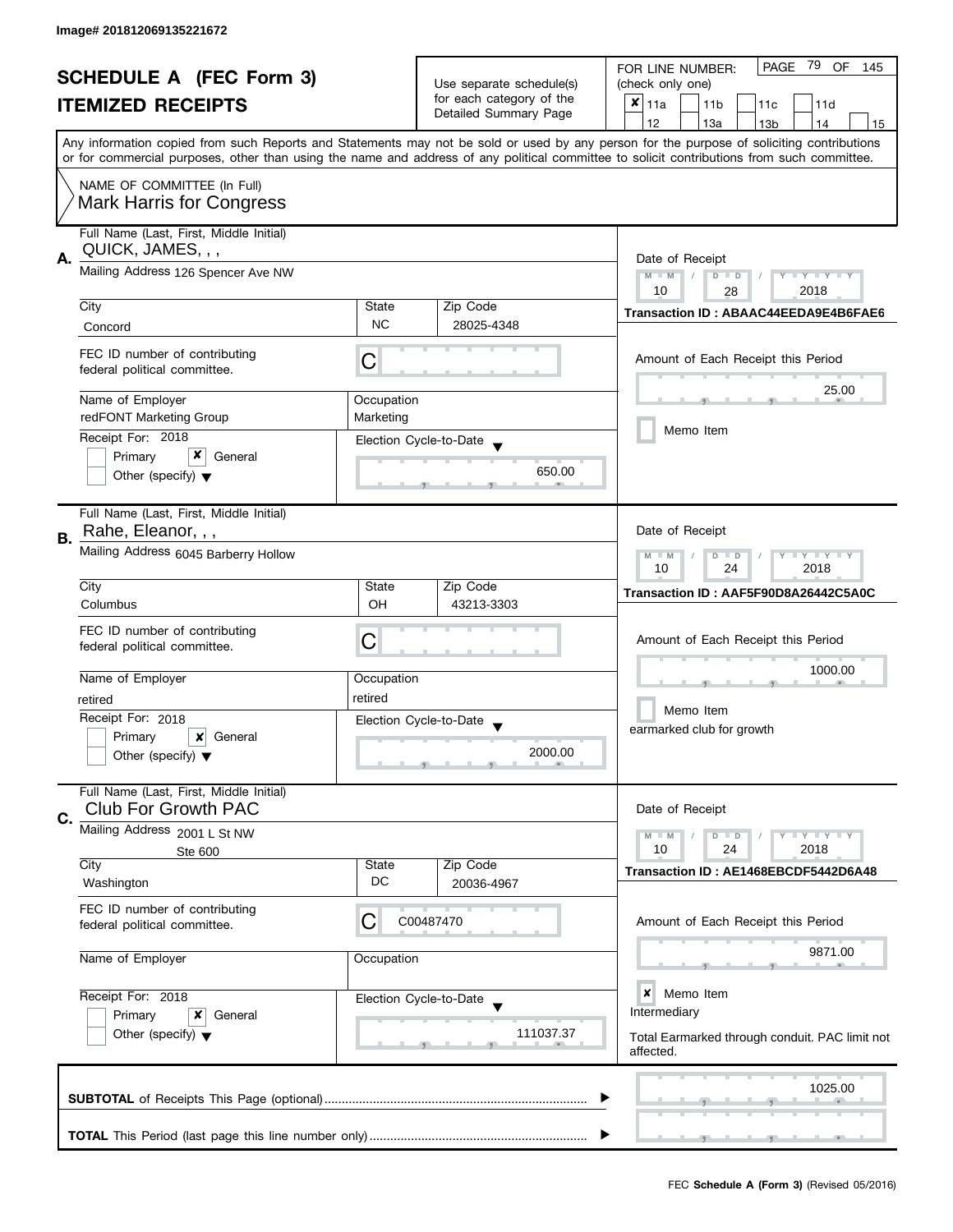| <b>SCHEDULE A (FEC Form 3)</b><br><b>ITEMIZED RECEIPTS</b> |                                                               |                                                                                                | PAGE 80 OF<br>FOR LINE NUMBER:<br>145       |                                                                                                                                            |  |  |  |
|------------------------------------------------------------|---------------------------------------------------------------|------------------------------------------------------------------------------------------------|---------------------------------------------|--------------------------------------------------------------------------------------------------------------------------------------------|--|--|--|
|                                                            |                                                               | Use separate schedule(s)                                                                       | (check only one)                            |                                                                                                                                            |  |  |  |
|                                                            |                                                               | for each category of the                                                                       | $x _{11a}$<br>11 <sub>b</sub><br>11c<br>11d |                                                                                                                                            |  |  |  |
|                                                            |                                                               | Detailed Summary Page                                                                          | 12<br>13a<br>13 <sub>b</sub><br>14<br>15    |                                                                                                                                            |  |  |  |
|                                                            |                                                               |                                                                                                |                                             | Any information copied from such Reports and Statements may not be sold or used by any person for the purpose of soliciting contributions  |  |  |  |
|                                                            |                                                               |                                                                                                |                                             | or for commercial purposes, other than using the name and address of any political committee to solicit contributions from such committee. |  |  |  |
|                                                            | NAME OF COMMITTEE (In Full)                                   |                                                                                                |                                             |                                                                                                                                            |  |  |  |
|                                                            | <b>Mark Harris for Congress</b>                               |                                                                                                |                                             |                                                                                                                                            |  |  |  |
|                                                            |                                                               |                                                                                                |                                             |                                                                                                                                            |  |  |  |
|                                                            | Full Name (Last, First, Middle Initial)                       |                                                                                                |                                             |                                                                                                                                            |  |  |  |
| А.                                                         | Ray, John, , ,                                                |                                                                                                |                                             | Date of Receipt                                                                                                                            |  |  |  |
|                                                            | Mailing Address 115 Wilderness Trl                            |                                                                                                |                                             | $M - M$<br>$D$ $D$<br>Y I Y I Y I Y<br>$\sqrt{ }$                                                                                          |  |  |  |
|                                                            |                                                               |                                                                                                |                                             | 10<br>2018<br>30                                                                                                                           |  |  |  |
|                                                            | City                                                          | State                                                                                          | Zip Code                                    | <b>Transaction ID: A1B6647404CD446939A7</b>                                                                                                |  |  |  |
|                                                            | Kings Mountain                                                | <b>NC</b>                                                                                      | 28086-6207                                  |                                                                                                                                            |  |  |  |
|                                                            |                                                               |                                                                                                |                                             |                                                                                                                                            |  |  |  |
|                                                            | FEC ID number of contributing<br>federal political committee. | C                                                                                              |                                             | Amount of Each Receipt this Period                                                                                                         |  |  |  |
|                                                            |                                                               |                                                                                                |                                             |                                                                                                                                            |  |  |  |
|                                                            | Name of Employer                                              | Occupation                                                                                     |                                             | 1000.00                                                                                                                                    |  |  |  |
|                                                            | retired                                                       | retired                                                                                        |                                             |                                                                                                                                            |  |  |  |
|                                                            | Receipt For: 2018                                             |                                                                                                | Election Cycle-to-Date                      | Memo Item                                                                                                                                  |  |  |  |
|                                                            | x<br>Primary<br>General                                       |                                                                                                |                                             |                                                                                                                                            |  |  |  |
|                                                            | Other (specify) $\blacktriangledown$                          |                                                                                                | 4200.00                                     |                                                                                                                                            |  |  |  |
|                                                            |                                                               |                                                                                                |                                             |                                                                                                                                            |  |  |  |
|                                                            | Full Name (Last, First, Middle Initial)                       |                                                                                                |                                             |                                                                                                                                            |  |  |  |
| В.                                                         | Reed, Rone, , ,                                               |                                                                                                |                                             | Date of Receipt                                                                                                                            |  |  |  |
|                                                            | Mailing Address 7028 Seton House Lane                         | $\Box$ $\Upsilon$ $\Box$ $\Upsilon$ $\Upsilon$ $\Upsilon$ $\Upsilon$<br>$M - M$<br>D<br>$\Box$ |                                             |                                                                                                                                            |  |  |  |
|                                                            |                                                               | 2018<br>11<br>01                                                                               |                                             |                                                                                                                                            |  |  |  |
|                                                            | City                                                          | State                                                                                          | Zip Code                                    | <b>Transaction ID: A43B97C4161AD43D9851</b>                                                                                                |  |  |  |
|                                                            | Charlotte                                                     | <b>NC</b>                                                                                      | 28277                                       |                                                                                                                                            |  |  |  |
|                                                            | FEC ID number of contributing                                 |                                                                                                |                                             |                                                                                                                                            |  |  |  |
|                                                            | federal political committee.                                  | C                                                                                              |                                             | Amount of Each Receipt this Period                                                                                                         |  |  |  |
|                                                            |                                                               |                                                                                                |                                             | 1000.00                                                                                                                                    |  |  |  |
|                                                            | Name of Employer                                              | Occupation                                                                                     |                                             |                                                                                                                                            |  |  |  |
|                                                            | <b>Bank of America</b>                                        | Private Banker                                                                                 |                                             | Memo Item                                                                                                                                  |  |  |  |
|                                                            | Receipt For: 2018                                             |                                                                                                | Election Cycle-to-Date                      |                                                                                                                                            |  |  |  |
|                                                            | Primary<br>×<br>General                                       |                                                                                                |                                             |                                                                                                                                            |  |  |  |
|                                                            | Other (specify) $\blacktriangledown$                          |                                                                                                | 1000.00                                     |                                                                                                                                            |  |  |  |
|                                                            | Full Name (Last, First, Middle Initial)                       |                                                                                                |                                             |                                                                                                                                            |  |  |  |
|                                                            | Reeves, Brandon, , ,                                          |                                                                                                |                                             | Date of Receipt                                                                                                                            |  |  |  |
| C.                                                         | Mailing Address 7314 Stonehaven Drive                         |                                                                                                |                                             |                                                                                                                                            |  |  |  |
|                                                            |                                                               |                                                                                                |                                             | $Y = Y + Y$<br>$M - M$<br>D<br>$\blacksquare$<br>11<br>02<br>2018                                                                          |  |  |  |
|                                                            | City                                                          | State                                                                                          | Zip Code                                    | Transaction ID: AD7184F3DA39041C3B7C                                                                                                       |  |  |  |
|                                                            | Waxhaw                                                        | <b>NC</b>                                                                                      | 28173-7380                                  |                                                                                                                                            |  |  |  |
|                                                            | FEC ID number of contributing                                 |                                                                                                |                                             |                                                                                                                                            |  |  |  |
|                                                            | federal political committee.                                  | C                                                                                              |                                             | Amount of Each Receipt this Period                                                                                                         |  |  |  |
|                                                            |                                                               |                                                                                                |                                             |                                                                                                                                            |  |  |  |
| Name of Employer<br><b>Brandon Reeves Auto World</b>       |                                                               | Occupation                                                                                     |                                             | 600.00                                                                                                                                     |  |  |  |
|                                                            |                                                               | auto dealer                                                                                    |                                             |                                                                                                                                            |  |  |  |
|                                                            | Receipt For: 2018                                             |                                                                                                | Election Cycle-to-Date                      | Memo Item                                                                                                                                  |  |  |  |
|                                                            | Primary<br>x<br>General                                       |                                                                                                |                                             |                                                                                                                                            |  |  |  |
|                                                            | Other (specify) $\blacktriangledown$                          |                                                                                                | 2100.00                                     |                                                                                                                                            |  |  |  |
|                                                            |                                                               |                                                                                                |                                             |                                                                                                                                            |  |  |  |
|                                                            |                                                               |                                                                                                |                                             |                                                                                                                                            |  |  |  |
|                                                            |                                                               |                                                                                                |                                             | 2600.00                                                                                                                                    |  |  |  |
|                                                            |                                                               |                                                                                                |                                             |                                                                                                                                            |  |  |  |
|                                                            |                                                               |                                                                                                |                                             |                                                                                                                                            |  |  |  |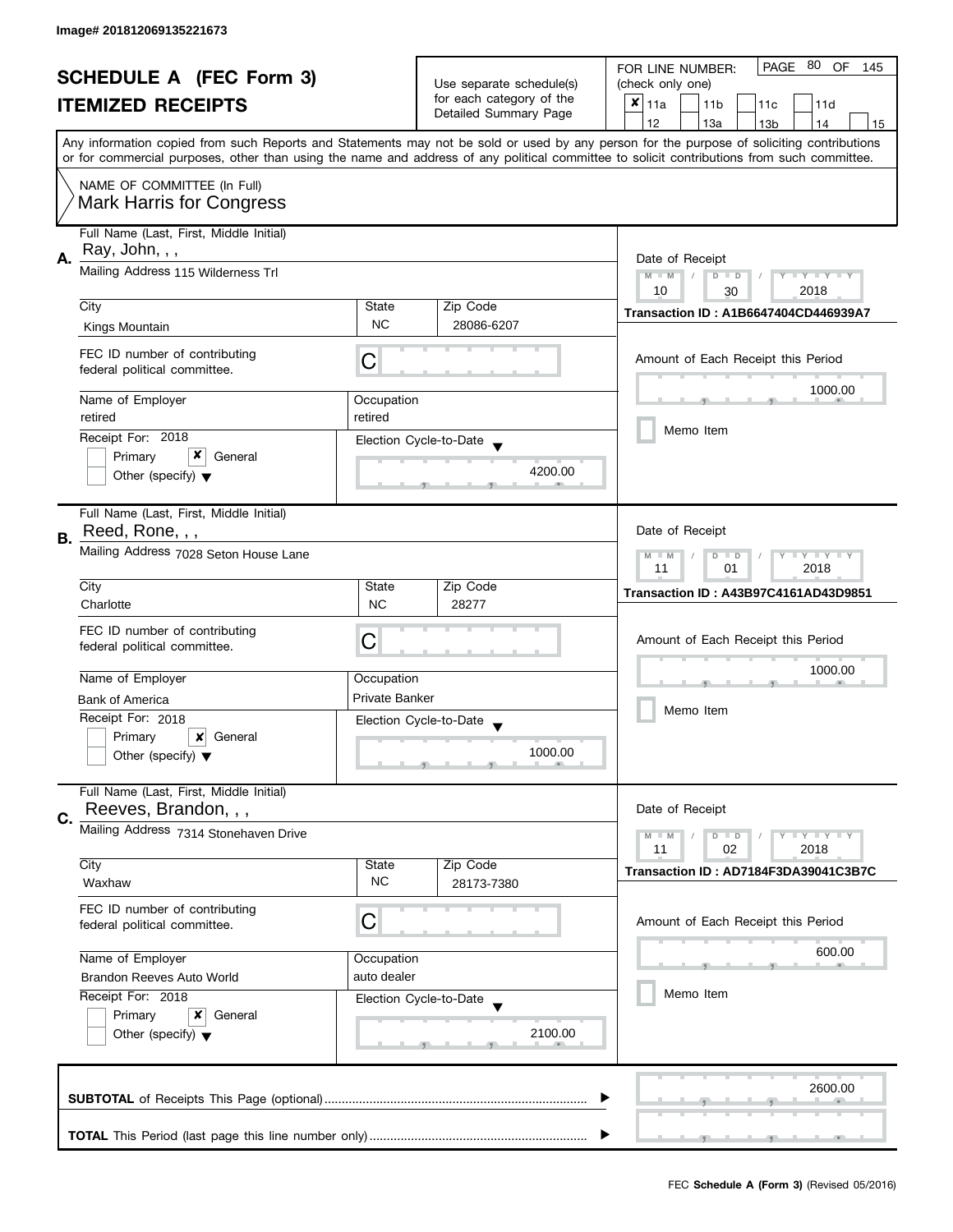|                                                            |                                         |                                                | PAGE 81<br>OF<br>FOR LINE NUMBER:<br>145    |                                                                                                                                            |  |  |  |  |
|------------------------------------------------------------|-----------------------------------------|------------------------------------------------|---------------------------------------------|--------------------------------------------------------------------------------------------------------------------------------------------|--|--|--|--|
| <b>SCHEDULE A (FEC Form 3)</b><br><b>ITEMIZED RECEIPTS</b> |                                         | Use separate schedule(s)                       | (check only one)                            |                                                                                                                                            |  |  |  |  |
|                                                            |                                         | for each category of the                       | $x _{11a}$<br>11 <sub>b</sub><br>11c<br>11d |                                                                                                                                            |  |  |  |  |
|                                                            |                                         |                                                | Detailed Summary Page                       | 12<br>13a<br>13 <sub>b</sub><br>14<br>15                                                                                                   |  |  |  |  |
|                                                            |                                         |                                                |                                             | Any information copied from such Reports and Statements may not be sold or used by any person for the purpose of soliciting contributions  |  |  |  |  |
|                                                            |                                         |                                                |                                             | or for commercial purposes, other than using the name and address of any political committee to solicit contributions from such committee. |  |  |  |  |
|                                                            | NAME OF COMMITTEE (In Full)             |                                                |                                             |                                                                                                                                            |  |  |  |  |
|                                                            | <b>Mark Harris for Congress</b>         |                                                |                                             |                                                                                                                                            |  |  |  |  |
|                                                            |                                         |                                                |                                             |                                                                                                                                            |  |  |  |  |
|                                                            | Full Name (Last, First, Middle Initial) |                                                |                                             |                                                                                                                                            |  |  |  |  |
| Α.                                                         | Reeves, Brandon, , ,                    |                                                |                                             | Date of Receipt                                                                                                                            |  |  |  |  |
|                                                            | Mailing Address 7314 Stonehaven Drive   |                                                |                                             | $M - M$<br>$T - Y = Y - T Y$<br>$D$ $D$<br>Ÿ.                                                                                              |  |  |  |  |
|                                                            |                                         |                                                |                                             | 2018<br>11<br>02                                                                                                                           |  |  |  |  |
|                                                            | City                                    | State                                          | Zip Code                                    | Transaction ID: A6511FA94690A4BA98F9                                                                                                       |  |  |  |  |
|                                                            | Waxhaw                                  | <b>NC</b>                                      | 28173-7380                                  |                                                                                                                                            |  |  |  |  |
|                                                            | FEC ID number of contributing           |                                                |                                             |                                                                                                                                            |  |  |  |  |
|                                                            | federal political committee.            | C                                              |                                             | Amount of Each Receipt this Period                                                                                                         |  |  |  |  |
|                                                            |                                         |                                                |                                             | 500.00                                                                                                                                     |  |  |  |  |
|                                                            | Name of Employer                        | Occupation                                     |                                             |                                                                                                                                            |  |  |  |  |
|                                                            | <b>Brandon Reeves Auto World</b>        | auto dealer                                    |                                             | Memo Item                                                                                                                                  |  |  |  |  |
|                                                            | Receipt For: 2018                       |                                                | Election Cycle-to-Date                      |                                                                                                                                            |  |  |  |  |
|                                                            | x<br>General<br>Primary                 |                                                |                                             |                                                                                                                                            |  |  |  |  |
|                                                            | Other (specify) $\blacktriangledown$    |                                                | 2100.00                                     |                                                                                                                                            |  |  |  |  |
|                                                            |                                         |                                                |                                             |                                                                                                                                            |  |  |  |  |
|                                                            | Full Name (Last, First, Middle Initial) |                                                |                                             |                                                                                                                                            |  |  |  |  |
| В.                                                         | Reeves, Brandon, , ,                    |                                                |                                             | Date of Receipt                                                                                                                            |  |  |  |  |
|                                                            | Mailing Address 7314 Stonehaven Drive   | Y LY LY<br>$\overline{D}$<br>$M - M$<br>$\Box$ |                                             |                                                                                                                                            |  |  |  |  |
|                                                            |                                         | 02<br>2018<br>11                               |                                             |                                                                                                                                            |  |  |  |  |
|                                                            | City                                    | State                                          | Zip Code                                    | Transaction ID: AB0B09EC3708A4EBFA59                                                                                                       |  |  |  |  |
|                                                            | Waxhaw                                  | <b>NC</b>                                      | 28173-7380                                  |                                                                                                                                            |  |  |  |  |
|                                                            | FEC ID number of contributing           |                                                |                                             |                                                                                                                                            |  |  |  |  |
|                                                            | federal political committee.            | C                                              |                                             | Amount of Each Receipt this Period                                                                                                         |  |  |  |  |
|                                                            |                                         |                                                |                                             | 500.00                                                                                                                                     |  |  |  |  |
|                                                            | Name of Employer                        | Occupation                                     |                                             |                                                                                                                                            |  |  |  |  |
|                                                            | Brandon Reeves Auto World               | auto dealer                                    |                                             | Memo Item                                                                                                                                  |  |  |  |  |
|                                                            | Receipt For: 2018                       |                                                | Election Cycle-to-Date                      |                                                                                                                                            |  |  |  |  |
|                                                            | Primary<br>$\boldsymbol{x}$<br>General  |                                                |                                             |                                                                                                                                            |  |  |  |  |
|                                                            | Other (specify) $\blacktriangledown$    |                                                | 2100.00                                     |                                                                                                                                            |  |  |  |  |
|                                                            |                                         |                                                |                                             |                                                                                                                                            |  |  |  |  |
|                                                            | Full Name (Last, First, Middle Initial) |                                                |                                             |                                                                                                                                            |  |  |  |  |
| C.                                                         | Reinecke, Sarah, , ,                    |                                                |                                             | Date of Receipt                                                                                                                            |  |  |  |  |
|                                                            | Mailing Address P.O. Box 31486          |                                                |                                             | Y LY LY<br>$M - M$<br>$D$ $D$                                                                                                              |  |  |  |  |
|                                                            |                                         |                                                |                                             | 22<br>2018<br>10                                                                                                                           |  |  |  |  |
|                                                            | City                                    | State                                          | Zip Code                                    | Transaction ID: AB9010936ED584B0AA1A                                                                                                       |  |  |  |  |
|                                                            | Charlotte                               | <b>NC</b>                                      | 28231                                       |                                                                                                                                            |  |  |  |  |
|                                                            | FEC ID number of contributing           |                                                |                                             |                                                                                                                                            |  |  |  |  |
|                                                            | federal political committee.            | С                                              |                                             | Amount of Each Receipt this Period                                                                                                         |  |  |  |  |
|                                                            |                                         |                                                |                                             | 250.00                                                                                                                                     |  |  |  |  |
| Name of Employer<br>Occupation<br>retired<br>retired       |                                         |                                                |                                             |                                                                                                                                            |  |  |  |  |
|                                                            |                                         |                                                |                                             |                                                                                                                                            |  |  |  |  |
|                                                            | Receipt For: 2018                       |                                                | Election Cycle-to-Date                      | Memo Item                                                                                                                                  |  |  |  |  |
|                                                            | Primary<br>General<br>x                 |                                                |                                             |                                                                                                                                            |  |  |  |  |
|                                                            | Other (specify) $\blacktriangledown$    |                                                | 250.00                                      |                                                                                                                                            |  |  |  |  |
|                                                            |                                         |                                                |                                             |                                                                                                                                            |  |  |  |  |
|                                                            |                                         |                                                |                                             |                                                                                                                                            |  |  |  |  |
|                                                            |                                         |                                                |                                             | 1250.00                                                                                                                                    |  |  |  |  |
|                                                            |                                         |                                                |                                             |                                                                                                                                            |  |  |  |  |
|                                                            |                                         |                                                |                                             |                                                                                                                                            |  |  |  |  |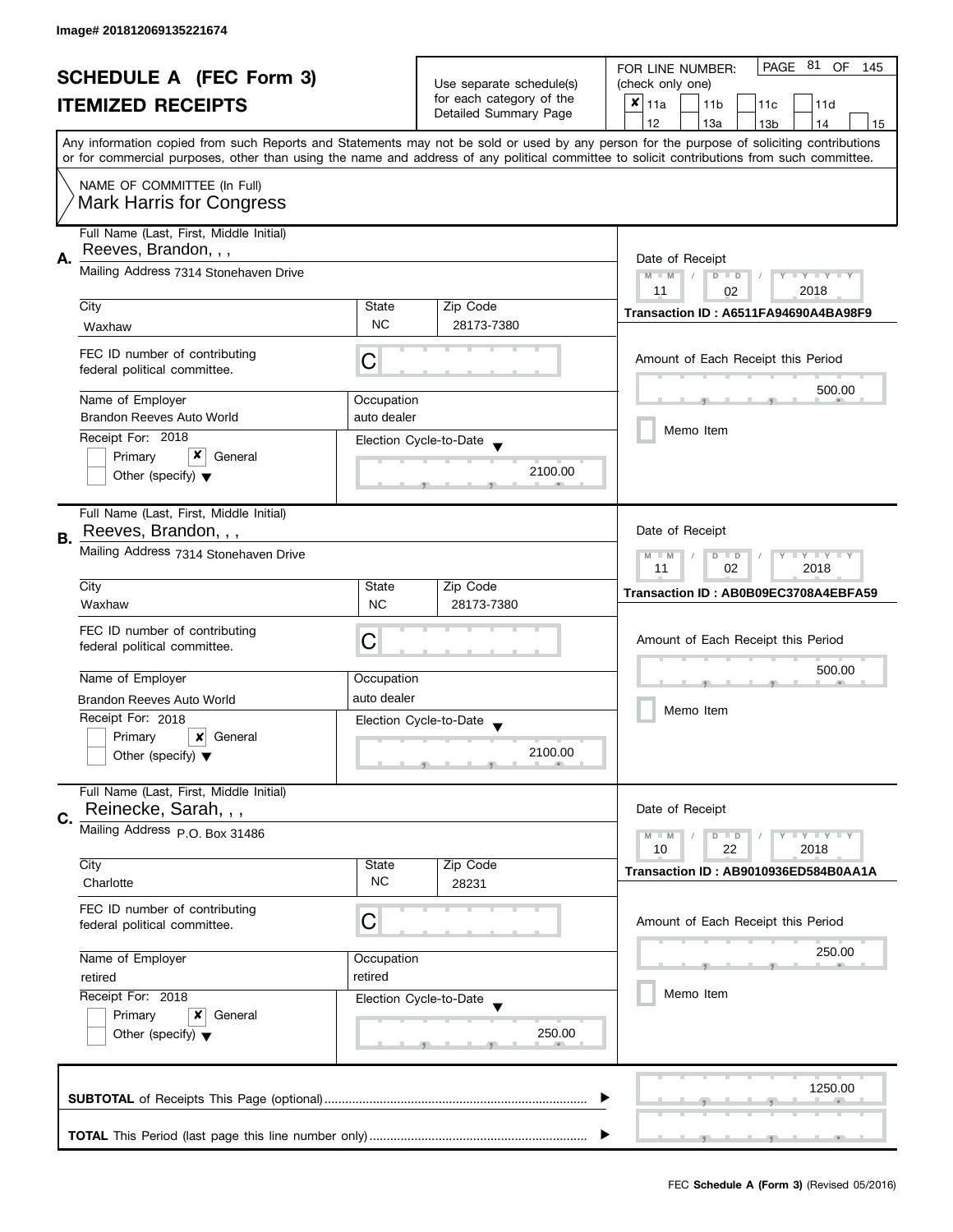| <b>SCHEDULE A (FEC Form 3)</b><br><b>ITEMIZED RECEIPTS</b> |                                                                       |                    | Use separate schedule(s)<br>for each category of the | PAGE 82 OF<br>FOR LINE NUMBER:<br>145<br>(check only one)<br>×<br>11a<br>11 <sub>b</sub><br>11c<br>11d                                                                                                                                                                                  |  |  |  |  |
|------------------------------------------------------------|-----------------------------------------------------------------------|--------------------|------------------------------------------------------|-----------------------------------------------------------------------------------------------------------------------------------------------------------------------------------------------------------------------------------------------------------------------------------------|--|--|--|--|
|                                                            |                                                                       |                    | Detailed Summary Page                                | 12<br>13a<br>13 <sub>b</sub><br>14<br>15                                                                                                                                                                                                                                                |  |  |  |  |
|                                                            |                                                                       |                    |                                                      | Any information copied from such Reports and Statements may not be sold or used by any person for the purpose of soliciting contributions<br>or for commercial purposes, other than using the name and address of any political committee to solicit contributions from such committee. |  |  |  |  |
|                                                            | NAME OF COMMITTEE (In Full)<br><b>Mark Harris for Congress</b>        |                    |                                                      |                                                                                                                                                                                                                                                                                         |  |  |  |  |
| А.                                                         | Full Name (Last, First, Middle Initial)<br>Reingold, Robert, , ,      |                    |                                                      | Date of Receipt                                                                                                                                                                                                                                                                         |  |  |  |  |
|                                                            | Mailing Address 1482 East Valley Road<br>Ste 601                      |                    |                                                      | $M - M$<br>$T - Y = T - Y$<br>$D$ $D$<br>10<br>2018<br>01                                                                                                                                                                                                                               |  |  |  |  |
|                                                            | City                                                                  | <b>State</b>       | Zip Code                                             | Transaction ID: A51FD7FBCDEFC4F67BA4                                                                                                                                                                                                                                                    |  |  |  |  |
|                                                            | Santa Barbara                                                         | CA                 | 93108-1200                                           |                                                                                                                                                                                                                                                                                         |  |  |  |  |
|                                                            | FEC ID number of contributing<br>federal political committee.         | C                  |                                                      | Amount of Each Receipt this Period                                                                                                                                                                                                                                                      |  |  |  |  |
|                                                            | Name of Employer                                                      | Occupation         |                                                      | 2700.00                                                                                                                                                                                                                                                                                 |  |  |  |  |
|                                                            | Robert B. Reingold, Inc.                                              | president          |                                                      | Memo Item                                                                                                                                                                                                                                                                               |  |  |  |  |
|                                                            | Receipt For: 2018<br>x<br>Primary<br>General                          |                    | Election Cycle-to-Date                               | earmarked club for growth                                                                                                                                                                                                                                                               |  |  |  |  |
|                                                            | Other (specify) $\blacktriangledown$                                  |                    | 2700.00                                              |                                                                                                                                                                                                                                                                                         |  |  |  |  |
| В.                                                         | Full Name (Last, First, Middle Initial)<br><b>Club For Growth PAC</b> |                    |                                                      | Date of Receipt                                                                                                                                                                                                                                                                         |  |  |  |  |
|                                                            | Mailing Address 2001 L St NW<br>Ste 600                               |                    |                                                      | $Y = Y + Y$<br>$M - M$<br>D<br>$\Box$<br>T<br>10<br>20<br>2018                                                                                                                                                                                                                          |  |  |  |  |
|                                                            | City<br>Washington                                                    | State<br>DC        | Zip Code<br>20036-4967                               | <b>Transaction ID: A1DC99E290D574299877</b>                                                                                                                                                                                                                                             |  |  |  |  |
|                                                            | FEC ID number of contributing<br>federal political committee.         | С                  | C00487470                                            | Amount of Each Receipt this Period                                                                                                                                                                                                                                                      |  |  |  |  |
|                                                            | Name of Employer                                                      | Occupation         |                                                      | 6546.00                                                                                                                                                                                                                                                                                 |  |  |  |  |
|                                                            | Receipt For: 2018                                                     |                    | Election Cycle-to-Date                               | $\boldsymbol{x}$<br>Memo Item                                                                                                                                                                                                                                                           |  |  |  |  |
|                                                            | Primary<br>x<br>General                                               |                    | $\blacktriangledown$                                 | Intermediary                                                                                                                                                                                                                                                                            |  |  |  |  |
|                                                            | Other (specify) $\blacktriangledown$                                  |                    | 111037.37                                            | Total Earmarked through conduit. PAC limit not<br>affected.                                                                                                                                                                                                                             |  |  |  |  |
|                                                            | Full Name (Last, First, Middle Initial)<br>Reinoehl, Jerry, , ,       |                    |                                                      | Date of Receipt                                                                                                                                                                                                                                                                         |  |  |  |  |
| C.                                                         | Mailing Address 516 Deerpath Drive                                    |                    |                                                      | $T - Y = T - Y$<br>$M - M$<br>$D$ $D$                                                                                                                                                                                                                                                   |  |  |  |  |
|                                                            |                                                                       |                    |                                                      | 10<br>22<br>2018                                                                                                                                                                                                                                                                        |  |  |  |  |
|                                                            | City<br>Fayetteville                                                  | State<br><b>NC</b> | Zip Code<br>28311-1232                               | <b>Transaction ID: A639F50877D1D465293B</b>                                                                                                                                                                                                                                             |  |  |  |  |
|                                                            | FEC ID number of contributing<br>federal political committee.         | C                  |                                                      | Amount of Each Receipt this Period                                                                                                                                                                                                                                                      |  |  |  |  |
|                                                            | Name of Employer                                                      | Occupation         |                                                      | 250.00                                                                                                                                                                                                                                                                                  |  |  |  |  |
|                                                            | retired<br>retired                                                    |                    |                                                      |                                                                                                                                                                                                                                                                                         |  |  |  |  |
|                                                            | Receipt For: 2018<br>x                                                |                    | Election Cycle-to-Date                               | Memo Item                                                                                                                                                                                                                                                                               |  |  |  |  |
|                                                            | Primary<br>General<br>Other (specify) $\blacktriangledown$            |                    | 350.00                                               |                                                                                                                                                                                                                                                                                         |  |  |  |  |
|                                                            |                                                                       |                    |                                                      | 2950.00                                                                                                                                                                                                                                                                                 |  |  |  |  |
|                                                            |                                                                       |                    |                                                      |                                                                                                                                                                                                                                                                                         |  |  |  |  |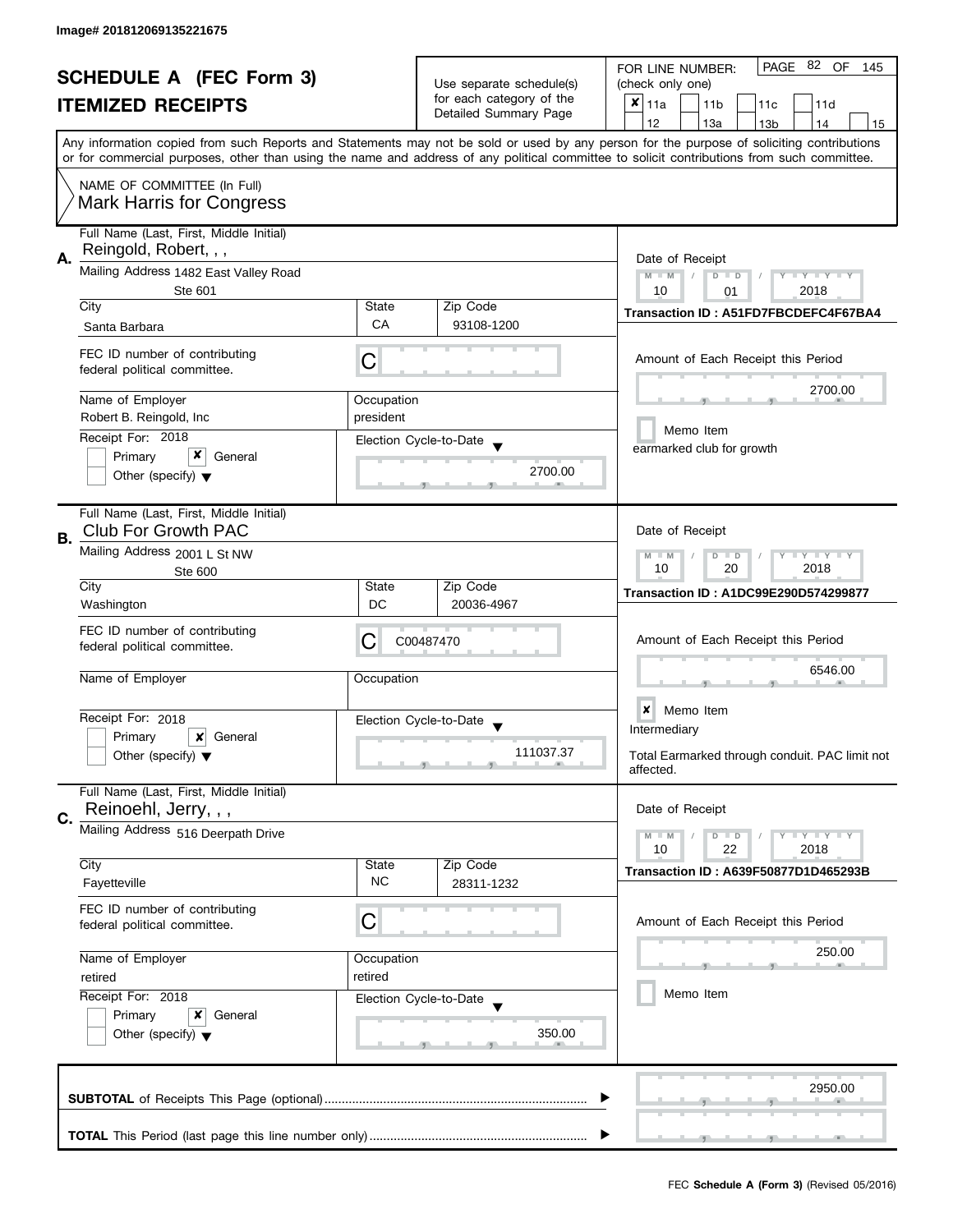| <b>SCHEDULE A (FEC Form 3)</b><br><b>ITEMIZED RECEIPTS</b> |                                                               |                                                   | PAGE 83<br>OF<br>FOR LINE NUMBER:<br>145    |                                                                                                                                            |  |  |  |  |  |
|------------------------------------------------------------|---------------------------------------------------------------|---------------------------------------------------|---------------------------------------------|--------------------------------------------------------------------------------------------------------------------------------------------|--|--|--|--|--|
|                                                            |                                                               | Use separate schedule(s)                          | (check only one)                            |                                                                                                                                            |  |  |  |  |  |
|                                                            |                                                               | for each category of the<br>Detailed Summary Page | $x _{11a}$<br>11 <sub>b</sub><br>11c<br>11d |                                                                                                                                            |  |  |  |  |  |
|                                                            |                                                               |                                                   | 12<br>13a<br>14<br>13 <sub>b</sub><br>15    |                                                                                                                                            |  |  |  |  |  |
|                                                            |                                                               |                                                   |                                             | Any information copied from such Reports and Statements may not be sold or used by any person for the purpose of soliciting contributions  |  |  |  |  |  |
|                                                            |                                                               |                                                   |                                             | or for commercial purposes, other than using the name and address of any political committee to solicit contributions from such committee. |  |  |  |  |  |
|                                                            | NAME OF COMMITTEE (In Full)                                   |                                                   |                                             |                                                                                                                                            |  |  |  |  |  |
|                                                            | <b>Mark Harris for Congress</b>                               |                                                   |                                             |                                                                                                                                            |  |  |  |  |  |
|                                                            | Full Name (Last, First, Middle Initial)                       |                                                   |                                             |                                                                                                                                            |  |  |  |  |  |
|                                                            | Reinoehl, Jerry, , ,                                          |                                                   |                                             |                                                                                                                                            |  |  |  |  |  |
| А.                                                         | Mailing Address 516 Deerpath Drive                            |                                                   |                                             | Date of Receipt<br>Y TY TY TY<br>$M - M$<br>$D$ $D$                                                                                        |  |  |  |  |  |
|                                                            |                                                               |                                                   |                                             | 2018<br>10<br>23                                                                                                                           |  |  |  |  |  |
|                                                            | City                                                          | State                                             | Zip Code                                    | Transaction ID: A6991A49A34AB4F85BFB                                                                                                       |  |  |  |  |  |
|                                                            | Fayetteville                                                  | <b>NC</b>                                         | 28311-1232                                  |                                                                                                                                            |  |  |  |  |  |
|                                                            | FEC ID number of contributing                                 |                                                   |                                             |                                                                                                                                            |  |  |  |  |  |
|                                                            | federal political committee.                                  | С                                                 |                                             | Amount of Each Receipt this Period                                                                                                         |  |  |  |  |  |
|                                                            |                                                               |                                                   |                                             | 250.00                                                                                                                                     |  |  |  |  |  |
|                                                            | Name of Employer                                              | Occupation                                        |                                             |                                                                                                                                            |  |  |  |  |  |
|                                                            | retired                                                       | retired                                           |                                             | Memo Item                                                                                                                                  |  |  |  |  |  |
|                                                            | Receipt For: 2018<br>x<br>Primary<br>General                  |                                                   | Election Cycle-to-Date                      |                                                                                                                                            |  |  |  |  |  |
|                                                            | Other (specify) $\blacktriangledown$                          |                                                   | 600.00                                      |                                                                                                                                            |  |  |  |  |  |
|                                                            |                                                               |                                                   |                                             |                                                                                                                                            |  |  |  |  |  |
|                                                            | Full Name (Last, First, Middle Initial)                       |                                                   |                                             |                                                                                                                                            |  |  |  |  |  |
| В.                                                         | Reynolds Sr., Bruce, , ,                                      |                                                   |                                             | Date of Receipt                                                                                                                            |  |  |  |  |  |
|                                                            | Mailing Address 305 Post Office Drive                         | $Y = Y + Y$<br>$M - M$<br>D<br>$\Box$             |                                             |                                                                                                                                            |  |  |  |  |  |
|                                                            | Suite B                                                       |                                                   |                                             | 2018<br>10<br>30                                                                                                                           |  |  |  |  |  |
|                                                            | City                                                          | State                                             | Zip Code                                    | Transaction ID: A24CB34E2936C4A19A12                                                                                                       |  |  |  |  |  |
|                                                            | <b>Indian Trail</b>                                           | <b>NC</b>                                         | 28079                                       |                                                                                                                                            |  |  |  |  |  |
|                                                            | FEC ID number of contributing                                 |                                                   |                                             |                                                                                                                                            |  |  |  |  |  |
|                                                            | federal political committee.                                  | C                                                 |                                             | Amount of Each Receipt this Period                                                                                                         |  |  |  |  |  |
|                                                            | Name of Employer                                              | Occupation                                        |                                             | 1000.00                                                                                                                                    |  |  |  |  |  |
|                                                            | Reynolds Trucking                                             | Trucking                                          |                                             |                                                                                                                                            |  |  |  |  |  |
|                                                            | Receipt For: 2018                                             |                                                   |                                             | Memo Item                                                                                                                                  |  |  |  |  |  |
|                                                            | Primary<br>General<br>x                                       |                                                   | Election Cycle-to-Date                      |                                                                                                                                            |  |  |  |  |  |
|                                                            | Other (specify) $\blacktriangledown$                          |                                                   | 1000.00                                     |                                                                                                                                            |  |  |  |  |  |
|                                                            |                                                               |                                                   |                                             |                                                                                                                                            |  |  |  |  |  |
|                                                            | Full Name (Last, First, Middle Initial)                       |                                                   |                                             |                                                                                                                                            |  |  |  |  |  |
| C.                                                         | Rhodes, Don, , ,                                              |                                                   |                                             | Date of Receipt                                                                                                                            |  |  |  |  |  |
|                                                            | Mailing Address 8810 Wedgewood Dr                             |                                                   |                                             | $Y = Y + Y$<br>$M - M$<br>$D$ $D$                                                                                                          |  |  |  |  |  |
|                                                            |                                                               |                                                   |                                             | 10<br>31<br>2018                                                                                                                           |  |  |  |  |  |
|                                                            | City<br>Huntersville                                          | State<br><b>NC</b>                                | Zip Code<br>28078-9266                      | Transaction ID: AC0C4E58B992C42E6B99                                                                                                       |  |  |  |  |  |
|                                                            |                                                               |                                                   |                                             |                                                                                                                                            |  |  |  |  |  |
|                                                            | FEC ID number of contributing<br>federal political committee. | С                                                 |                                             | Amount of Each Receipt this Period                                                                                                         |  |  |  |  |  |
|                                                            |                                                               |                                                   |                                             |                                                                                                                                            |  |  |  |  |  |
| Name of Employer<br>Occupation<br>1953<br>1953             |                                                               |                                                   |                                             | 50.00                                                                                                                                      |  |  |  |  |  |
|                                                            |                                                               |                                                   |                                             |                                                                                                                                            |  |  |  |  |  |
|                                                            | Receipt For: 2018                                             |                                                   | Election Cycle-to-Date                      | Memo Item                                                                                                                                  |  |  |  |  |  |
|                                                            | Primary<br>x<br>General                                       |                                                   |                                             |                                                                                                                                            |  |  |  |  |  |
|                                                            | Other (specify) $\blacktriangledown$                          |                                                   | 400.00                                      |                                                                                                                                            |  |  |  |  |  |
|                                                            |                                                               |                                                   |                                             |                                                                                                                                            |  |  |  |  |  |
|                                                            |                                                               |                                                   |                                             |                                                                                                                                            |  |  |  |  |  |
|                                                            |                                                               |                                                   |                                             | 1300.00                                                                                                                                    |  |  |  |  |  |
|                                                            |                                                               |                                                   |                                             |                                                                                                                                            |  |  |  |  |  |
|                                                            |                                                               |                                                   |                                             |                                                                                                                                            |  |  |  |  |  |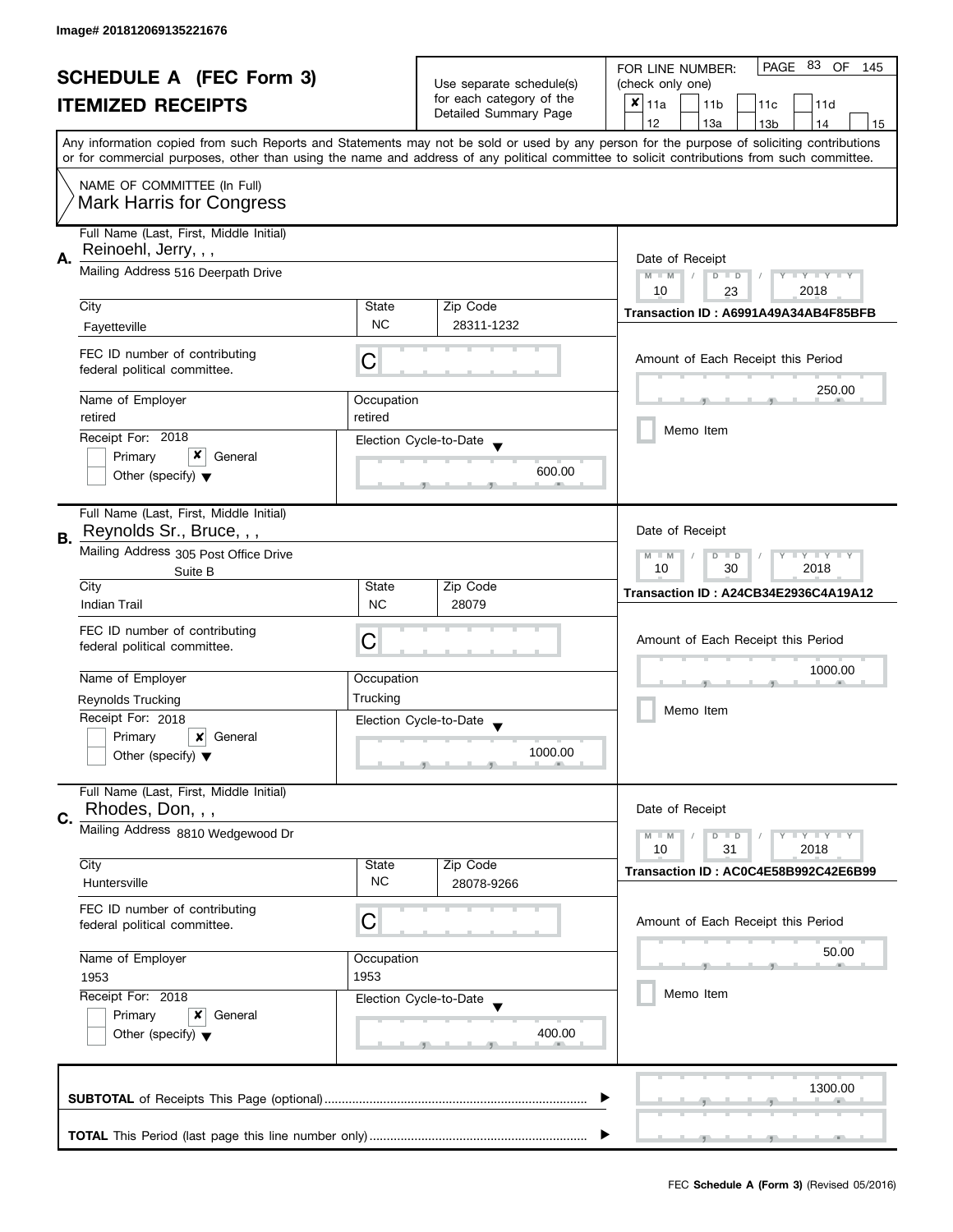| <b>SCHEDULE A (FEC Form 3)</b><br><b>ITEMIZED RECEIPTS</b>                |                                                                  |                                                                               | 84<br>PAGE<br>OF.<br>FOR LINE NUMBER:<br>145                      |                                                                                                                                                                                                                                                                                         |  |  |  |  |
|---------------------------------------------------------------------------|------------------------------------------------------------------|-------------------------------------------------------------------------------|-------------------------------------------------------------------|-----------------------------------------------------------------------------------------------------------------------------------------------------------------------------------------------------------------------------------------------------------------------------------------|--|--|--|--|
|                                                                           |                                                                  | Use separate schedule(s)<br>for each category of the<br>Detailed Summary Page | (check only one)                                                  |                                                                                                                                                                                                                                                                                         |  |  |  |  |
|                                                                           |                                                                  |                                                                               | $x _{11a}$<br>11 <sub>b</sub><br>11d<br>11c                       |                                                                                                                                                                                                                                                                                         |  |  |  |  |
|                                                                           |                                                                  |                                                                               |                                                                   | 12<br>13a<br>13 <sub>b</sub><br>14<br>15                                                                                                                                                                                                                                                |  |  |  |  |
|                                                                           |                                                                  |                                                                               |                                                                   | Any information copied from such Reports and Statements may not be sold or used by any person for the purpose of soliciting contributions<br>or for commercial purposes, other than using the name and address of any political committee to solicit contributions from such committee. |  |  |  |  |
|                                                                           | NAME OF COMMITTEE (In Full)<br><b>Mark Harris for Congress</b>   |                                                                               |                                                                   |                                                                                                                                                                                                                                                                                         |  |  |  |  |
|                                                                           | Full Name (Last, First, Middle Initial)<br>Richards, Ron, Z,,    |                                                                               |                                                                   |                                                                                                                                                                                                                                                                                         |  |  |  |  |
| А.                                                                        | Mailing Address 6429 Creola Rd                                   |                                                                               |                                                                   | Date of Receipt<br>Y TY TY TY<br>$M - M$<br>$D$ $D$<br>2018<br>10<br>29                                                                                                                                                                                                                 |  |  |  |  |
|                                                                           | City                                                             | State                                                                         | Zip Code                                                          | Transaction ID: A6BAF8AB89F0545E498B                                                                                                                                                                                                                                                    |  |  |  |  |
|                                                                           | Charlotte                                                        | <b>NC</b>                                                                     | 28226-4100                                                        |                                                                                                                                                                                                                                                                                         |  |  |  |  |
|                                                                           | FEC ID number of contributing<br>federal political committee.    | С                                                                             |                                                                   | Amount of Each Receipt this Period                                                                                                                                                                                                                                                      |  |  |  |  |
|                                                                           | Name of Employer                                                 | Occupation                                                                    |                                                                   | 300.00                                                                                                                                                                                                                                                                                  |  |  |  |  |
|                                                                           | Curtis 1000                                                      | sales                                                                         |                                                                   |                                                                                                                                                                                                                                                                                         |  |  |  |  |
|                                                                           | Receipt For: 2018                                                |                                                                               | Election Cycle-to-Date                                            | Memo Item                                                                                                                                                                                                                                                                               |  |  |  |  |
|                                                                           | x<br>Primary<br>General                                          |                                                                               |                                                                   |                                                                                                                                                                                                                                                                                         |  |  |  |  |
|                                                                           | Other (specify) $\blacktriangledown$                             |                                                                               | 2449.00                                                           |                                                                                                                                                                                                                                                                                         |  |  |  |  |
|                                                                           | Full Name (Last, First, Middle Initial)                          |                                                                               |                                                                   |                                                                                                                                                                                                                                                                                         |  |  |  |  |
| В.                                                                        | Robinette, Kenneth, , ,                                          |                                                                               |                                                                   | Date of Receipt                                                                                                                                                                                                                                                                         |  |  |  |  |
|                                                                           | Mailing Address 349 Cognac Rd                                    |                                                                               | $T$ $Y$ $T$ $Y$ $T$ $Y$<br>$M - M$<br>$D$ $D$<br>23<br>2018<br>10 |                                                                                                                                                                                                                                                                                         |  |  |  |  |
|                                                                           | City                                                             | State                                                                         | Zip Code                                                          | Transaction ID: AE7D7514DA2C248A4B6B                                                                                                                                                                                                                                                    |  |  |  |  |
|                                                                           | Marston                                                          | <b>NC</b>                                                                     | 28363-8505                                                        |                                                                                                                                                                                                                                                                                         |  |  |  |  |
|                                                                           | FEC ID number of contributing                                    |                                                                               |                                                                   |                                                                                                                                                                                                                                                                                         |  |  |  |  |
|                                                                           | federal political committee.                                     | С                                                                             |                                                                   | Amount of Each Receipt this Period                                                                                                                                                                                                                                                      |  |  |  |  |
|                                                                           |                                                                  |                                                                               |                                                                   | 100.00                                                                                                                                                                                                                                                                                  |  |  |  |  |
|                                                                           | Name of Employer                                                 | Occupation                                                                    |                                                                   |                                                                                                                                                                                                                                                                                         |  |  |  |  |
|                                                                           | TCI                                                              | owner                                                                         |                                                                   | Memo Item                                                                                                                                                                                                                                                                               |  |  |  |  |
|                                                                           | Receipt For: 2018                                                |                                                                               | Election Cycle-to-Date<br>$\overline{\mathbf{v}}$                 |                                                                                                                                                                                                                                                                                         |  |  |  |  |
|                                                                           | Primary<br>×<br>General<br>Other (specify) $\blacktriangledown$  |                                                                               | 2100.00                                                           |                                                                                                                                                                                                                                                                                         |  |  |  |  |
|                                                                           | Full Name (Last, First, Middle Initial)<br>Robinson, Edward, , , |                                                                               |                                                                   | Date of Receipt                                                                                                                                                                                                                                                                         |  |  |  |  |
| C.                                                                        | Mailing Address P. O. Box 981690                                 |                                                                               |                                                                   |                                                                                                                                                                                                                                                                                         |  |  |  |  |
|                                                                           |                                                                  |                                                                               |                                                                   | $T - Y = T - Y$<br>$M - M$<br>$D$ $D$<br>10<br>07<br>2018                                                                                                                                                                                                                               |  |  |  |  |
|                                                                           | City                                                             | State                                                                         | Zip Code                                                          | Transaction ID: A9F893F61B2DD4E50845                                                                                                                                                                                                                                                    |  |  |  |  |
|                                                                           | Park City                                                        | UT                                                                            | 84098-1690                                                        |                                                                                                                                                                                                                                                                                         |  |  |  |  |
|                                                                           | FEC ID number of contributing<br>federal political committee.    | C                                                                             |                                                                   | Amount of Each Receipt this Period                                                                                                                                                                                                                                                      |  |  |  |  |
| Name of Employer<br>Occupation<br>retired<br>retired<br>Receipt For: 2018 |                                                                  |                                                                               | 250.00                                                            |                                                                                                                                                                                                                                                                                         |  |  |  |  |
|                                                                           |                                                                  |                                                                               |                                                                   |                                                                                                                                                                                                                                                                                         |  |  |  |  |
|                                                                           |                                                                  |                                                                               | Memo Item                                                         |                                                                                                                                                                                                                                                                                         |  |  |  |  |
|                                                                           | Election Cycle-to-Date<br>Primary<br>x<br>General                |                                                                               |                                                                   | earmarked club for growth                                                                                                                                                                                                                                                               |  |  |  |  |
|                                                                           | Other (specify) $\blacktriangledown$                             |                                                                               | 500.00                                                            |                                                                                                                                                                                                                                                                                         |  |  |  |  |
|                                                                           |                                                                  |                                                                               |                                                                   | 650.00                                                                                                                                                                                                                                                                                  |  |  |  |  |
|                                                                           |                                                                  |                                                                               |                                                                   |                                                                                                                                                                                                                                                                                         |  |  |  |  |
|                                                                           |                                                                  |                                                                               |                                                                   |                                                                                                                                                                                                                                                                                         |  |  |  |  |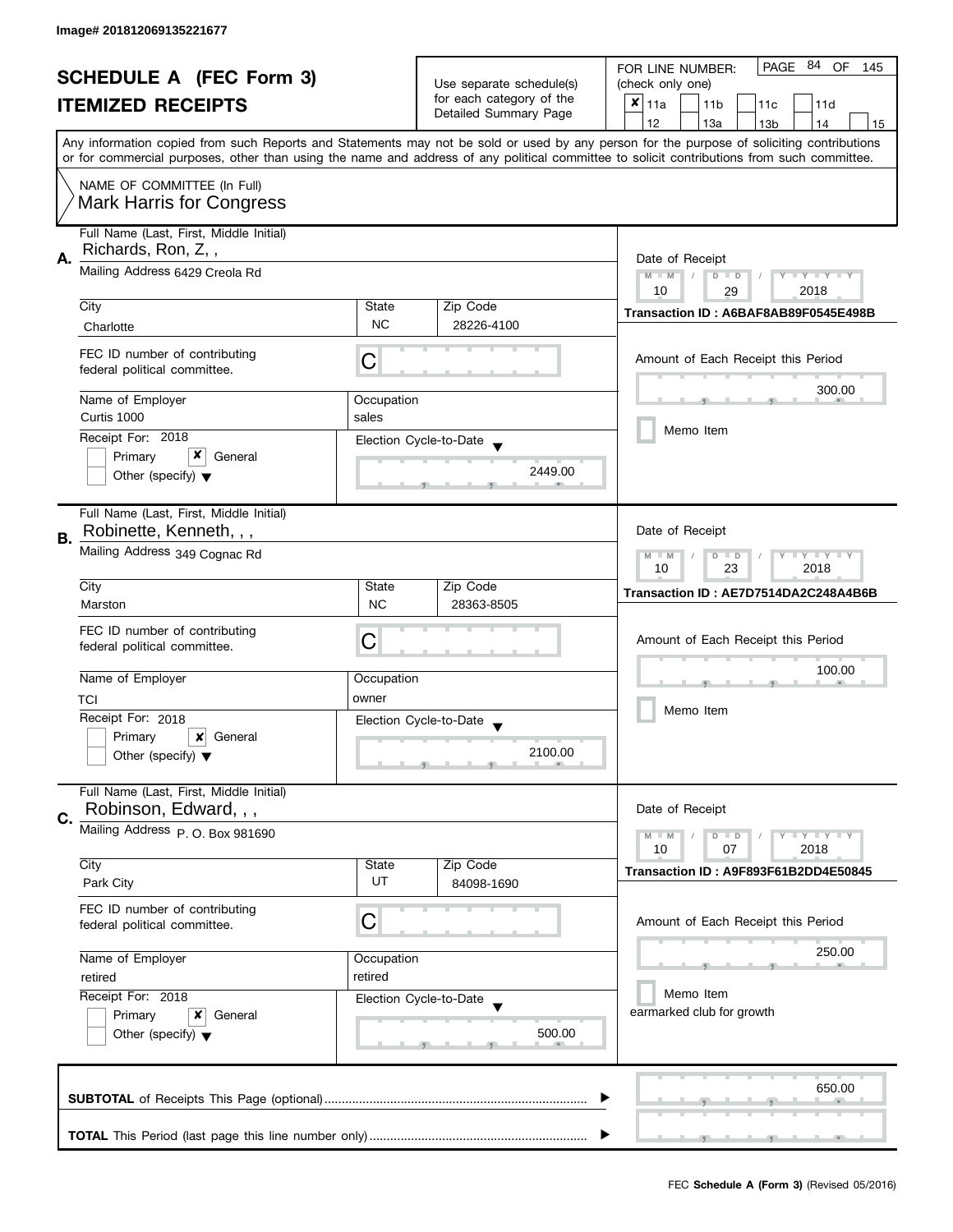| <b>SCHEDULE A (FEC Form 3)</b> |                                                                       |                                                                         |                                                   | PAGE<br>85<br>OF<br>FOR LINE NUMBER:<br>145                                                                                                                                                                                                                                             |
|--------------------------------|-----------------------------------------------------------------------|-------------------------------------------------------------------------|---------------------------------------------------|-----------------------------------------------------------------------------------------------------------------------------------------------------------------------------------------------------------------------------------------------------------------------------------------|
|                                |                                                                       |                                                                         | Use separate schedule(s)                          | (check only one)                                                                                                                                                                                                                                                                        |
|                                | <b>ITEMIZED RECEIPTS</b>                                              |                                                                         | for each category of the<br>Detailed Summary Page | $x _{11a}$<br>11 <sub>b</sub><br>11c<br>11d                                                                                                                                                                                                                                             |
|                                |                                                                       |                                                                         |                                                   | 12<br>13a<br>14<br>13 <sub>b</sub><br>15                                                                                                                                                                                                                                                |
|                                |                                                                       |                                                                         |                                                   | Any information copied from such Reports and Statements may not be sold or used by any person for the purpose of soliciting contributions<br>or for commercial purposes, other than using the name and address of any political committee to solicit contributions from such committee. |
|                                | NAME OF COMMITTEE (In Full)                                           |                                                                         |                                                   |                                                                                                                                                                                                                                                                                         |
|                                | <b>Mark Harris for Congress</b>                                       |                                                                         |                                                   |                                                                                                                                                                                                                                                                                         |
| А.                             | Full Name (Last, First, Middle Initial)<br><b>Club For Growth PAC</b> |                                                                         |                                                   |                                                                                                                                                                                                                                                                                         |
|                                | Mailing Address 2001 L St NW<br>Ste 600                               | Date of Receipt<br>$M - M$<br>Y TY TY TY<br>$D$ $D$<br>10<br>2018<br>24 |                                                   |                                                                                                                                                                                                                                                                                         |
|                                | City                                                                  | State                                                                   | Zip Code                                          |                                                                                                                                                                                                                                                                                         |
|                                | Washington                                                            | DC                                                                      | 20036-4967                                        | Transaction ID: ADCD027109EA643AB93B                                                                                                                                                                                                                                                    |
|                                |                                                                       |                                                                         |                                                   |                                                                                                                                                                                                                                                                                         |
|                                | FEC ID number of contributing<br>federal political committee.         | C                                                                       | C00487470                                         | Amount of Each Receipt this Period                                                                                                                                                                                                                                                      |
|                                | Name of Employer                                                      | Occupation                                                              |                                                   | 9871.00                                                                                                                                                                                                                                                                                 |
|                                |                                                                       |                                                                         |                                                   | $\boldsymbol{x}$<br>Memo Item                                                                                                                                                                                                                                                           |
|                                | Receipt For: 2018<br>x                                                |                                                                         | Election Cycle-to-Date                            | Intermediary                                                                                                                                                                                                                                                                            |
|                                | Primary<br>General<br>Other (specify) $\blacktriangledown$            |                                                                         | 111037.37                                         | Total Earmarked through conduit. PAC limit not                                                                                                                                                                                                                                          |
|                                |                                                                       |                                                                         |                                                   | affected.                                                                                                                                                                                                                                                                               |
|                                | Full Name (Last, First, Middle Initial)                               |                                                                         |                                                   |                                                                                                                                                                                                                                                                                         |
| <b>B.</b>                      | Rohe, Brenda, , ,                                                     | Date of Receipt                                                         |                                                   |                                                                                                                                                                                                                                                                                         |
|                                | Mailing Address 4101 Black Sycamore Drive                             | $T - Y = T - Y$<br>$M - M$<br>$D$ $D$<br>22<br>2018<br>10               |                                                   |                                                                                                                                                                                                                                                                                         |
|                                | City                                                                  | State                                                                   | Zip Code                                          | Transaction ID: A03F5282E2CCD4A6C832                                                                                                                                                                                                                                                    |
|                                | Charlotte                                                             | <b>NC</b>                                                               | 28226-4311                                        |                                                                                                                                                                                                                                                                                         |
|                                | FEC ID number of contributing                                         |                                                                         |                                                   |                                                                                                                                                                                                                                                                                         |
|                                | federal political committee.                                          | С                                                                       |                                                   | Amount of Each Receipt this Period                                                                                                                                                                                                                                                      |
|                                | Name of Employer                                                      | Occupation                                                              |                                                   | 1000.00                                                                                                                                                                                                                                                                                 |
|                                | <b>Information Requested</b>                                          |                                                                         | <b>Information Requested</b>                      |                                                                                                                                                                                                                                                                                         |
|                                | Receipt For: 2018                                                     |                                                                         | Election Cycle-to-Date                            | Memo Item                                                                                                                                                                                                                                                                               |
|                                | Primary<br>×<br>General                                               |                                                                         |                                                   |                                                                                                                                                                                                                                                                                         |
|                                | Other (specify) $\blacktriangledown$                                  |                                                                         | 1000.00                                           |                                                                                                                                                                                                                                                                                         |
|                                | Full Name (Last, First, Middle Initial)                               |                                                                         |                                                   |                                                                                                                                                                                                                                                                                         |
| C.                             | rubin, ilya, , ,                                                      |                                                                         |                                                   | Date of Receipt                                                                                                                                                                                                                                                                         |
|                                | Mailing Address 9019 pine laurel dr                                   |                                                                         |                                                   | $Y = Y = Y$<br>$M - M$<br>$D$ $D$                                                                                                                                                                                                                                                       |
|                                | City                                                                  | State                                                                   | Zip Code                                          | 10<br>23<br>2018                                                                                                                                                                                                                                                                        |
|                                | weddington                                                            | <b>NC</b>                                                               | 28104                                             | Transaction ID: A4DC9F2329ED945349CE                                                                                                                                                                                                                                                    |
|                                | FEC ID number of contributing                                         |                                                                         |                                                   |                                                                                                                                                                                                                                                                                         |
|                                | federal political committee.                                          | C                                                                       |                                                   | Amount of Each Receipt this Period                                                                                                                                                                                                                                                      |
|                                | Name of Employer                                                      | Occupation                                                              |                                                   | 250.00                                                                                                                                                                                                                                                                                  |
|                                | Paapa                                                                 | <b>MD</b>                                                               |                                                   |                                                                                                                                                                                                                                                                                         |
|                                | Receipt For: 2018                                                     |                                                                         | Election Cycle-to-Date                            | Memo Item                                                                                                                                                                                                                                                                               |
|                                | Primary<br>x<br>General                                               |                                                                         |                                                   |                                                                                                                                                                                                                                                                                         |
|                                | Other (specify) $\blacktriangledown$                                  |                                                                         | 250.00                                            |                                                                                                                                                                                                                                                                                         |
|                                |                                                                       |                                                                         |                                                   |                                                                                                                                                                                                                                                                                         |
|                                |                                                                       |                                                                         |                                                   |                                                                                                                                                                                                                                                                                         |
|                                |                                                                       |                                                                         |                                                   | 1250.00                                                                                                                                                                                                                                                                                 |
|                                |                                                                       |                                                                         |                                                   |                                                                                                                                                                                                                                                                                         |
|                                |                                                                       |                                                                         |                                                   |                                                                                                                                                                                                                                                                                         |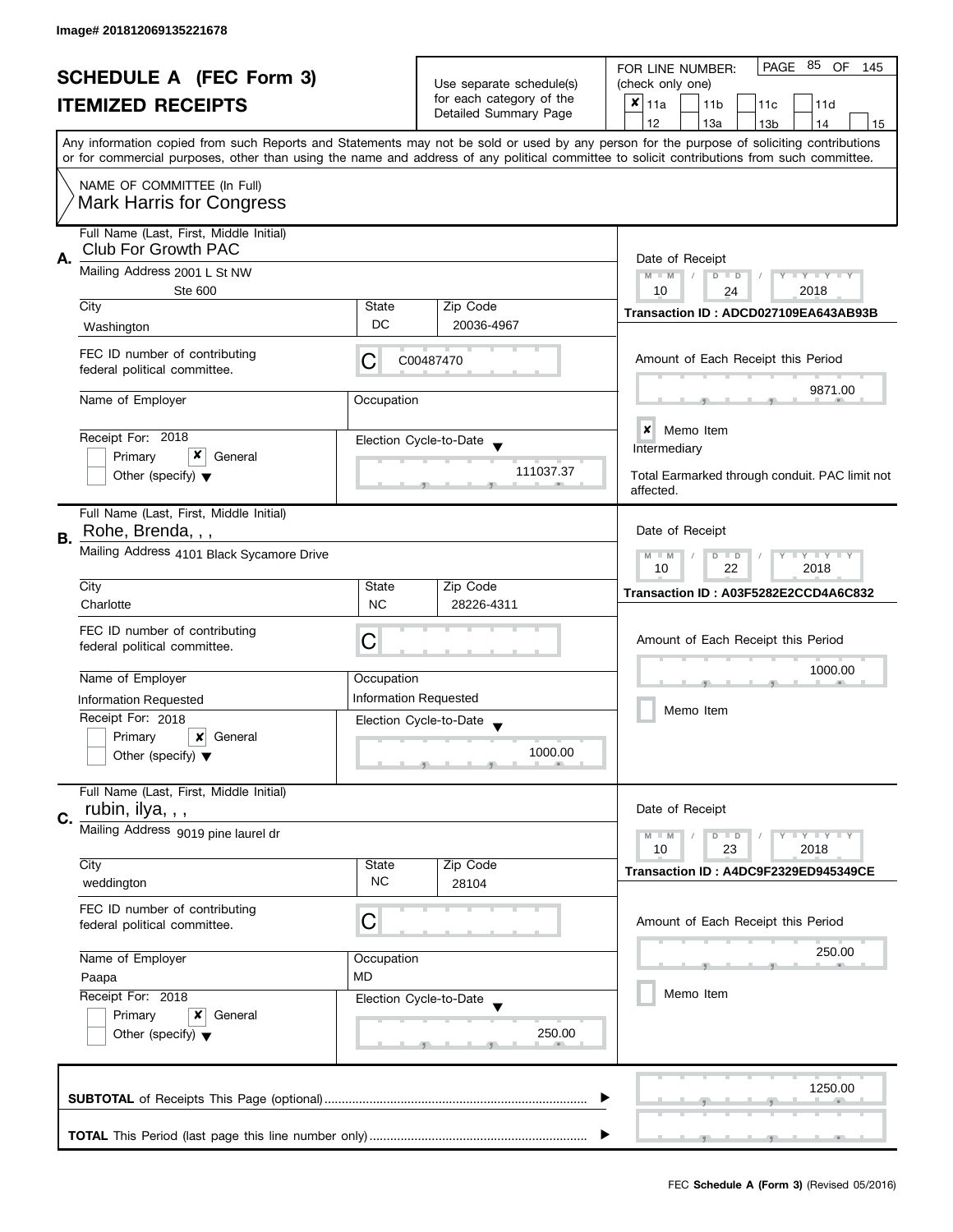| <b>SCHEDULE A (FEC Form 3)</b> |                                                                  |                                                                                   |                                                   | PAGE 86<br>OF<br>FOR LINE NUMBER:<br>145                                                                                                                                                                                                                                                |  |  |
|--------------------------------|------------------------------------------------------------------|-----------------------------------------------------------------------------------|---------------------------------------------------|-----------------------------------------------------------------------------------------------------------------------------------------------------------------------------------------------------------------------------------------------------------------------------------------|--|--|
|                                |                                                                  |                                                                                   | Use separate schedule(s)                          | (check only one)                                                                                                                                                                                                                                                                        |  |  |
|                                | <b>ITEMIZED RECEIPTS</b>                                         |                                                                                   | for each category of the<br>Detailed Summary Page | $x _{11a}$<br>11 <sub>b</sub><br>11d<br>11c                                                                                                                                                                                                                                             |  |  |
|                                |                                                                  |                                                                                   |                                                   | 12<br>13a<br>14<br>13 <sub>b</sub><br>15                                                                                                                                                                                                                                                |  |  |
|                                |                                                                  |                                                                                   |                                                   | Any information copied from such Reports and Statements may not be sold or used by any person for the purpose of soliciting contributions<br>or for commercial purposes, other than using the name and address of any political committee to solicit contributions from such committee. |  |  |
|                                |                                                                  |                                                                                   |                                                   |                                                                                                                                                                                                                                                                                         |  |  |
|                                | NAME OF COMMITTEE (In Full)<br><b>Mark Harris for Congress</b>   |                                                                                   |                                                   |                                                                                                                                                                                                                                                                                         |  |  |
|                                | Full Name (Last, First, Middle Initial)<br>SCHAEFER, DANIEL, , , |                                                                                   |                                                   |                                                                                                                                                                                                                                                                                         |  |  |
| Α.                             | Mailing Address 126 Tremont Street                               | Date of Receipt<br>$M - M$<br>$D$ $D$<br>$T - Y = T - Y$<br>Y<br>10<br>2018<br>28 |                                                   |                                                                                                                                                                                                                                                                                         |  |  |
|                                | City                                                             | State                                                                             | Zip Code                                          |                                                                                                                                                                                                                                                                                         |  |  |
|                                | Hartford                                                         | <b>CT</b>                                                                         | 06105                                             | <b>Transaction ID: A1D4182304AD84954A87</b>                                                                                                                                                                                                                                             |  |  |
|                                |                                                                  |                                                                                   |                                                   |                                                                                                                                                                                                                                                                                         |  |  |
|                                | FEC ID number of contributing<br>federal political committee.    | C                                                                                 |                                                   | Amount of Each Receipt this Period                                                                                                                                                                                                                                                      |  |  |
|                                | Name of Employer                                                 | Occupation                                                                        |                                                   | 940.00                                                                                                                                                                                                                                                                                  |  |  |
|                                | <b>STATE</b>                                                     | Atty                                                                              |                                                   |                                                                                                                                                                                                                                                                                         |  |  |
|                                | Receipt For: 2018                                                |                                                                                   | Election Cycle-to-Date                            | Memo Item                                                                                                                                                                                                                                                                               |  |  |
|                                | x<br>Primary<br>General                                          |                                                                                   |                                                   |                                                                                                                                                                                                                                                                                         |  |  |
|                                | Other (specify) $\blacktriangledown$                             |                                                                                   | 940.00                                            |                                                                                                                                                                                                                                                                                         |  |  |
|                                | Full Name (Last, First, Middle Initial)                          |                                                                                   |                                                   |                                                                                                                                                                                                                                                                                         |  |  |
| В.                             | Schaffer, James, , ,                                             |                                                                                   |                                                   | Date of Receipt                                                                                                                                                                                                                                                                         |  |  |
|                                | Mailing Address 10800 Sikes Pl<br>Ste 215                        | Y LY LY<br>$M - M$<br>D<br>$\Box$<br>30<br>2018<br>10                             |                                                   |                                                                                                                                                                                                                                                                                         |  |  |
|                                | City                                                             | State                                                                             | Zip Code                                          | Transaction ID: AEF1168CF092B4576B85                                                                                                                                                                                                                                                    |  |  |
|                                | Charlotte                                                        | <b>NC</b>                                                                         | 28277-8134                                        |                                                                                                                                                                                                                                                                                         |  |  |
|                                | FEC ID number of contributing                                    |                                                                                   |                                                   |                                                                                                                                                                                                                                                                                         |  |  |
|                                | federal political committee.                                     | С                                                                                 |                                                   | Amount of Each Receipt this Period                                                                                                                                                                                                                                                      |  |  |
|                                |                                                                  |                                                                                   |                                                   | 250.00                                                                                                                                                                                                                                                                                  |  |  |
|                                | Name of Employer                                                 | Occupation                                                                        |                                                   |                                                                                                                                                                                                                                                                                         |  |  |
|                                | <b>Schaffer Associates</b>                                       | manager                                                                           |                                                   | Memo Item                                                                                                                                                                                                                                                                               |  |  |
|                                | Receipt For: 2018                                                |                                                                                   | Election Cycle-to-Date                            |                                                                                                                                                                                                                                                                                         |  |  |
|                                | Primary<br>General<br>x                                          |                                                                                   | 750.00                                            |                                                                                                                                                                                                                                                                                         |  |  |
|                                | Other (specify) $\blacktriangledown$                             |                                                                                   |                                                   |                                                                                                                                                                                                                                                                                         |  |  |
|                                | Full Name (Last, First, Middle Initial)                          |                                                                                   |                                                   |                                                                                                                                                                                                                                                                                         |  |  |
| C.                             | Schwartz, Arthur, , ,                                            |                                                                                   |                                                   | Date of Receipt                                                                                                                                                                                                                                                                         |  |  |
|                                | Mailing Address 1001 4th Street Southwest                        |                                                                                   |                                                   | $M - M$<br>Y L Y L Y<br>$D$ $D$                                                                                                                                                                                                                                                         |  |  |
|                                | City                                                             | State                                                                             | Zip Code                                          | 10<br>29<br>2018                                                                                                                                                                                                                                                                        |  |  |
|                                | Washington                                                       | DC                                                                                | 20024                                             | Transaction ID: AAAEEB32AE015488891B                                                                                                                                                                                                                                                    |  |  |
|                                | FEC ID number of contributing                                    |                                                                                   |                                                   |                                                                                                                                                                                                                                                                                         |  |  |
|                                | federal political committee.                                     | С                                                                                 |                                                   | Amount of Each Receipt this Period                                                                                                                                                                                                                                                      |  |  |
|                                |                                                                  |                                                                                   |                                                   |                                                                                                                                                                                                                                                                                         |  |  |
|                                | Name of Employer                                                 | Occupation                                                                        |                                                   | 2700.00                                                                                                                                                                                                                                                                                 |  |  |
|                                | Axium                                                            | consultant                                                                        |                                                   |                                                                                                                                                                                                                                                                                         |  |  |
|                                | Receipt For: 2018                                                |                                                                                   | Election Cycle-to-Date                            | Memo Item                                                                                                                                                                                                                                                                               |  |  |
|                                | Primary<br>General<br>x                                          |                                                                                   |                                                   |                                                                                                                                                                                                                                                                                         |  |  |
|                                | Other (specify) $\blacktriangledown$                             |                                                                                   | 2700.00                                           |                                                                                                                                                                                                                                                                                         |  |  |
|                                |                                                                  |                                                                                   |                                                   |                                                                                                                                                                                                                                                                                         |  |  |
|                                |                                                                  |                                                                                   |                                                   |                                                                                                                                                                                                                                                                                         |  |  |
|                                |                                                                  |                                                                                   |                                                   | 3890.00                                                                                                                                                                                                                                                                                 |  |  |
|                                |                                                                  |                                                                                   |                                                   |                                                                                                                                                                                                                                                                                         |  |  |
|                                |                                                                  |                                                                                   |                                                   |                                                                                                                                                                                                                                                                                         |  |  |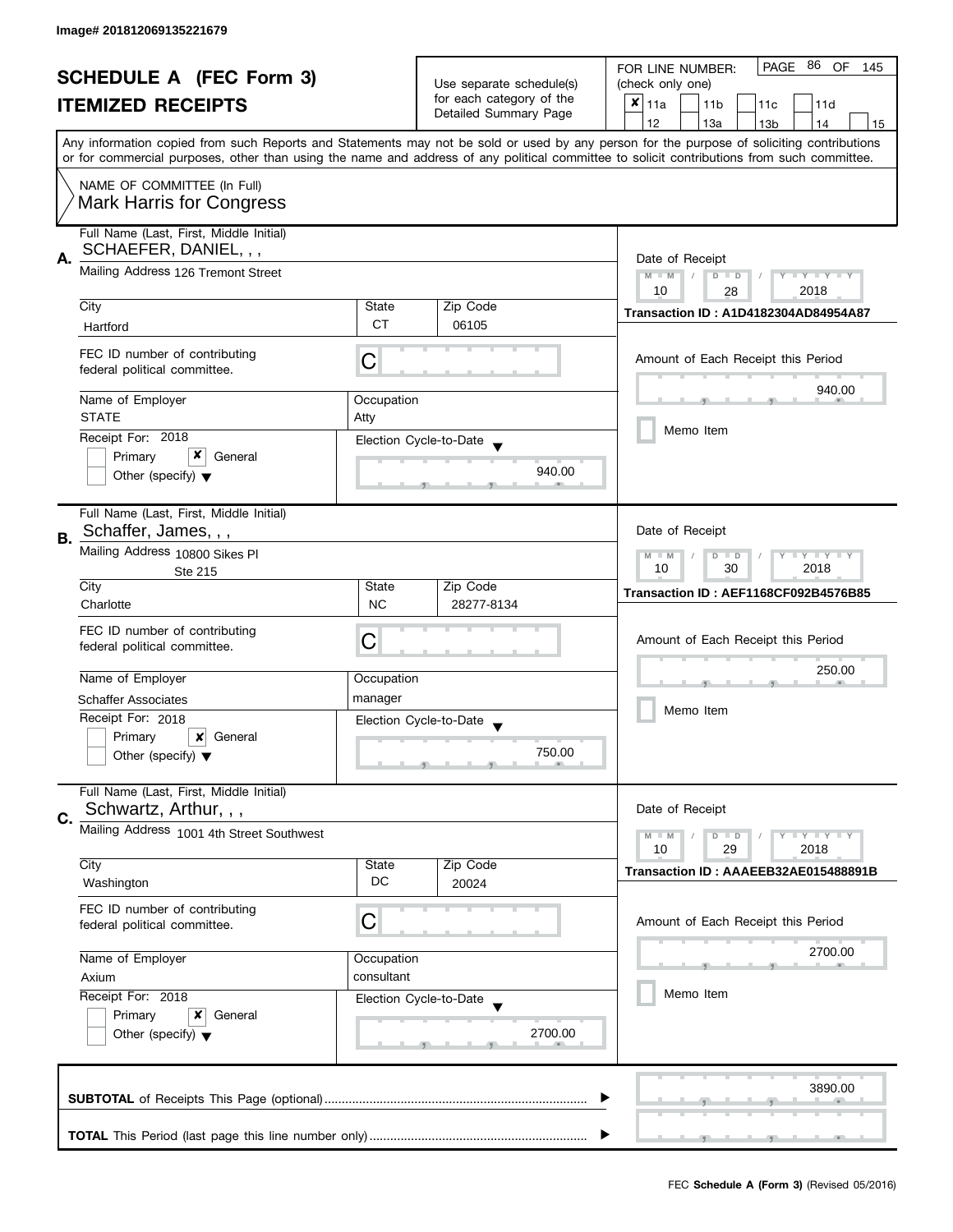|    |                                         |                    | PAGE 87 OF<br>FOR LINE NUMBER:<br>145          |                                                                                                                                            |  |
|----|-----------------------------------------|--------------------|------------------------------------------------|--------------------------------------------------------------------------------------------------------------------------------------------|--|
|    | <b>SCHEDULE A (FEC Form 3)</b>          |                    | Use separate schedule(s)                       | (check only one)                                                                                                                           |  |
|    | <b>ITEMIZED RECEIPTS</b>                |                    | for each category of the                       | $x _{11a}$<br>11 <sub>b</sub><br>11c<br>11d                                                                                                |  |
|    |                                         |                    | Detailed Summary Page                          | 12<br>13a<br>13 <sub>b</sub><br>14<br>15                                                                                                   |  |
|    |                                         |                    |                                                | Any information copied from such Reports and Statements may not be sold or used by any person for the purpose of soliciting contributions  |  |
|    |                                         |                    |                                                | or for commercial purposes, other than using the name and address of any political committee to solicit contributions from such committee. |  |
|    | NAME OF COMMITTEE (In Full)             |                    |                                                |                                                                                                                                            |  |
|    | <b>Mark Harris for Congress</b>         |                    |                                                |                                                                                                                                            |  |
|    |                                         |                    |                                                |                                                                                                                                            |  |
|    | Full Name (Last, First, Middle Initial) |                    |                                                |                                                                                                                                            |  |
| Α. | Scribner, Randall, , ,                  |                    |                                                |                                                                                                                                            |  |
|    | Mailing Address 4110 French Fields Ln   |                    |                                                | Date of Receipt<br>$M - M$<br>$Y - Y - Y - Y - Y$<br>$D$ $D$                                                                               |  |
|    |                                         |                    |                                                | 2018<br>11<br>01                                                                                                                           |  |
|    | City                                    | State              | Zip Code                                       |                                                                                                                                            |  |
|    | Harrisburg                              | <b>NC</b>          | 28075-9694                                     | Transaction ID: A6B8D566CCCC645EDA08                                                                                                       |  |
|    |                                         |                    |                                                |                                                                                                                                            |  |
|    | FEC ID number of contributing           | С                  |                                                | Amount of Each Receipt this Period                                                                                                         |  |
|    | federal political committee.            |                    |                                                |                                                                                                                                            |  |
|    | Name of Employer                        | Occupation         |                                                | 250.00                                                                                                                                     |  |
|    | self                                    | consultant         |                                                |                                                                                                                                            |  |
|    |                                         |                    |                                                | Memo Item                                                                                                                                  |  |
|    | Receipt For: 2018                       |                    | Election Cycle-to-Date                         |                                                                                                                                            |  |
|    | x<br>Primary<br>General                 |                    | 3750.00                                        |                                                                                                                                            |  |
|    | Other (specify) $\blacktriangledown$    |                    |                                                |                                                                                                                                            |  |
|    |                                         |                    |                                                |                                                                                                                                            |  |
|    | Full Name (Last, First, Middle Initial) |                    |                                                |                                                                                                                                            |  |
| В. | Scruggs, Leonard, Michael,,             |                    |                                                | Date of Receipt                                                                                                                            |  |
|    | Mailing Address PO Box 1534             |                    |                                                | $Y = Y + Y$<br>$M - M$<br>D<br>$\Box$<br>T                                                                                                 |  |
|    |                                         |                    | 31<br>2018<br>10                               |                                                                                                                                            |  |
|    | City                                    | State              | Zip Code                                       | Transaction ID: A2F033FDEE80C4841893                                                                                                       |  |
|    | Clayton                                 | <b>NC</b>          | 27528-1534                                     |                                                                                                                                            |  |
|    | FEC ID number of contributing           |                    |                                                |                                                                                                                                            |  |
|    | federal political committee.            | С                  |                                                | Amount of Each Receipt this Period                                                                                                         |  |
|    |                                         |                    |                                                | 25.00                                                                                                                                      |  |
|    | Name of Employer                        | Occupation         |                                                |                                                                                                                                            |  |
|    | Retired                                 | retired            |                                                |                                                                                                                                            |  |
|    | Receipt For: 2018                       |                    | Election Cycle-to-Date<br>$\blacktriangledown$ | Memo Item                                                                                                                                  |  |
|    | Primary<br>×<br>General                 |                    |                                                |                                                                                                                                            |  |
|    | Other (specify) $\blacktriangledown$    |                    | 225.00                                         |                                                                                                                                            |  |
|    |                                         |                    |                                                |                                                                                                                                            |  |
|    | Full Name (Last, First, Middle Initial) |                    |                                                |                                                                                                                                            |  |
| C. | Seibert, Peter, , ,                     |                    |                                                | Date of Receipt                                                                                                                            |  |
|    | Mailing Address 30 Jackson Road         |                    |                                                | $T - Y = T - Y$<br>$M - M$<br>$D$ $D$                                                                                                      |  |
|    |                                         |                    |                                                | 10<br>29<br>2018                                                                                                                           |  |
|    | City                                    | State              | Zip Code                                       | Transaction ID: AC42A03C279D14C39A6D                                                                                                       |  |
|    | <b>Wellesley Hills</b>                  | МA                 | 02481-6802                                     |                                                                                                                                            |  |
|    | FEC ID number of contributing           |                    |                                                |                                                                                                                                            |  |
|    | federal political committee.            | С                  |                                                | Amount of Each Receipt this Period                                                                                                         |  |
|    |                                         |                    |                                                |                                                                                                                                            |  |
|    | Name of Employer                        | Occupation         |                                                | 100.00                                                                                                                                     |  |
|    | <b>ALG</b>                              | <b>Real Estate</b> |                                                |                                                                                                                                            |  |
|    | Receipt For: 2018                       |                    | Election Cycle-to-Date                         | Memo Item                                                                                                                                  |  |
|    | Primary<br>x<br>General                 |                    |                                                | earmarked                                                                                                                                  |  |
|    | Other (specify) $\blacktriangledown$    |                    | 300.00                                         |                                                                                                                                            |  |
|    |                                         |                    |                                                |                                                                                                                                            |  |
|    |                                         |                    |                                                |                                                                                                                                            |  |
|    |                                         |                    |                                                | 375.00                                                                                                                                     |  |
|    |                                         |                    |                                                |                                                                                                                                            |  |
|    |                                         |                    |                                                |                                                                                                                                            |  |
|    |                                         |                    |                                                |                                                                                                                                            |  |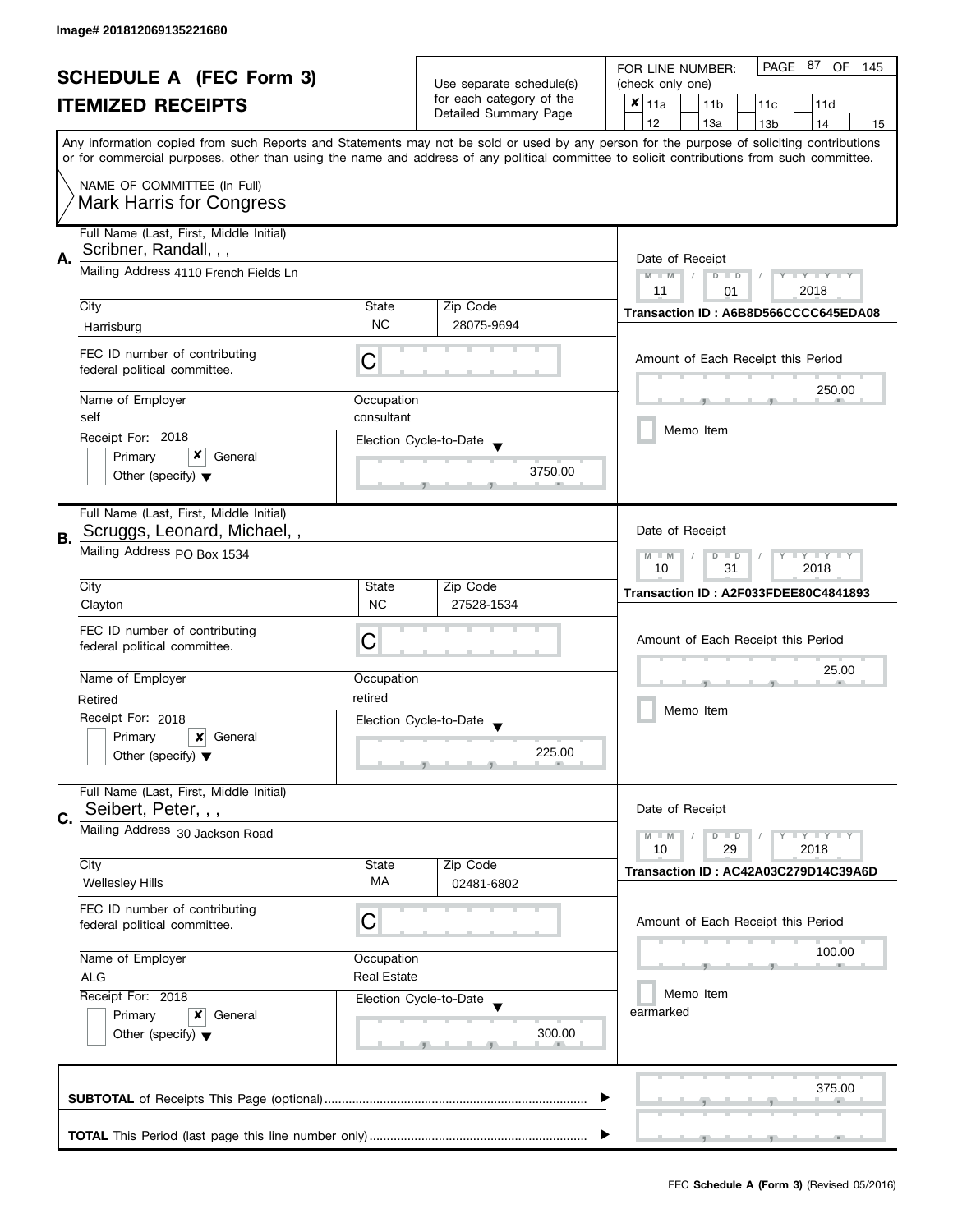| <b>SCHEDULE A (FEC Form 3)</b> |                                                                       |                                                                                           | Use separate schedule(s)<br>for each category of the | PAGE 88 OF<br>FOR LINE NUMBER:<br>145<br>(check only one)                                                                                                                                                                                                                               |  |  |
|--------------------------------|-----------------------------------------------------------------------|-------------------------------------------------------------------------------------------|------------------------------------------------------|-----------------------------------------------------------------------------------------------------------------------------------------------------------------------------------------------------------------------------------------------------------------------------------------|--|--|
|                                | <b>ITEMIZED RECEIPTS</b>                                              |                                                                                           | Detailed Summary Page                                | X<br>11a<br>11 <sub>b</sub><br>11c<br>11d<br>12<br>13a<br>13 <sub>b</sub><br>14<br>15                                                                                                                                                                                                   |  |  |
|                                |                                                                       |                                                                                           |                                                      | Any information copied from such Reports and Statements may not be sold or used by any person for the purpose of soliciting contributions<br>or for commercial purposes, other than using the name and address of any political committee to solicit contributions from such committee. |  |  |
|                                | NAME OF COMMITTEE (In Full)<br><b>Mark Harris for Congress</b>        |                                                                                           |                                                      |                                                                                                                                                                                                                                                                                         |  |  |
| А.                             | Full Name (Last, First, Middle Initial)<br><b>Club For Growth PAC</b> |                                                                                           |                                                      | Date of Receipt                                                                                                                                                                                                                                                                         |  |  |
|                                | Mailing Address 2001 L St NW<br><b>Ste 600</b>                        | $M - M$<br>$T - Y = T - Y$<br>$D$ $D$<br>10<br>2018<br>29                                 |                                                      |                                                                                                                                                                                                                                                                                         |  |  |
|                                | City<br>Washington                                                    | State<br>DC                                                                               | Zip Code<br>20036-4967                               | Transaction ID: A48496E969EB4496C8AD                                                                                                                                                                                                                                                    |  |  |
|                                | FEC ID number of contributing<br>federal political committee.         | C                                                                                         | C00487470                                            | Amount of Each Receipt this Period                                                                                                                                                                                                                                                      |  |  |
|                                | Name of Employer                                                      | Occupation                                                                                |                                                      | 3426.00                                                                                                                                                                                                                                                                                 |  |  |
|                                | Receipt For: 2018<br>x                                                |                                                                                           | Election Cycle-to-Date                               | <b>x</b> Memo Item<br>Intermediary                                                                                                                                                                                                                                                      |  |  |
|                                | Primary<br>General<br>Other (specify) $\blacktriangledown$            |                                                                                           | 111037.37                                            | Total Earmarked through conduit. PAC limit not<br>affected.                                                                                                                                                                                                                             |  |  |
| В.                             | Full Name (Last, First, Middle Initial)<br><b>Club For Growth PAC</b> |                                                                                           |                                                      | Date of Receipt                                                                                                                                                                                                                                                                         |  |  |
|                                | Mailing Address 2001 L St NW<br>Ste 600                               |                                                                                           |                                                      | $\bot$ $\gamma$ $\bot$ $\gamma$ $\bot$ $\gamma$<br>D<br>$\Box$<br>$-M$<br>10<br>27<br>2018                                                                                                                                                                                              |  |  |
|                                | City<br>Washington                                                    | State<br>DC                                                                               | Zip Code<br>20036-4967                               | Transaction ID: AB36D94DC3AD149D09EE                                                                                                                                                                                                                                                    |  |  |
|                                | FEC ID number of contributing<br>federal political committee.         | С                                                                                         | C00487470                                            | Amount of Each Receipt this Period                                                                                                                                                                                                                                                      |  |  |
|                                | Name of Employer                                                      | Occupation                                                                                |                                                      | 7760.00                                                                                                                                                                                                                                                                                 |  |  |
|                                | Receipt For: 2018                                                     |                                                                                           | Election Cycle-to-Date<br>$\overline{\mathbf{v}}$    | Memo Item<br>×<br>Intermediary                                                                                                                                                                                                                                                          |  |  |
|                                | Primary<br>x<br>General<br>Other (specify) $\blacktriangledown$       |                                                                                           | 111037.37                                            | Total Earmarked through conduit. PAC limit not<br>affected.                                                                                                                                                                                                                             |  |  |
| C.                             | Full Name (Last, First, Middle Initial)<br>Shaffer, Val, , ,          |                                                                                           |                                                      | Date of Receipt                                                                                                                                                                                                                                                                         |  |  |
|                                | Mailing Address 8203 Knollwood Cir                                    | $\bot$ $\gamma$ $\bot$ $\gamma$ $\bot$ $\gamma$<br>$M - M$<br>$D$ $D$<br>11<br>01<br>2018 |                                                      |                                                                                                                                                                                                                                                                                         |  |  |
|                                | City<br>Charlotte                                                     | State<br><b>NC</b>                                                                        | Zip Code<br>28213-5007                               | Transaction ID: AF98507ADFBC54552B21                                                                                                                                                                                                                                                    |  |  |
|                                | FEC ID number of contributing<br>federal political committee.         | С                                                                                         |                                                      | Amount of Each Receipt this Period                                                                                                                                                                                                                                                      |  |  |
|                                | Name of Employer                                                      | Occupation                                                                                |                                                      | 50.00                                                                                                                                                                                                                                                                                   |  |  |
|                                | <b>Balfour Beatty Construction</b><br>Receipt For: 2018               | Senior Estimator                                                                          | Election Cycle-to-Date                               | Memo Item                                                                                                                                                                                                                                                                               |  |  |
|                                | Primary<br>x<br>General<br>Other (specify) $\blacktriangledown$       |                                                                                           | 1500.00                                              |                                                                                                                                                                                                                                                                                         |  |  |
|                                |                                                                       |                                                                                           |                                                      | 50.00                                                                                                                                                                                                                                                                                   |  |  |
|                                |                                                                       |                                                                                           |                                                      |                                                                                                                                                                                                                                                                                         |  |  |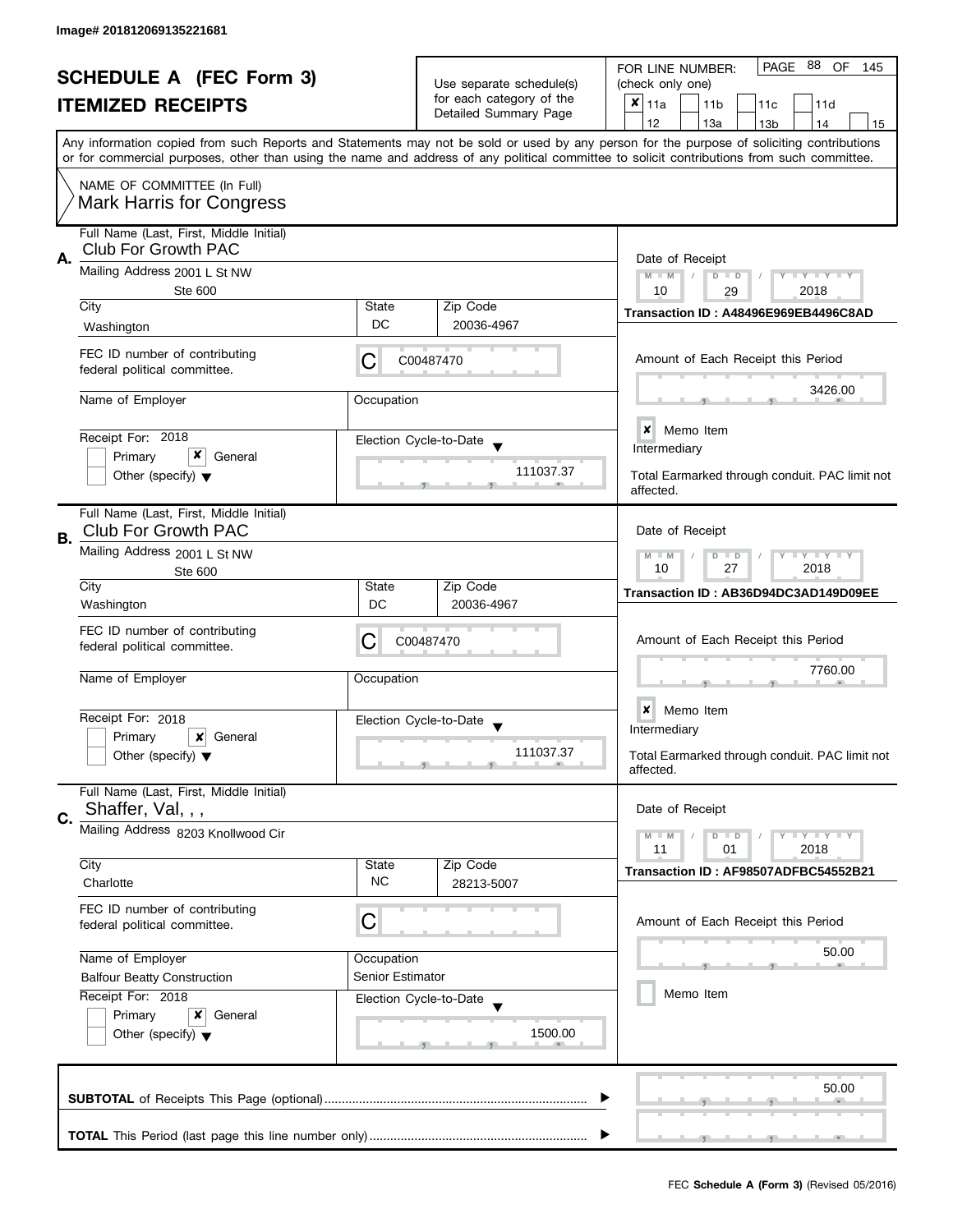| <b>SCHEDULE A (FEC Form 3)</b> |                                                               |                                                           | PAGE 89<br>OF<br>FOR LINE NUMBER:<br>145             |                                                                                                                                            |  |
|--------------------------------|---------------------------------------------------------------|-----------------------------------------------------------|------------------------------------------------------|--------------------------------------------------------------------------------------------------------------------------------------------|--|
|                                |                                                               |                                                           | Use separate schedule(s)<br>for each category of the | (check only one)                                                                                                                           |  |
|                                | <b>ITEMIZED RECEIPTS</b>                                      |                                                           |                                                      | $x _{11a}$<br>11 <sub>b</sub><br>11c<br>11d                                                                                                |  |
|                                |                                                               |                                                           | Detailed Summary Page                                | 12<br>13a<br>14<br>13 <sub>b</sub><br>15                                                                                                   |  |
|                                |                                                               |                                                           |                                                      | Any information copied from such Reports and Statements may not be sold or used by any person for the purpose of soliciting contributions  |  |
|                                |                                                               |                                                           |                                                      | or for commercial purposes, other than using the name and address of any political committee to solicit contributions from such committee. |  |
|                                | NAME OF COMMITTEE (In Full)                                   |                                                           |                                                      |                                                                                                                                            |  |
|                                | <b>Mark Harris for Congress</b>                               |                                                           |                                                      |                                                                                                                                            |  |
|                                | Full Name (Last, First, Middle Initial)                       |                                                           |                                                      |                                                                                                                                            |  |
|                                | Shaffer, Virginia, , ,                                        |                                                           |                                                      |                                                                                                                                            |  |
| А.                             | Mailing Address 8203 Knollwood Cir                            | Date of Receipt                                           |                                                      |                                                                                                                                            |  |
|                                |                                                               | Y TY TY TY<br>$M - M$<br>$D$ $D$<br>2018<br>10            |                                                      |                                                                                                                                            |  |
|                                | City                                                          | State                                                     | Zip Code                                             | 20                                                                                                                                         |  |
|                                | Charlotte                                                     | <b>NC</b>                                                 | 28213-5007                                           | Transaction ID: A6A72032E26144B16ACC                                                                                                       |  |
|                                |                                                               |                                                           |                                                      |                                                                                                                                            |  |
|                                | FEC ID number of contributing                                 | С                                                         |                                                      | Amount of Each Receipt this Period                                                                                                         |  |
|                                | federal political committee.                                  |                                                           |                                                      |                                                                                                                                            |  |
|                                | Name of Employer                                              | Occupation                                                |                                                      | 50.00                                                                                                                                      |  |
|                                | Northside Christian Academy                                   | <b>TEACHER</b>                                            |                                                      |                                                                                                                                            |  |
|                                | Receipt For: 2018                                             |                                                           |                                                      | Memo Item                                                                                                                                  |  |
|                                | x<br>Primary<br>General                                       |                                                           | Election Cycle-to-Date                               |                                                                                                                                            |  |
|                                | Other (specify) $\blacktriangledown$                          |                                                           | 500.00                                               |                                                                                                                                            |  |
|                                |                                                               |                                                           |                                                      |                                                                                                                                            |  |
|                                | Full Name (Last, First, Middle Initial)                       |                                                           |                                                      |                                                                                                                                            |  |
|                                | Shaffer, Virginia, , ,                                        | Date of Receipt                                           |                                                      |                                                                                                                                            |  |
| В.                             |                                                               |                                                           |                                                      |                                                                                                                                            |  |
|                                | Mailing Address 8203 Knollwood Cir                            | <b>LY LY LY</b><br>$M - M$<br>$D$ $D$<br>11<br>02<br>2018 |                                                      |                                                                                                                                            |  |
|                                | City                                                          | State                                                     | Zip Code                                             |                                                                                                                                            |  |
|                                | Charlotte                                                     | <b>NC</b>                                                 | 28213-5007                                           | Transaction ID: A7939392825394249893                                                                                                       |  |
|                                |                                                               |                                                           |                                                      |                                                                                                                                            |  |
|                                | FEC ID number of contributing                                 | C                                                         |                                                      | Amount of Each Receipt this Period                                                                                                         |  |
|                                | federal political committee.                                  |                                                           |                                                      |                                                                                                                                            |  |
|                                | Name of Employer                                              | Occupation                                                |                                                      | 50.00                                                                                                                                      |  |
|                                |                                                               | <b>TEACHER</b>                                            |                                                      |                                                                                                                                            |  |
|                                | Northside Christian Academy<br>Receipt For: 2018              |                                                           |                                                      | Memo Item                                                                                                                                  |  |
|                                |                                                               |                                                           | Election Cycle-to-Date                               |                                                                                                                                            |  |
|                                | Primary<br>$\boldsymbol{x}$<br>General                        |                                                           | 550.00                                               |                                                                                                                                            |  |
|                                | Other (specify) $\blacktriangledown$                          |                                                           |                                                      |                                                                                                                                            |  |
|                                | Full Name (Last, First, Middle Initial)                       |                                                           |                                                      |                                                                                                                                            |  |
|                                | Sheehan, Brian, , ,                                           |                                                           |                                                      | Date of Receipt                                                                                                                            |  |
| C.                             | Mailing Address 811 Martingale Lane                           |                                                           |                                                      |                                                                                                                                            |  |
|                                |                                                               |                                                           |                                                      | $Y = Y = Y$<br>$M - M$<br>$D$ $D$<br>11<br>04<br>2018                                                                                      |  |
|                                | City                                                          | State                                                     | Zip Code                                             |                                                                                                                                            |  |
|                                | Davidson                                                      | <b>NC</b>                                                 | 28036-7065                                           | Transaction ID: A6FF4006ABDE84A0484F                                                                                                       |  |
|                                |                                                               |                                                           |                                                      |                                                                                                                                            |  |
|                                | FEC ID number of contributing<br>federal political committee. | С                                                         |                                                      | Amount of Each Receipt this Period                                                                                                         |  |
|                                |                                                               |                                                           |                                                      |                                                                                                                                            |  |
|                                | Name of Employer                                              | Occupation                                                |                                                      | 1000.00                                                                                                                                    |  |
|                                | <b>SCMG</b>                                                   | CEO                                                       |                                                      |                                                                                                                                            |  |
|                                | Receipt For: 2018                                             |                                                           | Election Cycle-to-Date                               | Memo Item                                                                                                                                  |  |
|                                | Primary<br>x<br>General                                       |                                                           |                                                      |                                                                                                                                            |  |
|                                | Other (specify) $\blacktriangledown$                          |                                                           | 2000.00                                              |                                                                                                                                            |  |
|                                |                                                               |                                                           |                                                      |                                                                                                                                            |  |
|                                |                                                               |                                                           |                                                      |                                                                                                                                            |  |
|                                |                                                               |                                                           |                                                      | 1100.00                                                                                                                                    |  |
|                                |                                                               |                                                           |                                                      |                                                                                                                                            |  |
|                                |                                                               |                                                           |                                                      |                                                                                                                                            |  |
|                                |                                                               |                                                           |                                                      |                                                                                                                                            |  |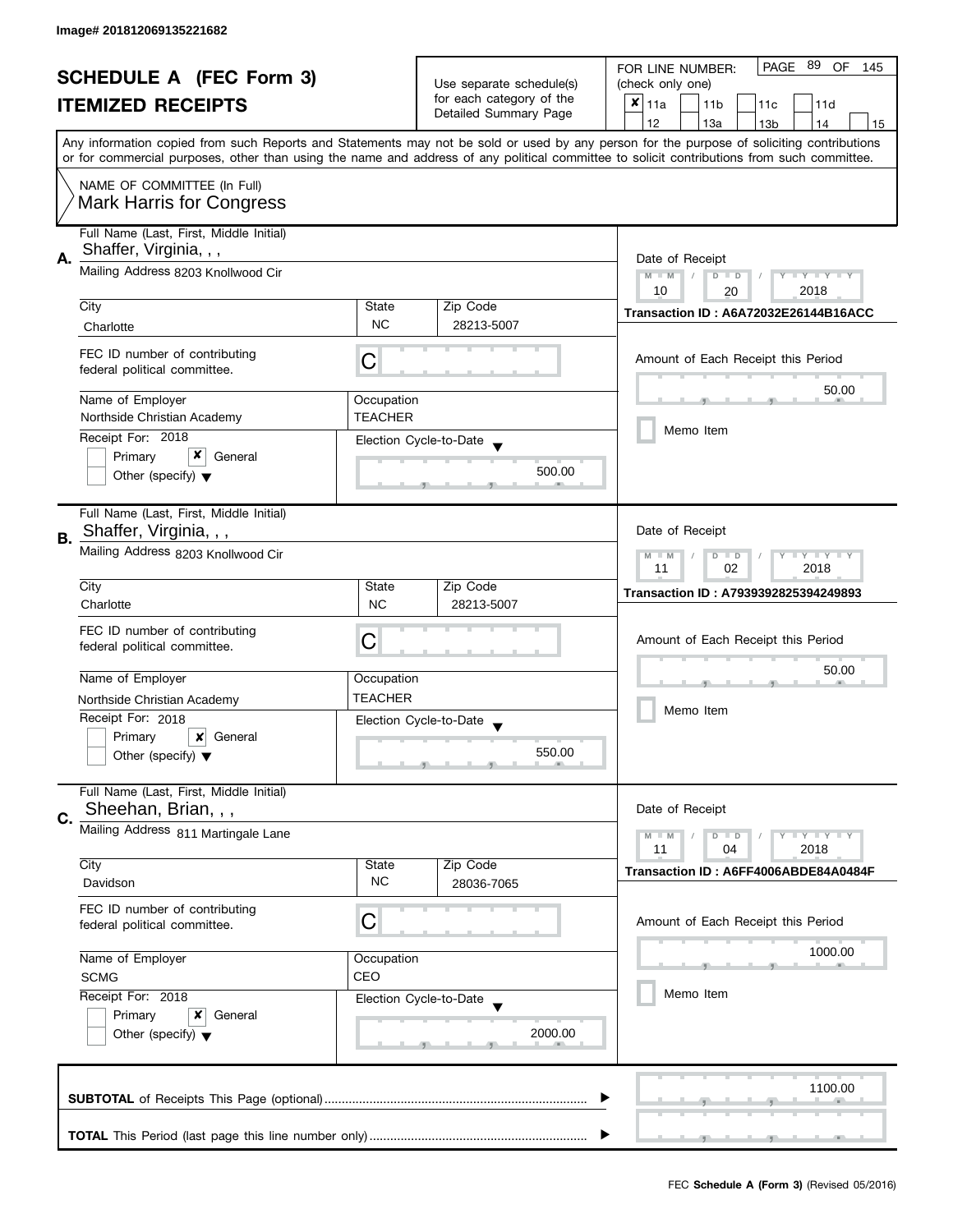| <b>SCHEDULE A (FEC Form 3)</b> |                                         | Use separate schedule(s) | 90<br>PAGE<br>OF<br>FOR LINE NUMBER:<br>145<br>(check only one) |                                                                                                                                            |
|--------------------------------|-----------------------------------------|--------------------------|-----------------------------------------------------------------|--------------------------------------------------------------------------------------------------------------------------------------------|
|                                | <b>ITEMIZED RECEIPTS</b>                |                          | for each category of the                                        | $x _{11a}$<br>11 <sub>b</sub><br>11d<br>11c                                                                                                |
|                                |                                         |                          | Detailed Summary Page                                           | 12<br>13a<br>13 <sub>b</sub><br>14<br>15                                                                                                   |
|                                |                                         |                          |                                                                 | Any information copied from such Reports and Statements may not be sold or used by any person for the purpose of soliciting contributions  |
|                                |                                         |                          |                                                                 | or for commercial purposes, other than using the name and address of any political committee to solicit contributions from such committee. |
|                                | NAME OF COMMITTEE (In Full)             |                          |                                                                 |                                                                                                                                            |
|                                | <b>Mark Harris for Congress</b>         |                          |                                                                 |                                                                                                                                            |
|                                |                                         |                          |                                                                 |                                                                                                                                            |
|                                | Full Name (Last, First, Middle Initial) |                          |                                                                 |                                                                                                                                            |
| А.                             | Shelley, Elizabeth, , ,                 | Date of Receipt          |                                                                 |                                                                                                                                            |
|                                | Mailing Address 25 Country Road         |                          | Y TY TY TY<br>$M - M$<br>$D$ $D$                                |                                                                                                                                            |
|                                |                                         |                          |                                                                 | 2018<br>10<br>29                                                                                                                           |
|                                | City                                    | State<br><b>NC</b>       | Zip Code                                                        | Transaction ID: A6CDBF7A7F66F451FA90                                                                                                       |
|                                | Hendersonville                          |                          | 28791-8601                                                      |                                                                                                                                            |
|                                | FEC ID number of contributing           | С                        |                                                                 | Amount of Each Receipt this Period                                                                                                         |
|                                | federal political committee.            |                          |                                                                 |                                                                                                                                            |
|                                | Name of Employer                        | Occupation               |                                                                 | 2700.00                                                                                                                                    |
|                                | Shelley's Jewelry                       | Management               |                                                                 |                                                                                                                                            |
|                                | Receipt For: 2018                       |                          | Election Cycle-to-Date                                          | Memo Item                                                                                                                                  |
|                                | x<br>Primary<br>General                 |                          |                                                                 | earmarked House Freedom Fund                                                                                                               |
|                                | Other (specify) $\blacktriangledown$    |                          | 2700.00                                                         |                                                                                                                                            |
|                                |                                         |                          |                                                                 |                                                                                                                                            |
|                                | Full Name (Last, First, Middle Initial) |                          |                                                                 |                                                                                                                                            |
| В.                             | House Freedom Fund                      |                          |                                                                 | Date of Receipt                                                                                                                            |
|                                | Mailing Address PO Box 1948             |                          |                                                                 | $Y = Y + Y$<br>$M - M$<br>$\Box$<br>T<br>D                                                                                                 |
|                                |                                         | 29<br>2018<br>10         |                                                                 |                                                                                                                                            |
|                                | City                                    | State                    | Zip Code                                                        | Transaction ID: A2AD5C1B18A0942BB885                                                                                                       |
|                                | Alexandria                              | VA                       | 22313-1948                                                      |                                                                                                                                            |
|                                | FEC ID number of contributing           |                          |                                                                 |                                                                                                                                            |
|                                | federal political committee.            | C                        | C00552851                                                       | Amount of Each Receipt this Period                                                                                                         |
|                                | Name of Employer                        | Occupation               |                                                                 | 24912.00                                                                                                                                   |
|                                |                                         |                          |                                                                 |                                                                                                                                            |
|                                | Receipt For: 2018                       |                          |                                                                 | ×<br>Memo Item                                                                                                                             |
|                                | Primary<br>×<br>General                 |                          | Election Cycle-to-Date<br>$\overline{\mathbf{v}}$               | Intermediary                                                                                                                               |
|                                | Other (specify) $\blacktriangledown$    |                          | 110031.00                                                       | Total Earmarked through conduit. PAC limit not                                                                                             |
|                                |                                         |                          |                                                                 | affected.                                                                                                                                  |
|                                | Full Name (Last, First, Middle Initial) |                          |                                                                 |                                                                                                                                            |
| C.                             | Sherrill, Ronald, , ,                   |                          |                                                                 | Date of Receipt                                                                                                                            |
|                                | Mailing Address PO Box 19083            |                          |                                                                 | $T - Y = T - Y$<br>$M - M$<br>$D$ $D$                                                                                                      |
|                                |                                         |                          |                                                                 | 10<br>18<br>2018                                                                                                                           |
|                                | City                                    | State                    | Zip Code                                                        | Transaction ID: AF3FB810D361F4251AB0                                                                                                       |
|                                | Charlotte                               | <b>NC</b>                | 28219-9083                                                      |                                                                                                                                            |
|                                | FEC ID number of contributing           |                          |                                                                 |                                                                                                                                            |
|                                | federal political committee.            | C                        |                                                                 | Amount of Each Receipt this Period                                                                                                         |
|                                | Name of Employer                        | Occupation               |                                                                 | 1000.00                                                                                                                                    |
|                                | executive<br>Nucor                      |                          |                                                                 |                                                                                                                                            |
|                                | Receipt For: 2018                       |                          | Election Cycle-to-Date                                          | Memo Item                                                                                                                                  |
|                                | Primary<br>x<br>General                 |                          |                                                                 |                                                                                                                                            |
|                                | Other (specify) $\blacktriangledown$    |                          | 1000.00                                                         |                                                                                                                                            |
|                                |                                         |                          |                                                                 |                                                                                                                                            |
|                                |                                         |                          |                                                                 |                                                                                                                                            |
|                                |                                         |                          |                                                                 | 3700.00                                                                                                                                    |
|                                |                                         |                          |                                                                 |                                                                                                                                            |
|                                |                                         |                          |                                                                 |                                                                                                                                            |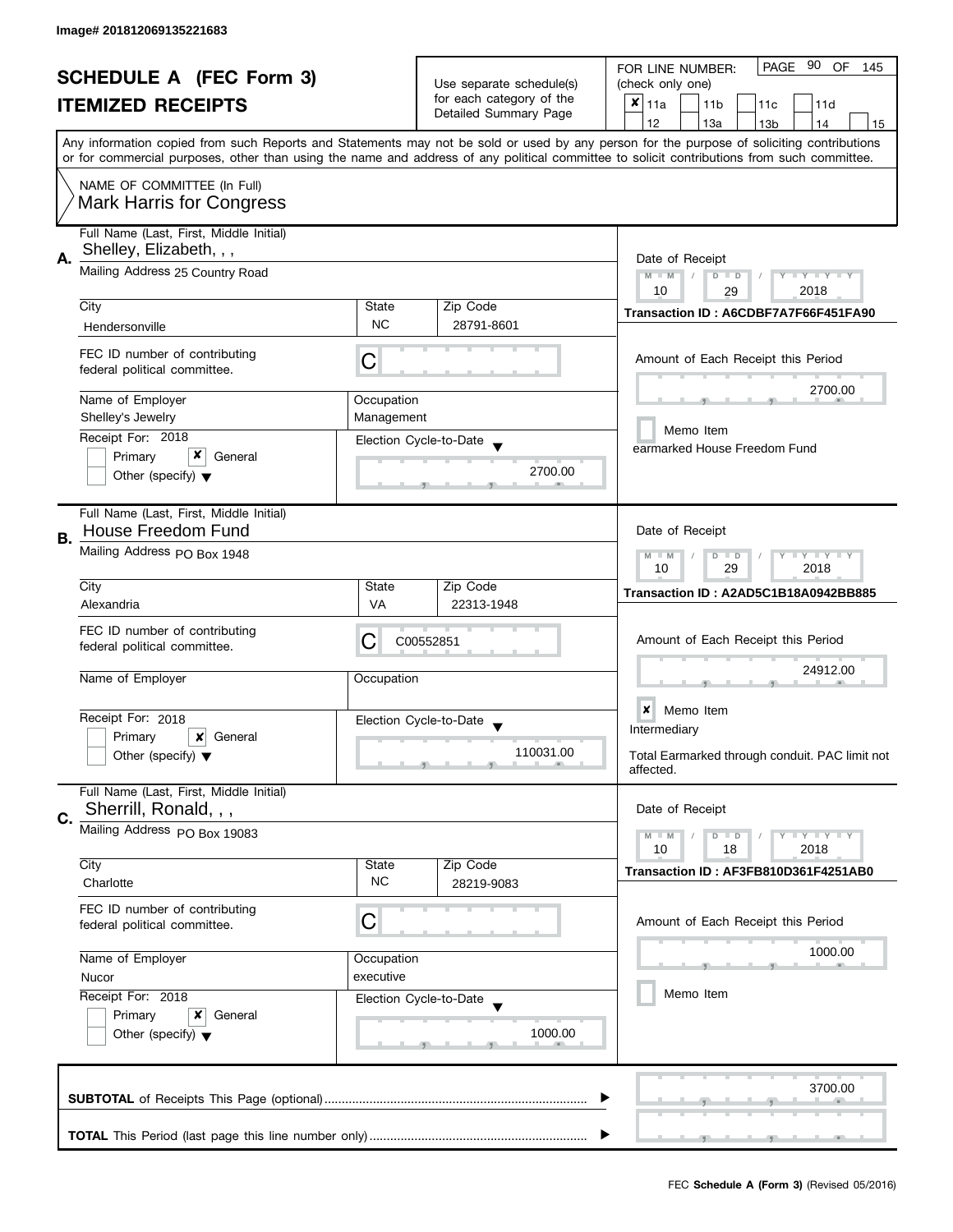| <b>SCHEDULE A (FEC Form 3)</b> |                                                                |                                  | PAGE 91<br>OF<br>FOR LINE NUMBER:<br>145          |                                                                                                                                                                                                                                                                                         |  |
|--------------------------------|----------------------------------------------------------------|----------------------------------|---------------------------------------------------|-----------------------------------------------------------------------------------------------------------------------------------------------------------------------------------------------------------------------------------------------------------------------------------------|--|
|                                |                                                                | Use separate schedule(s)         | (check only one)                                  |                                                                                                                                                                                                                                                                                         |  |
|                                | <b>ITEMIZED RECEIPTS</b>                                       |                                  | for each category of the<br>Detailed Summary Page | $x _{11a}$<br>11 <sub>b</sub><br>11d<br>11c                                                                                                                                                                                                                                             |  |
|                                |                                                                |                                  |                                                   | 12<br>13a<br>13 <sub>b</sub><br>14<br>15                                                                                                                                                                                                                                                |  |
|                                |                                                                |                                  |                                                   | Any information copied from such Reports and Statements may not be sold or used by any person for the purpose of soliciting contributions<br>or for commercial purposes, other than using the name and address of any political committee to solicit contributions from such committee. |  |
|                                | NAME OF COMMITTEE (In Full)<br><b>Mark Harris for Congress</b> |                                  |                                                   |                                                                                                                                                                                                                                                                                         |  |
|                                |                                                                |                                  |                                                   |                                                                                                                                                                                                                                                                                         |  |
|                                | Full Name (Last, First, Middle Initial)                        |                                  |                                                   |                                                                                                                                                                                                                                                                                         |  |
| А.                             | Siegel, Jeanne, , ,                                            |                                  |                                                   | Date of Receipt                                                                                                                                                                                                                                                                         |  |
|                                | Mailing Address 781 5th Ave                                    | Y TY TY TY<br>$M - M$<br>$D$ $D$ |                                                   |                                                                                                                                                                                                                                                                                         |  |
|                                |                                                                |                                  |                                                   | 2018<br>11<br>06                                                                                                                                                                                                                                                                        |  |
|                                | City                                                           | State                            | Zip Code                                          | <b>Transaction ID: A6BC32A0777744D58808</b>                                                                                                                                                                                                                                             |  |
|                                | New York                                                       | <b>NY</b>                        | 10022-1092                                        |                                                                                                                                                                                                                                                                                         |  |
|                                | FEC ID number of contributing<br>federal political committee.  | С                                |                                                   | Amount of Each Receipt this Period                                                                                                                                                                                                                                                      |  |
|                                | Name of Employer                                               | Occupation                       |                                                   | 1000.00                                                                                                                                                                                                                                                                                 |  |
|                                | retired                                                        | retired                          |                                                   |                                                                                                                                                                                                                                                                                         |  |
|                                | Receipt For: 2018                                              |                                  |                                                   | Memo Item                                                                                                                                                                                                                                                                               |  |
|                                | x                                                              |                                  | Election Cycle-to-Date                            | earmarked House Freedom Fund                                                                                                                                                                                                                                                            |  |
|                                | Primary<br>General                                             |                                  | 1000.00                                           |                                                                                                                                                                                                                                                                                         |  |
|                                | Other (specify) $\blacktriangledown$                           |                                  |                                                   |                                                                                                                                                                                                                                                                                         |  |
|                                |                                                                |                                  |                                                   |                                                                                                                                                                                                                                                                                         |  |
|                                | Full Name (Last, First, Middle Initial)                        |                                  |                                                   |                                                                                                                                                                                                                                                                                         |  |
| В.                             | House Freedom Fund                                             |                                  |                                                   | Date of Receipt                                                                                                                                                                                                                                                                         |  |
|                                | Mailing Address PO Box 1948                                    |                                  |                                                   | Y I Y I Y I Y<br>$M - M$<br>$D$ $D$<br>06<br>11<br>2018                                                                                                                                                                                                                                 |  |
|                                | City                                                           | State                            | Zip Code                                          | Transaction ID: ACA8FB3E6589D49C6B41                                                                                                                                                                                                                                                    |  |
|                                | Alexandria                                                     | VA                               | 22313-1948                                        |                                                                                                                                                                                                                                                                                         |  |
|                                | FEC ID number of contributing                                  |                                  |                                                   |                                                                                                                                                                                                                                                                                         |  |
|                                | federal political committee.                                   | C                                | C00552851                                         | Amount of Each Receipt this Period                                                                                                                                                                                                                                                      |  |
|                                |                                                                |                                  |                                                   | 10637.50                                                                                                                                                                                                                                                                                |  |
|                                | Name of Employer                                               | Occupation                       |                                                   |                                                                                                                                                                                                                                                                                         |  |
|                                |                                                                |                                  |                                                   |                                                                                                                                                                                                                                                                                         |  |
|                                | Receipt For: 2018                                              |                                  | Election Cycle-to-Date<br>$\blacktriangledown$    | Memo Item<br>×                                                                                                                                                                                                                                                                          |  |
|                                | Primary<br>×<br>General                                        |                                  |                                                   | Intermediary                                                                                                                                                                                                                                                                            |  |
|                                | Other (specify) $\blacktriangledown$                           | 110031.00                        |                                                   | Total Earmarked through conduit. PAC limit not<br>affected.                                                                                                                                                                                                                             |  |
|                                | Full Name (Last, First, Middle Initial)                        |                                  |                                                   |                                                                                                                                                                                                                                                                                         |  |
| C.                             | Simi, Richard, , ,                                             |                                  |                                                   | Date of Receipt                                                                                                                                                                                                                                                                         |  |
|                                | Mailing Address 2064 Palm Dr                                   |                                  |                                                   | <b>LYLYLY</b><br>$M - M$<br>$D$ $D$                                                                                                                                                                                                                                                     |  |
|                                |                                                                |                                  |                                                   | 10<br>31<br>2018                                                                                                                                                                                                                                                                        |  |
|                                | City                                                           | State                            | Zip Code                                          | Transaction ID: A44F0F9885A77445EAD0                                                                                                                                                                                                                                                    |  |
|                                | Colorado Springs                                               | CO                               | 80918-7824                                        |                                                                                                                                                                                                                                                                                         |  |
|                                | FEC ID number of contributing                                  |                                  |                                                   |                                                                                                                                                                                                                                                                                         |  |
|                                | federal political committee.                                   | C                                |                                                   | Amount of Each Receipt this Period                                                                                                                                                                                                                                                      |  |
|                                |                                                                |                                  |                                                   |                                                                                                                                                                                                                                                                                         |  |
|                                | Name of Employer                                               | Occupation                       |                                                   | 100.00                                                                                                                                                                                                                                                                                  |  |
|                                | Ratio Christi                                                  | Missionary                       |                                                   |                                                                                                                                                                                                                                                                                         |  |
|                                | Receipt For: 2018                                              |                                  | Election Cycle-to-Date                            | Memo Item                                                                                                                                                                                                                                                                               |  |
|                                | General<br>Primary<br>x                                        |                                  |                                                   |                                                                                                                                                                                                                                                                                         |  |
|                                | Other (specify) $\blacktriangledown$                           |                                  | 850.00                                            |                                                                                                                                                                                                                                                                                         |  |
|                                |                                                                |                                  |                                                   |                                                                                                                                                                                                                                                                                         |  |
|                                |                                                                |                                  |                                                   |                                                                                                                                                                                                                                                                                         |  |
|                                |                                                                |                                  |                                                   | 1100.00                                                                                                                                                                                                                                                                                 |  |
|                                |                                                                |                                  |                                                   |                                                                                                                                                                                                                                                                                         |  |
|                                |                                                                |                                  |                                                   |                                                                                                                                                                                                                                                                                         |  |
|                                |                                                                |                                  |                                                   |                                                                                                                                                                                                                                                                                         |  |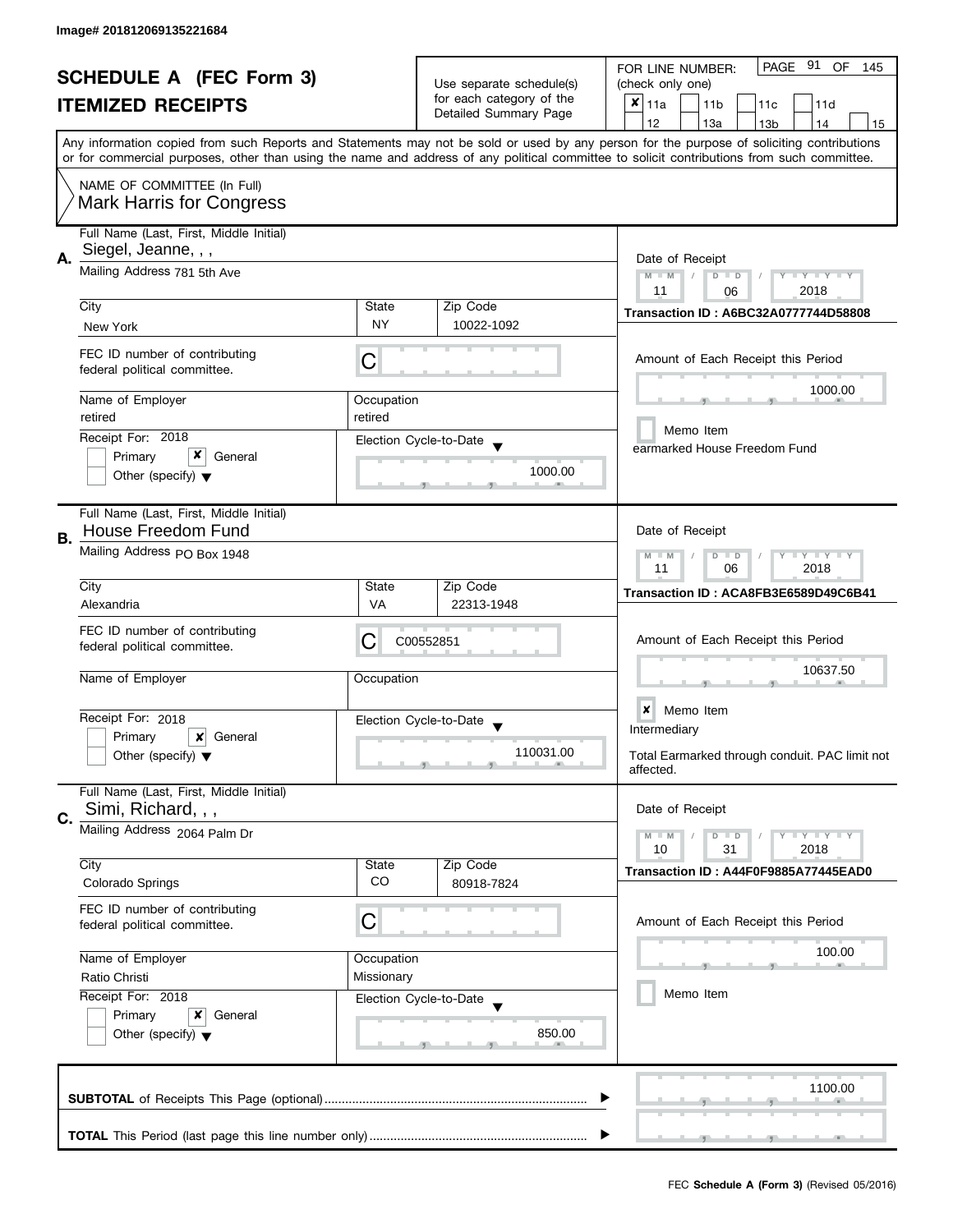|                                                                 |                                                                       |                                                                          | PAGE 92 OF<br>FOR LINE NUMBER:<br>145                                       |                                                                                                                                                                                                                                                                                         |  |  |
|-----------------------------------------------------------------|-----------------------------------------------------------------------|--------------------------------------------------------------------------|-----------------------------------------------------------------------------|-----------------------------------------------------------------------------------------------------------------------------------------------------------------------------------------------------------------------------------------------------------------------------------------|--|--|
| <b>SCHEDULE A (FEC Form 3)</b>                                  |                                                                       |                                                                          | Use separate schedule(s)                                                    | (check only one)                                                                                                                                                                                                                                                                        |  |  |
|                                                                 | <b>ITEMIZED RECEIPTS</b>                                              |                                                                          | for each category of the                                                    | ×<br>11a<br>11 <sub>b</sub><br>11c<br>11d                                                                                                                                                                                                                                               |  |  |
|                                                                 |                                                                       |                                                                          | Detailed Summary Page                                                       | 12<br>13a<br>14<br>13 <sub>b</sub><br>15                                                                                                                                                                                                                                                |  |  |
|                                                                 |                                                                       |                                                                          |                                                                             | Any information copied from such Reports and Statements may not be sold or used by any person for the purpose of soliciting contributions<br>or for commercial purposes, other than using the name and address of any political committee to solicit contributions from such committee. |  |  |
|                                                                 | NAME OF COMMITTEE (In Full)                                           |                                                                          |                                                                             |                                                                                                                                                                                                                                                                                         |  |  |
|                                                                 | <b>Mark Harris for Congress</b>                                       |                                                                          |                                                                             |                                                                                                                                                                                                                                                                                         |  |  |
|                                                                 | Full Name (Last, First, Middle Initial)<br>Sittema, Tim, , ,          |                                                                          |                                                                             |                                                                                                                                                                                                                                                                                         |  |  |
| А.                                                              | Mailing Address 3824 Pomfret Lane                                     |                                                                          |                                                                             | Date of Receipt<br>$M - M$<br>$D$ $D$<br>Y I Y I Y I Y<br>2018<br>11<br>03                                                                                                                                                                                                              |  |  |
|                                                                 | City                                                                  | State                                                                    | Zip Code                                                                    |                                                                                                                                                                                                                                                                                         |  |  |
|                                                                 | Charlotte                                                             | <b>NC</b>                                                                | 28211                                                                       | Transaction ID: AF9FFE224B90743199AC                                                                                                                                                                                                                                                    |  |  |
|                                                                 | FEC ID number of contributing<br>federal political committee.         | C                                                                        |                                                                             | Amount of Each Receipt this Period                                                                                                                                                                                                                                                      |  |  |
|                                                                 | Name of Employer                                                      | Occupation                                                               |                                                                             | 1000.00                                                                                                                                                                                                                                                                                 |  |  |
|                                                                 | <b>Crosland Southeast</b>                                             | <b>OWNER</b>                                                             |                                                                             |                                                                                                                                                                                                                                                                                         |  |  |
|                                                                 | Receipt For: 2018                                                     |                                                                          | Election Cycle-to-Date                                                      | Memo Item                                                                                                                                                                                                                                                                               |  |  |
|                                                                 | x<br>Primary<br>General<br>Other (specify) $\blacktriangledown$       |                                                                          | 1000.00                                                                     |                                                                                                                                                                                                                                                                                         |  |  |
| <b>B.</b>                                                       | Full Name (Last, First, Middle Initial)<br>Smith, Baker, , ,          |                                                                          |                                                                             | Date of Receipt                                                                                                                                                                                                                                                                         |  |  |
|                                                                 | Mailing Address 3360 E. Terrell Branch Ct. SE                         | $\bot$ Y $\bot$ Y $\bot$ Y<br>$M - M$<br>D<br>$\Box$<br>27<br>2018<br>10 |                                                                             |                                                                                                                                                                                                                                                                                         |  |  |
|                                                                 | City                                                                  | State                                                                    | Zip Code                                                                    | <b>Transaction ID: A6178F4F451484E5484B</b>                                                                                                                                                                                                                                             |  |  |
|                                                                 | Marietta                                                              | GA                                                                       | 30067-5164                                                                  |                                                                                                                                                                                                                                                                                         |  |  |
|                                                                 | FEC ID number of contributing<br>federal political committee.         | C                                                                        |                                                                             | Amount of Each Receipt this Period                                                                                                                                                                                                                                                      |  |  |
|                                                                 | Name of Employer                                                      | Occupation                                                               |                                                                             | 100.00                                                                                                                                                                                                                                                                                  |  |  |
|                                                                 | <b>BDD Consulting</b>                                                 |                                                                          | management consultant                                                       |                                                                                                                                                                                                                                                                                         |  |  |
|                                                                 | Receipt For: 2018                                                     |                                                                          | Election Cycle-to-Date                                                      | Memo Item                                                                                                                                                                                                                                                                               |  |  |
|                                                                 | Primary<br>×<br>General                                               |                                                                          |                                                                             | earmarked                                                                                                                                                                                                                                                                               |  |  |
|                                                                 | Other (specify) $\blacktriangledown$                                  |                                                                          | 300.00                                                                      |                                                                                                                                                                                                                                                                                         |  |  |
|                                                                 | Full Name (Last, First, Middle Initial)<br><b>Club For Growth PAC</b> |                                                                          |                                                                             | Date of Receipt                                                                                                                                                                                                                                                                         |  |  |
| C.                                                              | Mailing Address 2001 L St NW                                          |                                                                          |                                                                             | $M - M$<br>$\bot$ $\gamma$ $\bot$ $\gamma$ $\bot$ $\gamma$<br>$D$ $D$                                                                                                                                                                                                                   |  |  |
|                                                                 | Ste 600                                                               |                                                                          |                                                                             | 10<br>29<br>2018                                                                                                                                                                                                                                                                        |  |  |
|                                                                 | City<br>Washington                                                    | State<br>DC                                                              | Zip Code<br>20036-4967                                                      | Transaction ID: AC0AC24F80FB64B9AA16                                                                                                                                                                                                                                                    |  |  |
|                                                                 | FEC ID number of contributing<br>federal political committee.         | C                                                                        | C00487470                                                                   | Amount of Each Receipt this Period                                                                                                                                                                                                                                                      |  |  |
|                                                                 | Name of Employer                                                      | Occupation                                                               |                                                                             | 3426.00                                                                                                                                                                                                                                                                                 |  |  |
|                                                                 | Receipt For: 2018                                                     |                                                                          | Election Cycle-to-Date                                                      | ×<br>Memo Item                                                                                                                                                                                                                                                                          |  |  |
| Primary<br>x<br>General<br>Other (specify) $\blacktriangledown$ |                                                                       | 111037.37                                                                | Intermediary<br>Total Earmarked through conduit. PAC limit not<br>affected. |                                                                                                                                                                                                                                                                                         |  |  |
|                                                                 |                                                                       |                                                                          |                                                                             | 1100.00                                                                                                                                                                                                                                                                                 |  |  |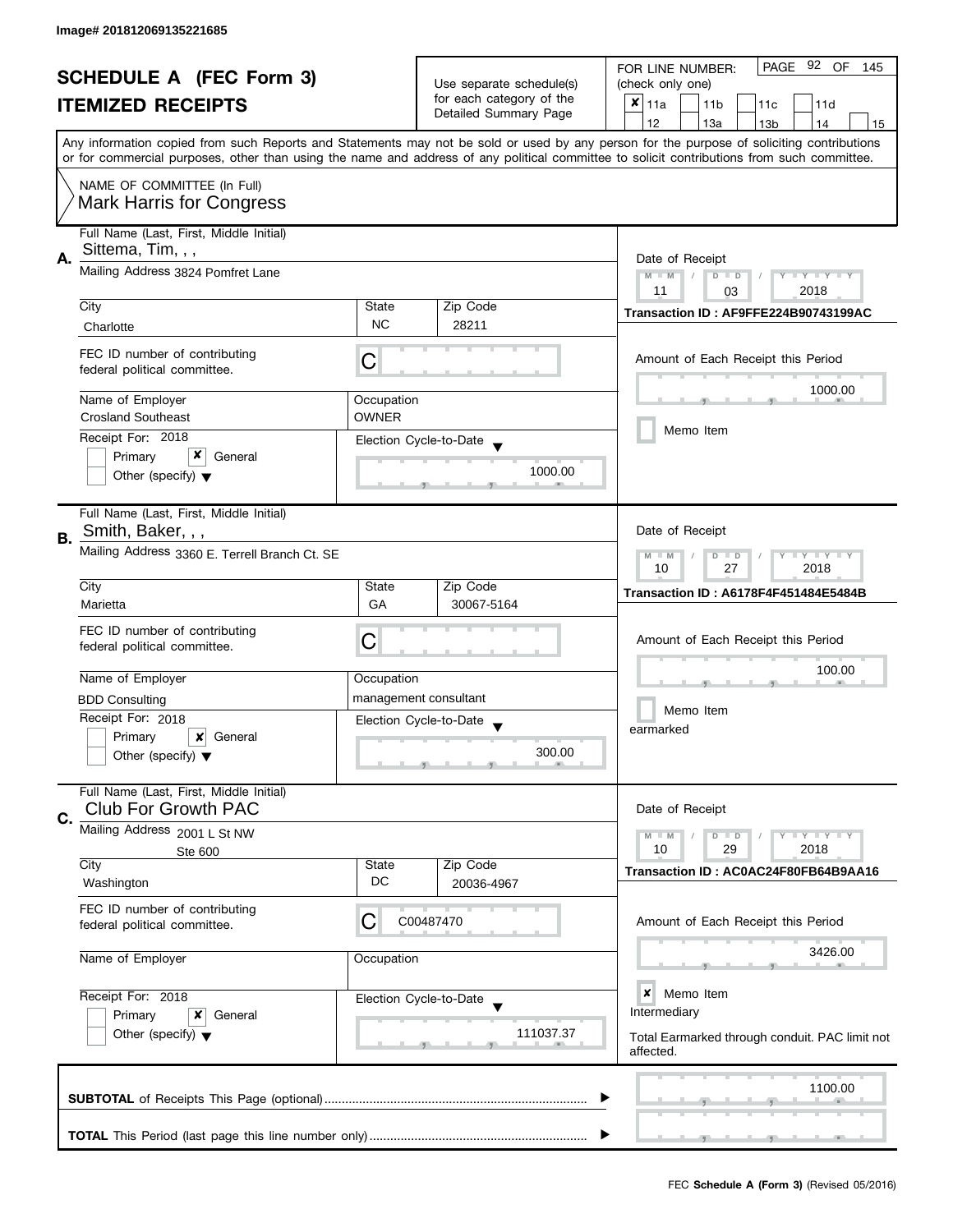| <b>SCHEDULE A (FEC Form 3)</b> |                                                                 |                                                |                                                   | PAGE 93 OF<br>FOR LINE NUMBER:<br>145                                                                                                      |  |  |
|--------------------------------|-----------------------------------------------------------------|------------------------------------------------|---------------------------------------------------|--------------------------------------------------------------------------------------------------------------------------------------------|--|--|
|                                |                                                                 |                                                | Use separate schedule(s)                          | (check only one)                                                                                                                           |  |  |
|                                | <b>ITEMIZED RECEIPTS</b>                                        |                                                | for each category of the<br>Detailed Summary Page | $x _{11a}$<br>11 <sub>b</sub><br>11c<br>11d                                                                                                |  |  |
|                                |                                                                 |                                                |                                                   | 12<br>13a<br>13 <sub>b</sub><br>14<br>15                                                                                                   |  |  |
|                                |                                                                 |                                                |                                                   | Any information copied from such Reports and Statements may not be sold or used by any person for the purpose of soliciting contributions  |  |  |
|                                |                                                                 |                                                |                                                   | or for commercial purposes, other than using the name and address of any political committee to solicit contributions from such committee. |  |  |
|                                | NAME OF COMMITTEE (In Full)                                     |                                                |                                                   |                                                                                                                                            |  |  |
|                                | <b>Mark Harris for Congress</b>                                 |                                                |                                                   |                                                                                                                                            |  |  |
|                                | Full Name (Last, First, Middle Initial)                         |                                                |                                                   |                                                                                                                                            |  |  |
|                                | <b>Club For Growth PAC</b>                                      |                                                |                                                   |                                                                                                                                            |  |  |
| А.                             | Mailing Address 2001 L St NW                                    | Date of Receipt                                |                                                   |                                                                                                                                            |  |  |
|                                | Ste 600                                                         | $M - M$<br>Y TY TY TY<br>$D$ $D$<br>10<br>2018 |                                                   |                                                                                                                                            |  |  |
|                                | City                                                            | State                                          | Zip Code                                          | 27                                                                                                                                         |  |  |
|                                | Washington                                                      | DC                                             | 20036-4967                                        | Transaction ID: A4F2AB893F4FF4A4EBBA                                                                                                       |  |  |
|                                |                                                                 |                                                |                                                   |                                                                                                                                            |  |  |
|                                | FEC ID number of contributing                                   | C                                              | C00487470                                         | Amount of Each Receipt this Period                                                                                                         |  |  |
|                                | federal political committee.                                    |                                                |                                                   |                                                                                                                                            |  |  |
|                                | Name of Employer                                                | Occupation                                     |                                                   | 7760.00                                                                                                                                    |  |  |
|                                |                                                                 |                                                |                                                   |                                                                                                                                            |  |  |
|                                | Receipt For: 2018                                               |                                                | Election Cycle-to-Date                            | $\boldsymbol{x}$<br>Memo Item                                                                                                              |  |  |
|                                | x<br>Primary<br>General                                         |                                                |                                                   | Intermediary                                                                                                                               |  |  |
|                                | Other (specify) $\blacktriangledown$                            |                                                | 111037.37                                         | Total Earmarked through conduit. PAC limit not                                                                                             |  |  |
|                                |                                                                 |                                                |                                                   | affected.                                                                                                                                  |  |  |
|                                | Full Name (Last, First, Middle Initial)                         |                                                |                                                   |                                                                                                                                            |  |  |
| В.                             | Smith, Seth, , ,                                                | Date of Receipt                                |                                                   |                                                                                                                                            |  |  |
|                                | Mailing Address 10107 Truelight Church Rd                       |                                                |                                                   | $Y = Y = Y$<br>$M - M$<br>D<br>$\Box$                                                                                                      |  |  |
|                                |                                                                 | 31<br>2018<br>10                               |                                                   |                                                                                                                                            |  |  |
|                                | City                                                            | State                                          | Zip Code                                          | Transaction ID: AF29031926FA44CB49D7                                                                                                       |  |  |
|                                | Mint Hill                                                       | <b>NC</b>                                      | 28227-4514                                        |                                                                                                                                            |  |  |
|                                | FEC ID number of contributing                                   |                                                |                                                   |                                                                                                                                            |  |  |
|                                | federal political committee.                                    | С                                              |                                                   | Amount of Each Receipt this Period                                                                                                         |  |  |
|                                |                                                                 |                                                |                                                   | 250.00                                                                                                                                     |  |  |
|                                | Name of Employer                                                | Occupation<br>President                        |                                                   |                                                                                                                                            |  |  |
|                                | S&S Pharmacy<br>Receipt For: 2018                               |                                                |                                                   | Memo Item                                                                                                                                  |  |  |
|                                |                                                                 |                                                | Election Cycle-to-Date                            |                                                                                                                                            |  |  |
|                                | Primary<br>×<br>General<br>Other (specify) $\blacktriangledown$ |                                                | 250.00                                            |                                                                                                                                            |  |  |
|                                |                                                                 |                                                |                                                   |                                                                                                                                            |  |  |
|                                | Full Name (Last, First, Middle Initial)                         |                                                |                                                   |                                                                                                                                            |  |  |
|                                | Smith, Tammie, , ,                                              |                                                |                                                   | Date of Receipt                                                                                                                            |  |  |
| C.                             | Mailing Address 1003 Ferguson Ridge Road                        |                                                |                                                   | $M - M$<br>Y LY LY<br>$D$ $D$                                                                                                              |  |  |
|                                |                                                                 |                                                |                                                   | 10<br>23<br>2018                                                                                                                           |  |  |
|                                | City                                                            | State                                          | Zip Code                                          | <b>Transaction ID: A59E90765564044AD85E</b>                                                                                                |  |  |
|                                | Gastonia                                                        | <b>NC</b>                                      | 28052                                             |                                                                                                                                            |  |  |
|                                | FEC ID number of contributing                                   |                                                |                                                   |                                                                                                                                            |  |  |
|                                | federal political committee.                                    | С                                              |                                                   | Amount of Each Receipt this Period                                                                                                         |  |  |
|                                |                                                                 |                                                |                                                   | 250.00                                                                                                                                     |  |  |
|                                | Name of Employer                                                | Occupation                                     |                                                   |                                                                                                                                            |  |  |
|                                | retired                                                         | retired                                        |                                                   | Memo Item                                                                                                                                  |  |  |
|                                | Receipt For: 2018                                               |                                                | Election Cycle-to-Date                            |                                                                                                                                            |  |  |
|                                | Primary<br>General<br>x                                         |                                                | 250.00                                            |                                                                                                                                            |  |  |
|                                | Other (specify) $\blacktriangledown$                            |                                                |                                                   |                                                                                                                                            |  |  |
|                                |                                                                 |                                                |                                                   |                                                                                                                                            |  |  |
|                                |                                                                 |                                                |                                                   | 500.00                                                                                                                                     |  |  |
|                                |                                                                 |                                                |                                                   |                                                                                                                                            |  |  |
|                                |                                                                 |                                                |                                                   |                                                                                                                                            |  |  |
|                                |                                                                 |                                                |                                                   |                                                                                                                                            |  |  |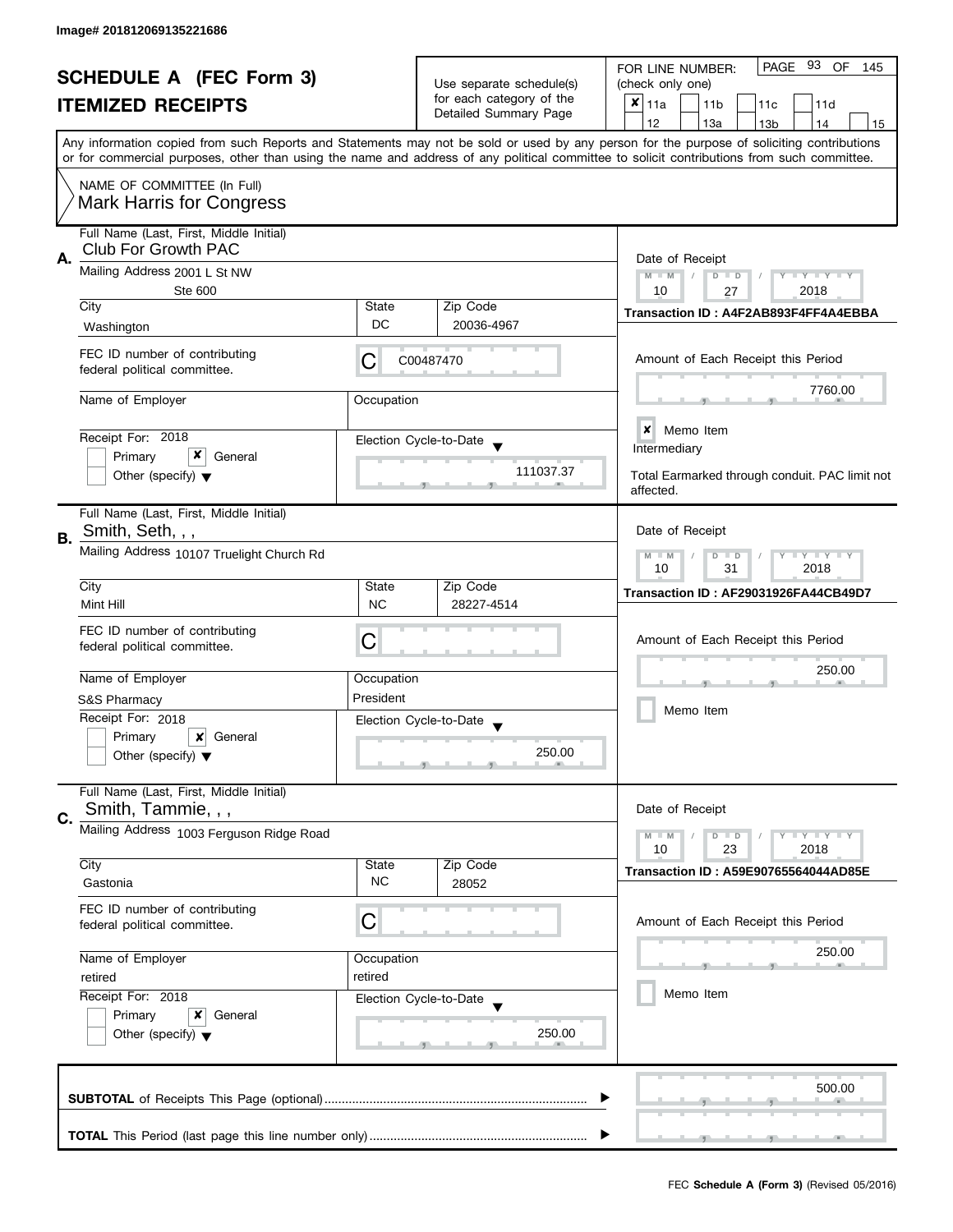| <b>SCHEDULE A (FEC Form 3)</b> |                                                                   |                                                                            | PAGE 94 OF<br>FOR LINE NUMBER:<br>145             |                                                                                                                                                                                                                                                                                         |  |
|--------------------------------|-------------------------------------------------------------------|----------------------------------------------------------------------------|---------------------------------------------------|-----------------------------------------------------------------------------------------------------------------------------------------------------------------------------------------------------------------------------------------------------------------------------------------|--|
|                                |                                                                   | Use separate schedule(s)                                                   | (check only one)                                  |                                                                                                                                                                                                                                                                                         |  |
|                                | <b>ITEMIZED RECEIPTS</b>                                          |                                                                            | for each category of the<br>Detailed Summary Page | $x _{11a}$<br>11 <sub>b</sub><br>11c<br>11d                                                                                                                                                                                                                                             |  |
|                                |                                                                   |                                                                            |                                                   | 12<br>13a<br>13 <sub>b</sub><br>14<br>15                                                                                                                                                                                                                                                |  |
|                                |                                                                   |                                                                            |                                                   | Any information copied from such Reports and Statements may not be sold or used by any person for the purpose of soliciting contributions<br>or for commercial purposes, other than using the name and address of any political committee to solicit contributions from such committee. |  |
|                                | NAME OF COMMITTEE (In Full)<br><b>Mark Harris for Congress</b>    |                                                                            |                                                   |                                                                                                                                                                                                                                                                                         |  |
|                                |                                                                   |                                                                            |                                                   |                                                                                                                                                                                                                                                                                         |  |
|                                | Full Name (Last, First, Middle Initial)<br>sneed, albert, , ,     |                                                                            |                                                   |                                                                                                                                                                                                                                                                                         |  |
| А.                             | Mailing Address 334 Racquet Club Road                             | Date of Receipt<br>$M - M$<br>Y I Y I Y I Y<br>$D$ $D$<br>2018<br>10<br>31 |                                                   |                                                                                                                                                                                                                                                                                         |  |
|                                | City                                                              | State                                                                      | Zip Code                                          | Transaction ID: A81A32AEEDB3242EF914                                                                                                                                                                                                                                                    |  |
|                                | Asheville                                                         | <b>NC</b>                                                                  | 28803                                             |                                                                                                                                                                                                                                                                                         |  |
|                                | FEC ID number of contributing<br>federal political committee.     | С                                                                          |                                                   | Amount of Each Receipt this Period                                                                                                                                                                                                                                                      |  |
|                                | Name of Employer                                                  | Occupation                                                                 |                                                   | 1000.00                                                                                                                                                                                                                                                                                 |  |
|                                | van winkle Law Firm                                               | <b>ATTORNEY</b>                                                            |                                                   |                                                                                                                                                                                                                                                                                         |  |
|                                | Receipt For: 2018                                                 |                                                                            | Election Cycle-to-Date                            | Memo Item                                                                                                                                                                                                                                                                               |  |
|                                | x<br>Primary<br>General                                           |                                                                            |                                                   |                                                                                                                                                                                                                                                                                         |  |
|                                | Other (specify) $\blacktriangledown$                              |                                                                            | 1000.00                                           |                                                                                                                                                                                                                                                                                         |  |
|                                | Full Name (Last, First, Middle Initial)<br>Springsteed, John, , , |                                                                            |                                                   | Date of Receipt                                                                                                                                                                                                                                                                         |  |
| В.                             | Mailing Address 5000 Park Road                                    |                                                                            |                                                   | $T - Y = T - Y$<br>$M - M$<br>$D$ $D$<br>22<br>10<br>2018                                                                                                                                                                                                                               |  |
|                                | City                                                              | State                                                                      | Zip Code                                          |                                                                                                                                                                                                                                                                                         |  |
|                                | Charlotte                                                         | <b>NC</b>                                                                  | 28209-3530                                        | Transaction ID: A339C262B61C04FFF85B                                                                                                                                                                                                                                                    |  |
|                                |                                                                   |                                                                            |                                                   |                                                                                                                                                                                                                                                                                         |  |
|                                | FEC ID number of contributing<br>federal political committee.     | С                                                                          |                                                   | Amount of Each Receipt this Period                                                                                                                                                                                                                                                      |  |
|                                |                                                                   |                                                                            |                                                   |                                                                                                                                                                                                                                                                                         |  |
|                                | Name of Employer                                                  | Occupation                                                                 |                                                   | 500.00                                                                                                                                                                                                                                                                                  |  |
|                                | <b>Springsteed Realty</b>                                         | real estate broker                                                         |                                                   |                                                                                                                                                                                                                                                                                         |  |
|                                | Receipt For: 2018                                                 |                                                                            | Election Cycle-to-Date<br>$\blacktriangledown$    | Memo Item                                                                                                                                                                                                                                                                               |  |
|                                | Primary<br>×<br>General                                           |                                                                            |                                                   |                                                                                                                                                                                                                                                                                         |  |
|                                | Other (specify) $\blacktriangledown$                              |                                                                            | 500.00                                            |                                                                                                                                                                                                                                                                                         |  |
|                                | Full Name (Last, First, Middle Initial)                           |                                                                            |                                                   |                                                                                                                                                                                                                                                                                         |  |
| C.                             | Stahmann, Kathryn, , ,                                            |                                                                            |                                                   | Date of Receipt                                                                                                                                                                                                                                                                         |  |
|                                | Mailing Address 42 N. Tanglewood Spur                             |                                                                            |                                                   | $T - Y = T - Y$<br>$M - M$<br>$D$ $D$<br>10<br>27<br>2018                                                                                                                                                                                                                               |  |
|                                | City                                                              | State                                                                      | Zip Code                                          | Transaction ID: A381388C062434EEBA2C                                                                                                                                                                                                                                                    |  |
|                                | Sedona                                                            | <b>AZ</b>                                                                  | 86351-7835                                        |                                                                                                                                                                                                                                                                                         |  |
|                                | FEC ID number of contributing<br>federal political committee.     | С                                                                          |                                                   | Amount of Each Receipt this Period                                                                                                                                                                                                                                                      |  |
|                                | Name of Employer                                                  | Occupation                                                                 |                                                   | 300.00                                                                                                                                                                                                                                                                                  |  |
|                                | retired                                                           | <b>Information Requested</b>                                               |                                                   |                                                                                                                                                                                                                                                                                         |  |
|                                | Receipt For: 2018                                                 |                                                                            | Election Cycle-to-Date                            | Memo Item                                                                                                                                                                                                                                                                               |  |
|                                | Primary<br>x<br>General                                           |                                                                            |                                                   | earmarked Club for Growth                                                                                                                                                                                                                                                               |  |
|                                | Other (specify) $\blacktriangledown$                              | 380.00                                                                     |                                                   |                                                                                                                                                                                                                                                                                         |  |
|                                |                                                                   |                                                                            |                                                   | 1800.00                                                                                                                                                                                                                                                                                 |  |
|                                |                                                                   |                                                                            |                                                   |                                                                                                                                                                                                                                                                                         |  |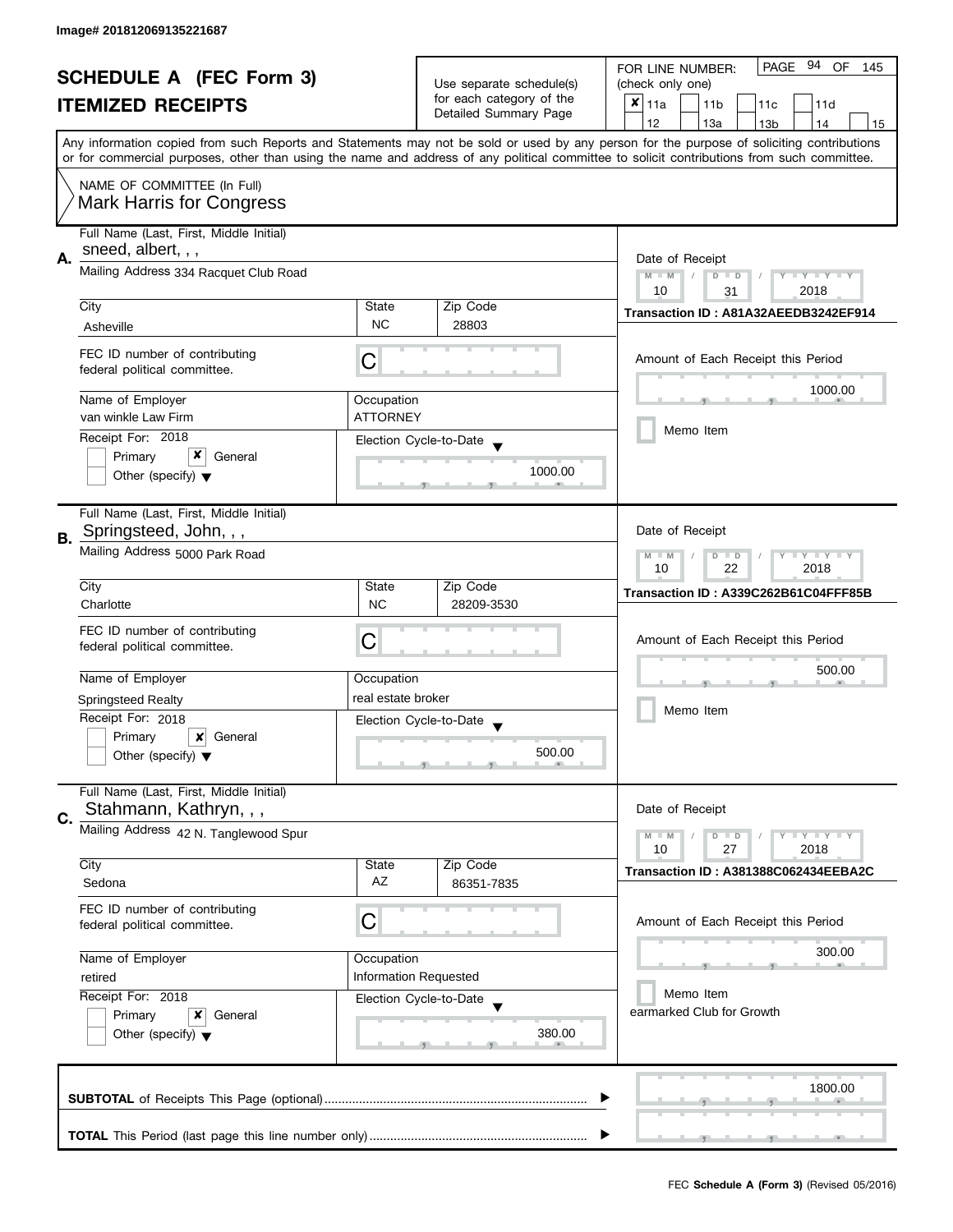| <b>SCHEDULE A (FEC Form 3)</b> |                                                                |                                                               | 95 OF<br>PAGE<br>FOR LINE NUMBER:<br>145          |                                                                                                                                                                                                                                                                                         |  |  |
|--------------------------------|----------------------------------------------------------------|---------------------------------------------------------------|---------------------------------------------------|-----------------------------------------------------------------------------------------------------------------------------------------------------------------------------------------------------------------------------------------------------------------------------------------|--|--|
|                                |                                                                |                                                               | Use separate schedule(s)                          | (check only one)                                                                                                                                                                                                                                                                        |  |  |
|                                | <b>ITEMIZED RECEIPTS</b>                                       |                                                               | for each category of the<br>Detailed Summary Page | ×<br>11a<br>11 <sub>b</sub><br>11c<br>11d                                                                                                                                                                                                                                               |  |  |
|                                |                                                                |                                                               |                                                   | 12<br>13a<br>13 <sub>b</sub><br>14<br>15                                                                                                                                                                                                                                                |  |  |
|                                |                                                                |                                                               |                                                   | Any information copied from such Reports and Statements may not be sold or used by any person for the purpose of soliciting contributions<br>or for commercial purposes, other than using the name and address of any political committee to solicit contributions from such committee. |  |  |
|                                | NAME OF COMMITTEE (In Full)<br><b>Mark Harris for Congress</b> |                                                               |                                                   |                                                                                                                                                                                                                                                                                         |  |  |
|                                |                                                                |                                                               |                                                   |                                                                                                                                                                                                                                                                                         |  |  |
|                                | Full Name (Last, First, Middle Initial)<br>Club For Growth PAC |                                                               |                                                   |                                                                                                                                                                                                                                                                                         |  |  |
| А.                             | Mailing Address 2001 L St NW                                   |                                                               |                                                   | Date of Receipt                                                                                                                                                                                                                                                                         |  |  |
|                                | <b>Ste 600</b>                                                 | Y TY TY TY<br>$M - M$<br>$D$ $D$<br>10                        |                                                   |                                                                                                                                                                                                                                                                                         |  |  |
|                                | City                                                           | State                                                         | Zip Code                                          | 2018<br>29                                                                                                                                                                                                                                                                              |  |  |
|                                | Washington                                                     | DC                                                            | 20036-4967                                        | <b>Transaction ID: A3269316F8B8740D8B1A</b>                                                                                                                                                                                                                                             |  |  |
|                                |                                                                |                                                               |                                                   |                                                                                                                                                                                                                                                                                         |  |  |
|                                | FEC ID number of contributing<br>federal political committee.  | С                                                             | C00487470                                         | Amount of Each Receipt this Period                                                                                                                                                                                                                                                      |  |  |
|                                | Name of Employer                                               | Occupation                                                    |                                                   | 3426.00                                                                                                                                                                                                                                                                                 |  |  |
|                                |                                                                |                                                               |                                                   | $\boldsymbol{x}$<br>Memo Item                                                                                                                                                                                                                                                           |  |  |
|                                | Receipt For: 2018<br>x<br>Primary                              |                                                               | Election Cycle-to-Date                            | Intermediary                                                                                                                                                                                                                                                                            |  |  |
|                                | General<br>Other (specify) $\blacktriangledown$                |                                                               | 111037.37                                         | Total Earmarked through conduit. PAC limit not                                                                                                                                                                                                                                          |  |  |
|                                |                                                                |                                                               |                                                   | affected.                                                                                                                                                                                                                                                                               |  |  |
|                                | Full Name (Last, First, Middle Initial)                        |                                                               |                                                   |                                                                                                                                                                                                                                                                                         |  |  |
| В.                             | <b>Club For Growth PAC</b>                                     | Date of Receipt                                               |                                                   |                                                                                                                                                                                                                                                                                         |  |  |
|                                | Mailing Address 2001 L St NW<br>Ste 600                        | $T - Y = T - Y$<br>$M - M$<br>D<br>$\Box$<br>10<br>27<br>2018 |                                                   |                                                                                                                                                                                                                                                                                         |  |  |
|                                | City                                                           | State                                                         | Zip Code                                          | Transaction ID: A87CA049BB1DF42FBBD2                                                                                                                                                                                                                                                    |  |  |
|                                | Washington                                                     | DC                                                            | 20036-4967                                        |                                                                                                                                                                                                                                                                                         |  |  |
|                                | FEC ID number of contributing<br>federal political committee.  | С                                                             | C00487470                                         | Amount of Each Receipt this Period                                                                                                                                                                                                                                                      |  |  |
|                                |                                                                |                                                               |                                                   | 7760.00                                                                                                                                                                                                                                                                                 |  |  |
|                                | Name of Employer                                               | Occupation                                                    |                                                   |                                                                                                                                                                                                                                                                                         |  |  |
|                                | Receipt For: 2018                                              |                                                               | Election Cycle-to-Date<br>$\overline{\mathbf{v}}$ | ×<br>Memo Item                                                                                                                                                                                                                                                                          |  |  |
|                                | Primary<br>×<br>General                                        |                                                               |                                                   | Intermediary                                                                                                                                                                                                                                                                            |  |  |
|                                | Other (specify) $\blacktriangledown$                           |                                                               | 111037.37                                         | Total Earmarked through conduit. PAC limit not<br>affected.                                                                                                                                                                                                                             |  |  |
|                                | Full Name (Last, First, Middle Initial)                        |                                                               |                                                   |                                                                                                                                                                                                                                                                                         |  |  |
| C.                             | Staten, Randall, , ,                                           |                                                               |                                                   | Date of Receipt                                                                                                                                                                                                                                                                         |  |  |
|                                | Mailing Address 5432 Whistlewood Ln                            |                                                               |                                                   | $T - Y = T - Y$<br>$M - M$<br>$D$ $D$<br>11<br>05<br>2018                                                                                                                                                                                                                               |  |  |
|                                | City                                                           | State                                                         | Zip Code                                          | Transaction ID: AA7354360DFED4720884                                                                                                                                                                                                                                                    |  |  |
|                                | Charlotte                                                      | <b>NC</b>                                                     | 28208-2582                                        |                                                                                                                                                                                                                                                                                         |  |  |
|                                | FEC ID number of contributing                                  |                                                               |                                                   |                                                                                                                                                                                                                                                                                         |  |  |
|                                | federal political committee.                                   | C                                                             |                                                   | Amount of Each Receipt this Period                                                                                                                                                                                                                                                      |  |  |
|                                | Name of Employer                                               | Occupation                                                    |                                                   | 25.00                                                                                                                                                                                                                                                                                   |  |  |
|                                | retired                                                        | retired                                                       |                                                   |                                                                                                                                                                                                                                                                                         |  |  |
|                                | Receipt For: 2018                                              |                                                               | Election Cycle-to-Date                            | Memo Item                                                                                                                                                                                                                                                                               |  |  |
|                                | Primary<br>x<br>General                                        |                                                               |                                                   |                                                                                                                                                                                                                                                                                         |  |  |
|                                | Other (specify) $\blacktriangledown$                           |                                                               | 225.00                                            |                                                                                                                                                                                                                                                                                         |  |  |
|                                |                                                                |                                                               |                                                   |                                                                                                                                                                                                                                                                                         |  |  |
|                                |                                                                |                                                               |                                                   | 25.00                                                                                                                                                                                                                                                                                   |  |  |
|                                |                                                                |                                                               |                                                   |                                                                                                                                                                                                                                                                                         |  |  |
|                                |                                                                |                                                               |                                                   |                                                                                                                                                                                                                                                                                         |  |  |
|                                |                                                                |                                                               |                                                   |                                                                                                                                                                                                                                                                                         |  |  |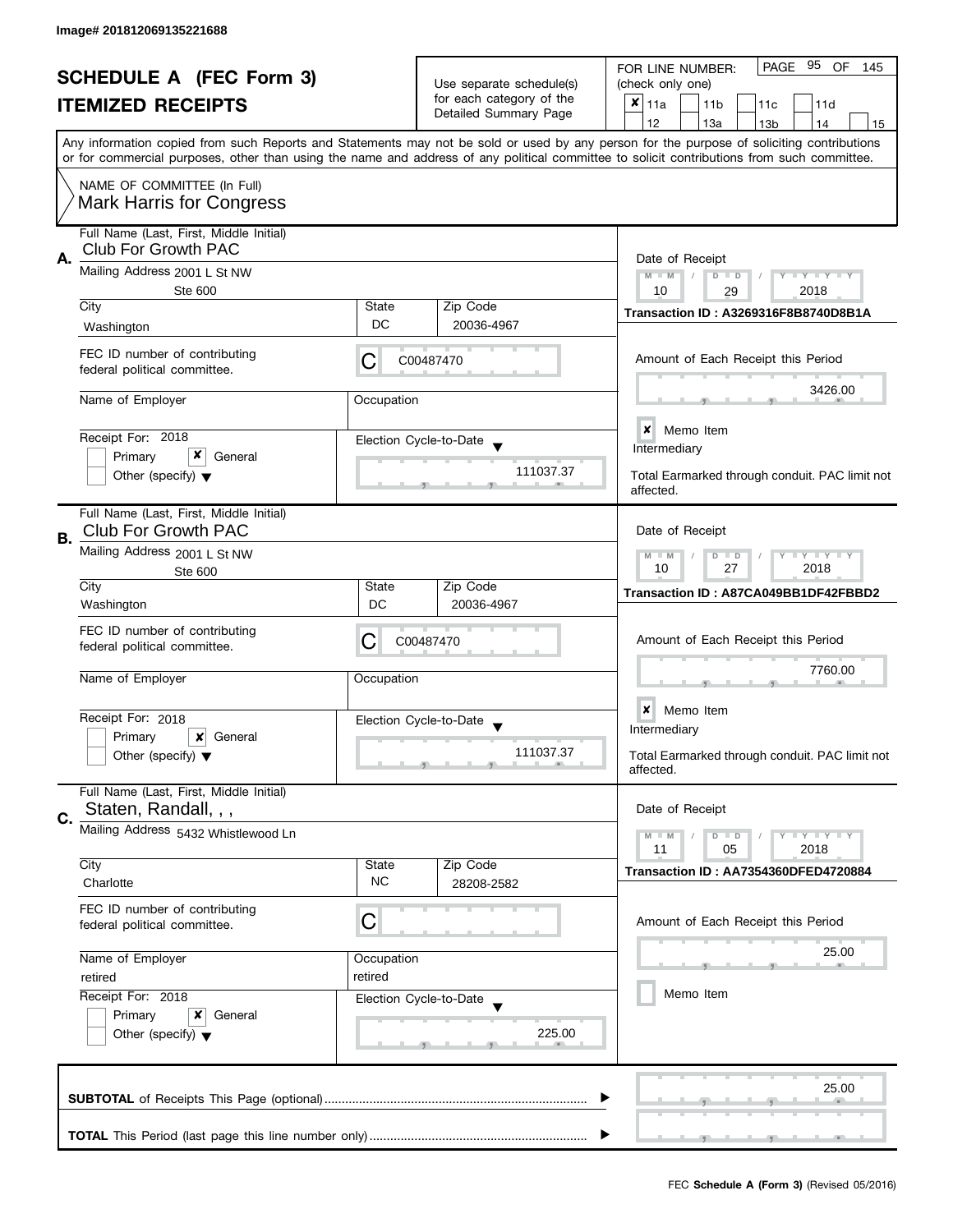| <b>SCHEDULE A (FEC Form 3)</b> |                                                                       |                                                                   | PAGE 96 OF<br>FOR LINE NUMBER:<br>145              |                                                                                                                                                                                                                                                                                         |
|--------------------------------|-----------------------------------------------------------------------|-------------------------------------------------------------------|----------------------------------------------------|-----------------------------------------------------------------------------------------------------------------------------------------------------------------------------------------------------------------------------------------------------------------------------------------|
|                                |                                                                       | Use separate schedule(s)                                          | (check only one)                                   |                                                                                                                                                                                                                                                                                         |
|                                | <b>ITEMIZED RECEIPTS</b>                                              |                                                                   | for each category of the<br>Detailed Summary Page  | ×<br>11a<br>11 <sub>b</sub><br>11c<br>11d                                                                                                                                                                                                                                               |
|                                |                                                                       |                                                                   |                                                    | 12<br>13a<br>13 <sub>b</sub><br>14<br>15                                                                                                                                                                                                                                                |
|                                |                                                                       |                                                                   |                                                    | Any information copied from such Reports and Statements may not be sold or used by any person for the purpose of soliciting contributions<br>or for commercial purposes, other than using the name and address of any political committee to solicit contributions from such committee. |
|                                | NAME OF COMMITTEE (In Full)<br><b>Mark Harris for Congress</b>        |                                                                   |                                                    |                                                                                                                                                                                                                                                                                         |
|                                |                                                                       |                                                                   |                                                    |                                                                                                                                                                                                                                                                                         |
| А.                             | Full Name (Last, First, Middle Initial)<br>Steinberg, Michael, , ,    |                                                                   |                                                    | Date of Receipt                                                                                                                                                                                                                                                                         |
|                                | Mailing Address 2710 Connemara Dr                                     | $M - M$<br>$Y - Y - Y - Y - Y$<br>$D$ $D$<br>2018<br>10<br>24     |                                                    |                                                                                                                                                                                                                                                                                         |
|                                | City                                                                  | State                                                             | Zip Code                                           | Transaction ID: AE4536C3605BF4EF6A32                                                                                                                                                                                                                                                    |
|                                | <b>Matthews</b>                                                       | <b>NC</b>                                                         | 28105-4037                                         |                                                                                                                                                                                                                                                                                         |
|                                | FEC ID number of contributing<br>federal political committee.         | С                                                                 |                                                    | Amount of Each Receipt this Period                                                                                                                                                                                                                                                      |
|                                | Name of Employer                                                      | Occupation                                                        |                                                    | 125.00                                                                                                                                                                                                                                                                                  |
|                                | self                                                                  | consultant                                                        |                                                    |                                                                                                                                                                                                                                                                                         |
|                                | Receipt For: 2018                                                     |                                                                   | Election Cycle-to-Date                             | Memo Item                                                                                                                                                                                                                                                                               |
|                                | x<br>Primary<br>General                                               |                                                                   |                                                    |                                                                                                                                                                                                                                                                                         |
|                                | Other (specify) $\blacktriangledown$                                  |                                                                   | 2525.00                                            |                                                                                                                                                                                                                                                                                         |
|                                | Full Name (Last, First, Middle Initial)                               |                                                                   |                                                    |                                                                                                                                                                                                                                                                                         |
| <b>B.</b>                      | Steyn, Ruth, , ,                                                      |                                                                   |                                                    | Date of Receipt                                                                                                                                                                                                                                                                         |
|                                | Mailing Address 3356 Whippoorwill Ln                                  | $Y = Y + Y$<br>$M - M$<br>D<br>$\blacksquare$<br>2018<br>10<br>29 |                                                    |                                                                                                                                                                                                                                                                                         |
|                                | City                                                                  | State                                                             | Zip Code                                           | Transaction ID: A6C80C8D38FA54B69883                                                                                                                                                                                                                                                    |
|                                | Oxford                                                                | <b>MS</b>                                                         | 38655-5311                                         |                                                                                                                                                                                                                                                                                         |
|                                | FEC ID number of contributing                                         |                                                                   |                                                    |                                                                                                                                                                                                                                                                                         |
|                                | federal political committee.                                          | С                                                                 |                                                    | Amount of Each Receipt this Period                                                                                                                                                                                                                                                      |
|                                |                                                                       |                                                                   |                                                    | 25.00                                                                                                                                                                                                                                                                                   |
|                                | Name of Employer                                                      | Occupation                                                        |                                                    |                                                                                                                                                                                                                                                                                         |
|                                | Retired                                                               | Retired                                                           |                                                    |                                                                                                                                                                                                                                                                                         |
|                                | Receipt For: 2018                                                     |                                                                   | Election Cycle-to-Date<br>$\overline{\phantom{a}}$ | Memo Item                                                                                                                                                                                                                                                                               |
|                                | Primary<br>×<br>General                                               |                                                                   |                                                    | earmarked                                                                                                                                                                                                                                                                               |
|                                | Other (specify) $\blacktriangledown$                                  |                                                                   | 260.00                                             |                                                                                                                                                                                                                                                                                         |
| C.                             | Full Name (Last, First, Middle Initial)<br><b>Club For Growth PAC</b> |                                                                   |                                                    | Date of Receipt                                                                                                                                                                                                                                                                         |
|                                | Mailing Address 2001 L St NW                                          |                                                                   |                                                    | $Y = Y + Y$<br>$M - M$<br>$D$ $D$                                                                                                                                                                                                                                                       |
|                                | Ste 600                                                               |                                                                   |                                                    | 10<br>29<br>2018                                                                                                                                                                                                                                                                        |
|                                | City                                                                  | State                                                             | Zip Code                                           | Transaction ID: A89C755CAF20445D0A54                                                                                                                                                                                                                                                    |
|                                | Washington                                                            | DC                                                                | 20036-4967                                         |                                                                                                                                                                                                                                                                                         |
|                                | FEC ID number of contributing<br>federal political committee.         | C                                                                 | C00487470                                          | Amount of Each Receipt this Period                                                                                                                                                                                                                                                      |
|                                | Name of Employer                                                      | Occupation                                                        |                                                    | 3426.00                                                                                                                                                                                                                                                                                 |
|                                | Receipt For: 2018                                                     |                                                                   | Election Cycle-to-Date                             | ×<br>Memo Item<br>Intermediary                                                                                                                                                                                                                                                          |
|                                | Other (specify) $\blacktriangledown$                                  | Primary<br>x<br>General                                           |                                                    | Total Earmarked through conduit. PAC limit not<br>affected.                                                                                                                                                                                                                             |
|                                |                                                                       |                                                                   |                                                    | 150.00                                                                                                                                                                                                                                                                                  |
|                                |                                                                       |                                                                   |                                                    |                                                                                                                                                                                                                                                                                         |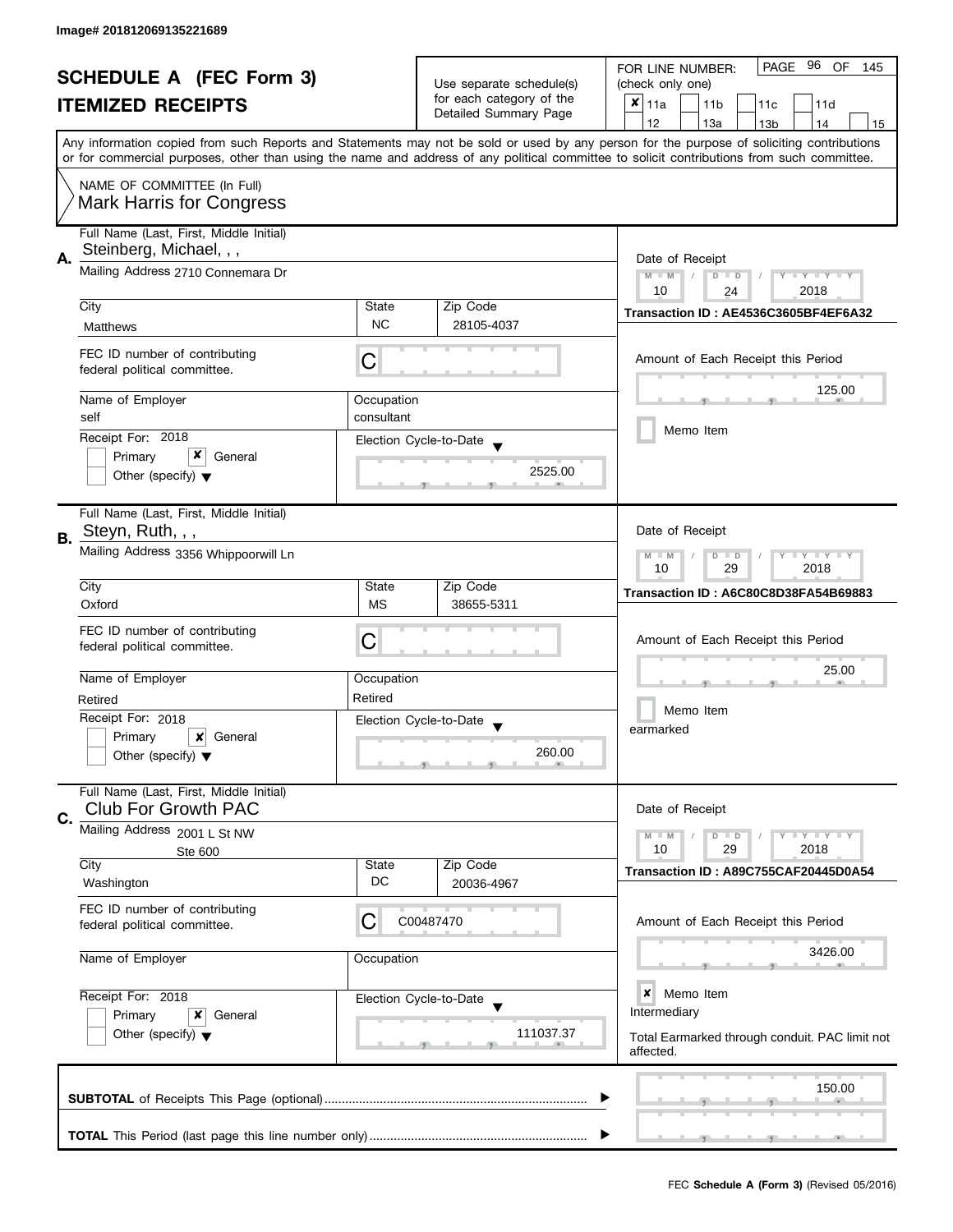| <b>SCHEDULE A (FEC Form 3)</b><br><b>ITEMIZED RECEIPTS</b> |                                                                                |                                                                                        | Use separate schedule(s)<br>for each category of the | PAGE 97 OF<br>FOR LINE NUMBER:<br>145<br>(check only one)<br>X<br>11a<br>11 <sub>b</sub><br>11c<br>11d                                                                                                                                                                                  |
|------------------------------------------------------------|--------------------------------------------------------------------------------|----------------------------------------------------------------------------------------|------------------------------------------------------|-----------------------------------------------------------------------------------------------------------------------------------------------------------------------------------------------------------------------------------------------------------------------------------------|
|                                                            |                                                                                |                                                                                        | Detailed Summary Page                                | 12<br>13a<br>13 <sub>b</sub><br>14<br>15                                                                                                                                                                                                                                                |
|                                                            |                                                                                |                                                                                        |                                                      | Any information copied from such Reports and Statements may not be sold or used by any person for the purpose of soliciting contributions<br>or for commercial purposes, other than using the name and address of any political committee to solicit contributions from such committee. |
|                                                            | NAME OF COMMITTEE (In Full)<br><b>Mark Harris for Congress</b>                 |                                                                                        |                                                      |                                                                                                                                                                                                                                                                                         |
| А.                                                         | Full Name (Last, First, Middle Initial)<br><b>Club For Growth PAC</b>          |                                                                                        |                                                      | Date of Receipt                                                                                                                                                                                                                                                                         |
|                                                            | Mailing Address 2001 L St NW<br><b>Ste 600</b>                                 | $M - M$<br>$T - Y = T - Y$<br>$D$ $D$<br>10<br>2018<br>27                              |                                                      |                                                                                                                                                                                                                                                                                         |
|                                                            | City                                                                           | State<br>DC                                                                            | Zip Code                                             | Transaction ID: AD8A7BA52627643A9AC6                                                                                                                                                                                                                                                    |
|                                                            | Washington                                                                     |                                                                                        | 20036-4967                                           |                                                                                                                                                                                                                                                                                         |
|                                                            | FEC ID number of contributing<br>federal political committee.                  | C                                                                                      | C00487470                                            | Amount of Each Receipt this Period                                                                                                                                                                                                                                                      |
|                                                            | Name of Employer                                                               | Occupation                                                                             |                                                      | 7760.00                                                                                                                                                                                                                                                                                 |
|                                                            | Receipt For: 2018                                                              |                                                                                        | Election Cycle-to-Date                               | <b>x</b> Memo Item<br>Intermediary                                                                                                                                                                                                                                                      |
|                                                            | x<br>Primary<br>General<br>Other (specify) $\blacktriangledown$                |                                                                                        | 111037.37                                            | Total Earmarked through conduit. PAC limit not<br>affected.                                                                                                                                                                                                                             |
| В.                                                         | Full Name (Last, First, Middle Initial)<br>Stiles, Hubert, , , Jr.             |                                                                                        |                                                      | Date of Receipt                                                                                                                                                                                                                                                                         |
|                                                            | Mailing Address 915 Rolandvue Road                                             | $\bot$ $\gamma$ $\bot$ $\gamma$ $\bot$ $\gamma$<br>$D$ $D$<br>$-M$<br>02<br>2018<br>11 |                                                      |                                                                                                                                                                                                                                                                                         |
|                                                            | City                                                                           | State<br><b>MD</b>                                                                     | Zip Code                                             | <b>Transaction ID: A813AD1750355477B82A</b>                                                                                                                                                                                                                                             |
|                                                            | Towson                                                                         |                                                                                        | 21204-6814                                           |                                                                                                                                                                                                                                                                                         |
|                                                            | FEC ID number of contributing<br>federal political committee.                  | С                                                                                      |                                                      | Amount of Each Receipt this Period                                                                                                                                                                                                                                                      |
|                                                            | Name of Employer                                                               | Occupation                                                                             |                                                      | 100.00                                                                                                                                                                                                                                                                                  |
|                                                            | retired                                                                        | retired                                                                                |                                                      | Memo Item                                                                                                                                                                                                                                                                               |
|                                                            | Receipt For: 2018<br>Primary<br>x<br>General                                   |                                                                                        | Election Cycle-to-Date<br>$\overline{\mathbf{v}}$    | earmarked club for growth                                                                                                                                                                                                                                                               |
|                                                            | Other (specify) $\blacktriangledown$                                           |                                                                                        | 515.00                                               |                                                                                                                                                                                                                                                                                         |
| C.                                                         | Full Name (Last, First, Middle Initial)<br><b>Club For Growth PAC</b>          |                                                                                        |                                                      | Date of Receipt                                                                                                                                                                                                                                                                         |
|                                                            | Mailing Address 2001 L St NW<br>Ste 600                                        |                                                                                        |                                                      | $- Y - Y - Y$<br>$M - M$<br>$D$ $D$<br>11<br>02<br>2018                                                                                                                                                                                                                                 |
|                                                            | City<br>Washington                                                             | State<br>DC                                                                            | Zip Code<br>20036-4967                               | Transaction ID: A765E03ADB6464381A4B                                                                                                                                                                                                                                                    |
|                                                            | FEC ID number of contributing<br>federal political committee.                  | С                                                                                      | C00487470                                            | Amount of Each Receipt this Period                                                                                                                                                                                                                                                      |
|                                                            | Name of Employer<br>Occupation<br>Receipt For: 2018<br>Primary<br>x<br>General |                                                                                        |                                                      | 4627.00                                                                                                                                                                                                                                                                                 |
|                                                            |                                                                                |                                                                                        | Election Cycle-to-Date                               | ×<br>Memo Item<br>Intermediary                                                                                                                                                                                                                                                          |
|                                                            | Other (specify) $\blacktriangledown$                                           |                                                                                        | 111037.37                                            | Total Earmarked through conduit. PAC limit not<br>affected.                                                                                                                                                                                                                             |
|                                                            |                                                                                |                                                                                        |                                                      | 100.00                                                                                                                                                                                                                                                                                  |
|                                                            |                                                                                |                                                                                        |                                                      |                                                                                                                                                                                                                                                                                         |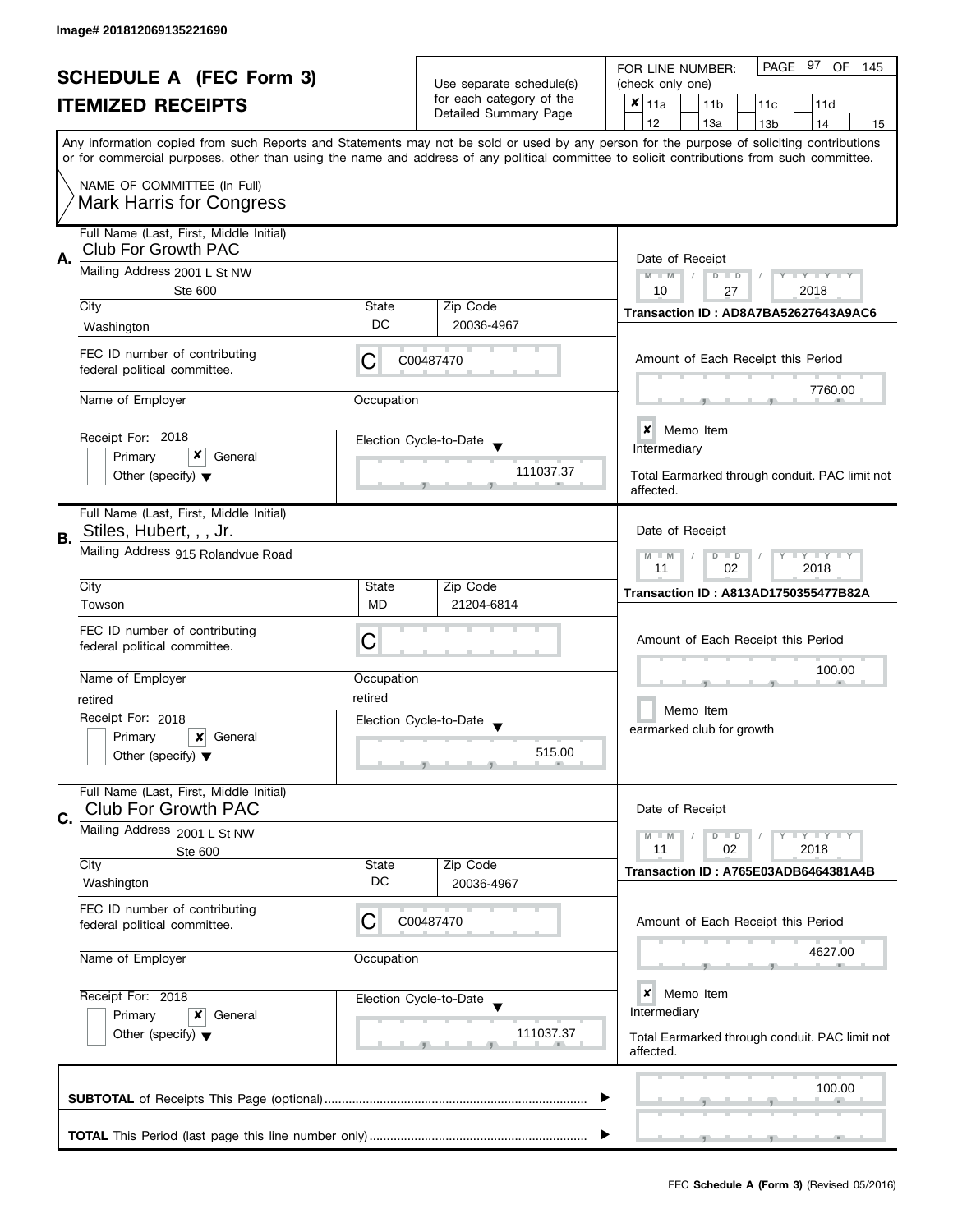|    | <b>SCHEDULE A (FEC Form 3)</b><br><b>ITEMIZED RECEIPTS</b>                                                                                                                                                                                                                                                                                                |                               | Use separate schedule(s)<br>for each category of the<br>Detailed Summary Page     |         | PAGE 98<br>OF<br>FOR LINE NUMBER:<br>145<br>(check only one)<br>X<br>11a<br>11 <sub>b</sub><br>11c<br>11d<br>12<br>13a<br>14<br>13 <sub>b</sub><br>15 |
|----|-----------------------------------------------------------------------------------------------------------------------------------------------------------------------------------------------------------------------------------------------------------------------------------------------------------------------------------------------------------|-------------------------------|-----------------------------------------------------------------------------------|---------|-------------------------------------------------------------------------------------------------------------------------------------------------------|
|    | Any information copied from such Reports and Statements may not be sold or used by any person for the purpose of soliciting contributions<br>or for commercial purposes, other than using the name and address of any political committee to solicit contributions from such committee.<br>NAME OF COMMITTEE (In Full)<br><b>Mark Harris for Congress</b> |                               |                                                                                   |         |                                                                                                                                                       |
| А. | Full Name (Last, First, Middle Initial)<br>Stroz, Joel, , ,<br>Mailing Address 3004 Balfour Court                                                                                                                                                                                                                                                         |                               |                                                                                   |         | Date of Receipt<br>Y TY TY TY<br>$M - M$<br>$D$ $D$<br>10<br>2018<br>31                                                                               |
|    | City                                                                                                                                                                                                                                                                                                                                                      | State                         | Zip Code                                                                          |         | Transaction ID: A918FDB43C6F241E4BDF                                                                                                                  |
|    | Waxhaw<br>FEC ID number of contributing<br>federal political committee.                                                                                                                                                                                                                                                                                   | <b>NC</b><br>С                | 28173-8087                                                                        |         | Amount of Each Receipt this Period                                                                                                                    |
|    | Name of Employer<br>self<br>Receipt For: 2018<br>Primary<br>General                                                                                                                                                                                                                                                                                       | Occupation<br><b>ATTORNEY</b> | Election Cycle-to-Date                                                            | 350.00  | 100.00<br>Memo Item                                                                                                                                   |
| В. | Other (specify) $\blacktriangledown$<br>Full Name (Last, First, Middle Initial)<br>Stutt, William, C.,,<br>Mailing Address 455 Coconut Palm Road                                                                                                                                                                                                          |                               |                                                                                   |         | Date of Receipt<br>Y I Y I Y I Y<br>$M - M$<br>$D$ $D$<br>10<br>24<br>2018                                                                            |
|    | City                                                                                                                                                                                                                                                                                                                                                      | State                         | Zip Code                                                                          |         | Transaction ID: A9465C4EFADE447C9BC4                                                                                                                  |
|    | Vero Beach<br>FEC ID number of contributing<br>federal political committee.                                                                                                                                                                                                                                                                               | FL<br>C                       | 32963-3710                                                                        |         | Amount of Each Receipt this Period                                                                                                                    |
|    | Name of Employer<br>retired<br>Receipt For: 2018<br>Primary<br>×<br>General<br>Other (specify) $\blacktriangledown$                                                                                                                                                                                                                                       | Occupation                    | <b>Information Requested</b><br>Election Cycle-to-Date<br>$\overline{\mathbf{v}}$ | 1000.00 | 1000.00<br>Memo Item<br>earmarked club for growth                                                                                                     |
| C. | Full Name (Last, First, Middle Initial)<br><b>Club For Growth PAC</b><br>Mailing Address 2001 L St NW                                                                                                                                                                                                                                                     |                               |                                                                                   |         | Date of Receipt<br>$T + Y = Y + Y$<br>$\overline{D}$<br>$M - M$<br>$\Box$<br>10<br>24<br>2018                                                         |
|    | Ste 600<br>City<br>Washington                                                                                                                                                                                                                                                                                                                             | State<br>DC                   | Zip Code<br>20036-4967                                                            |         | Transaction ID: A889E4D106F024637A0D                                                                                                                  |
|    | FEC ID number of contributing<br>federal political committee.                                                                                                                                                                                                                                                                                             | C                             | C00487470                                                                         |         | Amount of Each Receipt this Period                                                                                                                    |
|    | Name of Employer                                                                                                                                                                                                                                                                                                                                          | Occupation                    |                                                                                   |         | 9871.00                                                                                                                                               |
|    | Receipt For: 2018<br>Primary<br>x<br>General<br>Other (specify) $\blacktriangledown$                                                                                                                                                                                                                                                                      |                               | Election Cycle-to-Date<br>111037.37                                               |         | ×<br>Memo Item<br>Intermediary<br>Total Earmarked through conduit. PAC limit not<br>affected.                                                         |
|    |                                                                                                                                                                                                                                                                                                                                                           |                               |                                                                                   |         | 1100.00                                                                                                                                               |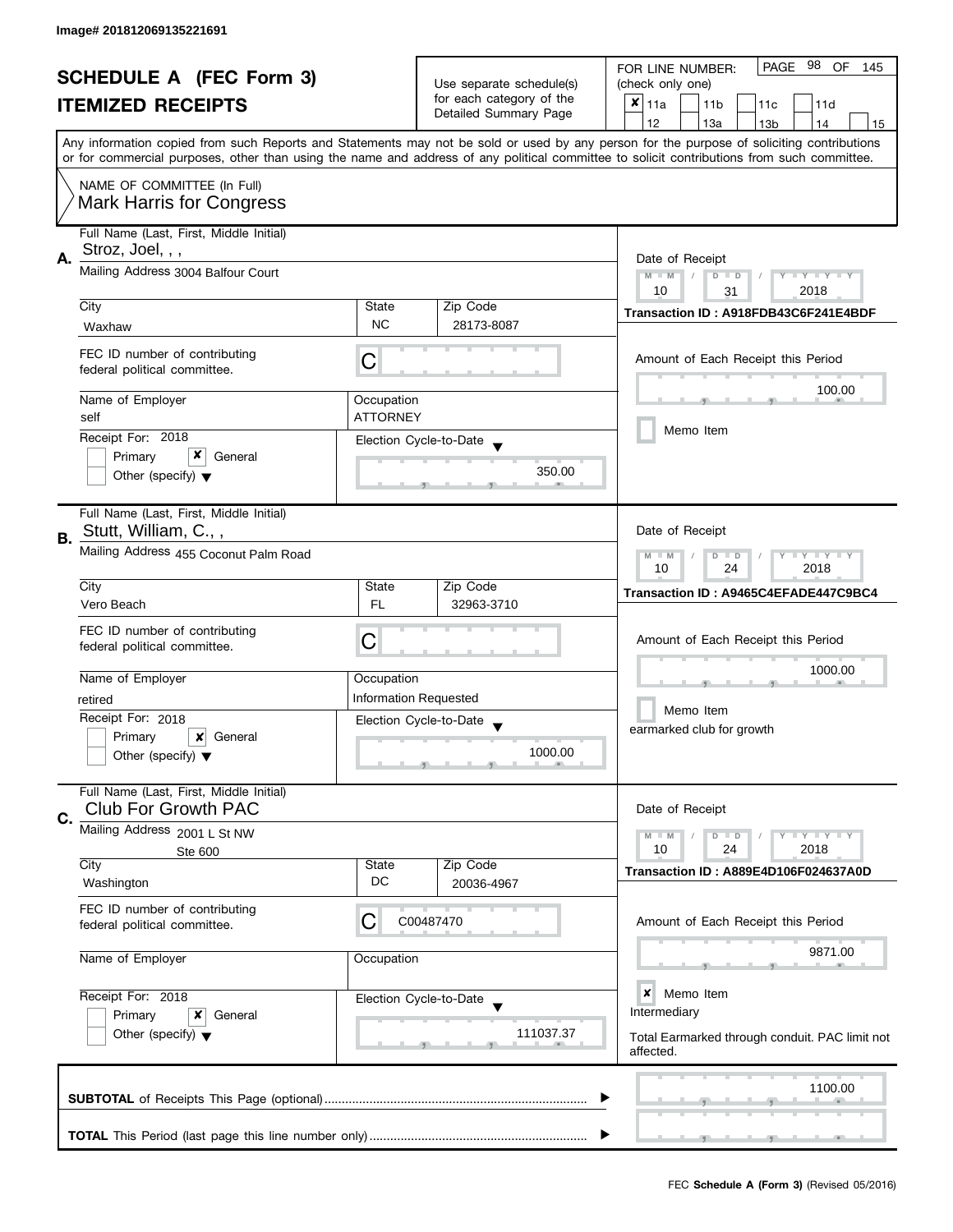|    |                                                                                                                                            |                                                           |                          | PAGE<br>99<br>OF                                                                                                                          |  |  |
|----|--------------------------------------------------------------------------------------------------------------------------------------------|-----------------------------------------------------------|--------------------------|-------------------------------------------------------------------------------------------------------------------------------------------|--|--|
|    | <b>SCHEDULE A (FEC Form 3)</b>                                                                                                             |                                                           | Use separate schedule(s) | FOR LINE NUMBER:<br>145<br>(check only one)                                                                                               |  |  |
|    | <b>ITEMIZED RECEIPTS</b>                                                                                                                   |                                                           | for each category of the | $x _{11a}$<br>11 <sub>b</sub><br>11c<br>11d                                                                                               |  |  |
|    |                                                                                                                                            |                                                           | Detailed Summary Page    | 12<br>13a<br>14<br>13 <sub>b</sub><br>15                                                                                                  |  |  |
|    | or for commercial purposes, other than using the name and address of any political committee to solicit contributions from such committee. |                                                           |                          | Any information copied from such Reports and Statements may not be sold or used by any person for the purpose of soliciting contributions |  |  |
|    | NAME OF COMMITTEE (In Full)                                                                                                                |                                                           |                          |                                                                                                                                           |  |  |
|    | <b>Mark Harris for Congress</b>                                                                                                            |                                                           |                          |                                                                                                                                           |  |  |
|    | Full Name (Last, First, Middle Initial)                                                                                                    |                                                           |                          |                                                                                                                                           |  |  |
| Α. | Sullivan, John, , ,<br>Mailing Address 1722 Bellamy Cir                                                                                    |                                                           |                          | Date of Receipt<br>$M - M$<br>Y TY TY TY                                                                                                  |  |  |
|    |                                                                                                                                            |                                                           |                          | $D$ $D$<br>10<br>2018<br>25                                                                                                               |  |  |
|    | City                                                                                                                                       | State                                                     | Zip Code                 | <b>Transaction ID: A86188D44B16846DE904</b>                                                                                               |  |  |
|    | Albemarle                                                                                                                                  | <b>NC</b>                                                 | 28001-9511               |                                                                                                                                           |  |  |
|    | FEC ID number of contributing<br>federal political committee.                                                                              | С                                                         |                          | Amount of Each Receipt this Period                                                                                                        |  |  |
|    | Name of Employer                                                                                                                           | Occupation                                                |                          | 50.00                                                                                                                                     |  |  |
|    | retired                                                                                                                                    | retired                                                   |                          | Memo Item                                                                                                                                 |  |  |
|    | Receipt For: 2018                                                                                                                          |                                                           | Election Cycle-to-Date   |                                                                                                                                           |  |  |
|    | x<br>Primary<br>General                                                                                                                    |                                                           | 450.00                   |                                                                                                                                           |  |  |
|    | Other (specify) $\blacktriangledown$                                                                                                       |                                                           |                          |                                                                                                                                           |  |  |
|    | Full Name (Last, First, Middle Initial)                                                                                                    |                                                           |                          |                                                                                                                                           |  |  |
| В. | Summey, Mike, , ,                                                                                                                          |                                                           |                          | Date of Receipt                                                                                                                           |  |  |
|    | Mailing Address PO Box 16648                                                                                                               | <b>LY LY LY</b><br>$M - M$<br>$D$ $D$<br>11<br>2018<br>07 |                          |                                                                                                                                           |  |  |
|    | City<br>Asheville                                                                                                                          | State<br><b>NC</b>                                        | Zip Code<br>28816-0648   | Transaction ID: AA1C5822FD9B24556ADA                                                                                                      |  |  |
|    |                                                                                                                                            |                                                           |                          |                                                                                                                                           |  |  |
|    | FEC ID number of contributing<br>federal political committee.                                                                              | C                                                         |                          | Amount of Each Receipt this Period                                                                                                        |  |  |
|    |                                                                                                                                            |                                                           |                          | 2700.00                                                                                                                                   |  |  |
|    | Name of Employer                                                                                                                           | Occupation                                                |                          |                                                                                                                                           |  |  |
|    | retired                                                                                                                                    | real estate investor                                      |                          | Memo Item                                                                                                                                 |  |  |
|    | Receipt For: 2018<br>Primary<br>General<br>x                                                                                               |                                                           | Election Cycle-to-Date   | In-kind:                                                                                                                                  |  |  |
|    | Other (specify) $\blacktriangledown$                                                                                                       |                                                           | 2700.00                  |                                                                                                                                           |  |  |
|    |                                                                                                                                            |                                                           |                          |                                                                                                                                           |  |  |
|    | Full Name (Last, First, Middle Initial)                                                                                                    |                                                           |                          |                                                                                                                                           |  |  |
| C. | Sze, Bessie, , ,                                                                                                                           |                                                           |                          | Date of Receipt                                                                                                                           |  |  |
|    | Mailing Address 38 Devon Rd                                                                                                                |                                                           |                          | $\bot$ Y $\bot$ Y $\bot$ Y<br>$M - M$<br>$D$ $D$<br>10<br>28<br>2018                                                                      |  |  |
|    | City                                                                                                                                       | State                                                     | Zip Code                 | Transaction ID: A2DB96DBB804849F78BA                                                                                                      |  |  |
|    | <b>Newton Centre</b>                                                                                                                       | МA                                                        | 02459-1648               |                                                                                                                                           |  |  |
|    | FEC ID number of contributing<br>federal political committee.                                                                              | С                                                         |                          | Amount of Each Receipt this Period                                                                                                        |  |  |
|    |                                                                                                                                            |                                                           |                          |                                                                                                                                           |  |  |
|    | Name of Employer<br>Occupation<br>retired<br>Retired<br>Receipt For: 2018<br>Election Cycle-to-Date<br>Primary<br>x<br>General             |                                                           |                          | 50.00                                                                                                                                     |  |  |
|    |                                                                                                                                            |                                                           |                          | Memo Item                                                                                                                                 |  |  |
|    |                                                                                                                                            |                                                           |                          |                                                                                                                                           |  |  |
|    | Other (specify) $\blacktriangledown$                                                                                                       |                                                           | 250.00                   |                                                                                                                                           |  |  |
|    |                                                                                                                                            |                                                           |                          |                                                                                                                                           |  |  |
|    |                                                                                                                                            |                                                           |                          |                                                                                                                                           |  |  |
|    |                                                                                                                                            |                                                           |                          | 2800.00                                                                                                                                   |  |  |
|    |                                                                                                                                            |                                                           |                          |                                                                                                                                           |  |  |
|    |                                                                                                                                            |                                                           |                          |                                                                                                                                           |  |  |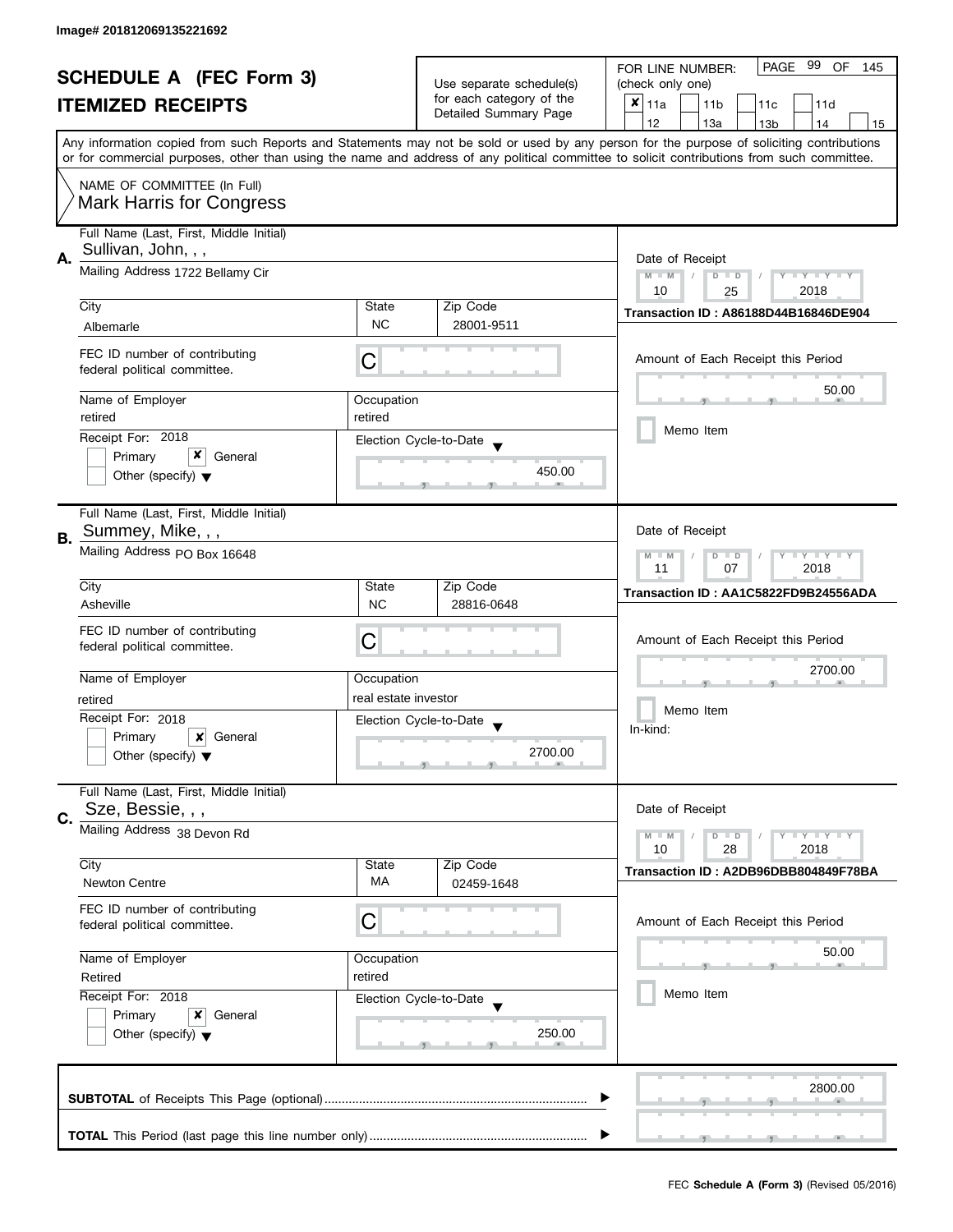| <b>SCHEDULE A (FEC Form 3)</b> |                                                                                                    |                                                           | PAGE 100 OF<br>FOR LINE NUMBER:<br>145            |                                                                                                                                                                                                                                                                                         |  |  |
|--------------------------------|----------------------------------------------------------------------------------------------------|-----------------------------------------------------------|---------------------------------------------------|-----------------------------------------------------------------------------------------------------------------------------------------------------------------------------------------------------------------------------------------------------------------------------------------|--|--|
|                                |                                                                                                    |                                                           | Use separate schedule(s)                          | (check only one)                                                                                                                                                                                                                                                                        |  |  |
|                                | <b>ITEMIZED RECEIPTS</b>                                                                           |                                                           | for each category of the<br>Detailed Summary Page | $x _{11a}$<br>11 <sub>b</sub><br>11c<br>11d                                                                                                                                                                                                                                             |  |  |
|                                |                                                                                                    |                                                           |                                                   | 12<br>13a<br>13 <sub>b</sub><br>14<br>15                                                                                                                                                                                                                                                |  |  |
|                                |                                                                                                    |                                                           |                                                   | Any information copied from such Reports and Statements may not be sold or used by any person for the purpose of soliciting contributions<br>or for commercial purposes, other than using the name and address of any political committee to solicit contributions from such committee. |  |  |
|                                |                                                                                                    |                                                           |                                                   |                                                                                                                                                                                                                                                                                         |  |  |
|                                | NAME OF COMMITTEE (In Full)<br><b>Mark Harris for Congress</b>                                     |                                                           |                                                   |                                                                                                                                                                                                                                                                                         |  |  |
|                                | Full Name (Last, First, Middle Initial)                                                            |                                                           |                                                   |                                                                                                                                                                                                                                                                                         |  |  |
| А.                             | Thomas, Sammy, , ,                                                                                 | Date of Receipt                                           |                                                   |                                                                                                                                                                                                                                                                                         |  |  |
|                                | Mailing Address 14613 Barney Dr                                                                    |                                                           |                                                   | $M - M$<br>Y TY TY TY<br>$D$ $D$<br>2018<br>10<br>31                                                                                                                                                                                                                                    |  |  |
|                                | City                                                                                               | State                                                     | Zip Code                                          |                                                                                                                                                                                                                                                                                         |  |  |
|                                | Mint Hill                                                                                          | <b>NC</b>                                                 | 28227-7519                                        | Transaction ID: A02899E70306449ED899                                                                                                                                                                                                                                                    |  |  |
|                                | FEC ID number of contributing<br>federal political committee.                                      | С                                                         |                                                   | Amount of Each Receipt this Period                                                                                                                                                                                                                                                      |  |  |
|                                |                                                                                                    |                                                           |                                                   | 100.00                                                                                                                                                                                                                                                                                  |  |  |
|                                | Name of Employer<br>First Baptist church of Indian trail                                           | Occupation<br>executive pastor                            |                                                   |                                                                                                                                                                                                                                                                                         |  |  |
|                                | Receipt For: 2018                                                                                  |                                                           |                                                   | Memo Item                                                                                                                                                                                                                                                                               |  |  |
|                                | x<br>Primary<br>General                                                                            |                                                           | Election Cycle-to-Date                            |                                                                                                                                                                                                                                                                                         |  |  |
|                                | Other (specify) $\blacktriangledown$                                                               |                                                           | 4100.00                                           |                                                                                                                                                                                                                                                                                         |  |  |
|                                | Full Name (Last, First, Middle Initial)                                                            |                                                           |                                                   |                                                                                                                                                                                                                                                                                         |  |  |
| В.                             | Thompson, Alexis, , ,                                                                              |                                                           |                                                   | Date of Receipt                                                                                                                                                                                                                                                                         |  |  |
|                                | Mailing Address 5422 Huntwell Commons Lane                                                         | <b>LY LY LY</b><br>$M - M$<br>$D$ $D$<br>10<br>19<br>2018 |                                                   |                                                                                                                                                                                                                                                                                         |  |  |
|                                | City                                                                                               | State                                                     | Zip Code                                          | Transaction ID: AC55BC79615924B10B6F                                                                                                                                                                                                                                                    |  |  |
|                                | Charlotte                                                                                          | <b>NC</b>                                                 | 28226                                             |                                                                                                                                                                                                                                                                                         |  |  |
|                                | FEC ID number of contributing                                                                      |                                                           |                                                   | Amount of Each Receipt this Period                                                                                                                                                                                                                                                      |  |  |
|                                | federal political committee.                                                                       | C                                                         |                                                   |                                                                                                                                                                                                                                                                                         |  |  |
|                                | Name of Employer                                                                                   | Occupation                                                |                                                   | 2500.00                                                                                                                                                                                                                                                                                 |  |  |
|                                | Atrium Healthcare                                                                                  | <b>RN</b>                                                 |                                                   |                                                                                                                                                                                                                                                                                         |  |  |
|                                | Receipt For: 2018                                                                                  |                                                           | Election Cycle-to-Date                            | Memo Item                                                                                                                                                                                                                                                                               |  |  |
|                                | Primary<br>×<br>General                                                                            |                                                           |                                                   |                                                                                                                                                                                                                                                                                         |  |  |
|                                | Other (specify) $\blacktriangledown$                                                               |                                                           | 2500.00                                           |                                                                                                                                                                                                                                                                                         |  |  |
|                                | Full Name (Last, First, Middle Initial)                                                            |                                                           |                                                   |                                                                                                                                                                                                                                                                                         |  |  |
| C.                             | Thompson, Benjamin, , ,                                                                            |                                                           |                                                   | Date of Receipt                                                                                                                                                                                                                                                                         |  |  |
|                                | Mailing Address 5422 Huntwell Commons Lane                                                         |                                                           |                                                   | Y LY LY<br>$M - M$<br>$D$ $D$                                                                                                                                                                                                                                                           |  |  |
|                                | City                                                                                               | State                                                     | Zip Code                                          | 10<br>19<br>2018                                                                                                                                                                                                                                                                        |  |  |
|                                | Charlotte                                                                                          | <b>NC</b>                                                 | 28226                                             | Transaction ID: A884A9909A9374D7FB54                                                                                                                                                                                                                                                    |  |  |
|                                | FEC ID number of contributing                                                                      |                                                           |                                                   |                                                                                                                                                                                                                                                                                         |  |  |
|                                | federal political committee.                                                                       | C                                                         |                                                   | Amount of Each Receipt this Period                                                                                                                                                                                                                                                      |  |  |
|                                | Name of Employer<br>Occupation<br>Senior Housing & Care<br>Maxwell Group Inc.<br>Receipt For: 2018 |                                                           |                                                   | 2500.00                                                                                                                                                                                                                                                                                 |  |  |
|                                |                                                                                                    |                                                           |                                                   |                                                                                                                                                                                                                                                                                         |  |  |
|                                |                                                                                                    |                                                           | Election Cycle-to-Date                            | Memo Item                                                                                                                                                                                                                                                                               |  |  |
|                                | Primary<br>x<br>General                                                                            |                                                           |                                                   |                                                                                                                                                                                                                                                                                         |  |  |
|                                | Other (specify) $\blacktriangledown$                                                               |                                                           | 2500.00                                           |                                                                                                                                                                                                                                                                                         |  |  |
|                                |                                                                                                    |                                                           |                                                   | 5100.00                                                                                                                                                                                                                                                                                 |  |  |
|                                |                                                                                                    |                                                           |                                                   |                                                                                                                                                                                                                                                                                         |  |  |
|                                |                                                                                                    |                                                           |                                                   |                                                                                                                                                                                                                                                                                         |  |  |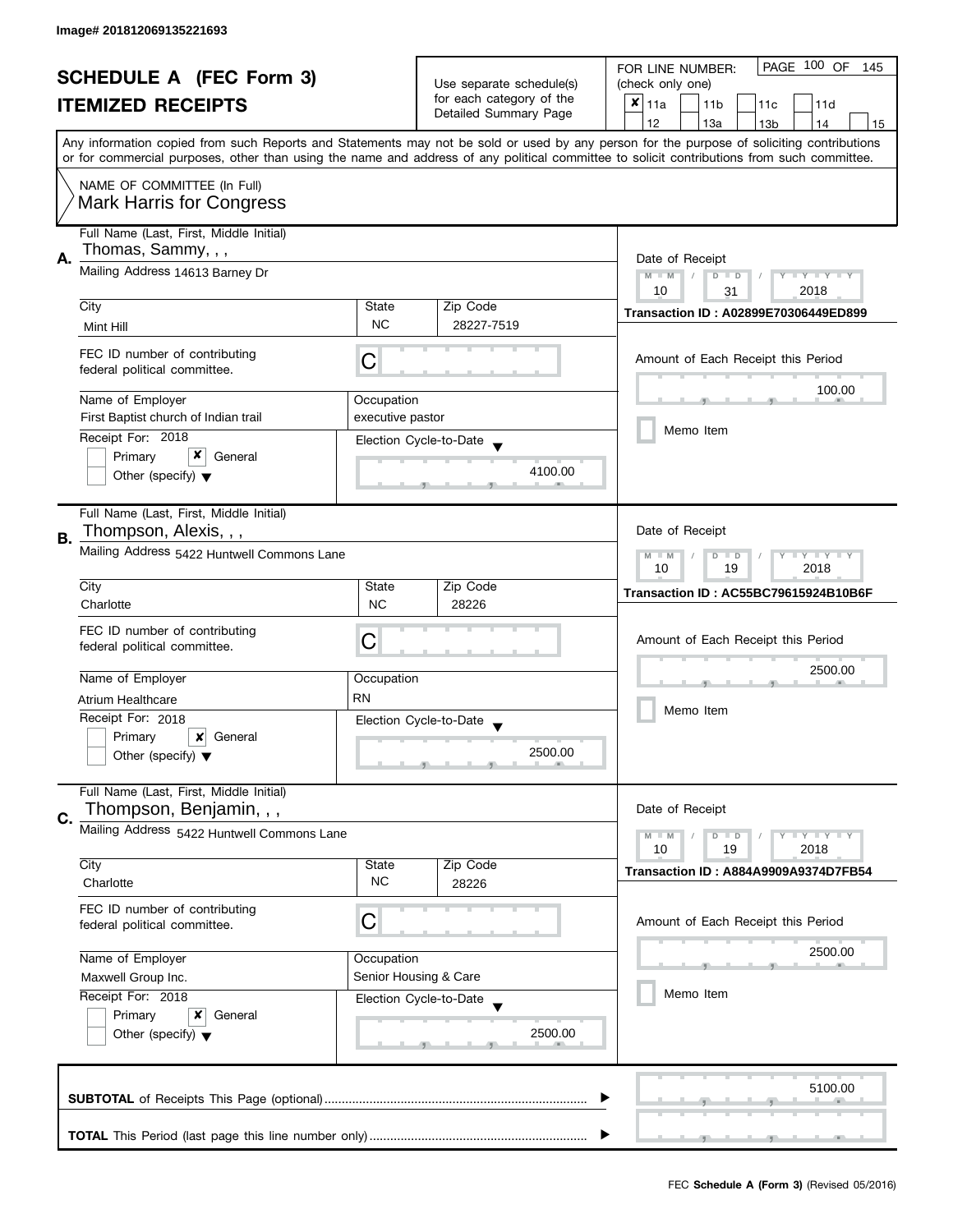| <b>SCHEDULE A (FEC Form 3)</b> |                                                                                                                                      |                                           | PAGE 101 OF<br>FOR LINE NUMBER:<br>145               |                                                                                                                                            |  |
|--------------------------------|--------------------------------------------------------------------------------------------------------------------------------------|-------------------------------------------|------------------------------------------------------|--------------------------------------------------------------------------------------------------------------------------------------------|--|
|                                |                                                                                                                                      |                                           | Use separate schedule(s)<br>for each category of the | (check only one)                                                                                                                           |  |
|                                | <b>ITEMIZED RECEIPTS</b>                                                                                                             |                                           |                                                      | $x _{11a}$<br>11 <sub>b</sub><br>11c<br>11d                                                                                                |  |
|                                |                                                                                                                                      |                                           | Detailed Summary Page                                | 12<br>13a<br>14<br>13 <sub>b</sub><br>15                                                                                                   |  |
|                                |                                                                                                                                      |                                           |                                                      | Any information copied from such Reports and Statements may not be sold or used by any person for the purpose of soliciting contributions  |  |
|                                |                                                                                                                                      |                                           |                                                      | or for commercial purposes, other than using the name and address of any political committee to solicit contributions from such committee. |  |
|                                | NAME OF COMMITTEE (In Full)                                                                                                          |                                           |                                                      |                                                                                                                                            |  |
|                                | <b>Mark Harris for Congress</b>                                                                                                      |                                           |                                                      |                                                                                                                                            |  |
|                                |                                                                                                                                      |                                           |                                                      |                                                                                                                                            |  |
|                                | Full Name (Last, First, Middle Initial)                                                                                              |                                           |                                                      |                                                                                                                                            |  |
| А.                             | Timmerman, Kenneth, , ,                                                                                                              | Date of Receipt                           |                                                      |                                                                                                                                            |  |
|                                | Mailing Address 5254 142nd Avenue                                                                                                    |                                           |                                                      | Y TY TY TY<br>$M - M$<br>$D$ $D$                                                                                                           |  |
|                                |                                                                                                                                      |                                           |                                                      | 2018<br>10<br>25                                                                                                                           |  |
|                                | City                                                                                                                                 | State                                     | Zip Code                                             | Transaction ID: AFC65F79A04C444A4A15                                                                                                       |  |
|                                | Holland                                                                                                                              | MI                                        | 49423                                                |                                                                                                                                            |  |
|                                |                                                                                                                                      |                                           |                                                      |                                                                                                                                            |  |
|                                | FEC ID number of contributing<br>federal political committee.                                                                        | С                                         |                                                      | Amount of Each Receipt this Period                                                                                                         |  |
|                                |                                                                                                                                      |                                           |                                                      | 2700.00                                                                                                                                    |  |
|                                | Name of Employer                                                                                                                     | Occupation                                |                                                      |                                                                                                                                            |  |
|                                | GreenMark                                                                                                                            | Management                                |                                                      |                                                                                                                                            |  |
|                                | Receipt For: 2018                                                                                                                    |                                           | Election Cycle-to-Date                               | Memo Item                                                                                                                                  |  |
|                                | x<br>Primary<br>General                                                                                                              |                                           |                                                      |                                                                                                                                            |  |
|                                | Other (specify) $\blacktriangledown$                                                                                                 |                                           | 2700.00                                              |                                                                                                                                            |  |
|                                |                                                                                                                                      |                                           |                                                      |                                                                                                                                            |  |
|                                | Full Name (Last, First, Middle Initial)                                                                                              |                                           |                                                      |                                                                                                                                            |  |
| <b>B.</b>                      | Turek, Frank, , ,                                                                                                                    |                                           |                                                      | Date of Receipt                                                                                                                            |  |
|                                | Mailing Address 665 Baron Rd                                                                                                         | <b>LY LY LY</b><br>$M - M$<br>D<br>$\Box$ |                                                      |                                                                                                                                            |  |
|                                |                                                                                                                                      | 2018<br>10<br>31                          |                                                      |                                                                                                                                            |  |
|                                | City                                                                                                                                 | State                                     | Zip Code                                             | Transaction ID: ACF550881CF7F4A0C809                                                                                                       |  |
|                                | Waxhaw                                                                                                                               | <b>NC</b>                                 | 28173-9382                                           |                                                                                                                                            |  |
|                                | FEC ID number of contributing                                                                                                        |                                           |                                                      |                                                                                                                                            |  |
|                                | federal political committee.                                                                                                         | C                                         |                                                      | Amount of Each Receipt this Period                                                                                                         |  |
|                                |                                                                                                                                      |                                           |                                                      | 500.00                                                                                                                                     |  |
|                                | Name of Employer                                                                                                                     | Occupation                                |                                                      |                                                                                                                                            |  |
|                                | 5114562957                                                                                                                           | 5114562957                                |                                                      | Memo Item                                                                                                                                  |  |
|                                | Receipt For: 2018                                                                                                                    |                                           | Election Cycle-to-Date                               |                                                                                                                                            |  |
|                                | Primary<br>General<br>x                                                                                                              |                                           |                                                      |                                                                                                                                            |  |
|                                | Other (specify) $\blacktriangledown$                                                                                                 |                                           | 2000.00                                              |                                                                                                                                            |  |
|                                |                                                                                                                                      |                                           |                                                      |                                                                                                                                            |  |
|                                | Full Name (Last, First, Middle Initial)                                                                                              |                                           |                                                      |                                                                                                                                            |  |
| C.                             | turner, $\lim$ , , ,                                                                                                                 |                                           |                                                      | Date of Receipt                                                                                                                            |  |
|                                | Mailing Address 3524 Old Monroe Road                                                                                                 |                                           |                                                      | $\bot$ $\gamma$ $\bot$ $\gamma$ $\bot$ $\gamma$<br>$M - M$<br>$D$ $D$                                                                      |  |
|                                | po box 1857<br>City                                                                                                                  | State                                     | Zip Code                                             | 10<br>25<br>2018                                                                                                                           |  |
|                                | <b>Matthews</b>                                                                                                                      | <b>NC</b>                                 | 28104                                                | Transaction ID: A0E075B9B90FE4DCF8B0                                                                                                       |  |
|                                |                                                                                                                                      |                                           |                                                      |                                                                                                                                            |  |
|                                | FEC ID number of contributing                                                                                                        | С                                         |                                                      | Amount of Each Receipt this Period                                                                                                         |  |
|                                | federal political committee.                                                                                                         |                                           |                                                      |                                                                                                                                            |  |
|                                | Name of Employer<br>Occupation<br><b>CPA</b><br><b>TBA</b><br>Receipt For: 2018<br>Election Cycle-to-Date<br>Primary<br>General<br>x |                                           |                                                      | 250.00                                                                                                                                     |  |
|                                |                                                                                                                                      |                                           |                                                      |                                                                                                                                            |  |
|                                |                                                                                                                                      |                                           |                                                      | Memo Item                                                                                                                                  |  |
|                                |                                                                                                                                      |                                           |                                                      |                                                                                                                                            |  |
|                                | Other (specify) $\blacktriangledown$                                                                                                 |                                           | 250.00                                               |                                                                                                                                            |  |
|                                |                                                                                                                                      |                                           |                                                      |                                                                                                                                            |  |
|                                |                                                                                                                                      |                                           |                                                      |                                                                                                                                            |  |
|                                |                                                                                                                                      |                                           |                                                      | 3450.00                                                                                                                                    |  |
|                                |                                                                                                                                      |                                           |                                                      |                                                                                                                                            |  |
|                                |                                                                                                                                      |                                           |                                                      |                                                                                                                                            |  |
|                                |                                                                                                                                      |                                           |                                                      |                                                                                                                                            |  |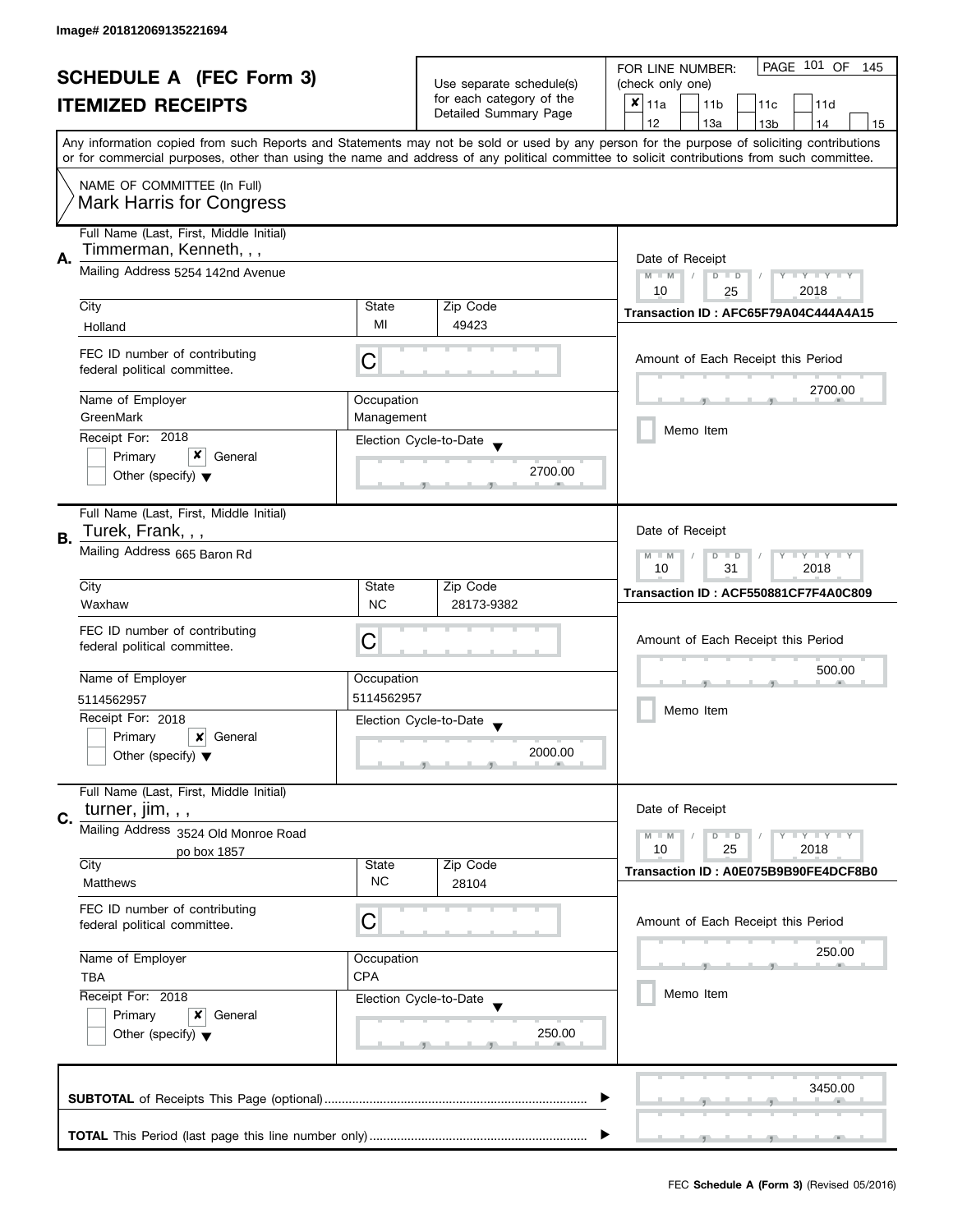| <b>SCHEDULE A (FEC Form 3)</b> |                                                                 |                                                                    | PAGE 102 OF<br>FOR LINE NUMBER:<br>145               |                                                                                                                                            |
|--------------------------------|-----------------------------------------------------------------|--------------------------------------------------------------------|------------------------------------------------------|--------------------------------------------------------------------------------------------------------------------------------------------|
|                                |                                                                 |                                                                    | Use separate schedule(s)<br>for each category of the | (check only one)                                                                                                                           |
|                                | <b>ITEMIZED RECEIPTS</b>                                        |                                                                    |                                                      | $x _{11a}$<br>11 <sub>b</sub><br>11c<br>11d                                                                                                |
|                                |                                                                 |                                                                    | Detailed Summary Page                                | 12<br>13a<br>13 <sub>b</sub><br>14<br>15                                                                                                   |
|                                |                                                                 |                                                                    |                                                      | Any information copied from such Reports and Statements may not be sold or used by any person for the purpose of soliciting contributions  |
|                                |                                                                 |                                                                    |                                                      | or for commercial purposes, other than using the name and address of any political committee to solicit contributions from such committee. |
|                                | NAME OF COMMITTEE (In Full)                                     |                                                                    |                                                      |                                                                                                                                            |
|                                | <b>Mark Harris for Congress</b>                                 |                                                                    |                                                      |                                                                                                                                            |
|                                |                                                                 |                                                                    |                                                      |                                                                                                                                            |
|                                | Full Name (Last, First, Middle Initial)                         |                                                                    |                                                      |                                                                                                                                            |
| А.                             | Turner, John, , ,                                               |                                                                    |                                                      | Date of Receipt                                                                                                                            |
|                                | Mailing Address 2443 East Lakeshore Drive                       |                                                                    |                                                      | $M - M$<br>$Y - Y - Y - Y - Y$<br>$D$ $D$                                                                                                  |
|                                |                                                                 |                                                                    |                                                      | 10<br>2018<br>24                                                                                                                           |
|                                | City                                                            | State                                                              | Zip Code                                             | Transaction ID: ADB772C4BDA8F440BB47                                                                                                       |
|                                | <b>Baton Rouge</b>                                              | LA                                                                 | 70808                                                |                                                                                                                                            |
|                                | FEC ID number of contributing                                   |                                                                    |                                                      | Amount of Each Receipt this Period                                                                                                         |
|                                | federal political committee.                                    | C                                                                  |                                                      |                                                                                                                                            |
|                                |                                                                 |                                                                    |                                                      | 2700.00                                                                                                                                    |
|                                | Name of Employer                                                | Occupation                                                         |                                                      |                                                                                                                                            |
|                                | retired                                                         | retired                                                            |                                                      | Memo Item                                                                                                                                  |
|                                | Receipt For: 2018                                               |                                                                    | Election Cycle-to-Date                               |                                                                                                                                            |
|                                | x<br>Primary<br>General                                         |                                                                    | 2700.00                                              |                                                                                                                                            |
|                                | Other (specify) $\blacktriangledown$                            |                                                                    |                                                      |                                                                                                                                            |
|                                |                                                                 |                                                                    |                                                      |                                                                                                                                            |
|                                | Full Name (Last, First, Middle Initial)<br>Van Hoy, Sylvia, , , |                                                                    |                                                      | Date of Receipt                                                                                                                            |
| В.                             |                                                                 |                                                                    |                                                      |                                                                                                                                            |
|                                | Mailing Address 16631 Harbor View Rd                            | Y LY LY<br>$M - M$<br>$\overline{D}$<br>$\Box$<br>2018<br>11<br>01 |                                                      |                                                                                                                                            |
|                                | City                                                            | State                                                              | Zip Code                                             |                                                                                                                                            |
|                                | Charlotte                                                       | <b>NC</b>                                                          | 28278-9008                                           | Transaction ID: A36DD7D3CEF20492BB1D                                                                                                       |
|                                |                                                                 |                                                                    |                                                      |                                                                                                                                            |
|                                | FEC ID number of contributing                                   | C                                                                  |                                                      | Amount of Each Receipt this Period                                                                                                         |
|                                | federal political committee.                                    |                                                                    |                                                      |                                                                                                                                            |
|                                | Name of Employer                                                | Occupation                                                         |                                                      | 500.00                                                                                                                                     |
|                                | retired                                                         | retired                                                            |                                                      |                                                                                                                                            |
|                                | Receipt For: 2018                                               |                                                                    |                                                      | Memo Item                                                                                                                                  |
|                                | Primary<br>$\boldsymbol{x}$<br>General                          |                                                                    | Election Cycle-to-Date                               |                                                                                                                                            |
|                                | Other (specify) $\blacktriangledown$                            |                                                                    | 1000.00                                              |                                                                                                                                            |
|                                |                                                                 |                                                                    |                                                      |                                                                                                                                            |
|                                | Full Name (Last, First, Middle Initial)                         |                                                                    |                                                      |                                                                                                                                            |
| C.                             | VINTON, ROGER, , ,                                              |                                                                    |                                                      | Date of Receipt                                                                                                                            |
|                                | Mailing Address 1733 WHITE POND LN                              |                                                                    |                                                      | Y LY LY<br>$M - M$<br>$D$ $D$                                                                                                              |
|                                |                                                                 |                                                                    |                                                      | 2018<br>10<br>19                                                                                                                           |
|                                | City                                                            | State                                                              | Zip Code                                             | Transaction ID: A0EBB62F0941C4A28AA0                                                                                                       |
|                                | <b>WAXHAW</b>                                                   | <b>NC</b>                                                          | 28173                                                |                                                                                                                                            |
|                                | FEC ID number of contributing                                   |                                                                    |                                                      |                                                                                                                                            |
|                                | federal political committee.                                    | С                                                                  |                                                      | Amount of Each Receipt this Period                                                                                                         |
|                                |                                                                 |                                                                    |                                                      | 500.00                                                                                                                                     |
|                                | Name of Employer<br>Occupation                                  |                                                                    |                                                      |                                                                                                                                            |
|                                | retired                                                         | retired                                                            |                                                      |                                                                                                                                            |
|                                | Receipt For: 2018                                               |                                                                    | Election Cycle-to-Date                               | Memo Item                                                                                                                                  |
|                                | Primary<br>General<br>x                                         |                                                                    |                                                      |                                                                                                                                            |
|                                | Other (specify) $\blacktriangledown$                            |                                                                    | 500.00                                               |                                                                                                                                            |
|                                |                                                                 |                                                                    |                                                      |                                                                                                                                            |
|                                |                                                                 |                                                                    |                                                      |                                                                                                                                            |
|                                |                                                                 |                                                                    |                                                      | 3700.00                                                                                                                                    |
|                                |                                                                 |                                                                    |                                                      |                                                                                                                                            |
|                                |                                                                 |                                                                    |                                                      |                                                                                                                                            |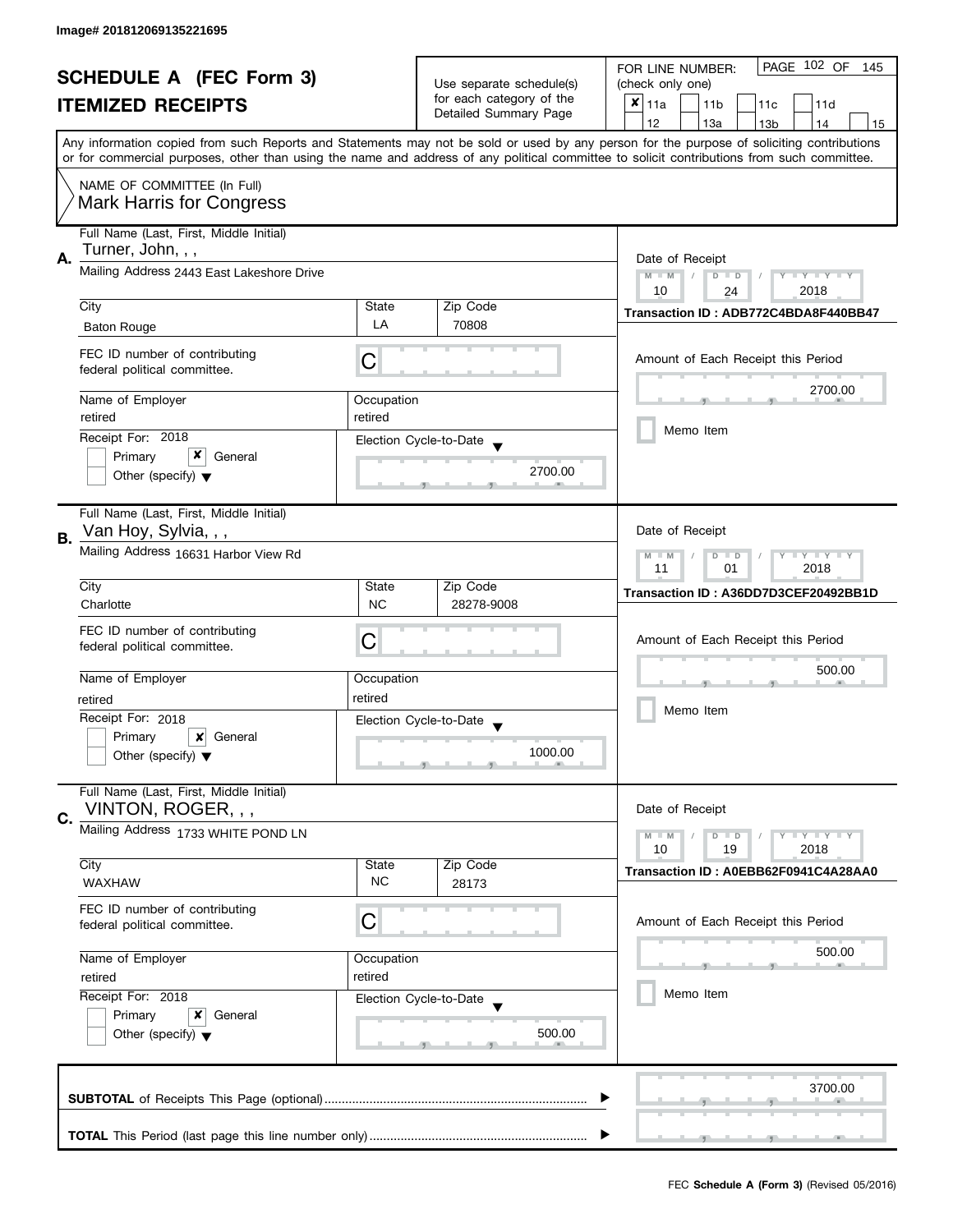| <b>SCHEDULE A (FEC Form 3)</b><br><b>ITEMIZED RECEIPTS</b> |                                                                                                                                           | Use separate schedule(s)<br>for each category of the<br>Detailed Summary Page | PAGE 103 OF<br>FOR LINE NUMBER:<br>145<br>(check only one)<br>$\pmb{\times}$<br>11a<br>11 <sub>b</sub><br>11c<br>11d |                                                                                                                                            |  |
|------------------------------------------------------------|-------------------------------------------------------------------------------------------------------------------------------------------|-------------------------------------------------------------------------------|----------------------------------------------------------------------------------------------------------------------|--------------------------------------------------------------------------------------------------------------------------------------------|--|
|                                                            | Any information copied from such Reports and Statements may not be sold or used by any person for the purpose of soliciting contributions |                                                                               |                                                                                                                      | 12<br>13a<br>13 <sub>b</sub><br>14<br>15                                                                                                   |  |
|                                                            |                                                                                                                                           |                                                                               |                                                                                                                      | or for commercial purposes, other than using the name and address of any political committee to solicit contributions from such committee. |  |
|                                                            | NAME OF COMMITTEE (In Full)<br><b>Mark Harris for Congress</b>                                                                            |                                                                               |                                                                                                                      |                                                                                                                                            |  |
| А.                                                         | Full Name (Last, First, Middle Initial)<br>Waddell, Sonja, , ,                                                                            | Date of Receipt                                                               |                                                                                                                      |                                                                                                                                            |  |
|                                                            | Mailing Address PO Box 629                                                                                                                |                                                                               |                                                                                                                      | Y TY TY TY<br>$M - M$<br>$D$ $D$<br>2018<br>10                                                                                             |  |
|                                                            | City                                                                                                                                      | State                                                                         | Zip Code                                                                                                             | 29<br>Transaction ID: AA8A1E2287465479C8FC                                                                                                 |  |
|                                                            | Hendersonville                                                                                                                            | <b>NC</b>                                                                     | 28793-0629                                                                                                           |                                                                                                                                            |  |
|                                                            | FEC ID number of contributing<br>federal political committee.                                                                             | C                                                                             |                                                                                                                      | Amount of Each Receipt this Period                                                                                                         |  |
|                                                            | Name of Employer                                                                                                                          | Occupation                                                                    |                                                                                                                      | 1000.00                                                                                                                                    |  |
|                                                            | retired                                                                                                                                   | retired                                                                       |                                                                                                                      | Memo Item                                                                                                                                  |  |
|                                                            | Receipt For: 2018<br>x<br>Primary<br>General                                                                                              |                                                                               | Election Cycle-to-Date                                                                                               | earmarked House Freedom Fund                                                                                                               |  |
|                                                            | Other (specify) $\blacktriangledown$                                                                                                      |                                                                               | 1000.00                                                                                                              |                                                                                                                                            |  |
|                                                            | Full Name (Last, First, Middle Initial)<br>House Freedom Fund                                                                             |                                                                               |                                                                                                                      | Date of Receipt                                                                                                                            |  |
| В.                                                         | Mailing Address PO Box 1948                                                                                                               | $T - Y = T - Y$<br>$M - M$<br>D<br>$\Box$<br>10<br>29<br>2018                 |                                                                                                                      |                                                                                                                                            |  |
|                                                            | City                                                                                                                                      | State                                                                         | Zip Code                                                                                                             | Transaction ID: A0712879249A845008A7                                                                                                       |  |
|                                                            | Alexandria                                                                                                                                | VA                                                                            | 22313-1948                                                                                                           |                                                                                                                                            |  |
|                                                            | FEC ID number of contributing<br>federal political committee.                                                                             | С                                                                             | C00552851                                                                                                            | Amount of Each Receipt this Period                                                                                                         |  |
|                                                            | Name of Employer                                                                                                                          | Occupation                                                                    |                                                                                                                      | 24912.00                                                                                                                                   |  |
|                                                            | Receipt For: 2018                                                                                                                         |                                                                               | Election Cycle-to-Date<br>$\overline{\phantom{a}}$                                                                   | $\boldsymbol{x}$<br>Memo Item                                                                                                              |  |
|                                                            | Primary<br>×<br>General                                                                                                                   |                                                                               |                                                                                                                      | Intermediary                                                                                                                               |  |
|                                                            | Other (specify) $\blacktriangledown$                                                                                                      |                                                                               | 110031.00                                                                                                            | Total Earmarked through conduit. PAC limit not<br>affected.                                                                                |  |
| C.                                                         | Full Name (Last, First, Middle Initial)<br>Watson, Craig, , ,                                                                             |                                                                               |                                                                                                                      | Date of Receipt                                                                                                                            |  |
|                                                            | Mailing Address 504 S York St                                                                                                             |                                                                               |                                                                                                                      | $T - Y = T - Y$<br>$M - M$<br>$D$ $D$<br>11<br>01<br>2018                                                                                  |  |
|                                                            | City                                                                                                                                      | State                                                                         | Zip Code                                                                                                             | Transaction ID: AFCF0E37A9D5F4883BC9                                                                                                       |  |
|                                                            | Gastonia                                                                                                                                  | <b>NC</b>                                                                     | 28052-4038                                                                                                           |                                                                                                                                            |  |
|                                                            | FEC ID number of contributing<br>federal political committee.                                                                             | C                                                                             |                                                                                                                      | Amount of Each Receipt this Period                                                                                                         |  |
|                                                            | Name of Employer<br>Occupation<br><b>INSURANCE</b><br>Watson insurance                                                                    |                                                                               |                                                                                                                      | 100.00                                                                                                                                     |  |
|                                                            |                                                                                                                                           |                                                                               |                                                                                                                      | Memo Item                                                                                                                                  |  |
|                                                            | Receipt For: 2018<br>Primary<br>x<br>General                                                                                              |                                                                               | Election Cycle-to-Date                                                                                               |                                                                                                                                            |  |
|                                                            | Other (specify) $\blacktriangledown$                                                                                                      |                                                                               | 600.00                                                                                                               |                                                                                                                                            |  |
|                                                            |                                                                                                                                           |                                                                               |                                                                                                                      | 1100.00                                                                                                                                    |  |
|                                                            |                                                                                                                                           |                                                                               |                                                                                                                      |                                                                                                                                            |  |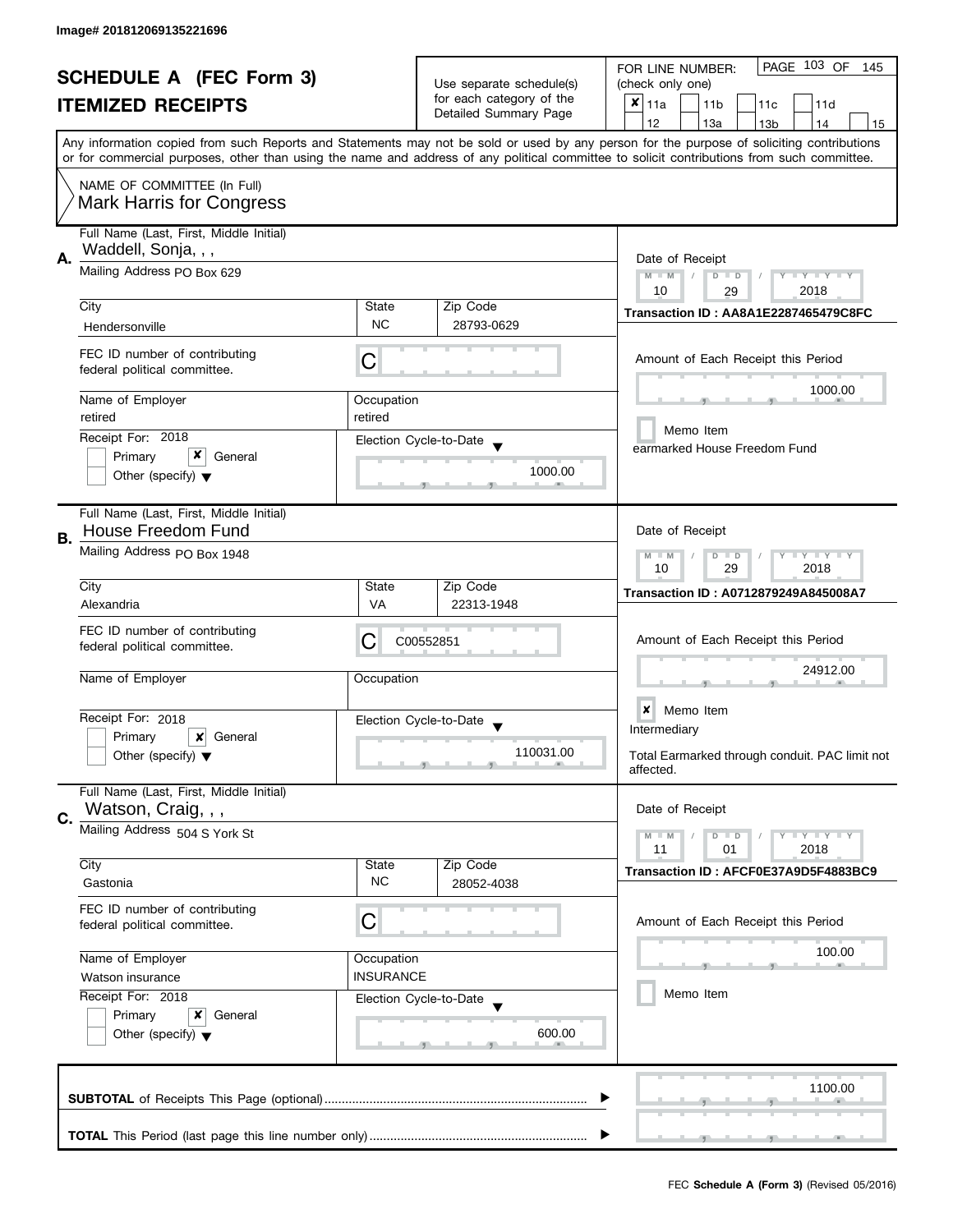|    | <b>SCHEDULE A (FEC Form 3)</b><br><b>ITEMIZED RECEIPTS</b>                                        |                                                         | Use separate schedule(s)<br>for each category of the<br>Detailed Summary Page | PAGE 104 OF<br>FOR LINE NUMBER:<br>145<br>(check only one)<br>$\pmb{\times}$<br>11a<br>11 <sub>b</sub><br>11c<br>11d<br>12<br>13a<br>14<br>13 <sub>b</sub><br>15                                                                                                                        |
|----|---------------------------------------------------------------------------------------------------|---------------------------------------------------------|-------------------------------------------------------------------------------|-----------------------------------------------------------------------------------------------------------------------------------------------------------------------------------------------------------------------------------------------------------------------------------------|
|    | NAME OF COMMITTEE (In Full)<br><b>Mark Harris for Congress</b>                                    |                                                         |                                                                               | Any information copied from such Reports and Statements may not be sold or used by any person for the purpose of soliciting contributions<br>or for commercial purposes, other than using the name and address of any political committee to solicit contributions from such committee. |
| А. | Full Name (Last, First, Middle Initial)<br>Werner, Leslie, , ,<br>Mailing Address 19571 Eleven Ct |                                                         |                                                                               | Date of Receipt<br>Y FYLY FY<br>$M - M$<br>$D$ $D$                                                                                                                                                                                                                                      |
|    | City                                                                                              | State                                                   | Zip Code                                                                      | 10<br>2018<br>29<br>Transaction ID: AC1B7169CE9824FE2971                                                                                                                                                                                                                                |
|    | Newhall                                                                                           | <b>CA</b>                                               | 91321-5110                                                                    |                                                                                                                                                                                                                                                                                         |
|    | FEC ID number of contributing<br>federal political committee.                                     | С                                                       |                                                                               | Amount of Each Receipt this Period                                                                                                                                                                                                                                                      |
|    | Name of Employer                                                                                  | Occupation                                              |                                                                               | 1000.00                                                                                                                                                                                                                                                                                 |
|    | retired<br>Receipt For: 2018                                                                      | retired                                                 | Election Cycle-to-Date                                                        | Memo Item                                                                                                                                                                                                                                                                               |
|    | x<br>Primary<br>General<br>Other (specify) $\blacktriangledown$                                   |                                                         | 1000.00                                                                       | earmarked House Freedom Fund                                                                                                                                                                                                                                                            |
| В. | Full Name (Last, First, Middle Initial)<br><b>House Freedom Fund</b>                              |                                                         |                                                                               | Date of Receipt                                                                                                                                                                                                                                                                         |
|    | Mailing Address PO Box 1948                                                                       | Y I Y I Y I Y<br>$M - M$<br>$D$ $D$<br>10<br>29<br>2018 |                                                                               |                                                                                                                                                                                                                                                                                         |
|    | City                                                                                              | State                                                   | Zip Code                                                                      | Transaction ID: A2A37C74AD76440C9829                                                                                                                                                                                                                                                    |
|    | Alexandria                                                                                        | VA                                                      | 22313-1948                                                                    |                                                                                                                                                                                                                                                                                         |
|    | FEC ID number of contributing<br>federal political committee.                                     | С                                                       | C00552851                                                                     | Amount of Each Receipt this Period                                                                                                                                                                                                                                                      |
|    | Name of Employer                                                                                  | Occupation                                              |                                                                               | 24912.00                                                                                                                                                                                                                                                                                |
|    | Receipt For: 2018                                                                                 |                                                         | Election Cycle-to-Date                                                        | ×<br>Memo Item                                                                                                                                                                                                                                                                          |
|    | Primary<br>General<br>$\boldsymbol{\mathsf{x}}$<br>Other (specify) $\blacktriangledown$           |                                                         | 110031.00                                                                     | Intermediary<br>Total Earmarked through conduit. PAC limit not<br>affected.                                                                                                                                                                                                             |
|    | Full Name (Last, First, Middle Initial)<br>West, Eric, , ,                                        |                                                         |                                                                               | Date of Receipt                                                                                                                                                                                                                                                                         |
| C. | Mailing Address 5405 White Oak Dr                                                                 |                                                         |                                                                               | Y FY FY FY<br>$M - M$<br>$D$ $D$                                                                                                                                                                                                                                                        |
|    | City                                                                                              | State                                                   | Zip Code                                                                      | 31<br>2018<br>10                                                                                                                                                                                                                                                                        |
|    | Lumberton                                                                                         | <b>NC</b>                                               | 28358-1128                                                                    | Transaction ID: A4CF24BBC8B3F44E09C7                                                                                                                                                                                                                                                    |
|    | FEC ID number of contributing<br>federal political committee.                                     | С                                                       |                                                                               | Amount of Each Receipt this Period                                                                                                                                                                                                                                                      |
|    | Name of Employer                                                                                  | Occupation                                              |                                                                               | 1700.00                                                                                                                                                                                                                                                                                 |
|    | Eric West, Attorney at Law, PLLC<br>Attorney                                                      |                                                         |                                                                               | Memo Item                                                                                                                                                                                                                                                                               |
|    | Receipt For: 2018<br>Primary<br>x<br>General<br>Other (specify) $\blacktriangledown$              |                                                         | Election Cycle-to-Date<br>4700.00                                             |                                                                                                                                                                                                                                                                                         |
|    |                                                                                                   |                                                         |                                                                               | 2700.00                                                                                                                                                                                                                                                                                 |
|    |                                                                                                   |                                                         |                                                                               |                                                                                                                                                                                                                                                                                         |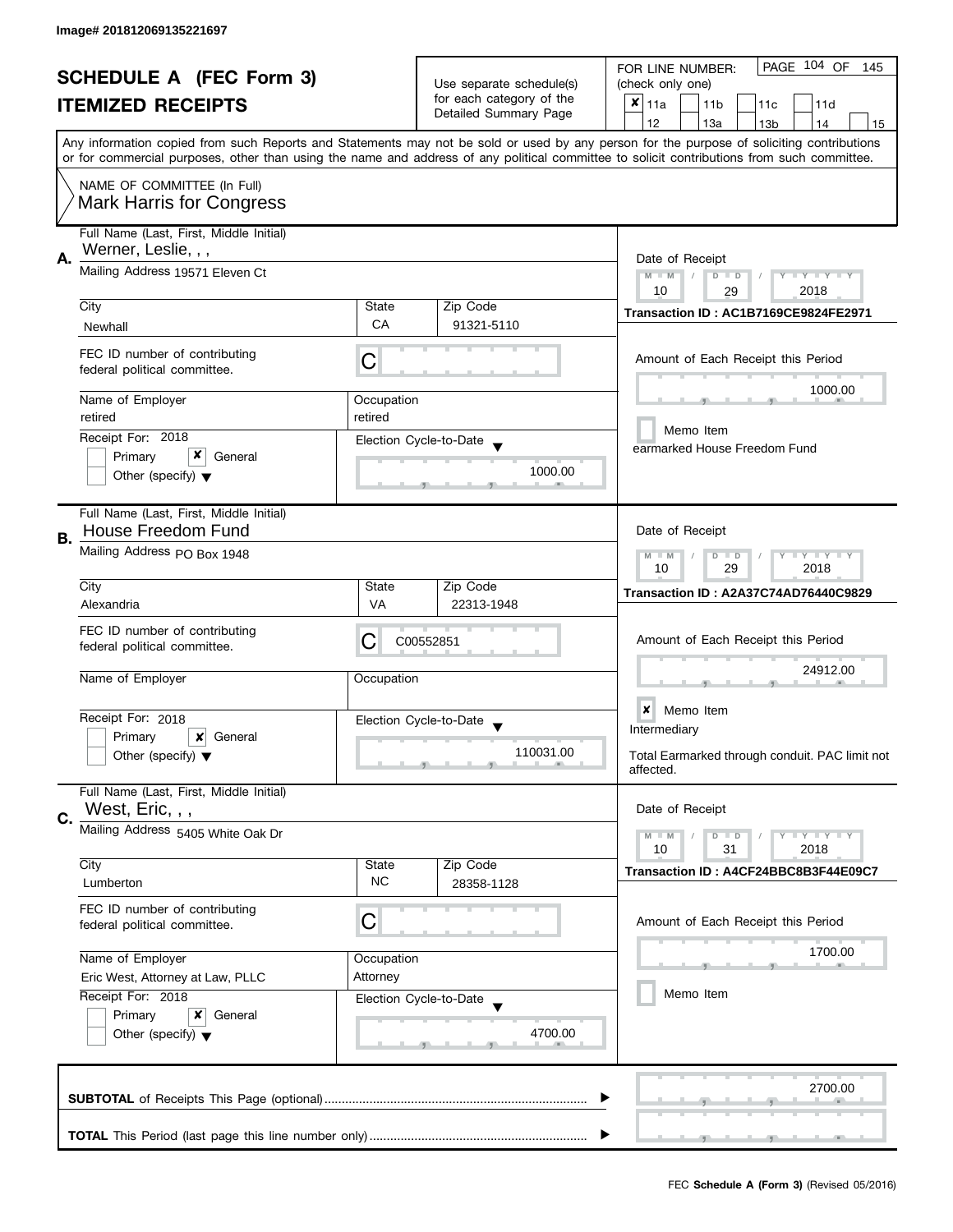| <b>SCHEDULE A (FEC Form 3)</b> |                                                                                                                                                                                |                              | PAGE 105 OF<br>FOR LINE NUMBER:<br>145               |                                                                                                                                            |
|--------------------------------|--------------------------------------------------------------------------------------------------------------------------------------------------------------------------------|------------------------------|------------------------------------------------------|--------------------------------------------------------------------------------------------------------------------------------------------|
|                                |                                                                                                                                                                                |                              | Use separate schedule(s)<br>for each category of the | (check only one)                                                                                                                           |
|                                | <b>ITEMIZED RECEIPTS</b>                                                                                                                                                       |                              |                                                      | $x _{11a}$<br>11 <sub>b</sub><br>11c<br>11d                                                                                                |
|                                |                                                                                                                                                                                |                              | Detailed Summary Page                                | 12<br>13a<br>14<br>13 <sub>b</sub><br>15                                                                                                   |
|                                |                                                                                                                                                                                |                              |                                                      | Any information copied from such Reports and Statements may not be sold or used by any person for the purpose of soliciting contributions  |
|                                |                                                                                                                                                                                |                              |                                                      | or for commercial purposes, other than using the name and address of any political committee to solicit contributions from such committee. |
|                                | NAME OF COMMITTEE (In Full)                                                                                                                                                    |                              |                                                      |                                                                                                                                            |
|                                | Mark Harris for Congress                                                                                                                                                       |                              |                                                      |                                                                                                                                            |
|                                |                                                                                                                                                                                |                              |                                                      |                                                                                                                                            |
|                                | Full Name (Last, First, Middle Initial)                                                                                                                                        |                              |                                                      |                                                                                                                                            |
| А.                             | West, Sherry, , ,                                                                                                                                                              |                              |                                                      | Date of Receipt                                                                                                                            |
|                                | Mailing Address 5405 White Oak Dr                                                                                                                                              |                              |                                                      | $M - M$<br>Y TY TY TY<br>$D$ $D$                                                                                                           |
|                                |                                                                                                                                                                                |                              |                                                      | 2018<br>10<br>31                                                                                                                           |
|                                | City                                                                                                                                                                           | State                        | Zip Code                                             | Transaction ID: A3693B084B20941C691D                                                                                                       |
|                                | Lumberton                                                                                                                                                                      | <b>NC</b>                    | 28358-1128                                           |                                                                                                                                            |
|                                | FEC ID number of contributing                                                                                                                                                  |                              |                                                      |                                                                                                                                            |
|                                | federal political committee.                                                                                                                                                   | С                            |                                                      | Amount of Each Receipt this Period                                                                                                         |
|                                |                                                                                                                                                                                |                              |                                                      | 800.00                                                                                                                                     |
|                                | Name of Employer                                                                                                                                                               | Occupation                   |                                                      |                                                                                                                                            |
|                                | Robeson County Public Schools                                                                                                                                                  | <b>Information Requested</b> |                                                      |                                                                                                                                            |
|                                | Receipt For: 2018                                                                                                                                                              |                              | Election Cycle-to-Date                               | Memo Item                                                                                                                                  |
|                                | x<br>Primary<br>General                                                                                                                                                        |                              |                                                      |                                                                                                                                            |
|                                | Other (specify) $\blacktriangledown$                                                                                                                                           |                              | 800.00                                               |                                                                                                                                            |
|                                |                                                                                                                                                                                |                              |                                                      |                                                                                                                                            |
|                                | Full Name (Last, First, Middle Initial)                                                                                                                                        |                              |                                                      |                                                                                                                                            |
| В.                             | Wheeler, William, , ,                                                                                                                                                          |                              |                                                      | Date of Receipt                                                                                                                            |
|                                | Mailing Address 330 E Main St                                                                                                                                                  |                              |                                                      | <b>LY LY LY</b><br>$M - M$<br>$D$ $D$                                                                                                      |
|                                |                                                                                                                                                                                |                              |                                                      | 18<br>2018<br>10                                                                                                                           |
|                                | City                                                                                                                                                                           | State                        | Zip Code                                             | Transaction ID: AC591DC5486D749DD998                                                                                                       |
|                                | Middlebury                                                                                                                                                                     | VT                           | 05753-8641                                           |                                                                                                                                            |
|                                | FEC ID number of contributing                                                                                                                                                  |                              |                                                      |                                                                                                                                            |
|                                | federal political committee.                                                                                                                                                   | С                            |                                                      | Amount of Each Receipt this Period                                                                                                         |
|                                |                                                                                                                                                                                |                              |                                                      | 100.00                                                                                                                                     |
|                                | Name of Employer                                                                                                                                                               | Occupation                   |                                                      |                                                                                                                                            |
|                                | Valley Bible Church                                                                                                                                                            | Pastor                       |                                                      |                                                                                                                                            |
|                                | Receipt For: 2018                                                                                                                                                              |                              | Election Cycle-to-Date                               | Memo Item                                                                                                                                  |
|                                | Primary<br>×<br>General                                                                                                                                                        |                              |                                                      |                                                                                                                                            |
|                                | Other (specify) $\blacktriangledown$                                                                                                                                           |                              | 250.00                                               |                                                                                                                                            |
|                                |                                                                                                                                                                                |                              |                                                      |                                                                                                                                            |
|                                | Full Name (Last, First, Middle Initial)                                                                                                                                        |                              |                                                      |                                                                                                                                            |
| C.                             | Wilcox, Luman, , ,                                                                                                                                                             |                              |                                                      | Date of Receipt                                                                                                                            |
|                                | Mailing Address 1210 Forest Wood Dr                                                                                                                                            |                              |                                                      | $- Y - Y - Y$<br>$M - M$<br>$D$ $D$                                                                                                        |
|                                |                                                                                                                                                                                |                              |                                                      | 10<br>26<br>2018                                                                                                                           |
|                                | City                                                                                                                                                                           | State                        | Zip Code                                             | Transaction ID: A3DB7A8C7FD1F4159B76                                                                                                       |
|                                | Lewisville                                                                                                                                                                     | <b>NC</b>                    | 27023-8696                                           |                                                                                                                                            |
|                                | FEC ID number of contributing                                                                                                                                                  |                              |                                                      |                                                                                                                                            |
|                                | federal political committee.                                                                                                                                                   | С                            |                                                      | Amount of Each Receipt this Period                                                                                                         |
|                                |                                                                                                                                                                                |                              |                                                      |                                                                                                                                            |
|                                | Name of Employer<br>Occupation<br><b>Real Estate</b><br>self<br>Receipt For: 2018<br>Election Cycle-to-Date<br>Primary<br>x<br>General<br>Other (specify) $\blacktriangledown$ |                              |                                                      | 100.00                                                                                                                                     |
|                                |                                                                                                                                                                                |                              |                                                      |                                                                                                                                            |
|                                |                                                                                                                                                                                |                              |                                                      | Memo Item                                                                                                                                  |
|                                |                                                                                                                                                                                |                              |                                                      |                                                                                                                                            |
|                                |                                                                                                                                                                                |                              | 1160.00                                              |                                                                                                                                            |
|                                |                                                                                                                                                                                |                              |                                                      |                                                                                                                                            |
|                                |                                                                                                                                                                                |                              |                                                      |                                                                                                                                            |
|                                |                                                                                                                                                                                |                              |                                                      | 1000.00                                                                                                                                    |
|                                |                                                                                                                                                                                |                              |                                                      |                                                                                                                                            |
|                                |                                                                                                                                                                                |                              |                                                      |                                                                                                                                            |
|                                |                                                                                                                                                                                |                              |                                                      |                                                                                                                                            |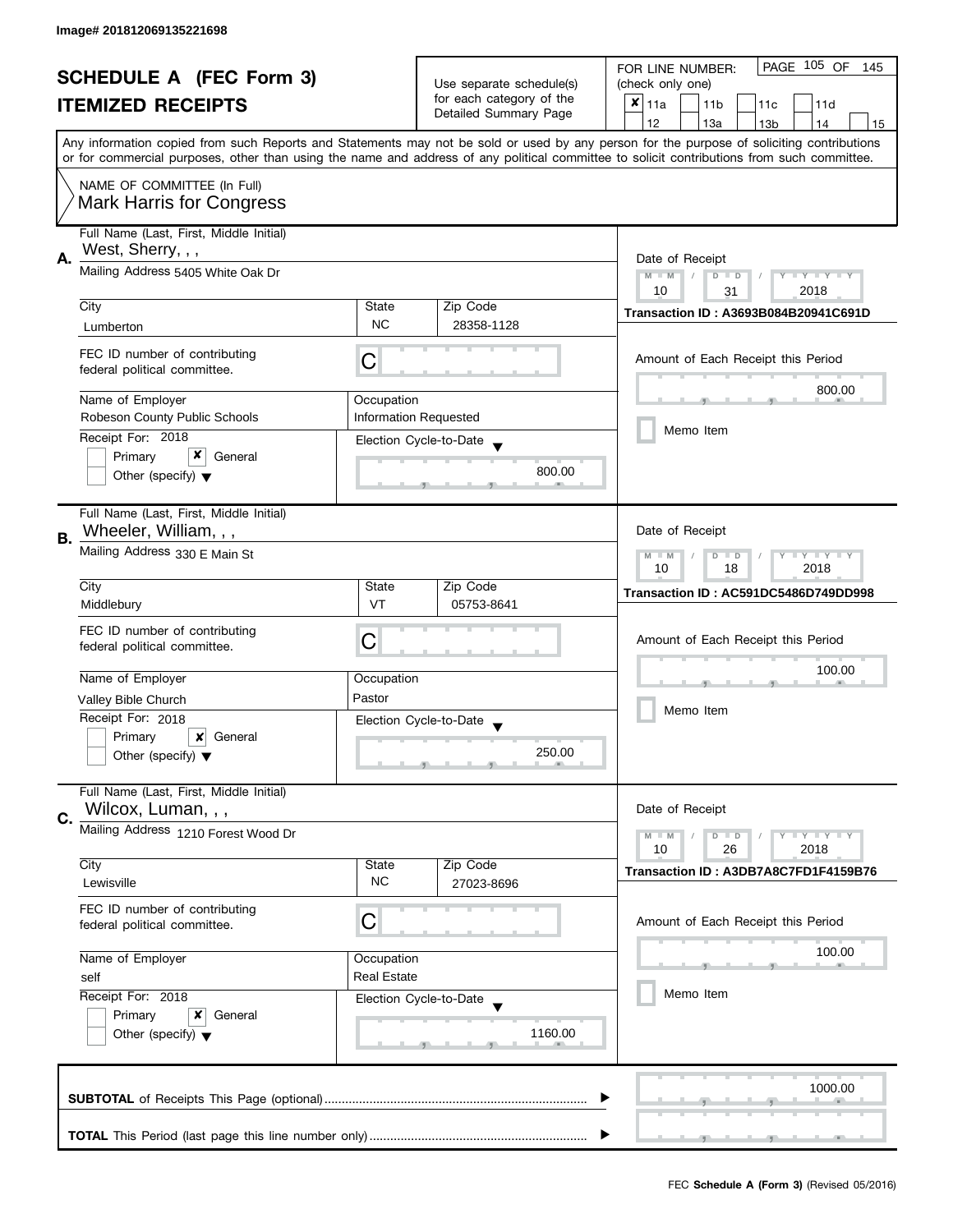| <b>SCHEDULE A (FEC Form 3)</b><br><b>ITEMIZED RECEIPTS</b>      |                                                                       |                                                           | Use separate schedule(s)<br>for each category of the                        | PAGE 106 OF<br>FOR LINE NUMBER:<br>145<br>(check only one)<br>×<br>11a<br>11 <sub>b</sub><br>11c<br>11d                                                                                                                                                                                 |
|-----------------------------------------------------------------|-----------------------------------------------------------------------|-----------------------------------------------------------|-----------------------------------------------------------------------------|-----------------------------------------------------------------------------------------------------------------------------------------------------------------------------------------------------------------------------------------------------------------------------------------|
|                                                                 |                                                                       |                                                           | Detailed Summary Page                                                       | 12<br>13a<br>13 <sub>b</sub><br>14<br>15                                                                                                                                                                                                                                                |
|                                                                 |                                                                       |                                                           |                                                                             | Any information copied from such Reports and Statements may not be sold or used by any person for the purpose of soliciting contributions<br>or for commercial purposes, other than using the name and address of any political committee to solicit contributions from such committee. |
|                                                                 | NAME OF COMMITTEE (In Full)<br><b>Mark Harris for Congress</b>        |                                                           |                                                                             |                                                                                                                                                                                                                                                                                         |
| А.                                                              | Full Name (Last, First, Middle Initial)<br>Williams, Edgar, , ,       | Date of Receipt                                           |                                                                             |                                                                                                                                                                                                                                                                                         |
|                                                                 | Mailing Address 2900 Cove Cay Drive                                   |                                                           |                                                                             | $M - M$<br>Y TY TY TY<br>$D$ $D$                                                                                                                                                                                                                                                        |
|                                                                 | $3-G$<br>City                                                         | State                                                     | Zip Code                                                                    | 2018<br>10<br>27<br>Transaction ID: A65238F97307E4569959                                                                                                                                                                                                                                |
|                                                                 | Clearwater                                                            | FL.                                                       | 33760-1229                                                                  |                                                                                                                                                                                                                                                                                         |
|                                                                 | FEC ID number of contributing<br>federal political committee.         | C                                                         |                                                                             | Amount of Each Receipt this Period                                                                                                                                                                                                                                                      |
|                                                                 | Name of Employer                                                      | Occupation                                                |                                                                             | 2700.00                                                                                                                                                                                                                                                                                 |
|                                                                 | Legacy Capital Group, Inc.<br>Receipt For: 2018                       |                                                           | <b>Commodity Pool Operator</b>                                              | Memo Item                                                                                                                                                                                                                                                                               |
|                                                                 | x<br>Primary<br>General                                               |                                                           | Election Cycle-to-Date                                                      | earmarked                                                                                                                                                                                                                                                                               |
|                                                                 | Other (specify) $\blacktriangledown$                                  |                                                           | 2700.00                                                                     |                                                                                                                                                                                                                                                                                         |
| В.                                                              | Full Name (Last, First, Middle Initial)<br><b>Club For Growth PAC</b> |                                                           |                                                                             | Date of Receipt                                                                                                                                                                                                                                                                         |
|                                                                 | Mailing Address 2001 L St NW<br>Ste 600                               | $Y = Y + Y$<br>$M - M$<br>D<br>$\Box$<br>10<br>29<br>2018 |                                                                             |                                                                                                                                                                                                                                                                                         |
|                                                                 | City                                                                  | State                                                     | Zip Code                                                                    | Transaction ID: A0B757E030C5842FD9C4                                                                                                                                                                                                                                                    |
|                                                                 | Washington                                                            | DC                                                        | 20036-4967                                                                  |                                                                                                                                                                                                                                                                                         |
|                                                                 | FEC ID number of contributing<br>federal political committee.         | С                                                         | C00487470                                                                   | Amount of Each Receipt this Period                                                                                                                                                                                                                                                      |
|                                                                 | Name of Employer                                                      | Occupation                                                |                                                                             | 3426.00                                                                                                                                                                                                                                                                                 |
|                                                                 | Receipt For: 2018                                                     |                                                           | Election Cycle-to-Date<br>$\blacktriangledown$                              | $\boldsymbol{x}$<br>Memo Item                                                                                                                                                                                                                                                           |
|                                                                 | Primary<br>x<br>General                                               |                                                           | 111037.37                                                                   | Intermediary                                                                                                                                                                                                                                                                            |
|                                                                 | Other (specify) $\blacktriangledown$                                  |                                                           |                                                                             | Total Earmarked through conduit. PAC limit not<br>affected.                                                                                                                                                                                                                             |
|                                                                 | Full Name (Last, First, Middle Initial)<br><b>Club For Growth PAC</b> |                                                           |                                                                             | Date of Receipt                                                                                                                                                                                                                                                                         |
| C.                                                              | Mailing Address 2001 L St NW                                          |                                                           |                                                                             | $\bot$ Y $\bot$ Y $\bot$ Y<br>$M - M$<br>$D$ $D$                                                                                                                                                                                                                                        |
|                                                                 | Ste 600<br>City                                                       | State                                                     | Zip Code                                                                    | 10<br>27<br>2018                                                                                                                                                                                                                                                                        |
|                                                                 | Washington                                                            | DC                                                        | 20036-4967                                                                  | Transaction ID: A7B0D9D8E171242179EC                                                                                                                                                                                                                                                    |
|                                                                 | FEC ID number of contributing<br>federal political committee.         | C                                                         | C00487470                                                                   | Amount of Each Receipt this Period                                                                                                                                                                                                                                                      |
|                                                                 | Name of Employer<br>Occupation<br>Receipt For: 2018                   |                                                           |                                                                             | 7760.00                                                                                                                                                                                                                                                                                 |
|                                                                 |                                                                       |                                                           | Election Cycle-to-Date                                                      | ×<br>Memo Item                                                                                                                                                                                                                                                                          |
| Primary<br>x<br>General<br>Other (specify) $\blacktriangledown$ |                                                                       | 111037.37                                                 | Intermediary<br>Total Earmarked through conduit. PAC limit not<br>affected. |                                                                                                                                                                                                                                                                                         |
|                                                                 |                                                                       |                                                           |                                                                             | 2700.00                                                                                                                                                                                                                                                                                 |
|                                                                 |                                                                       |                                                           |                                                                             |                                                                                                                                                                                                                                                                                         |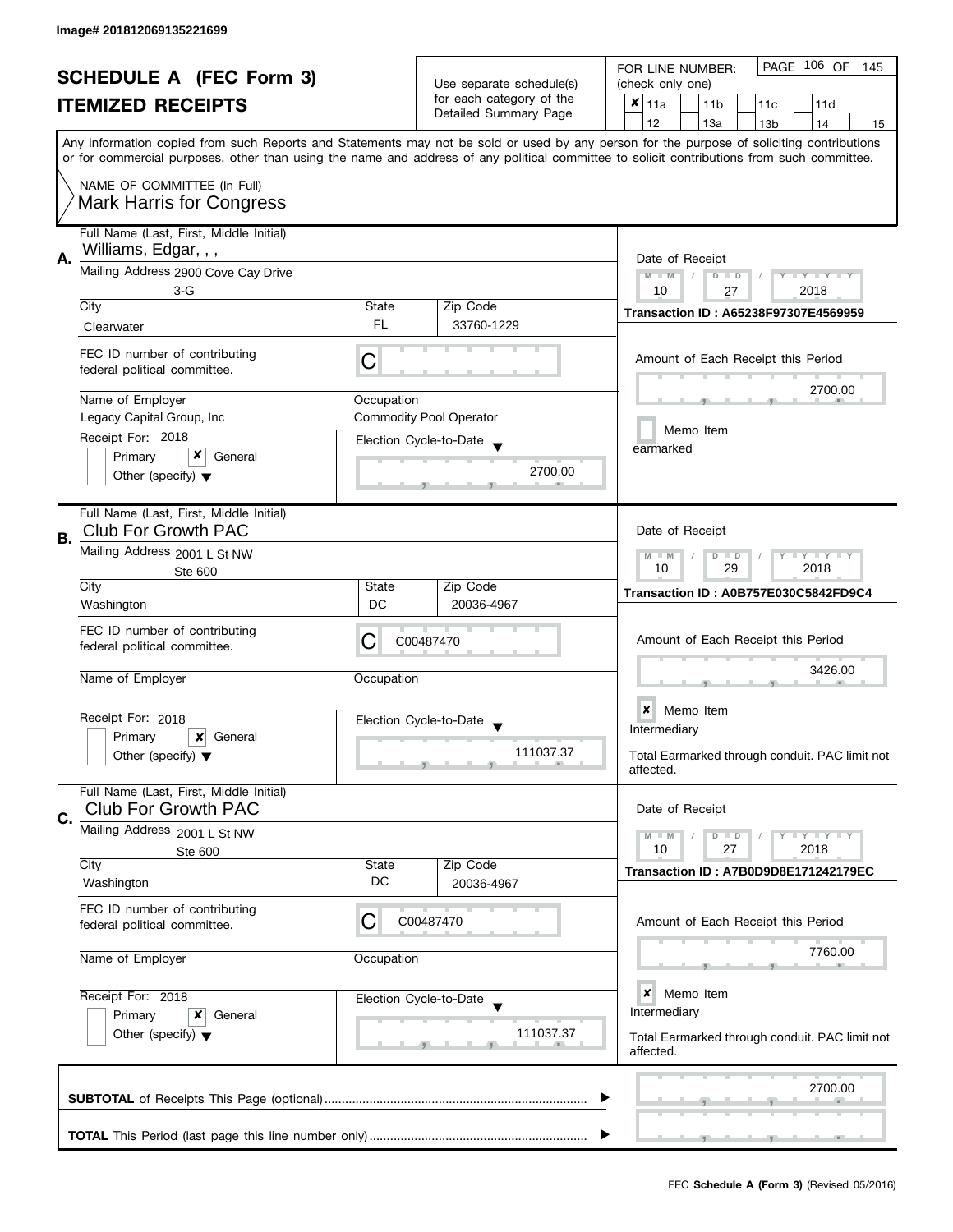| <b>SCHEDULE A (FEC Form 3)</b> |                                                                                                                                                                                        |                                            | PAGE 107 OF<br>FOR LINE NUMBER:<br>145 |                                                                                                                                            |
|--------------------------------|----------------------------------------------------------------------------------------------------------------------------------------------------------------------------------------|--------------------------------------------|----------------------------------------|--------------------------------------------------------------------------------------------------------------------------------------------|
|                                |                                                                                                                                                                                        |                                            | Use separate schedule(s)               | (check only one)                                                                                                                           |
|                                | <b>ITEMIZED RECEIPTS</b>                                                                                                                                                               |                                            | for each category of the               | $x _{11a}$<br>11 <sub>b</sub><br>11c<br>11d                                                                                                |
|                                |                                                                                                                                                                                        |                                            | Detailed Summary Page                  | 12<br>13a<br>13 <sub>b</sub><br>14<br>15                                                                                                   |
|                                |                                                                                                                                                                                        |                                            |                                        | Any information copied from such Reports and Statements may not be sold or used by any person for the purpose of soliciting contributions  |
|                                |                                                                                                                                                                                        |                                            |                                        | or for commercial purposes, other than using the name and address of any political committee to solicit contributions from such committee. |
|                                | NAME OF COMMITTEE (In Full)                                                                                                                                                            |                                            |                                        |                                                                                                                                            |
|                                | <b>Mark Harris for Congress</b>                                                                                                                                                        |                                            |                                        |                                                                                                                                            |
|                                | Full Name (Last, First, Middle Initial)                                                                                                                                                |                                            |                                        |                                                                                                                                            |
| Α.                             | Wilson, Woody, , ,                                                                                                                                                                     |                                            |                                        | Date of Receipt                                                                                                                            |
|                                | Mailing Address 10301 Johns Towne Dr                                                                                                                                                   |                                            |                                        | $M - M$<br>$Y - Y - Y - Y - Y$<br>$D$ $D$                                                                                                  |
|                                |                                                                                                                                                                                        |                                            |                                        | 10<br>2018<br>31                                                                                                                           |
|                                | City                                                                                                                                                                                   | State                                      | Zip Code                               | Transaction ID: A5D0CED7AC5794C86A3A                                                                                                       |
|                                | Charlotte                                                                                                                                                                              | <b>NC</b>                                  | 28210-7896                             |                                                                                                                                            |
|                                | FEC ID number of contributing                                                                                                                                                          | С                                          |                                        | Amount of Each Receipt this Period                                                                                                         |
|                                | federal political committee.                                                                                                                                                           |                                            |                                        |                                                                                                                                            |
|                                | Name of Employer                                                                                                                                                                       | Occupation                                 |                                        | 250.00                                                                                                                                     |
|                                | retired                                                                                                                                                                                | retired                                    |                                        |                                                                                                                                            |
|                                | Receipt For: 2018                                                                                                                                                                      |                                            | Election Cycle-to-Date                 | Memo Item                                                                                                                                  |
|                                | x<br>Primary<br>General                                                                                                                                                                |                                            |                                        |                                                                                                                                            |
|                                | Other (specify) $\blacktriangledown$                                                                                                                                                   |                                            | 1000.00                                |                                                                                                                                            |
|                                |                                                                                                                                                                                        |                                            |                                        |                                                                                                                                            |
|                                | Full Name (Last, First, Middle Initial)                                                                                                                                                |                                            |                                        |                                                                                                                                            |
| В.                             | Wingler, Warner, , ,                                                                                                                                                                   |                                            |                                        | Date of Receipt                                                                                                                            |
|                                | Mailing Address 4343 Cornelius Road                                                                                                                                                    |                                            |                                        | Y LY LY<br>$M - M$<br>D<br>$\Box$                                                                                                          |
|                                |                                                                                                                                                                                        | 25<br>2018<br>10                           |                                        |                                                                                                                                            |
|                                | City                                                                                                                                                                                   | State                                      | Zip Code                               | Transaction ID: A250BFCE82D1C421AAA3                                                                                                       |
|                                | East Bend                                                                                                                                                                              | <b>NC</b>                                  | 27018-8419                             |                                                                                                                                            |
|                                | FEC ID number of contributing                                                                                                                                                          |                                            |                                        |                                                                                                                                            |
|                                | federal political committee.                                                                                                                                                           | C                                          |                                        | Amount of Each Receipt this Period                                                                                                         |
|                                |                                                                                                                                                                                        |                                            |                                        | 500.00                                                                                                                                     |
|                                | Name of Employer                                                                                                                                                                       | Occupation<br><b>Information Requested</b> |                                        |                                                                                                                                            |
|                                | Information Requested                                                                                                                                                                  |                                            |                                        | Memo Item                                                                                                                                  |
|                                | Receipt For: 2018<br>Primary<br>General                                                                                                                                                |                                            | Election Cycle-to-Date                 |                                                                                                                                            |
|                                | ×<br>Other (specify) $\blacktriangledown$                                                                                                                                              |                                            | 500.00                                 |                                                                                                                                            |
|                                |                                                                                                                                                                                        |                                            |                                        |                                                                                                                                            |
|                                | Full Name (Last, First, Middle Initial)                                                                                                                                                |                                            |                                        |                                                                                                                                            |
| C.                             | Womble, Ray, , , Jr.                                                                                                                                                                   |                                            |                                        | Date of Receipt                                                                                                                            |
|                                | Mailing Address 84 Strickland Lane                                                                                                                                                     |                                            |                                        | Y LY LY<br>$M - M$<br>$D$ $D$                                                                                                              |
|                                |                                                                                                                                                                                        |                                            |                                        | 06<br>2018<br>11                                                                                                                           |
|                                | City                                                                                                                                                                                   | State<br><b>NC</b>                         | Zip Code                               | Transaction ID: AF5A95D97B53B4E1E843                                                                                                       |
|                                | Lillington                                                                                                                                                                             |                                            | 27546-7662                             |                                                                                                                                            |
|                                | FEC ID number of contributing                                                                                                                                                          |                                            |                                        |                                                                                                                                            |
|                                | federal political committee.                                                                                                                                                           | C                                          |                                        | Amount of Each Receipt this Period                                                                                                         |
|                                | Name of Employer<br>Occupation<br>CEO/Owner<br>J. E. Womble and Sons<br>Receipt For: 2018<br>Election Cycle-to-Date<br>Primary<br>x<br>General<br>Other (specify) $\blacktriangledown$ |                                            |                                        | 1000.00                                                                                                                                    |
|                                |                                                                                                                                                                                        |                                            |                                        |                                                                                                                                            |
|                                |                                                                                                                                                                                        |                                            |                                        | Memo Item                                                                                                                                  |
|                                |                                                                                                                                                                                        |                                            |                                        |                                                                                                                                            |
|                                |                                                                                                                                                                                        |                                            | 2000.00                                |                                                                                                                                            |
|                                |                                                                                                                                                                                        |                                            |                                        |                                                                                                                                            |
|                                |                                                                                                                                                                                        |                                            |                                        |                                                                                                                                            |
|                                |                                                                                                                                                                                        |                                            |                                        | 1750.00                                                                                                                                    |
|                                |                                                                                                                                                                                        |                                            |                                        |                                                                                                                                            |
|                                |                                                                                                                                                                                        |                                            |                                        |                                                                                                                                            |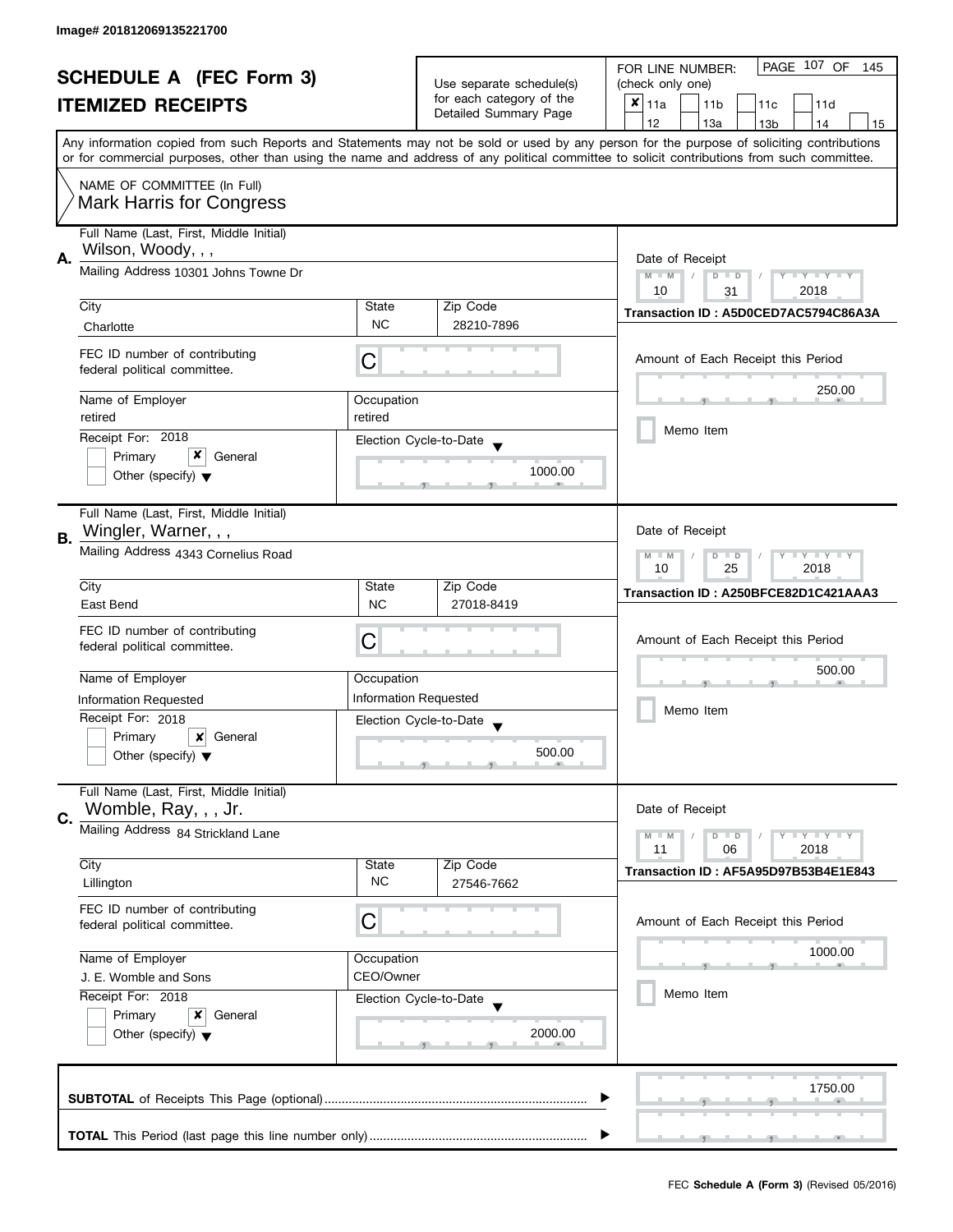| <b>SCHEDULE A (FEC Form 3)</b> |                                                                                                                                            | Use separate schedule(s)                                  | PAGE 108 OF<br>FOR LINE NUMBER:<br>145<br>(check only one) |                                                                                                                                           |
|--------------------------------|--------------------------------------------------------------------------------------------------------------------------------------------|-----------------------------------------------------------|------------------------------------------------------------|-------------------------------------------------------------------------------------------------------------------------------------------|
|                                |                                                                                                                                            |                                                           | for each category of the                                   |                                                                                                                                           |
|                                | <b>ITEMIZED RECEIPTS</b>                                                                                                                   |                                                           | Detailed Summary Page                                      | $x _{11a}$<br>11 <sub>b</sub><br>11 <sub>c</sub><br>11d                                                                                   |
|                                |                                                                                                                                            |                                                           |                                                            | 12<br>13a<br>13 <sub>b</sub><br>14<br>15                                                                                                  |
|                                | or for commercial purposes, other than using the name and address of any political committee to solicit contributions from such committee. |                                                           |                                                            | Any information copied from such Reports and Statements may not be sold or used by any person for the purpose of soliciting contributions |
|                                |                                                                                                                                            |                                                           |                                                            |                                                                                                                                           |
|                                | NAME OF COMMITTEE (In Full)                                                                                                                |                                                           |                                                            |                                                                                                                                           |
|                                | <b>Mark Harris for Congress</b>                                                                                                            |                                                           |                                                            |                                                                                                                                           |
|                                | Full Name (Last, First, Middle Initial)                                                                                                    |                                                           |                                                            |                                                                                                                                           |
|                                | Woodard, Roger, , ,                                                                                                                        |                                                           |                                                            |                                                                                                                                           |
| А.                             | Mailing Address 140 Persimmon Creek Rd                                                                                                     |                                                           |                                                            | Date of Receipt                                                                                                                           |
|                                |                                                                                                                                            |                                                           |                                                            | $M - M$<br>$D$ $D$<br>$\bot$ $\gamma$ $\bot$ $\gamma$ $\bot$ $\gamma$                                                                     |
|                                | City                                                                                                                                       | State                                                     | Zip Code                                                   | 10<br>2018<br>25                                                                                                                          |
|                                | Kings Mountain                                                                                                                             | <b>NC</b>                                                 | 28086-8721                                                 | Transaction ID: A8B3DBBB655D54BF9ADA                                                                                                      |
|                                |                                                                                                                                            |                                                           |                                                            |                                                                                                                                           |
|                                | FEC ID number of contributing                                                                                                              | С                                                         |                                                            | Amount of Each Receipt this Period                                                                                                        |
|                                | federal political committee.                                                                                                               |                                                           |                                                            |                                                                                                                                           |
|                                | Name of Employer                                                                                                                           | Occupation                                                |                                                            | 125.00                                                                                                                                    |
|                                | Family Worship Center Church of God                                                                                                        | Pastor                                                    |                                                            |                                                                                                                                           |
|                                | Receipt For: 2018                                                                                                                          |                                                           |                                                            | Memo Item                                                                                                                                 |
|                                | x<br>Primary<br>General                                                                                                                    |                                                           | Election Cycle-to-Date                                     |                                                                                                                                           |
|                                | Other (specify) $\blacktriangledown$                                                                                                       |                                                           | 475.00                                                     |                                                                                                                                           |
|                                |                                                                                                                                            |                                                           |                                                            |                                                                                                                                           |
|                                | Full Name (Last, First, Middle Initial)                                                                                                    |                                                           |                                                            |                                                                                                                                           |
|                                | Wood, Chris, , ,                                                                                                                           |                                                           |                                                            | Date of Receipt                                                                                                                           |
| В.                             | Mailing Address 11607 Clingman Ln                                                                                                          |                                                           |                                                            |                                                                                                                                           |
|                                |                                                                                                                                            | $M - M$<br>$Y - Y - Y$<br>D<br>$\Box$<br>21<br>10<br>2018 |                                                            |                                                                                                                                           |
|                                | City                                                                                                                                       | State                                                     | Zip Code                                                   |                                                                                                                                           |
|                                | Charlotte                                                                                                                                  | <b>NC</b>                                                 | 28214-5430                                                 | Transaction ID: A2634B8605295448995B                                                                                                      |
|                                | FEC ID number of contributing                                                                                                              |                                                           |                                                            |                                                                                                                                           |
|                                | federal political committee.                                                                                                               | C                                                         |                                                            | Amount of Each Receipt this Period                                                                                                        |
|                                |                                                                                                                                            |                                                           |                                                            |                                                                                                                                           |
|                                | Name of Employer                                                                                                                           | Occupation                                                |                                                            | 25.00                                                                                                                                     |
|                                | retired                                                                                                                                    | retired                                                   |                                                            |                                                                                                                                           |
|                                | Receipt For: 2018                                                                                                                          |                                                           | Election Cycle-to-Date                                     | Memo Item                                                                                                                                 |
|                                | Primary<br>×<br>General                                                                                                                    |                                                           |                                                            |                                                                                                                                           |
|                                | Other (specify) $\blacktriangledown$                                                                                                       |                                                           | 905.00                                                     |                                                                                                                                           |
|                                |                                                                                                                                            |                                                           |                                                            |                                                                                                                                           |
|                                | Full Name (Last, First, Middle Initial)                                                                                                    |                                                           |                                                            |                                                                                                                                           |
| C.                             | Wood, Chris, , ,                                                                                                                           |                                                           |                                                            | Date of Receipt                                                                                                                           |
|                                | Mailing Address 11607 Clingman Ln                                                                                                          |                                                           |                                                            | $M - M$<br>$-\gamma + \gamma + \gamma$<br>$D$ $D$                                                                                         |
|                                |                                                                                                                                            |                                                           |                                                            | 11<br>2018<br>01                                                                                                                          |
|                                | City                                                                                                                                       | State                                                     | Zip Code                                                   | Transaction ID: ADC712A94347D40269AE                                                                                                      |
|                                | Charlotte                                                                                                                                  | <b>NC</b>                                                 | 28214-5430                                                 |                                                                                                                                           |
|                                | FEC ID number of contributing                                                                                                              |                                                           |                                                            |                                                                                                                                           |
|                                | federal political committee.                                                                                                               | C                                                         |                                                            | Amount of Each Receipt this Period                                                                                                        |
|                                |                                                                                                                                            |                                                           |                                                            | 25.00                                                                                                                                     |
|                                | Name of Employer                                                                                                                           | Occupation<br>retired                                     |                                                            |                                                                                                                                           |
|                                | retired<br>Receipt For: 2018<br>Election Cycle-to-Date<br>Primary<br>x<br>General<br>Other (specify) $\blacktriangledown$                  |                                                           |                                                            | Memo Item                                                                                                                                 |
|                                |                                                                                                                                            |                                                           |                                                            |                                                                                                                                           |
|                                |                                                                                                                                            |                                                           |                                                            |                                                                                                                                           |
|                                |                                                                                                                                            |                                                           | 930.00                                                     |                                                                                                                                           |
|                                |                                                                                                                                            |                                                           |                                                            |                                                                                                                                           |
|                                |                                                                                                                                            |                                                           |                                                            | 175.00                                                                                                                                    |
|                                |                                                                                                                                            |                                                           |                                                            |                                                                                                                                           |
|                                |                                                                                                                                            |                                                           |                                                            |                                                                                                                                           |
|                                |                                                                                                                                            |                                                           |                                                            |                                                                                                                                           |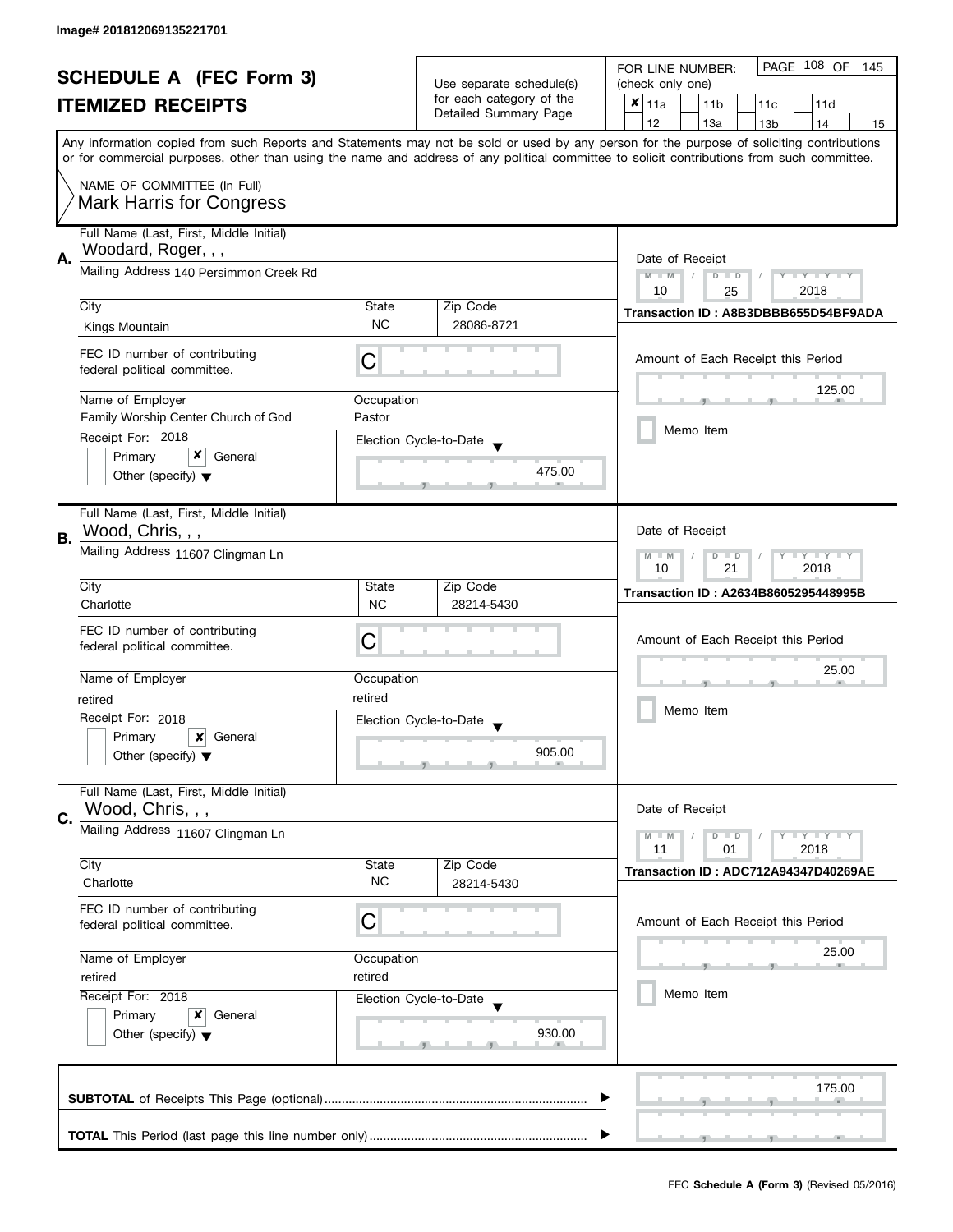| <b>SCHEDULE A (FEC Form 3)</b> |                                             | Use separate schedule(s) | PAGE 109 OF<br>FOR LINE NUMBER:<br>145            |                                                                                                                                            |  |
|--------------------------------|---------------------------------------------|--------------------------|---------------------------------------------------|--------------------------------------------------------------------------------------------------------------------------------------------|--|
|                                |                                             |                          | (check only one)                                  |                                                                                                                                            |  |
|                                | <b>ITEMIZED RECEIPTS</b>                    |                          | for each category of the<br>Detailed Summary Page | $x _{11a}$<br>11 <sub>b</sub><br>11c<br>11d                                                                                                |  |
|                                |                                             |                          |                                                   | 12<br>13a<br>14<br>13 <sub>b</sub><br>15                                                                                                   |  |
|                                |                                             |                          |                                                   | Any information copied from such Reports and Statements may not be sold or used by any person for the purpose of soliciting contributions  |  |
|                                |                                             |                          |                                                   | or for commercial purposes, other than using the name and address of any political committee to solicit contributions from such committee. |  |
|                                | NAME OF COMMITTEE (In Full)                 |                          |                                                   |                                                                                                                                            |  |
|                                | <b>Mark Harris for Congress</b>             |                          |                                                   |                                                                                                                                            |  |
|                                | Full Name (Last, First, Middle Initial)     |                          |                                                   |                                                                                                                                            |  |
|                                | Workman, Donald, , ,                        |                          |                                                   |                                                                                                                                            |  |
| А.                             | Mailing Address 6904 Georgetown Pike        | Date of Receipt          |                                                   |                                                                                                                                            |  |
|                                |                                             |                          |                                                   | $M - M$<br>Y TY TY TY<br>$D$ $D$                                                                                                           |  |
|                                | City                                        | State                    | Zip Code                                          | 2018<br>11<br>01                                                                                                                           |  |
|                                | McLean                                      | VA                       | 22101                                             | <b>Transaction ID: ACE15338D66054E73B14</b>                                                                                                |  |
|                                |                                             |                          |                                                   |                                                                                                                                            |  |
|                                | FEC ID number of contributing               | С                        |                                                   | Amount of Each Receipt this Period                                                                                                         |  |
|                                | federal political committee.                |                          |                                                   |                                                                                                                                            |  |
|                                | Name of Employer                            | Occupation               |                                                   | 500.00                                                                                                                                     |  |
|                                | <b>BakerHostetler</b>                       | <b>ATTORNEY</b>          |                                                   |                                                                                                                                            |  |
|                                | Receipt For: 2018                           |                          |                                                   | Memo Item                                                                                                                                  |  |
|                                | x<br>Primary<br>General                     |                          | Election Cycle-to-Date                            |                                                                                                                                            |  |
|                                | Other (specify) $\blacktriangledown$        |                          | 500.00                                            |                                                                                                                                            |  |
|                                |                                             |                          |                                                   |                                                                                                                                            |  |
|                                | Full Name (Last, First, Middle Initial)     |                          |                                                   |                                                                                                                                            |  |
|                                | WUTKE, MARY, , ,                            |                          |                                                   | Date of Receipt                                                                                                                            |  |
| <b>B.</b>                      | Mailing Address 6666 Odana Road             |                          |                                                   | $Y = Y + Y$<br>$M - M$                                                                                                                     |  |
|                                | Ste 215                                     |                          |                                                   | $D$ $D$<br>2018<br>10<br>20                                                                                                                |  |
|                                | City                                        | State                    | Zip Code                                          | Transaction ID: AF0D670C5439D4B628D7                                                                                                       |  |
|                                | Madison                                     | WI                       | 53719                                             |                                                                                                                                            |  |
|                                | FEC ID number of contributing               |                          |                                                   |                                                                                                                                            |  |
|                                | federal political committee.                | C                        |                                                   | Amount of Each Receipt this Period                                                                                                         |  |
|                                |                                             |                          |                                                   |                                                                                                                                            |  |
|                                | Name of Employer                            | Occupation               |                                                   | 250.00                                                                                                                                     |  |
|                                | Self-Employed                               | finance                  |                                                   |                                                                                                                                            |  |
|                                | Receipt For: 2018                           |                          | Election Cycle-to-Date                            | Memo Item                                                                                                                                  |  |
|                                | Primary<br>×<br>General                     |                          |                                                   |                                                                                                                                            |  |
|                                | Other (specify) $\blacktriangledown$        |                          | 250.00                                            |                                                                                                                                            |  |
|                                |                                             |                          |                                                   |                                                                                                                                            |  |
|                                | Full Name (Last, First, Middle Initial)     |                          |                                                   |                                                                                                                                            |  |
| C.                             | WUTKE, MARY, , ,                            |                          |                                                   | Date of Receipt                                                                                                                            |  |
|                                | Mailing Address 6666 Odana Road             |                          |                                                   | $Y = Y = Y$<br>$M - M$<br>$D$ $D$                                                                                                          |  |
|                                | Ste 215                                     |                          |                                                   | 10<br>31<br>2018                                                                                                                           |  |
|                                | City                                        | State                    | Zip Code                                          | Transaction ID: ADEAD80BAD1354F07A88                                                                                                       |  |
|                                | Madison                                     | WI                       | 53719                                             |                                                                                                                                            |  |
|                                | FEC ID number of contributing               |                          |                                                   |                                                                                                                                            |  |
|                                | federal political committee.                | C                        |                                                   | Amount of Each Receipt this Period                                                                                                         |  |
|                                |                                             |                          |                                                   | 250.00                                                                                                                                     |  |
|                                | Name of Employer                            | Occupation<br>finance    |                                                   |                                                                                                                                            |  |
|                                | Self-Employed                               |                          |                                                   | Memo Item                                                                                                                                  |  |
|                                | Receipt For: 2018<br>Election Cycle-to-Date |                          |                                                   |                                                                                                                                            |  |
|                                | Primary<br>x<br>General                     |                          |                                                   |                                                                                                                                            |  |
|                                | Other (specify) $\blacktriangledown$        |                          | 500.00                                            |                                                                                                                                            |  |
|                                |                                             |                          |                                                   |                                                                                                                                            |  |
|                                |                                             |                          |                                                   | 1000.00                                                                                                                                    |  |
|                                |                                             |                          |                                                   |                                                                                                                                            |  |
|                                |                                             |                          |                                                   |                                                                                                                                            |  |
|                                |                                             |                          |                                                   |                                                                                                                                            |  |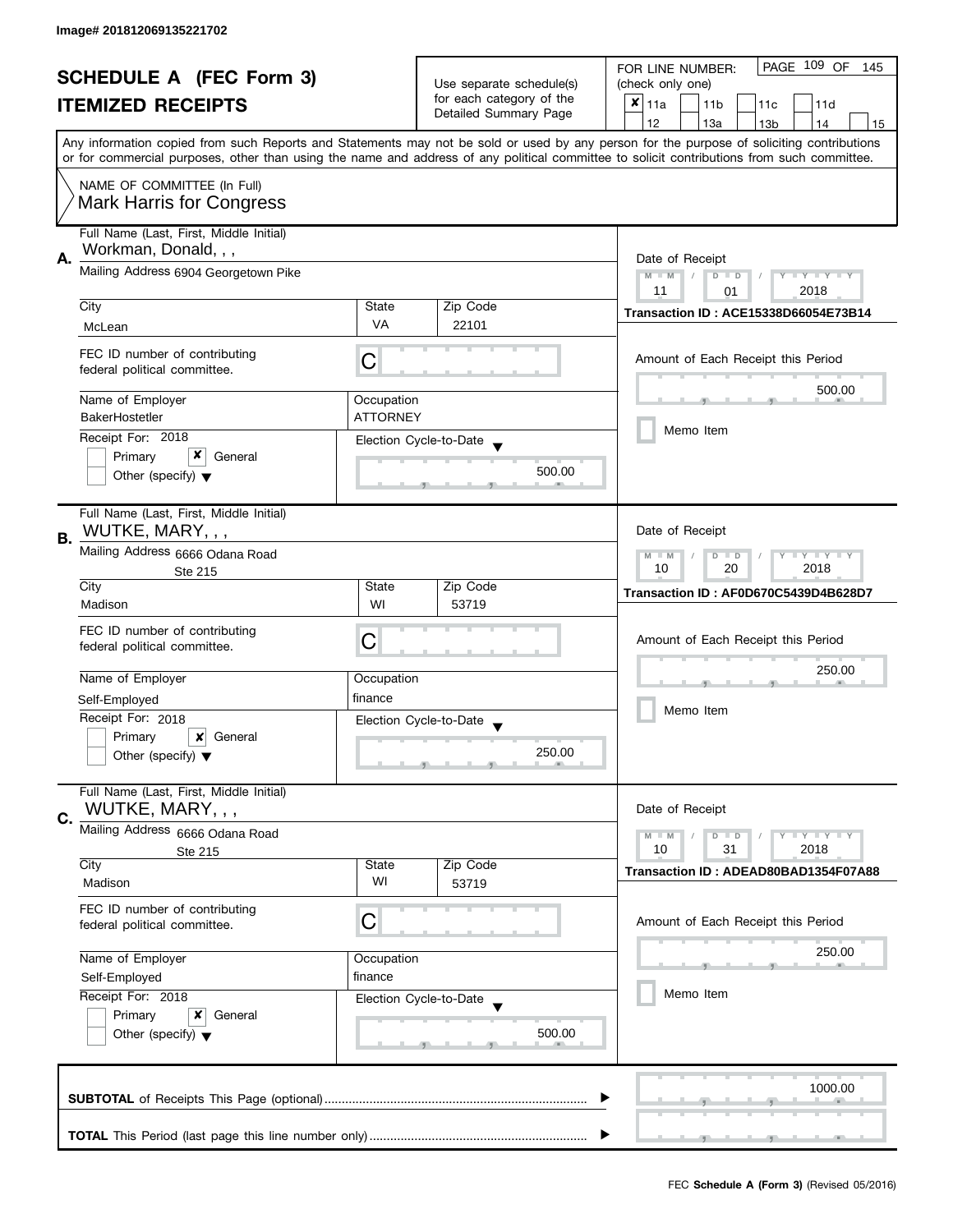| <b>SCHEDULE A (FEC Form 3)</b> |                                                                        |                                                                         | PAGE 110 OF<br>FOR LINE NUMBER:<br>145            |                                                                                                                                                                                                                                                                                         |  |
|--------------------------------|------------------------------------------------------------------------|-------------------------------------------------------------------------|---------------------------------------------------|-----------------------------------------------------------------------------------------------------------------------------------------------------------------------------------------------------------------------------------------------------------------------------------------|--|
|                                |                                                                        |                                                                         | Use separate schedule(s)                          | (check only one)                                                                                                                                                                                                                                                                        |  |
|                                | <b>ITEMIZED RECEIPTS</b>                                               |                                                                         | for each category of the<br>Detailed Summary Page | $x _{11a}$<br>11 <sub>b</sub><br>11c<br>11d                                                                                                                                                                                                                                             |  |
|                                |                                                                        |                                                                         |                                                   | 12<br>13a<br>13 <sub>b</sub><br>14<br>15                                                                                                                                                                                                                                                |  |
|                                |                                                                        |                                                                         |                                                   | Any information copied from such Reports and Statements may not be sold or used by any person for the purpose of soliciting contributions<br>or for commercial purposes, other than using the name and address of any political committee to solicit contributions from such committee. |  |
|                                | NAME OF COMMITTEE (In Full)<br><b>Mark Harris for Congress</b>         |                                                                         |                                                   |                                                                                                                                                                                                                                                                                         |  |
|                                | Full Name (Last, First, Middle Initial)<br>Yates, Andrew, , ,          |                                                                         |                                                   |                                                                                                                                                                                                                                                                                         |  |
| А.                             | Mailing Address PO Box 1232                                            | Date of Receipt<br>Y TY TY TY<br>$M - M$<br>$D$ $D$<br>2018<br>11<br>07 |                                                   |                                                                                                                                                                                                                                                                                         |  |
|                                | City                                                                   | State                                                                   | Zip Code                                          | Transaction ID: A1698F7E09C9F434C945                                                                                                                                                                                                                                                    |  |
|                                | Cornelius                                                              | <b>NC</b>                                                               | 28031-1232                                        |                                                                                                                                                                                                                                                                                         |  |
|                                | FEC ID number of contributing<br>federal political committee.          | С                                                                       |                                                   | Amount of Each Receipt this Period                                                                                                                                                                                                                                                      |  |
|                                | Name of Employer                                                       | Occupation                                                              |                                                   | 2700.00                                                                                                                                                                                                                                                                                 |  |
|                                | <b>Red Dome Group</b>                                                  | political consultant                                                    |                                                   |                                                                                                                                                                                                                                                                                         |  |
|                                | Receipt For: 2018                                                      |                                                                         | Election Cycle-to-Date                            | Memo Item                                                                                                                                                                                                                                                                               |  |
|                                | x<br>Primary<br>General                                                |                                                                         |                                                   | In-kind:site fee, food, beverage                                                                                                                                                                                                                                                        |  |
|                                | Other (specify) $\blacktriangledown$                                   |                                                                         | 2700.00                                           |                                                                                                                                                                                                                                                                                         |  |
|                                | Full Name (Last, First, Middle Initial)<br>Yoho for Congress, Ted,,,   |                                                                         |                                                   | Date of Receipt                                                                                                                                                                                                                                                                         |  |
| В.                             | Mailing Address 8209 SW 95TH LN                                        |                                                                         |                                                   | Y I Y I Y I Y<br>$M - M$<br>$\Box$<br>D<br>10<br>31<br>2018                                                                                                                                                                                                                             |  |
|                                | City                                                                   | State                                                                   | Zip Code                                          | Transaction ID: AFFE19EB7827A4718941                                                                                                                                                                                                                                                    |  |
|                                | <b>GAINESVILLE</b>                                                     | <b>FL</b>                                                               | 32608                                             |                                                                                                                                                                                                                                                                                         |  |
|                                | FEC ID number of contributing<br>federal political committee.          | С                                                                       |                                                   | Amount of Each Receipt this Period                                                                                                                                                                                                                                                      |  |
|                                | Name of Employer                                                       | Occupation                                                              |                                                   | 2000.00                                                                                                                                                                                                                                                                                 |  |
|                                | none                                                                   | none                                                                    |                                                   |                                                                                                                                                                                                                                                                                         |  |
|                                | Receipt For: 2018                                                      |                                                                         | Election Cycle-to-Date                            | Memo Item                                                                                                                                                                                                                                                                               |  |
|                                | Primary<br>×<br>General                                                |                                                                         | $\blacktriangledown$                              |                                                                                                                                                                                                                                                                                         |  |
|                                | Other (specify) $\blacktriangledown$                                   |                                                                         | 2000.00                                           |                                                                                                                                                                                                                                                                                         |  |
|                                | Full Name (Last, First, Middle Initial)<br>Zagorin, Gregory, , ,       |                                                                         |                                                   | Date of Receipt                                                                                                                                                                                                                                                                         |  |
| C.                             | Mailing Address 901 18th Street South                                  |                                                                         |                                                   | <b>LYLYLY</b><br>$M - M$<br>$D$ $D$                                                                                                                                                                                                                                                     |  |
|                                | City                                                                   | State                                                                   | Zip Code                                          | 10<br>19<br>2018                                                                                                                                                                                                                                                                        |  |
|                                | Arlington                                                              | VA                                                                      | 22202                                             | Transaction ID: AA3DD2C9AFF764B218B9                                                                                                                                                                                                                                                    |  |
|                                | FEC ID number of contributing<br>federal political committee.          | C                                                                       |                                                   | Amount of Each Receipt this Period                                                                                                                                                                                                                                                      |  |
|                                | Name of Employer                                                       | Occupation                                                              |                                                   | 1000.00                                                                                                                                                                                                                                                                                 |  |
|                                | retired                                                                | retired                                                                 |                                                   |                                                                                                                                                                                                                                                                                         |  |
|                                | Receipt For: 2018<br>Election Cycle-to-Date<br>Primary<br>x<br>General |                                                                         |                                                   | Memo Item                                                                                                                                                                                                                                                                               |  |
|                                |                                                                        |                                                                         |                                                   |                                                                                                                                                                                                                                                                                         |  |
|                                | Other (specify) $\blacktriangledown$                                   |                                                                         | 1000.00                                           |                                                                                                                                                                                                                                                                                         |  |
|                                |                                                                        |                                                                         |                                                   | 5700.00                                                                                                                                                                                                                                                                                 |  |
|                                |                                                                        |                                                                         |                                                   |                                                                                                                                                                                                                                                                                         |  |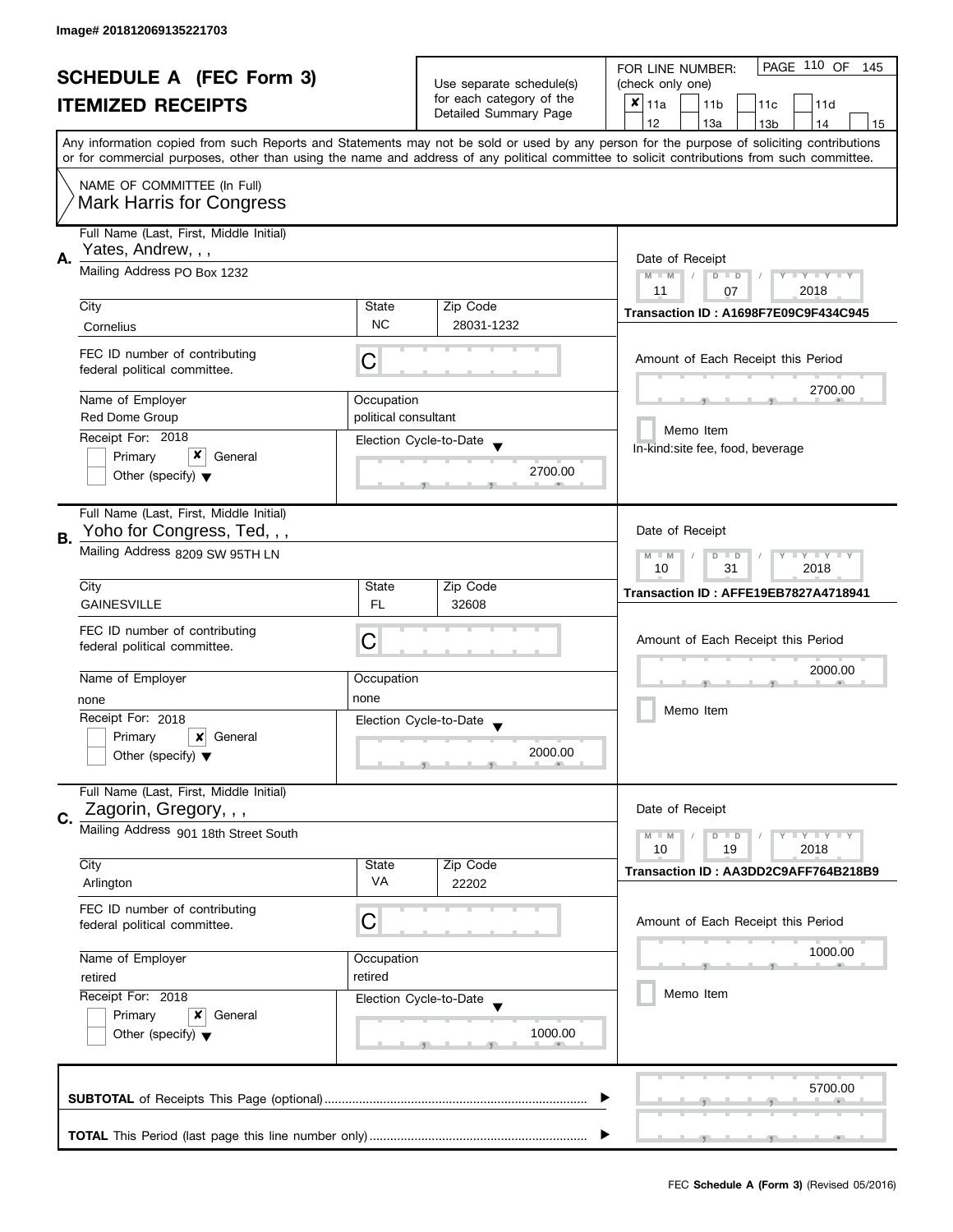| <b>SCHEDULE A (FEC Form 3)</b> |                                                                |            |                                                   | PAGE 111 OF<br>FOR LINE NUMBER:<br>145                                                                                                                                                                                                                                                  |  |  |
|--------------------------------|----------------------------------------------------------------|------------|---------------------------------------------------|-----------------------------------------------------------------------------------------------------------------------------------------------------------------------------------------------------------------------------------------------------------------------------------------|--|--|
|                                |                                                                |            | Use separate schedule(s)                          | (check only one)                                                                                                                                                                                                                                                                        |  |  |
|                                | <b>ITEMIZED RECEIPTS</b>                                       |            | for each category of the<br>Detailed Summary Page | $x _{11a}$<br>11 <sub>b</sub><br>11c<br>11d                                                                                                                                                                                                                                             |  |  |
|                                |                                                                |            |                                                   | 12<br>13a<br>14<br>13 <sub>b</sub><br>15                                                                                                                                                                                                                                                |  |  |
|                                |                                                                |            |                                                   | Any information copied from such Reports and Statements may not be sold or used by any person for the purpose of soliciting contributions<br>or for commercial purposes, other than using the name and address of any political committee to solicit contributions from such committee. |  |  |
|                                |                                                                |            |                                                   |                                                                                                                                                                                                                                                                                         |  |  |
|                                | NAME OF COMMITTEE (In Full)<br><b>Mark Harris for Congress</b> |            |                                                   |                                                                                                                                                                                                                                                                                         |  |  |
|                                | Full Name (Last, First, Middle Initial)                        |            |                                                   |                                                                                                                                                                                                                                                                                         |  |  |
| А.                             | Zang, Thomas, , ,                                              |            |                                                   | Date of Receipt                                                                                                                                                                                                                                                                         |  |  |
|                                | Mailing Address 56 Luther Perry Road                           |            |                                                   | $M - M$<br>Y I Y I Y I Y<br>$D$ $D$<br>10<br>2018<br>20                                                                                                                                                                                                                                 |  |  |
|                                | City                                                           | State      | Zip Code                                          |                                                                                                                                                                                                                                                                                         |  |  |
|                                | Zebulon                                                        | <b>NC</b>  | 27597                                             | Transaction ID: AB1664076F7D343A98FB                                                                                                                                                                                                                                                    |  |  |
|                                | FEC ID number of contributing<br>federal political committee.  | С          |                                                   | Amount of Each Receipt this Period                                                                                                                                                                                                                                                      |  |  |
|                                | Name of Employer                                               | Occupation |                                                   | 250.00                                                                                                                                                                                                                                                                                  |  |  |
|                                | retired                                                        | retired    |                                                   |                                                                                                                                                                                                                                                                                         |  |  |
|                                | Receipt For: 2018                                              |            | Election Cycle-to-Date                            | Memo Item                                                                                                                                                                                                                                                                               |  |  |
|                                | x<br>Primary<br>General                                        |            | 250.00                                            |                                                                                                                                                                                                                                                                                         |  |  |
|                                | Other (specify) $\blacktriangledown$                           |            |                                                   |                                                                                                                                                                                                                                                                                         |  |  |
|                                | Full Name (Last, First, Middle Initial)                        |            |                                                   |                                                                                                                                                                                                                                                                                         |  |  |
| В.                             | Zets, Chris, , ,                                               |            |                                                   | Date of Receipt                                                                                                                                                                                                                                                                         |  |  |
|                                | Mailing Address 5726 McDonald Rd                               |            |                                                   | <b>LY LY LY</b><br>$M - M$<br>$D$ $D$<br>2018<br>11<br>01                                                                                                                                                                                                                               |  |  |
|                                | City                                                           | State      | Zip Code                                          | <b>Transaction ID: AA2617B0909544091919</b>                                                                                                                                                                                                                                             |  |  |
|                                | Parkton                                                        | <b>NC</b>  | 28371-8948                                        |                                                                                                                                                                                                                                                                                         |  |  |
|                                | FEC ID number of contributing                                  | C          |                                                   | Amount of Each Receipt this Period                                                                                                                                                                                                                                                      |  |  |
|                                | federal political committee.                                   |            |                                                   |                                                                                                                                                                                                                                                                                         |  |  |
|                                | Name of Employer                                               | Occupation |                                                   | 50.00                                                                                                                                                                                                                                                                                   |  |  |
|                                | retired                                                        | retired    |                                                   |                                                                                                                                                                                                                                                                                         |  |  |
|                                | Receipt For: 2018                                              |            | Election Cycle-to-Date                            | Memo Item                                                                                                                                                                                                                                                                               |  |  |
|                                | Primary<br>×<br>General                                        |            |                                                   |                                                                                                                                                                                                                                                                                         |  |  |
|                                | Other (specify) $\blacktriangledown$                           |            | 245.00                                            |                                                                                                                                                                                                                                                                                         |  |  |
|                                | Full Name (Last, First, Middle Initial)                        |            |                                                   |                                                                                                                                                                                                                                                                                         |  |  |
| C.                             | Zieve, Peter, , ,                                              |            |                                                   | Date of Receipt                                                                                                                                                                                                                                                                         |  |  |
|                                | Mailing Address 4413 Chennault Beach Road                      |            |                                                   | $\bot$ Y $\bot$ Y $\bot$ Y<br>$M - M$<br>$D$ $D$<br>10<br>31<br>2018                                                                                                                                                                                                                    |  |  |
|                                | City                                                           | State      | Zip Code                                          |                                                                                                                                                                                                                                                                                         |  |  |
|                                | Mukilteo                                                       | WA         | 98275                                             | Transaction ID: A17CF8776BB43431F9ED                                                                                                                                                                                                                                                    |  |  |
|                                | FEC ID number of contributing<br>federal political committee.  | C          |                                                   | Amount of Each Receipt this Period                                                                                                                                                                                                                                                      |  |  |
|                                |                                                                |            |                                                   |                                                                                                                                                                                                                                                                                         |  |  |
|                                | Name of Employer                                               | Occupation |                                                   | 2700.00                                                                                                                                                                                                                                                                                 |  |  |
|                                | Electroimpact                                                  | engineer   |                                                   |                                                                                                                                                                                                                                                                                         |  |  |
|                                | Receipt For: 2018                                              |            | Election Cycle-to-Date                            | Memo Item                                                                                                                                                                                                                                                                               |  |  |
|                                | Primary<br>x<br>General                                        |            |                                                   |                                                                                                                                                                                                                                                                                         |  |  |
|                                | Other (specify) $\blacktriangledown$                           |            | 2700.00                                           |                                                                                                                                                                                                                                                                                         |  |  |
|                                |                                                                |            |                                                   | 3000.00                                                                                                                                                                                                                                                                                 |  |  |
|                                |                                                                |            |                                                   |                                                                                                                                                                                                                                                                                         |  |  |
|                                |                                                                |            |                                                   | 204535.00                                                                                                                                                                                                                                                                               |  |  |
|                                |                                                                |            |                                                   |                                                                                                                                                                                                                                                                                         |  |  |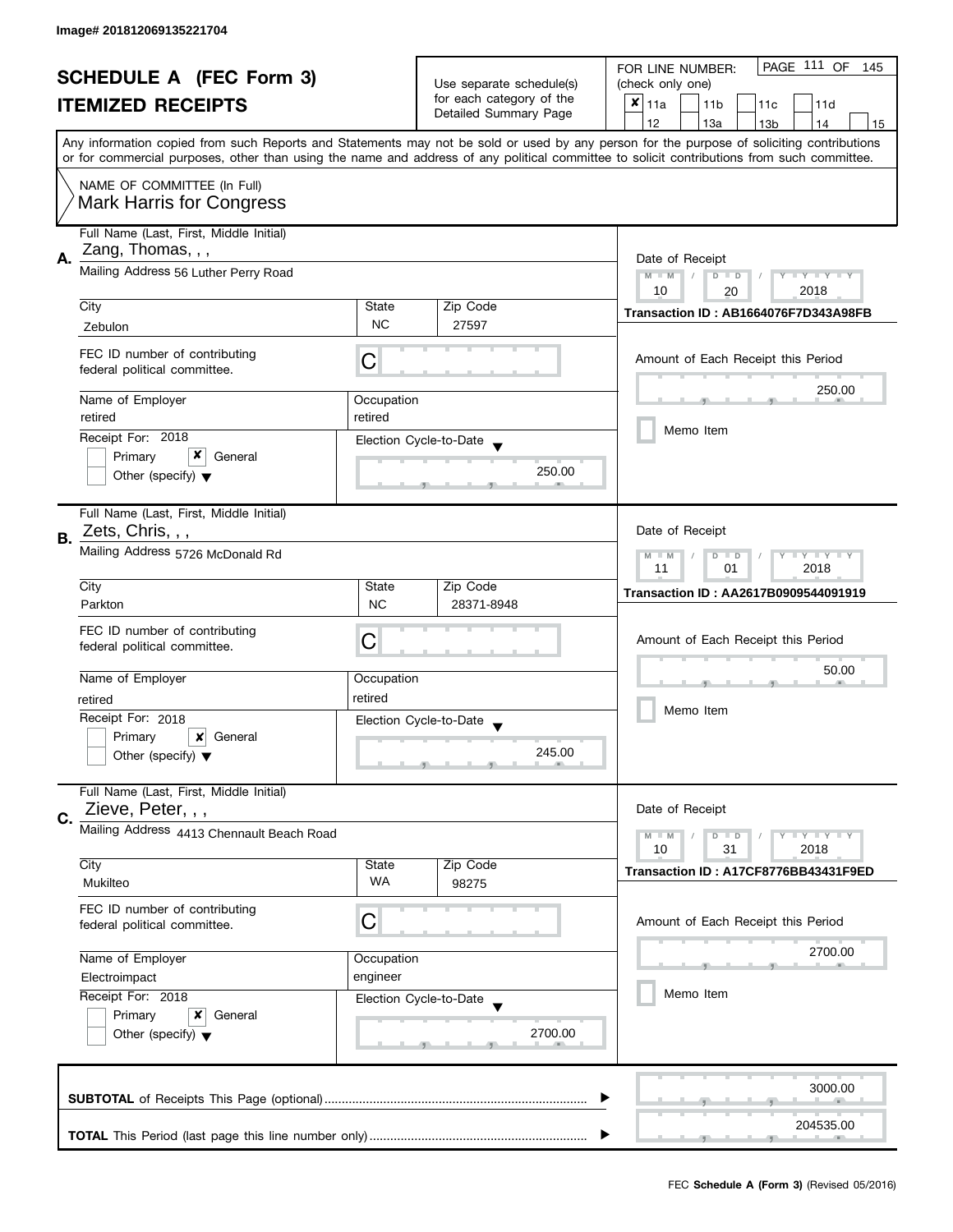| <b>SCHEDULE A (FEC Form 3)</b> |                                                                                        | Use separate schedule(s)                                       | PAGE 112 OF<br>FOR LINE NUMBER:<br>145 |                                                                                                                                                                                                                                                                                         |  |
|--------------------------------|----------------------------------------------------------------------------------------|----------------------------------------------------------------|----------------------------------------|-----------------------------------------------------------------------------------------------------------------------------------------------------------------------------------------------------------------------------------------------------------------------------------------|--|
|                                |                                                                                        |                                                                | (check only one)                       |                                                                                                                                                                                                                                                                                         |  |
|                                | <b>ITEMIZED RECEIPTS</b>                                                               |                                                                | for each category of the               | $x$   11b<br>11a<br>11c<br>11d                                                                                                                                                                                                                                                          |  |
|                                |                                                                                        |                                                                | Detailed Summary Page                  | 12<br>13a<br>13 <sub>b</sub><br>14<br>15                                                                                                                                                                                                                                                |  |
|                                |                                                                                        |                                                                |                                        | Any information copied from such Reports and Statements may not be sold or used by any person for the purpose of soliciting contributions<br>or for commercial purposes, other than using the name and address of any political committee to solicit contributions from such committee. |  |
|                                |                                                                                        |                                                                |                                        |                                                                                                                                                                                                                                                                                         |  |
|                                | NAME OF COMMITTEE (In Full)<br><b>Mark Harris for Congress</b>                         |                                                                |                                        |                                                                                                                                                                                                                                                                                         |  |
|                                | Full Name (Last, First, Middle Initial)                                                |                                                                |                                        |                                                                                                                                                                                                                                                                                         |  |
| А.                             | <b>Cumberland County Republican Women's Club</b>                                       |                                                                |                                        | Date of Receipt                                                                                                                                                                                                                                                                         |  |
|                                | Mailing Address PO Box 87562                                                           | $M - M$<br>$T - Y = T - Y$<br>$D$ $D$<br>Y<br>11<br>2018<br>02 |                                        |                                                                                                                                                                                                                                                                                         |  |
|                                | City                                                                                   | State                                                          | Zip Code                               |                                                                                                                                                                                                                                                                                         |  |
|                                | Fayetteville                                                                           | <b>NC</b>                                                      | 28304-7562                             | Transaction ID: A0DDAC13AC74945F3BB3                                                                                                                                                                                                                                                    |  |
|                                | FEC ID number of contributing<br>federal political committee.                          | C                                                              |                                        | Amount of Each Receipt this Period                                                                                                                                                                                                                                                      |  |
|                                | Name of Employer                                                                       | Occupation                                                     |                                        | 1000.00                                                                                                                                                                                                                                                                                 |  |
|                                |                                                                                        |                                                                |                                        |                                                                                                                                                                                                                                                                                         |  |
|                                | Receipt For: 2018                                                                      |                                                                | Election Cycle-to-Date                 | Memo Item                                                                                                                                                                                                                                                                               |  |
|                                | x<br>Primary<br>General                                                                |                                                                |                                        |                                                                                                                                                                                                                                                                                         |  |
|                                | Other (specify) $\blacktriangledown$                                                   |                                                                | 1000.00                                |                                                                                                                                                                                                                                                                                         |  |
|                                | Full Name (Last, First, Middle Initial)<br>Mecklenburg Evening Republican Women's Club |                                                                |                                        | Date of Receipt                                                                                                                                                                                                                                                                         |  |
| В.                             | Mailing Address 14733 Brannock Hills Dr                                                |                                                                |                                        | Y LY LY<br>$M - M$<br>D<br>$\Box$                                                                                                                                                                                                                                                       |  |
|                                |                                                                                        |                                                                |                                        | 23<br>2018<br>10                                                                                                                                                                                                                                                                        |  |
|                                | City<br>Charlotte                                                                      | State<br><b>NC</b>                                             | Zip Code<br>28278-8152                 | Transaction ID: AB9F51197A2F947019B9                                                                                                                                                                                                                                                    |  |
|                                |                                                                                        |                                                                |                                        |                                                                                                                                                                                                                                                                                         |  |
|                                | FEC ID number of contributing<br>federal political committee.                          | C                                                              |                                        | Amount of Each Receipt this Period                                                                                                                                                                                                                                                      |  |
|                                |                                                                                        |                                                                |                                        |                                                                                                                                                                                                                                                                                         |  |
|                                | Name of Employer                                                                       | Occupation                                                     |                                        | 500.00                                                                                                                                                                                                                                                                                  |  |
|                                |                                                                                        |                                                                |                                        | Memo Item                                                                                                                                                                                                                                                                               |  |
|                                | Receipt For: 2018                                                                      |                                                                | Election Cycle-to-Date                 |                                                                                                                                                                                                                                                                                         |  |
|                                | Primary<br>General<br>×<br>Other (specify) $\blacktriangledown$                        |                                                                | 500.00                                 |                                                                                                                                                                                                                                                                                         |  |
|                                | Full Name (Last, First, Middle Initial)                                                |                                                                |                                        |                                                                                                                                                                                                                                                                                         |  |
| C.                             | <b>Union County Republican Party</b>                                                   |                                                                |                                        | Date of Receipt                                                                                                                                                                                                                                                                         |  |
|                                | Mailing Address PO Box 2172                                                            |                                                                |                                        | Y LY LY<br>$M - M$<br>$D$ $D$<br>13<br>2018<br>11                                                                                                                                                                                                                                       |  |
|                                | City                                                                                   | State                                                          | Zip Code                               | Transaction ID: A23685E51346E41AAA3D                                                                                                                                                                                                                                                    |  |
|                                | <b>Indian Trail</b>                                                                    | <b>NC</b>                                                      | 28079-2172                             |                                                                                                                                                                                                                                                                                         |  |
|                                | FEC ID number of contributing<br>federal political committee.                          | С                                                              |                                        | Amount of Each Receipt this Period                                                                                                                                                                                                                                                      |  |
|                                | Name of Employer                                                                       | Occupation                                                     |                                        | 500.00                                                                                                                                                                                                                                                                                  |  |
|                                | Receipt For: 2018<br>Election Cycle-to-Date<br>Primary<br>x<br>General                 |                                                                |                                        | Memo Item                                                                                                                                                                                                                                                                               |  |
|                                |                                                                                        |                                                                |                                        |                                                                                                                                                                                                                                                                                         |  |
|                                | Other (specify) $\blacktriangledown$                                                   |                                                                | 500.00                                 |                                                                                                                                                                                                                                                                                         |  |
|                                |                                                                                        |                                                                |                                        | 2000.00                                                                                                                                                                                                                                                                                 |  |
|                                |                                                                                        |                                                                |                                        |                                                                                                                                                                                                                                                                                         |  |
|                                |                                                                                        |                                                                |                                        | 2000.00                                                                                                                                                                                                                                                                                 |  |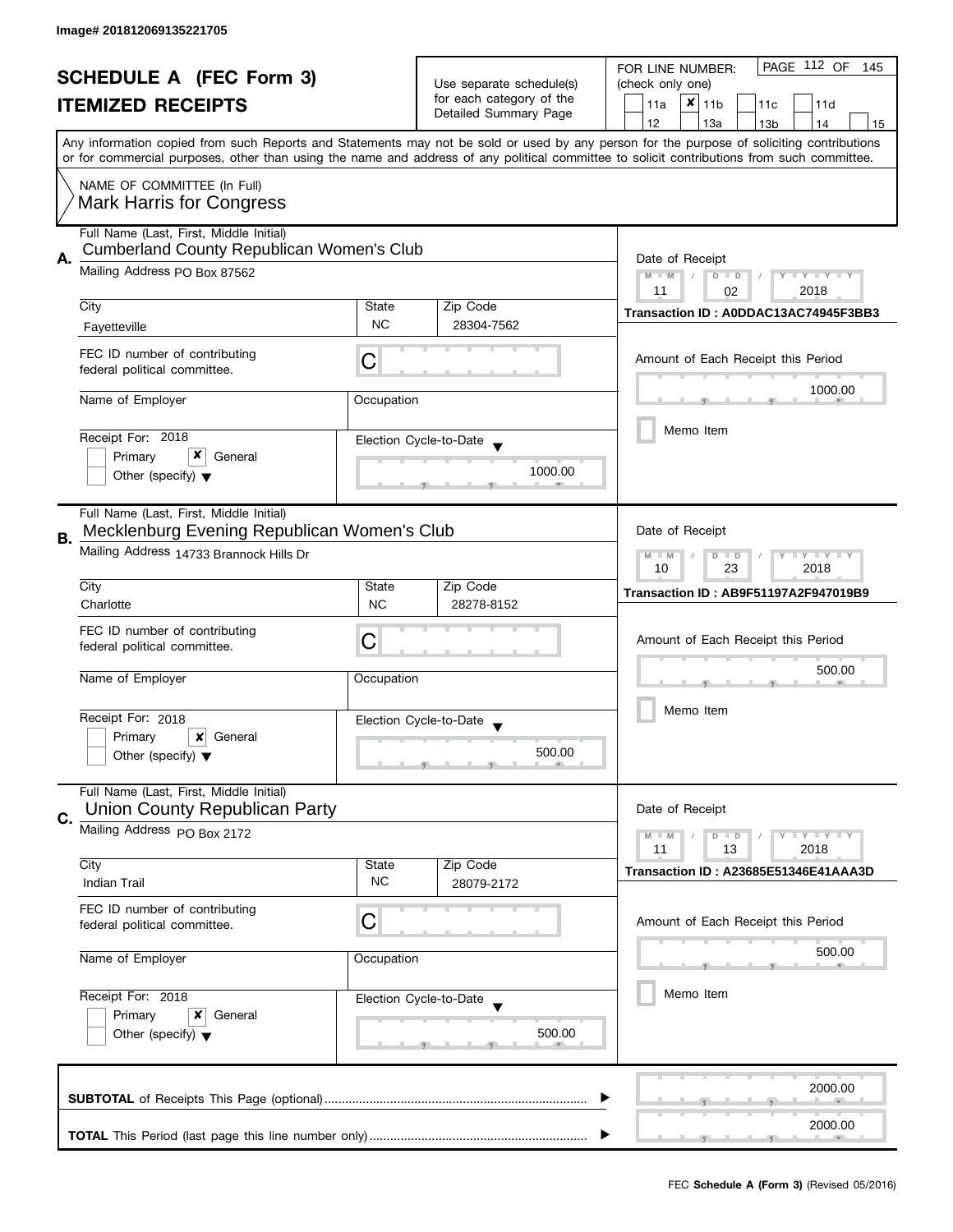| <b>SCHEDULE A (FEC Form 3)</b> |                                                                                                                                                  |                                                          |                                                      | PAGE 113 OF<br>FOR LINE NUMBER:<br>145                                                                                                                                                                                                                                                  |  |  |
|--------------------------------|--------------------------------------------------------------------------------------------------------------------------------------------------|----------------------------------------------------------|------------------------------------------------------|-----------------------------------------------------------------------------------------------------------------------------------------------------------------------------------------------------------------------------------------------------------------------------------------|--|--|
|                                | <b>ITEMIZED RECEIPTS</b>                                                                                                                         |                                                          | Use separate schedule(s)<br>for each category of the | (check only one)                                                                                                                                                                                                                                                                        |  |  |
|                                |                                                                                                                                                  |                                                          | Detailed Summary Page                                | $x _{11c}$<br>11a<br>11 <sub>b</sub><br>11d                                                                                                                                                                                                                                             |  |  |
|                                |                                                                                                                                                  |                                                          |                                                      | 12<br>13a<br>13 <sub>b</sub><br>14<br>15                                                                                                                                                                                                                                                |  |  |
|                                |                                                                                                                                                  |                                                          |                                                      | Any information copied from such Reports and Statements may not be sold or used by any person for the purpose of soliciting contributions<br>or for commercial purposes, other than using the name and address of any political committee to solicit contributions from such committee. |  |  |
|                                | NAME OF COMMITTEE (In Full)                                                                                                                      |                                                          |                                                      |                                                                                                                                                                                                                                                                                         |  |  |
|                                | <b>Mark Harris for Congress</b>                                                                                                                  |                                                          |                                                      |                                                                                                                                                                                                                                                                                         |  |  |
|                                | Full Name (Last, First, Middle Initial)<br><b>American Principles</b>                                                                            |                                                          |                                                      |                                                                                                                                                                                                                                                                                         |  |  |
| А.                             | Mailing Address 20533 Biscayne Blvd                                                                                                              | Date of Receipt<br>$M - M$<br>$D$ $D$<br>$T + Y = Y + Y$ |                                                      |                                                                                                                                                                                                                                                                                         |  |  |
|                                | Ste 250                                                                                                                                          |                                                          |                                                      | 2018<br>10<br>31                                                                                                                                                                                                                                                                        |  |  |
|                                | City                                                                                                                                             | State                                                    | Zip Code                                             | Transaction ID: A2539AD5A31E74559BB2                                                                                                                                                                                                                                                    |  |  |
|                                | Miami                                                                                                                                            | FL.                                                      | 33180-1529                                           |                                                                                                                                                                                                                                                                                         |  |  |
|                                | FEC ID number of contributing<br>federal political committee.                                                                                    | С                                                        | C00492579                                            | Amount of Each Receipt this Period                                                                                                                                                                                                                                                      |  |  |
|                                | Name of Employer                                                                                                                                 | Occupation                                               |                                                      | 1000.00                                                                                                                                                                                                                                                                                 |  |  |
|                                |                                                                                                                                                  |                                                          |                                                      |                                                                                                                                                                                                                                                                                         |  |  |
|                                | Receipt For: 2018                                                                                                                                |                                                          | Election Cycle-to-Date                               | Memo Item                                                                                                                                                                                                                                                                               |  |  |
|                                | x<br>Primary<br>General                                                                                                                          |                                                          |                                                      |                                                                                                                                                                                                                                                                                         |  |  |
|                                | Other (specify) $\blacktriangledown$                                                                                                             |                                                          | 1000.00                                              |                                                                                                                                                                                                                                                                                         |  |  |
|                                | Full Name (Last, First, Middle Initial)                                                                                                          |                                                          |                                                      |                                                                                                                                                                                                                                                                                         |  |  |
| В.                             | <b>AT&amp;T Federal PAC</b>                                                                                                                      |                                                          | Date of Receipt                                      |                                                                                                                                                                                                                                                                                         |  |  |
|                                | Mailing Address 208 S Akard St<br>Ste 1812                                                                                                       |                                                          |                                                      | $\bot$ $\gamma$ $\bot$ $\gamma$ $\bot$ $\gamma$<br>$M - M$<br>D<br>$\Box$<br>26<br>2018<br>10                                                                                                                                                                                           |  |  |
|                                | City<br>Dallas                                                                                                                                   | State<br><b>TX</b>                                       | Zip Code<br>75202-4206                               | <b>Transaction ID: A1C44658129AA417E998</b>                                                                                                                                                                                                                                             |  |  |
|                                |                                                                                                                                                  |                                                          |                                                      |                                                                                                                                                                                                                                                                                         |  |  |
|                                | FEC ID number of contributing<br>federal political committee.                                                                                    | C                                                        | C00109017                                            | Amount of Each Receipt this Period                                                                                                                                                                                                                                                      |  |  |
|                                |                                                                                                                                                  |                                                          |                                                      |                                                                                                                                                                                                                                                                                         |  |  |
|                                | Name of Employer                                                                                                                                 | Occupation                                               |                                                      | 3000.00                                                                                                                                                                                                                                                                                 |  |  |
|                                |                                                                                                                                                  |                                                          |                                                      | Memo Item                                                                                                                                                                                                                                                                               |  |  |
|                                | Receipt For: 2018                                                                                                                                |                                                          | Election Cycle-to-Date<br>$\blacktriangledown$       |                                                                                                                                                                                                                                                                                         |  |  |
|                                | Primary<br>$\boldsymbol{x}$<br>General                                                                                                           |                                                          | 3000.00                                              |                                                                                                                                                                                                                                                                                         |  |  |
|                                | Other (specify) $\blacktriangledown$                                                                                                             |                                                          |                                                      |                                                                                                                                                                                                                                                                                         |  |  |
|                                | Full Name (Last, First, Middle Initial)                                                                                                          |                                                          |                                                      |                                                                                                                                                                                                                                                                                         |  |  |
| C.                             | Bloomin Brands, Inc. PAC                                                                                                                         |                                                          |                                                      | Date of Receipt                                                                                                                                                                                                                                                                         |  |  |
|                                | Mailing Address 2202 N West Shore Blvd                                                                                                           |                                                          |                                                      | $\bot$ Y $\bot$ Y $\bot$ Y<br>$M - M$<br>$D$ $D$<br>10<br>28                                                                                                                                                                                                                            |  |  |
|                                | City                                                                                                                                             | State                                                    | Zip Code                                             | 2018                                                                                                                                                                                                                                                                                    |  |  |
|                                | Tampa                                                                                                                                            | FL                                                       | 33607-5747                                           | Transaction ID: A351BA54E742443ACB68                                                                                                                                                                                                                                                    |  |  |
|                                | FEC ID number of contributing                                                                                                                    |                                                          |                                                      |                                                                                                                                                                                                                                                                                         |  |  |
|                                | federal political committee.                                                                                                                     | С                                                        | C00253153                                            | Amount of Each Receipt this Period                                                                                                                                                                                                                                                      |  |  |
|                                |                                                                                                                                                  |                                                          |                                                      | 2500.00                                                                                                                                                                                                                                                                                 |  |  |
|                                | Name of Employer<br>Occupation<br>Receipt For: 2018<br>Election Cycle-to-Date<br>Primary<br>General<br>x<br>Other (specify) $\blacktriangledown$ |                                                          |                                                      |                                                                                                                                                                                                                                                                                         |  |  |
|                                |                                                                                                                                                  |                                                          |                                                      | Memo Item                                                                                                                                                                                                                                                                               |  |  |
|                                |                                                                                                                                                  |                                                          |                                                      |                                                                                                                                                                                                                                                                                         |  |  |
|                                |                                                                                                                                                  |                                                          | 2500.00                                              |                                                                                                                                                                                                                                                                                         |  |  |
|                                |                                                                                                                                                  |                                                          |                                                      |                                                                                                                                                                                                                                                                                         |  |  |
|                                |                                                                                                                                                  |                                                          |                                                      |                                                                                                                                                                                                                                                                                         |  |  |
|                                |                                                                                                                                                  |                                                          |                                                      | 6500.00                                                                                                                                                                                                                                                                                 |  |  |
|                                |                                                                                                                                                  |                                                          |                                                      |                                                                                                                                                                                                                                                                                         |  |  |
|                                |                                                                                                                                                  |                                                          |                                                      |                                                                                                                                                                                                                                                                                         |  |  |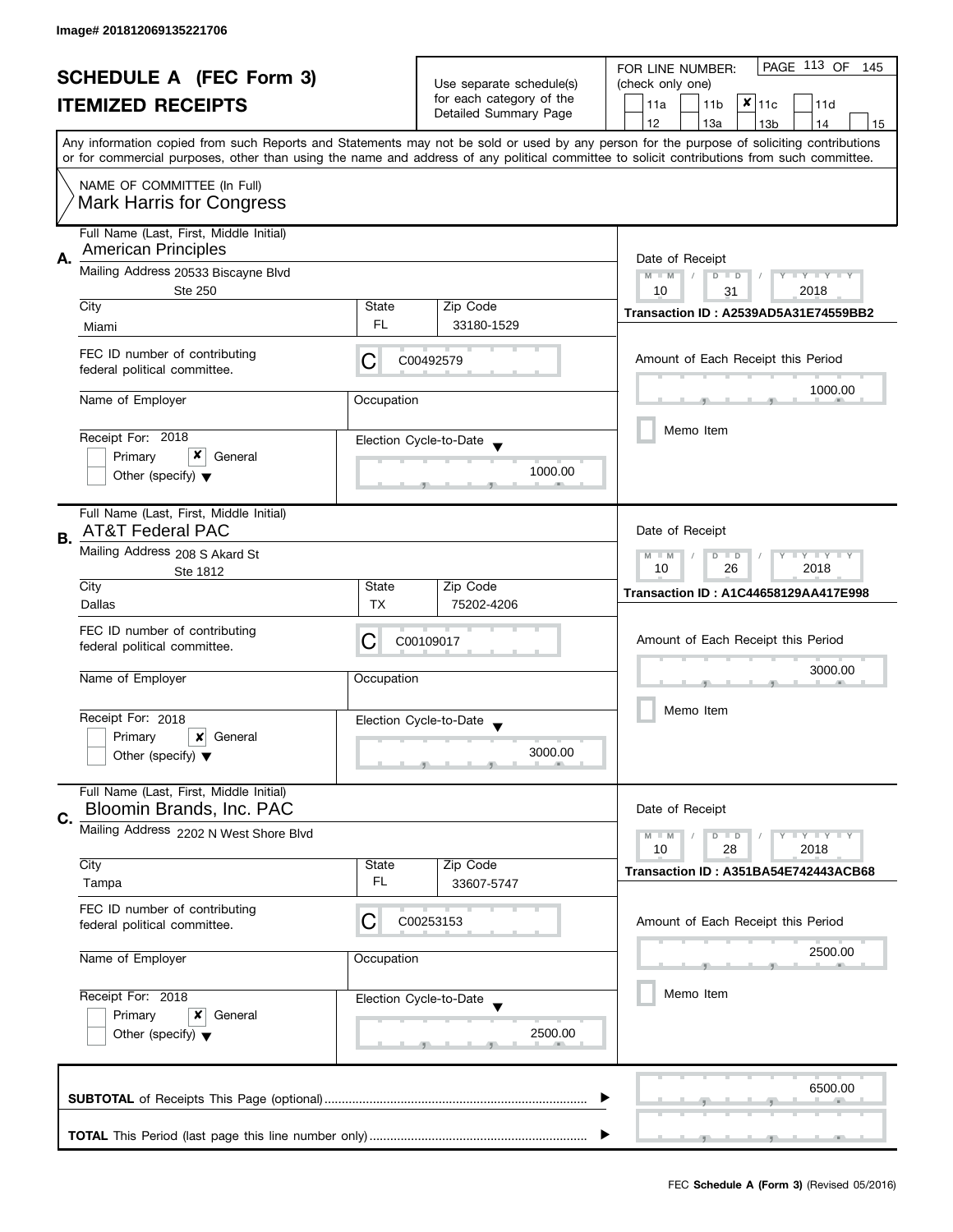|    | <b>SCHEDULE A (FEC Form 3)</b><br><b>ITEMIZED RECEIPTS</b>                                                         |                    | Use separate schedule(s)<br>for each category of the<br>Detailed Summary Page | PAGE 114 OF<br>FOR LINE NUMBER:<br>145<br>(check only one)<br>$x _{11c}$<br>11a<br>11 <sub>b</sub><br>11d<br>12<br>13a<br>13 <sub>b</sub><br>14<br>15<br>Any information copied from such Reports and Statements may not be sold or used by any person for the purpose of soliciting contributions |
|----|--------------------------------------------------------------------------------------------------------------------|--------------------|-------------------------------------------------------------------------------|----------------------------------------------------------------------------------------------------------------------------------------------------------------------------------------------------------------------------------------------------------------------------------------------------|
|    | NAME OF COMMITTEE (In Full)<br><b>Mark Harris for Congress</b>                                                     |                    |                                                                               | or for commercial purposes, other than using the name and address of any political committee to solicit contributions from such committee.                                                                                                                                                         |
| А. | Full Name (Last, First, Middle Initial)<br>Chesapeake PAC<br>Mailing Address 824 S Milledge Ave<br>Ste 101<br>City |                    | Zip Code                                                                      | Date of Receipt<br>$M - M$<br>$D$ $D$<br>$Y - Y - Y - Y - Y$<br>10<br>2018<br>22<br>Transaction ID: A5E6778E2D9624562BAE                                                                                                                                                                           |
|    | Athens<br>FEC ID number of contributing                                                                            | GA                 | 30605-1332                                                                    |                                                                                                                                                                                                                                                                                                    |
|    | federal political committee.                                                                                       | C                  | C00492819                                                                     | Amount of Each Receipt this Period<br>5000.00                                                                                                                                                                                                                                                      |
|    | Name of Employer<br>Receipt For: 2018                                                                              | Occupation         | Election Cycle-to-Date                                                        | Memo Item                                                                                                                                                                                                                                                                                          |
|    | x<br>Primary<br>General<br>Other (specify) $\blacktriangledown$                                                    |                    | 5000.00                                                                       |                                                                                                                                                                                                                                                                                                    |
| В. | Full Name (Last, First, Middle Initial)<br>ColePAC<br>Mailing Address 12176 Chancery Station Cir                   |                    |                                                                               | Date of Receipt<br>$\bot$ Y $\bot$ Y $\bot$ Y<br>$M - M$                                                                                                                                                                                                                                           |
|    | City                                                                                                               | Zip Code<br>State  |                                                                               | $\overline{D}$<br>$\Box$<br>27<br>2018<br>10<br>Transaction ID: A48ECA7913BB7430893D                                                                                                                                                                                                               |
|    | Reston                                                                                                             | VA                 | 20190-5803                                                                    |                                                                                                                                                                                                                                                                                                    |
|    | FEC ID number of contributing<br>federal political committee.                                                      | C                  | C00404392                                                                     | Amount of Each Receipt this Period<br>2000.00                                                                                                                                                                                                                                                      |
|    | Name of Employer                                                                                                   | Occupation         |                                                                               |                                                                                                                                                                                                                                                                                                    |
|    | Receipt For: 2018<br>Primary<br>×<br>General<br>Other (specify) $\blacktriangledown$                               |                    | Election Cycle-to-Date<br>5000.00                                             | Memo Item                                                                                                                                                                                                                                                                                          |
| C. | Full Name (Last, First, Middle Initial)<br><b>Committee To Elect Mark Brody</b>                                    |                    |                                                                               | Date of Receipt                                                                                                                                                                                                                                                                                    |
|    | Mailing Address 5315 S Rocky River Rd                                                                              |                    |                                                                               | $M - M$<br>$Y - Y - Y$<br>$D$ $D$<br>10<br>25<br>2018                                                                                                                                                                                                                                              |
|    | City<br>Monroe                                                                                                     | State<br><b>NC</b> | Zip Code<br>28112-8055                                                        | Transaction ID: A66F7C44B6177453EB27                                                                                                                                                                                                                                                               |
|    | FEC ID number of contributing<br>federal political committee.                                                      | С                  |                                                                               | Amount of Each Receipt this Period                                                                                                                                                                                                                                                                 |
|    | Name of Employer                                                                                                   | Occupation         |                                                                               | 1700.00                                                                                                                                                                                                                                                                                            |
|    | Receipt For: 2018<br>Primary<br>General<br>x<br>Other (specify) $\blacktriangledown$                               |                    | Election Cycle-to-Date<br>2700.00                                             | Memo Item                                                                                                                                                                                                                                                                                          |
|    |                                                                                                                    |                    |                                                                               | 8700.00                                                                                                                                                                                                                                                                                            |
|    |                                                                                                                    |                    |                                                                               |                                                                                                                                                                                                                                                                                                    |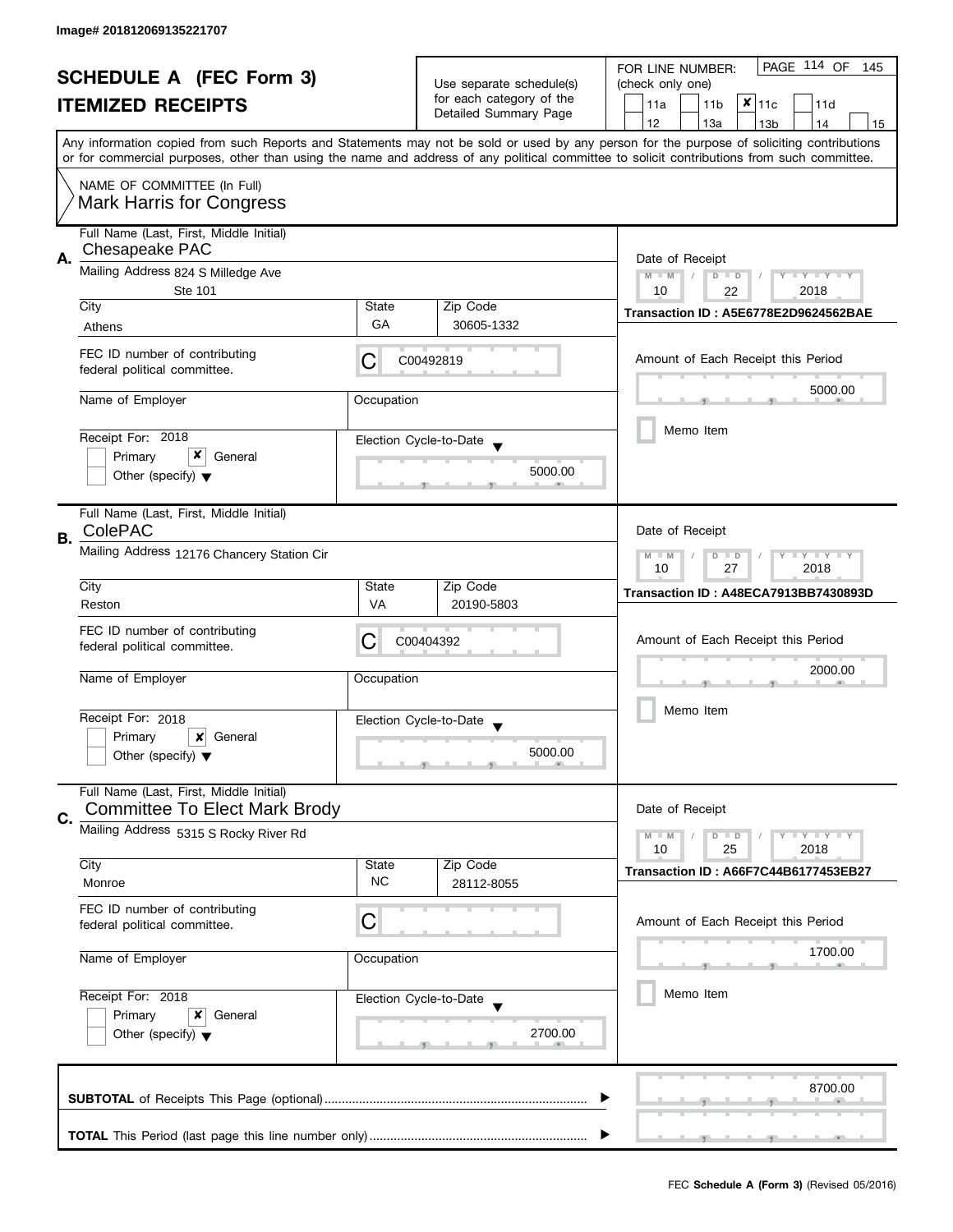| <b>SCHEDULE A (FEC Form 3)</b><br><b>ITEMIZED RECEIPTS</b> |                                                                                                          |                                                              | PAGE 115 OF<br>FOR LINE NUMBER:<br>145                                        |                                                                                                                                                                                                                                                                                         |
|------------------------------------------------------------|----------------------------------------------------------------------------------------------------------|--------------------------------------------------------------|-------------------------------------------------------------------------------|-----------------------------------------------------------------------------------------------------------------------------------------------------------------------------------------------------------------------------------------------------------------------------------------|
|                                                            |                                                                                                          |                                                              | Use separate schedule(s)<br>for each category of the<br>Detailed Summary Page | (check only one)                                                                                                                                                                                                                                                                        |
|                                                            |                                                                                                          |                                                              |                                                                               | $x _{11c}$<br>11a<br>11 <sub>b</sub><br>11d                                                                                                                                                                                                                                             |
|                                                            |                                                                                                          |                                                              |                                                                               | 12<br>13a<br>13 <sub>b</sub><br>14<br>15                                                                                                                                                                                                                                                |
|                                                            |                                                                                                          |                                                              |                                                                               | Any information copied from such Reports and Statements may not be sold or used by any person for the purpose of soliciting contributions<br>or for commercial purposes, other than using the name and address of any political committee to solicit contributions from such committee. |
|                                                            | NAME OF COMMITTEE (In Full)<br><b>Mark Harris for Congress</b>                                           |                                                              |                                                                               |                                                                                                                                                                                                                                                                                         |
|                                                            |                                                                                                          |                                                              |                                                                               |                                                                                                                                                                                                                                                                                         |
|                                                            | Full Name (Last, First, Middle Initial)<br><b>Conservative Leadership PAC</b>                            |                                                              |                                                                               |                                                                                                                                                                                                                                                                                         |
| Α.                                                         | Mailing Address 3128 17th St N                                                                           | Date of Receipt<br>$Y - Y - Y - Y - Y$<br>$M - M$<br>$D$ $D$ |                                                                               |                                                                                                                                                                                                                                                                                         |
|                                                            |                                                                                                          |                                                              |                                                                               | 10<br>2018<br>29                                                                                                                                                                                                                                                                        |
|                                                            | City                                                                                                     | State                                                        | Zip Code                                                                      | Transaction ID: A2327D6217C884F2B85B                                                                                                                                                                                                                                                    |
|                                                            | Arlington                                                                                                | VA                                                           | 22201-5202                                                                    |                                                                                                                                                                                                                                                                                         |
|                                                            | FEC ID number of contributing<br>federal political committee.                                            | С                                                            | C00010363                                                                     | Amount of Each Receipt this Period                                                                                                                                                                                                                                                      |
|                                                            | Name of Employer                                                                                         | Occupation                                                   |                                                                               | 3000.00                                                                                                                                                                                                                                                                                 |
|                                                            |                                                                                                          |                                                              |                                                                               |                                                                                                                                                                                                                                                                                         |
|                                                            | Receipt For: 2018                                                                                        |                                                              | Election Cycle-to-Date                                                        | Memo Item                                                                                                                                                                                                                                                                               |
|                                                            | x<br>Primary<br>General                                                                                  |                                                              |                                                                               |                                                                                                                                                                                                                                                                                         |
|                                                            | Other (specify) $\blacktriangledown$                                                                     |                                                              | 3000.00                                                                       |                                                                                                                                                                                                                                                                                         |
|                                                            | Full Name (Last, First, Middle Initial)                                                                  |                                                              |                                                                               |                                                                                                                                                                                                                                                                                         |
| В.                                                         | David PAC                                                                                                |                                                              |                                                                               | Date of Receipt                                                                                                                                                                                                                                                                         |
|                                                            | Mailing Address 95 White Bridge Rd<br>Ste 207                                                            |                                                              |                                                                               | $T - Y = T - Y$<br>$M - M$<br>$D$ $D$<br>11<br>06<br>2018                                                                                                                                                                                                                               |
|                                                            | City                                                                                                     | State                                                        | Zip Code                                                                      | Transaction ID: A4B329F5982724D63884                                                                                                                                                                                                                                                    |
|                                                            | Nashville                                                                                                | TN                                                           | 37205-1482                                                                    |                                                                                                                                                                                                                                                                                         |
|                                                            | FEC ID number of contributing<br>federal political committee.                                            | C                                                            | C00635219                                                                     | Amount of Each Receipt this Period                                                                                                                                                                                                                                                      |
|                                                            |                                                                                                          |                                                              |                                                                               | 1000.00                                                                                                                                                                                                                                                                                 |
|                                                            | Name of Employer                                                                                         | Occupation                                                   |                                                                               |                                                                                                                                                                                                                                                                                         |
|                                                            | Receipt For: 2018                                                                                        |                                                              | Election Cycle-to-Date                                                        | Memo Item                                                                                                                                                                                                                                                                               |
|                                                            | Primary<br>General<br>x                                                                                  |                                                              |                                                                               |                                                                                                                                                                                                                                                                                         |
|                                                            | Other (specify) $\blacktriangledown$                                                                     |                                                              | 1000.00                                                                       |                                                                                                                                                                                                                                                                                         |
|                                                            | Full Name (Last, First, Middle Initial)<br><b>DCR PAC</b>                                                |                                                              |                                                                               | Date of Receipt                                                                                                                                                                                                                                                                         |
| C.                                                         |                                                                                                          |                                                              |                                                                               |                                                                                                                                                                                                                                                                                         |
|                                                            | Mailing Address PO Box 701                                                                               |                                                              |                                                                               | $T - Y = T - Y$<br>$M - M$<br>$D$ $D$<br>10<br>18<br>2018                                                                                                                                                                                                                               |
|                                                            | City                                                                                                     | State                                                        | Zip Code                                                                      |                                                                                                                                                                                                                                                                                         |
|                                                            | Clayton                                                                                                  | <b>NC</b>                                                    | 27528-0701                                                                    | Transaction ID: AFC4B3CDD1B9F4C528F8                                                                                                                                                                                                                                                    |
|                                                            | FEC ID number of contributing<br>federal political committee.                                            | С                                                            | C00577288                                                                     | Amount of Each Receipt this Period                                                                                                                                                                                                                                                      |
|                                                            | Name of Employer<br>Occupation<br>Receipt For: 2018<br>Election Cycle-to-Date<br>Primary<br>x<br>General |                                                              |                                                                               | 2000.00                                                                                                                                                                                                                                                                                 |
|                                                            |                                                                                                          |                                                              |                                                                               | Memo Item                                                                                                                                                                                                                                                                               |
|                                                            |                                                                                                          |                                                              |                                                                               |                                                                                                                                                                                                                                                                                         |
|                                                            | Other (specify) $\blacktriangledown$                                                                     |                                                              | 2000.00                                                                       |                                                                                                                                                                                                                                                                                         |
|                                                            |                                                                                                          |                                                              |                                                                               | 6000.00                                                                                                                                                                                                                                                                                 |
|                                                            |                                                                                                          |                                                              |                                                                               |                                                                                                                                                                                                                                                                                         |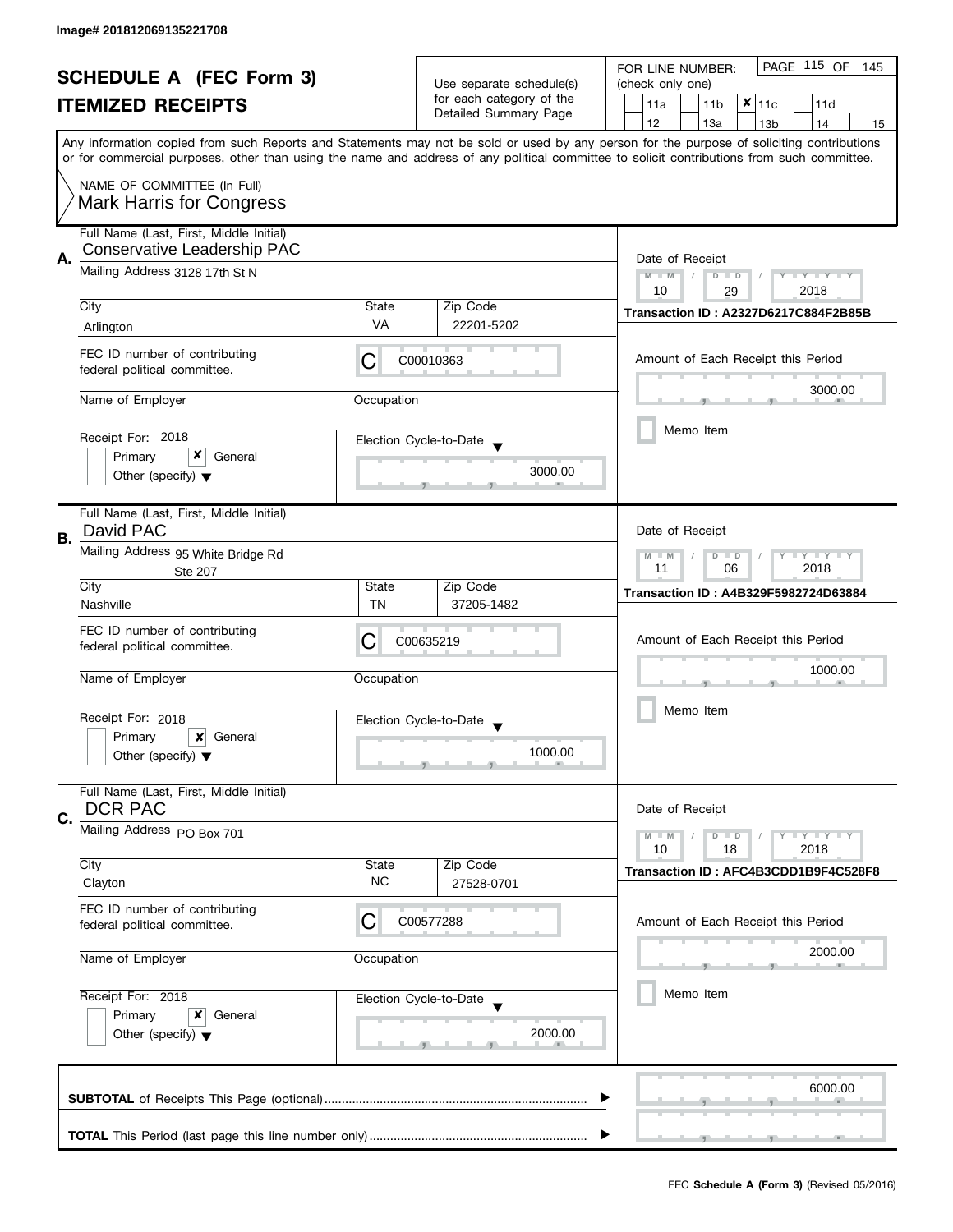| <b>SCHEDULE A (FEC Form 3)</b><br><b>ITEMIZED RECEIPTS</b> |                                                                |                                                           | PAGE 116 OF<br>FOR LINE NUMBER:<br>145 |                                                                                                                                                                                                                                                                                         |
|------------------------------------------------------------|----------------------------------------------------------------|-----------------------------------------------------------|----------------------------------------|-----------------------------------------------------------------------------------------------------------------------------------------------------------------------------------------------------------------------------------------------------------------------------------------|
|                                                            |                                                                | Use separate schedule(s)                                  | (check only one)                       |                                                                                                                                                                                                                                                                                         |
|                                                            |                                                                |                                                           | for each category of the               | $x _{11c}$<br>11a<br>11 <sub>b</sub><br>11d                                                                                                                                                                                                                                             |
|                                                            |                                                                |                                                           | Detailed Summary Page                  | 12<br>13a<br>13 <sub>b</sub><br>14<br>15                                                                                                                                                                                                                                                |
|                                                            |                                                                |                                                           |                                        | Any information copied from such Reports and Statements may not be sold or used by any person for the purpose of soliciting contributions<br>or for commercial purposes, other than using the name and address of any political committee to solicit contributions from such committee. |
|                                                            |                                                                |                                                           |                                        |                                                                                                                                                                                                                                                                                         |
|                                                            | NAME OF COMMITTEE (In Full)<br><b>Mark Harris for Congress</b> |                                                           |                                        |                                                                                                                                                                                                                                                                                         |
|                                                            | Full Name (Last, First, Middle Initial)                        |                                                           |                                        |                                                                                                                                                                                                                                                                                         |
| Α.                                                         | Dr. Brian Babin For Congress                                   | Date of Receipt                                           |                                        |                                                                                                                                                                                                                                                                                         |
|                                                            | Mailing Address PO Box 159                                     |                                                           |                                        | $M - M$<br>$Y - Y - Y - Y - Y$<br>$\overline{D}$<br>$\Box$                                                                                                                                                                                                                              |
|                                                            |                                                                |                                                           |                                        | 2018<br>11<br>01                                                                                                                                                                                                                                                                        |
|                                                            | City                                                           | State<br>TX                                               | Zip Code                               | Transaction ID: A50D2180FA3C64A81A43                                                                                                                                                                                                                                                    |
|                                                            | Woodville                                                      |                                                           | 75979-0159                             |                                                                                                                                                                                                                                                                                         |
|                                                            | FEC ID number of contributing<br>federal political committee.  | С                                                         | C00553859                              | Amount of Each Receipt this Period                                                                                                                                                                                                                                                      |
|                                                            | Name of Employer                                               | Occupation                                                |                                        | 2000.00                                                                                                                                                                                                                                                                                 |
|                                                            |                                                                |                                                           |                                        |                                                                                                                                                                                                                                                                                         |
|                                                            | Receipt For: 2018                                              |                                                           | Election Cycle-to-Date                 | Memo Item                                                                                                                                                                                                                                                                               |
|                                                            | x<br>Primary<br>General                                        |                                                           |                                        |                                                                                                                                                                                                                                                                                         |
|                                                            | Other (specify) $\blacktriangledown$                           |                                                           | 2000.00                                |                                                                                                                                                                                                                                                                                         |
|                                                            | Full Name (Last, First, Middle Initial)                        |                                                           |                                        |                                                                                                                                                                                                                                                                                         |
| В.                                                         | Eagle Forum PAC                                                |                                                           |                                        | Date of Receipt                                                                                                                                                                                                                                                                         |
|                                                            | Mailing Address 200 W 3rd St                                   | $Y = Y = Y$<br>$M - M$<br>D<br>$\Box$<br>26<br>2018<br>10 |                                        |                                                                                                                                                                                                                                                                                         |
|                                                            | City                                                           | State                                                     | Zip Code                               | Transaction ID: A6D110F14829F45BD83F                                                                                                                                                                                                                                                    |
|                                                            | Alton                                                          | IL                                                        | 62002-6180                             |                                                                                                                                                                                                                                                                                         |
|                                                            | FEC ID number of contributing                                  | С                                                         | C00103937                              | Amount of Each Receipt this Period                                                                                                                                                                                                                                                      |
|                                                            | federal political committee.                                   |                                                           |                                        |                                                                                                                                                                                                                                                                                         |
|                                                            | Name of Employer                                               | Occupation                                                |                                        | 1000.00                                                                                                                                                                                                                                                                                 |
|                                                            |                                                                |                                                           |                                        |                                                                                                                                                                                                                                                                                         |
|                                                            | Receipt For: 2018                                              |                                                           | Election Cycle-to-Date                 | Memo Item                                                                                                                                                                                                                                                                               |
|                                                            | Primary<br>$\boldsymbol{\mathsf{x}}$<br>General                |                                                           |                                        |                                                                                                                                                                                                                                                                                         |
|                                                            | Other (specify) $\blacktriangledown$                           |                                                           | 1000.00                                |                                                                                                                                                                                                                                                                                         |
|                                                            | Full Name (Last, First, Middle Initial)                        |                                                           |                                        |                                                                                                                                                                                                                                                                                         |
| C.                                                         | Eastern Band Of The Cherokee Indians                           |                                                           |                                        | Date of Receipt                                                                                                                                                                                                                                                                         |
|                                                            | Mailing Address PO Box 455                                     |                                                           |                                        | $Y = Y = Y$<br>$M - M$<br>$D$ $D$                                                                                                                                                                                                                                                       |
|                                                            | City                                                           | State                                                     | Zip Code                               | 2018<br>11<br>06                                                                                                                                                                                                                                                                        |
|                                                            | Cherokee                                                       | <b>NC</b>                                                 | 28719-0455                             | Transaction ID: AB27B910E691A4CCEA19                                                                                                                                                                                                                                                    |
|                                                            | FEC ID number of contributing                                  |                                                           |                                        |                                                                                                                                                                                                                                                                                         |
|                                                            | federal political committee.                                   | C                                                         |                                        | Amount of Each Receipt this Period                                                                                                                                                                                                                                                      |
|                                                            |                                                                |                                                           |                                        | 2700.00                                                                                                                                                                                                                                                                                 |
|                                                            | Name of Employer<br>Occupation<br>Receipt For: 2018            |                                                           |                                        |                                                                                                                                                                                                                                                                                         |
|                                                            |                                                                |                                                           | Election Cycle-to-Date                 | Memo Item                                                                                                                                                                                                                                                                               |
| Primary<br>General<br>x                                    |                                                                |                                                           |                                        |                                                                                                                                                                                                                                                                                         |
|                                                            | Other (specify) $\blacktriangledown$                           |                                                           | 2700.00                                |                                                                                                                                                                                                                                                                                         |
|                                                            |                                                                |                                                           |                                        |                                                                                                                                                                                                                                                                                         |
|                                                            |                                                                |                                                           |                                        | 5700.00                                                                                                                                                                                                                                                                                 |
|                                                            |                                                                |                                                           |                                        |                                                                                                                                                                                                                                                                                         |
|                                                            |                                                                |                                                           |                                        |                                                                                                                                                                                                                                                                                         |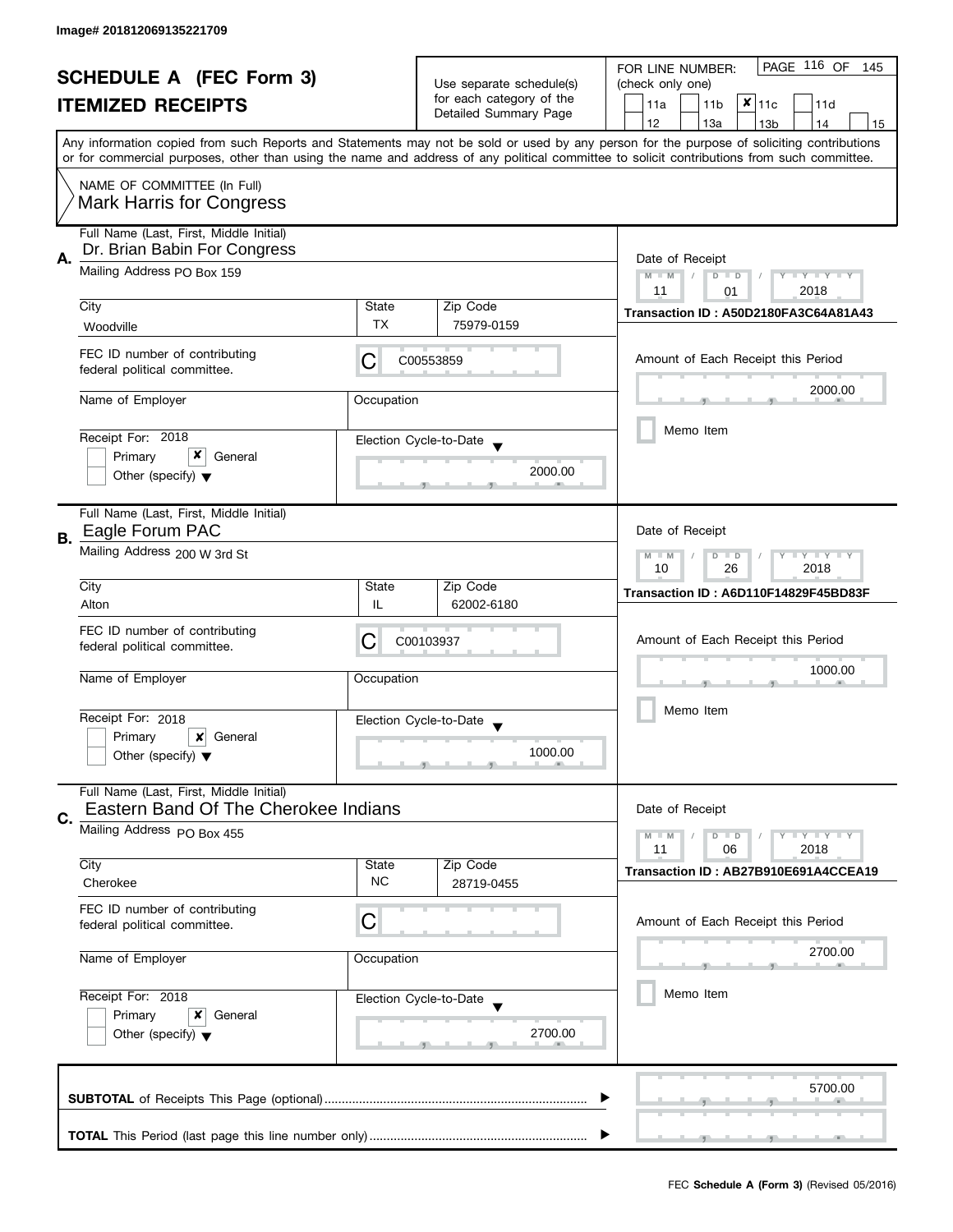| <b>SCHEDULE A (FEC Form 3)</b> |                                                                                                                |                 | PAGE 117 OF<br>FOR LINE NUMBER:<br>- 145           |                                                                                                                                                                                                                                                                                         |
|--------------------------------|----------------------------------------------------------------------------------------------------------------|-----------------|----------------------------------------------------|-----------------------------------------------------------------------------------------------------------------------------------------------------------------------------------------------------------------------------------------------------------------------------------------|
|                                | <b>ITEMIZED RECEIPTS</b>                                                                                       |                 | Use separate schedule(s)                           | (check only one)                                                                                                                                                                                                                                                                        |
|                                |                                                                                                                |                 | for each category of the<br>Detailed Summary Page  | $x _{11c}$<br>11a<br>11 <sub>b</sub><br>11d                                                                                                                                                                                                                                             |
|                                |                                                                                                                |                 |                                                    | 12<br>13a<br>13 <sub>b</sub><br>14<br>15                                                                                                                                                                                                                                                |
|                                |                                                                                                                |                 |                                                    | Any information copied from such Reports and Statements may not be sold or used by any person for the purpose of soliciting contributions<br>or for commercial purposes, other than using the name and address of any political committee to solicit contributions from such committee. |
|                                | NAME OF COMMITTEE (In Full)                                                                                    |                 |                                                    |                                                                                                                                                                                                                                                                                         |
|                                | <b>Mark Harris for Congress</b>                                                                                |                 |                                                    |                                                                                                                                                                                                                                                                                         |
|                                | Full Name (Last, First, Middle Initial)                                                                        |                 |                                                    |                                                                                                                                                                                                                                                                                         |
| Α.                             | Exxonmobil PAC                                                                                                 | Date of Receipt |                                                    |                                                                                                                                                                                                                                                                                         |
|                                | Mailing Address 5959 Las Colinas Blvd                                                                          |                 |                                                    | $M - M$<br>Y I Y I Y I Y<br>$D$ $D$                                                                                                                                                                                                                                                     |
|                                | City                                                                                                           | State           | Zip Code                                           | 10<br>2018<br>28                                                                                                                                                                                                                                                                        |
|                                | Irving                                                                                                         | TX              | 75039-4202                                         | Transaction ID: A4C7B987E0D1841DB8E6                                                                                                                                                                                                                                                    |
|                                |                                                                                                                |                 |                                                    |                                                                                                                                                                                                                                                                                         |
|                                | FEC ID number of contributing<br>federal political committee.                                                  | С               | C00121368                                          | Amount of Each Receipt this Period                                                                                                                                                                                                                                                      |
|                                | Name of Employer                                                                                               | Occupation      |                                                    | 1500.00                                                                                                                                                                                                                                                                                 |
|                                |                                                                                                                |                 |                                                    | Memo Item                                                                                                                                                                                                                                                                               |
|                                | Receipt For: 2018                                                                                              |                 | Election Cycle-to-Date                             |                                                                                                                                                                                                                                                                                         |
|                                | x<br>Primary<br>General<br>Other (specify) $\blacktriangledown$                                                |                 | 1500.00                                            |                                                                                                                                                                                                                                                                                         |
|                                |                                                                                                                |                 |                                                    |                                                                                                                                                                                                                                                                                         |
|                                | Full Name (Last, First, Middle Initial)                                                                        |                 |                                                    |                                                                                                                                                                                                                                                                                         |
| В.                             | <b>Family Pac Federal</b>                                                                                      |                 |                                                    | Date of Receipt                                                                                                                                                                                                                                                                         |
|                                | Mailing Address 414 N. Orleans Plaza<br>Suite 320                                                              |                 |                                                    | T Y T Y T Y<br>$M - M$<br>D<br>$\Box$<br>2018<br>11<br>01                                                                                                                                                                                                                               |
|                                | City                                                                                                           | State           | Zip Code                                           | Transaction ID: A684ACA7009F54C1C898                                                                                                                                                                                                                                                    |
|                                | Chicago                                                                                                        | IL              | 60654-4466                                         |                                                                                                                                                                                                                                                                                         |
|                                | FEC ID number of contributing                                                                                  |                 |                                                    |                                                                                                                                                                                                                                                                                         |
|                                | federal political committee.                                                                                   | C               | C00362178                                          | Amount of Each Receipt this Period                                                                                                                                                                                                                                                      |
|                                | Name of Employer                                                                                               | Occupation      |                                                    | 2000.00                                                                                                                                                                                                                                                                                 |
|                                |                                                                                                                |                 |                                                    |                                                                                                                                                                                                                                                                                         |
|                                | Receipt For: 2018                                                                                              |                 | Election Cycle-to-Date<br>$\overline{\phantom{a}}$ | Memo Item                                                                                                                                                                                                                                                                               |
|                                | Primary<br>x<br>General                                                                                        |                 |                                                    |                                                                                                                                                                                                                                                                                         |
|                                | Other (specify) $\blacktriangledown$                                                                           |                 | 9500.00                                            |                                                                                                                                                                                                                                                                                         |
|                                | Full Name (Last, First, Middle Initial)                                                                        |                 |                                                    |                                                                                                                                                                                                                                                                                         |
| C.                             | <b>Florida Congressional Committee</b>                                                                         |                 |                                                    | Date of Receipt                                                                                                                                                                                                                                                                         |
|                                | Mailing Address 6100 Hollywood Blvd                                                                            |                 |                                                    | $- Y - Y - Y$<br>$M - M$<br>$D$ $D$                                                                                                                                                                                                                                                     |
|                                | Ste 305                                                                                                        |                 |                                                    | 10<br>31<br>2018                                                                                                                                                                                                                                                                        |
|                                | City<br>Hollywood                                                                                              | State<br>FL     | Zip Code<br>33024-7981                             | Transaction ID: A69731AA7D2D84817BAC                                                                                                                                                                                                                                                    |
|                                |                                                                                                                |                 |                                                    |                                                                                                                                                                                                                                                                                         |
|                                | FEC ID number of contributing<br>federal political committee.                                                  | C               | C00127811                                          | Amount of Each Receipt this Period                                                                                                                                                                                                                                                      |
|                                |                                                                                                                |                 |                                                    |                                                                                                                                                                                                                                                                                         |
|                                | Name of Employer                                                                                               | Occupation      |                                                    | 2000.00                                                                                                                                                                                                                                                                                 |
|                                | Receipt For: 2018<br>Election Cycle-to-Date<br>General<br>Primary<br>x<br>Other (specify) $\blacktriangledown$ |                 |                                                    | Memo Item                                                                                                                                                                                                                                                                               |
|                                |                                                                                                                |                 |                                                    |                                                                                                                                                                                                                                                                                         |
|                                |                                                                                                                |                 | 2000.00                                            |                                                                                                                                                                                                                                                                                         |
|                                |                                                                                                                |                 |                                                    |                                                                                                                                                                                                                                                                                         |
|                                |                                                                                                                |                 |                                                    | 5500.00                                                                                                                                                                                                                                                                                 |
|                                |                                                                                                                |                 |                                                    |                                                                                                                                                                                                                                                                                         |
|                                |                                                                                                                |                 |                                                    |                                                                                                                                                                                                                                                                                         |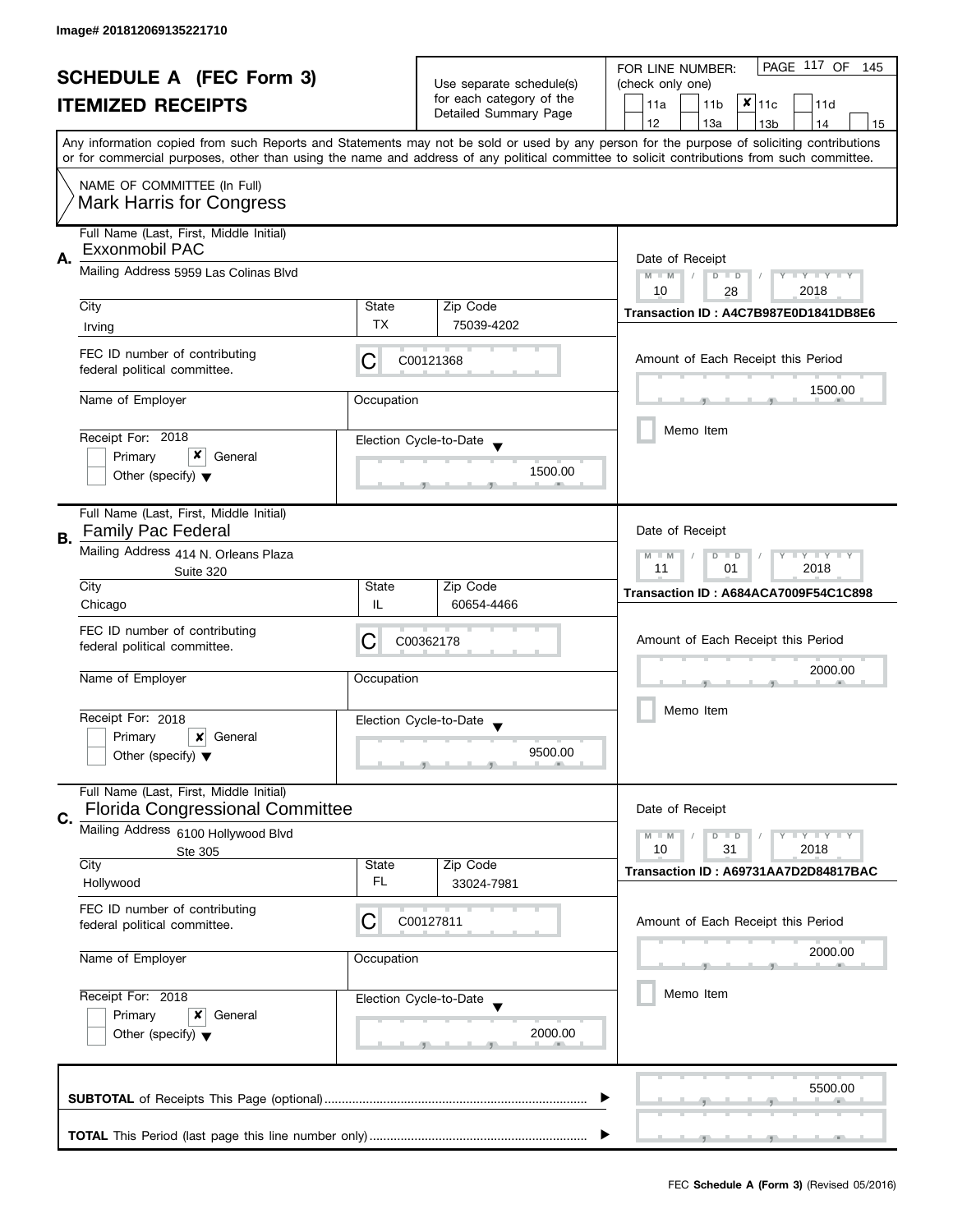|    | <b>SCHEDULE A (FEC Form 3)</b><br><b>ITEMIZED RECEIPTS</b>                                                         |                       | Use separate schedule(s)<br>for each category of the<br>Detailed Summary Page | PAGE 118 OF<br>FOR LINE NUMBER:<br>145<br>(check only one)<br>x<br>11 <sub>b</sub><br>11a<br>11c<br>11d<br>12<br>13a<br>14<br>13 <sub>b</sub><br>15                                                                                                                                     |
|----|--------------------------------------------------------------------------------------------------------------------|-----------------------|-------------------------------------------------------------------------------|-----------------------------------------------------------------------------------------------------------------------------------------------------------------------------------------------------------------------------------------------------------------------------------------|
|    | NAME OF COMMITTEE (In Full)<br><b>Mark Harris for Congress</b>                                                     |                       |                                                                               | Any information copied from such Reports and Statements may not be sold or used by any person for the purpose of soliciting contributions<br>or for commercial purposes, other than using the name and address of any political committee to solicit contributions from such committee. |
| А. | Full Name (Last, First, Middle Initial)<br><b>Friends Of Paul Mitchell</b><br>Mailing Address 4068 Hough Rd        |                       |                                                                               | Date of Receipt<br>Y TY TY TY<br>$M - M$<br>$D$ $D$<br>2018<br>11<br>05                                                                                                                                                                                                                 |
|    | City                                                                                                               | State                 | Zip Code                                                                      | Transaction ID: A6E72EBB3392E4160B5F                                                                                                                                                                                                                                                    |
|    | Dryden<br>FEC ID number of contributing<br>federal political committee.                                            | MI<br>C               | 48428-9781<br>C00581090                                                       | Amount of Each Receipt this Period                                                                                                                                                                                                                                                      |
|    | Name of Employer<br>Receipt For: 2018                                                                              | Occupation            | Election Cycle-to-Date                                                        | 1500.00<br>Memo Item                                                                                                                                                                                                                                                                    |
|    | x<br>Primary<br>General<br>Other (specify) $\blacktriangledown$                                                    |                       | 1500.00                                                                       |                                                                                                                                                                                                                                                                                         |
| В. | Full Name (Last, First, Middle Initial)<br><b>Friends Of Susan Brooks</b><br>Mailing Address 9425 N Meridian St    |                       |                                                                               | Date of Receipt<br>$T + Y = Y + Y$<br>$M - M$<br>$D$ $D$<br>10<br>26<br>2018                                                                                                                                                                                                            |
|    | <b>Ste 237</b><br>City                                                                                             | State                 | Zip Code                                                                      | Transaction ID: A72300331768244E882C                                                                                                                                                                                                                                                    |
|    | Indianapolis<br>FEC ID number of contributing<br>federal political committee.<br>Name of Employer                  | IN<br>С<br>Occupation | 46260-1308<br>C00500207                                                       | Amount of Each Receipt this Period<br>2000.00                                                                                                                                                                                                                                           |
|    | Receipt For: 2018<br>Primary<br>General<br>$\boldsymbol{\mathsf{x}}$<br>Other (specify) $\blacktriangledown$       |                       | Election Cycle-to-Date<br>$\overline{\phantom{a}}$<br>2000.00                 | Memo Item                                                                                                                                                                                                                                                                               |
| C. | Full Name (Last, First, Middle Initial)<br><b>Fund For America's Future</b><br>Mailing Address PO Box 1373<br>City | State                 | Zip Code                                                                      | Date of Receipt<br>Y FY FY FY<br>$M - M$<br>$D$ $D$<br>11<br>2018<br>06<br>Transaction ID: ACF84A0BA907A4558940                                                                                                                                                                         |
|    | Columbia<br>FEC ID number of contributing<br>federal political committee.                                          | SC<br>С               | 29202-1373<br>C00388934                                                       | Amount of Each Receipt this Period                                                                                                                                                                                                                                                      |
|    | Name of Employer                                                                                                   | Occupation            |                                                                               | 1000.00                                                                                                                                                                                                                                                                                 |
|    | Receipt For: 2018<br>Primary<br>x<br>General<br>Other (specify) $\blacktriangledown$                               |                       | Election Cycle-to-Date<br>1000.00                                             | Memo Item                                                                                                                                                                                                                                                                               |
|    |                                                                                                                    |                       |                                                                               | 4500.00                                                                                                                                                                                                                                                                                 |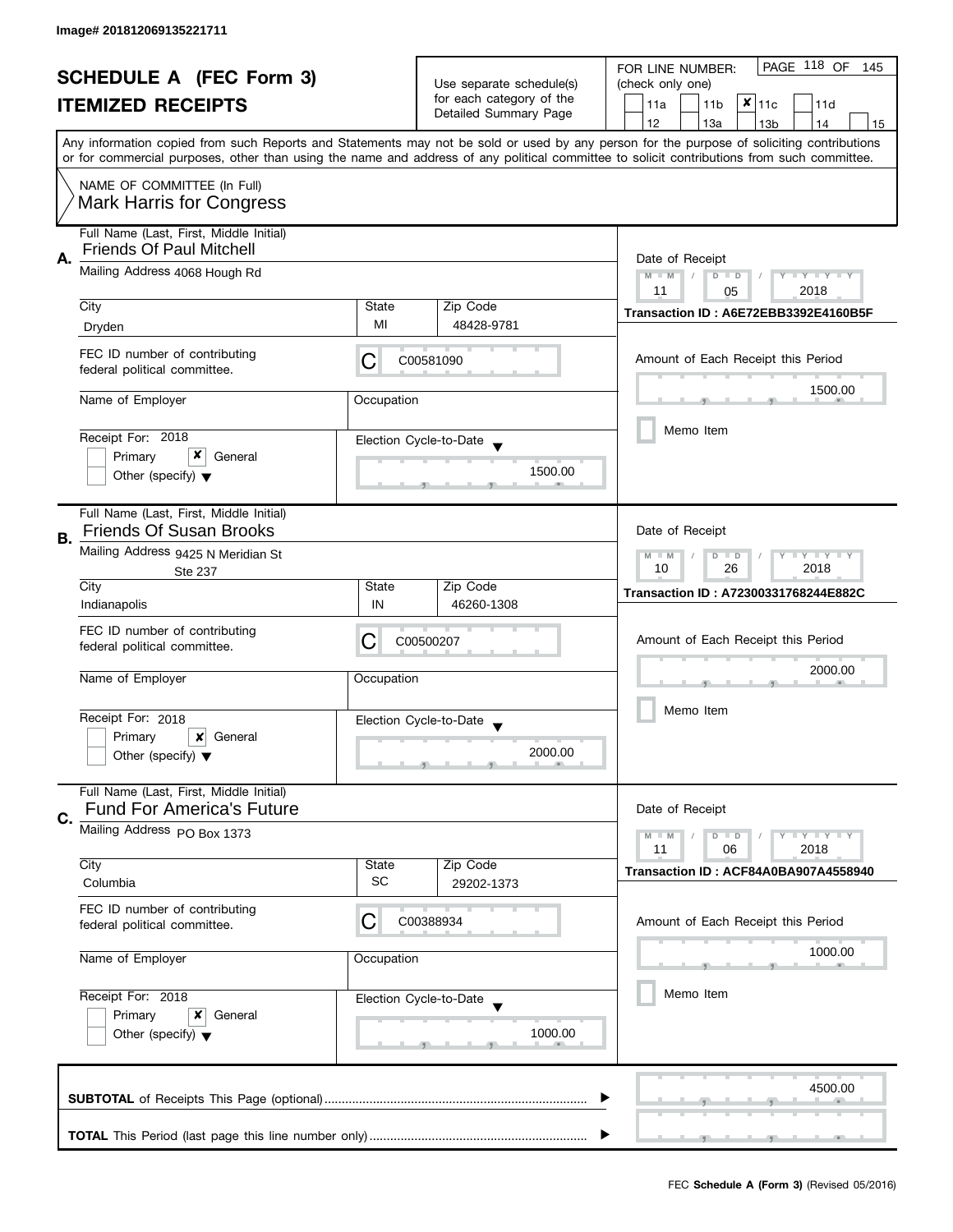| <b>SCHEDULE A (FEC Form 3)</b> |                                                                                | Use separate schedule(s)                              | PAGE 119 OF<br>FOR LINE NUMBER:<br>145<br>(check only one) |                                                                                                                                                                                       |  |
|--------------------------------|--------------------------------------------------------------------------------|-------------------------------------------------------|------------------------------------------------------------|---------------------------------------------------------------------------------------------------------------------------------------------------------------------------------------|--|
|                                | <b>ITEMIZED RECEIPTS</b>                                                       |                                                       | for each category of the<br>Detailed Summary Page          | $x _{11c}$<br>11a<br>11 <sub>b</sub><br>11d                                                                                                                                           |  |
|                                |                                                                                |                                                       |                                                            | 12<br>13a<br>14<br>13 <sub>b</sub><br>15<br>Any information copied from such Reports and Statements may not be sold or used by any person for the purpose of soliciting contributions |  |
|                                |                                                                                |                                                       |                                                            | or for commercial purposes, other than using the name and address of any political committee to solicit contributions from such committee.                                            |  |
|                                | NAME OF COMMITTEE (In Full)<br><b>Mark Harris for Congress</b>                 |                                                       |                                                            |                                                                                                                                                                                       |  |
| Α.                             | Full Name (Last, First, Middle Initial)<br>Growing Our Own Dynamic Economy Now |                                                       |                                                            | Date of Receipt                                                                                                                                                                       |  |
|                                | Mailing Address PO Box 2125                                                    | $M - M$<br>Y TY TY TY<br>$D$ $D$<br>2018<br>11<br>01  |                                                            |                                                                                                                                                                                       |  |
|                                | City<br>Terrell                                                                | State<br><b>TX</b>                                    | Zip Code<br>75160-0037                                     | Transaction ID: ABABCA7E8202B45969FF                                                                                                                                                  |  |
|                                | FEC ID number of contributing<br>federal political committee.                  | С                                                     | C00685115                                                  | Amount of Each Receipt this Period                                                                                                                                                    |  |
|                                | Name of Employer                                                               | Occupation                                            |                                                            | 2000.00                                                                                                                                                                               |  |
|                                | Receipt For: 2018                                                              |                                                       | Election Cycle-to-Date                                     | Memo Item                                                                                                                                                                             |  |
|                                | x<br>Primary<br>General<br>Other (specify) $\blacktriangledown$                |                                                       | 2000.00                                                    |                                                                                                                                                                                       |  |
|                                | Full Name (Last, First, Middle Initial)<br><b>Gun Owners Of America PAC</b>    |                                                       |                                                            | Date of Receipt                                                                                                                                                                       |  |
| В.                             | Mailing Address 8001 Forbes PI<br><b>Ste 202</b>                               | Y LY LY<br>$M - M$<br>D<br>$\Box$<br>31<br>2018<br>10 |                                                            |                                                                                                                                                                                       |  |
|                                | City<br>Springfield                                                            | State<br>VA                                           | Zip Code<br>22151-2205                                     | Transaction ID: A77F9796AC17349C6BCD                                                                                                                                                  |  |
|                                | FEC ID number of contributing<br>federal political committee.                  | C                                                     | C00278101                                                  | Amount of Each Receipt this Period                                                                                                                                                    |  |
|                                | Name of Employer                                                               | Occupation                                            |                                                            | 2000.00                                                                                                                                                                               |  |
|                                | Receipt For: 2018                                                              |                                                       | Election Cycle-to-Date                                     | Memo Item                                                                                                                                                                             |  |
|                                | Primary<br>General<br>x<br>Other (specify) $\blacktriangledown$                |                                                       | 2000.00                                                    |                                                                                                                                                                                       |  |
|                                | Full Name (Last, First, Middle Initial)<br><b>HDR PAC</b>                      |                                                       |                                                            | Date of Receipt                                                                                                                                                                       |  |
| C.                             | Mailing Address 8404 Indian Hills Dr                                           |                                                       |                                                            | $T - Y = T - Y$<br>$M - M$<br>$D$ $D$<br>11<br>02<br>2018                                                                                                                             |  |
|                                | City<br>Omaha                                                                  | State<br>NE                                           | Zip Code<br>68114-4049                                     | Transaction ID: AAE3DACDEA7C14903ADF                                                                                                                                                  |  |
|                                | FEC ID number of contributing<br>federal political committee.                  | С                                                     | C00103903                                                  | Amount of Each Receipt this Period                                                                                                                                                    |  |
|                                | Name of Employer                                                               | Occupation                                            |                                                            | 1000.00                                                                                                                                                                               |  |
|                                | Receipt For: 2018<br>Election Cycle-to-Date                                    |                                                       |                                                            | Memo Item                                                                                                                                                                             |  |
|                                | Primary<br>x<br>General<br>Other (specify) $\blacktriangledown$                |                                                       | 1000.00                                                    |                                                                                                                                                                                       |  |
|                                |                                                                                |                                                       |                                                            | 5000.00                                                                                                                                                                               |  |
|                                |                                                                                |                                                       |                                                            |                                                                                                                                                                                       |  |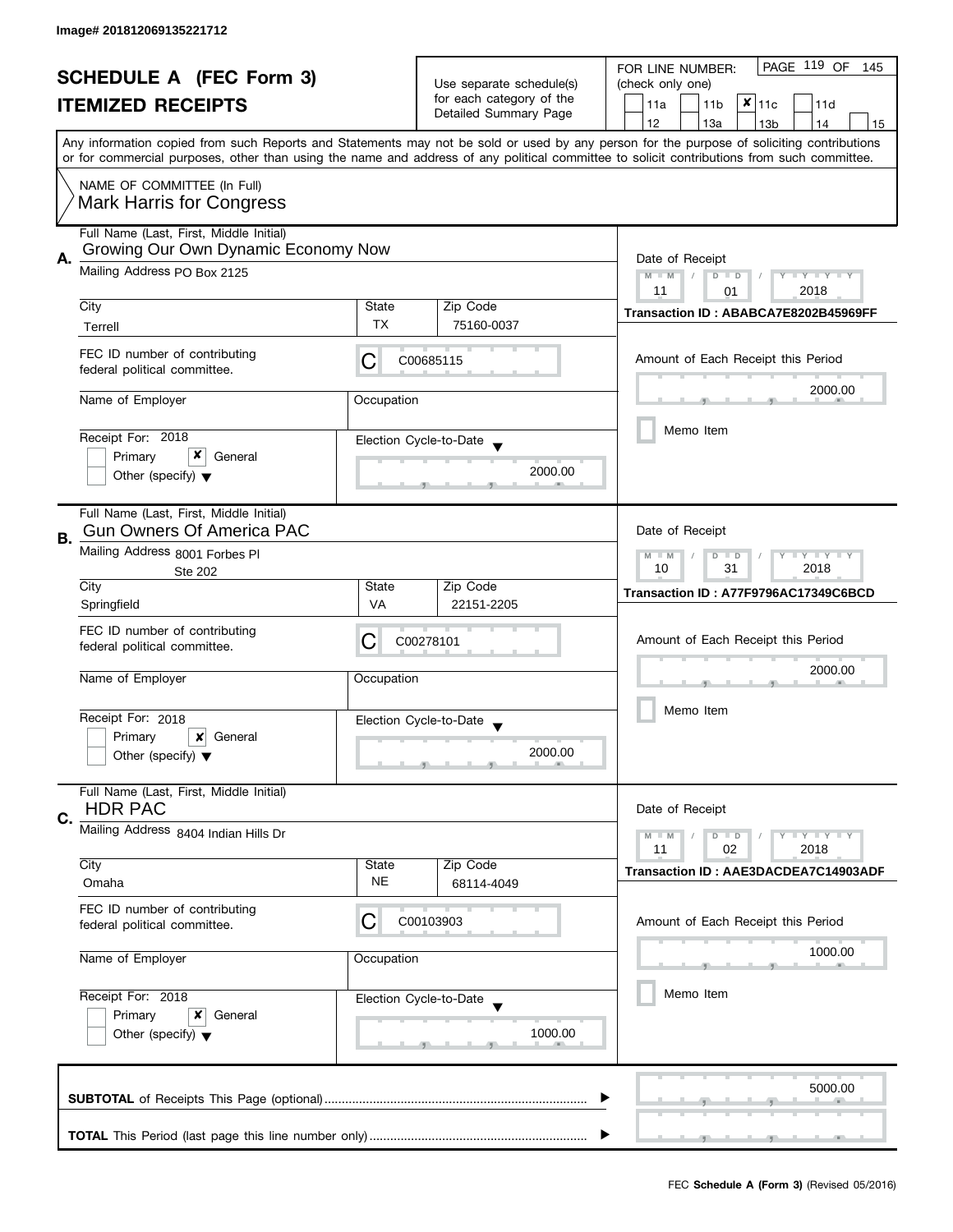| <b>SCHEDULE A (FEC Form 3)</b> |                                                                        | Use separate schedule(s)                             | PAGE 120 OF<br>FOR LINE NUMBER:<br>145<br>(check only one) |                                                                                                                                                                                       |  |
|--------------------------------|------------------------------------------------------------------------|------------------------------------------------------|------------------------------------------------------------|---------------------------------------------------------------------------------------------------------------------------------------------------------------------------------------|--|
|                                | <b>ITEMIZED RECEIPTS</b>                                               |                                                      | for each category of the<br>Detailed Summary Page          | $x _{11c}$<br>11a<br>11 <sub>b</sub><br>11d                                                                                                                                           |  |
|                                |                                                                        |                                                      |                                                            | 12<br>13a<br>14<br>13 <sub>b</sub><br>15<br>Any information copied from such Reports and Statements may not be sold or used by any person for the purpose of soliciting contributions |  |
|                                |                                                                        |                                                      |                                                            | or for commercial purposes, other than using the name and address of any political committee to solicit contributions from such committee.                                            |  |
|                                | NAME OF COMMITTEE (In Full)<br><b>Mark Harris for Congress</b>         |                                                      |                                                            |                                                                                                                                                                                       |  |
| А.                             | Full Name (Last, First, Middle Initial)<br>Hugh Blackwell For Nc House |                                                      |                                                            | Date of Receipt                                                                                                                                                                       |  |
|                                | Mailing Address 321 Mountain View Ave SE                               | $M - M$<br>Y TY TY TY<br>$D$ $D$<br>2018<br>11<br>06 |                                                            |                                                                                                                                                                                       |  |
|                                | City                                                                   | State                                                | Zip Code                                                   | Transaction ID: A2A4B19F5D9B34999A84                                                                                                                                                  |  |
|                                | Valdese                                                                | <b>NC</b>                                            | 28690-3320                                                 |                                                                                                                                                                                       |  |
|                                | FEC ID number of contributing<br>federal political committee.          | С                                                    |                                                            | Amount of Each Receipt this Period                                                                                                                                                    |  |
|                                | Name of Employer                                                       | Occupation                                           |                                                            | 1000.00                                                                                                                                                                               |  |
|                                | Receipt For: 2018                                                      |                                                      | Election Cycle-to-Date                                     | Memo Item                                                                                                                                                                             |  |
|                                | x<br>Primary<br>General                                                |                                                      |                                                            |                                                                                                                                                                                       |  |
|                                | Other (specify) $\blacktriangledown$                                   |                                                      | 1000.00                                                    |                                                                                                                                                                                       |  |
|                                | Full Name (Last, First, Middle Initial)<br><b>Impact Committee</b>     |                                                      |                                                            | Date of Receipt                                                                                                                                                                       |  |
| В.                             | Mailing Address 617 E Custis Ave                                       |                                                      |                                                            | Y LY LY<br>$M - M$<br>T<br>D<br>$\Box$<br>26<br>2018<br>10                                                                                                                            |  |
|                                | City                                                                   | State                                                | Zip Code                                                   | Transaction ID: A7AFE6260D1AE424799A                                                                                                                                                  |  |
|                                | Alexandria                                                             | VA                                                   | 22301-1296                                                 |                                                                                                                                                                                       |  |
|                                | FEC ID number of contributing<br>federal political committee.          | C                                                    | C00525238                                                  | Amount of Each Receipt this Period                                                                                                                                                    |  |
|                                | Name of Employer                                                       | Occupation                                           |                                                            | 1000.00                                                                                                                                                                               |  |
|                                | Receipt For: 2018                                                      |                                                      | Election Cycle-to-Date                                     | Memo Item                                                                                                                                                                             |  |
|                                | Primary<br>General<br>x                                                |                                                      | 1000.00                                                    |                                                                                                                                                                                       |  |
|                                | Other (specify) $\blacktriangledown$                                   |                                                      |                                                            |                                                                                                                                                                                       |  |
|                                | Full Name (Last, First, Middle Initial)<br>Jimmy Dixon For Hd4         |                                                      |                                                            | Date of Receipt                                                                                                                                                                       |  |
| C.                             | Mailing Address 427 W Trade Rd                                         |                                                      |                                                            | $Y = Y + Y$<br>$M - M$<br>$D$ $D$                                                                                                                                                     |  |
|                                | City                                                                   | State                                                | Zip Code                                                   | 11<br>06<br>2018<br>Transaction ID: A96F9D03920E54CE6BEF                                                                                                                              |  |
|                                | <b>Mount Olive</b>                                                     | <b>NC</b>                                            | 28365                                                      |                                                                                                                                                                                       |  |
|                                | FEC ID number of contributing<br>federal political committee.          | С                                                    |                                                            | Amount of Each Receipt this Period                                                                                                                                                    |  |
|                                | Name of Employer                                                       | Occupation                                           |                                                            | 1000.00                                                                                                                                                                               |  |
|                                | Receipt For: 2018                                                      |                                                      | Election Cycle-to-Date                                     | Memo Item                                                                                                                                                                             |  |
|                                | Primary<br>x<br>General<br>Other (specify) $\blacktriangledown$        |                                                      | 1000.00                                                    |                                                                                                                                                                                       |  |
|                                |                                                                        |                                                      |                                                            |                                                                                                                                                                                       |  |
|                                |                                                                        |                                                      |                                                            | 3000.00                                                                                                                                                                               |  |
|                                |                                                                        |                                                      |                                                            |                                                                                                                                                                                       |  |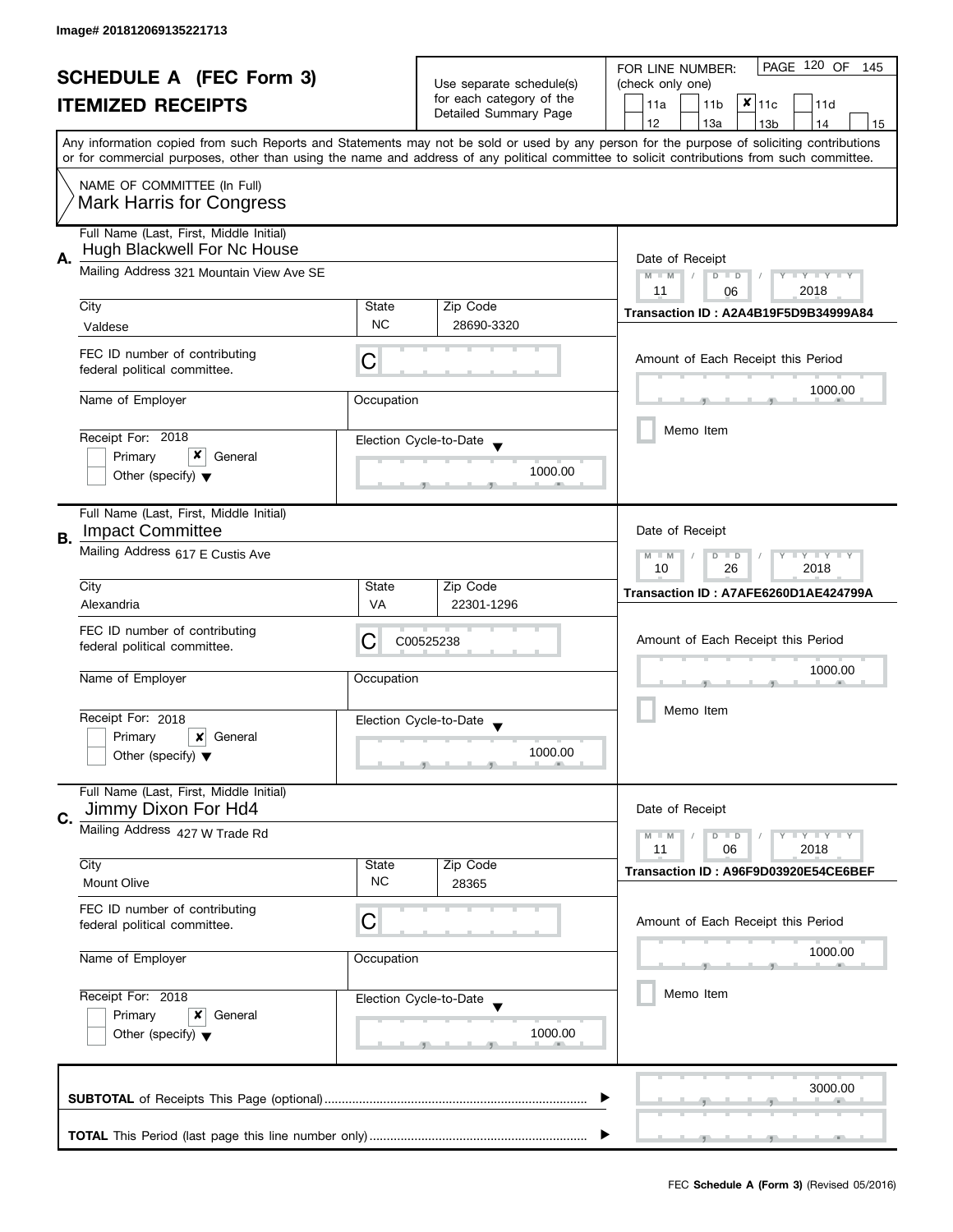| <b>SCHEDULE A (FEC Form 3)</b><br><b>ITEMIZED RECEIPTS</b> |                                                                      | Use separate schedule(s)                                | PAGE 121 OF<br>FOR LINE NUMBER:<br>145<br>(check only one) |                                                                                                                                                                                       |  |  |
|------------------------------------------------------------|----------------------------------------------------------------------|---------------------------------------------------------|------------------------------------------------------------|---------------------------------------------------------------------------------------------------------------------------------------------------------------------------------------|--|--|
|                                                            |                                                                      | for each category of the<br>Detailed Summary Page       | $x _{11c}$<br>11a<br>11 <sub>b</sub><br>11d                |                                                                                                                                                                                       |  |  |
|                                                            |                                                                      |                                                         |                                                            | 12<br>13a<br>13 <sub>b</sub><br>14<br>15<br>Any information copied from such Reports and Statements may not be sold or used by any person for the purpose of soliciting contributions |  |  |
|                                                            |                                                                      |                                                         |                                                            | or for commercial purposes, other than using the name and address of any political committee to solicit contributions from such committee.                                            |  |  |
|                                                            | NAME OF COMMITTEE (In Full)<br><b>Mark Harris for Congress</b>       |                                                         |                                                            |                                                                                                                                                                                       |  |  |
| А.                                                         | Full Name (Last, First, Middle Initial)<br>Kay Granger Campaign Fund |                                                         |                                                            | Date of Receipt                                                                                                                                                                       |  |  |
|                                                            | Mailing Address 1701 River Run<br><b>Ste 308</b>                     | $M - M$<br>$D$ $D$<br>Y I Y I Y I Y<br>10<br>2018<br>19 |                                                            |                                                                                                                                                                                       |  |  |
|                                                            | City<br>Fort Worth                                                   | State<br><b>TX</b>                                      | Zip Code<br>76107-6547                                     | Transaction ID: ADFF4FC85761A4A40A54                                                                                                                                                  |  |  |
|                                                            | FEC ID number of contributing<br>federal political committee.        | C                                                       | C00310532                                                  | Amount of Each Receipt this Period                                                                                                                                                    |  |  |
|                                                            | Name of Employer                                                     | Occupation                                              |                                                            | 2000.00                                                                                                                                                                               |  |  |
|                                                            | Receipt For: 2018                                                    |                                                         | Election Cycle-to-Date                                     | Memo Item                                                                                                                                                                             |  |  |
|                                                            | x<br>Primary<br>General                                              |                                                         | 2000.00                                                    |                                                                                                                                                                                       |  |  |
|                                                            | Other (specify) $\blacktriangledown$                                 |                                                         |                                                            |                                                                                                                                                                                       |  |  |
|                                                            | Full Name (Last, First, Middle Initial)<br>Majority In Action        |                                                         |                                                            | Date of Receipt                                                                                                                                                                       |  |  |
| В.                                                         | Mailing Address PO Box 9891                                          |                                                         |                                                            | Y LY LY<br>$M - M$<br>D<br>$\Box$<br>11<br>26<br>2018                                                                                                                                 |  |  |
|                                                            | City                                                                 | State                                                   | Zip Code                                                   | Transaction ID: A3397E26FED4942959BF                                                                                                                                                  |  |  |
|                                                            | Arlington                                                            | VA                                                      | 22219-1891                                                 |                                                                                                                                                                                       |  |  |
|                                                            | FEC ID number of contributing<br>federal political committee.        | C00681429                                               | Amount of Each Receipt this Period                         |                                                                                                                                                                                       |  |  |
|                                                            | Name of Employer                                                     | Occupation                                              |                                                            | 2559.80                                                                                                                                                                               |  |  |
|                                                            | Receipt For: 2018                                                    |                                                         | Election Cycle-to-Date                                     | Memo Item                                                                                                                                                                             |  |  |
|                                                            | Primary<br>General<br>x                                              |                                                         | 2559.80                                                    | In-kind:travel                                                                                                                                                                        |  |  |
|                                                            | Other (specify) $\blacktriangledown$                                 |                                                         |                                                            |                                                                                                                                                                                       |  |  |
|                                                            | Full Name (Last, First, Middle Initial)<br>Multi Candidate PAC       |                                                         |                                                            | Date of Receipt                                                                                                                                                                       |  |  |
| C.                                                         | Mailing Address 1156 15th St NW                                      |                                                         |                                                            | $Y = Y + Y$<br>$M - M$<br>$D$ $D$                                                                                                                                                     |  |  |
|                                                            | <b>Ste 500</b><br>City                                               | State                                                   | Zip Code                                                   | 10<br>31<br>2018<br><b>Transaction ID: A3962977AF4B94D73838</b>                                                                                                                       |  |  |
|                                                            | Washington                                                           | DC                                                      | 20005-1718                                                 |                                                                                                                                                                                       |  |  |
|                                                            | FEC ID number of contributing<br>federal political committee.        | C                                                       | C00264770                                                  | Amount of Each Receipt this Period                                                                                                                                                    |  |  |
|                                                            | Name of Employer<br>Occupation<br>Receipt For: 2018                  |                                                         |                                                            | 1000.00                                                                                                                                                                               |  |  |
|                                                            |                                                                      |                                                         | Election Cycle-to-Date                                     | Memo Item                                                                                                                                                                             |  |  |
|                                                            | Primary<br>x<br>General<br>Other (specify) $\blacktriangledown$      |                                                         | 1000.00                                                    |                                                                                                                                                                                       |  |  |
|                                                            |                                                                      |                                                         |                                                            | 5559.80                                                                                                                                                                               |  |  |
|                                                            |                                                                      |                                                         |                                                            |                                                                                                                                                                                       |  |  |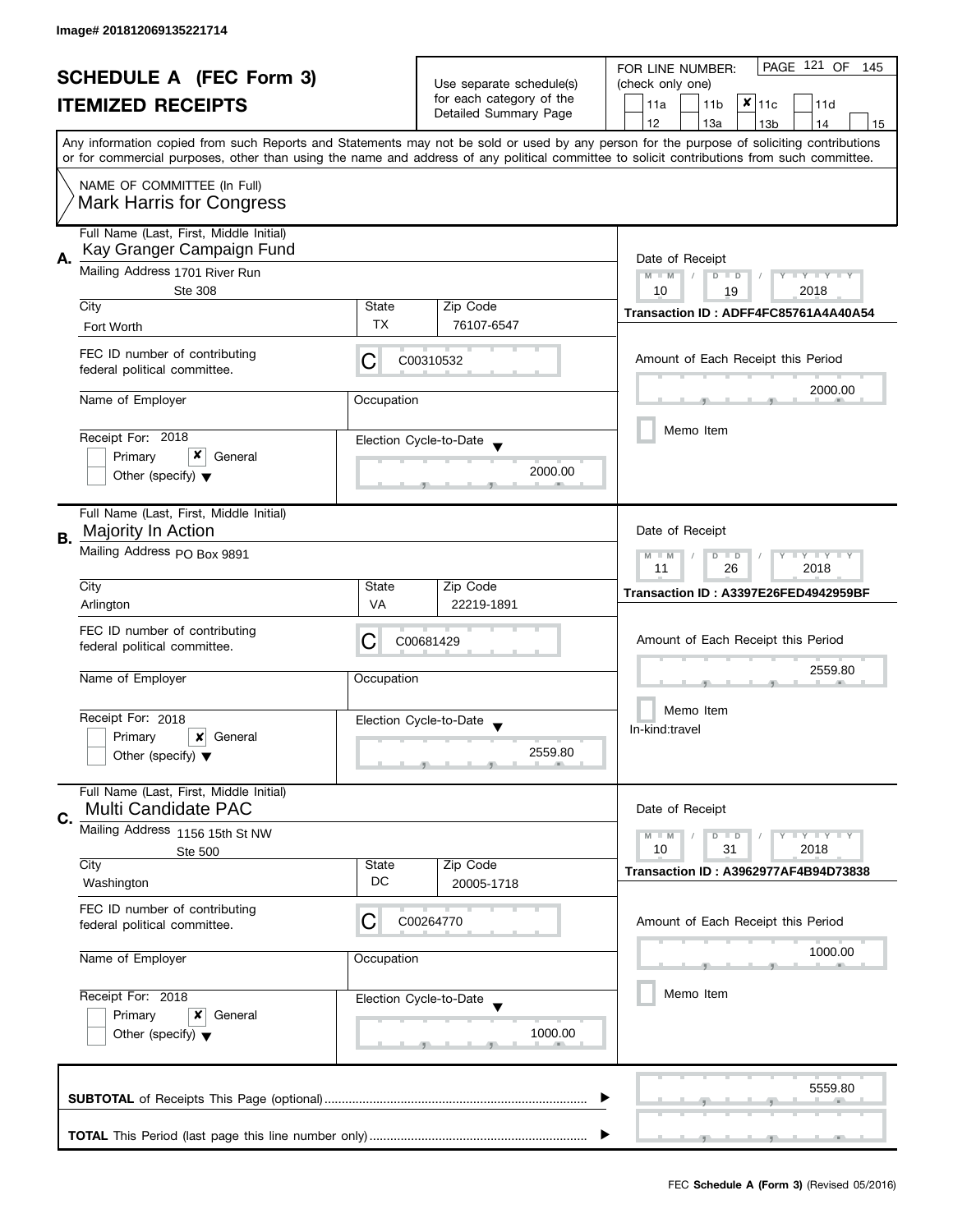| <b>SCHEDULE A (FEC Form 3)</b><br><b>ITEMIZED RECEIPTS</b> |                                                                                   |             | PAGE 122 OF<br>FOR LINE NUMBER:<br>145               |                                                                                                                                                                                                                                                                                         |  |  |  |
|------------------------------------------------------------|-----------------------------------------------------------------------------------|-------------|------------------------------------------------------|-----------------------------------------------------------------------------------------------------------------------------------------------------------------------------------------------------------------------------------------------------------------------------------------|--|--|--|
|                                                            |                                                                                   |             | Use separate schedule(s)<br>for each category of the | (check only one)                                                                                                                                                                                                                                                                        |  |  |  |
|                                                            |                                                                                   |             | Detailed Summary Page                                | $x _{11c}$<br>11a<br>11 <sub>b</sub><br>11d                                                                                                                                                                                                                                             |  |  |  |
|                                                            |                                                                                   |             |                                                      | 12<br>13a<br>13 <sub>b</sub><br>14<br>15                                                                                                                                                                                                                                                |  |  |  |
|                                                            |                                                                                   |             |                                                      | Any information copied from such Reports and Statements may not be sold or used by any person for the purpose of soliciting contributions<br>or for commercial purposes, other than using the name and address of any political committee to solicit contributions from such committee. |  |  |  |
|                                                            | NAME OF COMMITTEE (In Full)                                                       |             |                                                      |                                                                                                                                                                                                                                                                                         |  |  |  |
|                                                            | <b>Mark Harris for Congress</b>                                                   |             |                                                      |                                                                                                                                                                                                                                                                                         |  |  |  |
| А.                                                         | Full Name (Last, First, Middle Initial)<br><b>NAA PAC</b>                         |             |                                                      | Date of Receipt                                                                                                                                                                                                                                                                         |  |  |  |
|                                                            | Mailing Address 4300 Wilson Blvd<br><b>Ste 400</b>                                |             |                                                      |                                                                                                                                                                                                                                                                                         |  |  |  |
|                                                            | City                                                                              | State       | Zip Code                                             | 11<br>2018<br>02<br><b>Transaction ID: AB748C10000904894A99</b>                                                                                                                                                                                                                         |  |  |  |
|                                                            | Arlington                                                                         | <b>VA</b>   | 22203-4168                                           |                                                                                                                                                                                                                                                                                         |  |  |  |
|                                                            | FEC ID number of contributing<br>federal political committee.                     | С           | C00113241                                            | Amount of Each Receipt this Period                                                                                                                                                                                                                                                      |  |  |  |
|                                                            | Name of Employer                                                                  | Occupation  |                                                      | 1000.00                                                                                                                                                                                                                                                                                 |  |  |  |
|                                                            |                                                                                   |             |                                                      | Memo Item                                                                                                                                                                                                                                                                               |  |  |  |
|                                                            | Receipt For: 2018<br>x<br>Primary<br>General                                      |             | Election Cycle-to-Date                               |                                                                                                                                                                                                                                                                                         |  |  |  |
|                                                            | Other (specify) $\blacktriangledown$                                              |             | 1000.00                                              |                                                                                                                                                                                                                                                                                         |  |  |  |
| В.                                                         | Full Name (Last, First, Middle Initial)<br>National Pro-life Alliance PAC         |             |                                                      | Date of Receipt                                                                                                                                                                                                                                                                         |  |  |  |
|                                                            | Mailing Address 5211 Port Royal Rd<br><b>Ste 500</b>                              |             |                                                      | $Y = Y = Y$<br>$M - M$<br>D<br>$\Box$<br>29<br>2018<br>10                                                                                                                                                                                                                               |  |  |  |
|                                                            | City                                                                              | State       | Zip Code                                             | Transaction ID: ADE8A5C57A89A4172B0C                                                                                                                                                                                                                                                    |  |  |  |
|                                                            | Springfield                                                                       | VA          | 22151-2100                                           |                                                                                                                                                                                                                                                                                         |  |  |  |
|                                                            | FEC ID number of contributing<br>federal political committee.                     | С           | C00358051                                            | Amount of Each Receipt this Period                                                                                                                                                                                                                                                      |  |  |  |
|                                                            | Name of Employer                                                                  | Occupation  |                                                      | 1000.00                                                                                                                                                                                                                                                                                 |  |  |  |
|                                                            | Receipt For: 2018                                                                 |             | Election Cycle-to-Date                               | Memo Item                                                                                                                                                                                                                                                                               |  |  |  |
|                                                            | Primary<br>x<br>General                                                           |             |                                                      |                                                                                                                                                                                                                                                                                         |  |  |  |
|                                                            | Other (specify) $\blacktriangledown$                                              |             | 1000.00                                              |                                                                                                                                                                                                                                                                                         |  |  |  |
|                                                            | Full Name (Last, First, Middle Initial)<br><b>Our Country Deserves Better PAC</b> |             |                                                      | Date of Receipt                                                                                                                                                                                                                                                                         |  |  |  |
| C.                                                         | Mailing Address PO Box 730                                                        |             |                                                      | $Y = Y = Y$<br>$M - M$<br>$D$ $D$                                                                                                                                                                                                                                                       |  |  |  |
|                                                            |                                                                                   |             |                                                      | 10<br>2018<br>29                                                                                                                                                                                                                                                                        |  |  |  |
|                                                            | City<br>Hilmar                                                                    | State<br>CA | Zip Code<br>95324-0730                               | Transaction ID: AC5E7E1316AD44D1CB2A                                                                                                                                                                                                                                                    |  |  |  |
|                                                            | FEC ID number of contributing<br>federal political committee.                     | С           | C00454074                                            | Amount of Each Receipt this Period                                                                                                                                                                                                                                                      |  |  |  |
|                                                            | Name of Employer<br>Occupation<br>Receipt For: 2018<br>Primary<br>General<br>x    |             |                                                      | 1000.00                                                                                                                                                                                                                                                                                 |  |  |  |
|                                                            |                                                                                   |             | Election Cycle-to-Date                               | Memo Item                                                                                                                                                                                                                                                                               |  |  |  |
|                                                            |                                                                                   |             |                                                      |                                                                                                                                                                                                                                                                                         |  |  |  |
| Other (specify) $\blacktriangledown$                       |                                                                                   |             | 1000.00                                              |                                                                                                                                                                                                                                                                                         |  |  |  |
|                                                            |                                                                                   |             |                                                      | 3000.00                                                                                                                                                                                                                                                                                 |  |  |  |
|                                                            |                                                                                   |             |                                                      |                                                                                                                                                                                                                                                                                         |  |  |  |
|                                                            |                                                                                   |             |                                                      |                                                                                                                                                                                                                                                                                         |  |  |  |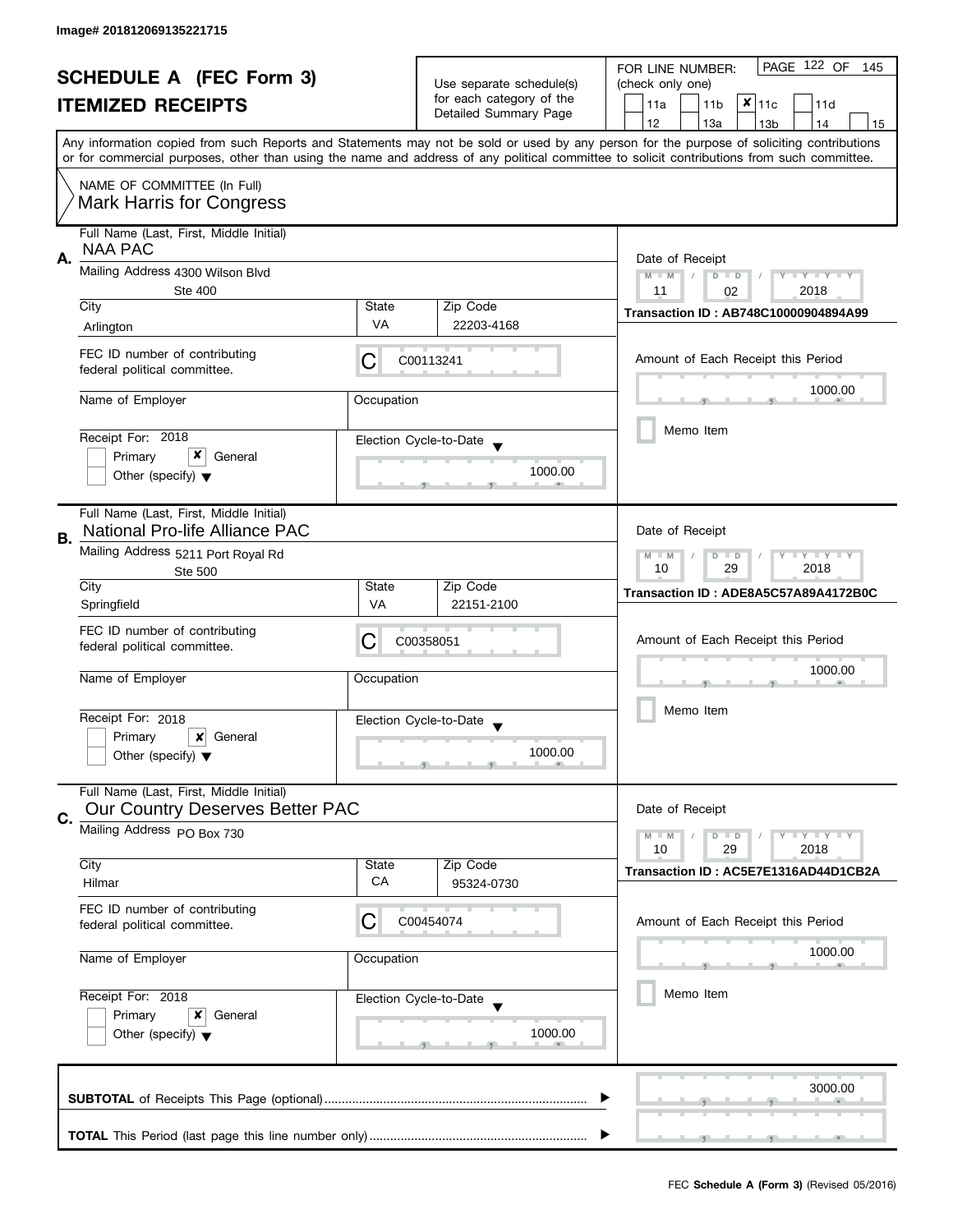| <b>SCHEDULE A (FEC Form 3)</b><br><b>ITEMIZED RECEIPTS</b> |                                                                                           | Use separate schedule(s)<br>for each category of the<br>Detailed Summary Page | PAGE 123 OF<br>FOR LINE NUMBER:<br>145<br>(check only one)<br>$x _{11c}$<br>11a<br>11 <sub>b</sub><br>11d |                                                                                                                                                                                                                                                                                                                                     |  |
|------------------------------------------------------------|-------------------------------------------------------------------------------------------|-------------------------------------------------------------------------------|-----------------------------------------------------------------------------------------------------------|-------------------------------------------------------------------------------------------------------------------------------------------------------------------------------------------------------------------------------------------------------------------------------------------------------------------------------------|--|
|                                                            |                                                                                           |                                                                               |                                                                                                           | 12<br>13a<br>13 <sub>b</sub><br>14<br>15<br>Any information copied from such Reports and Statements may not be sold or used by any person for the purpose of soliciting contributions<br>or for commercial purposes, other than using the name and address of any political committee to solicit contributions from such committee. |  |
|                                                            | NAME OF COMMITTEE (In Full)<br>Mark Harris for Congress                                   |                                                                               |                                                                                                           |                                                                                                                                                                                                                                                                                                                                     |  |
| А.                                                         | Full Name (Last, First, Middle Initial)<br>Political Action Committee Of The Aaos         | Date of Receipt                                                               |                                                                                                           |                                                                                                                                                                                                                                                                                                                                     |  |
|                                                            | Mailing Address 317 Massachusetts Ave NE                                                  | $M - M$<br>$D$ $D$<br>Y I Y I Y I Y<br>$\sqrt{2}$<br>2018<br>11<br>02         |                                                                                                           |                                                                                                                                                                                                                                                                                                                                     |  |
|                                                            | City<br>Washington                                                                        | State<br>DC                                                                   | Zip Code<br>20002-5769                                                                                    | <b>Transaction ID: A93659F1D7C714977876</b>                                                                                                                                                                                                                                                                                         |  |
|                                                            | FEC ID number of contributing<br>federal political committee.                             | C                                                                             | C00343137                                                                                                 | Amount of Each Receipt this Period                                                                                                                                                                                                                                                                                                  |  |
|                                                            | Name of Employer                                                                          | Occupation                                                                    |                                                                                                           | 2500.00                                                                                                                                                                                                                                                                                                                             |  |
|                                                            | Receipt For: 2018                                                                         |                                                                               | Election Cycle-to-Date                                                                                    | Memo Item                                                                                                                                                                                                                                                                                                                           |  |
|                                                            | x<br>Primary<br>General<br>Other (specify) $\blacktriangledown$                           |                                                                               | 2500.00                                                                                                   |                                                                                                                                                                                                                                                                                                                                     |  |
| В.                                                         | Full Name (Last, First, Middle Initial)<br><b>Political Action Committee Of The Aaos</b>  |                                                                               |                                                                                                           | Date of Receipt                                                                                                                                                                                                                                                                                                                     |  |
|                                                            | Mailing Address 317 Massachusetts Ave NE                                                  |                                                                               | $\bot$ Y $\bot$ Y $\bot$ Y<br>$M - M$<br>$D$ $D$<br>11<br>06<br>2018                                      |                                                                                                                                                                                                                                                                                                                                     |  |
|                                                            | City<br>Washington                                                                        | State<br>DC                                                                   | Zip Code<br>20002-5769                                                                                    | Transaction ID: A58F5C86BDFD34F7887A                                                                                                                                                                                                                                                                                                |  |
|                                                            | FEC ID number of contributing<br>federal political committee.                             | C                                                                             | C00343137                                                                                                 | Amount of Each Receipt this Period                                                                                                                                                                                                                                                                                                  |  |
|                                                            | Name of Employer                                                                          | Occupation                                                                    |                                                                                                           | 1000.00                                                                                                                                                                                                                                                                                                                             |  |
|                                                            | Receipt For: 2018<br>Primary<br>×<br>General                                              |                                                                               | Election Cycle-to-Date<br>3500.00                                                                         | Memo Item                                                                                                                                                                                                                                                                                                                           |  |
|                                                            | Other (specify) $\blacktriangledown$                                                      |                                                                               |                                                                                                           |                                                                                                                                                                                                                                                                                                                                     |  |
| C.                                                         | Full Name (Last, First, Middle Initial)<br>Republicans In Congress Empowering America PAC |                                                                               |                                                                                                           | Date of Receipt                                                                                                                                                                                                                                                                                                                     |  |
|                                                            | Mailing Address 228 S Washington St                                                       |                                                                               |                                                                                                           | $M - M$<br>$Y - Y - Y$<br>$D$ $D$<br>10<br>29<br>2018                                                                                                                                                                                                                                                                               |  |
|                                                            | Ste 115<br>City<br>Alexandria                                                             | State<br>VA                                                                   | Zip Code                                                                                                  | Transaction ID: A846191BDB0AF473A9EE                                                                                                                                                                                                                                                                                                |  |
|                                                            | FEC ID number of contributing                                                             |                                                                               | 22314-5404                                                                                                |                                                                                                                                                                                                                                                                                                                                     |  |
|                                                            | federal political committee.                                                              | C                                                                             |                                                                                                           | Amount of Each Receipt this Period                                                                                                                                                                                                                                                                                                  |  |
|                                                            | Name of Employer                                                                          | Occupation                                                                    |                                                                                                           | 3000.00                                                                                                                                                                                                                                                                                                                             |  |
|                                                            | Receipt For: 2018                                                                         |                                                                               | Election Cycle-to-Date                                                                                    | Memo Item                                                                                                                                                                                                                                                                                                                           |  |
|                                                            | Primary<br>x<br>General<br>Other (specify) $\blacktriangledown$                           |                                                                               | 3000.00                                                                                                   |                                                                                                                                                                                                                                                                                                                                     |  |
|                                                            |                                                                                           |                                                                               |                                                                                                           | 6500.00                                                                                                                                                                                                                                                                                                                             |  |
|                                                            |                                                                                           |                                                                               |                                                                                                           |                                                                                                                                                                                                                                                                                                                                     |  |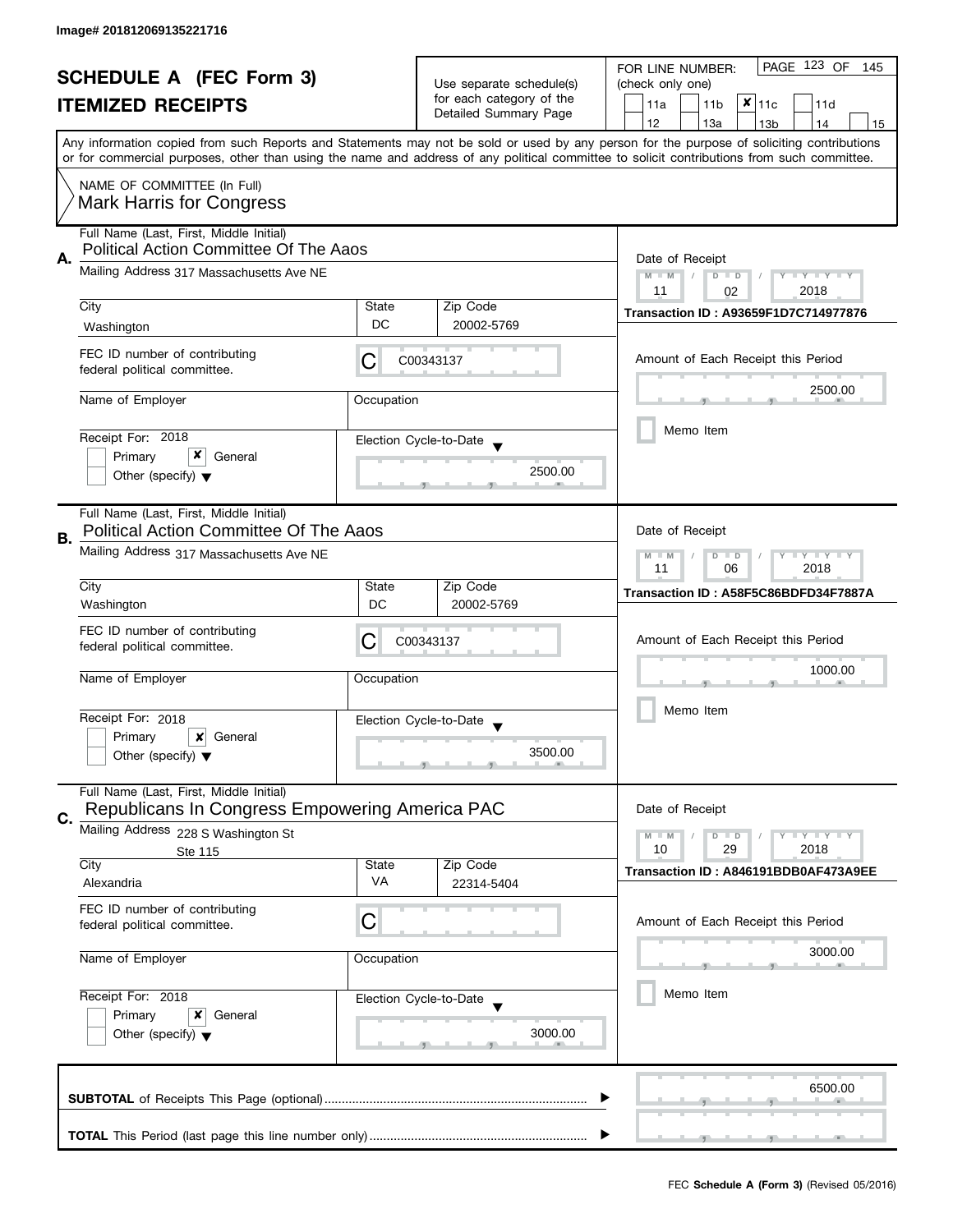| <b>SCHEDULE A (FEC Form 3)</b><br><b>ITEMIZED RECEIPTS</b> |                                                                          |                                                      | Use separate schedule(s)<br>for each category of the<br>Detailed Summary Page                 | PAGE 124 OF<br>FOR LINE NUMBER:<br>145<br>(check only one)<br>$x _{11c}$<br>11a<br>11 <sub>b</sub><br>11d                                                                                                                                                                                                                           |  |  |  |
|------------------------------------------------------------|--------------------------------------------------------------------------|------------------------------------------------------|-----------------------------------------------------------------------------------------------|-------------------------------------------------------------------------------------------------------------------------------------------------------------------------------------------------------------------------------------------------------------------------------------------------------------------------------------|--|--|--|
|                                                            |                                                                          |                                                      |                                                                                               | 12<br>13a<br>13 <sub>b</sub><br>14<br>15<br>Any information copied from such Reports and Statements may not be sold or used by any person for the purpose of soliciting contributions<br>or for commercial purposes, other than using the name and address of any political committee to solicit contributions from such committee. |  |  |  |
|                                                            | NAME OF COMMITTEE (In Full)<br><b>Mark Harris for Congress</b>           |                                                      |                                                                                               |                                                                                                                                                                                                                                                                                                                                     |  |  |  |
| А.                                                         | Full Name (Last, First, Middle Initial)<br>Safari Club International PAC | Date of Receipt                                      |                                                                                               |                                                                                                                                                                                                                                                                                                                                     |  |  |  |
|                                                            | Mailing Address 4800 W Gates Pass Rd                                     | $M - M$<br>Y TY TY TY<br>$D$ $D$<br>2018<br>10<br>25 |                                                                                               |                                                                                                                                                                                                                                                                                                                                     |  |  |  |
|                                                            | City                                                                     | State                                                | Zip Code                                                                                      | Transaction ID: A2E5C22C6B138469FAF9                                                                                                                                                                                                                                                                                                |  |  |  |
|                                                            | Tucson                                                                   | AZ                                                   | 85745-9600                                                                                    |                                                                                                                                                                                                                                                                                                                                     |  |  |  |
|                                                            | FEC ID number of contributing<br>federal political committee.            | C                                                    | C00122101                                                                                     | Amount of Each Receipt this Period                                                                                                                                                                                                                                                                                                  |  |  |  |
|                                                            | Name of Employer                                                         | Occupation                                           |                                                                                               | 2000.00                                                                                                                                                                                                                                                                                                                             |  |  |  |
|                                                            | Receipt For: 2018                                                        |                                                      | Election Cycle-to-Date                                                                        | Memo Item                                                                                                                                                                                                                                                                                                                           |  |  |  |
|                                                            | Primary<br>General                                                       |                                                      |                                                                                               |                                                                                                                                                                                                                                                                                                                                     |  |  |  |
|                                                            | Other (specify) $\blacktriangledown$                                     |                                                      | 2000.00                                                                                       |                                                                                                                                                                                                                                                                                                                                     |  |  |  |
| В.                                                         | Full Name (Last, First, Middle Initial)<br>Texans For Jodey Arrington    |                                                      |                                                                                               | Date of Receipt                                                                                                                                                                                                                                                                                                                     |  |  |  |
|                                                            | Mailing Address 228 S Washington St<br>Ste 115                           |                                                      | $\bot$ $\gamma$ $\bot$ $\gamma$ $\bot$ $\gamma$<br>$M - M$<br>D<br>$\Box$<br>11<br>06<br>2018 |                                                                                                                                                                                                                                                                                                                                     |  |  |  |
|                                                            | City<br>Alexandria                                                       | State<br><b>VA</b>                                   | Zip Code<br>22314-5404                                                                        | Transaction ID: AF950B1E7E9F74403A85                                                                                                                                                                                                                                                                                                |  |  |  |
|                                                            | FEC ID number of contributing                                            |                                                      |                                                                                               |                                                                                                                                                                                                                                                                                                                                     |  |  |  |
|                                                            | federal political committee.                                             | C                                                    | C00588657                                                                                     | Amount of Each Receipt this Period                                                                                                                                                                                                                                                                                                  |  |  |  |
|                                                            | Name of Employer                                                         | Occupation                                           |                                                                                               | 1000.00                                                                                                                                                                                                                                                                                                                             |  |  |  |
|                                                            | Receipt For: 2018                                                        |                                                      | Election Cycle-to-Date<br>$\blacktriangledown$                                                | Memo Item                                                                                                                                                                                                                                                                                                                           |  |  |  |
|                                                            | Primary<br>x<br>General<br>Other (specify) $\blacktriangledown$          |                                                      | 2000.00                                                                                       |                                                                                                                                                                                                                                                                                                                                     |  |  |  |
|                                                            | Full Name (Last, First, Middle Initial)<br>Winnovember                   |                                                      |                                                                                               | Date of Receipt                                                                                                                                                                                                                                                                                                                     |  |  |  |
| C.                                                         | Mailing Address 12419 Alamance Way                                       |                                                      |                                                                                               | $T - Y = T - Y$<br>$M - M$<br>$D$ $D$                                                                                                                                                                                                                                                                                               |  |  |  |
|                                                            | City                                                                     | State                                                | Zip Code                                                                                      | 11<br>05<br>2018                                                                                                                                                                                                                                                                                                                    |  |  |  |
|                                                            | <b>Upper Marlboro</b>                                                    | MD                                                   | 20772-9351                                                                                    | Transaction ID: A102E260D5DB3435CBBE                                                                                                                                                                                                                                                                                                |  |  |  |
|                                                            | FEC ID number of contributing<br>federal political committee.            | С                                                    | C00516013                                                                                     | Amount of Each Receipt this Period                                                                                                                                                                                                                                                                                                  |  |  |  |
|                                                            | Name of Employer                                                         | Occupation                                           |                                                                                               | 1000.00                                                                                                                                                                                                                                                                                                                             |  |  |  |
|                                                            | Receipt For: 2018                                                        |                                                      | Election Cycle-to-Date                                                                        | Memo Item                                                                                                                                                                                                                                                                                                                           |  |  |  |
|                                                            | Primary<br>x<br>General<br>Other (specify) $\blacktriangledown$          |                                                      | 2000.00                                                                                       |                                                                                                                                                                                                                                                                                                                                     |  |  |  |
|                                                            |                                                                          |                                                      |                                                                                               | 4000.00                                                                                                                                                                                                                                                                                                                             |  |  |  |
|                                                            |                                                                          |                                                      |                                                                                               |                                                                                                                                                                                                                                                                                                                                     |  |  |  |
|                                                            |                                                                          |                                                      |                                                                                               | 63959.80                                                                                                                                                                                                                                                                                                                            |  |  |  |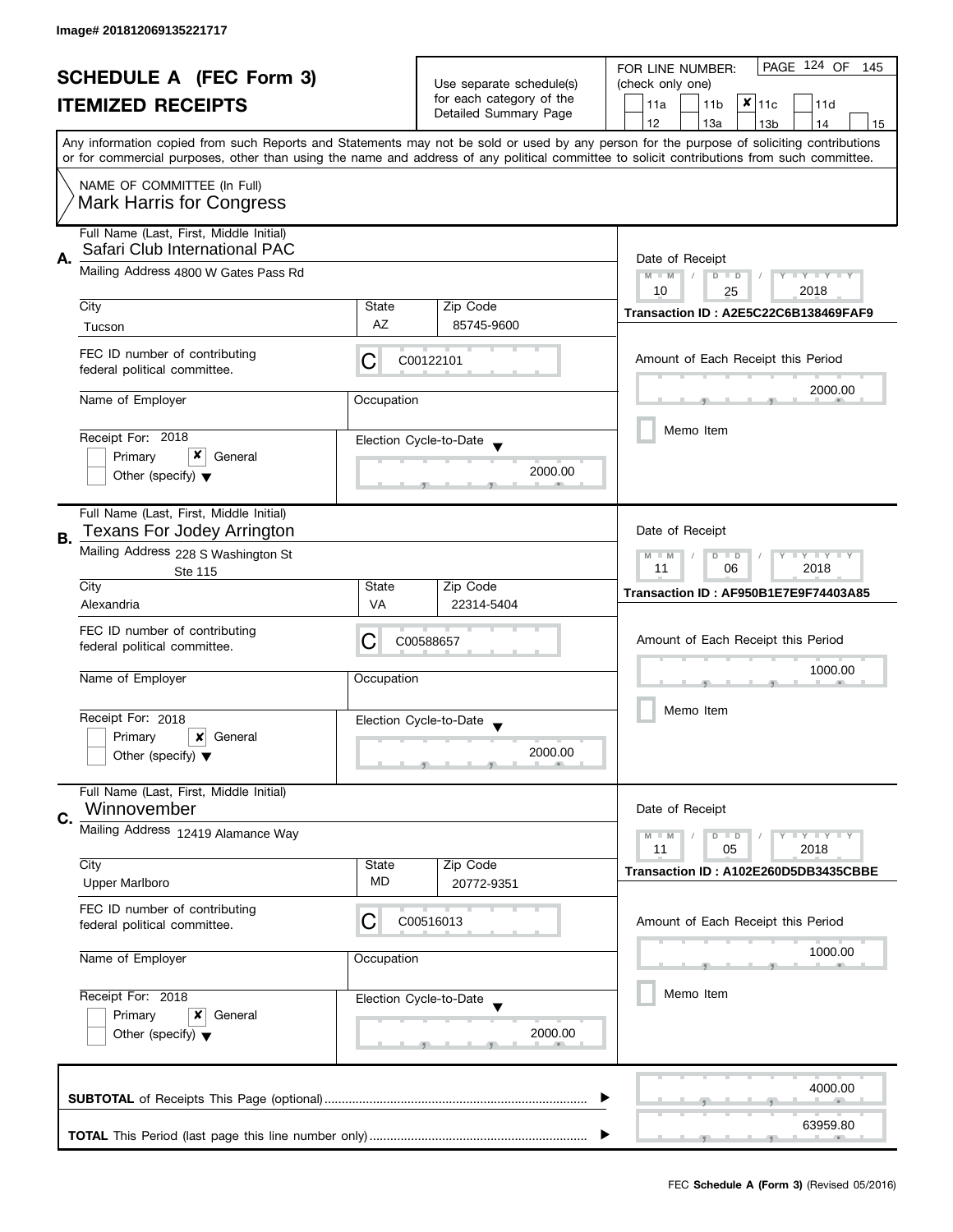| <b>SCHEDULE B</b> (FEC Form 3)<br><b>ITEMIZED DISBURSEMENTS</b> |                                                                                                                                                                                                                                                                                                                                                           |                                                      | Use separate schedule(s)<br>for each category of the<br>Detailed Summary Page |                          | PAGE 125 OF<br>145<br>FOR LINE NUMBER:<br>(check only one)<br>x<br>17<br>18<br>19a<br>19b<br>20 <sub>c</sub><br>21<br>20a<br>20 <sub>b</sub> |
|-----------------------------------------------------------------|-----------------------------------------------------------------------------------------------------------------------------------------------------------------------------------------------------------------------------------------------------------------------------------------------------------------------------------------------------------|------------------------------------------------------|-------------------------------------------------------------------------------|--------------------------|----------------------------------------------------------------------------------------------------------------------------------------------|
|                                                                 | Any information copied from such Reports and Statements may not be sold or used by any person for the purpose of soliciting contributions<br>or for commercial purposes, other than using the name and address of any political committee to solicit contributions from such committee.<br>NAME OF COMMITTEE (In Full)<br><b>Mark Harris for Congress</b> |                                                      |                                                                               |                          |                                                                                                                                              |
|                                                                 | Full Name (Last, First, Middle Initial)<br>A. Anedot Inc.<br>Mailing Address PO Box 84314                                                                                                                                                                                                                                                                 |                                                      |                                                                               |                          | Date of Disbursement<br>$T - Y = T - Y$<br>M<br>$-M$<br>$D$ $D$<br>11<br>2018<br>26                                                          |
|                                                                 | City<br><b>Baton Rouge</b><br>Purpose of Disbursement                                                                                                                                                                                                                                                                                                     | State<br>LA                                          | Zip Code<br>70884-4314                                                        |                          | <b>FEC Identification Number</b><br>С                                                                                                        |
|                                                                 | fees on credit cards contributions to the campaign<br>Candidate Name                                                                                                                                                                                                                                                                                      |                                                      |                                                                               | 003<br>Category/<br>Type | Amount of Each Disbursement this Period                                                                                                      |
|                                                                 | Office Sought:<br>House<br>Senate<br>President<br>District:<br>State:                                                                                                                                                                                                                                                                                     | Disbursement For: 2018<br>Primary                    | x<br>General<br>Other (specify) $\blacktriangledown$                          |                          | 5275.45<br>Transaction ID: B7154B4DBE7894C7A9F2<br>Memo Item                                                                                 |
| В.                                                              | Full Name (Last, First, Middle Initial)<br>Aristotle International, INC<br>Mailing Address 205 Pennsylvania Ave SE                                                                                                                                                                                                                                        |                                                      |                                                                               |                          | Date of Disbursement<br>$Y'$ $Y'$ $Y$<br>D<br>Y<br>M<br>M<br>D<br>2018<br>19<br>11                                                           |
|                                                                 | City<br>State<br>DC<br>Washington<br>Purpose of Disbursement<br>Campaign Manager program<br>Candidate Name                                                                                                                                                                                                                                                |                                                      | Zip Code<br>20003-1164<br>003<br>Category/                                    |                          | <b>FEC Identification Number</b><br>Ĉ<br>Amount of Each Disbursement this Period                                                             |
|                                                                 | Office Sought:<br>House<br>Senate<br>President<br>State:<br>District:                                                                                                                                                                                                                                                                                     | Disbursement For:<br>Primary                         | 2018<br>General<br>×<br>Other (specify) $\blacktriangledown$                  | Type                     | 650.00<br>$-1$<br>Transaction ID: B745E3A8D0FD24FF18BA<br>Memo Item                                                                          |
|                                                                 | Full Name (Last, First, Middle Initial)<br>c. Club For Growth PAC<br>Mailing Address 2001 L St NW                                                                                                                                                                                                                                                         |                                                      |                                                                               |                          | Date of Disbursement<br>$Y = Y = Y$<br>D<br>$\Box$<br>M<br>M<br>21<br>2018<br>10                                                             |
|                                                                 | <b>Ste 600</b><br>City<br>Washington<br>Purpose of Disbursement<br>processing fees for contributions                                                                                                                                                                                                                                                      | State<br>DC                                          | Zip Code<br>20036-4967                                                        | 003                      | <b>FEC Identification Number</b><br>C00487470<br>Ĉ                                                                                           |
|                                                                 | Candidate Name<br><b>Club For Growth PAC</b><br>Office Sought:<br>House<br>Senate<br>President<br>State:<br>District:                                                                                                                                                                                                                                     | Disbursement For: 2018<br>Primary<br>Other (specify) | General<br>×                                                                  | Category/<br>Type        | Amount of Each Disbursement this Period<br>25.87<br>Transaction ID: B91BE7B36A9B74799A8E<br>Memo Item                                        |
|                                                                 |                                                                                                                                                                                                                                                                                                                                                           |                                                      |                                                                               |                          | 5951.32                                                                                                                                      |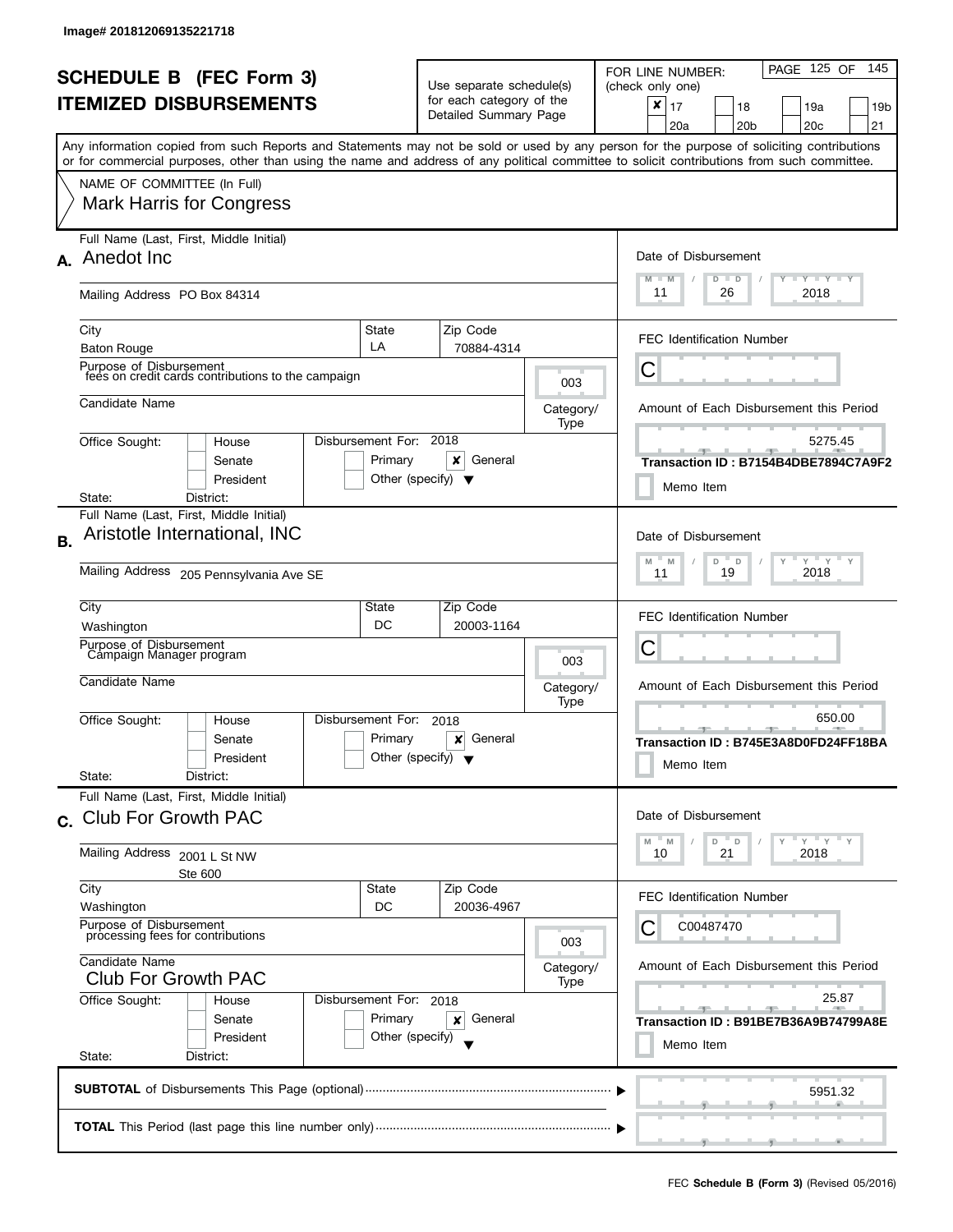|                                                                                                                                                                               | <b>SCHEDULE B (FEC Form 3)</b><br><b>ITEMIZED DISBURSEMENTS</b>                                                                                                                                              |                                                                         | Use separate schedule(s)<br>for each category of the<br>Detailed Summary Page |                                                                                                       | PAGE 126 OF<br>145<br>FOR LINE NUMBER:<br>(check only one)<br>×<br>17<br>18<br>19a<br>19 <sub>b</sub><br>20c<br>21<br>20a<br>20 <sub>b</sub><br>Any information copied from such Reports and Statements may not be sold or used by any person for the purpose of soliciting contributions |  |  |  |
|-------------------------------------------------------------------------------------------------------------------------------------------------------------------------------|--------------------------------------------------------------------------------------------------------------------------------------------------------------------------------------------------------------|-------------------------------------------------------------------------|-------------------------------------------------------------------------------|-------------------------------------------------------------------------------------------------------|-------------------------------------------------------------------------------------------------------------------------------------------------------------------------------------------------------------------------------------------------------------------------------------------|--|--|--|
|                                                                                                                                                                               | or for commercial purposes, other than using the name and address of any political committee to solicit contributions from such committee.<br>NAME OF COMMITTEE (In Full)<br><b>Mark Harris for Congress</b> |                                                                         |                                                                               |                                                                                                       |                                                                                                                                                                                                                                                                                           |  |  |  |
|                                                                                                                                                                               | Full Name (Last, First, Middle Initial)<br><b>Club For Growth PAC</b><br>Mailing Address 2001 L St NW                                                                                                        |                                                                         |                                                                               |                                                                                                       | Date of Disbursement<br>Y FYLY FY<br>$M - M$<br>$D$ $D$<br>10<br>24<br>2018                                                                                                                                                                                                               |  |  |  |
|                                                                                                                                                                               | Ste 600<br>City<br>Washington<br>Purpose of Disbursement                                                                                                                                                     | State<br>DC                                                             | Zip Code<br>20036-4967                                                        |                                                                                                       | <b>FEC Identification Number</b><br>С<br>C00487470                                                                                                                                                                                                                                        |  |  |  |
|                                                                                                                                                                               | processing fees for contributions<br>Candidate Name<br><b>Club For Growth PAC</b><br>Office Sought:<br>House                                                                                                 | Disbursement For: 2018                                                  |                                                                               | 003<br>Category/<br>Type                                                                              | Amount of Each Disbursement this Period<br>108.67                                                                                                                                                                                                                                         |  |  |  |
|                                                                                                                                                                               | Senate<br>President<br>District:<br>State:                                                                                                                                                                   | Primary                                                                 | x<br>General<br>Other (specify) $\blacktriangledown$                          |                                                                                                       | Transaction ID: BA54D7A153D3243639FD<br>Memo Item                                                                                                                                                                                                                                         |  |  |  |
| <b>B.</b>                                                                                                                                                                     | Full Name (Last, First, Middle Initial)<br><b>Club For Growth PAC</b><br>Mailing Address 2001 L St NW                                                                                                        |                                                                         |                                                                               |                                                                                                       | Date of Disbursement<br>$Y$ $Y$ $Y$<br>Y<br>D<br>M<br>$\mathsf D$<br>M<br>2018<br>25<br>10                                                                                                                                                                                                |  |  |  |
|                                                                                                                                                                               | Ste 600<br>City<br>Washington<br>Purpose of Disbursement<br>processing fees for contributions                                                                                                                | State<br>DC                                                             | Zip Code<br>20036-4967                                                        | 003                                                                                                   | <b>FEC Identification Number</b><br>C00487470<br>Ċ                                                                                                                                                                                                                                        |  |  |  |
|                                                                                                                                                                               | Candidate Name<br><b>Club For Growth PAC</b><br>Disbursement For:<br>Office Sought:<br>House<br>Senate<br>President                                                                                          | 2018<br>Primary<br>General<br>×<br>Other (specify) $\blacktriangledown$ | Category/<br>Type                                                             | Amount of Each Disbursement this Period<br>36.17<br>Transaction ID: BFE6AAF3BB7CF428E890<br>Memo Item |                                                                                                                                                                                                                                                                                           |  |  |  |
|                                                                                                                                                                               | State:<br>District:<br>Full Name (Last, First, Middle Initial)<br>c. Club For Growth PAC<br>Mailing Address 2001 L St NW<br>Ste 600                                                                          |                                                                         |                                                                               |                                                                                                       | Date of Disbursement<br>" γ " γ " γ<br>D<br>D<br>M<br>M<br>27<br>2018<br>10                                                                                                                                                                                                               |  |  |  |
|                                                                                                                                                                               | City<br>Washington<br>Purpose of Disbursement<br>processing fees for contributions                                                                                                                           | Zip Code<br>20036-4967                                                  | 003                                                                           | <b>FEC Identification Number</b><br>C00487470<br>Ĉ                                                    |                                                                                                                                                                                                                                                                                           |  |  |  |
| Candidate Name<br><b>Club For Growth PAC</b><br>Office Sought:<br>Disbursement For: 2018<br>House<br>Primary<br>Senate<br>President<br>Other (specify)<br>State:<br>District: |                                                                                                                                                                                                              |                                                                         | General<br>×                                                                  | Category/<br>Type                                                                                     | Amount of Each Disbursement this Period<br>80.37<br>Transaction ID: B0990415F9A764FAFA69<br>Memo Item                                                                                                                                                                                     |  |  |  |
|                                                                                                                                                                               | 225.21                                                                                                                                                                                                       |                                                                         |                                                                               |                                                                                                       |                                                                                                                                                                                                                                                                                           |  |  |  |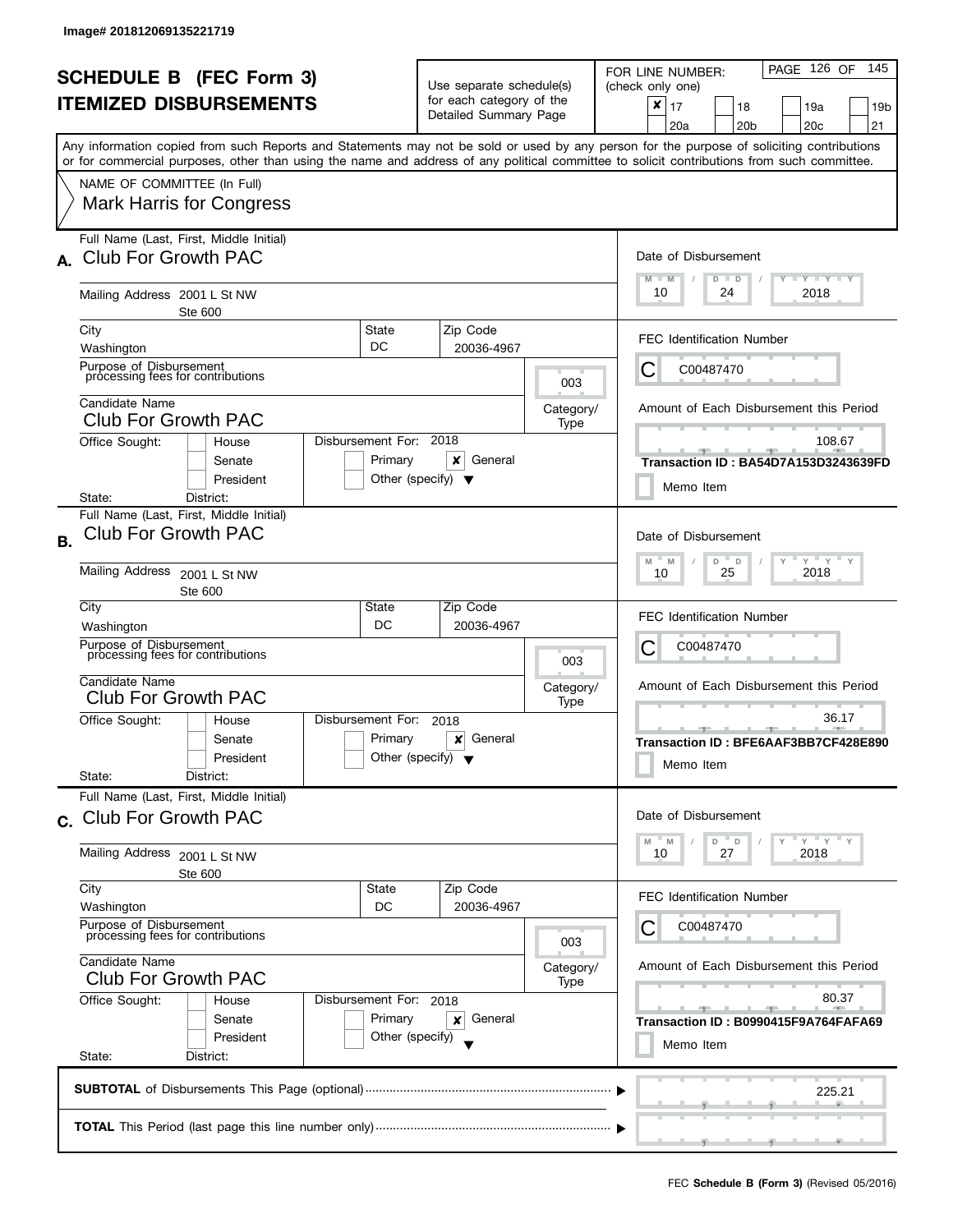|                                                                                                                                                                               | <b>SCHEDULE B (FEC Form 3)</b><br><b>ITEMIZED DISBURSEMENTS</b><br>Any information copied from such Reports and Statements may not be sold or used by any person for the purpose of soliciting contributions |                              | Use separate schedule(s)<br>for each category of the<br>Detailed Summary Page |                                                    | PAGE 127 OF<br>145<br>FOR LINE NUMBER:<br>(check only one)<br>×<br>17<br>18<br>19a<br>19 <sub>b</sub><br>20c<br>21<br>20a<br>20 <sub>b</sub> |  |  |  |
|-------------------------------------------------------------------------------------------------------------------------------------------------------------------------------|--------------------------------------------------------------------------------------------------------------------------------------------------------------------------------------------------------------|------------------------------|-------------------------------------------------------------------------------|----------------------------------------------------|----------------------------------------------------------------------------------------------------------------------------------------------|--|--|--|
|                                                                                                                                                                               | or for commercial purposes, other than using the name and address of any political committee to solicit contributions from such committee.<br>NAME OF COMMITTEE (In Full)<br><b>Mark Harris for Congress</b> |                              |                                                                               |                                                    |                                                                                                                                              |  |  |  |
|                                                                                                                                                                               | Full Name (Last, First, Middle Initial)<br><b>Club For Growth PAC</b><br>Mailing Address 2001 L St NW                                                                                                        |                              |                                                                               |                                                    | Date of Disbursement<br>Y FYLY FY<br>$M - M$<br>$D$ $D$<br>10<br>29<br>2018                                                                  |  |  |  |
|                                                                                                                                                                               | Ste 600<br>City<br>Washington<br>Purpose of Disbursement                                                                                                                                                     | State<br>DC                  | Zip Code<br>20036-4967                                                        |                                                    | <b>FEC Identification Number</b><br>С<br>C00487470                                                                                           |  |  |  |
|                                                                                                                                                                               | processing fees for contributions<br>Candidate Name<br><b>Club For Growth PAC</b><br>Office Sought:<br>House                                                                                                 | Disbursement For: 2018       |                                                                               | 003<br>Category/<br>Type                           | Amount of Each Disbursement this Period<br>71.25                                                                                             |  |  |  |
|                                                                                                                                                                               | Senate<br>President<br>District:<br>State:                                                                                                                                                                   | Primary                      | x<br>General<br>Other (specify) $\blacktriangledown$                          |                                                    | Transaction ID: B8B014633674C4400BD2<br>Memo Item                                                                                            |  |  |  |
| <b>B.</b>                                                                                                                                                                     | Full Name (Last, First, Middle Initial)<br><b>Club For Growth PAC</b><br>Mailing Address 2001 L St NW<br>Ste 600                                                                                             |                              |                                                                               |                                                    | Date of Disbursement<br>$Y$ $Y$ $Y$<br>Y<br>D<br>M<br>M<br>$\mathsf D$<br>2018<br>02<br>11                                                   |  |  |  |
|                                                                                                                                                                               | City<br>Washington<br>Purpose of Disbursement<br>processing fees for contributions                                                                                                                           | State<br>DC                  | Zip Code<br>20036-4967                                                        | 003                                                | <b>FEC Identification Number</b><br>C00487470<br>Ċ                                                                                           |  |  |  |
|                                                                                                                                                                               | Candidate Name<br><b>Club For Growth PAC</b><br>Office Sought:<br>House<br>Senate<br>President<br>State:<br>District:                                                                                        | Disbursement For:<br>Primary | 2018<br>General<br>×<br>Other (specify) $\blacktriangledown$                  | Category/<br>Type                                  | Amount of Each Disbursement this Period<br>97.92<br>Transaction ID: B752E27C4E7BA4FC28A6<br>Memo Item                                        |  |  |  |
|                                                                                                                                                                               | Full Name (Last, First, Middle Initial)<br>c. Club For Growth PAC<br>Mailing Address 2001 L St NW<br>Ste 600                                                                                                 |                              |                                                                               |                                                    | Date of Disbursement<br>" γ " γ " γ<br>D<br>D<br>M<br>M<br>2018<br>11<br>05                                                                  |  |  |  |
|                                                                                                                                                                               | City<br>Washington<br>Purpose of Disbursement<br>processing fees for contributions                                                                                                                           | Zip Code<br>20036-4967       | 003                                                                           | <b>FEC Identification Number</b><br>C00487470<br>Ĉ |                                                                                                                                              |  |  |  |
| Candidate Name<br><b>Club For Growth PAC</b><br>Office Sought:<br>Disbursement For: 2018<br>House<br>Primary<br>Senate<br>President<br>Other (specify)<br>State:<br>District: |                                                                                                                                                                                                              |                              | General<br>×                                                                  | Category/<br>Type                                  | Amount of Each Disbursement this Period<br>0.62<br>Transaction ID: BA4881EBAE15144F482A<br>Memo Item                                         |  |  |  |
|                                                                                                                                                                               | 169.79                                                                                                                                                                                                       |                              |                                                                               |                                                    |                                                                                                                                              |  |  |  |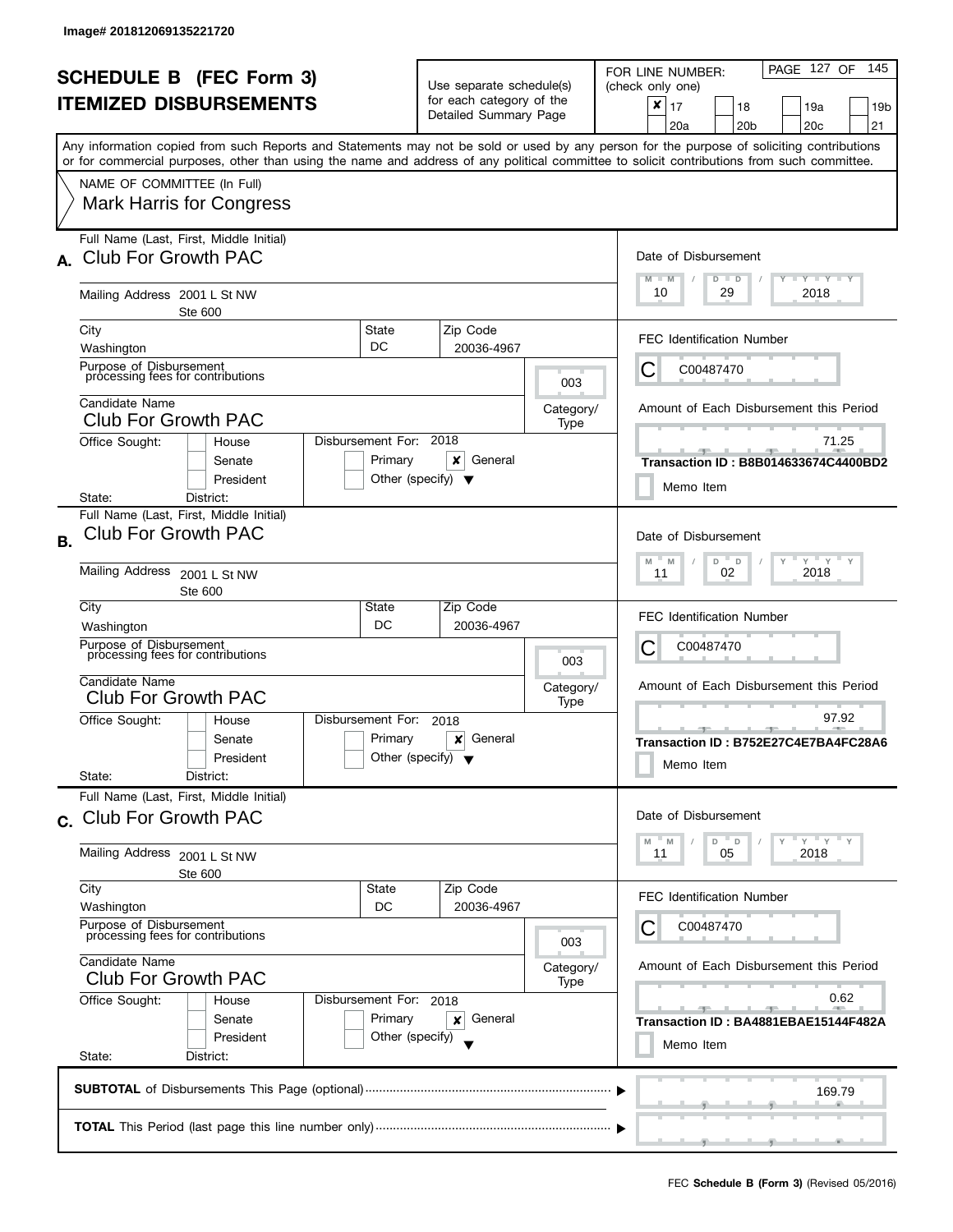| <b>SCHEDULE B (FEC Form 3)</b> |                                                                                                                                            |                        | Use separate schedule(s)             |                   | PAGE 128 OF<br>145<br>FOR LINE NUMBER:<br>(check only one)                                                                                |  |
|--------------------------------|--------------------------------------------------------------------------------------------------------------------------------------------|------------------------|--------------------------------------|-------------------|-------------------------------------------------------------------------------------------------------------------------------------------|--|
| <b>ITEMIZED DISBURSEMENTS</b>  |                                                                                                                                            |                        | for each category of the             |                   | $\pmb{\times}$<br>17<br>18<br>19a<br>19b                                                                                                  |  |
|                                |                                                                                                                                            |                        | Detailed Summary Page                |                   | 20 <sub>c</sub><br>20a<br>20 <sub>b</sub><br>21                                                                                           |  |
|                                |                                                                                                                                            |                        |                                      |                   | Any information copied from such Reports and Statements may not be sold or used by any person for the purpose of soliciting contributions |  |
|                                | or for commercial purposes, other than using the name and address of any political committee to solicit contributions from such committee. |                        |                                      |                   |                                                                                                                                           |  |
|                                | NAME OF COMMITTEE (In Full)                                                                                                                |                        |                                      |                   |                                                                                                                                           |  |
|                                | <b>Mark Harris for Congress</b>                                                                                                            |                        |                                      |                   |                                                                                                                                           |  |
|                                |                                                                                                                                            |                        |                                      |                   |                                                                                                                                           |  |
|                                | Full Name (Last, First, Middle Initial)                                                                                                    |                        |                                      |                   |                                                                                                                                           |  |
| А.                             | Club, Charlotte, City,,                                                                                                                    |                        |                                      |                   | Date of Disbursement                                                                                                                      |  |
|                                |                                                                                                                                            |                        |                                      |                   | $T - Y = T - Y$<br>M<br>$D$ $D$<br>$-M$                                                                                                   |  |
|                                | Mailing Address 121 W Trade St                                                                                                             |                        |                                      |                   | 10<br>22<br>2018                                                                                                                          |  |
|                                | suite 3200                                                                                                                                 |                        |                                      |                   |                                                                                                                                           |  |
|                                | City                                                                                                                                       | State                  | Zip Code                             |                   | <b>FEC Identification Number</b>                                                                                                          |  |
|                                | Charlotte                                                                                                                                  | <b>NC</b>              | 28202-5399                           |                   |                                                                                                                                           |  |
|                                | Purpose of Disbursement<br>venue and food for fundraiser                                                                                   |                        |                                      | 003               | C                                                                                                                                         |  |
|                                | Candidate Name                                                                                                                             |                        |                                      |                   |                                                                                                                                           |  |
|                                |                                                                                                                                            |                        |                                      | Category/<br>Type | Amount of Each Disbursement this Period                                                                                                   |  |
|                                | Office Sought:<br>House                                                                                                                    | Disbursement For: 2018 |                                      |                   | 1670.43                                                                                                                                   |  |
|                                | Senate                                                                                                                                     | Primary                | x<br>General                         |                   | Transaction ID: B00246285E0F84224BCF                                                                                                      |  |
|                                | President                                                                                                                                  |                        | Other (specify) $\blacktriangledown$ |                   |                                                                                                                                           |  |
|                                | State:<br>District:                                                                                                                        |                        |                                      |                   | Memo Item                                                                                                                                 |  |
|                                | Full Name (Last, First, Middle Initial)                                                                                                    |                        |                                      |                   |                                                                                                                                           |  |
| <b>B.</b>                      | Club, Charlotte, City,,                                                                                                                    |                        |                                      |                   | Date of Disbursement                                                                                                                      |  |
|                                |                                                                                                                                            |                        |                                      |                   | $Y$ $Y$ $Y$ $Y$<br>M<br>D<br>D<br>M                                                                                                       |  |
|                                | Mailing Address<br>121 W Trade St                                                                                                          |                        |                                      |                   | 2018<br>07<br>11                                                                                                                          |  |
|                                | suite 3200                                                                                                                                 |                        |                                      |                   |                                                                                                                                           |  |
|                                | City                                                                                                                                       | State<br><b>NC</b>     | Zip Code                             |                   | <b>FEC Identification Number</b>                                                                                                          |  |
|                                | Charlotte<br>Purpose of Disbursement                                                                                                       |                        | 28202-5399                           |                   |                                                                                                                                           |  |
|                                | venue and food for fundraiser                                                                                                              |                        |                                      | 003               | Ü                                                                                                                                         |  |
|                                | Candidate Name                                                                                                                             |                        |                                      |                   | Amount of Each Disbursement this Period                                                                                                   |  |
|                                |                                                                                                                                            |                        |                                      | Category/<br>Type |                                                                                                                                           |  |
|                                | Office Sought:<br>House                                                                                                                    | Disbursement For:      | 2018                                 |                   | 3934.36                                                                                                                                   |  |
|                                | Senate                                                                                                                                     | Primary                | General<br>×                         |                   | $-9-$<br>Transaction ID: B7F5BCF5D70144130A60                                                                                             |  |
|                                | President                                                                                                                                  |                        | Other (specify) $\blacktriangledown$ |                   | Memo Item                                                                                                                                 |  |
|                                | State:<br>District:                                                                                                                        |                        |                                      |                   |                                                                                                                                           |  |
|                                | Full Name (Last, First, Middle Initial)                                                                                                    |                        |                                      |                   |                                                                                                                                           |  |
|                                | c. Club, Rolling, Hills, ,                                                                                                                 |                        |                                      |                   | Date of Disbursement                                                                                                                      |  |
|                                |                                                                                                                                            |                        |                                      |                   | $Y = Y$<br>D<br>D<br>M<br>M                                                                                                               |  |
|                                | Mailing Address 2722 W Roosevelt Blvd                                                                                                      |                        |                                      |                   | 29<br>2018<br>10                                                                                                                          |  |
|                                | City                                                                                                                                       | State                  | Zip Code                             |                   |                                                                                                                                           |  |
|                                | Monroe                                                                                                                                     | <b>NC</b>              | 28110-8433                           |                   | <b>FEC Identification Number</b>                                                                                                          |  |
|                                | Purpose of Disbursement                                                                                                                    |                        |                                      |                   |                                                                                                                                           |  |
|                                | Deposit for Election Night Party                                                                                                           |                        |                                      | 007               | U                                                                                                                                         |  |
|                                | Candidate Name                                                                                                                             |                        |                                      | Category/         | Amount of Each Disbursement this Period                                                                                                   |  |
|                                |                                                                                                                                            |                        | Type                                 |                   |                                                                                                                                           |  |
|                                | Disbursement For: 2018<br>Office Sought:<br>House                                                                                          |                        |                                      | 4523.38           |                                                                                                                                           |  |
| Primary<br>Senate              |                                                                                                                                            |                        | General<br>×                         |                   | Transaction ID: B51B0DC4000254E38B21                                                                                                      |  |
|                                | President                                                                                                                                  | Other (specify)        |                                      |                   | Memo Item                                                                                                                                 |  |
|                                | State:<br>District:                                                                                                                        |                        |                                      |                   |                                                                                                                                           |  |
|                                |                                                                                                                                            |                        |                                      |                   |                                                                                                                                           |  |
|                                |                                                                                                                                            |                        |                                      |                   | 10128.17                                                                                                                                  |  |
|                                |                                                                                                                                            |                        |                                      |                   |                                                                                                                                           |  |
|                                |                                                                                                                                            |                        |                                      |                   |                                                                                                                                           |  |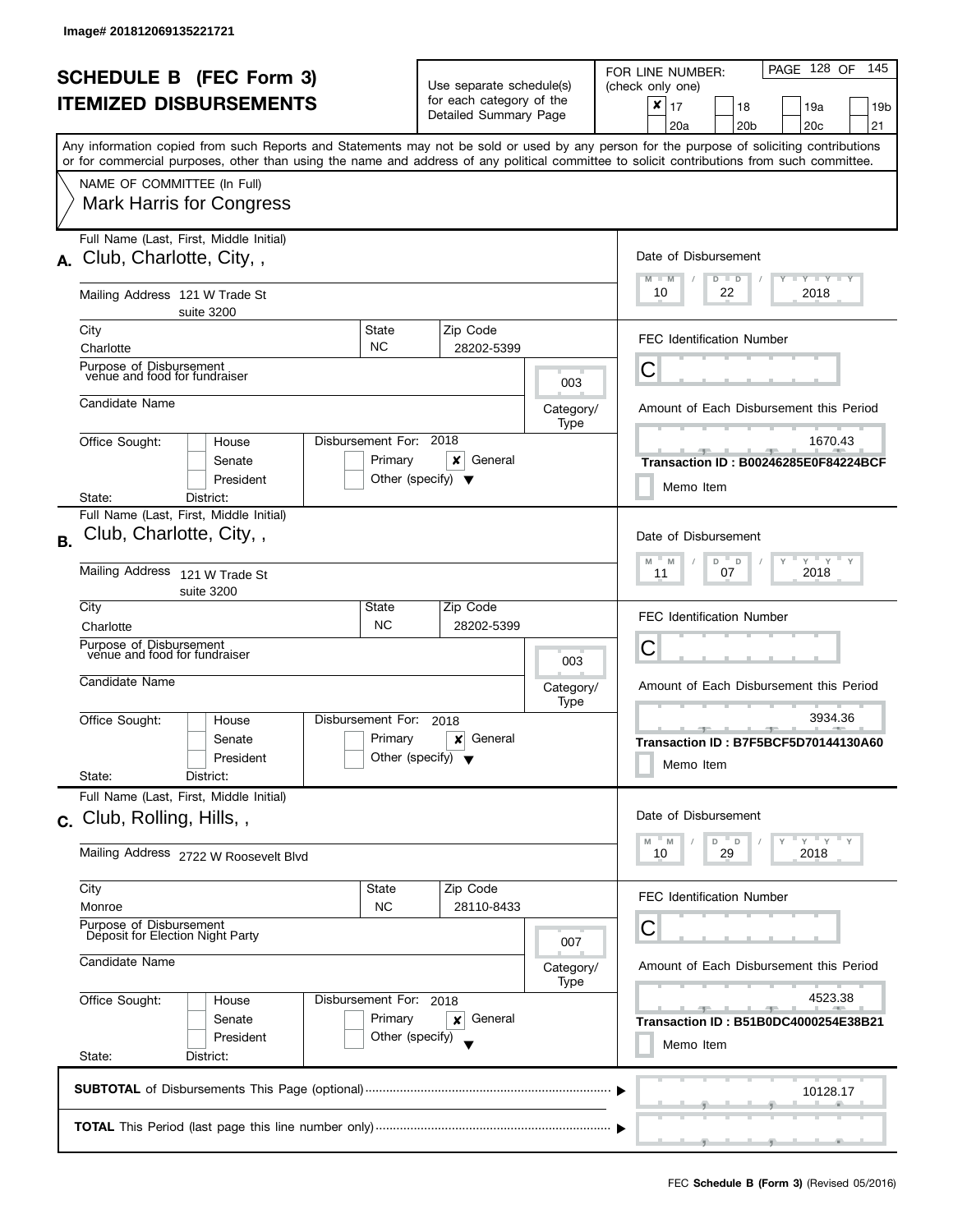|           | <b>SCHEDULE B (FEC Form 3)</b><br><b>ITEMIZED DISBURSEMENTS</b>                                                                                                                                                                                                                                                                                           |                                                 | Use separate schedule(s)<br>for each category of the<br>Detailed Summary Page         |                          | PAGE 129 OF<br>145<br>FOR LINE NUMBER:<br>(check only one)<br>$\boldsymbol{x}$<br>17<br>18<br>19a<br>19 <sub>b</sub><br>20a<br>20 <sub>b</sub><br>20 <sub>c</sub><br>21 |
|-----------|-----------------------------------------------------------------------------------------------------------------------------------------------------------------------------------------------------------------------------------------------------------------------------------------------------------------------------------------------------------|-------------------------------------------------|---------------------------------------------------------------------------------------|--------------------------|-------------------------------------------------------------------------------------------------------------------------------------------------------------------------|
|           | Any information copied from such Reports and Statements may not be sold or used by any person for the purpose of soliciting contributions<br>or for commercial purposes, other than using the name and address of any political committee to solicit contributions from such committee.<br>NAME OF COMMITTEE (In Full)<br><b>Mark Harris for Congress</b> |                                                 |                                                                                       |                          |                                                                                                                                                                         |
| А.        | Full Name (Last, First, Middle Initial)<br>Commons, Sun, Valley,,<br>Mailing Address 231 Post Office Dr                                                                                                                                                                                                                                                   |                                                 |                                                                                       |                          | Date of Disbursement<br><b>LY LY LY</b><br>$M - M$<br>$D$ $D$<br>11<br>05<br>2018                                                                                       |
|           | Suite B8<br>City<br><b>NC</b><br><b>Indian Trail</b><br>Purpose of Disbursement                                                                                                                                                                                                                                                                           | State                                           | Zip Code<br>28079-7678                                                                |                          | <b>FEC Identification Number</b><br>Ĉ                                                                                                                                   |
|           | rent for campaign office<br>Candidate Name                                                                                                                                                                                                                                                                                                                |                                                 |                                                                                       | 001<br>Category/<br>Type | Amount of Each Disbursement this Period                                                                                                                                 |
|           | Disbursement For: 2018<br>Office Sought:<br>House<br>Senate<br>President<br>District:<br>State:                                                                                                                                                                                                                                                           | Primary<br>Other (specify) $\blacktriangledown$ | ×<br>General                                                                          |                          | 750.00<br>Transaction ID: B732B37F9BA0446B4B52<br>Memo Item                                                                                                             |
| <b>B.</b> | Full Name (Last, First, Middle Initial)<br>Events, Second, Act,,<br>Mailing Address 15300 Jerusalem Rd                                                                                                                                                                                                                                                    |                                                 | Date of Disbursement<br>$Y$ $Y$ $Y$<br>D<br>M<br>M<br>$\mathsf D$<br>2018<br>09<br>11 |                          |                                                                                                                                                                         |
|           | City<br>Laurinburg<br>Purpose of Disbursement<br>catering services                                                                                                                                                                                                                                                                                        | State<br><b>NC</b>                              | Zip Code<br>28352-1760                                                                |                          | <b>FEC Identification Number</b><br>C                                                                                                                                   |
|           | Candidate Name<br>Disbursement For:<br>Office Sought:<br>House<br>Senate<br>President<br>State:<br>District:                                                                                                                                                                                                                                              | Primary<br>Other (specify) $\blacktriangledown$ | 2018<br>General<br>×                                                                  | Category/<br>Type        | Amount of Each Disbursement this Period<br>4551.82<br>Transaction ID: B4D737A41C1514B5C85F<br>Memo Item                                                                 |
|           | Full Name (Last, First, Middle Initial)<br>c. Faytteville, Fairfield, Inn,,<br>Mailing Address 1925 Cedar Creek Rd                                                                                                                                                                                                                                        |                                                 |                                                                                       |                          | Date of Disbursement<br>$Y = Y = Y$<br>D<br>M<br>M<br>D<br>24<br>10<br>2018                                                                                             |
|           | City<br>Fayetteville<br>Purpose of Disbursement<br>campaign activities<br>Candidate Name                                                                                                                                                                                                                                                                  | State<br><b>NC</b>                              | Zip Code<br>28312-9543                                                                | 002<br>Category/<br>Type | <b>FEC Identification Number</b><br>С<br>Amount of Each Disbursement this Period                                                                                        |
|           | Office Sought:<br>Disbursement For: 2018<br>House<br>Senate<br>President<br>State:<br>District:                                                                                                                                                                                                                                                           | Primary<br>Other (specify)                      | General<br>x                                                                          |                          | 66.67<br>$-1$<br>Transaction ID: B378376680AA64C7299B<br>Memo Item                                                                                                      |
|           |                                                                                                                                                                                                                                                                                                                                                           |                                                 |                                                                                       |                          | 5368.49                                                                                                                                                                 |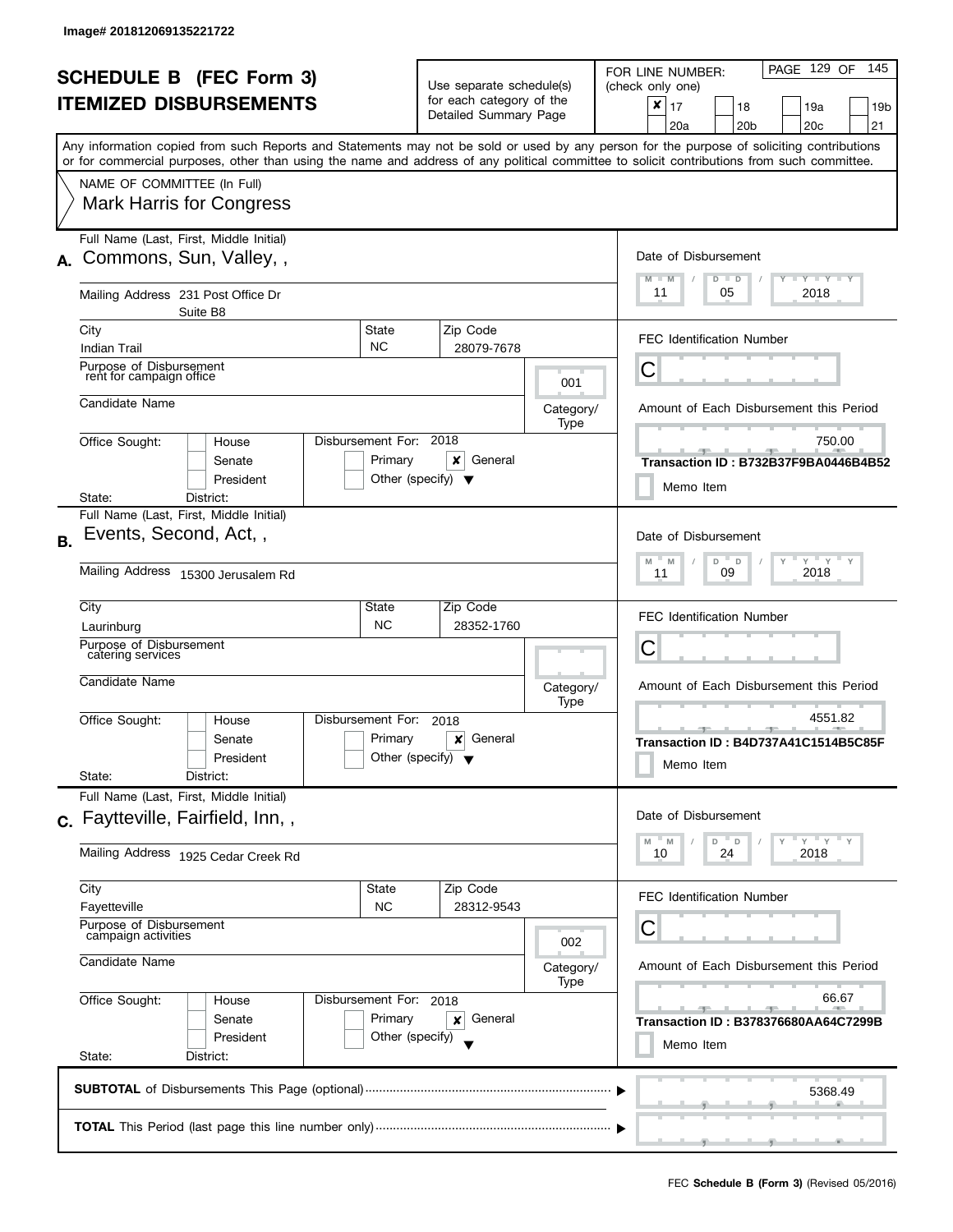|           | <b>SCHEDULE B</b> (FEC Form 3)                                                                                                                                   |                                                 |                                                                                          | Use separate schedule(s) |                   | PAGE 130 OF<br>145<br>FOR LINE NUMBER:<br>(check only one)                                                                                |
|-----------|------------------------------------------------------------------------------------------------------------------------------------------------------------------|-------------------------------------------------|------------------------------------------------------------------------------------------|--------------------------|-------------------|-------------------------------------------------------------------------------------------------------------------------------------------|
|           | <b>ITEMIZED DISBURSEMENTS</b>                                                                                                                                    |                                                 | for each category of the<br>Detailed Summary Page                                        |                          |                   | $x \mid 17$<br>18<br>19a<br>19 <sub>b</sub><br>20 <sub>b</sub><br>20c<br>21<br>20a                                                        |
|           | or for commercial purposes, other than using the name and address of any political committee to solicit contributions from such committee.                       |                                                 |                                                                                          |                          |                   | Any information copied from such Reports and Statements may not be sold or used by any person for the purpose of soliciting contributions |
|           | NAME OF COMMITTEE (In Full)                                                                                                                                      |                                                 |                                                                                          |                          |                   |                                                                                                                                           |
|           | <b>Mark Harris for Congress</b>                                                                                                                                  |                                                 |                                                                                          |                          |                   |                                                                                                                                           |
|           | Full Name (Last, First, Middle Initial)<br>A. INC, On, Message,                                                                                                  |                                                 |                                                                                          |                          |                   | Date of Disbursement                                                                                                                      |
|           | Mailing Address 705 Melvin Ave<br>#105                                                                                                                           |                                                 |                                                                                          |                          |                   | Y TY TY TY<br>$M - M$<br>$D$ $D$<br>10<br>19<br>2018                                                                                      |
|           | City                                                                                                                                                             | State                                           |                                                                                          | Zip Code                 |                   | <b>FEC Identification Number</b>                                                                                                          |
|           | Annapolis<br>Purpose of Disbursement                                                                                                                             | <b>MD</b>                                       |                                                                                          | 21401-1534               |                   |                                                                                                                                           |
|           | mėdia buy                                                                                                                                                        |                                                 |                                                                                          |                          | 004               | С                                                                                                                                         |
|           | Candidate Name                                                                                                                                                   |                                                 |                                                                                          |                          | Category/<br>Type | Amount of Each Disbursement this Period                                                                                                   |
|           | Office Sought:<br>House                                                                                                                                          | Disbursement For: 2018                          |                                                                                          |                          |                   | 42268.00                                                                                                                                  |
|           | Senate<br>President                                                                                                                                              | Primary<br>Other (specify) $\blacktriangledown$ |                                                                                          | ×<br>General             |                   | Transaction ID: BC627D789CA264833B3B<br>Memo Item                                                                                         |
|           | State:<br>District:                                                                                                                                              |                                                 |                                                                                          |                          |                   |                                                                                                                                           |
| <b>B.</b> | Full Name (Last, First, Middle Initial)<br>INC, On, Message, ,                                                                                                   |                                                 |                                                                                          |                          |                   | Date of Disbursement                                                                                                                      |
|           | Mailing Address 705 Melvin Ave<br>#105                                                                                                                           |                                                 |                                                                                          |                          |                   | $Y$ $Y$ $Y$ $Y$<br>M<br>D<br>$\mathbb D$<br>Y<br>M<br>2018<br>24<br>10                                                                    |
|           | City                                                                                                                                                             | State                                           |                                                                                          | Zip Code                 |                   | <b>FEC Identification Number</b>                                                                                                          |
|           | Annapolis<br>Purpose of Disbursement                                                                                                                             | <b>MD</b>                                       |                                                                                          | 21401-1534               |                   | С                                                                                                                                         |
|           | media buy                                                                                                                                                        |                                                 | 004<br>Category/<br>Type<br>2018<br>Primary<br>General<br>x<br>Other (specify) $\sqrt{}$ |                          |                   |                                                                                                                                           |
|           | Candidate Name                                                                                                                                                   |                                                 |                                                                                          |                          |                   | Amount of Each Disbursement this Period                                                                                                   |
|           | Office Sought:<br>House                                                                                                                                          | Disbursement For:                               |                                                                                          |                          |                   | 60000.00                                                                                                                                  |
|           | Senate<br>President                                                                                                                                              |                                                 |                                                                                          |                          |                   | Transaction ID: B96A79810700D43F6A01                                                                                                      |
|           | State:<br>District:                                                                                                                                              |                                                 |                                                                                          |                          |                   | Memo Item                                                                                                                                 |
|           | Full Name (Last, First, Middle Initial)<br>c. INC, On, Message, ,                                                                                                |                                                 |                                                                                          |                          |                   | Date of Disbursement                                                                                                                      |
|           | Mailing Address 705 Melvin Ave                                                                                                                                   |                                                 |                                                                                          |                          |                   | $Y = Y = Y$<br>D<br>M<br>M<br>D<br>10<br>2018<br>29                                                                                       |
|           | #105<br>City                                                                                                                                                     | State                                           |                                                                                          | Zip Code                 |                   |                                                                                                                                           |
|           | Annapolis                                                                                                                                                        | MD                                              |                                                                                          | 21401-1534               |                   | <b>FEC Identification Number</b>                                                                                                          |
|           | Purpose of Disbursement<br>mėdia buy<br>Candidate Name<br>Office Sought:<br>Disbursement For: 2018<br>House<br>Primary<br>Senate<br>President<br>Other (specify) |                                                 |                                                                                          |                          | 004               | С                                                                                                                                         |
|           |                                                                                                                                                                  |                                                 |                                                                                          |                          | Category/<br>Type | Amount of Each Disbursement this Period                                                                                                   |
|           |                                                                                                                                                                  |                                                 |                                                                                          |                          |                   | 75000.00                                                                                                                                  |
|           |                                                                                                                                                                  |                                                 |                                                                                          | General<br>x             |                   | Transaction ID: B191437A881A24F15BBB                                                                                                      |
|           | State:<br>District:                                                                                                                                              |                                                 |                                                                                          |                          |                   | Memo Item                                                                                                                                 |
|           |                                                                                                                                                                  |                                                 |                                                                                          |                          |                   | 177268.00                                                                                                                                 |
|           |                                                                                                                                                                  |                                                 |                                                                                          |                          |                   |                                                                                                                                           |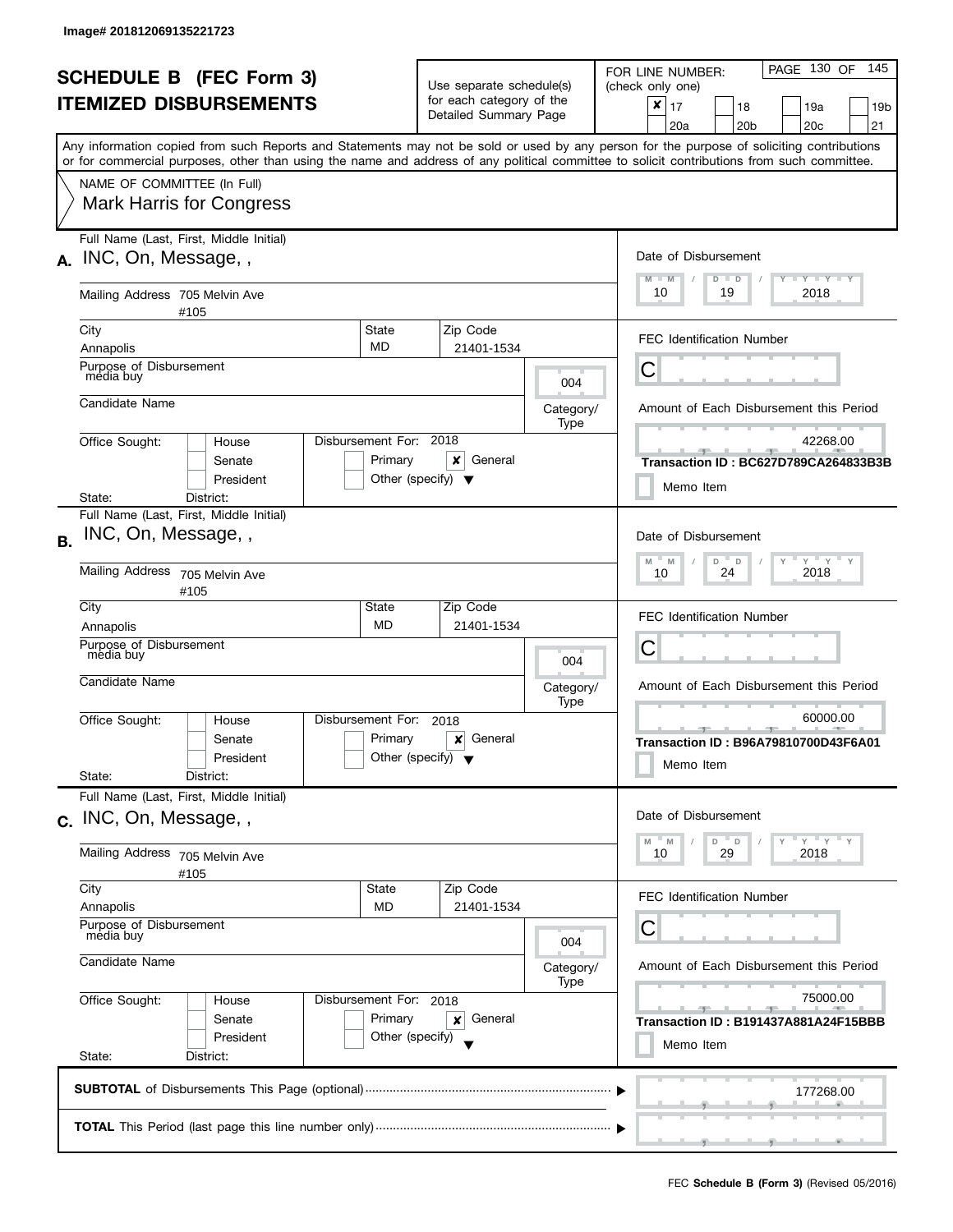| <b>SCHEDULE B (FEC Form 3)</b><br><b>ITEMIZED DISBURSEMENTS</b> |                                                                                                                                            |                                                          | Use separate schedule(s)<br>for each category of the<br>Detailed Summary Page |                   | PAGE 131 OF<br>145<br>FOR LINE NUMBER:<br>(check only one)<br>$x \mid 17$<br>18<br>19a<br>19b<br>21<br>20a<br>20 <sub>b</sub><br>20 <sub>c</sub> |
|-----------------------------------------------------------------|--------------------------------------------------------------------------------------------------------------------------------------------|----------------------------------------------------------|-------------------------------------------------------------------------------|-------------------|--------------------------------------------------------------------------------------------------------------------------------------------------|
|                                                                 | or for commercial purposes, other than using the name and address of any political committee to solicit contributions from such committee. |                                                          |                                                                               |                   | Any information copied from such Reports and Statements may not be sold or used by any person for the purpose of soliciting contributions        |
|                                                                 | NAME OF COMMITTEE (In Full)<br><b>Mark Harris for Congress</b>                                                                             |                                                          |                                                                               |                   |                                                                                                                                                  |
|                                                                 | Full Name (Last, First, Middle Initial)<br>A. INC, On, Message,                                                                            |                                                          |                                                                               |                   | Date of Disbursement<br>Y TY TY TY<br>$M - M$<br>$D$ $D$                                                                                         |
|                                                                 | Mailing Address 705 Melvin Ave<br>#105                                                                                                     |                                                          |                                                                               |                   | 10<br>2018<br>30                                                                                                                                 |
|                                                                 | City                                                                                                                                       | State<br><b>MD</b>                                       | Zip Code                                                                      |                   | <b>FEC Identification Number</b>                                                                                                                 |
|                                                                 | Annapolis<br>Purpose of Disbursement<br>mėdia buy                                                                                          |                                                          | 21401-1534                                                                    | 004               | С                                                                                                                                                |
|                                                                 | Candidate Name                                                                                                                             |                                                          |                                                                               | Category/<br>Type | Amount of Each Disbursement this Period                                                                                                          |
|                                                                 | Office Sought:<br>House<br>Senate<br>President                                                                                             | Disbursement For: 2018<br>Primary                        | x<br>General<br>Other (specify) $\blacktriangledown$                          |                   | 19490.80<br>---<br>Transaction ID: B7AEA7BE9956C4D06922<br>Memo Item                                                                             |
|                                                                 | District:<br>State:<br>Full Name (Last, First, Middle Initial)<br>INC, On, Message, ,                                                      |                                                          |                                                                               |                   | Date of Disbursement                                                                                                                             |
| <b>B.</b>                                                       | Mailing Address 705 Melvin Ave<br>#105                                                                                                     | $Y$ $Y$ $Y$<br>M<br>M<br>D<br>$\Box$<br>2018<br>31<br>10 |                                                                               |                   |                                                                                                                                                  |
|                                                                 | City<br>Annapolis                                                                                                                          | State<br><b>MD</b>                                       | Zip Code<br>21401-1534                                                        |                   | <b>FEC Identification Number</b>                                                                                                                 |
|                                                                 | Purpose of Disbursement<br>media buy                                                                                                       |                                                          |                                                                               | 004               | С                                                                                                                                                |
|                                                                 | Candidate Name                                                                                                                             |                                                          |                                                                               | Category/<br>Type | Amount of Each Disbursement this Period                                                                                                          |
|                                                                 | Office Sought:<br>House<br>Senate<br>President                                                                                             | Disbursement For:<br>Primary                             | 2018<br>General<br>x<br>Other (specify) $\blacktriangledown$                  |                   | 15000.00<br>Transaction ID: B8CCBD40AF1C445DF9AC<br>Memo Item                                                                                    |
|                                                                 | State:<br>District:<br>Full Name (Last, First, Middle Initial)<br>c. INC, On, Message, ,                                                   |                                                          |                                                                               |                   | Date of Disbursement                                                                                                                             |
|                                                                 | Mailing Address 705 Melvin Ave<br>#105                                                                                                     |                                                          |                                                                               |                   | $-\gamma + \gamma - \gamma$<br>$- M$<br>D<br>$\mathsf D$<br>M<br>2018<br>11<br>01                                                                |
|                                                                 | City<br>Annapolis                                                                                                                          | State<br>MD                                              | Zip Code<br>21401-1534                                                        |                   | FEC Identification Number                                                                                                                        |
|                                                                 | Purpose of Disbursement<br>mėdia buy<br>Candidate Name                                                                                     |                                                          |                                                                               | 004               | С                                                                                                                                                |
|                                                                 |                                                                                                                                            |                                                          |                                                                               | Category/<br>Type | Amount of Each Disbursement this Period                                                                                                          |
|                                                                 | Office Sought:<br>House<br>Senate<br>President                                                                                             | Disbursement For: 2018<br>Primary<br>Other (specify)     | General<br>×                                                                  |                   | 15000.00<br>Transaction ID: BD66C2EBF9AA94FDD959<br>Memo Item                                                                                    |
|                                                                 | State:<br>District:                                                                                                                        |                                                          |                                                                               |                   |                                                                                                                                                  |
|                                                                 |                                                                                                                                            |                                                          |                                                                               |                   | 49490.80                                                                                                                                         |
|                                                                 |                                                                                                                                            |                                                          |                                                                               |                   |                                                                                                                                                  |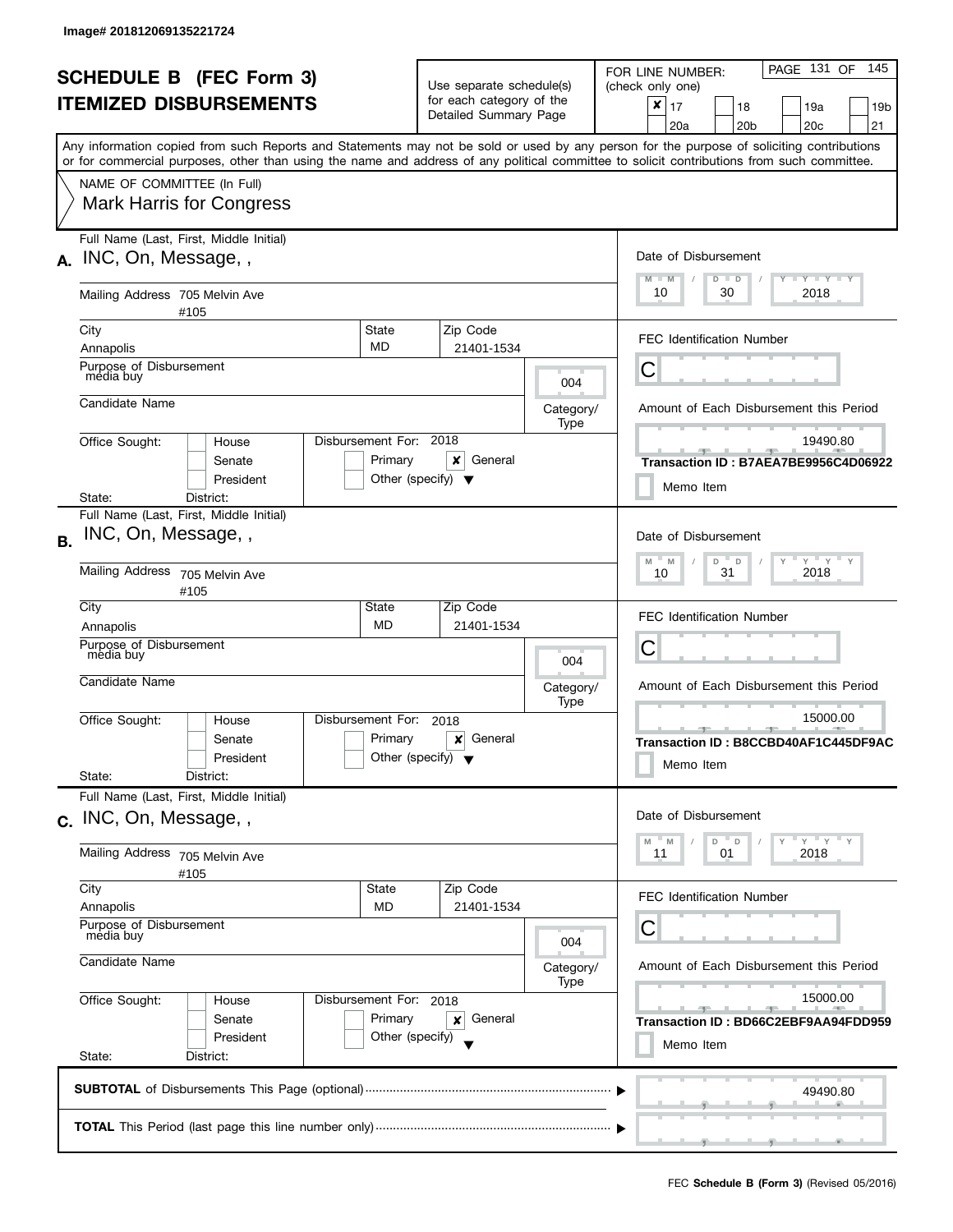| <b>SCHEDULE B</b> (FEC Form 3) |                                                                                                                                            |                        | Use separate schedule(s)                                                      |         |                   | PAGE 132 OF<br>145<br>FOR LINE NUMBER:<br>(check only one)                                                                                |  |  |
|--------------------------------|--------------------------------------------------------------------------------------------------------------------------------------------|------------------------|-------------------------------------------------------------------------------|---------|-------------------|-------------------------------------------------------------------------------------------------------------------------------------------|--|--|
|                                | <b>ITEMIZED DISBURSEMENTS</b>                                                                                                              |                        | for each category of the<br>Detailed Summary Page                             |         |                   | $x \mid 17$<br>18<br>19a<br>19 <sub>b</sub><br>20a<br>20 <sub>b</sub><br>20c<br>21                                                        |  |  |
|                                | or for commercial purposes, other than using the name and address of any political committee to solicit contributions from such committee. |                        |                                                                               |         |                   | Any information copied from such Reports and Statements may not be sold or used by any person for the purpose of soliciting contributions |  |  |
|                                | NAME OF COMMITTEE (In Full)                                                                                                                |                        |                                                                               |         |                   |                                                                                                                                           |  |  |
|                                | <b>Mark Harris for Congress</b>                                                                                                            |                        |                                                                               |         |                   |                                                                                                                                           |  |  |
|                                | Full Name (Last, First, Middle Initial)<br>A. INC, On, Message,                                                                            |                        |                                                                               |         |                   | Date of Disbursement                                                                                                                      |  |  |
|                                | Mailing Address 705 Melvin Ave<br>#105                                                                                                     |                        |                                                                               |         |                   | Y TY TY TY<br>$M - M$<br>$D$ $D$<br>11<br>02<br>2018                                                                                      |  |  |
|                                | City                                                                                                                                       | State                  | Zip Code                                                                      |         |                   | <b>FEC Identification Number</b>                                                                                                          |  |  |
|                                | Annapolis                                                                                                                                  | <b>MD</b>              | 21401-1534                                                                    |         |                   |                                                                                                                                           |  |  |
|                                | Purpose of Disbursement<br>mėdia buy                                                                                                       |                        |                                                                               |         | 004               | С                                                                                                                                         |  |  |
|                                | Candidate Name                                                                                                                             |                        |                                                                               |         | Category/<br>Type | Amount of Each Disbursement this Period                                                                                                   |  |  |
|                                | Office Sought:<br>House                                                                                                                    | Disbursement For: 2018 |                                                                               |         |                   | 10000.00                                                                                                                                  |  |  |
|                                | Senate<br>President                                                                                                                        | Primary                | ×<br>Other (specify) $\blacktriangledown$                                     | General |                   | Transaction ID: B61BEF61053DD4D27A6F                                                                                                      |  |  |
|                                | State:<br>District:                                                                                                                        |                        |                                                                               |         |                   | Memo Item                                                                                                                                 |  |  |
| <b>B.</b>                      | Full Name (Last, First, Middle Initial)<br>INC, On, Message, ,                                                                             |                        |                                                                               |         |                   | Date of Disbursement                                                                                                                      |  |  |
|                                | Mailing Address 705 Melvin Ave<br>#105                                                                                                     |                        |                                                                               |         |                   | $Y$ $Y$ $Y$ $Y$<br>$\overline{a}$<br>D<br>Y<br>M<br>M<br>2018<br>05<br>11                                                                 |  |  |
|                                | City                                                                                                                                       | State                  | Zip Code                                                                      |         |                   | <b>FEC Identification Number</b>                                                                                                          |  |  |
|                                | Annapolis<br>Purpose of Disbursement                                                                                                       | <b>MD</b>              | 21401-1534                                                                    |         |                   | С                                                                                                                                         |  |  |
|                                | media buy                                                                                                                                  |                        | 004<br>Category/<br>Type<br>2018<br>General<br>x<br>Other (specify) $\sqrt{}$ |         |                   |                                                                                                                                           |  |  |
|                                | Candidate Name                                                                                                                             |                        |                                                                               |         |                   | Amount of Each Disbursement this Period                                                                                                   |  |  |
|                                | Office Sought:<br>House                                                                                                                    | Disbursement For:      |                                                                               |         |                   | 25000.00                                                                                                                                  |  |  |
|                                | Senate<br>President                                                                                                                        | Primary                |                                                                               |         |                   | Transaction ID: BD69D6A6D3D47498FA6A                                                                                                      |  |  |
|                                | State:<br>District:                                                                                                                        |                        |                                                                               |         |                   | Memo Item                                                                                                                                 |  |  |
|                                | Full Name (Last, First, Middle Initial)                                                                                                    |                        |                                                                               |         |                   |                                                                                                                                           |  |  |
|                                | c. INC, On, Message, ,                                                                                                                     |                        |                                                                               |         |                   | Date of Disbursement                                                                                                                      |  |  |
|                                | Mailing Address 705 Melvin Ave<br>#105                                                                                                     |                        |                                                                               |         |                   | $Y = Y = Y$<br>D<br>M<br>M<br>D<br>21<br>2018<br>11                                                                                       |  |  |
|                                | City                                                                                                                                       | State                  | Zip Code                                                                      |         |                   | <b>FEC Identification Number</b>                                                                                                          |  |  |
|                                | Annapolis<br>Purpose of Disbursement                                                                                                       | MD                     | 21401-1534                                                                    |         |                   | С                                                                                                                                         |  |  |
|                                | mėdia buy<br>Candidate Name                                                                                                                |                        |                                                                               |         | 004<br>Category/  | Amount of Each Disbursement this Period                                                                                                   |  |  |
|                                | Disbursement For: 2018                                                                                                                     |                        |                                                                               |         | Type              |                                                                                                                                           |  |  |
|                                | Office Sought:<br>House<br>Senate                                                                                                          | Primary                | x                                                                             | General |                   | 24952.00                                                                                                                                  |  |  |
|                                | President                                                                                                                                  | Other (specify)        |                                                                               |         |                   | Transaction ID: B412F8246C634498F99E<br>Memo Item                                                                                         |  |  |
|                                | State:<br>District:                                                                                                                        |                        |                                                                               |         |                   |                                                                                                                                           |  |  |
|                                |                                                                                                                                            |                        |                                                                               |         |                   | 59952.00                                                                                                                                  |  |  |
|                                |                                                                                                                                            |                        |                                                                               |         |                   |                                                                                                                                           |  |  |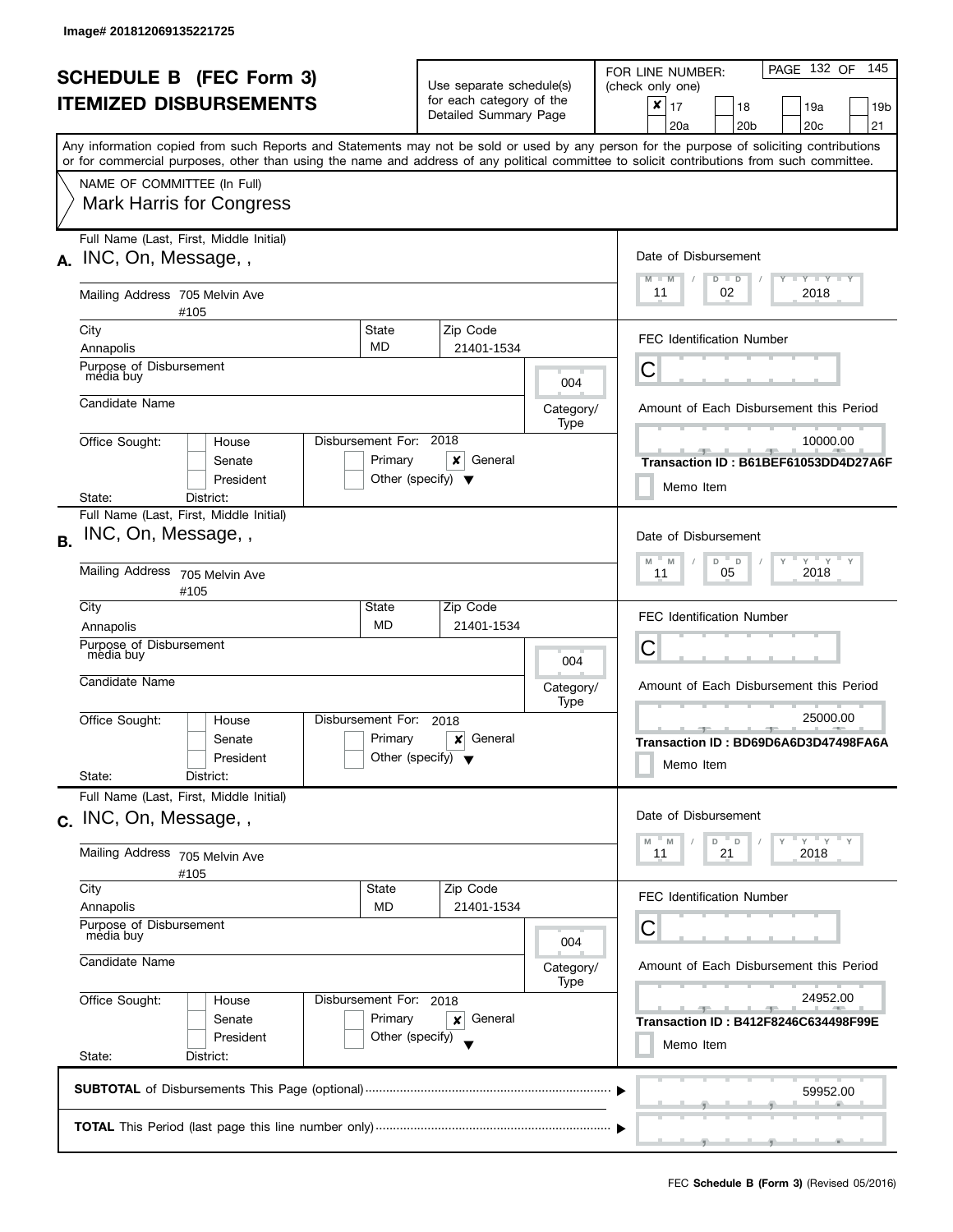|           | <b>SCHEDULE B (FEC Form 3)</b>                                                                                                             |                                                     | Use separate schedule(s)                             |                                                   | PAGE 133 OF<br>145<br>FOR LINE NUMBER:<br>(check only one)                                                                                |  |  |
|-----------|--------------------------------------------------------------------------------------------------------------------------------------------|-----------------------------------------------------|------------------------------------------------------|---------------------------------------------------|-------------------------------------------------------------------------------------------------------------------------------------------|--|--|
|           | <b>ITEMIZED DISBURSEMENTS</b>                                                                                                              |                                                     | for each category of the<br>Detailed Summary Page    |                                                   | $\boldsymbol{x}$<br>17<br>18<br>19a<br>19 <sub>b</sub><br>20 <sub>c</sub><br>20 <sub>b</sub><br>21<br>20a                                 |  |  |
|           | or for commercial purposes, other than using the name and address of any political committee to solicit contributions from such committee. |                                                     |                                                      |                                                   | Any information copied from such Reports and Statements may not be sold or used by any person for the purpose of soliciting contributions |  |  |
|           | NAME OF COMMITTEE (In Full)                                                                                                                |                                                     |                                                      |                                                   |                                                                                                                                           |  |  |
|           | <b>Mark Harris for Congress</b>                                                                                                            |                                                     |                                                      |                                                   |                                                                                                                                           |  |  |
|           | Full Name (Last, First, Middle Initial)<br>A. LLC, Fls, Connect,,                                                                          |                                                     |                                                      |                                                   | Date of Disbursement                                                                                                                      |  |  |
|           | Mailing Address 7300 Hudson Blvd N<br>Suite 270                                                                                            |                                                     |                                                      |                                                   | $\Box$ $\gamma$ $\Box$ $\gamma$ $\Box$ $\gamma$<br>$M - M$<br>$D$ $D$<br>11<br>05<br>2018                                                 |  |  |
|           | City<br>Saint Paul                                                                                                                         | State<br>MN                                         | Zip Code<br>55128-7143                               |                                                   | <b>FEC Identification Number</b>                                                                                                          |  |  |
|           | Purpose of Disbursement<br>GOTV Robo call                                                                                                  |                                                     |                                                      |                                                   | С                                                                                                                                         |  |  |
|           | Candidate Name                                                                                                                             |                                                     |                                                      | Category/<br>Type                                 | Amount of Each Disbursement this Period                                                                                                   |  |  |
|           | Office Sought:<br>House<br>Senate                                                                                                          | Disbursement For:<br>Primary                        | 2018<br>×<br>General                                 |                                                   | 2677.00<br>Transaction ID: BFBABDC7E161D4165BF0                                                                                           |  |  |
|           | President<br>State:<br>District:                                                                                                           |                                                     | Other (specify) $\blacktriangledown$                 |                                                   | Memo Item                                                                                                                                 |  |  |
| <b>B.</b> | Full Name (Last, First, Middle Initial)<br>Majority In Action                                                                              |                                                     |                                                      |                                                   | Date of Disbursement                                                                                                                      |  |  |
|           | Mailing Address PO Box 9891                                                                                                                | $Y$ $Y$ $Y$<br>D<br>M<br>D<br>M<br>2018<br>26<br>11 |                                                      |                                                   |                                                                                                                                           |  |  |
|           | City                                                                                                                                       | State<br><b>VA</b>                                  | Zip Code                                             |                                                   | <b>FEC Identification Number</b>                                                                                                          |  |  |
|           | Arlington<br>Purpose of Disbursement<br>In-kind:travel                                                                                     |                                                     | 22219-1891                                           |                                                   | С                                                                                                                                         |  |  |
|           | Candidate Name                                                                                                                             |                                                     |                                                      | Category/<br>Type                                 | Amount of Each Disbursement this Period                                                                                                   |  |  |
|           | Office Sought:<br>House                                                                                                                    | Disbursement For:                                   | 2018                                                 |                                                   | 2559.80<br>$-1$ $-1$ $-2$ $-$                                                                                                             |  |  |
|           | Senate<br>President<br>State:<br>District:                                                                                                 | Primary                                             | General<br>×<br>Other (specify) $\blacktriangledown$ |                                                   | Transaction ID: B3397E26FED4942959BF<br>Memo Item                                                                                         |  |  |
|           | Full Name (Last, First, Middle Initial)                                                                                                    |                                                     |                                                      |                                                   | Date of Disbursement                                                                                                                      |  |  |
|           | c. Office, United, States,,                                                                                                                |                                                     |                                                      |                                                   | $Y = Y$<br>M<br>D<br>$\mathsf D$<br>M                                                                                                     |  |  |
|           | Mailing Address 11035 Golf Links Dr N                                                                                                      |                                                     |                                                      |                                                   | 2018<br>11<br>14                                                                                                                          |  |  |
|           | City<br>Charlotte                                                                                                                          | State<br><b>NC</b>                                  | Zip Code<br>28277-0045                               |                                                   | <b>FEC Identification Number</b>                                                                                                          |  |  |
|           | Purpose of Disbursement<br>stamps                                                                                                          |                                                     |                                                      | 003                                               | С                                                                                                                                         |  |  |
|           | Candidate Name                                                                                                                             |                                                     | Category/<br>Type                                    | Amount of Each Disbursement this Period           |                                                                                                                                           |  |  |
|           | Office Sought:<br>House                                                                                                                    | Disbursement For: 2018<br>Primary                   |                                                      |                                                   | 250.00<br><u>and the state</u>                                                                                                            |  |  |
|           | Senate<br>President<br>State:<br>District:                                                                                                 | General<br>×<br>Other (specify)                     |                                                      | Transaction ID: B02D5506AEFCD4B3B954<br>Memo Item |                                                                                                                                           |  |  |
|           |                                                                                                                                            |                                                     |                                                      |                                                   |                                                                                                                                           |  |  |
|           |                                                                                                                                            |                                                     |                                                      |                                                   | 5486.80                                                                                                                                   |  |  |
|           |                                                                                                                                            |                                                     |                                                      |                                                   |                                                                                                                                           |  |  |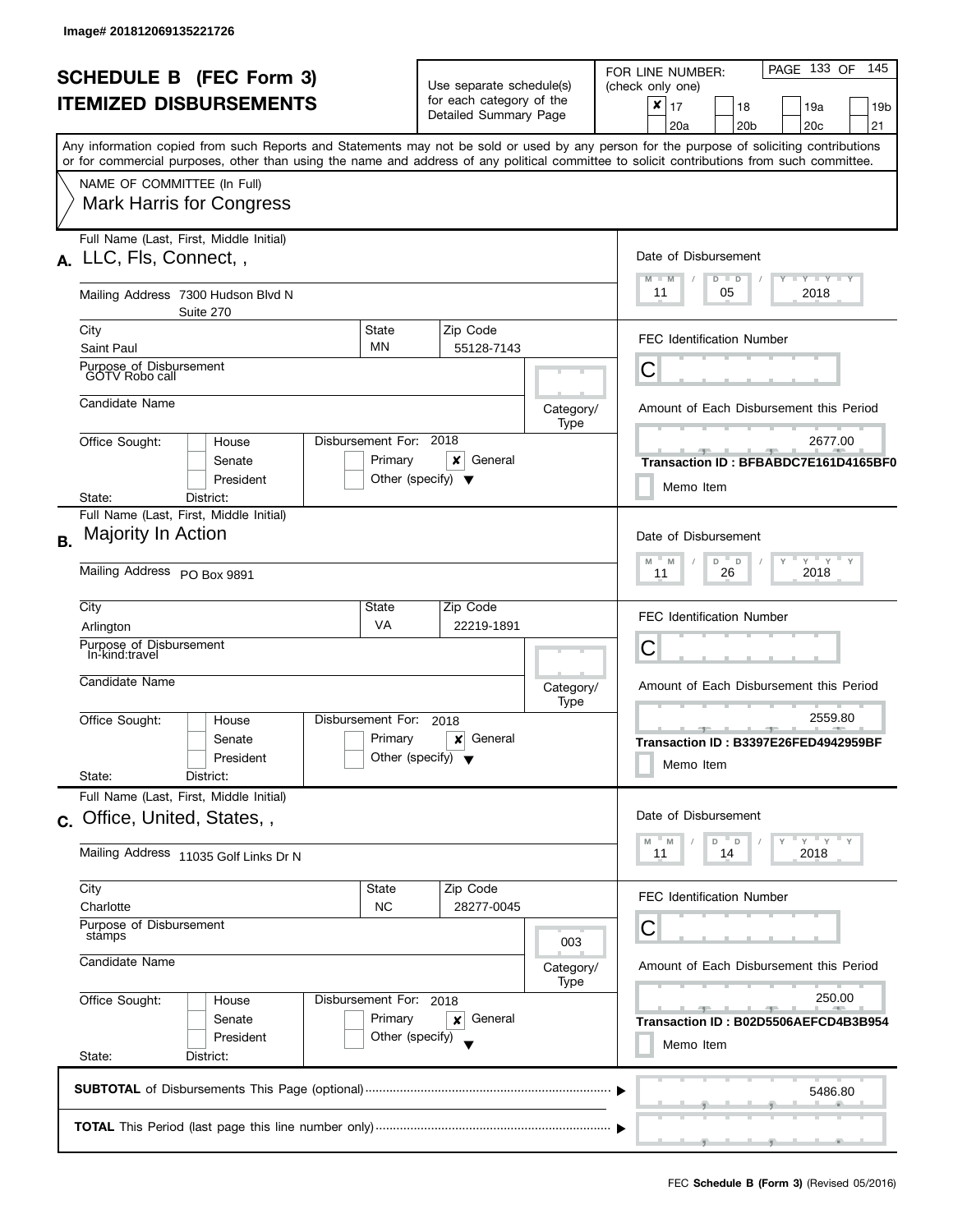|           | <b>SCHEDULE B</b> (FEC Form 3)<br><b>ITEMIZED DISBURSEMENTS</b>                                                        |                                                      | Use separate schedule(s)<br>for each category of the<br>Detailed Summary Page |                   | PAGE 134 OF<br>145<br>FOR LINE NUMBER:<br>(check only one)<br>$\pmb{\times}$<br>17<br>18<br>19a<br>19 <sub>b</sub><br>20 <sub>b</sub><br>20c<br>21<br>20a                                                                                                                               |
|-----------|------------------------------------------------------------------------------------------------------------------------|------------------------------------------------------|-------------------------------------------------------------------------------|-------------------|-----------------------------------------------------------------------------------------------------------------------------------------------------------------------------------------------------------------------------------------------------------------------------------------|
|           | NAME OF COMMITTEE (In Full)<br><b>Mark Harris for Congress</b>                                                         |                                                      |                                                                               |                   | Any information copied from such Reports and Statements may not be sold or used by any person for the purpose of soliciting contributions<br>or for commercial purposes, other than using the name and address of any political committee to solicit contributions from such committee. |
|           | Full Name (Last, First, Middle Initial)<br>A. Payment, Google, , ,                                                     |                                                      |                                                                               |                   | Date of Disbursement<br>$T$ $Y$ $T$ $Y$ $T$ $Y$<br>$D$ $D$<br>$M - M$                                                                                                                                                                                                                   |
|           | Mailing Address 1600 Amphitheatre Parkway<br>City                                                                      | State                                                | Zip Code                                                                      |                   | 11<br>2018<br>05<br><b>FEC Identification Number</b>                                                                                                                                                                                                                                    |
|           | <b>Mountain View</b><br>Purpose of Disbursement<br>web                                                                 | CA                                                   | 94043-1351                                                                    | 001               | С                                                                                                                                                                                                                                                                                       |
|           | Candidate Name<br>Office Sought:<br>House<br>Senate<br>President                                                       | Disbursement For: 2018<br>Primary                    | x<br>General<br>Other (specify) $\blacktriangledown$                          | Category/<br>Type | Amount of Each Disbursement this Period<br>45.00<br>Transaction ID: BA034750FACD34598BA6<br>Memo Item                                                                                                                                                                                   |
| <b>B.</b> | District:<br>State:<br>Full Name (Last, First, Middle Initial)<br>Red Dome Group<br>Mailing Address 6255 Towncenter Dr |                                                      |                                                                               |                   | Date of Disbursement<br>$Y$ $Y$ $Y$ $Y$<br>D<br>$\mathsf D$<br>M<br>M<br>2018<br>01<br>11                                                                                                                                                                                               |
|           | City<br>Clemmons<br>Purpose of Disbursement<br>grassroots and digital<br>Candidate Name                                | State<br><b>NC</b>                                   | Zip Code<br>27012-9376                                                        | 001               | <b>FEC Identification Number</b><br>С                                                                                                                                                                                                                                                   |
|           | Office Sought:<br>House<br>Senate<br>President<br>State:<br>District:                                                  | Disbursement For:<br>Primary                         | 2018<br>General<br>×<br>Other (specify) $\blacktriangledown$                  | Category/<br>Type | Amount of Each Disbursement this Period<br>31494.81<br>$-1$<br>Transaction ID: B83B354293CA64DE8BD5<br>Memo Item                                                                                                                                                                        |
|           | Full Name (Last, First, Middle Initial)<br>c. Red Dome Group<br>Mailing Address 6255 Towncenter Dr                     |                                                      |                                                                               |                   | Date of Disbursement<br>Y''Y''<br>M<br>D<br>D<br>M<br>2018<br>11<br>01                                                                                                                                                                                                                  |
|           | City<br>Clemmons<br>Purpose of Disbursement<br>digital ads                                                             | State<br><b>NC</b>                                   | Zip Code<br>27012-9376                                                        | 001               | <b>FEC Identification Number</b><br>С                                                                                                                                                                                                                                                   |
|           | Candidate Name<br>Office Sought:<br>House<br>Senate<br>President<br>State:<br>District:                                | Disbursement For: 2018<br>Primary<br>Other (specify) | General<br>×                                                                  | Category/<br>Type | Amount of Each Disbursement this Period<br>10000.00<br>Transaction ID: BB95054A674C34F3AAA0<br>Memo Item                                                                                                                                                                                |
|           |                                                                                                                        |                                                      |                                                                               |                   | 41539.81                                                                                                                                                                                                                                                                                |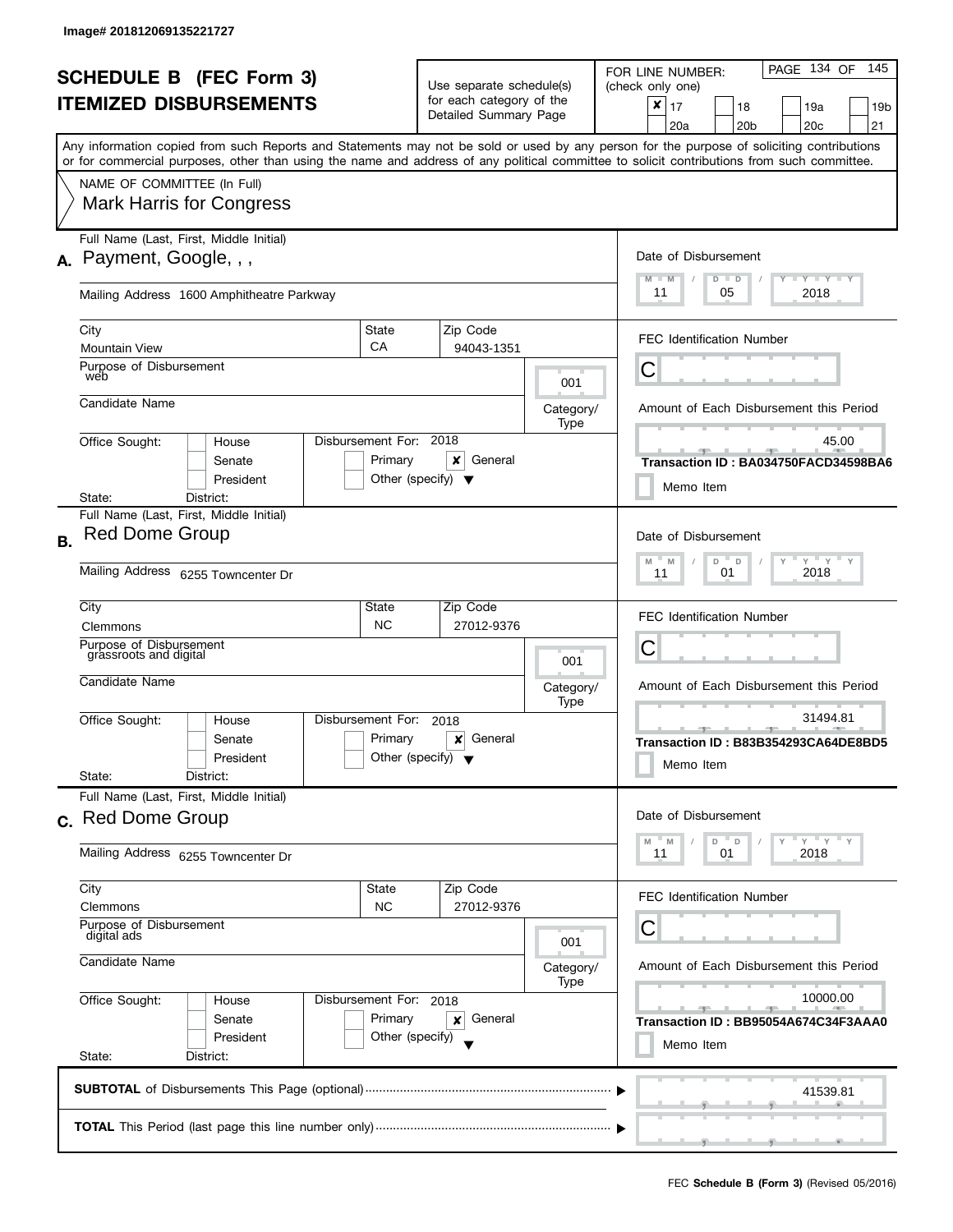|           | <b>SCHEDULE B</b> (FEC Form 3)<br><b>ITEMIZED DISBURSEMENTS</b><br>Any information copied from such Reports and Statements may not be sold or used by any person for the purpose of soliciting contributions |                                                      | Use separate schedule(s)<br>for each category of the<br>Detailed Summary Page |                                                                                   | PAGE 135 OF<br>145<br>FOR LINE NUMBER:<br>(check only one)<br>$\pmb{\times}$<br>17<br>18<br>19a<br>19b<br>20 <sub>c</sub><br>21<br>20a<br>20 <sub>b</sub> |  |
|-----------|--------------------------------------------------------------------------------------------------------------------------------------------------------------------------------------------------------------|------------------------------------------------------|-------------------------------------------------------------------------------|-----------------------------------------------------------------------------------|-----------------------------------------------------------------------------------------------------------------------------------------------------------|--|
|           | or for commercial purposes, other than using the name and address of any political committee to solicit contributions from such committee.<br>NAME OF COMMITTEE (In Full)<br><b>Mark Harris for Congress</b> |                                                      |                                                                               |                                                                                   |                                                                                                                                                           |  |
|           | Full Name (Last, First, Middle Initial)<br>A. Red Dome Group<br>Mailing Address 6255 Towncenter Dr                                                                                                           |                                                      |                                                                               | Date of Disbursement<br>$T - Y = T - Y$<br>$M - M$<br>$D$ $D$<br>11<br>02<br>2018 |                                                                                                                                                           |  |
|           | City<br>Clemmons<br>Purpose of Disbursement<br>digital ads                                                                                                                                                   | State<br><b>NC</b>                                   | Zip Code<br>27012-9376                                                        | 001                                                                               | <b>FEC Identification Number</b><br>Ĉ                                                                                                                     |  |
|           | Candidate Name<br>Disbursement For:<br>Office Sought:<br>House<br>Senate<br>President<br>District:<br>State:                                                                                                 | Primary<br>Other (specify) $\blacktriangledown$      | 2018<br>x<br>General                                                          | Category/<br>Type                                                                 | Amount of Each Disbursement this Period<br>5000.00<br>Transaction ID: B75C504EA50FC4F198E7<br>Memo Item                                                   |  |
| <b>B.</b> | Full Name (Last, First, Middle Initial)<br><b>Red Dome Group</b><br>Mailing Address 6255 Towncenter Dr                                                                                                       |                                                      |                                                                               |                                                                                   | Date of Disbursement<br>$Y$ $Y$ $Y$<br>D<br>M<br>M<br>$\mathsf D$<br>2018<br>05<br>11                                                                     |  |
|           | City<br>Clemmons<br>Purpose of Disbursement<br>digital ads<br>Candidate Name                                                                                                                                 | State<br><b>NC</b>                                   | Zip Code<br>27012-9376                                                        | 001                                                                               | <b>FEC Identification Number</b><br>С                                                                                                                     |  |
|           | Disbursement For:<br>Office Sought:<br>House<br>Senate<br>President<br>State:<br>District:                                                                                                                   | Primary<br>Other (specify) $\blacktriangledown$      | 2018<br>General<br>×                                                          | Category/<br>Type                                                                 | Amount of Each Disbursement this Period<br>15000.00<br><u>_____</u><br>Transaction ID: B9F3143B6571A41378B0<br>Memo Item                                  |  |
|           | Full Name (Last, First, Middle Initial)<br>c. Red Dome Group<br>Mailing Address 6255 Towncenter Dr                                                                                                           |                                                      |                                                                               |                                                                                   | Date of Disbursement<br>$Y$ $Y$ $Y$<br>M<br>D<br>D<br>M<br>2018<br>11<br>26                                                                               |  |
|           | City<br>Clemmons<br>Purpose of Disbursement<br>payroll and grassroots                                                                                                                                        | <b>State</b><br><b>NC</b>                            | Zip Code<br>27012-9376                                                        | 001                                                                               | <b>FEC Identification Number</b><br>С                                                                                                                     |  |
|           | Candidate Name<br>Office Sought:<br>House<br>Senate<br>President<br>State:<br>District:                                                                                                                      | Disbursement For: 2018<br>Primary<br>Other (specify) | General<br>×                                                                  | Category/<br>Type                                                                 | Amount of Each Disbursement this Period<br>32634.00<br>$-$<br><u>______</u><br>Transaction ID: B32F305F60C5F45F1A21<br>Memo Item                          |  |
|           |                                                                                                                                                                                                              |                                                      |                                                                               |                                                                                   | 52634.00<br>$\overline{1}$ and $\overline{1}$ and $\overline{1}$ and $\overline{1}$                                                                       |  |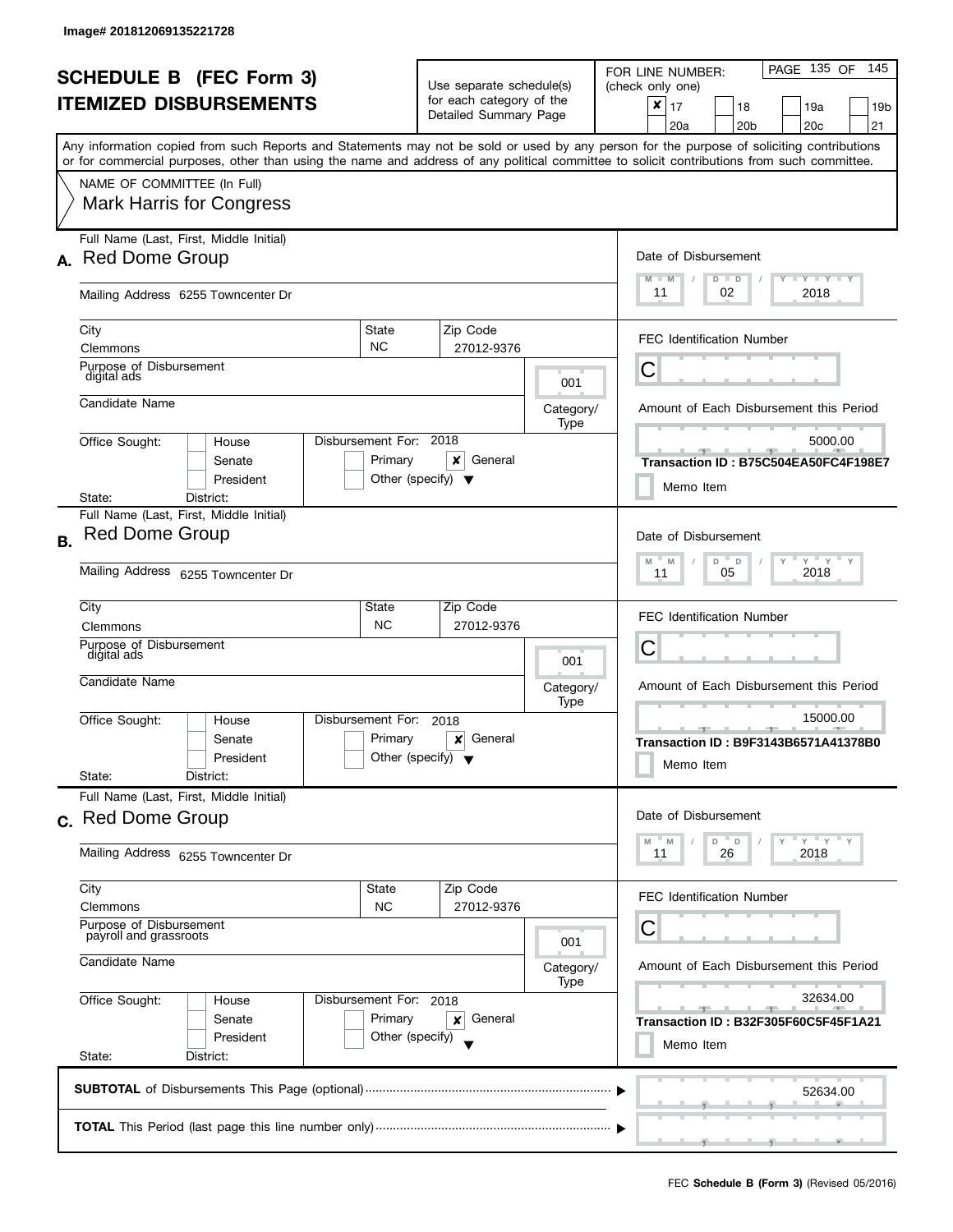J

|           | <b>SCHEDULE B (FEC Form 3)</b><br><b>ITEMIZED DISBURSEMENTS</b>                                                                                                                                              |                                                      | Use separate schedule(s)<br>for each category of the<br>Detailed Summary Page |                   | PAGE 136 OF<br>145<br>FOR LINE NUMBER:<br>(check only one)<br>$\pmb{\times}$<br>  17<br>18<br>19a<br>19 <sub>b</sub><br>20 <sub>b</sub><br>20 <sub>c</sub><br>21<br>20a |
|-----------|--------------------------------------------------------------------------------------------------------------------------------------------------------------------------------------------------------------|------------------------------------------------------|-------------------------------------------------------------------------------|-------------------|-------------------------------------------------------------------------------------------------------------------------------------------------------------------------|
|           | or for commercial purposes, other than using the name and address of any political committee to solicit contributions from such committee.<br>NAME OF COMMITTEE (In Full)<br><b>Mark Harris for Congress</b> |                                                      |                                                                               |                   | Any information copied from such Reports and Statements may not be sold or used by any person for the purpose of soliciting contributions                               |
|           | Full Name (Last, First, Middle Initial)<br>A. Red Dome Group<br>Mailing Address 6255 Towncenter Dr                                                                                                           |                                                      |                                                                               |                   | Date of Disbursement<br>$T$ $Y$ $T$ $Y$ $T$ $Y$<br>$D$ $D$<br>$M - M$<br>11<br>2018<br>26                                                                               |
|           | City<br>Clemmons<br>Purpose of Disbursement                                                                                                                                                                  | State<br><b>NC</b>                                   | Zip Code<br>27012-9376                                                        |                   | <b>FEC Identification Number</b><br>С                                                                                                                                   |
|           | reimbursement for printing<br>Candidate Name                                                                                                                                                                 |                                                      |                                                                               | Category/<br>Type | Amount of Each Disbursement this Period                                                                                                                                 |
|           | Office Sought:<br>House<br>Senate<br>President<br>District:<br>State:                                                                                                                                        | Disbursement For: 2018<br>Primary                    | x<br>General<br>Other (specify) $\blacktriangledown$                          |                   | 2051.79<br>Transaction ID: B2318A0183A674430B95<br>Memo Item                                                                                                            |
| <b>B.</b> | Full Name (Last, First, Middle Initial)<br>Solutions, Delargy's, Print,,<br>Mailing Address 4800 N Tryon St                                                                                                  |                                                      |                                                                               |                   | Date of Disbursement<br>$Y$ $Y$ $Y$ $Y$<br>D<br>M<br>D<br>M<br>2018<br>19<br>10                                                                                         |
|           | City<br>Charlotte<br>Purpose of Disbursement<br>printing<br>Candidate Name                                                                                                                                   | State<br><b>NC</b>                                   | Zip Code<br>28213-7032                                                        | 003<br>Category/  | <b>FEC Identification Number</b><br>С<br>Amount of Each Disbursement this Period                                                                                        |
|           | Office Sought:<br>House<br>Senate<br>President<br>State:<br>District:                                                                                                                                        | Disbursement For:<br>Primary                         | 2018<br>General<br>×<br>Other (specify) $\blacktriangledown$                  | Type              | 692.67<br>$-1$<br>Transaction ID: BAB1F6B65A07E4BB2A72<br>Memo Item                                                                                                     |
|           | Full Name (Last, First, Middle Initial)<br>c. Solutions, Delargy's, Print,,<br>Mailing Address 4800 N Tryon St                                                                                               |                                                      |                                                                               |                   | Date of Disbursement<br>Y''Y''<br>M<br>D<br>D<br>M<br>26<br>2018<br>11                                                                                                  |
|           | City<br>Charlotte<br>Purpose of Disbursement<br>printing<br>Candidate Name                                                                                                                                   | State<br><b>NC</b>                                   | Zip Code<br>28213-7032                                                        | 003               | <b>FEC Identification Number</b><br>С<br>Amount of Each Disbursement this Period                                                                                        |
|           | Office Sought:<br>House<br>Senate<br>President<br>State:<br>District:                                                                                                                                        | Disbursement For: 2018<br>Primary<br>Other (specify) | General<br>×                                                                  | Category/<br>Type | 287.70<br>Transaction ID: B10EEE9D40311442EA50<br>Memo Item                                                                                                             |
|           |                                                                                                                                                                                                              |                                                      |                                                                               |                   | 3032.16                                                                                                                                                                 |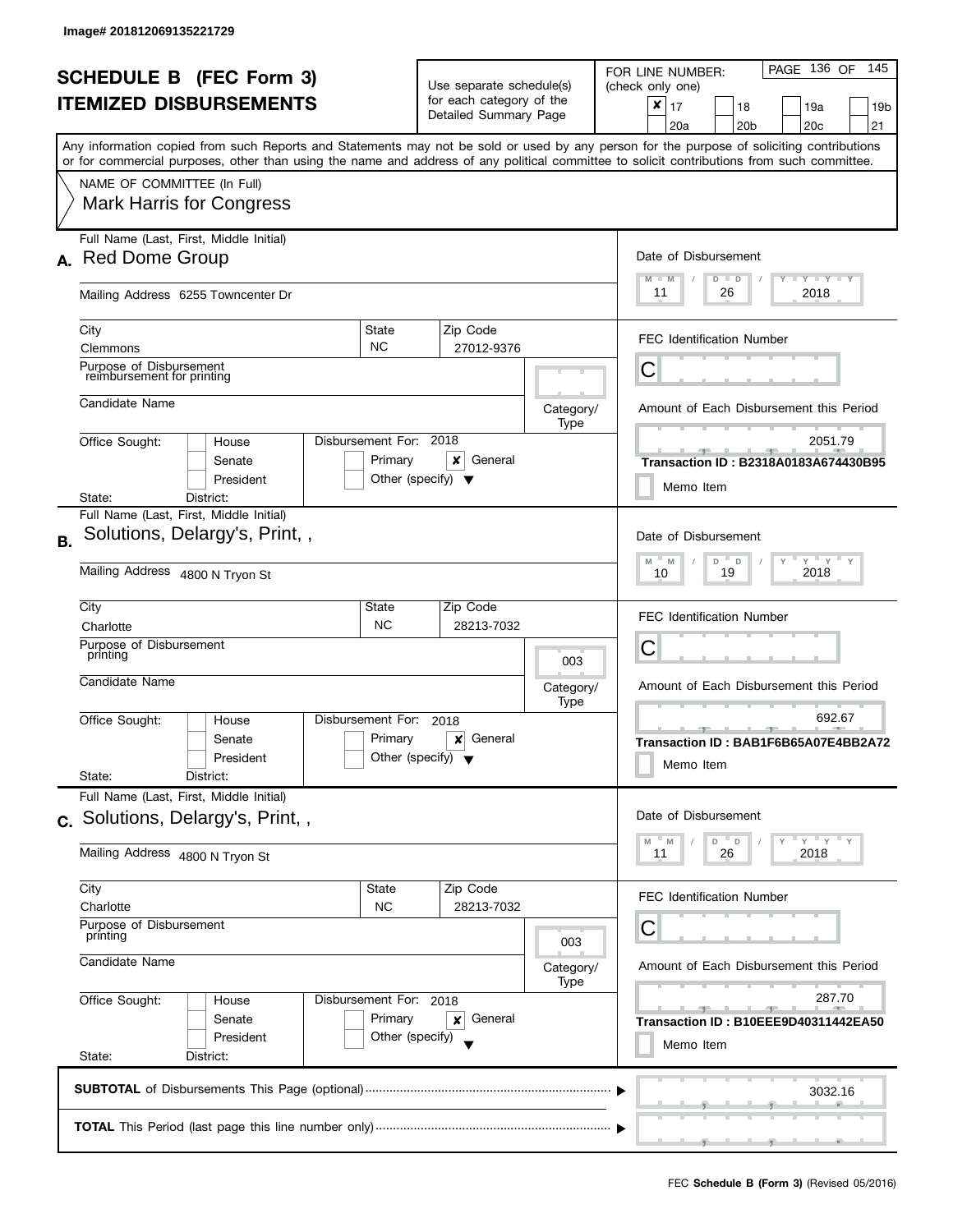|           | <b>SCHEDULE B</b> (FEC Form 3)<br><b>ITEMIZED DISBURSEMENTS</b>                                                                            |                                                      | Use separate schedule(s)<br>for each category of the<br>Detailed Summary Page |                   | PAGE 137 OF<br>145<br>FOR LINE NUMBER:<br>(check only one)<br>$\pmb{\times}$<br>17<br>18<br>19a<br>19 <sub>b</sub><br>20 <sub>b</sub><br>20 <sub>c</sub><br>21<br>20a |
|-----------|--------------------------------------------------------------------------------------------------------------------------------------------|------------------------------------------------------|-------------------------------------------------------------------------------|-------------------|-----------------------------------------------------------------------------------------------------------------------------------------------------------------------|
|           | or for commercial purposes, other than using the name and address of any political committee to solicit contributions from such committee. |                                                      |                                                                               |                   | Any information copied from such Reports and Statements may not be sold or used by any person for the purpose of soliciting contributions                             |
|           | NAME OF COMMITTEE (In Full)<br><b>Mark Harris for Congress</b>                                                                             |                                                      |                                                                               |                   |                                                                                                                                                                       |
|           | Full Name (Last, First, Middle Initial)<br>$A.$ Summey, Mike, $,$                                                                          |                                                      |                                                                               |                   | Date of Disbursement<br>$T - Y = T - Y$<br>$M - M$<br>$D$ $D$                                                                                                         |
|           | Mailing Address PO Box 16648                                                                                                               |                                                      |                                                                               |                   | 11<br>2018<br>07                                                                                                                                                      |
|           | City<br>Asheville                                                                                                                          | State<br><b>NC</b>                                   | Zip Code<br>28816-0648                                                        |                   | <b>FEC Identification Number</b>                                                                                                                                      |
|           | Purpose of Disbursement<br>In-kind:                                                                                                        |                                                      |                                                                               |                   | С                                                                                                                                                                     |
|           | Candidate Name                                                                                                                             |                                                      |                                                                               | Category/<br>Type | Amount of Each Disbursement this Period                                                                                                                               |
|           | Office Sought:<br>House<br>Senate<br>President                                                                                             | Disbursement For: 2018<br>Primary                    | ×<br>General<br>Other (specify) $\blacktriangledown$                          |                   | 2700.00<br>Transaction ID: BA1C5822FD9B24556ADA<br>Memo Item                                                                                                          |
| <b>B.</b> | District:<br>State:<br>Full Name (Last, First, Middle Initial)<br><b>Wells Fargo Securities</b><br>Mailing Address 10630 Providence Road   |                                                      |                                                                               |                   | Date of Disbursement<br>$Y$ $Y$<br>M<br>D<br>M<br>$\Box$<br>2018<br>19<br>10                                                                                          |
|           | City<br>Charlotte                                                                                                                          | State<br><b>NC</b>                                   | Zip Code<br>28277-0233                                                        |                   | <b>FEC Identification Number</b>                                                                                                                                      |
|           | Purpose of Disbursement<br>transaction fee<br>Candidate Name                                                                               |                                                      |                                                                               | 001               | C                                                                                                                                                                     |
|           |                                                                                                                                            |                                                      |                                                                               | Category/<br>Type | Amount of Each Disbursement this Period<br>30.00                                                                                                                      |
|           | Office Sought:<br>House<br>Senate<br>President<br>State:<br>District:                                                                      | Disbursement For:<br>Primary                         | 2018<br>General<br>×<br>Other (specify) $\blacktriangledown$                  |                   | <u>—</u><br>Transaction ID: BEE837716EB0344C79F7<br>Memo Item                                                                                                         |
|           | Full Name (Last, First, Middle Initial)<br>c. Wells Fargo Securities                                                                       |                                                      |                                                                               |                   | Date of Disbursement                                                                                                                                                  |
|           | Mailing Address 10630 Providence Road                                                                                                      |                                                      |                                                                               |                   | $Y = Y$<br>M<br>D<br>M<br>$\mathsf D$<br>24<br>2018<br>10                                                                                                             |
|           | City<br>Charlotte                                                                                                                          | State<br><b>NC</b>                                   | Zip Code<br>28277-0233                                                        |                   | <b>FEC Identification Number</b>                                                                                                                                      |
|           | Purpose of Disbursement<br>transaction fee<br>Candidate Name                                                                               |                                                      |                                                                               | 001<br>Category/  | Amount of Each Disbursement this Period                                                                                                                               |
|           | Office Sought:<br>House<br>Senate<br>President<br>State:<br>District:                                                                      | Disbursement For: 2018<br>Primary<br>Other (specify) | General<br>×                                                                  | Type              | 30.00<br>$-1$<br>Transaction ID: B3333EFE36FB54BEF979<br>Memo Item                                                                                                    |
|           |                                                                                                                                            |                                                      |                                                                               |                   | 2760.00                                                                                                                                                               |
|           |                                                                                                                                            |                                                      |                                                                               |                   |                                                                                                                                                                       |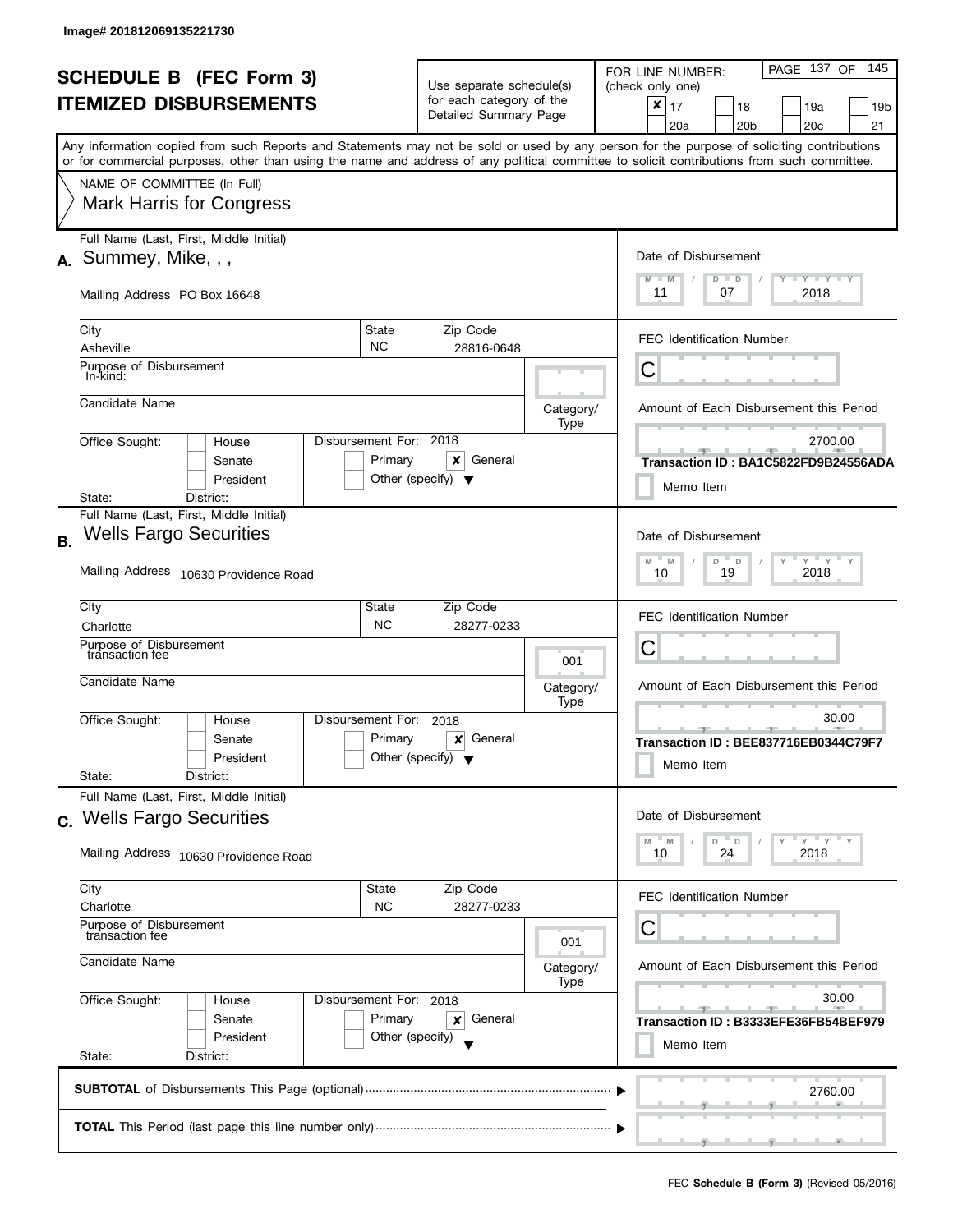|                                |                                                                          |                        |  |                          |                                                   |         |                                                                   | PAGE 138 OF<br>- 145<br>FOR LINE NUMBER:                                                                                                                                                                                                                                                |  |
|--------------------------------|--------------------------------------------------------------------------|------------------------|--|--------------------------|---------------------------------------------------|---------|-------------------------------------------------------------------|-----------------------------------------------------------------------------------------------------------------------------------------------------------------------------------------------------------------------------------------------------------------------------------------|--|
| <b>SCHEDULE B (FEC Form 3)</b> |                                                                          |                        |  | Use separate schedule(s) |                                                   |         | (check only one)                                                  |                                                                                                                                                                                                                                                                                         |  |
|                                | <b>ITEMIZED DISBURSEMENTS</b>                                            |                        |  |                          | for each category of the<br>Detailed Summary Page |         |                                                                   | $\pmb{\times}$<br>17<br>18<br>19a<br>19 <sub>b</sub><br>20a<br>20 <sub>b</sub><br>20 <sub>c</sub><br>21                                                                                                                                                                                 |  |
|                                |                                                                          |                        |  |                          |                                                   |         |                                                                   | Any information copied from such Reports and Statements may not be sold or used by any person for the purpose of soliciting contributions<br>or for commercial purposes, other than using the name and address of any political committee to solicit contributions from such committee. |  |
|                                | NAME OF COMMITTEE (In Full)                                              |                        |  |                          |                                                   |         |                                                                   |                                                                                                                                                                                                                                                                                         |  |
|                                | <b>Mark Harris for Congress</b>                                          |                        |  |                          |                                                   |         |                                                                   |                                                                                                                                                                                                                                                                                         |  |
| А.                             | Full Name (Last, First, Middle Initial)<br><b>Wells Fargo Securities</b> |                        |  |                          |                                                   |         |                                                                   | Date of Disbursement                                                                                                                                                                                                                                                                    |  |
|                                | Mailing Address 10630 Providence Road                                    |                        |  |                          |                                                   |         |                                                                   | $T - Y = T - Y$<br>$M - M$<br>$D$ $D$<br>10<br>2018<br>29                                                                                                                                                                                                                               |  |
|                                | City                                                                     |                        |  | State                    | Zip Code                                          |         |                                                                   |                                                                                                                                                                                                                                                                                         |  |
|                                | Charlotte                                                                |                        |  | <b>NC</b>                | 28277-0233                                        |         |                                                                   | <b>FEC Identification Number</b>                                                                                                                                                                                                                                                        |  |
|                                | Purpose of Disbursement<br>transaction fee                               |                        |  |                          |                                                   |         | 001                                                               | C                                                                                                                                                                                                                                                                                       |  |
|                                | Candidate Name                                                           |                        |  |                          |                                                   |         | Category/<br>Type                                                 | Amount of Each Disbursement this Period                                                                                                                                                                                                                                                 |  |
|                                | Office Sought:                                                           | House                  |  | Disbursement For: 2018   |                                                   |         |                                                                   | 30.00                                                                                                                                                                                                                                                                                   |  |
|                                |                                                                          | Senate                 |  | Primary                  | x                                                 | General |                                                                   | Transaction ID: B3AD58C81F0EC4EA1BAC                                                                                                                                                                                                                                                    |  |
|                                |                                                                          | President              |  |                          | Other (specify) $\blacktriangledown$              |         |                                                                   | Memo Item                                                                                                                                                                                                                                                                               |  |
|                                | State:                                                                   | District:              |  |                          |                                                   |         |                                                                   |                                                                                                                                                                                                                                                                                         |  |
| <b>B.</b>                      | Full Name (Last, First, Middle Initial)<br><b>Wells Fargo Securities</b> |                        |  |                          |                                                   |         |                                                                   | Date of Disbursement                                                                                                                                                                                                                                                                    |  |
|                                | Mailing Address 10630 Providence Road                                    |                        |  |                          |                                                   |         | $Y$ $Y$ $Y$ $Y$<br>M<br>M<br>D<br>$\mathsf D$<br>2018<br>29<br>10 |                                                                                                                                                                                                                                                                                         |  |
|                                | City                                                                     |                        |  | State                    | Zip Code                                          |         |                                                                   | <b>FEC Identification Number</b>                                                                                                                                                                                                                                                        |  |
|                                | Charlotte                                                                |                        |  | <b>NC</b>                | 28277-0233                                        |         |                                                                   |                                                                                                                                                                                                                                                                                         |  |
|                                | Purpose of Disbursement<br>transaction fee                               |                        |  |                          |                                                   |         | 001                                                               | С                                                                                                                                                                                                                                                                                       |  |
|                                | Candidate Name                                                           |                        |  |                          |                                                   |         | Category/<br>Type                                                 | Amount of Each Disbursement this Period                                                                                                                                                                                                                                                 |  |
|                                | Office Sought:                                                           | House                  |  | Disbursement For:        | 2018                                              |         |                                                                   | 30.00<br>$-1$                                                                                                                                                                                                                                                                           |  |
|                                |                                                                          | Senate                 |  | Primary                  | ×                                                 | General |                                                                   | Transaction ID: B56B7AA98107546F79BE                                                                                                                                                                                                                                                    |  |
|                                | State:                                                                   | President<br>District: |  |                          | Other (specify) $\sqrt{}$                         |         |                                                                   | Memo Item                                                                                                                                                                                                                                                                               |  |
|                                | Full Name (Last, First, Middle Initial)                                  |                        |  |                          |                                                   |         |                                                                   | Date of Disbursement                                                                                                                                                                                                                                                                    |  |
|                                | c. Wells Fargo Securities                                                |                        |  |                          |                                                   |         |                                                                   |                                                                                                                                                                                                                                                                                         |  |
|                                | Mailing Address 10630 Providence Road                                    |                        |  |                          |                                                   |         |                                                                   | $Y = Y = Y$<br>D<br>D<br>M<br>M<br>2018<br>10<br>30                                                                                                                                                                                                                                     |  |
|                                | City<br>Charlotte                                                        |                        |  | State<br><b>NC</b>       | Zip Code<br>28277-0233                            |         |                                                                   | <b>FEC Identification Number</b>                                                                                                                                                                                                                                                        |  |
|                                | Purpose of Disbursement<br>transaction fee                               |                        |  |                          |                                                   |         | 001                                                               | U                                                                                                                                                                                                                                                                                       |  |
|                                | Candidate Name                                                           |                        |  |                          |                                                   |         | Category/<br>Type                                                 | Amount of Each Disbursement this Period                                                                                                                                                                                                                                                 |  |
|                                | Office Sought:                                                           | House                  |  | Disbursement For: 2018   |                                                   |         |                                                                   | 30.00                                                                                                                                                                                                                                                                                   |  |
|                                |                                                                          | Senate                 |  | Primary                  | ×                                                 | General |                                                                   | Transaction ID: BD47D4FCC99F64A64B02                                                                                                                                                                                                                                                    |  |
|                                |                                                                          | President              |  | Other (specify)          |                                                   |         |                                                                   | Memo Item                                                                                                                                                                                                                                                                               |  |
|                                | State:                                                                   | District:              |  |                          |                                                   |         |                                                                   |                                                                                                                                                                                                                                                                                         |  |
|                                |                                                                          |                        |  |                          |                                                   |         |                                                                   | 90.00                                                                                                                                                                                                                                                                                   |  |
|                                |                                                                          |                        |  |                          |                                                   |         |                                                                   |                                                                                                                                                                                                                                                                                         |  |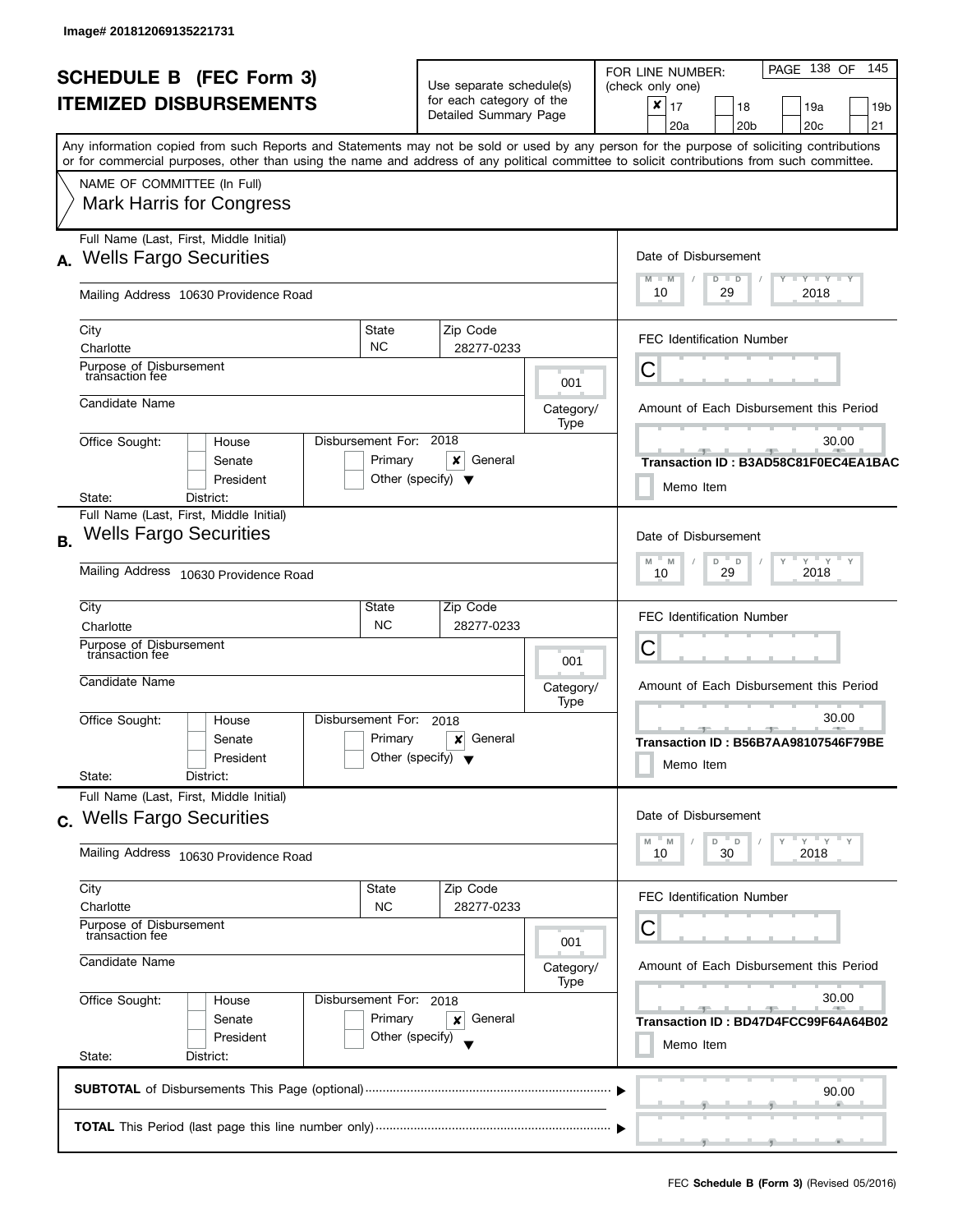|           |                                                                                                                                            |                                                 |                                                   |                        |                          | PAGE 139 OF<br>- 145                                                                                                                      |  |  |
|-----------|--------------------------------------------------------------------------------------------------------------------------------------------|-------------------------------------------------|---------------------------------------------------|------------------------|--------------------------|-------------------------------------------------------------------------------------------------------------------------------------------|--|--|
|           | <b>SCHEDULE B (FEC Form 3)</b>                                                                                                             |                                                 | Use separate schedule(s)                          |                        |                          | FOR LINE NUMBER:<br>(check only one)                                                                                                      |  |  |
|           | <b>ITEMIZED DISBURSEMENTS</b>                                                                                                              |                                                 | for each category of the<br>Detailed Summary Page |                        |                          | ×<br>17<br>18<br>19a<br>19 <sub>b</sub><br>20 <sub>c</sub><br>20a<br>20 <sub>b</sub><br>21                                                |  |  |
|           | or for commercial purposes, other than using the name and address of any political committee to solicit contributions from such committee. |                                                 |                                                   |                        |                          | Any information copied from such Reports and Statements may not be sold or used by any person for the purpose of soliciting contributions |  |  |
|           | NAME OF COMMITTEE (In Full)                                                                                                                |                                                 |                                                   |                        |                          |                                                                                                                                           |  |  |
|           | <b>Mark Harris for Congress</b>                                                                                                            |                                                 |                                                   |                        |                          |                                                                                                                                           |  |  |
|           | Full Name (Last, First, Middle Initial)<br><b>Wells Fargo Securities</b>                                                                   |                                                 |                                                   |                        |                          | Date of Disbursement                                                                                                                      |  |  |
| А.        |                                                                                                                                            |                                                 |                                                   |                        |                          | $T - Y = T - Y$<br>$M - M$<br>$D$ $D$                                                                                                     |  |  |
|           | Mailing Address 10630 Providence Road                                                                                                      |                                                 |                                                   |                        |                          | 10<br>31<br>2018                                                                                                                          |  |  |
|           | City<br>Charlotte                                                                                                                          | State<br><b>NC</b>                              |                                                   | Zip Code               |                          | <b>FEC Identification Number</b>                                                                                                          |  |  |
|           | Purpose of Disbursement<br>transaction fee                                                                                                 |                                                 |                                                   | 28277-0233             |                          | С                                                                                                                                         |  |  |
|           | Candidate Name                                                                                                                             |                                                 |                                                   |                        | 001                      |                                                                                                                                           |  |  |
|           |                                                                                                                                            |                                                 |                                                   |                        | Category/<br>Type        | Amount of Each Disbursement this Period                                                                                                   |  |  |
|           | Office Sought:<br>House<br>Senate                                                                                                          | Disbursement For: 2018<br>Primary               |                                                   | x<br>General           |                          | 132.00<br>Transaction ID: B68300F61B046439893C                                                                                            |  |  |
|           | President                                                                                                                                  | Other (specify) $\blacktriangledown$            |                                                   |                        |                          | Memo Item                                                                                                                                 |  |  |
|           | State:<br>District:                                                                                                                        |                                                 |                                                   |                        |                          |                                                                                                                                           |  |  |
| <b>B.</b> | Full Name (Last, First, Middle Initial)<br><b>Wells Fargo Securities</b>                                                                   |                                                 |                                                   |                        |                          | Date of Disbursement<br>$Y = Y$<br>M<br>D<br>D<br>M                                                                                       |  |  |
|           | Mailing Address 10630 Providence Road                                                                                                      |                                                 |                                                   |                        |                          | 2018<br>01<br>11                                                                                                                          |  |  |
|           | City                                                                                                                                       | State                                           |                                                   | Zip Code               |                          | <b>FEC Identification Number</b>                                                                                                          |  |  |
|           | Charlotte<br>Purpose of Disbursement                                                                                                       | <b>NC</b>                                       |                                                   | 28277-0233             |                          |                                                                                                                                           |  |  |
|           | transaction fee                                                                                                                            |                                                 |                                                   |                        | 001                      | С                                                                                                                                         |  |  |
|           | Candidate Name                                                                                                                             |                                                 |                                                   |                        | Category/<br>Type        | Amount of Each Disbursement this Period                                                                                                   |  |  |
|           | Office Sought:<br>House                                                                                                                    | Disbursement For:                               |                                                   | 2018                   |                          | 30.00<br>$-1$                                                                                                                             |  |  |
|           | Senate<br>President                                                                                                                        | Primary<br>Other (specify) $\blacktriangledown$ |                                                   | General<br>×           |                          | Transaction ID: B6DC66D09131849CDB2B                                                                                                      |  |  |
|           | State:<br>District:                                                                                                                        |                                                 |                                                   |                        |                          | Memo Item                                                                                                                                 |  |  |
|           | Full Name (Last, First, Middle Initial)<br>c. Wells Fargo Securities                                                                       |                                                 |                                                   |                        |                          | Date of Disbursement                                                                                                                      |  |  |
|           |                                                                                                                                            |                                                 |                                                   |                        |                          | $Y = Y = Y$<br>D<br>D<br>M<br>M                                                                                                           |  |  |
|           | Mailing Address 10630 Providence Road                                                                                                      |                                                 |                                                   |                        |                          | 2018<br>11<br>01                                                                                                                          |  |  |
|           | City<br>Charlotte                                                                                                                          | State<br><b>NC</b>                              |                                                   | Zip Code<br>28277-0233 |                          | <b>FEC Identification Number</b>                                                                                                          |  |  |
|           | Purpose of Disbursement<br>transaction fee                                                                                                 |                                                 |                                                   |                        |                          | С                                                                                                                                         |  |  |
|           | Candidate Name                                                                                                                             |                                                 |                                                   |                        | 001<br>Category/<br>Type | Amount of Each Disbursement this Period                                                                                                   |  |  |
|           | Office Sought:<br>House                                                                                                                    | Disbursement For: 2018                          |                                                   |                        |                          | 30.00                                                                                                                                     |  |  |
|           | Senate<br>President                                                                                                                        | Primary<br>Other (specify)                      |                                                   | General<br>×           |                          | Transaction ID: B957562ACBB2E40DDA3A                                                                                                      |  |  |
|           | State:<br>District:                                                                                                                        |                                                 |                                                   |                        |                          | Memo Item                                                                                                                                 |  |  |
|           |                                                                                                                                            |                                                 |                                                   |                        |                          | 192.00                                                                                                                                    |  |  |
|           |                                                                                                                                            |                                                 |                                                   |                        |                          |                                                                                                                                           |  |  |
|           |                                                                                                                                            |                                                 |                                                   |                        |                          |                                                                                                                                           |  |  |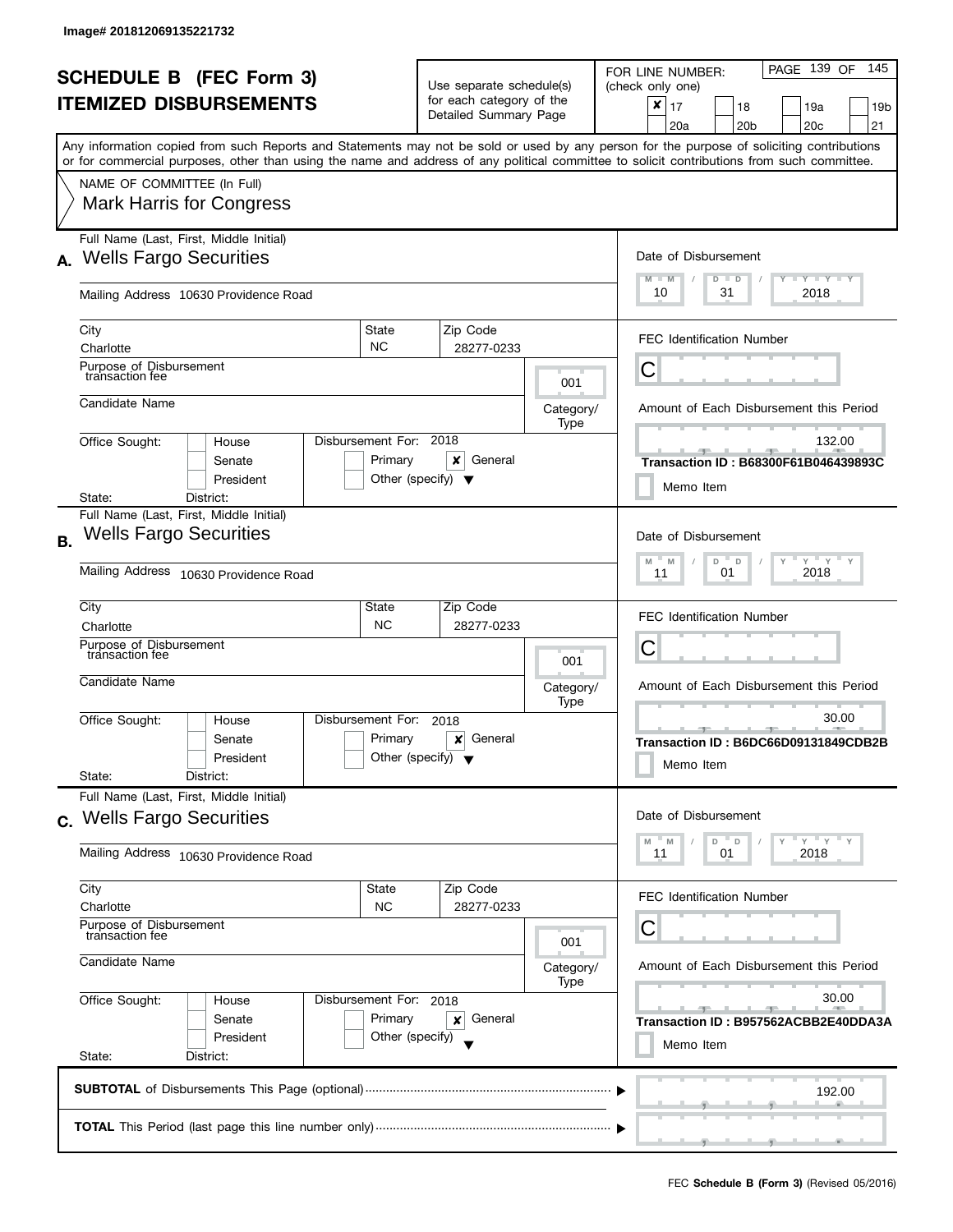|           |                                                                                                                                            |                                      |                                                   |                        |                      | PAGE 140 OF<br>- 145                                                                                                                      |  |  |
|-----------|--------------------------------------------------------------------------------------------------------------------------------------------|--------------------------------------|---------------------------------------------------|------------------------|----------------------|-------------------------------------------------------------------------------------------------------------------------------------------|--|--|
|           | <b>SCHEDULE B (FEC Form 3)</b>                                                                                                             |                                      | Use separate schedule(s)                          |                        |                      | FOR LINE NUMBER:<br>(check only one)                                                                                                      |  |  |
|           | <b>ITEMIZED DISBURSEMENTS</b>                                                                                                              |                                      | for each category of the<br>Detailed Summary Page |                        |                      | ×<br>17<br>18<br>19a<br>19 <sub>b</sub><br>20 <sub>c</sub><br>20a<br>20 <sub>b</sub><br>21                                                |  |  |
|           | or for commercial purposes, other than using the name and address of any political committee to solicit contributions from such committee. |                                      |                                                   |                        |                      | Any information copied from such Reports and Statements may not be sold or used by any person for the purpose of soliciting contributions |  |  |
|           | NAME OF COMMITTEE (In Full)                                                                                                                |                                      |                                                   |                        |                      |                                                                                                                                           |  |  |
|           | <b>Mark Harris for Congress</b>                                                                                                            |                                      |                                                   |                        |                      |                                                                                                                                           |  |  |
|           | Full Name (Last, First, Middle Initial)<br><b>Wells Fargo Securities</b>                                                                   |                                      |                                                   |                        | Date of Disbursement |                                                                                                                                           |  |  |
| А.        |                                                                                                                                            |                                      |                                                   |                        |                      | $T - Y = T - Y$<br>$M - M$<br>$D$ $D$                                                                                                     |  |  |
|           | Mailing Address 10630 Providence Road                                                                                                      |                                      |                                                   |                        |                      | 11<br>2018<br>01                                                                                                                          |  |  |
|           | City<br>Charlotte                                                                                                                          | State<br><b>NC</b>                   |                                                   | Zip Code<br>28277-0233 |                      | <b>FEC Identification Number</b>                                                                                                          |  |  |
|           | Purpose of Disbursement<br>transaction fee                                                                                                 |                                      |                                                   |                        |                      | С                                                                                                                                         |  |  |
|           | Candidate Name                                                                                                                             |                                      |                                                   |                        | 001<br>Category/     | Amount of Each Disbursement this Period                                                                                                   |  |  |
|           |                                                                                                                                            | Disbursement For: 2018               |                                                   |                        | Type                 |                                                                                                                                           |  |  |
|           | Office Sought:<br>House<br>Senate                                                                                                          | Primary                              |                                                   | x<br>General           |                      | 30.00<br>Transaction ID: B463655E1F74949F7BFC                                                                                             |  |  |
|           | President<br>State:<br>District:                                                                                                           | Other (specify) $\blacktriangledown$ |                                                   |                        |                      | Memo Item                                                                                                                                 |  |  |
|           | Full Name (Last, First, Middle Initial)                                                                                                    |                                      |                                                   |                        |                      |                                                                                                                                           |  |  |
| <b>B.</b> | <b>Wells Fargo Securities</b>                                                                                                              |                                      |                                                   |                        |                      | Date of Disbursement<br>$Y = Y$<br>M<br>D<br>$\mathsf D$<br>M                                                                             |  |  |
|           | Mailing Address 10630 Providence Road                                                                                                      |                                      |                                                   |                        |                      | 2018<br>02<br>11                                                                                                                          |  |  |
|           | City                                                                                                                                       | State<br><b>NC</b>                   |                                                   | Zip Code               |                      | <b>FEC Identification Number</b>                                                                                                          |  |  |
|           | Charlotte<br>Purpose of Disbursement<br>transaction fee                                                                                    |                                      |                                                   | 28277-0233             |                      | С                                                                                                                                         |  |  |
|           | Candidate Name                                                                                                                             |                                      |                                                   |                        | 001                  |                                                                                                                                           |  |  |
|           |                                                                                                                                            |                                      |                                                   |                        | Category/<br>Type    | Amount of Each Disbursement this Period                                                                                                   |  |  |
|           | Office Sought:<br>House<br>Senate                                                                                                          | Disbursement For:<br>Primary         |                                                   | 2018<br>General<br>×   |                      | 30.00<br>- 92<br>Transaction ID: BF6F903D704B14ECABFB                                                                                     |  |  |
|           | President                                                                                                                                  | Other (specify) $\blacktriangledown$ |                                                   |                        |                      | Memo Item                                                                                                                                 |  |  |
|           | State:<br>District:<br>Full Name (Last, First, Middle Initial)                                                                             |                                      |                                                   |                        |                      |                                                                                                                                           |  |  |
|           | c. Wells Fargo Securities                                                                                                                  |                                      |                                                   |                        |                      | Date of Disbursement                                                                                                                      |  |  |
|           | Mailing Address 10630 Providence Road                                                                                                      |                                      |                                                   |                        |                      | $Y = Y = Y$<br>D<br>$\mathsf D$<br>M<br>M<br>2018<br>11<br>02                                                                             |  |  |
|           | City<br>Charlotte                                                                                                                          | State<br><b>NC</b>                   |                                                   | Zip Code<br>28277-0233 |                      | <b>FEC Identification Number</b>                                                                                                          |  |  |
|           | Purpose of Disbursement<br>transaction fee                                                                                                 |                                      |                                                   |                        |                      | С                                                                                                                                         |  |  |
|           | Candidate Name                                                                                                                             |                                      |                                                   |                        | 001<br>Category/     | Amount of Each Disbursement this Period                                                                                                   |  |  |
|           | Office Sought:<br>House                                                                                                                    | Disbursement For: 2018               |                                                   |                        | Type                 | 30.00                                                                                                                                     |  |  |
|           | Senate                                                                                                                                     | Primary                              |                                                   | General<br>×           |                      | Transaction ID: B61DC418EF0354E9F87D                                                                                                      |  |  |
|           | President<br>State:<br>District:                                                                                                           | Other (specify)                      |                                                   |                        |                      | Memo Item                                                                                                                                 |  |  |
|           |                                                                                                                                            |                                      |                                                   |                        |                      | 90.00                                                                                                                                     |  |  |
|           |                                                                                                                                            |                                      |                                                   |                        |                      |                                                                                                                                           |  |  |
|           |                                                                                                                                            |                                      |                                                   |                        |                      |                                                                                                                                           |  |  |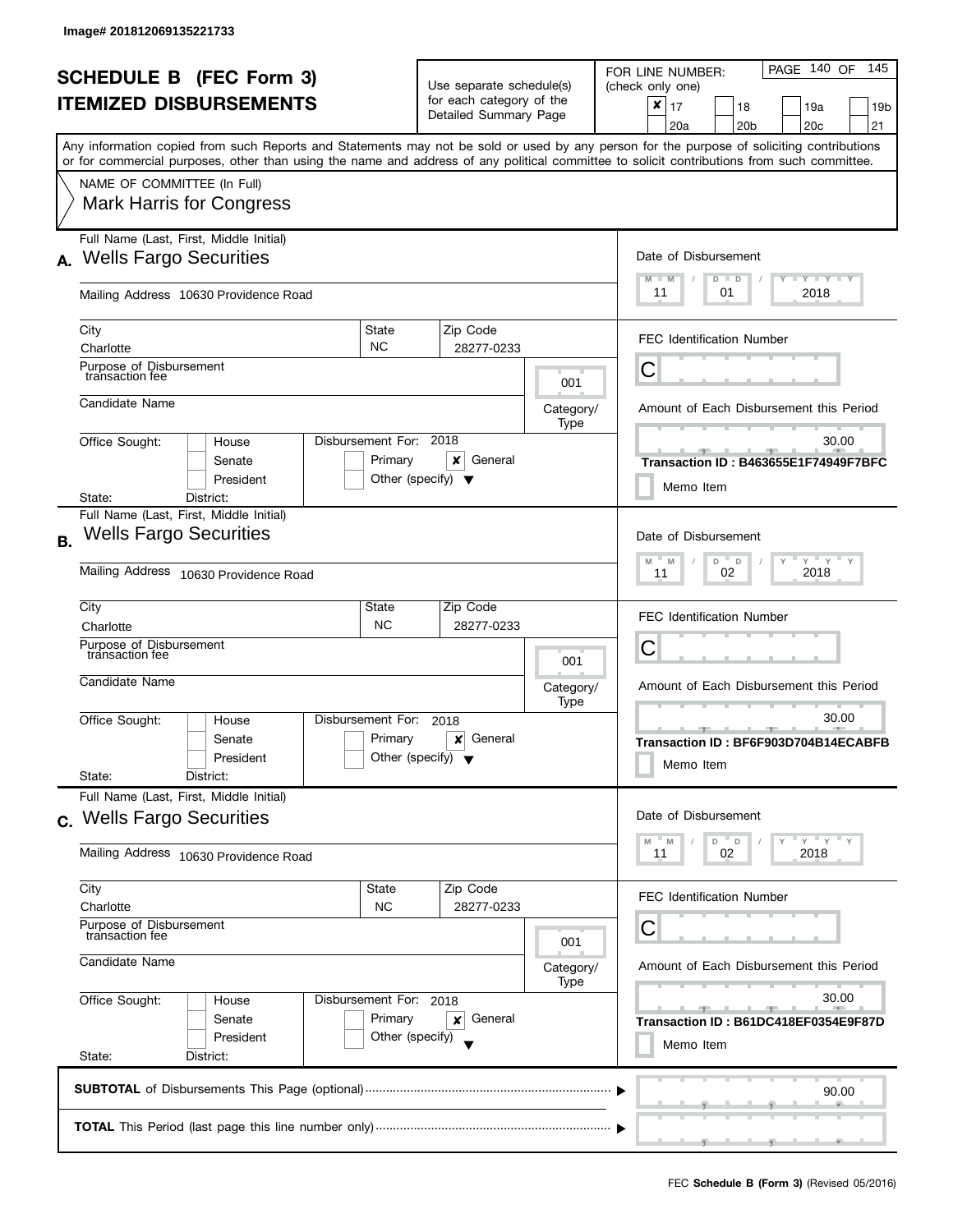|           | <b>SCHEDULE B (FEC Form 3)</b>                                                                                                             |                                   |                                                      |                                         | PAGE 141 OF<br>145<br>FOR LINE NUMBER:                                             |  |  |
|-----------|--------------------------------------------------------------------------------------------------------------------------------------------|-----------------------------------|------------------------------------------------------|-----------------------------------------|------------------------------------------------------------------------------------|--|--|
|           | <b>ITEMIZED DISBURSEMENTS</b>                                                                                                              |                                   | Use separate schedule(s)<br>for each category of the |                                         | (check only one)                                                                   |  |  |
|           |                                                                                                                                            |                                   | Detailed Summary Page                                |                                         | x<br>17<br>18<br>19a<br>19b<br>20 <sub>c</sub><br>21<br>20a<br>20 <sub>b</sub>     |  |  |
|           | Any information copied from such Reports and Statements may not be sold or used by any person for the purpose of soliciting contributions  |                                   |                                                      |                                         |                                                                                    |  |  |
|           | or for commercial purposes, other than using the name and address of any political committee to solicit contributions from such committee. |                                   |                                                      |                                         |                                                                                    |  |  |
|           | NAME OF COMMITTEE (In Full)                                                                                                                |                                   |                                                      |                                         |                                                                                    |  |  |
|           | <b>Mark Harris for Congress</b>                                                                                                            |                                   |                                                      |                                         |                                                                                    |  |  |
|           | Full Name (Last, First, Middle Initial)                                                                                                    |                                   |                                                      |                                         |                                                                                    |  |  |
| А.        | <b>Wells Fargo Securities</b>                                                                                                              |                                   |                                                      |                                         | Date of Disbursement<br>$T - Y$ $T - Y$<br>M<br>$-M$<br>$D$ $D$                    |  |  |
|           | Mailing Address 10630 Providence Road                                                                                                      |                                   |                                                      |                                         | 11<br>2018<br>05                                                                   |  |  |
|           | City                                                                                                                                       | State                             | Zip Code                                             |                                         | <b>FEC Identification Number</b>                                                   |  |  |
|           | Charlotte                                                                                                                                  | <b>NC</b>                         | 28277-0233                                           |                                         |                                                                                    |  |  |
|           | Purpose of Disbursement<br>transaction fee                                                                                                 |                                   |                                                      | 001                                     | С                                                                                  |  |  |
|           | Candidate Name                                                                                                                             |                                   |                                                      | Category/                               | Amount of Each Disbursement this Period                                            |  |  |
|           |                                                                                                                                            |                                   |                                                      | Type                                    |                                                                                    |  |  |
|           | Office Sought:<br>House<br>Senate                                                                                                          | Disbursement For: 2018<br>Primary | x<br>General                                         |                                         | 30.00<br>Transaction ID: B056AF8A623704F2CB57                                      |  |  |
|           | President                                                                                                                                  |                                   | Other (specify) $\blacktriangledown$                 |                                         |                                                                                    |  |  |
|           | District:<br>State:                                                                                                                        |                                   |                                                      |                                         | Memo Item                                                                          |  |  |
|           | Full Name (Last, First, Middle Initial)                                                                                                    |                                   |                                                      |                                         |                                                                                    |  |  |
| <b>B.</b> | <b>Wells Fargo Securities</b>                                                                                                              |                                   |                                                      |                                         | Date of Disbursement                                                               |  |  |
|           | Mailing Address<br>10630 Providence Road                                                                                                   |                                   |                                                      |                                         | $-\gamma + \gamma + \gamma$<br>D<br>$\mathbb D$<br>Y<br>M<br>M<br>2018<br>05<br>11 |  |  |
|           | City                                                                                                                                       | State                             | Zip Code                                             |                                         | <b>FEC Identification Number</b>                                                   |  |  |
|           | Charlotte<br>Purpose of Disbursement                                                                                                       | <b>NC</b>                         | 28277-0233                                           |                                         |                                                                                    |  |  |
|           | transaction fee                                                                                                                            |                                   |                                                      | 001                                     | Ĉ                                                                                  |  |  |
|           | Candidate Name                                                                                                                             |                                   |                                                      | Category/                               | Amount of Each Disbursement this Period                                            |  |  |
|           |                                                                                                                                            | Disbursement For:                 |                                                      | Type                                    | 30.00                                                                              |  |  |
|           | Office Sought:<br>House<br>Senate                                                                                                          | Primary                           | 2018<br>General<br>×                                 |                                         | $-1$<br>Transaction ID: B844A9056BD9A499698C                                       |  |  |
|           | President                                                                                                                                  |                                   | Other (specify) $\blacktriangledown$                 |                                         | Memo Item                                                                          |  |  |
|           | State:<br>District:                                                                                                                        |                                   |                                                      |                                         |                                                                                    |  |  |
|           | Full Name (Last, First, Middle Initial)                                                                                                    |                                   |                                                      |                                         | Date of Disbursement                                                               |  |  |
|           | c. Williams, Jason, , ,                                                                                                                    |                                   |                                                      |                                         |                                                                                    |  |  |
|           | Mailing Address 1051 Sapphire Dr                                                                                                           |                                   |                                                      |                                         | $Y = Y + Y$<br>M<br>D<br>$\mathsf D$<br>M<br>12<br>2018<br>11                      |  |  |
|           | City                                                                                                                                       | State                             | Zip Code                                             |                                         | <b>FEC Identification Number</b>                                                   |  |  |
|           | Gastonia<br>Purpose of Disbursement                                                                                                        | <b>NC</b>                         | 28054-0012                                           |                                         |                                                                                    |  |  |
|           | reimbursement for hotel and travel                                                                                                         |                                   |                                                      |                                         | С                                                                                  |  |  |
|           | Candidate Name                                                                                                                             |                                   | Category/                                            | Amount of Each Disbursement this Period |                                                                                    |  |  |
|           | Office Sought:<br>Disbursement For: 2018<br>House                                                                                          |                                   | Type                                                 | 4187.92                                 |                                                                                    |  |  |
|           | Senate                                                                                                                                     | Primary                           | General<br>×                                         |                                         | Transaction ID: BE4A8F559BAB34A3EA0E                                               |  |  |
|           | President                                                                                                                                  | Other (specify)                   |                                                      |                                         | Memo Item                                                                          |  |  |
|           | State:<br>District:                                                                                                                        |                                   |                                                      |                                         |                                                                                    |  |  |
|           |                                                                                                                                            |                                   |                                                      |                                         | 4247.92                                                                            |  |  |
|           |                                                                                                                                            |                                   |                                                      |                                         |                                                                                    |  |  |
|           |                                                                                                                                            |                                   |                                                      |                                         | والمستقر فستلمص والمستقصد والمستقص                                                 |  |  |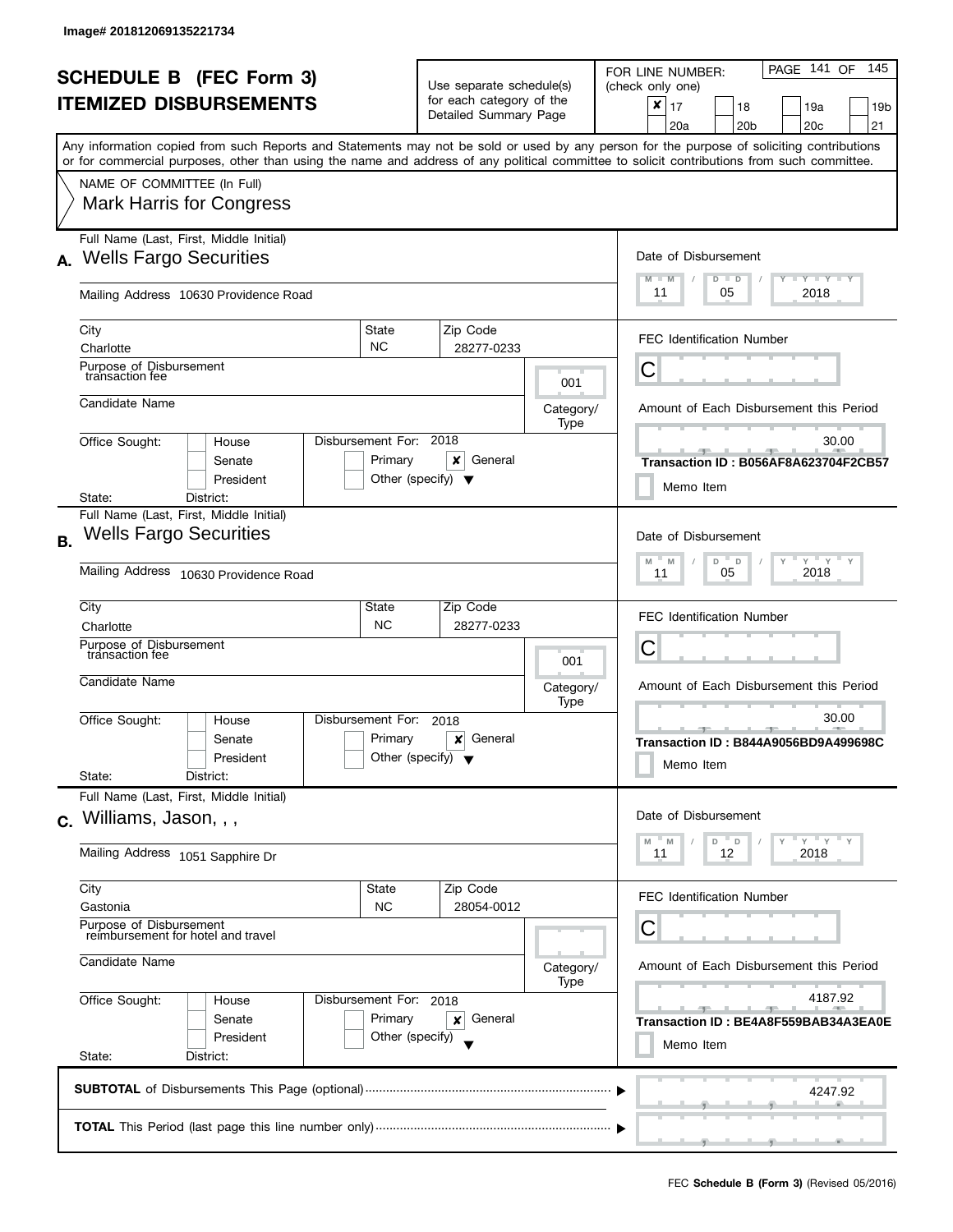|    | <b>SCHEDULE B (FEC Form 3)</b>                                                                                                             |                                   | Use separate schedule(s)<br>for each category of the |                   | PAGE 142 OF<br>145<br>FOR LINE NUMBER:<br>(check only one)                                                                                |
|----|--------------------------------------------------------------------------------------------------------------------------------------------|-----------------------------------|------------------------------------------------------|-------------------|-------------------------------------------------------------------------------------------------------------------------------------------|
|    | <b>ITEMIZED DISBURSEMENTS</b>                                                                                                              |                                   | Detailed Summary Page                                |                   | $\pmb{\times}$<br>17<br>18<br>19a<br>19 <sub>b</sub><br>20a<br>20 <sub>b</sub><br>20 <sub>c</sub><br>21                                   |
|    | or for commercial purposes, other than using the name and address of any political committee to solicit contributions from such committee. |                                   |                                                      |                   | Any information copied from such Reports and Statements may not be sold or used by any person for the purpose of soliciting contributions |
|    | NAME OF COMMITTEE (In Full)<br><b>Mark Harris for Congress</b>                                                                             |                                   |                                                      |                   |                                                                                                                                           |
| А. | Full Name (Last, First, Middle Initial)<br>Yates, Andrew, , ,                                                                              |                                   |                                                      |                   | Date of Disbursement<br>$M - M$<br>$T$ $Y$ $T$ $Y$ $T$ $Y$<br>$D$ $D$                                                                     |
|    | Mailing Address PO Box 1232                                                                                                                |                                   |                                                      |                   | 11<br>07<br>2018                                                                                                                          |
|    | City<br>Cornelius                                                                                                                          | State<br><b>NC</b>                | Zip Code<br>28031-1232                               |                   | <b>FEC Identification Number</b>                                                                                                          |
|    | Purpose of Disbursement<br>In-kind site fee, food, beverage                                                                                |                                   |                                                      |                   | C                                                                                                                                         |
|    | Candidate Name                                                                                                                             |                                   |                                                      | Category/<br>Type | Amount of Each Disbursement this Period                                                                                                   |
|    | Office Sought:<br>House<br>Senate<br>President                                                                                             | Disbursement For: 2018<br>Primary | ×<br>General<br>Other (specify) $\blacktriangledown$ |                   | 2700.00<br>Transaction ID: B1698F7E09C9F434C945<br>Memo Item                                                                              |
|    | District:<br>State:<br>Full Name (Last, First, Middle Initial)                                                                             |                                   |                                                      |                   |                                                                                                                                           |
| В. | <b>Mailing Address</b>                                                                                                                     |                                   |                                                      |                   | Date of Disbursement<br>$Y = Y$<br>Y<br>D<br>$\mathsf D$                                                                                  |
|    | City                                                                                                                                       | State                             | Zip Code                                             |                   | <b>FEC Identification Number</b>                                                                                                          |
|    | Purpose of Disbursement                                                                                                                    |                                   |                                                      |                   | C                                                                                                                                         |
|    | Candidate Name                                                                                                                             |                                   |                                                      | Category/<br>Type | Amount of Each Disbursement this Period                                                                                                   |
|    | Office Sought:<br>House<br>Senate<br>President                                                                                             | Disbursement For:<br>Primary      | General<br>Other (specify) $\blacktriangledown$      |                   | Memo Item                                                                                                                                 |
|    | State:<br>District:<br>Full Name (Last, First, Middle Initial)                                                                             |                                   |                                                      |                   |                                                                                                                                           |
| C. |                                                                                                                                            |                                   |                                                      |                   | Date of Disbursement                                                                                                                      |
|    | <b>Mailing Address</b>                                                                                                                     |                                   |                                                      |                   | D<br>D                                                                                                                                    |
|    | City                                                                                                                                       | State                             | Zip Code                                             |                   | FEC Identification Number                                                                                                                 |
|    | Purpose of Disbursement                                                                                                                    |                                   |                                                      |                   | С                                                                                                                                         |
|    | Candidate Name                                                                                                                             |                                   |                                                      | Category/<br>Type | Amount of Each Disbursement this Period                                                                                                   |
|    | Office Sought:<br>House<br>Senate                                                                                                          | Disbursement For:<br>Primary      | General                                              |                   |                                                                                                                                           |
|    | President<br>State:<br>District:                                                                                                           | Other (specify)                   |                                                      |                   | Memo Item                                                                                                                                 |
|    |                                                                                                                                            |                                   |                                                      |                   | 2700.00                                                                                                                                   |
|    |                                                                                                                                            |                                   |                                                      |                   | 421326.47<br>m.                                                                                                                           |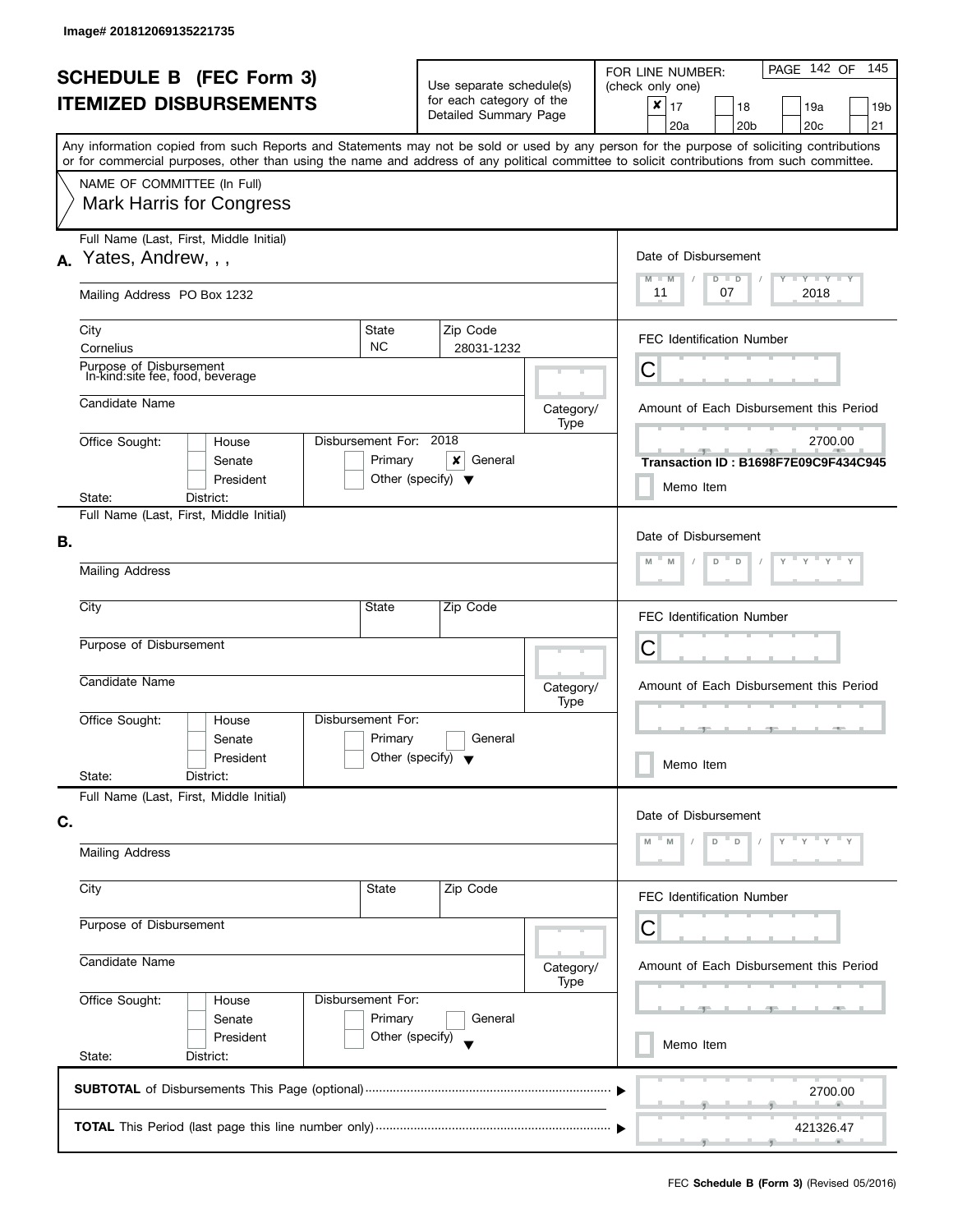|    | <b>SCHEDULE B (FEC Form 3)</b><br><b>ITEMIZED DISBURSEMENTS</b>                   |                                   | Use separate schedule(s)<br>for each category of the |                                                               | PAGE 143 OF<br>145<br>FOR LINE NUMBER:<br>(check only one)<br>17<br>18<br>19a<br>19 <sub>b</sub>                                                                                                  |  |
|----|-----------------------------------------------------------------------------------|-----------------------------------|------------------------------------------------------|---------------------------------------------------------------|---------------------------------------------------------------------------------------------------------------------------------------------------------------------------------------------------|--|
|    |                                                                                   |                                   | Detailed Summary Page                                |                                                               | ×<br>20a<br>20 <sub>b</sub><br>20 <sub>c</sub><br>21<br>Any information copied from such Reports and Statements may not be sold or used by any person for the purpose of soliciting contributions |  |
|    |                                                                                   |                                   |                                                      |                                                               | or for commercial purposes, other than using the name and address of any political committee to solicit contributions from such committee.                                                        |  |
|    | NAME OF COMMITTEE (In Full)<br><b>Mark Harris for Congress</b>                    |                                   |                                                      |                                                               |                                                                                                                                                                                                   |  |
|    | Full Name (Last, First, Middle Initial)<br>$A.$ Beaman, Lee, , ,                  |                                   |                                                      | Date of Disbursement<br>$M - M$<br>$T - Y = T - Y$<br>$D$ $D$ |                                                                                                                                                                                                   |  |
|    | Mailing Address 1525 Broadway                                                     |                                   |                                                      |                                                               | 10<br>29<br>2018                                                                                                                                                                                  |  |
|    | City<br>Nashville                                                                 | State<br><b>TN</b>                | Zip Code<br>37203-3121                               |                                                               | <b>FEC Identification Number</b>                                                                                                                                                                  |  |
|    | Purpose of Disbursement<br>Refund: refund due to contributing over amount allowed |                                   |                                                      | 010                                                           | Ĉ                                                                                                                                                                                                 |  |
|    | Candidate Name                                                                    |                                   |                                                      | Category/<br>Type                                             | Amount of Each Disbursement this Period                                                                                                                                                           |  |
|    | Office Sought:<br>House<br>Senate<br>President                                    | Disbursement For: 2018<br>Primary | x<br>General<br>Other (specify) $\blacktriangledown$ |                                                               | 2700.00<br>Transaction ID: B06623EB0CCC14EC4A61                                                                                                                                                   |  |
|    | District:<br>State:                                                               |                                   |                                                      |                                                               | Memo Item                                                                                                                                                                                         |  |
| В. | Full Name (Last, First, Middle Initial)<br><b>Mailing Address</b>                 |                                   |                                                      |                                                               | Date of Disbursement<br>$\gamma$ $\gamma$ $\gamma$ $\gamma$ $\gamma$ $\sim$<br>D<br>$\Box$                                                                                                        |  |
|    |                                                                                   |                                   |                                                      |                                                               |                                                                                                                                                                                                   |  |
|    | City                                                                              | State                             | Zip Code                                             |                                                               | <b>FEC Identification Number</b>                                                                                                                                                                  |  |
|    | Purpose of Disbursement                                                           |                                   |                                                      |                                                               | C                                                                                                                                                                                                 |  |
|    | Candidate Name                                                                    |                                   |                                                      | Category/<br>Type                                             | Amount of Each Disbursement this Period                                                                                                                                                           |  |
|    | Office Sought:<br>House<br>Senate<br>President                                    | Disbursement For:<br>Primary      | General<br>Other (specify) $\blacktriangledown$      |                                                               | Memo Item                                                                                                                                                                                         |  |
|    | State:<br>District:<br>Full Name (Last, First, Middle Initial)                    |                                   |                                                      |                                                               |                                                                                                                                                                                                   |  |
| C. |                                                                                   |                                   |                                                      |                                                               | Date of Disbursement<br>D<br>D                                                                                                                                                                    |  |
|    | <b>Mailing Address</b>                                                            |                                   |                                                      |                                                               |                                                                                                                                                                                                   |  |
|    | City                                                                              | State                             | Zip Code                                             |                                                               | FEC Identification Number                                                                                                                                                                         |  |
|    | Purpose of Disbursement                                                           |                                   |                                                      |                                                               | С                                                                                                                                                                                                 |  |
|    | Candidate Name                                                                    |                                   |                                                      | Category/<br>Type                                             | Amount of Each Disbursement this Period                                                                                                                                                           |  |
|    | Office Sought:<br>House<br>Senate                                                 | Disbursement For:<br>Primary      | General                                              |                                                               |                                                                                                                                                                                                   |  |
|    | President<br>State:<br>District:                                                  | Other (specify)                   |                                                      |                                                               | Memo Item                                                                                                                                                                                         |  |
|    |                                                                                   |                                   |                                                      |                                                               | 2700.00                                                                                                                                                                                           |  |
|    |                                                                                   |                                   |                                                      |                                                               | 2700.00                                                                                                                                                                                           |  |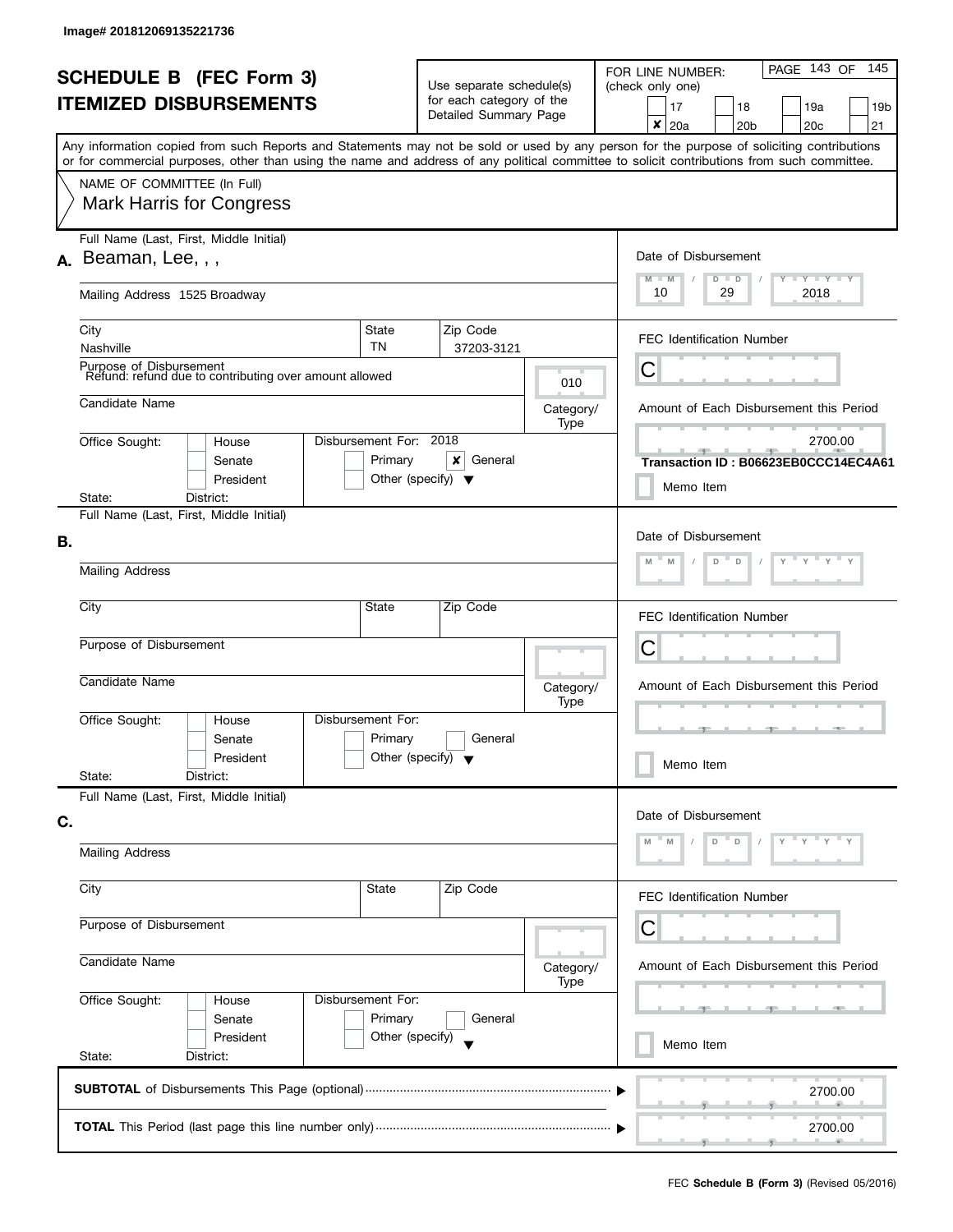| <b>SCHEDULE D (FEC Form 3)</b>                                                            |           |                     | (Use separate)             | PAGE<br>144 OF<br>145                                                        |  |
|-------------------------------------------------------------------------------------------|-----------|---------------------|----------------------------|------------------------------------------------------------------------------|--|
| <b>DEBTS AND OBLIGATIONS</b>                                                              |           |                     | schedule(s)                | FOR LINE NUMBER:                                                             |  |
| <b>Excluding Loans</b>                                                                    |           |                     | for each<br>numbered line) | 9<br>(check only one)<br>x                                                   |  |
| NAME OF COMMITTEE (In Full)                                                               |           |                     |                            | 10                                                                           |  |
| <b>Mark Harris for Congress</b>                                                           |           |                     |                            |                                                                              |  |
| A. Full Name (Last, First, Middle Initial) of Debtor or Creditor                          |           |                     |                            | Nature of Debt (Purpose):                                                    |  |
| $INC, LLC,$ ,                                                                             |           |                     |                            | commission for fundraising                                                   |  |
| Mailing Address<br>1125 Park W Dr                                                         |           |                     |                            |                                                                              |  |
| City                                                                                      | State     | Zip Code            |                            |                                                                              |  |
| Charlotte                                                                                 | <b>NC</b> | 28209-2356          |                            |                                                                              |  |
| Outstanding Balance Beginning This Period                                                 |           |                     |                            | Transaction ID: DCAC6C73D2A7149B092F                                         |  |
| 0.00                                                                                      |           |                     |                            |                                                                              |  |
| Amount Incurred This Period                                                               |           | Payment This Period |                            | Outstanding Balance at Close of This Period                                  |  |
|                                                                                           |           |                     |                            |                                                                              |  |
| 7867.50                                                                                   |           | 0.00                |                            | 7867.50                                                                      |  |
| B. Full Name (Last, First, Middle Initial) of Debtor or Creditor                          |           |                     |                            | Nature of Debt (Purpose):                                                    |  |
| $INC, LLC,$ ,                                                                             |           |                     |                            | travel for fundrasing events                                                 |  |
| <b>Mailing Address</b><br>1125 Park W Dr                                                  |           |                     |                            |                                                                              |  |
| City                                                                                      | State     | Zip Code            |                            |                                                                              |  |
| Charlotte                                                                                 | <b>NC</b> | 28209-2356          |                            |                                                                              |  |
| Outstanding Balance Beginning This Period                                                 |           |                     |                            | Transaction ID: D1D287E5728C2418A974                                         |  |
| 0.00                                                                                      |           |                     |                            |                                                                              |  |
| Amount Incurred This Period                                                               |           | Payment This Period |                            | Outstanding Balance at Close of This Period                                  |  |
|                                                                                           |           |                     |                            |                                                                              |  |
| 35.16                                                                                     |           |                     | 0.00                       | 35.16                                                                        |  |
|                                                                                           |           |                     |                            |                                                                              |  |
| C. Full Name (Last, First, Middle Initial) of Debtor or Creditor<br><b>Red Dome Group</b> |           |                     |                            | Nature of Debt (Purpose):<br>Facebook, Mobile, Display - digital advertising |  |
| Mailing Address                                                                           |           |                     |                            |                                                                              |  |
| 6255 Towncenter Dr                                                                        |           |                     |                            |                                                                              |  |
| City                                                                                      | State     | Zip Code            |                            |                                                                              |  |
| Clemmons                                                                                  | <b>NC</b> | 27012-9376          |                            |                                                                              |  |
| Outstanding Balance Beginning This Period                                                 |           |                     |                            | Transaction ID: DA72C5C8AAF6F4FC4A67                                         |  |
| 0.00                                                                                      |           |                     |                            |                                                                              |  |
| Amount Incurred This Period                                                               |           | Payment This Period |                            | Outstanding Balance at Close of This Period                                  |  |
|                                                                                           |           |                     |                            |                                                                              |  |
| 11250.00                                                                                  |           | 0.00                |                            | 11250.00                                                                     |  |
| 1)                                                                                        |           |                     |                            | 19152.66                                                                     |  |
| 2)                                                                                        |           |                     |                            |                                                                              |  |
| 3)                                                                                        |           |                     |                            |                                                                              |  |
| ADD 2) and 3) and carry forward to appropriate line of Summary Page (last page only)      |           |                     |                            |                                                                              |  |
|                                                                                           |           |                     |                            |                                                                              |  |

FEC **Schedule D (Form 3)** (Revised 05/2016)